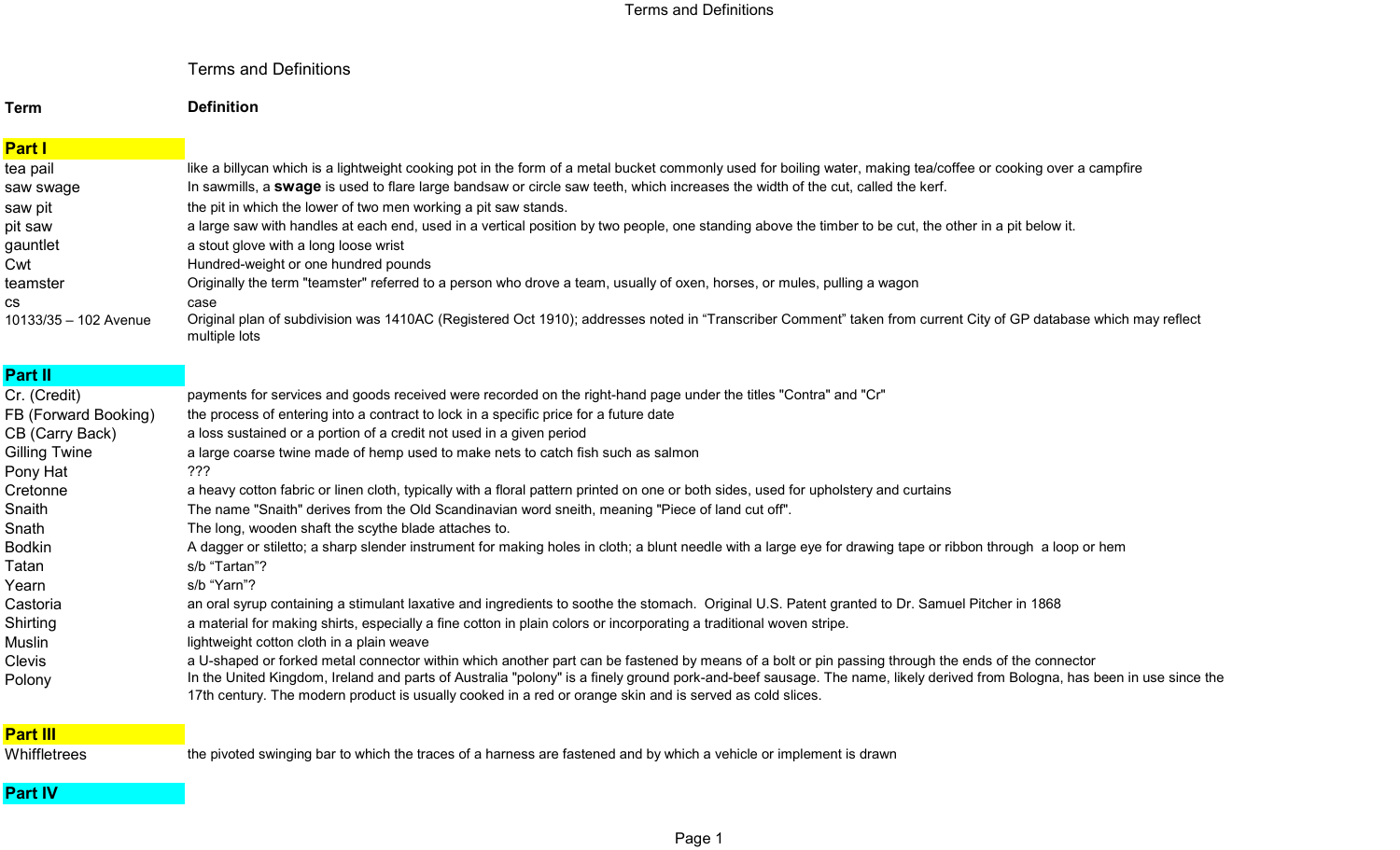### Terms and Definitions

T & G Tongue & Groove flooring

Dressed vs Rough lumber Dressed lumber (also called 'surfaced lumber') has been jointed and planed after it has been dried, while rough lumber has been dried but not planed.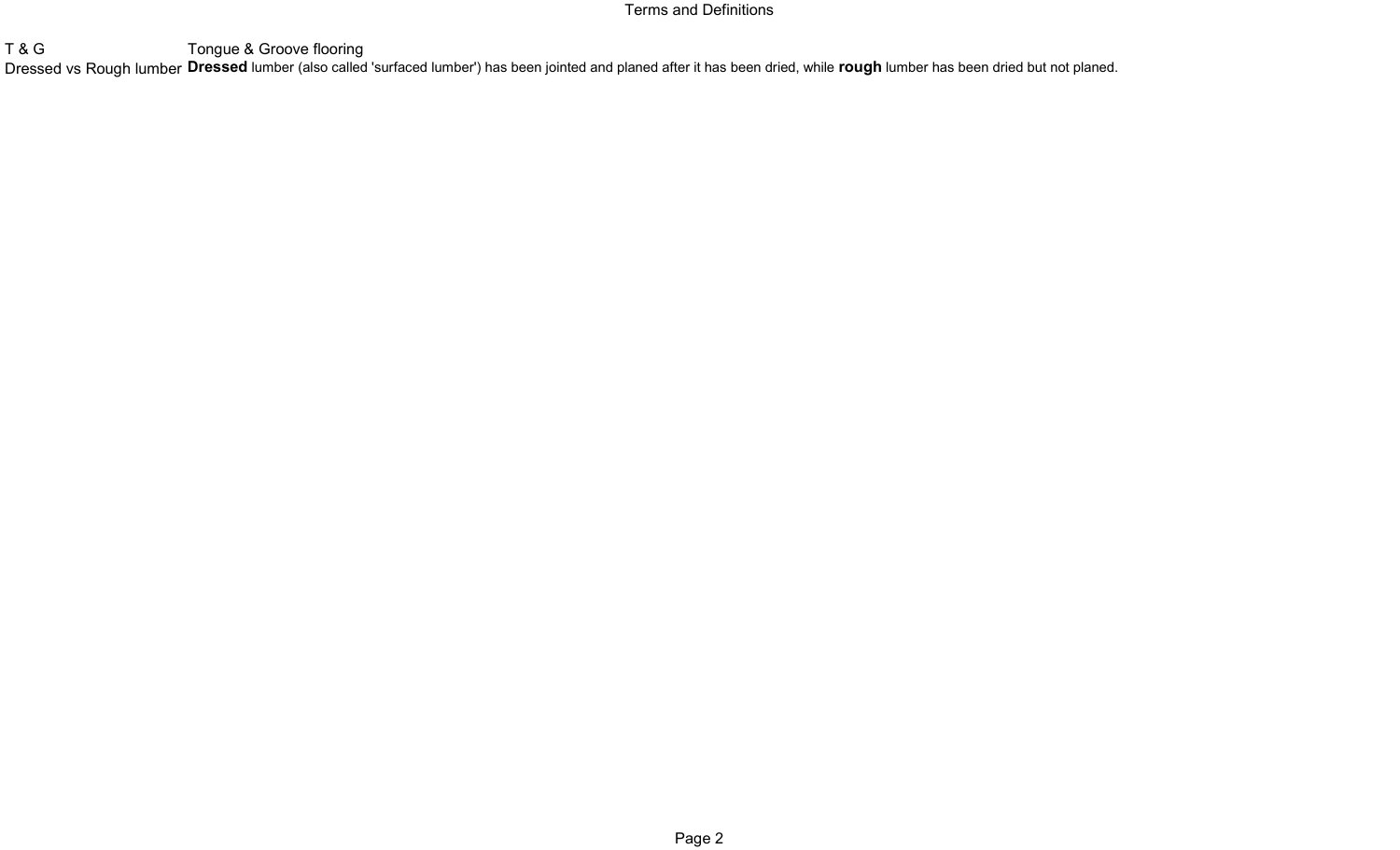| (Page 1)         |                  | Williams & Rae                               |                                   |                      | <b>Transcriber Comment</b> |
|------------------|------------------|----------------------------------------------|-----------------------------------|----------------------|----------------------------|
|                  |                  | Blotter                                      |                                   |                      |                            |
|                  |                  | <b>Cash Book</b>                             |                                   |                      |                            |
| 1909<br>(Page 2) |                  | $\mathbf{3}$                                 |                                   |                      |                            |
| 1910             |                  |                                              |                                   |                      |                            |
|                  | $\sqrt{ }$       | 1 Shirt<br>W Lovell                          |                                   | \$3 00               |                            |
| Sept             | 22<br>$\sqrt{ }$ | Geo L Breeden<br>1 Shirt                     |                                   | \$1<br>75            |                            |
|                  | 22<br>$\sqrt{ }$ | Sam Logan<br>1 Shirt                         |                                   | \$<br>75<br>1        |                            |
|                  | $\sqrt{ }$<br>22 | A Campbell<br>1 Shirt<br>paid                |                                   | 75<br>$\mathbf{1}$   |                            |
|                  | $\sqrt{ }$<br>22 | E C Benson<br>1 pr gloves<br>pd              |                                   | 00<br>1              |                            |
|                  | $\sqrt{}$<br>25  | $ 2 \text{ pr sox}$<br>$ 2 \text{ pr so} x $ | 1<br>10<br>70                     | 00<br>1              |                            |
|                  | $\sqrt{ }$<br>25 | 1 pr mitts<br>Wanke                          | 10<br>$\overline{1}$              | 90<br>$\mathbf{2}$   |                            |
|                  |                  | 1 pr sox<br>paid<br>1 pr sox                 | $\frac{50}{75}$<br>$\overline{1}$ | $2 \mid 25$          |                            |
|                  | $\sqrt{ }$       | Slim Stone<br>2 Shirts                       |                                   | 5 <sup>1</sup><br>25 |                            |
|                  | $\sqrt{ }$<br>30 | J Sutherland<br>1 pr gloves                  |                                   | $10$<br>$\mathbf 1$  |                            |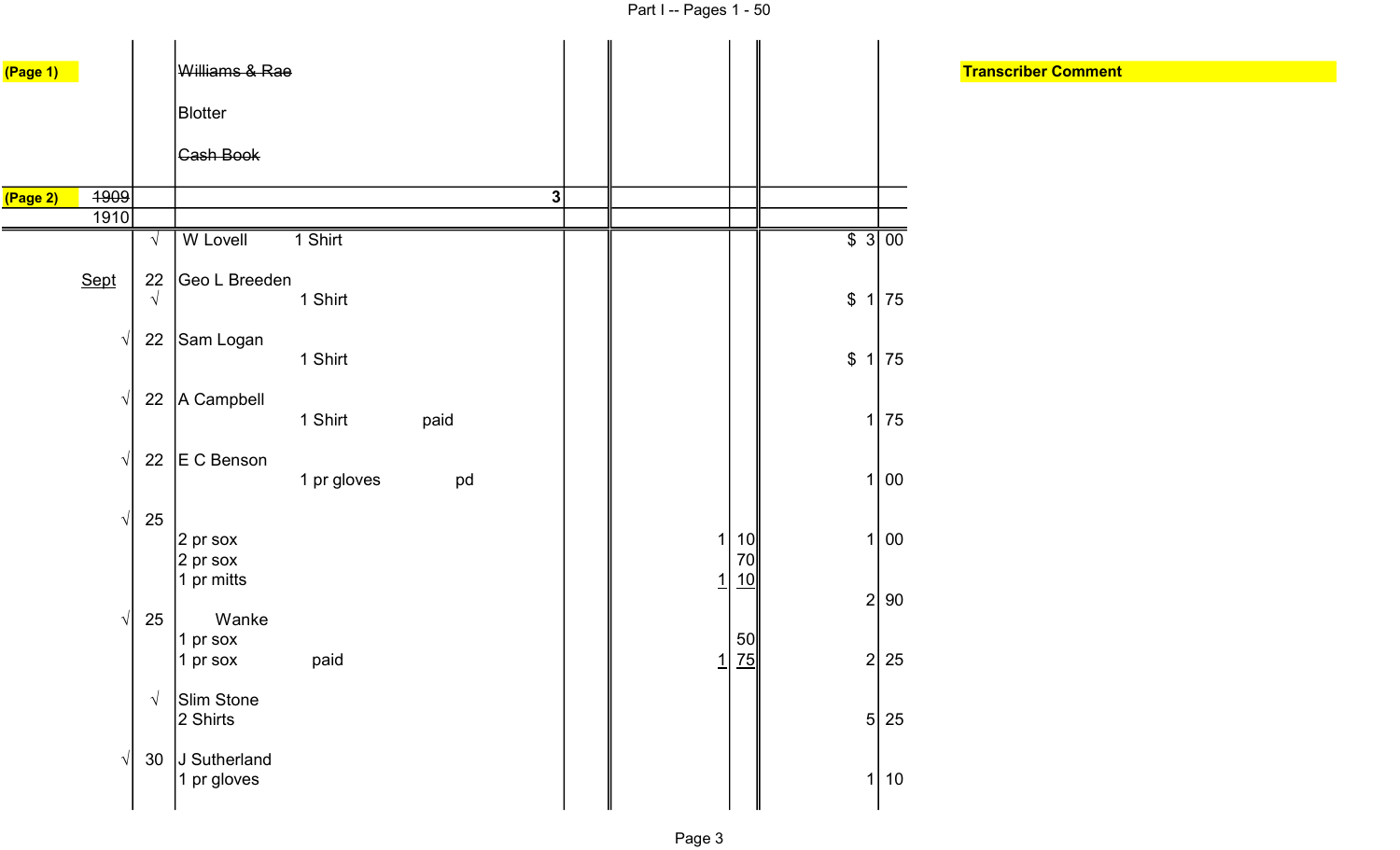| $\sqrt{ }$       | 30<br>30                    | <b>Baptiste Bisson</b><br>2 Shirts<br>paid                                                                                                                                                                                                                                                               |                                                            |                                           | $\overline{c}$ | 75 |
|------------------|-----------------------------|----------------------------------------------------------------------------------------------------------------------------------------------------------------------------------------------------------------------------------------------------------------------------------------------------------|------------------------------------------------------------|-------------------------------------------|----------------|----|
| (Page 3)         |                             | 4                                                                                                                                                                                                                                                                                                        |                                                            |                                           |                |    |
|                  |                             |                                                                                                                                                                                                                                                                                                          |                                                            |                                           |                |    |
| Oct              | 1<br>$\sqrt{}$<br>$\sqrt{}$ | <b>Clyde Smith paid</b><br>J Hamilton<br>gloves<br>Jas. Keith 1 Shirt pd                                                                                                                                                                                                                                 | $\overline{2}$                                             | 10<br>10 <sup>1</sup><br>75               |                |    |
| $\sqrt{ }$       | 2                           | John Sutherland<br>1 Shirt<br>$1$ cap<br>2 Sox<br>1 Sox<br>2 pr Mitts<br>$1$ cap                                                                                                                                                                                                                         | $\mathbf{3}$<br>$\overline{\mathbf{c}}$<br>$\overline{10}$ | 00 <br>50<br>50<br>75<br>75<br> 00 <br>50 |                |    |
| Oct <sub>l</sub> | 3 <sup>rd</sup>             | Camp                                                                                                                                                                                                                                                                                                     |                                                            |                                           |                |    |
|                  |                             | 2 Sx flour<br>3/4 " R Oats<br>50 lb sk salt<br>1<br>$\overline{2}$<br>20 lb sugar<br>Ibs tea<br>4<br>[] apples<br>Raisins<br>2 cans pepper<br>B. Bacon<br>1 S.<br>$\boldsymbol{\mathfrak{c}}$<br>Cinnamon<br>9 lbs Beef<br>2 lbs butter<br>sack Beans<br>9 loaves Bread<br>3 sax potatoes<br>2 " carrots |                                                            |                                           |                |    |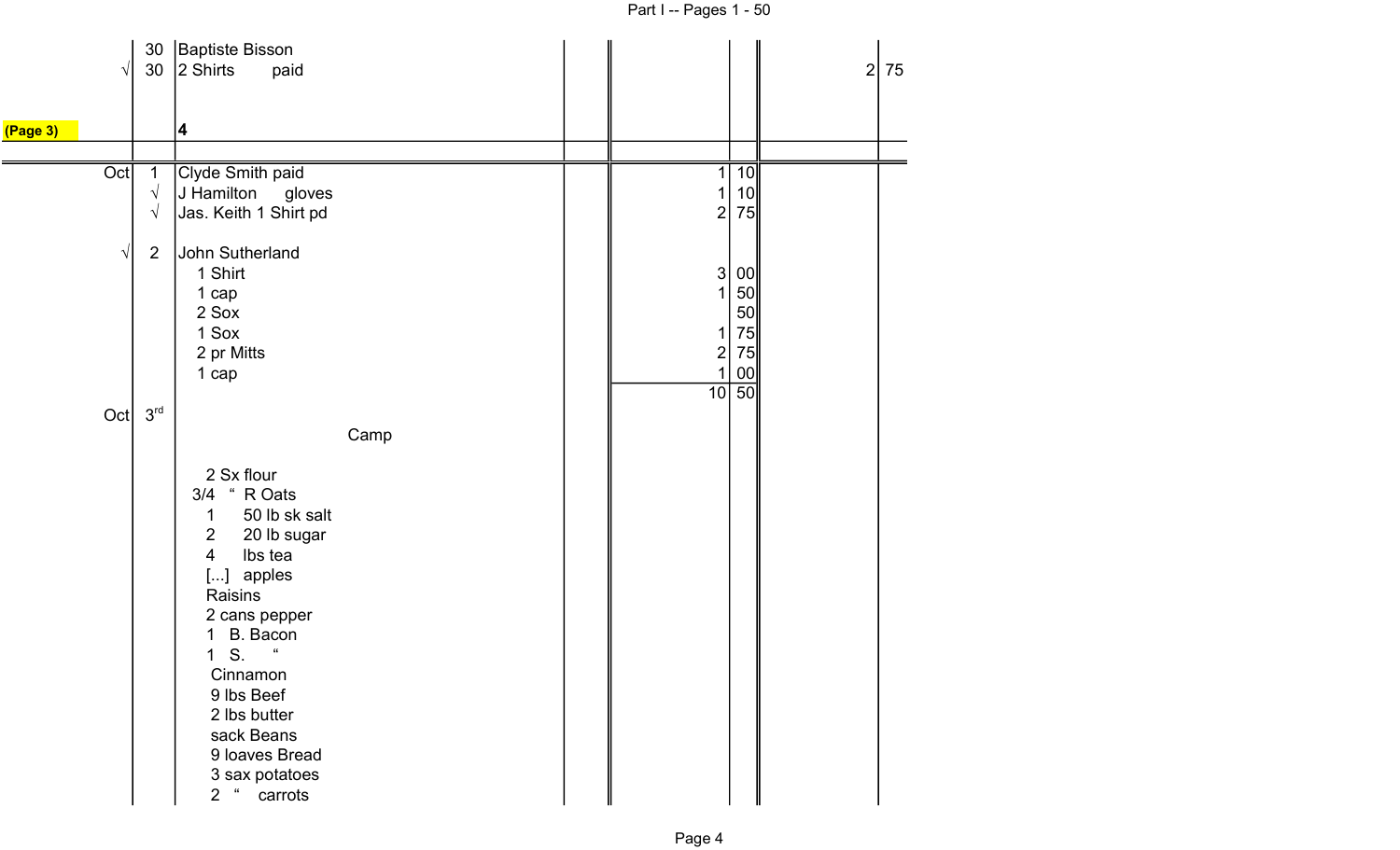|          |                                            | 1 doz cabbages<br>1 Keg []                                                                    |                                           |            |  |
|----------|--------------------------------------------|-----------------------------------------------------------------------------------------------|-------------------------------------------|------------|--|
|          |                                            |                                                                                               |                                           |            |  |
| (Page 4) |                                            | 5                                                                                             |                                           |            |  |
| Oct      | $\overline{3}$<br>$\sqrt{2}$<br>$\sqrt{ }$ | Hodgins Bros.<br>Cr<br>3 sx potatoes 4 1/2 bush<br>$\epsilon$<br>2 sx Carrots<br>$\mathbf{3}$ | $\overline{\mathcal{A}}$<br>3             | 50         |  |
|          |                                            | Team \$ 3 00 per day for<br>the time it works                                                 |                                           |            |  |
|          |                                            | Tent to rent for \$ 1 00<br>per week                                                          |                                           |            |  |
|          | $\sqrt{ }$                                 | Cr W A Rae<br>for Millar's axe                                                                | 1                                         | 50         |  |
|          | $\sqrt{ }$                                 | S.E. Hodgins<br>dr<br>1 pr gloves                                                             | 1                                         | 10         |  |
|          | $\sqrt{ }$                                 | T. Williams<br>dr<br>1 shirt<br>2 gloves                                                      | $\frac{2}{2}$                             | 50<br>20   |  |
|          | $\sqrt{ }$                                 | Lee Hodgins<br>dr<br>1 pr gloves                                                              | $\mathbf 1$                               | 10         |  |
|          | $\sqrt{ }$                                 | W H Smith & Sons<br>cash for Beef                                                             |                                           | 12 00      |  |
|          | $\sqrt{ }$                                 | H.B. Co.<br>Dr<br>To cr<br>By cash                                                            | $\overline{\mathbf{4}}$<br>$\overline{1}$ | 00 <br> 00 |  |
|          | $\sqrt{ }$                                 | Wm Loritt<br>Dr<br>To Cash                                                                    |                                           | 60         |  |

**Wholesale/Retail Butcher/Live Stock & Grain Dealer**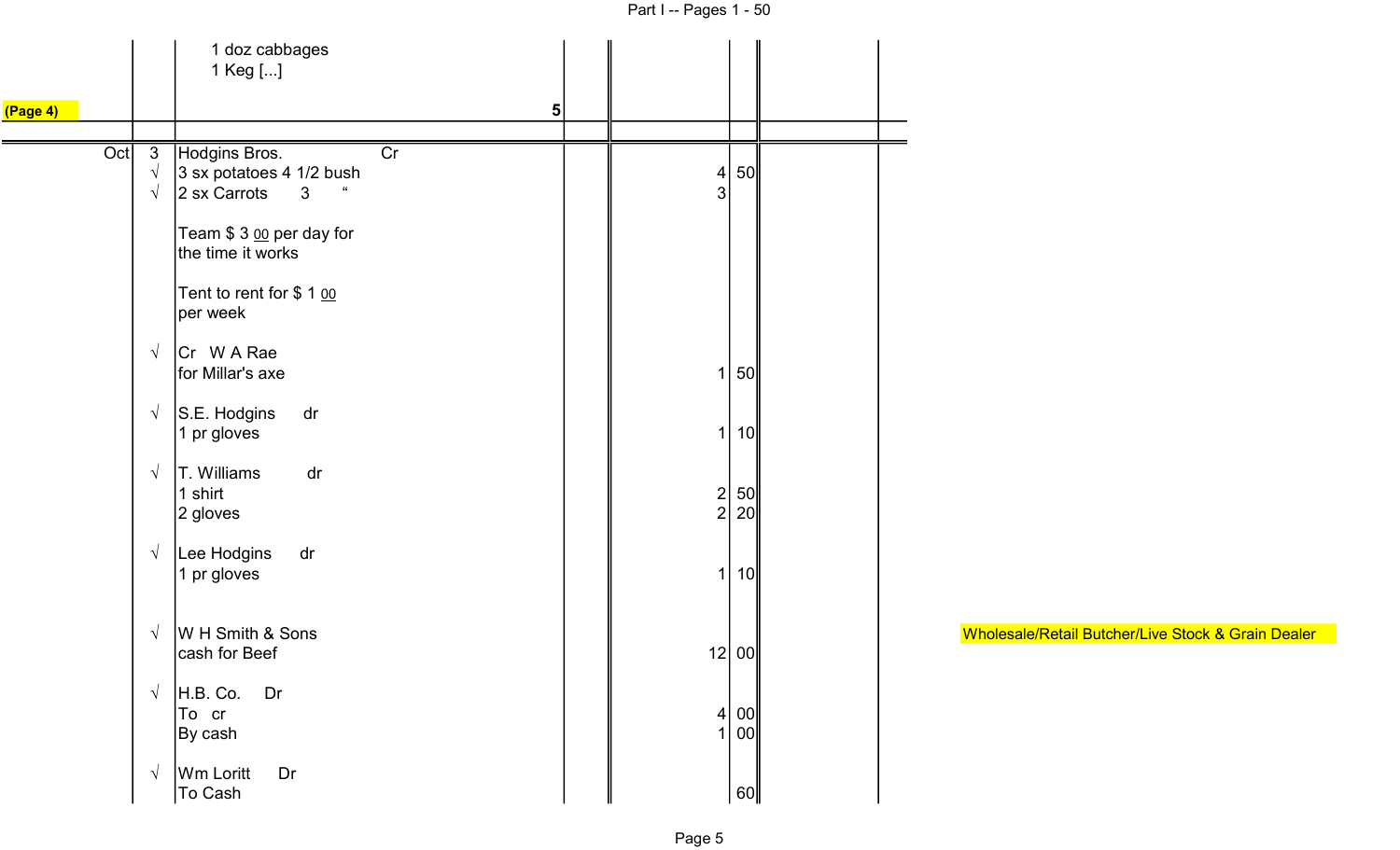| (Page 5) |                           | 6                              |                |  |   |       |
|----------|---------------------------|--------------------------------|----------------|--|---|-------|
|          |                           | Camp Outfit                    |                |  |   |       |
|          | 1                         | Stone                          |                |  |   |       |
|          | 8                         | $\epsilon$<br>pipes            |                |  |   |       |
|          |                           | $\left[\left[\right]\right]$   |                |  |   |       |
|          | $\frac{2}{3}$             | axe handles                    |                |  |   |       |
|          | $\mathbf 1$               | pole axe                       |                |  |   |       |
|          | 1                         | 2 [] axe                       |                |  |   |       |
|          | 1                         | large pot                      |                |  |   |       |
|          | 1                         | Small "                        |                |  |   |       |
|          | 1                         | tea pail*                      |                |  |   |       |
|          | $\mathbf 1$               | tea kettle                     |                |  |   |       |
|          | $\mathbf 1$               | box files                      |                |  |   |       |
|          | $\overline{2}$            | hand saws                      |                |  |   |       |
|          | 1                         | auger                          |                |  |   |       |
|          | $\mathbf 1$               | bread pan                      |                |  |   |       |
|          | $\ensuremath{\mathsf{3}}$ | Teaspoons<br>3 forks           |                |  |   |       |
|          | $\mathbf 1$               | big spoon<br>3 knives          |                |  |   |       |
|          | $\overline{2}$            | desert spoons                  |                |  |   |       |
|          | $\overline{2}$            | gramle cups 3 plates           |                |  |   |       |
|          |                           |                                |                |  |   |       |
| Oct      | $\overline{4}$            | Bought of A Gum                |                |  |   |       |
|          |                           | 100 Bush. Potatoes             |                |  |   |       |
|          |                           | Turnips                        |                |  |   |       |
|          |                           | Carrots                        |                |  |   |       |
|          |                           | paid                           |                |  |   | 20 00 |
|          |                           |                                |                |  |   |       |
|          |                           | Bought of J Harding<br>$35$ [] |                |  | 3 | 50    |
|          |                           | to the taken one in lumber     |                |  |   |       |
|          |                           |                                |                |  |   |       |
| Oct      | $6\phantom{1}$            | W H Smith                      |                |  |   |       |
|          |                           | Paid for Beef                  |                |  |   | 10 00 |
|          |                           |                                |                |  |   |       |
|          |                           |                                |                |  |   |       |
| (Page 6) |                           |                                | $\overline{7}$ |  |   |       |
|          |                           |                                |                |  |   |       |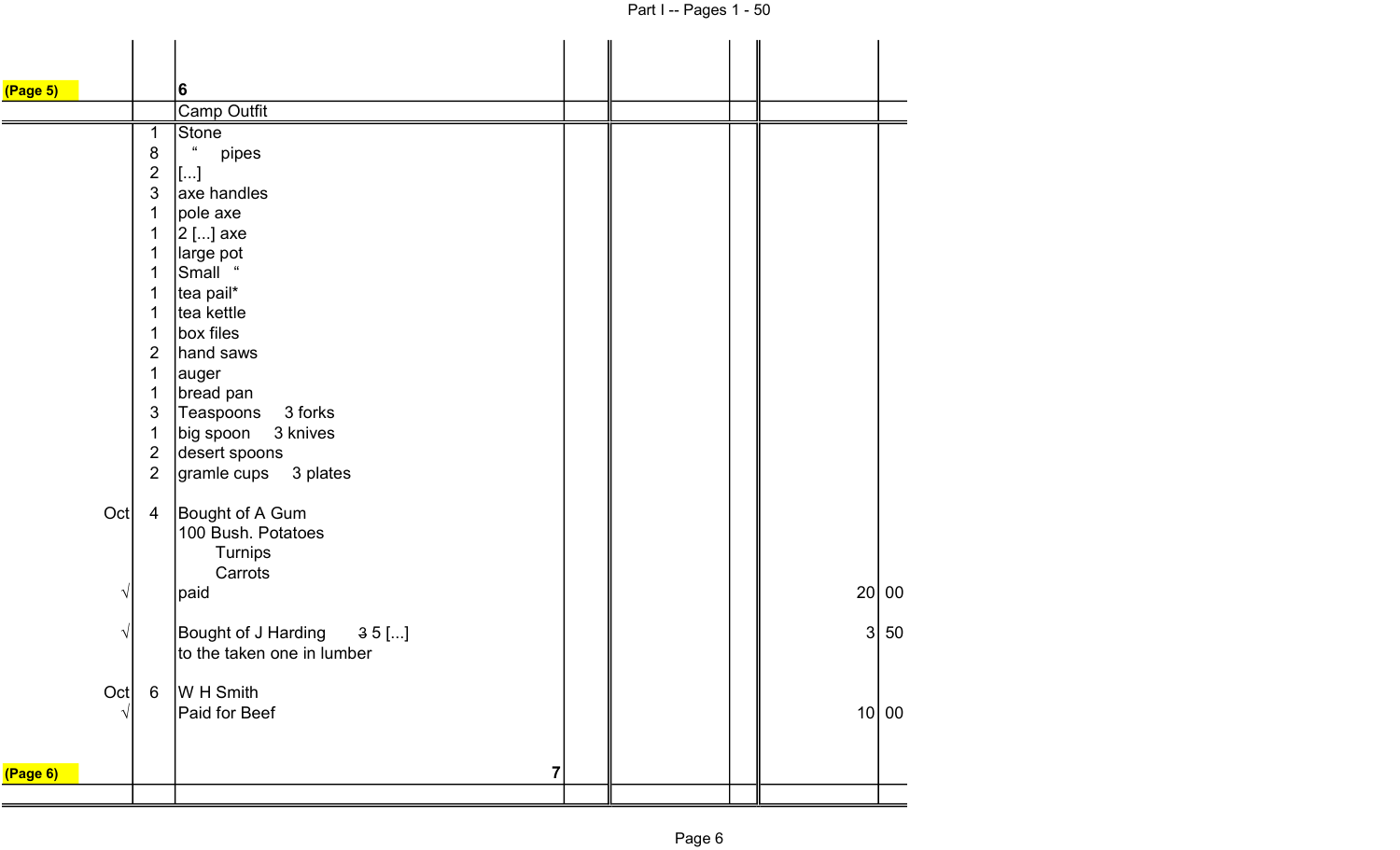|          | Oct       | 6                              | D. Harkinson                               |        |          |  |
|----------|-----------|--------------------------------|--------------------------------------------|--------|----------|--|
|          |           |                                | 1 pr gloves<br>1 pr sox                    | 1<br>1 | 75<br>75 |  |
|          |           |                                |                                            |        |          |  |
|          | Oct       | 9                              | Camp Outfit                                |        |          |  |
|          |           | $\mathbf 1$                    | large pot                                  |        |          |  |
|          |           | $\overline{2}$                 | serving dishes                             |        |          |  |
|          |           | 1/2                            | doz knives and forks                       |        |          |  |
|          |           | 10 <sup>°</sup>                | dessert spoons                             |        |          |  |
|          |           | 6                              | gramle plates                              |        |          |  |
|          |           | $\overline{4}$                 | tin plates                                 |        |          |  |
|          |           | $\overline{2}$<br>$\mathbf{1}$ | Cups 3 saucers                             |        |          |  |
|          |           |                                | galv. Iron pail                            |        |          |  |
|          | $\sqrt{}$ | $\mathbf 1$                    | chain<br>Cr                                |        |          |  |
|          |           |                                | W A Rae                                    |        | 4 00     |  |
|          |           |                                | 1 chain to replace Smiths                  |        | 4 00     |  |
|          |           |                                | files                                      |        |          |  |
|          | 200       | ft                             | check line $\sqrt{ }$                      |        |          |  |
|          |           | $\sqrt{ }$                     |                                            |        |          |  |
|          |           |                                | $\sqrt{\frac{1}{1}}$ double [] axe handles |        |          |  |
|          |           |                                | $\sqrt{\text{Stone Balls}}$                |        |          |  |
|          |           |                                | $\sqrt{\mathsf{A}}$ Axe from W H Smith     |        |          |  |
|          |           |                                | Brace & Bits                               |        |          |  |
|          |           |                                |                                            |        |          |  |
|          |           |                                | 1 pr windows                               |        |          |  |
|          |           |                                | Beef                                       |        |          |  |
|          |           |                                |                                            |        |          |  |
| (Page 7) |           |                                | 8                                          |        |          |  |
|          |           |                                | Wm Loritt<br>To                            |        |          |  |
|          |           |                                | 1 pr mitts                                 | 1      | 10       |  |
|          |           |                                |                                            |        |          |  |
|          |           |                                | Camp Outfit                                |        |          |  |
|          | Oct       | 10 <sup>°</sup>                |                                            |        |          |  |
|          |           |                                | 2 lbs soda                                 |        |          |  |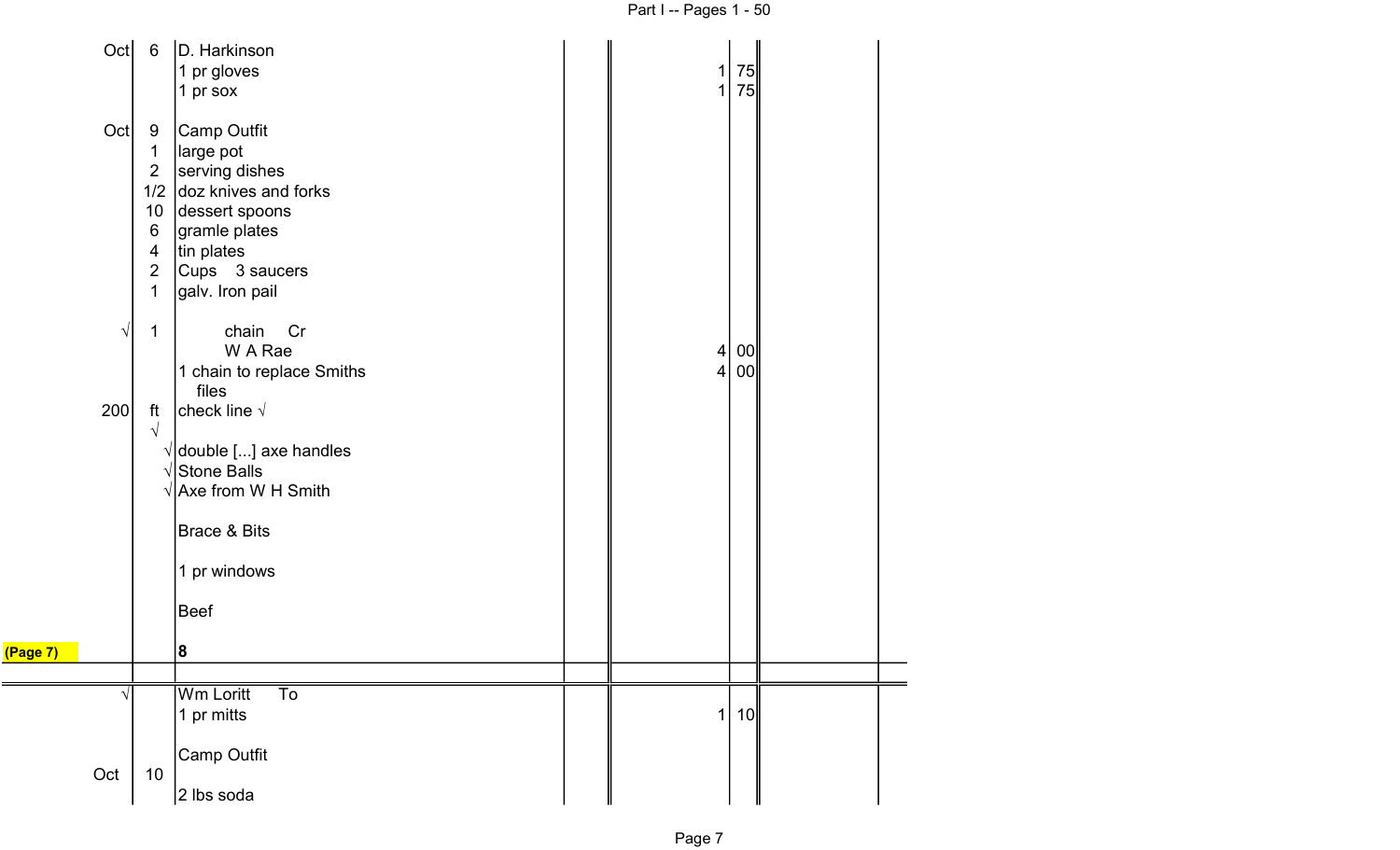|          |           |                                         | 4 " tea<br>8 bars S. Soap<br>$2$ []<br>6 con. Milk<br>1 [] sk sugar<br>2 sx flour<br>part box Ev apples<br>$\boldsymbol{\mathfrak{c}}$<br>sk Rice                                                            |                                                                                 |                                                            |  |
|----------|-----------|-----------------------------------------|--------------------------------------------------------------------------------------------------------------------------------------------------------------------------------------------------------------|---------------------------------------------------------------------------------|------------------------------------------------------------|--|
|          |           | $\sqrt{}$                               | Geo L Breeden<br>$\sqrt{1}$ pr gloves<br>Dr<br>Cash cr                                                                                                                                                       | 1                                                                               | 10 <sup>1</sup><br>5 00                                    |  |
|          |           |                                         | $\sqrt{\mathsf{E}}$ C Benson<br>1 shirt<br>1 pr sox                                                                                                                                                          | $\overline{2}$                                                                  | 50<br>60                                                   |  |
|          | Oct<br>V  | 19                                      | Wm Loritt<br>Dr<br>Paid M Campbell \$2 00                                                                                                                                                                    |                                                                                 |                                                            |  |
| (Page 8) |           |                                         | 9                                                                                                                                                                                                            |                                                                                 |                                                            |  |
|          |           | 3<br>1<br>$\,6$<br>4<br>4<br>$\,6$<br>1 | A M Bezanson<br><b>Shirts</b><br>250<br>$\epsilon$<br>200<br>.65<br>$ pr$ sox<br>$\mathbf{f}$<br>.35<br>$\mathfrak{c}\mathfrak{c}$<br>G Sox<br>175<br>mitts<br>110<br> pr<br>mitts<br>$1\frac{75}{2}$<br> pr | $\overline{7}$<br>$\overline{\mathbf{c}}$<br>3<br>$\mathbf 1$<br>$\overline{7}$ | 50<br> 00 <br>90<br>40<br> 00 <br>6 60 <br>$1$ 75<br>30 15 |  |
|          | $\sqrt{}$ |                                         | Cr W A Rae with<br>\$7 00 for shirts in above                                                                                                                                                                | 7 <sup>1</sup>                                                                  | 00                                                         |  |
|          | $\sqrt{}$ |                                         | Cr W A Rae<br>1 shovel                                                                                                                                                                                       |                                                                                 | 1 00                                                       |  |

\_\_\_\_\_\_\_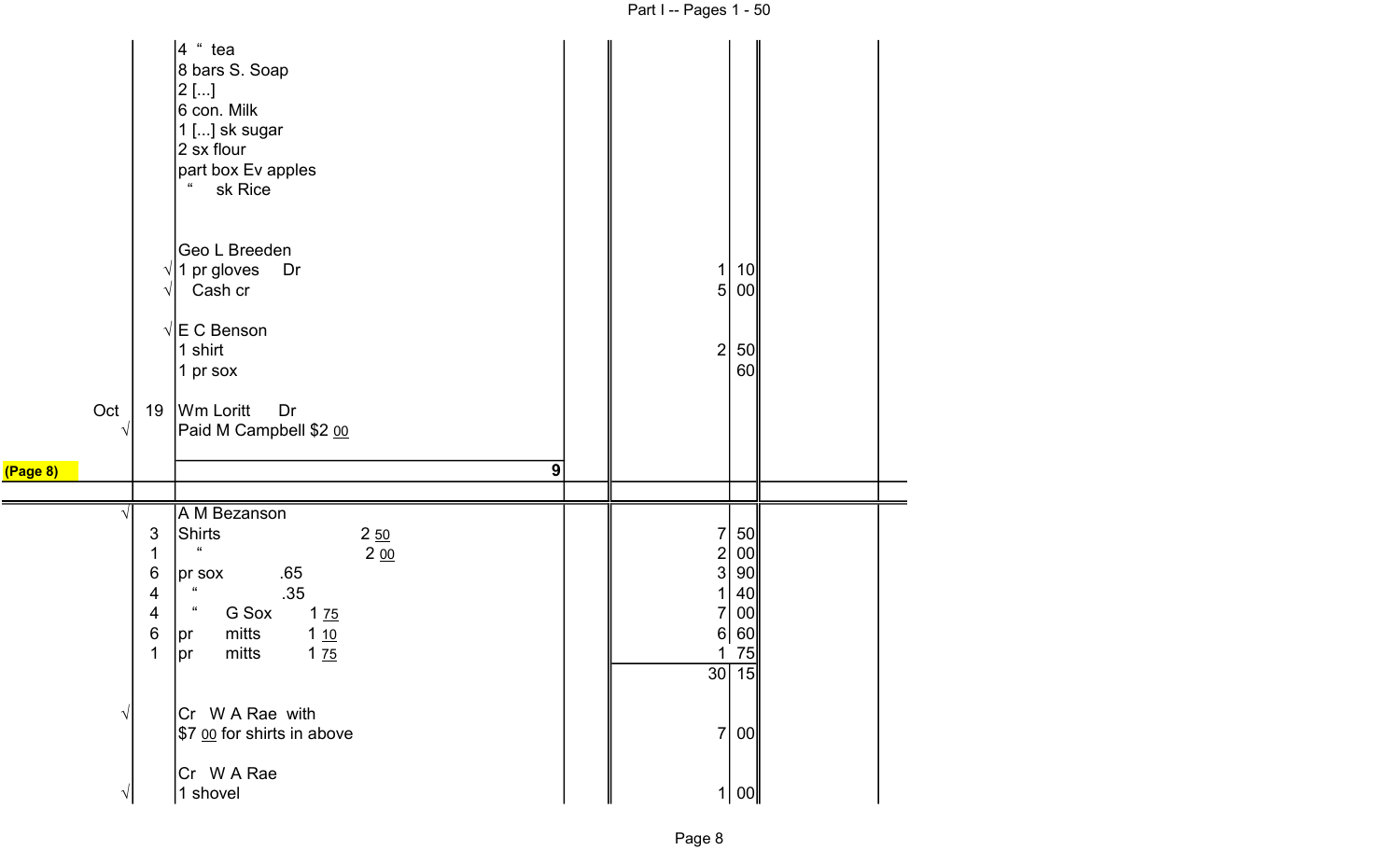| Oct      | 21                                                                              | 1 grind stone<br>1 axe<br>Revillon Bros.<br>2 Files<br>Chalk line                                                                                                                                                                                                                                                                                                                                        |  | 4 00 <br>1 25 <br>50<br>25<br>$\overline{75}$ |  |
|----------|---------------------------------------------------------------------------------|----------------------------------------------------------------------------------------------------------------------------------------------------------------------------------------------------------------------------------------------------------------------------------------------------------------------------------------------------------------------------------------------------------|--|-----------------------------------------------|--|
|          |                                                                                 | <b>H B Clifford</b><br>1 File<br>Chalk                                                                                                                                                                                                                                                                                                                                                                   |  | 20<br>5<br>$\overline{30}$                    |  |
| (Page 9) |                                                                                 | 10<br>$\overline{Camp}$                                                                                                                                                                                                                                                                                                                                                                                  |  |                                               |  |
|          | $\mathfrak{c}\mathfrak{c}$<br>$\mathfrak{c}\mathfrak{c}$<br>$\overline{2}$<br>1 | pkg Whole peas<br>Tapioca<br>G. []<br><b>Box Raisins</b><br>$\boldsymbol{\mu}$<br>of Cakes<br>1/2 caddy S. Tobacco<br>Box prunes<br>11 C. Starch<br>1 Soda<br>4 Boxes Candles<br>Condensed milk<br>$\left[\ldots\right]$<br><b>B.</b> Powder<br><b>Box spices</b><br>sk Currants<br>1 1/2 cakesoap<br>Box peaches<br>" Biscuits<br>50 lbs salt<br>sk C. Meal<br>complete<br>lamps<br>complete<br>lantern |  |                                               |  |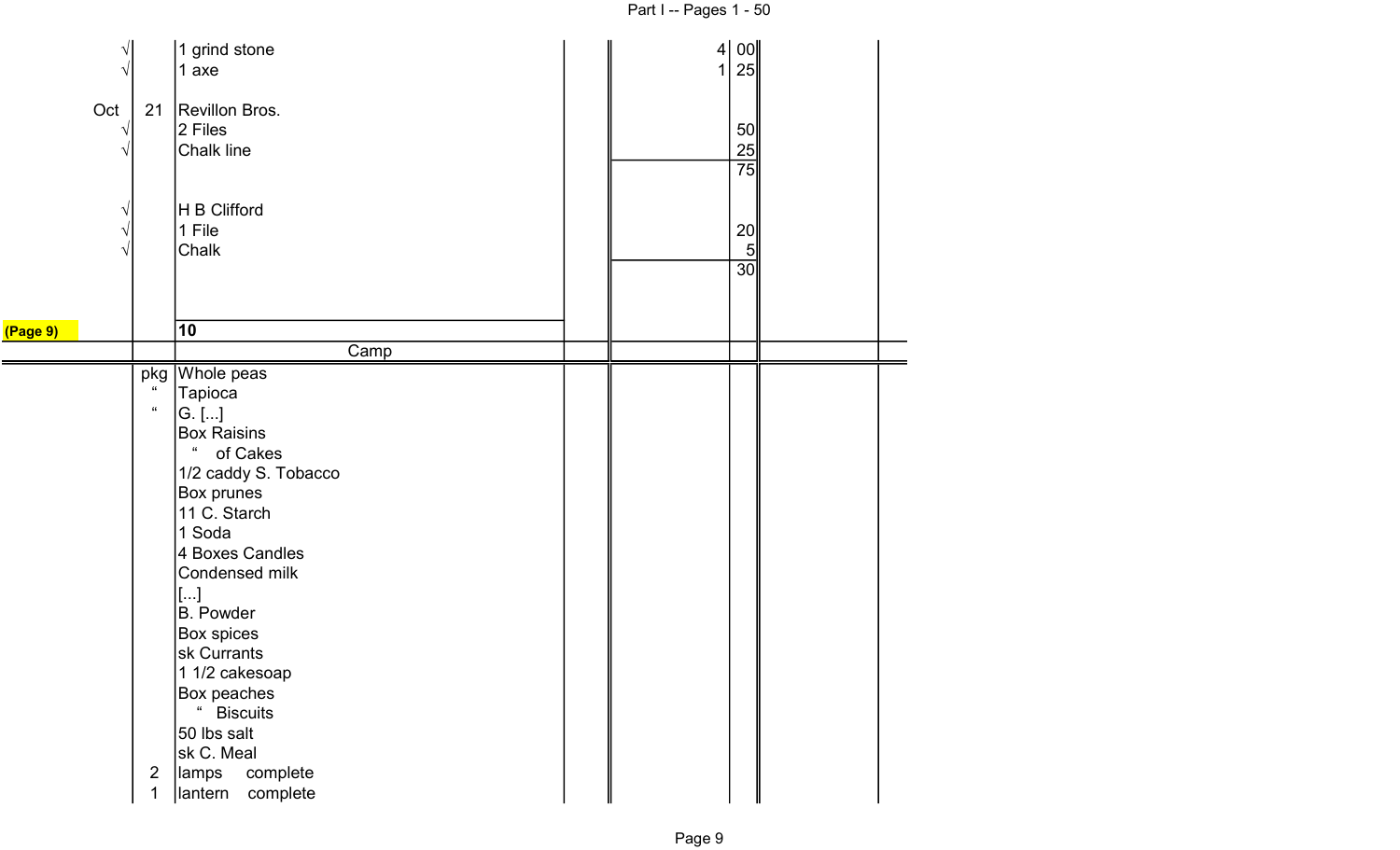|           |                                                             | 2 chimneys<br>Extra<br>matches                                      |                                                    |                        |              |    |
|-----------|-------------------------------------------------------------|---------------------------------------------------------------------|----------------------------------------------------|------------------------|--------------|----|
| (Page 10) |                                                             | 11                                                                  |                                                    |                        |              |    |
|           | $\sqrt{}$                                                   | John Milson<br>To 1 Shirt                                           | 3                                                  | 00                     |              |    |
|           | $\sqrt{ }$                                                  | W A Rae<br>Cr<br>matches                                            | $\mathbf 1$                                        | 00                     |              |    |
|           | $\sqrt{ }$                                                  | Chas Dunlop<br>Tobacco<br>Cash                                      |                                                    | 35                     |              |    |
|           |                                                             | $3 $ sox<br>.35<br>$1$ sox                                          | 1<br>$\mathbf{1}$                                  | 00 <br>$\frac{75}{00}$ |              |    |
| V         |                                                             | .35<br>$3 $ sox<br>Mitts & sox<br>Part payment on cap               | 1<br>1                                             | 25                     | $75$ \$<br>5 | 75 |
|           |                                                             | chg W A Rae on cap<br>E C Benson                                    | 1                                                  | 00                     |              |    |
| $\sqrt{}$ |                                                             | 1 cap                                                               | 1                                                  | 75                     |              |    |
|           | $\overline{2}$<br>$\overline{\mathbf{c}}$<br>$\overline{2}$ | Dr<br>Camp<br>G. Sox<br>$\frac{75}{65}$<br>Sox<br>$\epsilon$<br>.35 | $3\vert$<br>1                                      | 50<br>30<br>70         |              |    |
|           |                                                             | $2$ Mitts<br>175<br>2 Gloves<br>110<br>2 Wool Mitts<br>110          | $3\vert$<br>$\begin{bmatrix} 2 \\ 2 \end{bmatrix}$ | 50<br>20<br>20         |              |    |
|           |                                                             | 3Shirts<br>225                                                      |                                                    | $6\overline{25}$       | 20<br>\$     | 15 |
| V         |                                                             | Jos Gray<br>$6$ pr sox<br>paid                                      | $\vert 2 \vert$                                    | 00                     |              |    |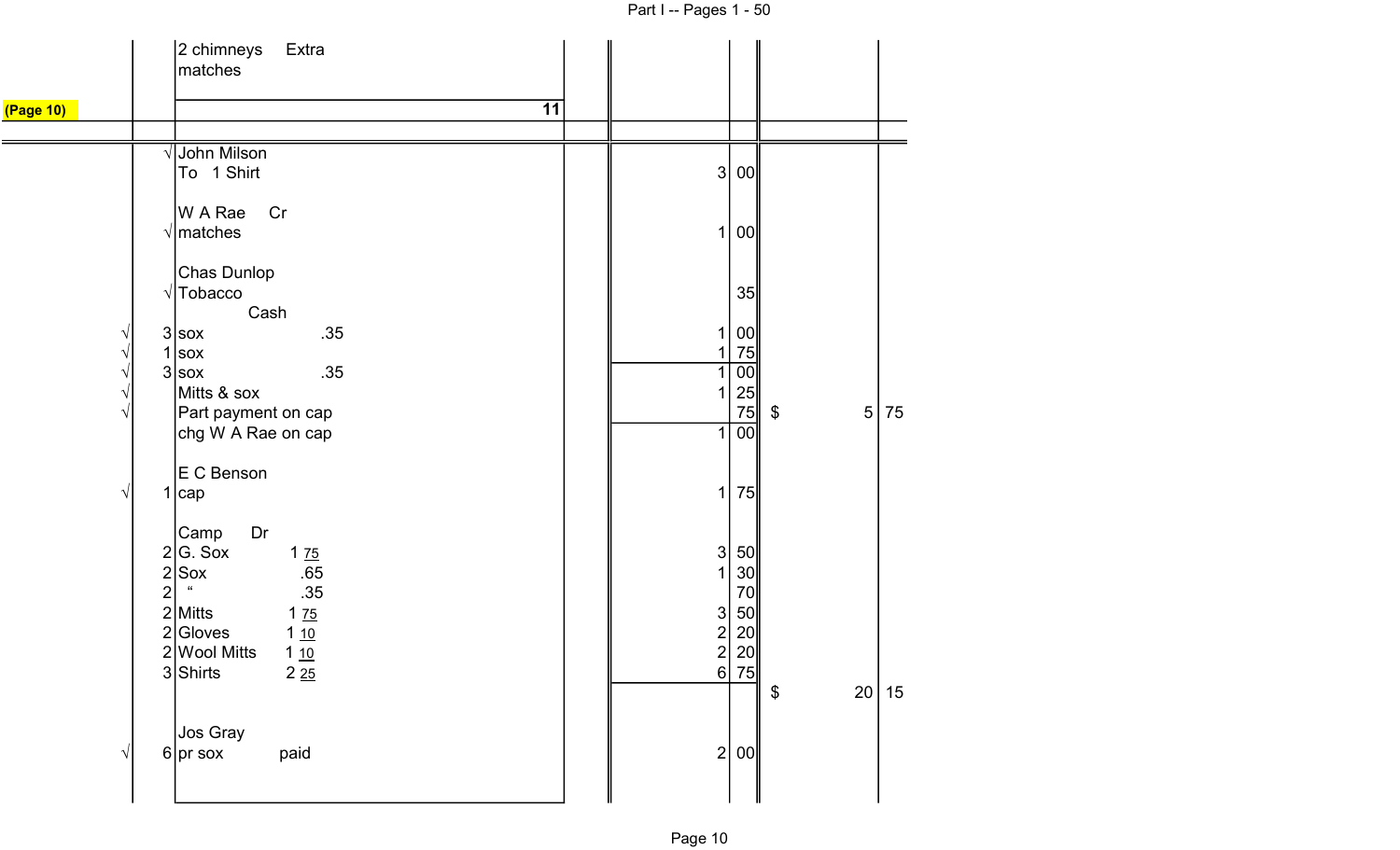Part I -- Pages 1 - 50

| (Page 11) |    | 12                                          |                     |           |                |    |
|-----------|----|---------------------------------------------|---------------------|-----------|----------------|----|
|           |    |                                             |                     |           |                |    |
|           |    | <b>A</b> H Parker                           |                     |           |                |    |
| Oct       | 26 | $ 2$ Sox<br>.35                             |                     | 75        |                |    |
|           |    | 1 shirt                                     | $\overline{2}$      | 50        |                |    |
|           |    |                                             |                     |           |                |    |
|           |    | H W Smith                                   |                     |           |                |    |
| Oct       | 29 | G Sox<br>$ 3\rangle$<br>$1\,25$<br>Sox<br>3 | 5 <sub>l</sub><br>1 | 25<br> 00 |                |    |
|           |    | $\alpha$<br>3                               | $\overline{2}$      | 00        |                |    |
|           |    | 1 Mitts                                     |                     | 50        | 8 <sup>1</sup> | 75 |
|           |    | Peter Calihoo Chg W A Rae                   |                     |           |                |    |
|           | 30 | $ 1$ pr mitts                               | 1                   | 75        |                |    |
|           |    | $3 \text{ pr}$ sox                          | 1                   | 00        |                |    |
|           |    | 1 shirt                                     | 3 <sup>1</sup>      | 00        |                |    |
|           |    | 1 pr sox                                    |                     | 65        |                |    |
|           |    | 1 shirt                                     | $\frac{2}{2}$       | 00        |                |    |
|           |    | $\mathfrak{c}\mathfrak{c}$                  |                     | 00        |                |    |
|           |    | 1 Sox                                       |                     | 60        |                |    |
|           |    |                                             | 11                  | 00        |                |    |
|           |    | J M Hamilton                                |                     |           |                |    |
|           |    | 1 G Sox                                     | 1                   | 75        |                |    |
|           |    | 1 Cap                                       | 1                   | 25        |                |    |
|           |    | paid<br>$3$ sox                             | $\overline{2}$      | 00        |                |    |
|           |    |                                             | $\overline{5}$      | 00        |                |    |
|           |    |                                             |                     |           |                |    |
| Oct       |    | 31 $A$ Gunn                                 |                     |           |                |    |
|           |    | $\sqrt{1}$ sack potatoes                    |                     |           |                |    |
|           |    | carrots                                     |                     |           |                |    |
|           | ٦I | $\boldsymbol{\mathfrak{c}}$<br>turnips      |                     |           |                |    |
|           |    | $\sqrt{1}$ " cabbage                        |                     |           |                |    |
|           |    | $\sqrt{\mathsf{T}}$ o cash                  |                     | 10 00     |                |    |
|           |    |                                             |                     |           |                |    |
| (Page 12) |    | 13                                          |                     |           |                |    |
|           |    |                                             |                     |           |                |    |
| $\sqrt{}$ |    | $3$ sox                                     |                     | 2 00      |                |    |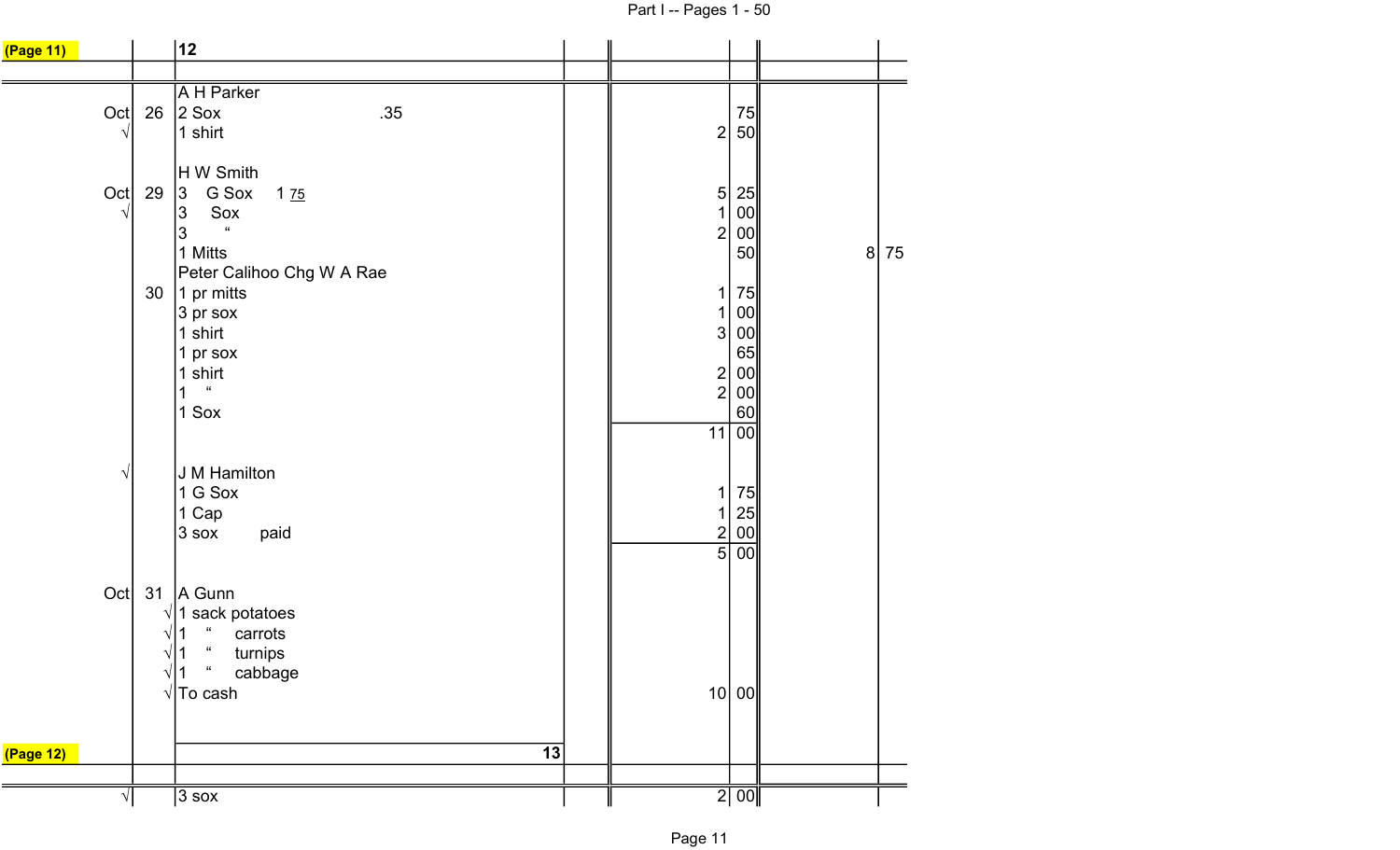| $\overline{2}$<br>50<br>A M Bezanson<br>$\sqrt{}$<br>1 pr mitts<br>1<br>10<br>$\boldsymbol{\mathfrak{c}}$<br>$\overline{2}$<br>1<br>$00\,$<br>$\overline{2}$<br>10<br>$00\,$<br>2 mitts<br>1<br>$\sqrt{}$<br>75<br>1<br>paid<br>1 pr sox<br>$\overline{2}$<br>75<br>$\sqrt{A}$ M Bezanson<br>6 <sup>1</sup><br>48 lbs. Beef<br>121/2<br>00<br>$\sqrt{\mathsf{E} \cdot \mathsf{C}}$ Benson<br>pr mitts<br>1<br>10<br>1<br>" G Sox<br>75<br>$\mathbf{1}$<br>1<br>$\begin{bmatrix} 2 \\ 1 \end{bmatrix}$<br>50<br>Shirt<br>$\mathbf 1$<br>3<br>00<br>sox<br>$\overline{6}$<br>35<br>Nov<br>$\mathbf{3}$<br>Kline<br>1<br>30<br>$\sqrt{2}$ pr sox<br>.65<br>3<br>1 pr mitts<br>1<br>70<br>$00\,$<br>170<br>paid<br>$\sqrt{\mathsf{E} \mathsf{C}}$ Benson<br>1<br>75<br>$\mathbf{1}$<br>pr mitts<br>√∣Cash<br>1 75<br>pr mitts<br>1<br>$\sqrt{$ T M Hadmen<br>1<br>1 |           | 1 mitts<br>paid |  | 50 |  |
|-----------------------------------------------------------------------------------------------------------------------------------------------------------------------------------------------------------------------------------------------------------------------------------------------------------------------------------------------------------------------------------------------------------------------------------------------------------------------------------------------------------------------------------------------------------------------------------------------------------------------------------------------------------------------------------------------------------------------------------------------------------------------------------------------------------------------------------------------------------------|-----------|-----------------|--|----|--|
|                                                                                                                                                                                                                                                                                                                                                                                                                                                                                                                                                                                                                                                                                                                                                                                                                                                                 |           |                 |  |    |  |
|                                                                                                                                                                                                                                                                                                                                                                                                                                                                                                                                                                                                                                                                                                                                                                                                                                                                 |           |                 |  |    |  |
|                                                                                                                                                                                                                                                                                                                                                                                                                                                                                                                                                                                                                                                                                                                                                                                                                                                                 |           |                 |  |    |  |
|                                                                                                                                                                                                                                                                                                                                                                                                                                                                                                                                                                                                                                                                                                                                                                                                                                                                 |           |                 |  |    |  |
|                                                                                                                                                                                                                                                                                                                                                                                                                                                                                                                                                                                                                                                                                                                                                                                                                                                                 |           |                 |  |    |  |
|                                                                                                                                                                                                                                                                                                                                                                                                                                                                                                                                                                                                                                                                                                                                                                                                                                                                 |           |                 |  |    |  |
|                                                                                                                                                                                                                                                                                                                                                                                                                                                                                                                                                                                                                                                                                                                                                                                                                                                                 |           |                 |  |    |  |
|                                                                                                                                                                                                                                                                                                                                                                                                                                                                                                                                                                                                                                                                                                                                                                                                                                                                 |           |                 |  |    |  |
|                                                                                                                                                                                                                                                                                                                                                                                                                                                                                                                                                                                                                                                                                                                                                                                                                                                                 |           |                 |  |    |  |
|                                                                                                                                                                                                                                                                                                                                                                                                                                                                                                                                                                                                                                                                                                                                                                                                                                                                 |           |                 |  |    |  |
|                                                                                                                                                                                                                                                                                                                                                                                                                                                                                                                                                                                                                                                                                                                                                                                                                                                                 |           |                 |  |    |  |
|                                                                                                                                                                                                                                                                                                                                                                                                                                                                                                                                                                                                                                                                                                                                                                                                                                                                 |           |                 |  |    |  |
|                                                                                                                                                                                                                                                                                                                                                                                                                                                                                                                                                                                                                                                                                                                                                                                                                                                                 |           |                 |  |    |  |
|                                                                                                                                                                                                                                                                                                                                                                                                                                                                                                                                                                                                                                                                                                                                                                                                                                                                 |           |                 |  |    |  |
|                                                                                                                                                                                                                                                                                                                                                                                                                                                                                                                                                                                                                                                                                                                                                                                                                                                                 |           |                 |  |    |  |
|                                                                                                                                                                                                                                                                                                                                                                                                                                                                                                                                                                                                                                                                                                                                                                                                                                                                 |           |                 |  |    |  |
|                                                                                                                                                                                                                                                                                                                                                                                                                                                                                                                                                                                                                                                                                                                                                                                                                                                                 |           |                 |  |    |  |
|                                                                                                                                                                                                                                                                                                                                                                                                                                                                                                                                                                                                                                                                                                                                                                                                                                                                 |           |                 |  |    |  |
|                                                                                                                                                                                                                                                                                                                                                                                                                                                                                                                                                                                                                                                                                                                                                                                                                                                                 |           |                 |  |    |  |
|                                                                                                                                                                                                                                                                                                                                                                                                                                                                                                                                                                                                                                                                                                                                                                                                                                                                 |           |                 |  |    |  |
|                                                                                                                                                                                                                                                                                                                                                                                                                                                                                                                                                                                                                                                                                                                                                                                                                                                                 |           |                 |  |    |  |
|                                                                                                                                                                                                                                                                                                                                                                                                                                                                                                                                                                                                                                                                                                                                                                                                                                                                 |           |                 |  |    |  |
|                                                                                                                                                                                                                                                                                                                                                                                                                                                                                                                                                                                                                                                                                                                                                                                                                                                                 |           |                 |  |    |  |
|                                                                                                                                                                                                                                                                                                                                                                                                                                                                                                                                                                                                                                                                                                                                                                                                                                                                 |           |                 |  |    |  |
|                                                                                                                                                                                                                                                                                                                                                                                                                                                                                                                                                                                                                                                                                                                                                                                                                                                                 |           |                 |  |    |  |
|                                                                                                                                                                                                                                                                                                                                                                                                                                                                                                                                                                                                                                                                                                                                                                                                                                                                 |           |                 |  |    |  |
|                                                                                                                                                                                                                                                                                                                                                                                                                                                                                                                                                                                                                                                                                                                                                                                                                                                                 |           |                 |  |    |  |
|                                                                                                                                                                                                                                                                                                                                                                                                                                                                                                                                                                                                                                                                                                                                                                                                                                                                 |           |                 |  |    |  |
|                                                                                                                                                                                                                                                                                                                                                                                                                                                                                                                                                                                                                                                                                                                                                                                                                                                                 |           |                 |  |    |  |
|                                                                                                                                                                                                                                                                                                                                                                                                                                                                                                                                                                                                                                                                                                                                                                                                                                                                 |           | pr mitts        |  | 75 |  |
|                                                                                                                                                                                                                                                                                                                                                                                                                                                                                                                                                                                                                                                                                                                                                                                                                                                                 |           |                 |  |    |  |
| 14                                                                                                                                                                                                                                                                                                                                                                                                                                                                                                                                                                                                                                                                                                                                                                                                                                                              |           |                 |  |    |  |
|                                                                                                                                                                                                                                                                                                                                                                                                                                                                                                                                                                                                                                                                                                                                                                                                                                                                 | (Page 13) |                 |  |    |  |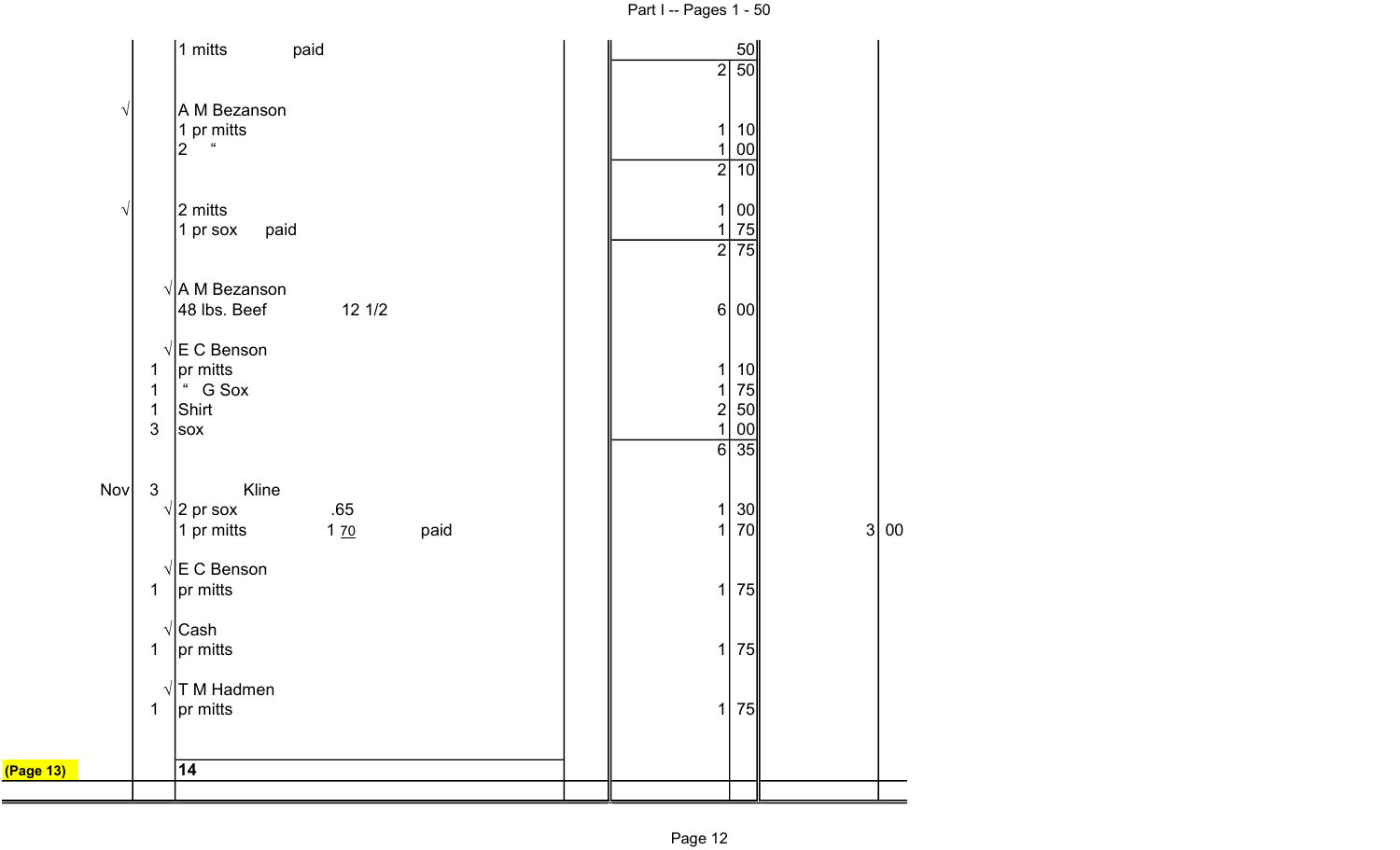|                 |                                                             | $\sqrt{\text{Lee} \text{Hodgins}}$<br>1 pr G. Sox                                                                                              | $\mathbf{1}$                                          | 75                     |
|-----------------|-------------------------------------------------------------|------------------------------------------------------------------------------------------------------------------------------------------------|-------------------------------------------------------|------------------------|
|                 | 1<br>10<br>$\,6\,$<br>$\mathbf{1}$<br>1<br>$\mathbf 1$<br>1 | sawmill<br>Dr<br>pr G Sox<br>.65<br> pr<br>$\epsilon\epsilon$<br><b>Mitts</b><br>$175$<br>sk potatoes<br>sk turnips<br>sk onions<br>saw swage* | 1<br>$\,6\,$<br>10                                    | 75<br>50<br>50         |
|                 | 190                                                         | $\boldsymbol{\mu}$<br>pit*<br>175   Ibs. Oats<br>$\boldsymbol{\mu}$<br><b>Beef</b>                                                             |                                                       |                        |
| $\sqrt{}$       | 190                                                         | A M Bezanson<br>Ibs. Beef<br>10 $\phi$                                                                                                         | 19                                                    | 00                     |
|                 |                                                             | W H Smith & Sons                                                                                                                               |                                                       |                        |
| $\sqrt{ }$<br>V |                                                             | 175   Ibs Oats<br>To 1 pr mitts                                                                                                                | $\mathbf 1$                                           | 75                     |
| (Page 14)       |                                                             | 15                                                                                                                                             |                                                       |                        |
|                 |                                                             | Arl Marfleet Dr                                                                                                                                |                                                       |                        |
|                 |                                                             | √∣To<br>1 pr sox<br>$\epsilon\epsilon$<br>1 pr gloves<br>$\boldsymbol{\mathfrak{c}}$<br>1 pr gloves                                            | 1<br>1 <sub>1</sub>                                   | 65<br> 00 <br> 00      |
|                 |                                                             | Sprague Dr<br>$\sqrt{3}$ pr sox<br>.65<br>1 shirt<br>$\epsilon$<br>Chgd Bezanson                                                               | 1<br>$\overline{2}$<br>$\mathbf{1}$<br>5 <sup>1</sup> | 95<br> 00 <br>25<br>20 |
|                 | 1<br>$\mathsf C$                                            | John Gladu<br>Shirt<br>Campbell                                                                                                                | 1                                                     | 75                     |
|                 |                                                             | Shirt                                                                                                                                          |                                                       | 3 00                   |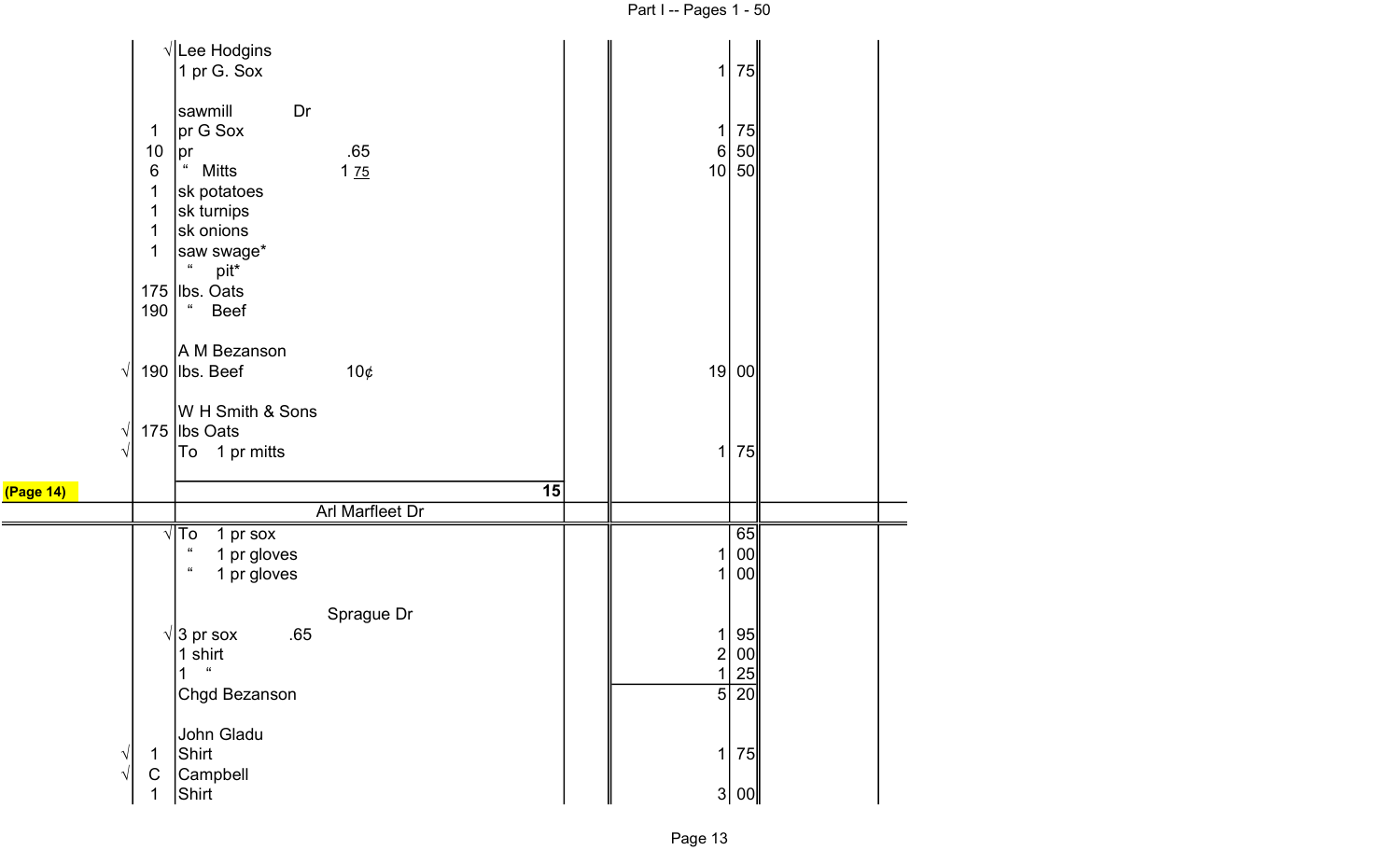| V<br>$\sqrt{}$ | $\mathbf 1$<br>$\mathbf 1$ | John Southworth<br>Shirt<br>S Logan<br>Shirt<br>paid                                                                                                                                                                            | 3<br>1                           | 00<br>75             |  |
|----------------|----------------------------|---------------------------------------------------------------------------------------------------------------------------------------------------------------------------------------------------------------------------------|----------------------------------|----------------------|--|
|                |                            | C Campbell<br>By Cash<br>To Logs hauled on Simonette<br>To sk potatoes                                                                                                                                                          | $5\vert$<br>$4\vert$<br>$2\vert$ | 00 <br> 00 <br> 00   |  |
| V              |                            | A M Bezanson<br>To 2 sx potatoes<br>$2$ sx                                                                                                                                                                                      | $4\vert$                         | 00 <br>50            |  |
| V              |                            | P E Southworth<br>1 pr mitts<br>1 pr G. Sox<br>1 pr<br>1 pr gloves<br>1 shirt                                                                                                                                                   | 1<br>1<br>1                      | 75<br>75<br>65<br>10 |  |
| (Page 15)      |                            | 16                                                                                                                                                                                                                              |                                  |                      |  |
| Nov            | 11                         | Mill<br>Dr<br>557 oats<br>To<br>4 sks potatoes<br>To<br>To<br>$\mathbf{3}$<br>carrots<br>$5\phantom{.0}$<br>turnips<br>14 sacks<br>1 Broom<br>12 light glass<br>40 sks peas<br>W H Smith & Sons<br>Cr<br>557 lbs oats<br>A Gunn |                                  |                      |  |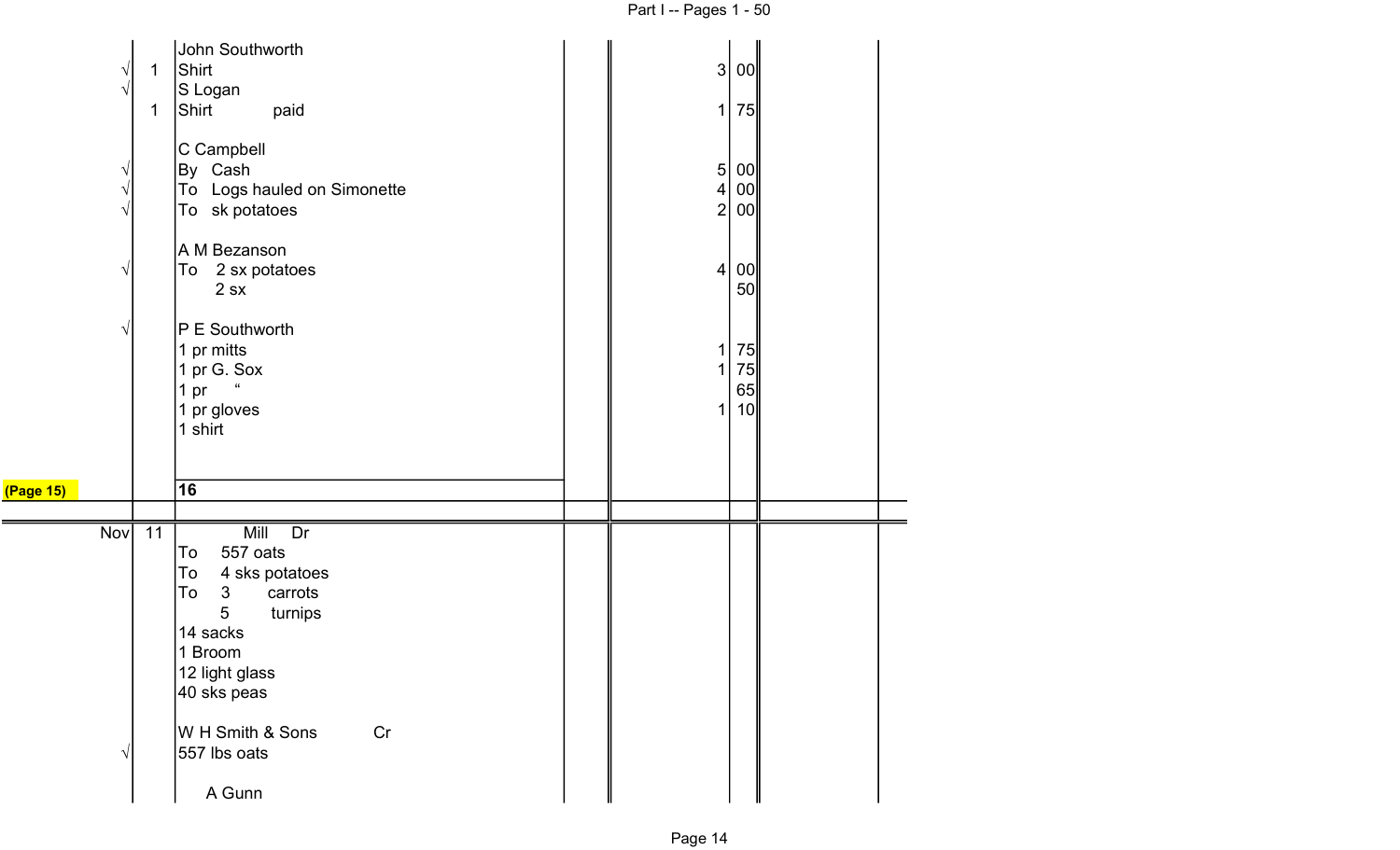|                  |                               | 4 sks potatoes<br>carrots<br>3<br>$\overline{5}$<br>turnips<br>40 lbs. peas |               |                                                                |  |
|------------------|-------------------------------|-----------------------------------------------------------------------------|---------------|----------------------------------------------------------------|--|
|                  |                               | $\sqrt{B}$ Bisson<br>sox paid                                               | 1             | 00                                                             |  |
| Nov              | 13                            | H Harkinson<br>1 shirt                                                      | $2\vert$      | 25                                                             |  |
|                  |                               | A H Parker<br>1 shirt                                                       | $2\vert$      | 50                                                             |  |
| V                |                               | A Calihoo<br>1 shirt paid                                                   | $2\vert$      | 00                                                             |  |
| (Page 16)        |                               | 17                                                                          |               |                                                                |  |
|                  |                               |                                                                             |               |                                                                |  |
| $\sqrt{}$<br>Nov | 14                            | Jac. M. Hamilton<br>Bal on mitts<br>pd.                                     |               | 50                                                             |  |
|                  |                               |                                                                             |               |                                                                |  |
| V                | $6\phantom{1}6$               | Neil Campbell<br>.65<br>$ pr$ sox                                           | 3             | 90                                                             |  |
| $\sqrt{}$        | 3<br>3<br>$\overline{2}$<br>1 | E C Benson<br>\$175<br>pr mitts<br>sox<br>mitts<br>cap                      | $5\vert$<br>1 | 25<br> 00 <br>$\begin{bmatrix} 1 & 00 \\ 1 & 75 \end{bmatrix}$ |  |
| Mch<br>April     | 26                            | Meikle Bros.<br>Cr<br>By Beef                                               | $2\vert$      | 25                                                             |  |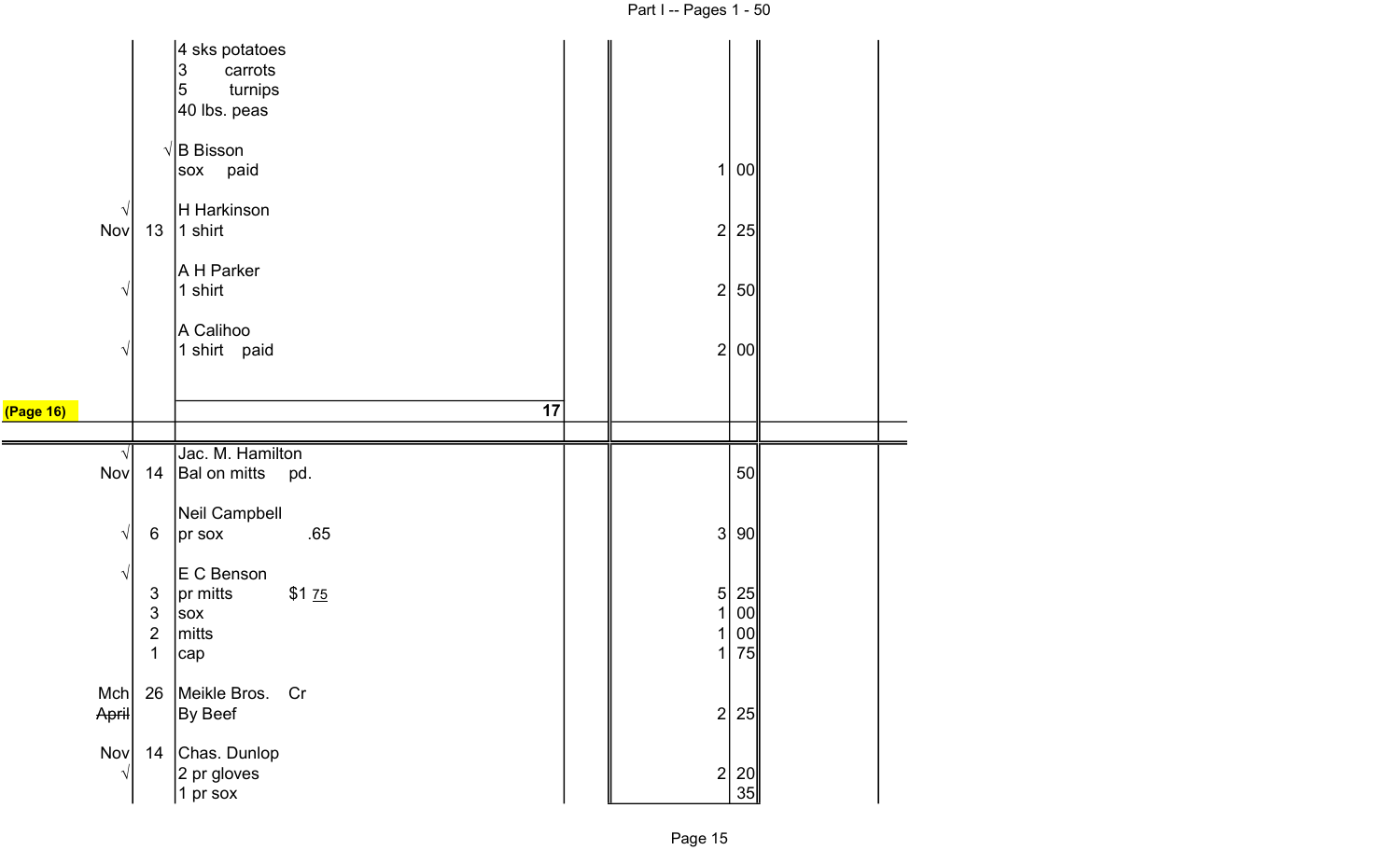|  |  |  | Part I -- Pages 1 - 50 |  |  |  |
|--|--|--|------------------------|--|--|--|
|--|--|--|------------------------|--|--|--|

| $\epsilon\epsilon$ |    | <b>Frank Tofer</b><br>1 pr gloves                                                                                          | $2\vert$<br>1                    | 55<br>10                       |  |
|--------------------|----|----------------------------------------------------------------------------------------------------------------------------|----------------------------------|--------------------------------|--|
|                    |    | 1 pr sox                                                                                                                   | 1                                | 65<br>$\overline{75}$          |  |
|                    | V  | A H Parker<br>1 pr gloves                                                                                                  | 1                                | 10 <sup>1</sup>                |  |
|                    | V  | <b>Alf Marfleet</b><br>1 pr gloves<br>$ 2 \text{ pr so} x $                                                                | 1<br>1<br>$\overline{2}$         | 10<br>$\frac{30}{40}$          |  |
|                    | V  | D Harkinson<br>1 pr sox                                                                                                    |                                  | 35                             |  |
| (Page 17)          |    | 18                                                                                                                         |                                  |                                |  |
|                    |    |                                                                                                                            |                                  |                                |  |
| Nov $\sqrt{ }$     | 8  | Revillon Bros.<br><b>Window Lights</b>                                                                                     | $2\vert$                         | 40                             |  |
| Mch $\sqrt$        | 26 | Revillon Bros.<br>Gloves                                                                                                   | 7                                | 25                             |  |
| Apl $\sqrt{ }$     | 13 | $\mathfrak{c}$                                                                                                             | 1                                | $\overline{50}$                |  |
|                    |    |                                                                                                                            | $\overline{8}$                   | $\overline{75}$                |  |
| Oct $\sqrt{ }$     | 20 | $\vert$ 2 files .50<br>chalk line .25<br>Sack .50                                                                          | 1                                | 25                             |  |
| Nov $\sqrt{ }$     | 14 | $ 1$ cap pd.                                                                                                               | 1                                | 25                             |  |
|                    | V  | D Harkinson<br>Dr<br>Work done by Geo L Breedin<br><b>Bolts</b><br>To<br><b>Sleigh Roller</b><br>To<br>Feed for Oxen<br>To | $\overline{0}$<br>$\overline{5}$ | 30<br>4 00 <br>$\frac{75}{05}$ |  |
|                    |    | <b>Clyde Smith</b>                                                                                                         |                                  |                                |  |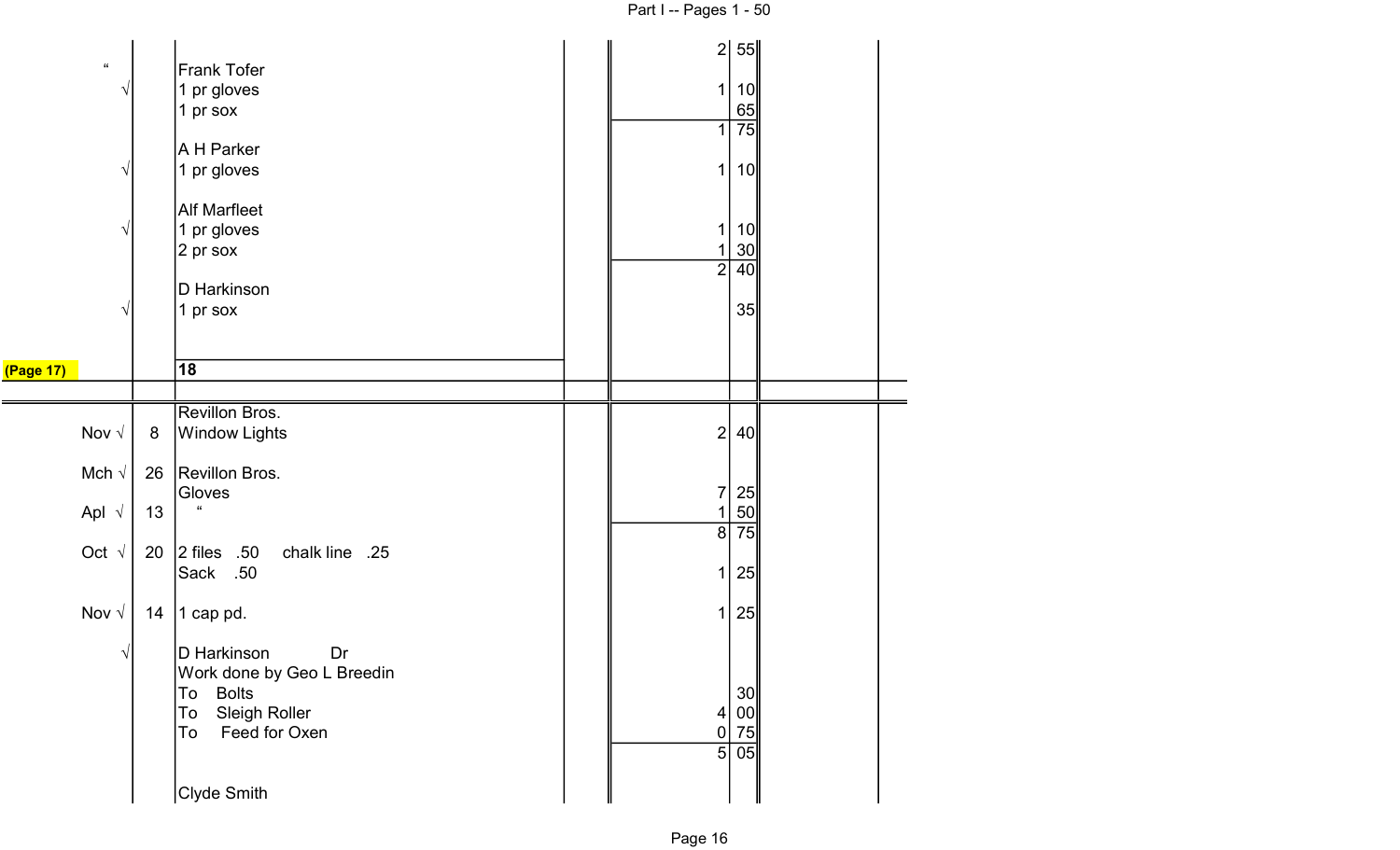| Nov $\sqrt{}$<br>V<br>(Page 18) |    | 19   1 pr mitts<br>1 cap<br>W A Rae<br>Cr<br>2 monkey wrenches<br>matches<br>Lee Hodgins<br>cash for tobacco<br>To<br>By<br>cash returned<br>19 | 1<br>1 <sup>1</sup><br>$\mathbf{1}$<br>1<br>$10$<br>5 | 75<br>75<br>25<br> 00 |  |
|---------------------------------|----|-------------------------------------------------------------------------------------------------------------------------------------------------|-------------------------------------------------------|-----------------------|--|
|                                 |    |                                                                                                                                                 |                                                       |                       |  |
|                                 |    | A H Parker<br>Cr<br>13 days work<br>To 2 plugs tobacco<br>1 pr sox<br>1 plug tobacco $35¢$<br>1 pr sox .65                                      | $\mathbf 1$                                           | 70<br>65<br> 00       |  |
| V                               |    | D Harkinson<br>13 days with team<br>To 1 plug tobacco                                                                                           |                                                       | 35                    |  |
|                                 |    | Dave Axon<br>$6$ 1/2 days work<br>By 30 []                                                                                                      |                                                       |                       |  |
|                                 |    | Hadley Johnson<br>3 days work self<br>3 days work for horse<br>By 30 []<br>$\boldsymbol{\mathfrak{c}}$<br>30 feeds for team                     |                                                       |                       |  |
| Nov                             | 20 | Mill Dr<br>part Box Currants                                                                                                                    |                                                       |                       |  |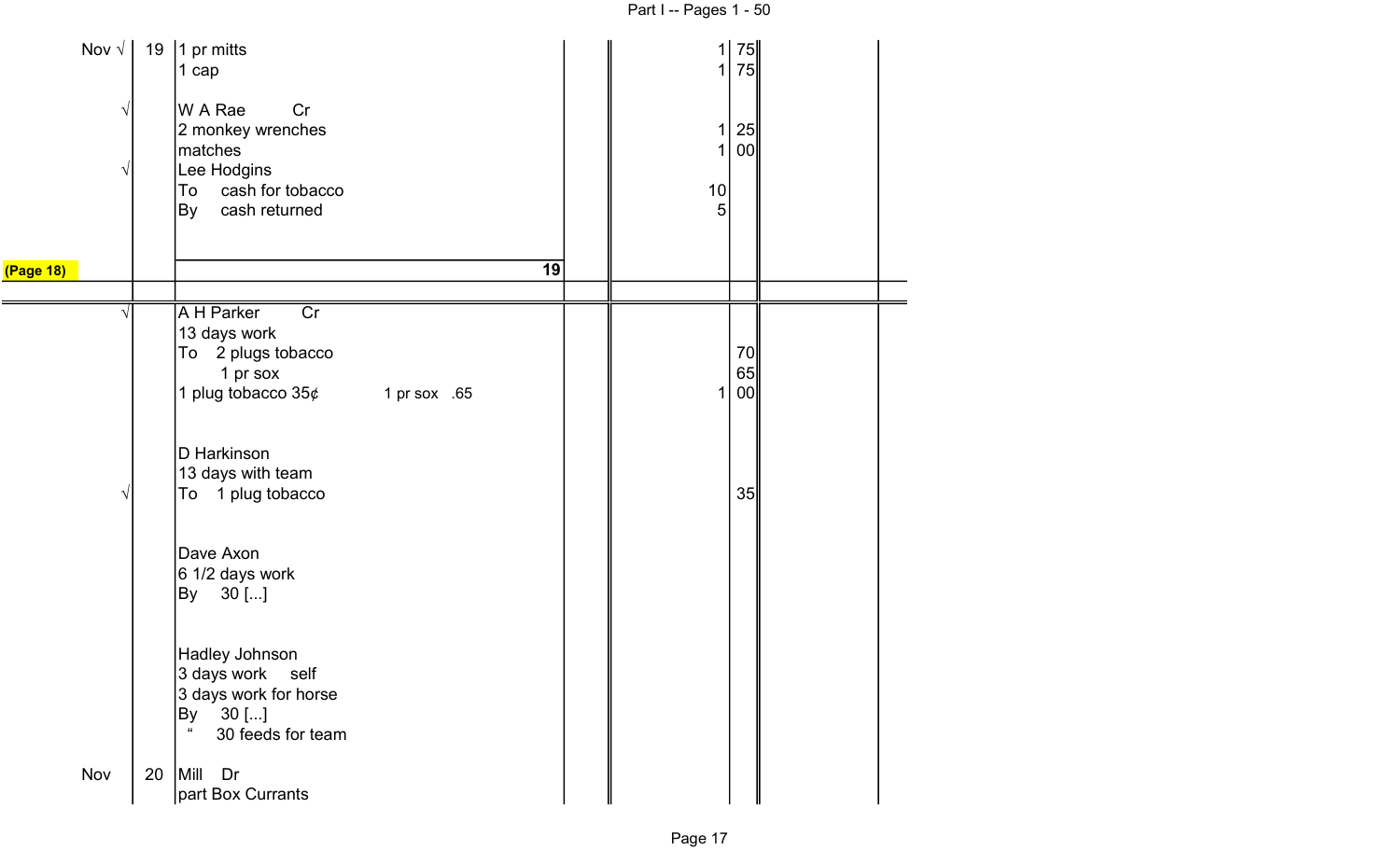| (Page 19) | 1/2 cp Salmon<br>3 Gold dust<br>1 soda<br>1/2 y. Cakes<br>1 cinnamon<br>2 Tea<br>part Box S Soap<br>$\boldsymbol{\mathfrak{c}}$<br>LB "<br>80 lbs sugar<br>20                                                                                                                                                                                                                                                                                |  |      |  |
|-----------|----------------------------------------------------------------------------------------------------------------------------------------------------------------------------------------------------------------------------------------------------------------------------------------------------------------------------------------------------------------------------------------------------------------------------------------------|--|------|--|
|           |                                                                                                                                                                                                                                                                                                                                                                                                                                              |  |      |  |
|           | part sk R Oats<br>$\epsilon$<br>$\boldsymbol{\mu}$<br><b>Beans</b><br>Cs Pumpkin<br>8 B. Powder<br>8 sp. Peas<br>part Keg nails<br><b>Tea Kettle</b><br>1 lantern glass<br>1 lamp glass<br>1 colander<br>matches<br>9 sks salt<br>2 wedges<br>Bacon<br>35 Peas<br>2 monkey wrenches<br>423 lbs oats<br>183 lbs Beef<br>20  W. H. Smith & Sons<br>Cr<br>423 lbs oats<br>183 lbs Beef<br>cr Bezanson<br>Arl Marfleet<br>Dr<br>Cartridges<br>To |  | 3 63 |  |
|           |                                                                                                                                                                                                                                                                                                                                                                                                                                              |  |      |  |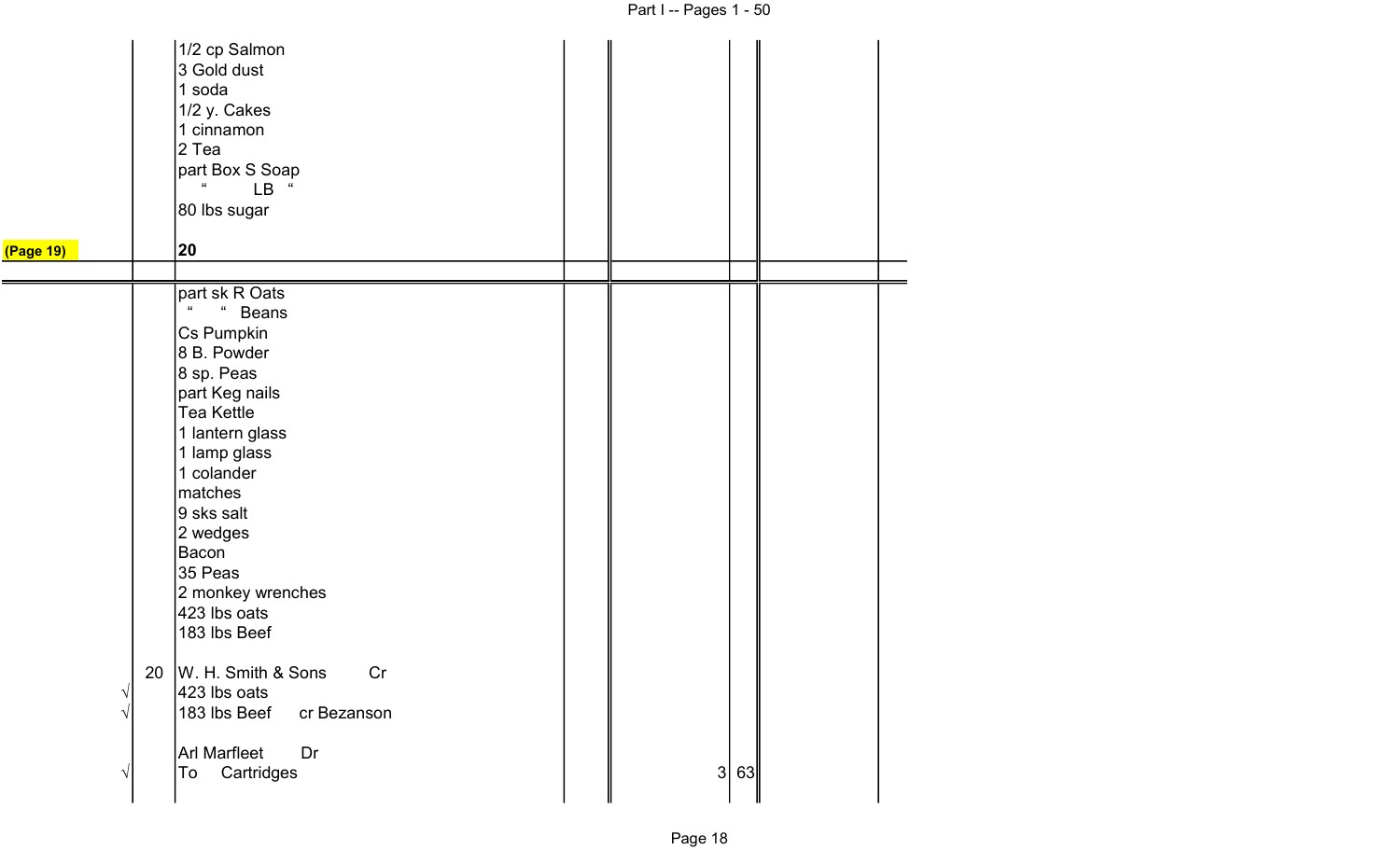|                |                 | <b>T</b> Williams<br>Dr<br>To 2 meals at G L Breedins<br>Dr<br>D Harkinson<br>To Bolts<br><b>To</b> Sleigh Roller<br>To Feed for Oxen | 4 <sup>1</sup><br> 0 | 75<br>30<br> 00 <br>$\overline{75}$ |  |
|----------------|-----------------|---------------------------------------------------------------------------------------------------------------------------------------|----------------------|-------------------------------------|--|
| (Page 20)      |                 | Charged before page 18<br>19                                                                                                          | $\overline{5}$       | $\overline{05}$                     |  |
| 1910           |                 |                                                                                                                                       |                      |                                     |  |
| Nov            | $\overline{24}$ | A H Parker                                                                                                                            |                      |                                     |  |
|                |                 | 1 sox                                                                                                                                 |                      | 65                                  |  |
|                |                 | D Harkinson<br>19 lbs []                                                                                                              | 3 <sup>1</sup>       | 75                                  |  |
|                |                 | W A Rae<br>1 frypan [] by L. Hodgins                                                                                                  | 1 <sup>1</sup>       | 00                                  |  |
|                |                 | Sox<br>pd. Cash                                                                                                                       |                      | 65                                  |  |
| <b>Nov</b>     | 26              | Dean Hodgins<br>1 shirt                                                                                                               | $\mathbf{2}$         | 50                                  |  |
|                |                 | .65<br>2 sox                                                                                                                          | $\mathbf{1}$         | 30                                  |  |
|                |                 | 1 mitts                                                                                                                               |                      | 75                                  |  |
|                |                 | Geo L Breeden                                                                                                                         | $\overline{5}$       | 55                                  |  |
| Nov $\sqrt{ }$ | 29              | Cash for sox                                                                                                                          |                      | 65                                  |  |
|                | 30              | By Cash for Tobacco                                                                                                                   | 5 <sup>1</sup>       | 00                                  |  |
| Dec $\sqrt$    | $\overline{2}$  | Clyde Smith<br>1 pr mitts                                                                                                             |                      | 50                                  |  |
| V              |                 | <b>B</b> Bisson<br>$3$ sox<br>paid                                                                                                    |                      | 1 00                                |  |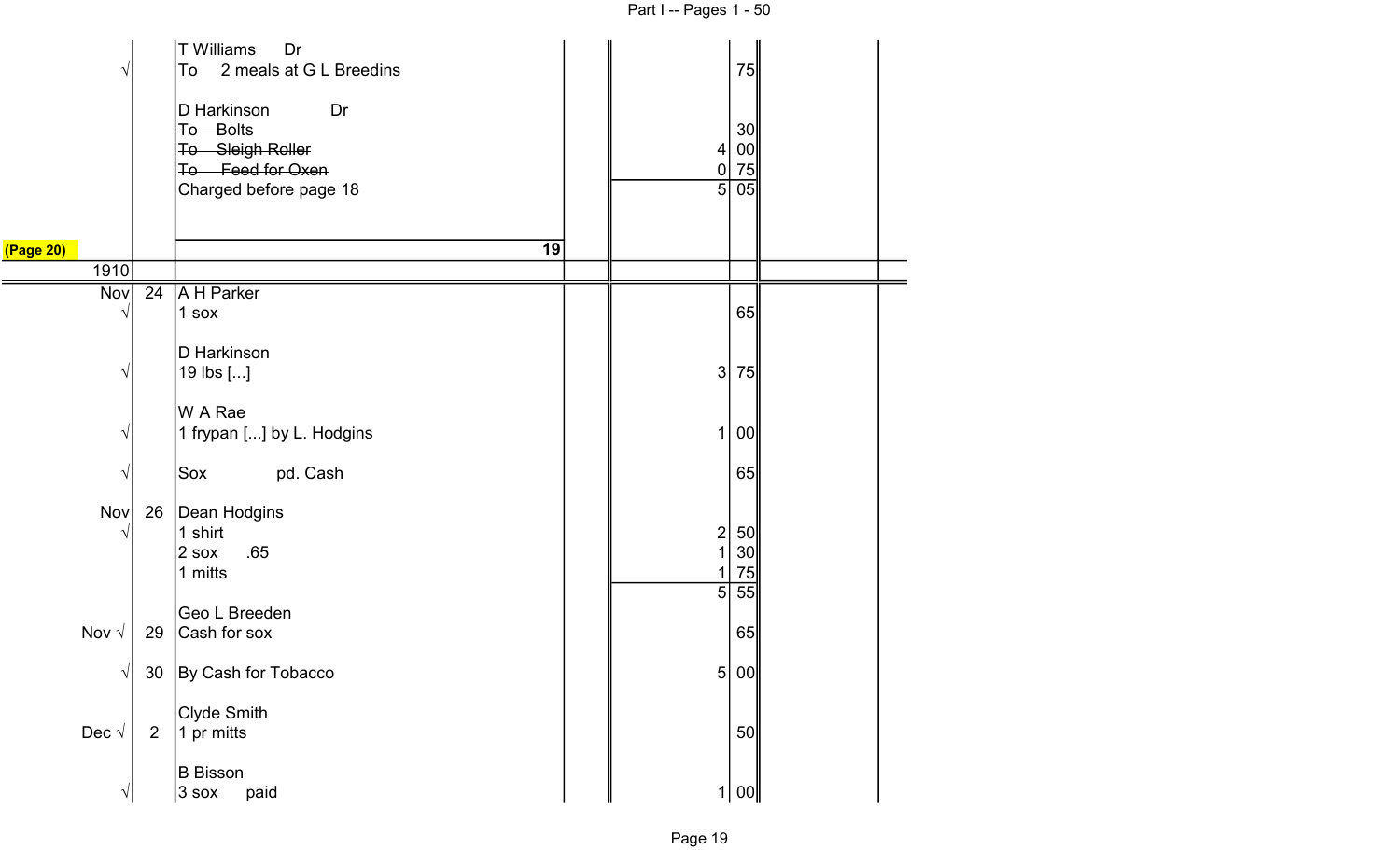| Dec $\sqrt$<br>V<br>(Page 21)                                  | 3<br>$5\phantom{.0}$ | A Gunn<br>$\begin{vmatrix} 4 & s & 65 \end{vmatrix}$<br>E C Benson<br>1 shirt<br>22                                                                                                                                       | $2\vert$<br>$2\vert$                              | 60<br>25                         |  |
|----------------------------------------------------------------|----------------------|---------------------------------------------------------------------------------------------------------------------------------------------------------------------------------------------------------------------------|---------------------------------------------------|----------------------------------|--|
|                                                                |                      |                                                                                                                                                                                                                           |                                                   |                                  |  |
| Dec $\sqrt{ }$                                                 | $5\phantom{.0}$      | $W \wedge R$ ae 1 pr sox                                                                                                                                                                                                  |                                                   | 45                               |  |
| $\sqrt{ }$<br>$\epsilon\epsilon$<br>$\mathfrak{c}\mathfrak{c}$ | $\sqrt{5}$<br>5      | Cash for 1 pr mitts<br>$\epsilon$<br>" 1 pr sox                                                                                                                                                                           | 1                                                 | 00 <br>35                        |  |
|                                                                |                      | Dr<br>Wiel<br>13 prs gloves 1.10<br>To<br>6 " mitts 1.75<br>12 prs sox .65<br>3 prs mitts 1.10<br>$\mathbf{u}^{\prime} = \mathbf{u}^{\prime} \mathbf{u}^{\prime}$<br>6<br>.50<br>Tobacco 5.00 [] flour<br>16 1/2 potatoes | 10<br>7<br>$\begin{vmatrix} 3 \\ 3 \end{vmatrix}$ | $14$ 30<br>50<br>80<br>30<br> 00 |  |
| $\sqrt{}$                                                      | 8                    | J Southworth<br>$\vert 2 \text{ sox} \vert$ .65                                                                                                                                                                           | 1                                                 | 30                               |  |
| V                                                              | 8                    | Cash for mitts                                                                                                                                                                                                            | 1                                                 | 10 <sup>1</sup>                  |  |
| V                                                              | 9                    | E C Benson<br>mitts                                                                                                                                                                                                       | 1                                                 | 10 <sup>1</sup>                  |  |
| $\sqrt{}$                                                      |                      | A Gunn<br>16 1/2 Bush Potatoes<br>W A Rae<br>Cr<br>lead pencils                                                                                                                                                           |                                                   | 50                               |  |
|                                                                |                      | Turpentine                                                                                                                                                                                                                |                                                   | 50                               |  |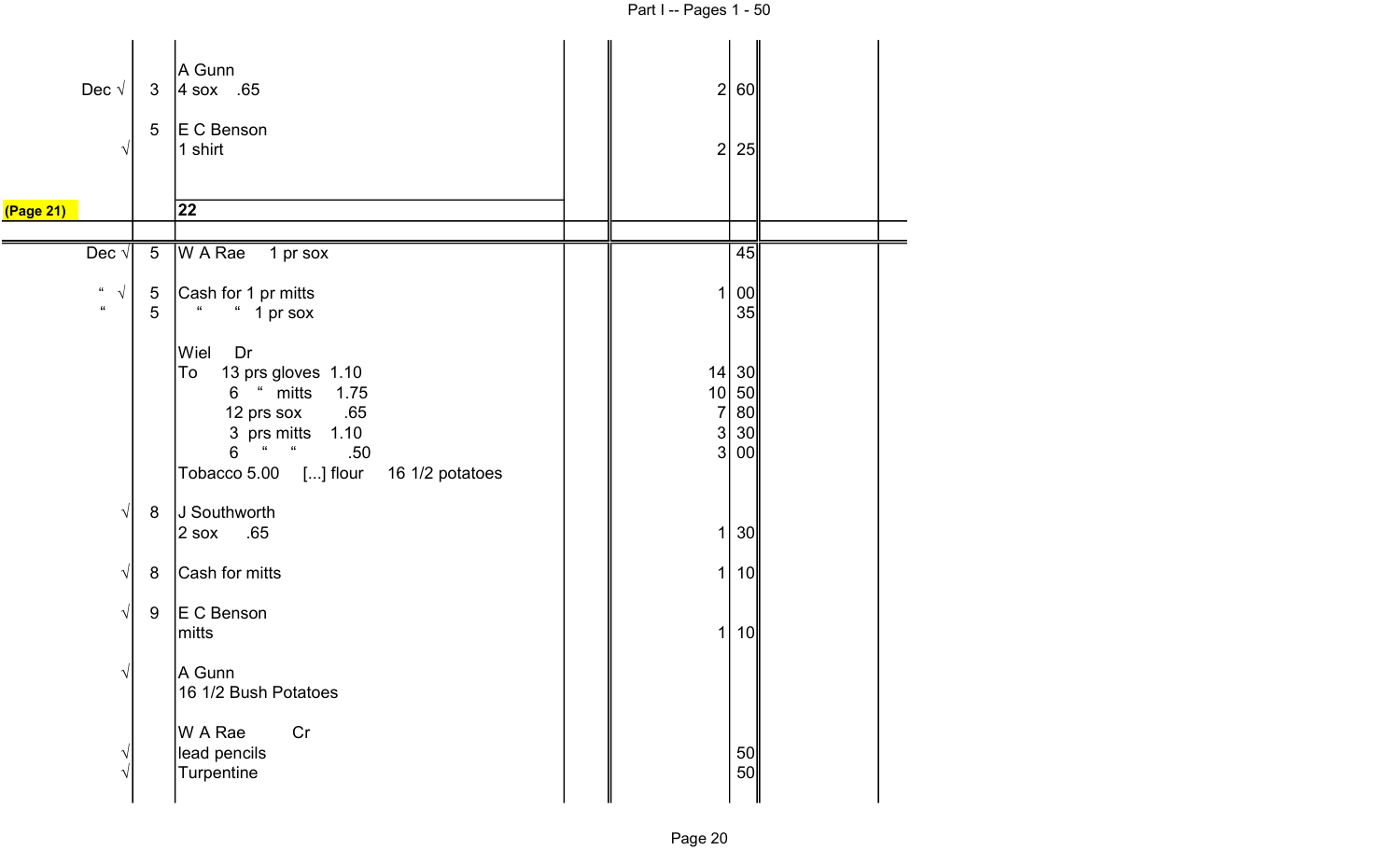| Dec                               | 10                                               | Peggy Campbell<br>By 2 pr moccasins<br>To<br>$1$ cap<br>$\mathbf{G}$<br>Cash                                                                                                                                                                                                                                                                                                                                                | $\mathbf{2}$<br>$\overline{1}$                                          | 00 <br>75<br>25                                                                               |          |        |
|-----------------------------------|--------------------------------------------------|-----------------------------------------------------------------------------------------------------------------------------------------------------------------------------------------------------------------------------------------------------------------------------------------------------------------------------------------------------------------------------------------------------------------------------|-------------------------------------------------------------------------|-----------------------------------------------------------------------------------------------|----------|--------|
| (Page 22)                         |                                                  | 23                                                                                                                                                                                                                                                                                                                                                                                                                          |                                                                         |                                                                                               |          |        |
| Dec<br>$\mathfrak{c}\mathfrak{c}$ | 13<br>14<br>17<br>$\sqrt{ }$<br>19<br>$\sqrt{ }$ | Cash for sox<br>$\boldsymbol{\mu}$<br>2 shirts<br>"<br>"<br>3 sox<br>"<br>1 shirt<br>$\alpha$<br>$\epsilon$<br>"<br>2 sox<br>$\boldsymbol{\mathfrak{c}}$<br>$\overline{2}$<br>"<br>Mill<br>Dr<br>To 2 pr moccasins<br>\$125<br>W A Rae<br>Cr<br>with above<br><b>Isaac Nelson</b><br>2 prs sox $.45$<br>paid<br>A Forbes<br>Sox pd<br>Shirt<br>pd<br>C Campbell<br>Sox<br>Cash<br><b>B</b> Bisson<br>To<br>1.75<br>3 shirts | $\vert 4 \vert$<br>1<br>10<br>2 <br>2 <br>$\overline{2}$<br>$\mathbf 1$ | 25<br> 00 <br> 00 <br>75<br>30<br>25<br>55<br>50<br>50<br>90<br>3 00 <br> 00 <br> 00 <br>5 25 | $5\vert$ | $00\,$ |
|                                   |                                                  | 3<br>$\mathfrak{c}\mathfrak{c}$<br>2.00<br>$12$ prs sox<br>.30<br>By Cash<br><b>H</b> Roberts<br>1 pr mitts                                                                                                                                                                                                                                                                                                                 | 6 <sup>1</sup><br>$\mathbf{1}$                                          | 00 <br>3 60 <br>$\overline{14}$ 85<br>75                                                      |          |        |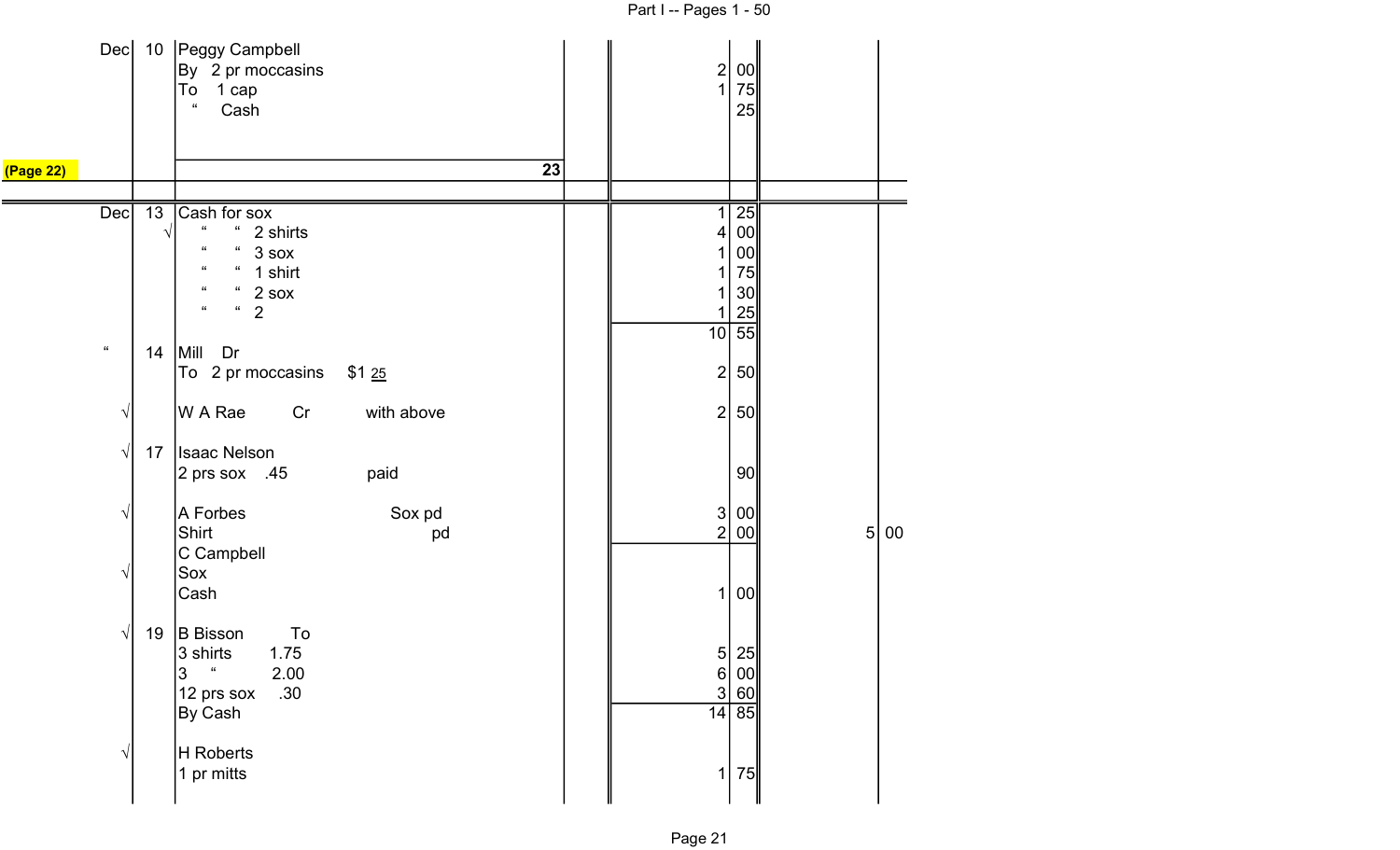|                          |            | E Hawkinson<br>$ 2 \text{ pr sox } .65$<br>shirt<br>mitts                                                     | 1<br>$\overline{3}$<br>4<br>1<br>$\overline{6}$ | 30<br> 00 <br>30<br>75<br>$\overline{05}$ |    |
|--------------------------|------------|---------------------------------------------------------------------------------------------------------------|-------------------------------------------------|-------------------------------------------|----|
| (Page 23)                |            | $\sqrt{24}$                                                                                                   |                                                 |                                           |    |
|                          |            | C F Twomfly<br>Cr<br>By lantern glass<br>cash                                                                 |                                                 |                                           | 50 |
|                          |            | J Southworth<br>$2$ sox<br>Shirt                                                                              | $\mathbf{1}$<br>$2\vert$                        | 00 <br>25                                 |    |
|                          |            | Cash for mitts<br>$\boldsymbol{\mu}$<br>$\boldsymbol{\mu}$<br>$\boldsymbol{\mu}$<br>$\epsilon$                | $\mathbf{1}$<br>1                               | 50<br>75                                  |    |
| Dec $\sqrt$<br>" $\sqrt$ | 23<br>24   | $\epsilon$<br>SOX<br>$\epsilon\epsilon$<br>$\epsilon$<br>sox                                                  | $2\vert$                                        | 35<br> 00                                 |    |
| $\alpha$                 | 24         | E C Benson<br>wagon cover<br>3 sks flour<br>\$1100<br>$\mathfrak{c}\mathfrak{c}$<br>11 $00$<br>$\overline{2}$ | $\begin{array}{c} 3 \\ 33 \\ 22 \end{array}$    | 00 <br> 00 <br> 00                        |    |
| $\sqrt{ }$               | $\epsilon$ | J Wanke<br>sk flour                                                                                           | 11                                              | 00                                        |    |
| $\sqrt{ }$               |            | " L Hodgins<br>1 Flour                                                                                        | 11                                              |                                           |    |
|                          |            | E C Benson<br>for<br>C. Gladu<br>1 sk flour                                                                   | 11                                              |                                           |    |
| $\sqrt{}$                |            | Leo Ferguson                                                                                                  |                                                 |                                           |    |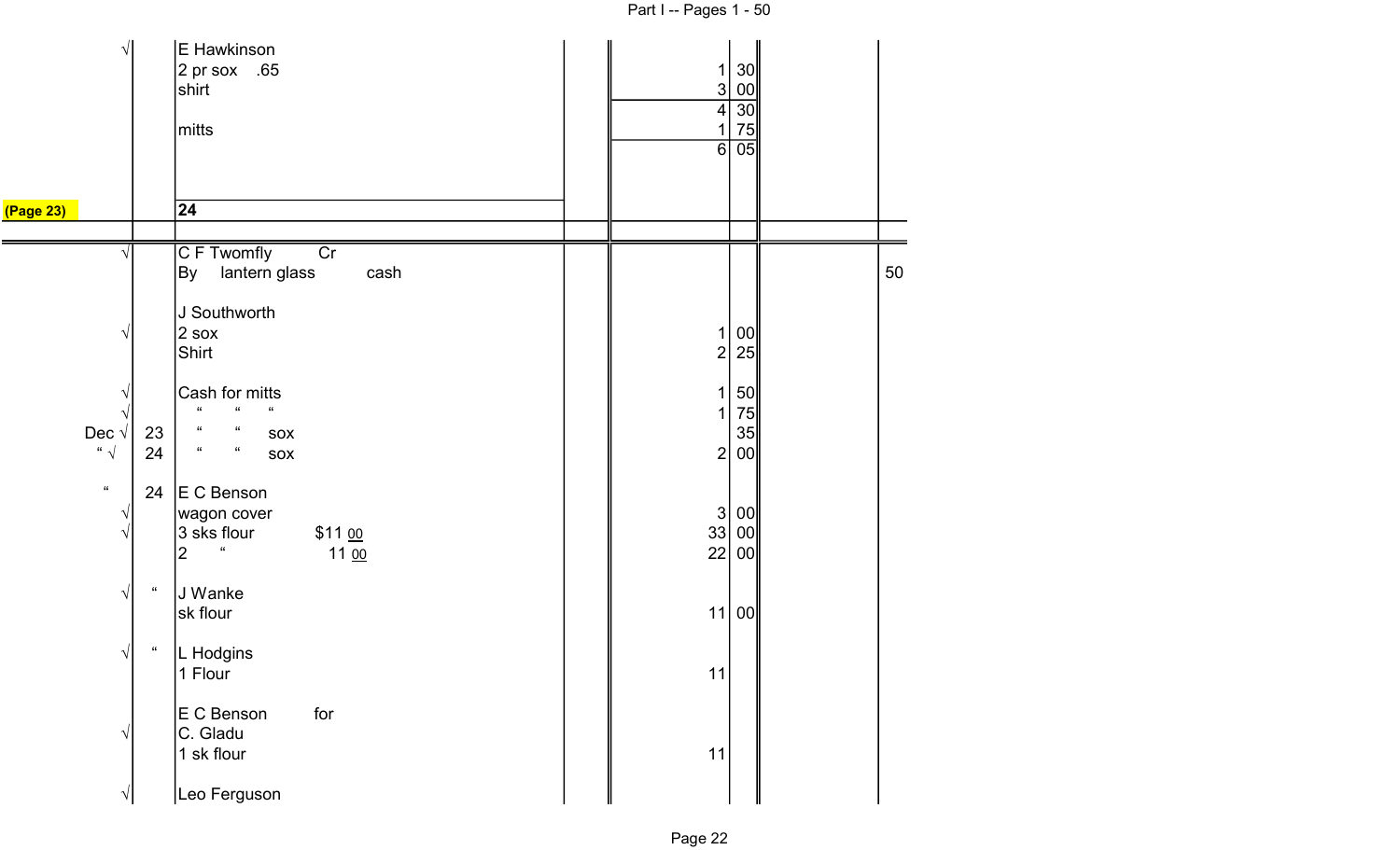| (Page 24)   | V         | 1 pr sox pd<br><b>Walter Eaton</b><br>Shirt<br>pd<br>Sox<br>pd<br>25 | $2\vert$<br>1<br>$4\vert$        | 45<br>75<br>25<br>$\overline{00}$ |  |
|-------------|-----------|----------------------------------------------------------------------|----------------------------------|-----------------------------------|--|
| Dec         | 24        | L Calihoo<br>2 sks flour 11 00                                       | 22                               | 00                                |  |
|             |           | Shuttleworth<br>1 sk flour paid                                      | 11                               | 00                                |  |
|             |           | E C Benson                                                           |                                  |                                   |  |
|             |           | $6$ sks<br>$\overline{2}$<br>$\mathfrak{c}\mathfrak{c}$              | $2\vert$<br>1                    | 00 <br>30                         |  |
|             |           | 1 cap                                                                | 11                               | 25                                |  |
|             |           | 1 shirt                                                              | $\mathbf{2}$                     | 00                                |  |
|             |           | 1 pr mitts                                                           | 1                                | 75                                |  |
|             |           | Joe Gray                                                             | $\overline{8}$                   | $\overline{30}$                   |  |
|             |           | 2 Shirts<br>200                                                      | $4\vert$                         | 00                                |  |
|             |           | $2$ sox<br>By pr Gauntlets*                                          | 1 <sup>1</sup><br>$\overline{5}$ | 00<br>$\overline{00}$             |  |
|             |           |                                                                      |                                  |                                   |  |
| Dec $\sqrt$ | 27        | Shirt                                                                | $2\vert$                         | 00                                |  |
|             | V         | Sox                                                                  |                                  | 1 00                              |  |
|             |           |                                                                      | $\overline{3}$                   | 00                                |  |
|             |           | S Campbell<br>1 Shirt for trip<br>To                                 | 2                                | 25                                |  |
|             | $\sqrt{}$ | Alex Monkman<br>Cash for Mdse                                        | $5\vert$                         | 00                                |  |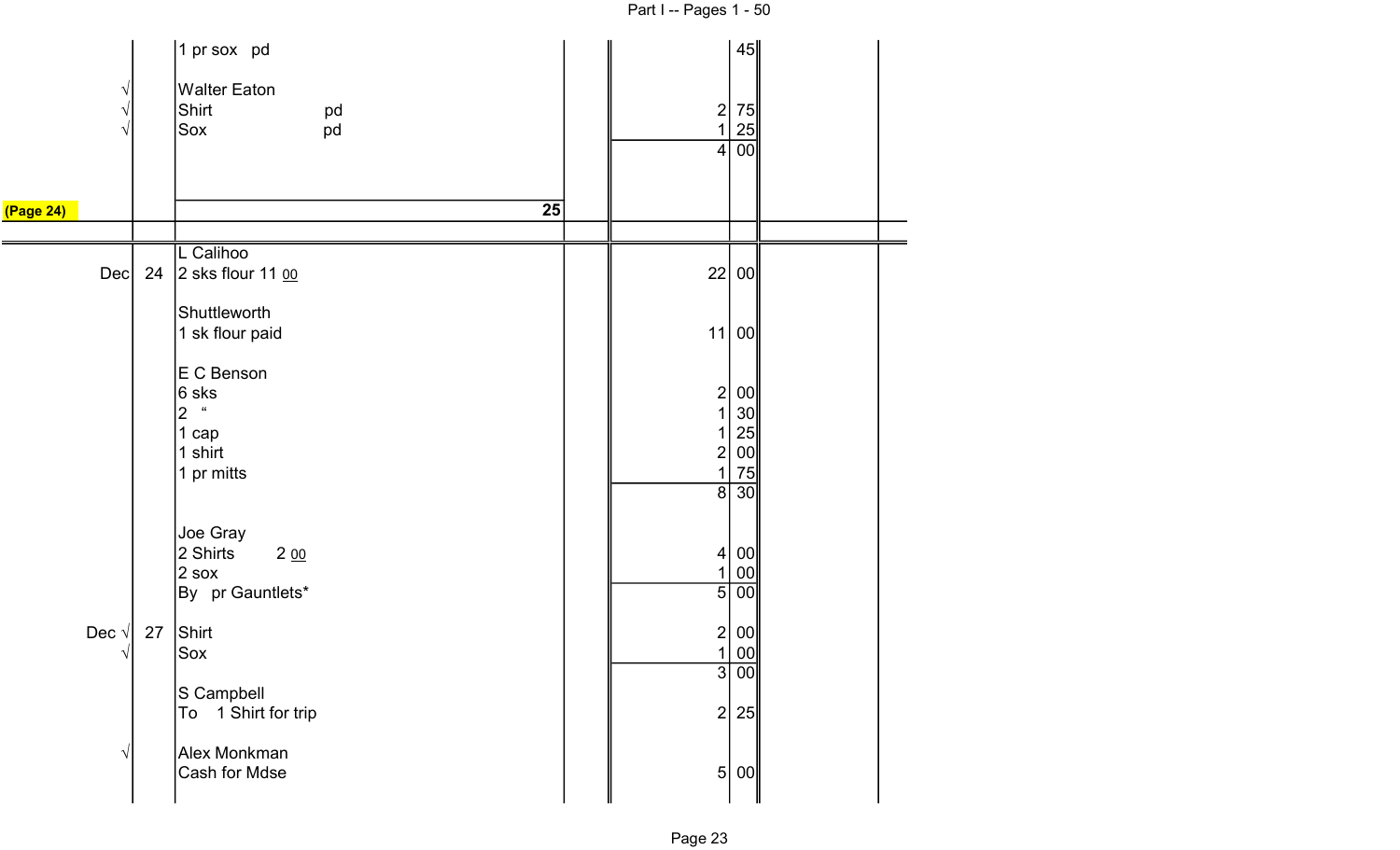| (Page 25) | Cr<br>Mill &<br>chg W A Rae<br>1 pr mitts<br>26                                                                                              |                                       | 50 <sub>l</sub>                   |    |
|-----------|----------------------------------------------------------------------------------------------------------------------------------------------|---------------------------------------|-----------------------------------|----|
|           | <b>Herb Whitlam</b><br>35 Cwt* to Sturgeon Lake 6<br>By<br>15 " to Grouard<br>325<br>22 days work for oxen<br>250<br>12 Cwt to St Lake<br>To | 72                                    | 210<br>48<br>55                   | 75 |
|           | Wages to teamster*<br>38 days<br>Board of teamster<br>Board of oxen<br>38 days @ 1 50<br><b>Balance</b>                                      | 57<br>19<br>57<br>108<br>313          | 75<br>$\overline{75}$<br>$313$ 75 |    |
| (Page 26) | 27                                                                                                                                           |                                       |                                   |    |
|           | W A Rae<br>Dr                                                                                                                                |                                       |                                   |    |
|           | 1 $cs^*$ oil $[]$<br>"<br>Wagstaffes Jam<br>C. […]                                                                                           | $4\vert$<br>5 <sup>2</sup><br>1       | 70<br>00<br> 00                   |    |
|           | Scrub Brush<br>Cocoa                                                                                                                         | 1                                     | 11<br>30                          |    |
|           | Syrup                                                                                                                                        | 1                                     | 72                                |    |
|           | 2 boxes Candles<br>10 Cleo Tea<br>1/2 Cheese                                                                                                 | 1<br>$\overline{c}$<br>$\overline{3}$ | 26<br>20<br>25                    |    |
|           | Macaroni<br>1 pail lard<br>50 lbs Bacon<br>50 " Salt                                                                                         | 3<br>10 75                            | 66<br>60<br>68                    |    |
|           | Tomatoes<br>Sugar                                                                                                                            | 1<br>3 <sup>1</sup>                   | 25<br>50                          |    |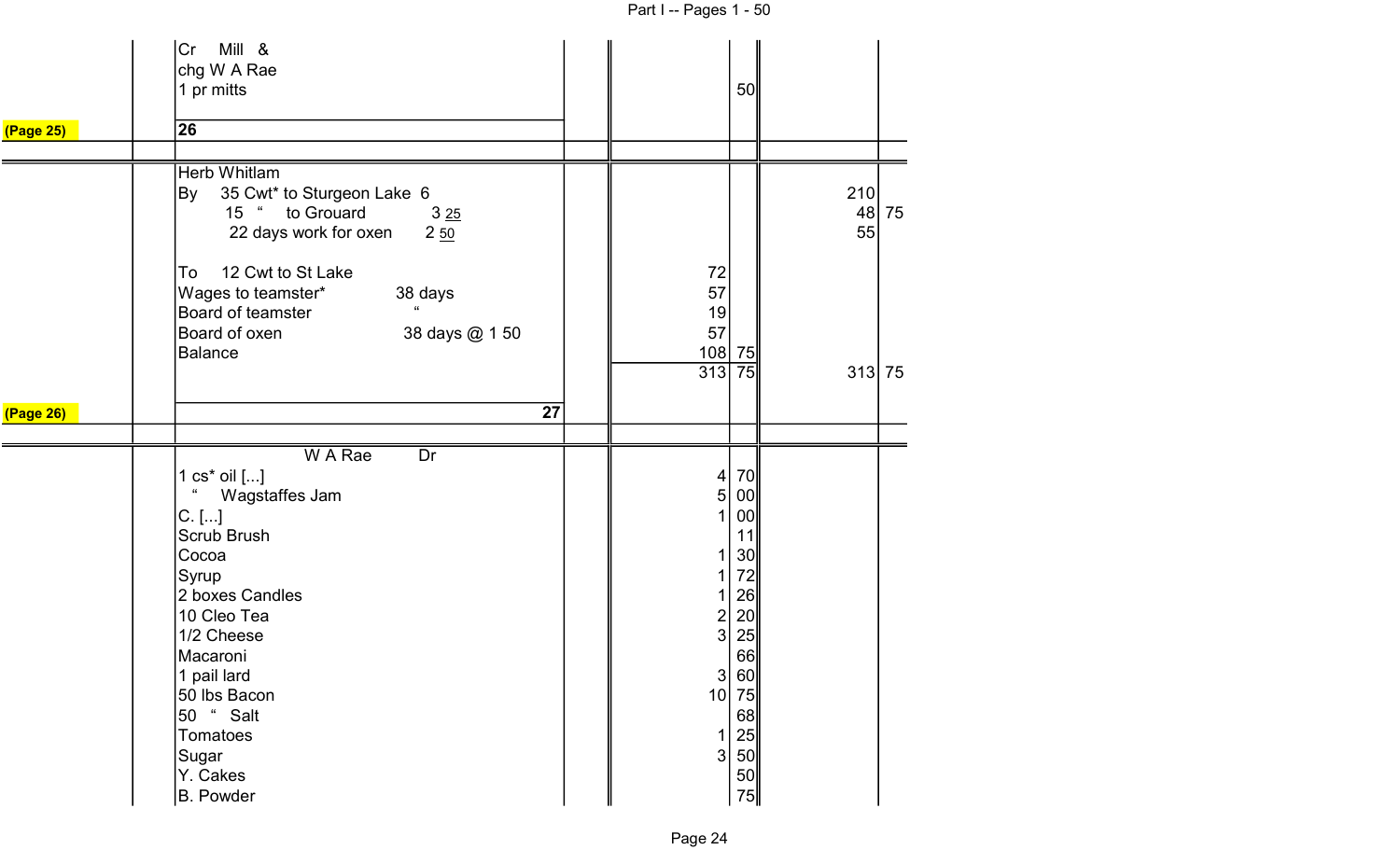| (Page 27) | C. Meal<br>G. Flour<br>Rice<br>C. Starch<br>Tapioca<br>Peas<br><b>Extracts</b><br>Milk<br>Salmon<br>Egg Powder<br>Spices<br>Sodas<br>Vinegar<br>Pickles<br>Soap<br>Pepper<br>$\overline{28}$ | 1<br>$\begin{bmatrix} 2 \\ 2 \end{bmatrix}$<br>3<br>1<br>55 | 50<br> 00 <br>10<br>35<br>15<br>10<br>30<br> 00 <br>25<br>40<br>15<br>75<br>$\begin{array}{c} 25 \parallel \\ 40 \parallel \end{array}$<br> 00 <br>20<br>$\overline{13}$ |  |
|-----------|----------------------------------------------------------------------------------------------------------------------------------------------------------------------------------------------|-------------------------------------------------------------|--------------------------------------------------------------------------------------------------------------------------------------------------------------------------|--|
|           | Nutmeg<br>Coffee<br>Raisins<br>Currants<br>Apples<br>Prunes                                                                                                                                  | 55<br>1<br>1<br>1                                           | 13<br>10<br>40<br>75<br> 00 <br> 00 <br>50                                                                                                                               |  |
|           | Molasses<br>Beans<br>Iron holder<br>$\left[\ldots\right]$<br>W Board<br>Chamber<br>Gun<br>Shells<br>Prunes<br>Powder<br>Shot                                                                 | 1<br>12<br>1<br>1<br>$4\vert$                               | 10<br>60<br>15<br>55<br>40<br>45<br>50<br>$1$ 55<br>$\begin{array}{c} 55 \\ 60 \end{array}$                                                                              |  |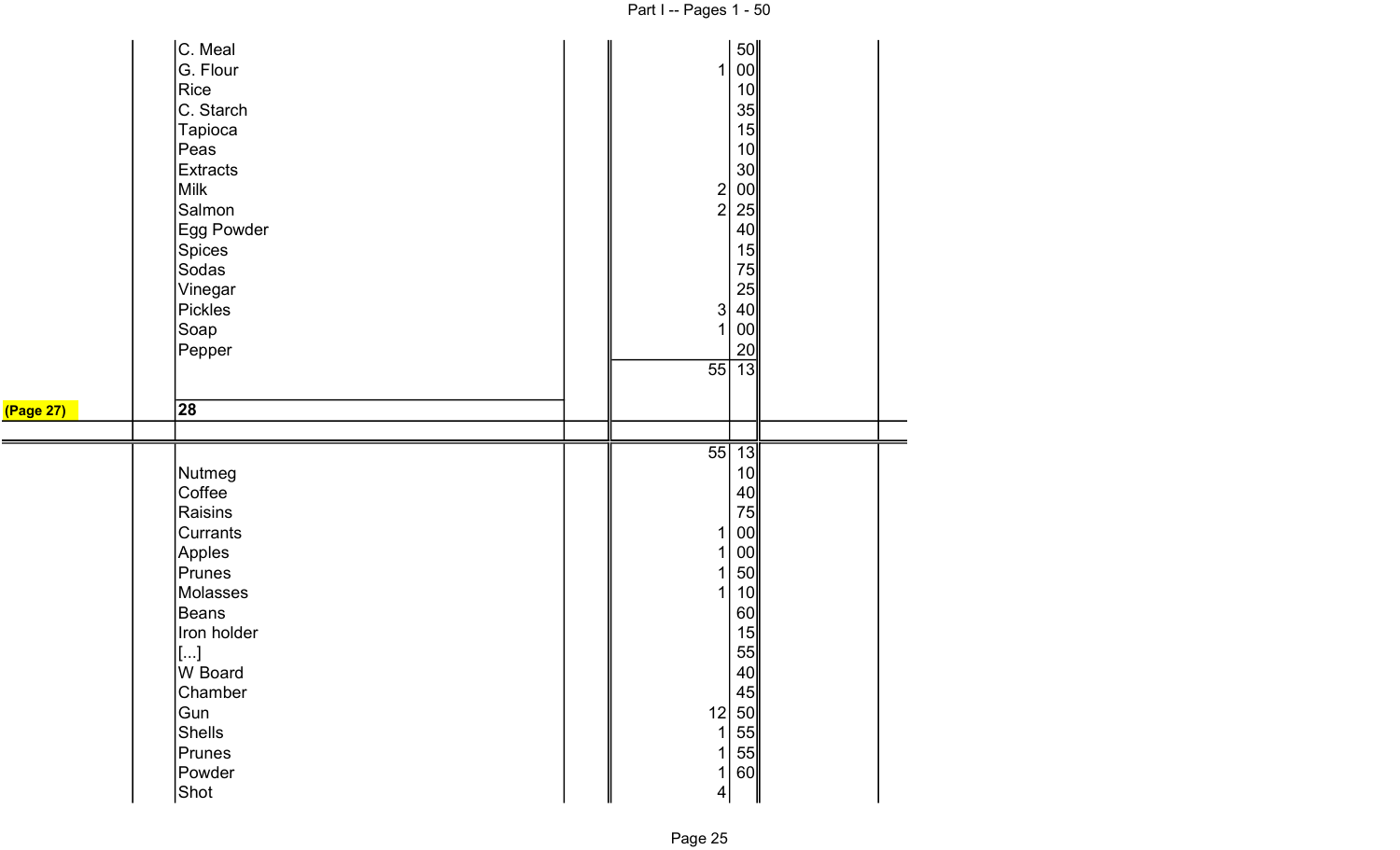|           | Dust Pan<br>Nails                                                                                                                                  |    | $\overline{2}$<br>86                             | 15<br> 00 <br>48                                 |  |
|-----------|----------------------------------------------------------------------------------------------------------------------------------------------------|----|--------------------------------------------------|--------------------------------------------------|--|
|           | 2 pr gloves<br>2 pr G Sox<br>1 pr sox<br>2 pr mitts<br>Shirt & cap                                                                                 |    | $\overline{c}$<br>$\overline{3}$<br>95           | 00 <br>50<br>65<br> 00 <br>80<br>43              |  |
| (Page 28) |                                                                                                                                                    | 29 |                                                  |                                                  |  |
|           | W A Rae<br>Cr                                                                                                                                      |    |                                                  |                                                  |  |
|           | 6 days work for oxen<br>$$4\;\underline{00}$<br>$\boldsymbol{\mu}$<br>28<br>to Grouard                                                             |    | 24<br>\$                                         | 00                                               |  |
|           | Chg $1/2$                                                                                                                                          |    |                                                  | 56 00                                            |  |
|           | W A Rae Dr                                                                                                                                         |    |                                                  | 80 00                                            |  |
|           | 14 days freighting Grouard<br>to Sturgeon Lake chg 1/2                                                                                             |    |                                                  | 28 00                                            |  |
| (Page 29) | 30                                                                                                                                                 |    |                                                  |                                                  |  |
|           |                                                                                                                                                    |    |                                                  |                                                  |  |
| (Page 30) | <b>Blank Page</b><br><b>Expenses on Trail from Edmonton</b>                                                                                        | 31 |                                                  |                                                  |  |
|           |                                                                                                                                                    |    |                                                  |                                                  |  |
|           | John Rye<br>Chas Spencer<br>Milligan<br>Phone<br>Edmonston's<br>MacDonald<br>P.E. Southworth for payment as<br>$\mathbf{u}$<br><b>Bruce Bailey</b> |    | 4<br>1<br>$\overline{3}$<br>6 <sup>1</sup><br>10 | 50<br>50<br>50<br>40<br>25<br>25<br> 00 <br>5 00 |  |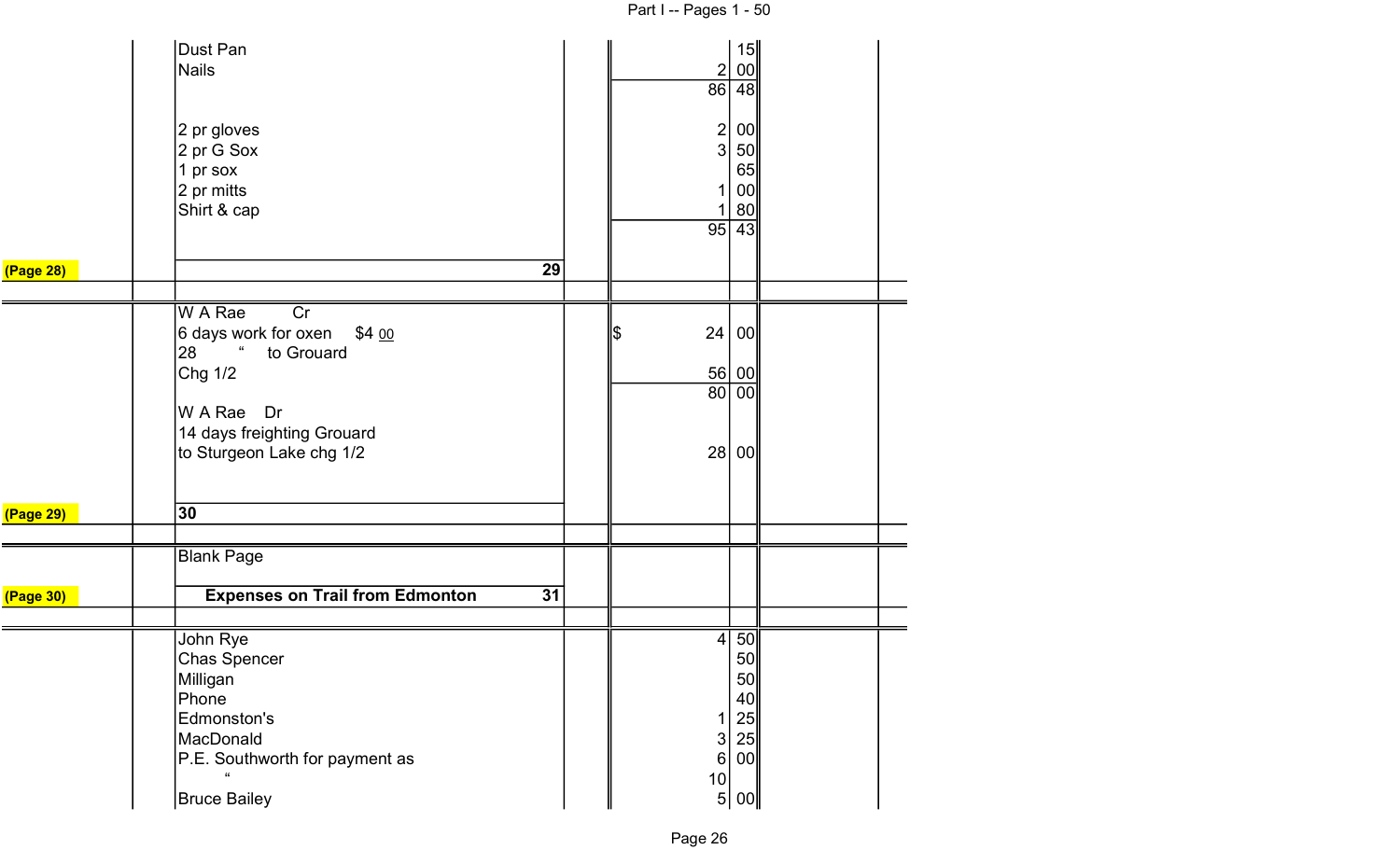|           | MacDonald                    | 15                      |     |  |
|-----------|------------------------------|-------------------------|-----|--|
|           | Telegram                     | 1                       | 30  |  |
|           | <b>Bannocks</b>              | $\mathbf{1}$            | 00  |  |
|           | <b>Beef</b>                  | 9                       | 00  |  |
|           | JL Lessard                   | 18                      |     |  |
|           | <b>Jack Knifes</b>           | $\sqrt{5}$              | 00  |  |
|           | Jas Monds Grub box           | $\mathbf 1$             | 50  |  |
|           | Lalonde                      | 5                       | 50  |  |
|           | $[\ldots]$                   | $\overline{2}$          | 50  |  |
|           | Telegram                     |                         | 25  |  |
|           | <b>Groceries from Gilroy</b> | 1                       | 50  |  |
|           | <b>Harkins</b>               | 1                       | 00  |  |
|           | <b>Norris</b>                | $\overline{c}$          | 00  |  |
|           | Rumball                      | $\overline{c}$          | 50  |  |
|           | Saw Ridge                    | $\overline{7}$          | 50  |  |
|           | Meat                         | 4                       | 50  |  |
|           | Groceries                    | $\mathbf 1$             | 10  |  |
|           | 9 Mile<br><sub>pl</sub>      | 5                       | 00  |  |
|           | fish                         | $\overline{c}$          | 50  |  |
|           | J Southworth                 | 10                      |     |  |
|           | <b>Assmov River</b>          | $\,6\,$                 | 75∥ |  |
|           | <b>Big Point</b><br>Fish     |                         | 75  |  |
|           | Moose                        | $\mathbf{1}$            | 00  |  |
|           | <b>Shaw Creek</b>            | 5                       |     |  |
|           | Hay                          |                         |     |  |
|           |                              |                         |     |  |
|           |                              |                         |     |  |
| (Page 31) | 32                           |                         |     |  |
|           |                              |                         |     |  |
|           | <b>Stamps</b>                |                         | 50  |  |
|           | Telegram                     |                         | 25  |  |
|           | Pencil                       |                         | 15  |  |
|           | Potatoes                     |                         |     |  |
|           | Blacksmithing                | 1                       | 50  |  |
|           | Hay at Big Point             | $\mathfrak{S}% _{k}(G)$ | 00  |  |
|           | Beef                         | $\sqrt{3}$              | 70  |  |
|           | Hay Big Shals                | $\,6$                   |     |  |
|           | Simons                       | $\overline{7}$          |     |  |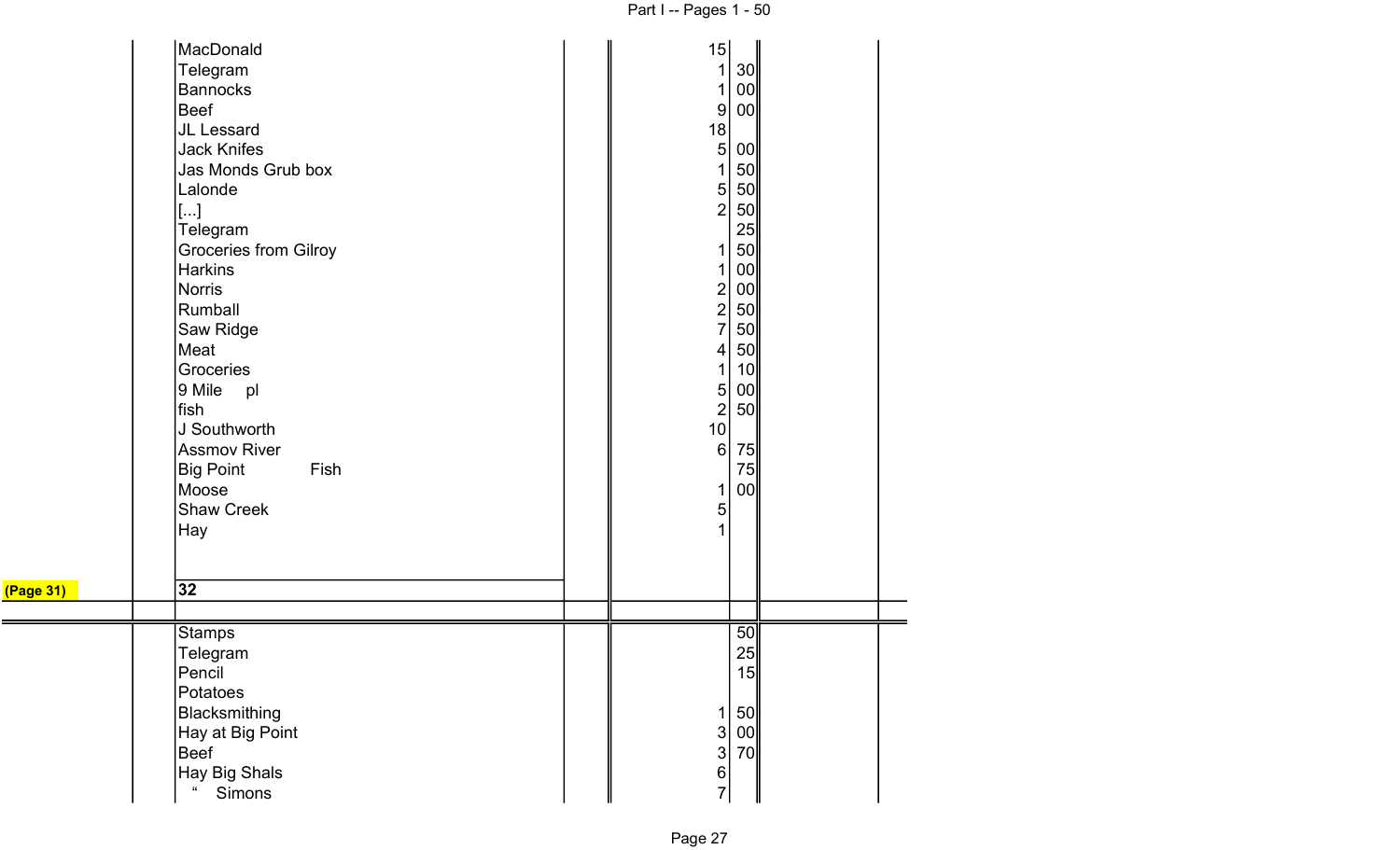| (Page 32) |                                                | 33 |                |     |         |
|-----------|------------------------------------------------|----|----------------|-----|---------|
|           |                                                |    |                |     |         |
|           | <b>Blank Page</b>                              |    |                |     |         |
|           |                                                |    |                |     |         |
| (Page 33) | 34                                             |    |                |     |         |
|           |                                                |    |                |     |         |
|           | <b>Blank Page</b>                              |    |                |     |         |
| (Page 34) |                                                | 35 |                |     |         |
|           |                                                |    |                |     |         |
|           | <b>Angus Sutherland</b><br>Dr                  |    |                |     |         |
|           | <b>Freight Rack</b>                            |    | $\overline{2}$ | 70  |         |
|           | <b>Nails</b>                                   |    |                | 20  |         |
|           | Board on trail                                 |    |                |     |         |
|           | <b>Board on Simonette</b>                      |    |                |     |         |
|           | Wages for JM Hawillon                          |    |                |     |         |
|           | <b>Board</b> for                               |    |                |     |         |
|           | 2 Roof Caps                                    |    |                |     |         |
| (Page 35) | 36                                             |    |                |     |         |
|           | <b>Company Expenses</b>                        |    |                |     |         |
|           | <b>Incorporation Fee</b>                       |    | 15             |     |         |
|           | <b>Stock Certificates</b>                      |    | 6              | 50  |         |
|           | Propspectus                                    |    | 27             | 50  |         |
|           | Seal                                           |    | $\mathbf{3}$   | 75  |         |
|           | Stationery & Printing                          |    | 18             | 70I |         |
|           | T N Bowden<br><b>Bond</b>                      |    | 5              |     |         |
|           | <b>Filing Prospectus</b>                       |    |                |     |         |
|           | $\mathbf{G}$<br><b>Articles of Association</b> |    | 2              |     |         |
|           | Rubber stamp                                   |    |                | 25  |         |
|           | Sign                                           |    | 1              | 00  |         |
|           | Stenography                                    |    | $\overline{5}$ |     | $18$ 70 |
|           | Promissory notes .20<br>[] Book .75            |    |                | 95  | 67 95   |
|           | <b>Townsite</b>                                |    |                |     | 86 65   |
|           | AE Clendenan<br>$[]$                           |    |                |     |         |
|           | J. Sutherland<br>$[]$                          |    |                |     |         |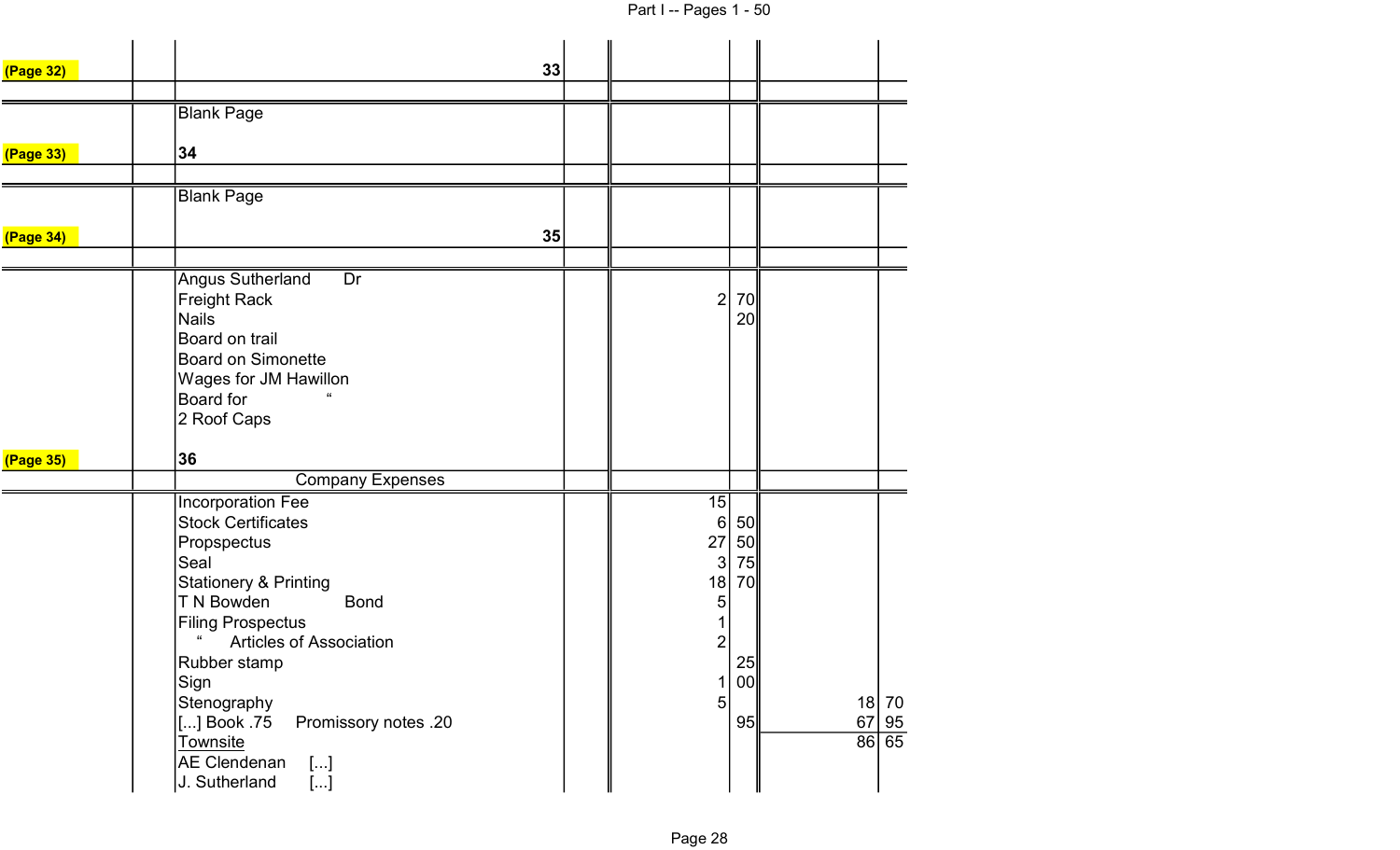|           | Telegrams<br>Phone to Rev. A. Forbes Ft. Sask                                                                                                                                     | 17<br>23<br>35                          |  |
|-----------|-----------------------------------------------------------------------------------------------------------------------------------------------------------------------------------|-----------------------------------------|--|
| (Page 36) | 37                                                                                                                                                                                |                                         |  |
|           | Sawmill Machinery and<br><b>Equipment &amp; Supplies</b><br>Sawmill Machinery<br>Freight                                                                                          | 253<br>16                               |  |
|           | Telegrams<br><b>Bailey Helark</b><br>Freight<br><b>Angus Sutherland</b><br>Ed Green<br>Frt & Oats<br>Pat Cunningham<br><b>Job Hamilton</b><br>Wages<br>A H Marfleet<br>E C Benson | 60<br>50<br>447<br>68                   |  |
|           | P.E. Southworth and<br>John Southworth<br><b>Revillon Bros. Limited</b><br>Ross Bros. Limited<br>J A Powell<br>Sleighs<br><b>DR Fraser</b><br>[]<br><b>Inserted Lock Saw</b>      | 462<br>25<br>162<br>14<br>40<br>9<br>80 |  |
|           | Wm Matheson<br><b>Blocks</b> etc<br>Ed. Iron Works<br><b>Trucks</b><br>Hees & Gonpal<br>Oats<br>H B Co.<br>Grouard<br><b>B</b> Maurice                                            | 10<br>10<br>74<br>7이<br>11<br>40<br>15  |  |
|           | M Ouelette<br>Filing & Stabling<br>Stabling<br>S. Cunningham<br>Rev. J Calais<br>Oats<br>$\mathbf{u}$<br><b>Revillon Bros</b>                                                     | 29 50<br>20<br>14<br>75<br>75           |  |
| (Page 37) | 38                                                                                                                                                                                |                                         |  |
|           | <b>Blank Page</b>                                                                                                                                                                 |                                         |  |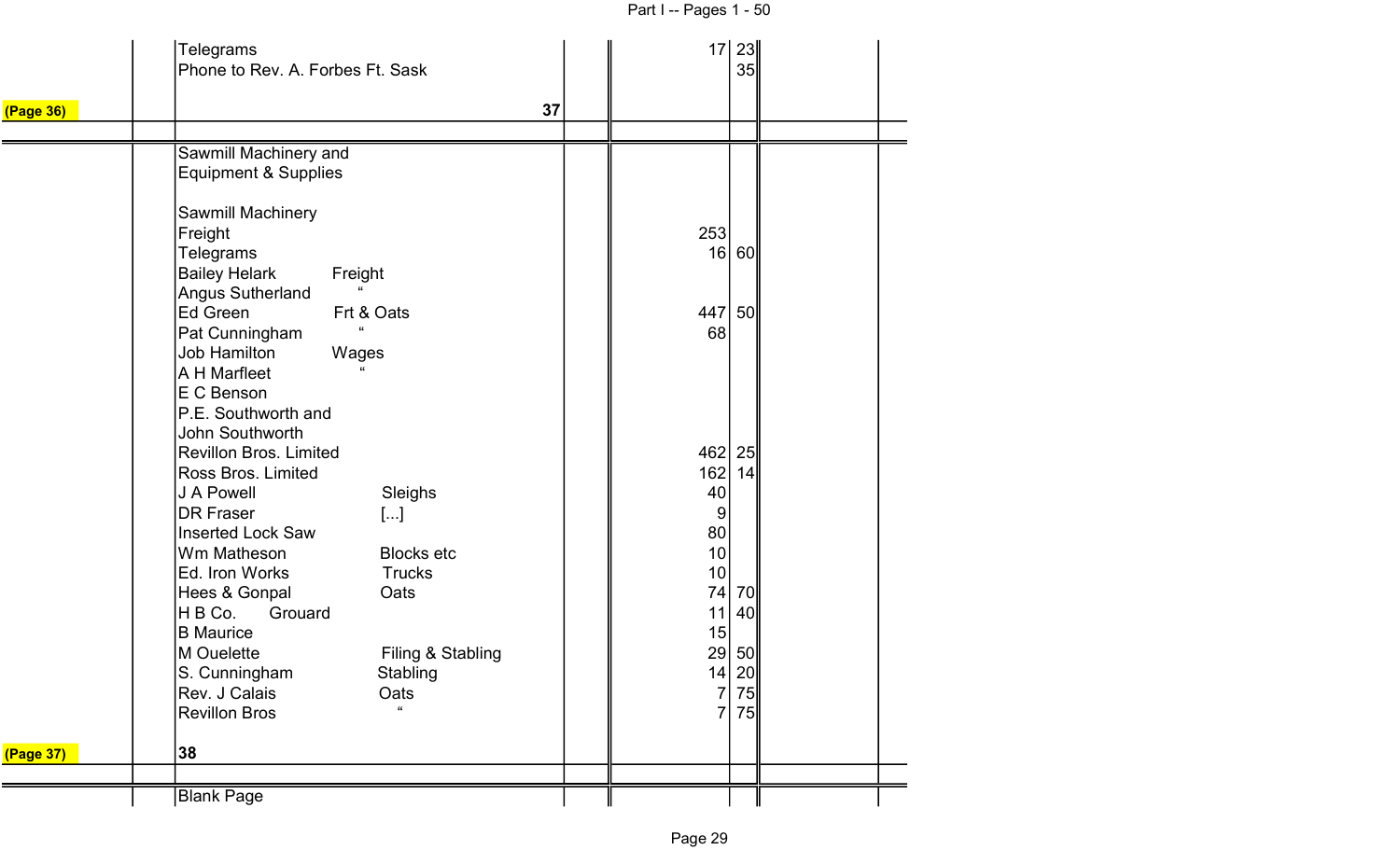| (Page 38) |                               | 39 |           |  |  |
|-----------|-------------------------------|----|-----------|--|--|
|           |                               |    |           |  |  |
|           | <b>Blank Page</b>             |    |           |  |  |
|           |                               |    |           |  |  |
| (Page 39) | 40                            |    |           |  |  |
|           | <b>Cash Received on Stock</b> |    |           |  |  |
|           | <b>Manley Jones</b>           |    | 100       |  |  |
|           | H. Whitlam                    |    | 100       |  |  |
|           | H. Roberts                    |    | 100       |  |  |
|           | T. M. Hadmen                  |    | 50        |  |  |
|           | A. H. Marfleet                |    | 25        |  |  |
|           | J.M. Hamilton                 |    | 25        |  |  |
|           | A. Patterson                  |    | 25        |  |  |
|           | C M Byar                      |    | 35        |  |  |
|           | J. Neilson                    |    | 25        |  |  |
|           | A.J. Moir                     |    | $50\,$    |  |  |
|           | T.H. Clark                    |    | 20        |  |  |
|           | J.A. Tompkins                 |    | 100       |  |  |
|           | W.J. Earl                     |    | 25        |  |  |
|           | F.E. Macdonald                |    | 10        |  |  |
|           | C. Hagg                       |    | 50        |  |  |
|           | J. Benson                     |    | 25        |  |  |
|           | E. Simpson                    |    | 70        |  |  |
|           | E.G. King                     |    | 25        |  |  |
|           | E.J. Carlson                  |    | 20        |  |  |
|           | R. MacQuarrie                 |    | 100       |  |  |
|           | M.R. MacDonald                |    | 25        |  |  |
|           | G.A. Trent                    |    | 25        |  |  |
|           | J.A. Fortin                   |    | 25        |  |  |
|           | N Campbell                    |    | 50        |  |  |
|           | M. Thompson                   |    | 100       |  |  |
|           | W H Carter                    |    | 100       |  |  |
|           | C. Spencer                    |    | 25        |  |  |
|           | A. Gill                       |    | 100       |  |  |
|           | A. H. Parker                  |    | 100       |  |  |
|           | JE Lundy                      |    | 25<br>400 |  |  |
|           | <b>HE Batson</b>              |    | 50        |  |  |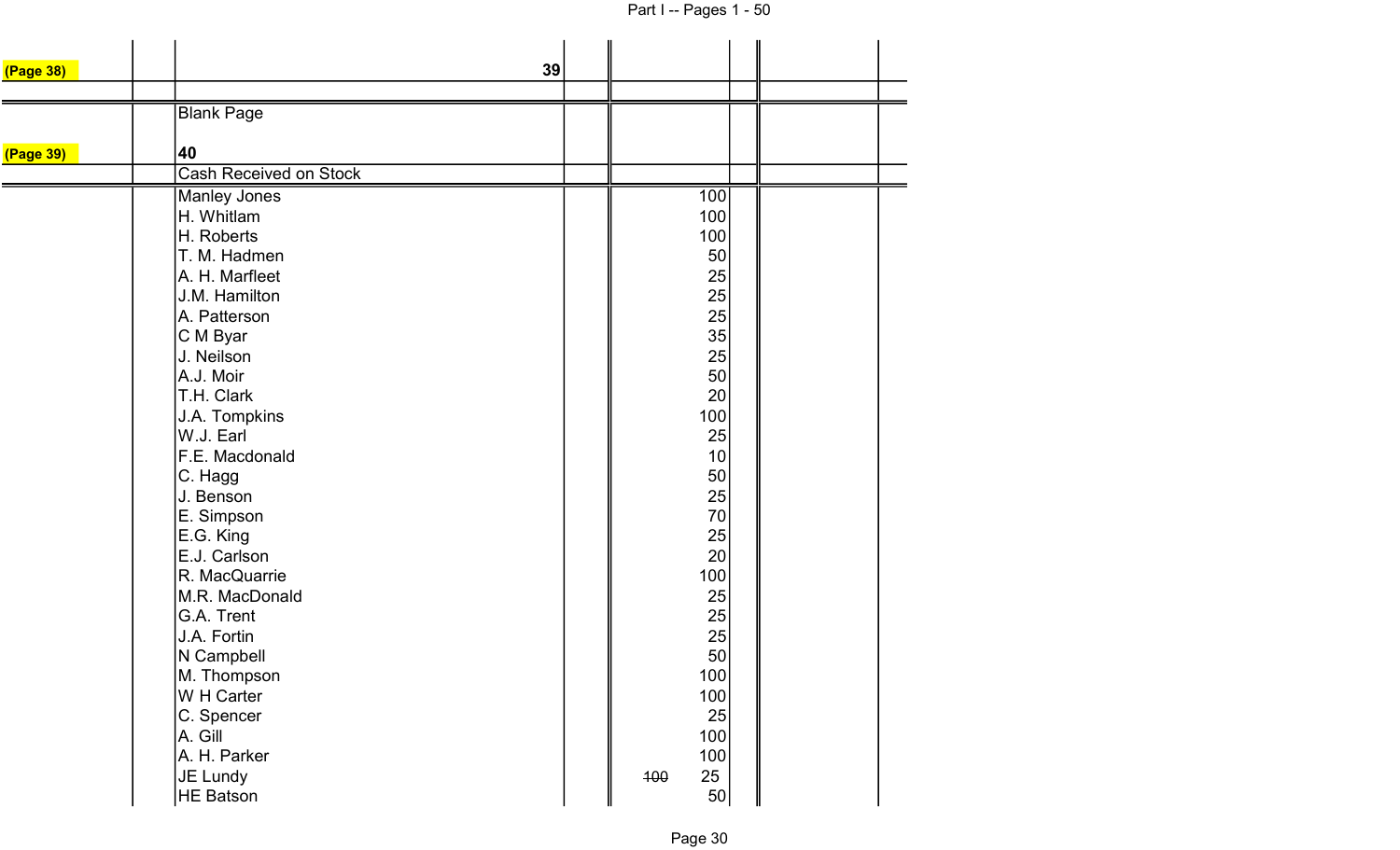| (Page 40) | WJ Thompson<br>I Kent<br>W Mackenzie                                                                                                    | 41 | 50<br>50<br>25<br>1730                             |                |  |
|-----------|-----------------------------------------------------------------------------------------------------------------------------------------|----|----------------------------------------------------|----------------|--|
|           |                                                                                                                                         |    |                                                    |                |  |
|           | Forward<br>E. Nash<br><b>CD Edwards</b><br>M.G. Pearce<br>A St. Germaine<br>Jas. McDermid<br>C. Spencer<br>I.W. Smith<br>W.H. Hargraves |    | 1730<br>10<br>25<br>25<br>50<br>170                |                |  |
| (Page 41) | 42<br>Loans & Advances                                                                                                                  |    |                                                    |                |  |
| (Page 42) | R MacQuarrie<br>W H Carter<br>W A Rae<br><b>H</b> Roberts<br>R. MacQuarrie                                                              | 43 | $\overline{5}$<br>$\overline{5}$<br>5<br>32<br>100 | 50<br>50<br>50 |  |
|           | Sale of Mdse                                                                                                                            |    |                                                    |                |  |
|           | Dry goods<br>Flour<br>Dry goods                                                                                                         |    | 33                                                 | 93 85          |  |
| (Page 43) | 44                                                                                                                                      |    |                                                    |                |  |
|           | Assets<br>Saw Mill plant<br>Townsite<br>Notes owing<br>Agreements for Sale                                                              |    |                                                    |                |  |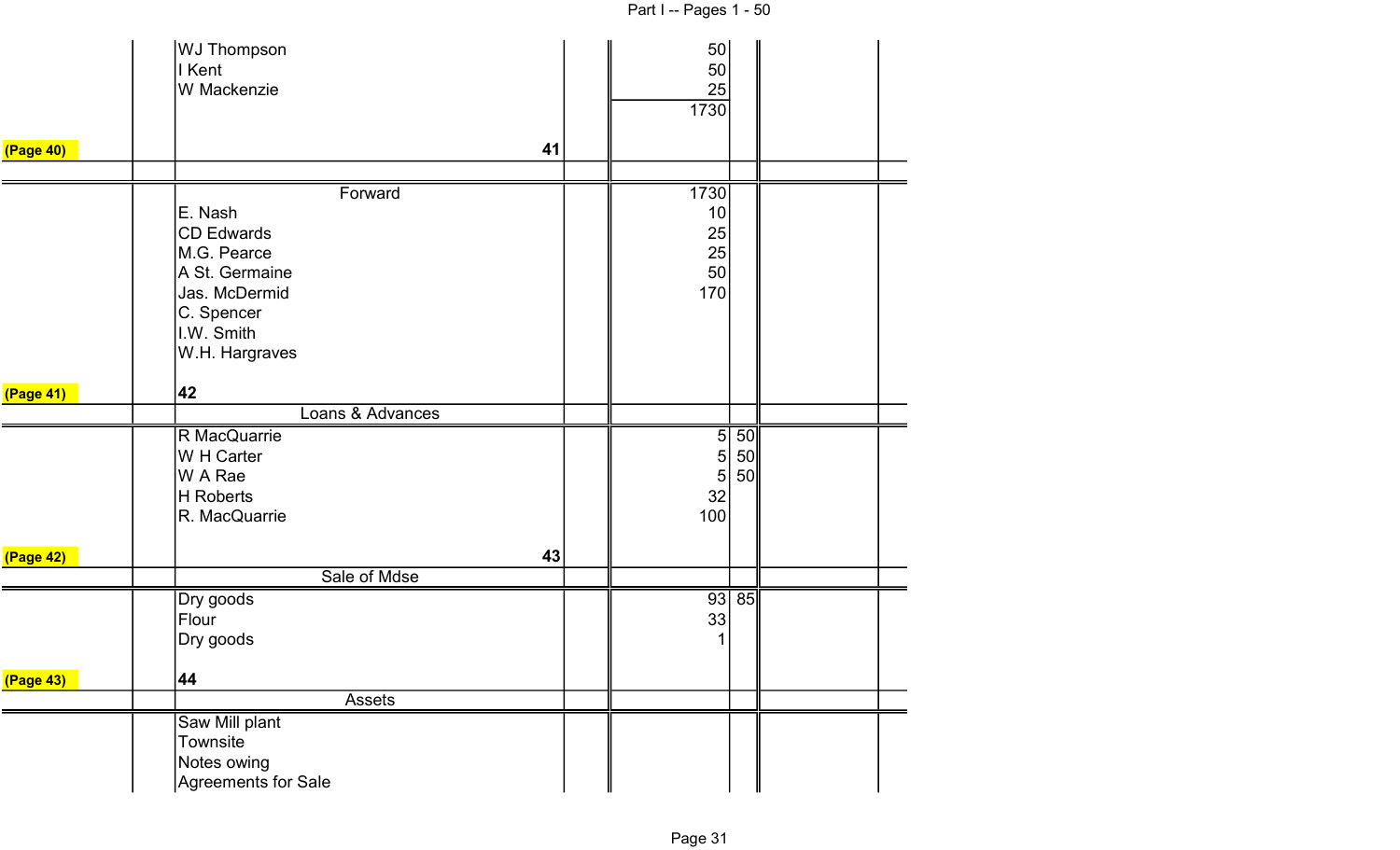|           |              |    | Logs in Mill yard<br>Mdse missed<br>Accounts owing<br>Millegraph                                                         | 140<br>350                                          |       |  |          |
|-----------|--------------|----|--------------------------------------------------------------------------------------------------------------------------|-----------------------------------------------------|-------|--|----------|
| (Page 44) |              |    | 45                                                                                                                       |                                                     |       |  |          |
|           |              |    | <b>Liabilities</b>                                                                                                       |                                                     |       |  |          |
|           |              |    | Machinery<br>Mdse<br>Wages                                                                                               | 280                                                 |       |  |          |
| (Page 45) |              |    | 46                                                                                                                       |                                                     |       |  |          |
|           |              |    |                                                                                                                          |                                                     |       |  |          |
|           |              |    | <b>Blank Page</b>                                                                                                        |                                                     |       |  |          |
| (Page 46) |              |    | 47                                                                                                                       |                                                     |       |  |          |
|           |              |    |                                                                                                                          |                                                     |       |  |          |
|           | 19           | 11 |                                                                                                                          |                                                     |       |  |          |
|           | $\sqrt{Feb}$ |    | 11   Ivan Kent<br>Cr.<br>By final payment on<br>Lot 38 BI 11<br>Townsite                                                 |                                                     | 33 35 |  |          |
|           | $\sqrt{-a}$  |    | 11 Frank Ortlieb<br>Cr.<br>By 1 <sup>st</sup> payment on<br>Lot 17 BI 6                                                  |                                                     | 35 00 |  | 10133/35 |
|           | $\sqrt{}$    |    | 11   Paid on Bailey Melark<br>Ch []<br>F. Ortlieb<br>a/c<br>Ch. A. M. Mackenzie<br>Cash<br>A. Patterson<br>Note at 3 mos | 35<br>$107$ 50<br>$107$ 50<br>250 00 <br>260<br>510 |       |  |          |
|           | $\sqrt{ }$   |    | 12   Alex Monkman                                                                                                        |                                                     |       |  |          |

 $10133/35 - 102$  Avenue\*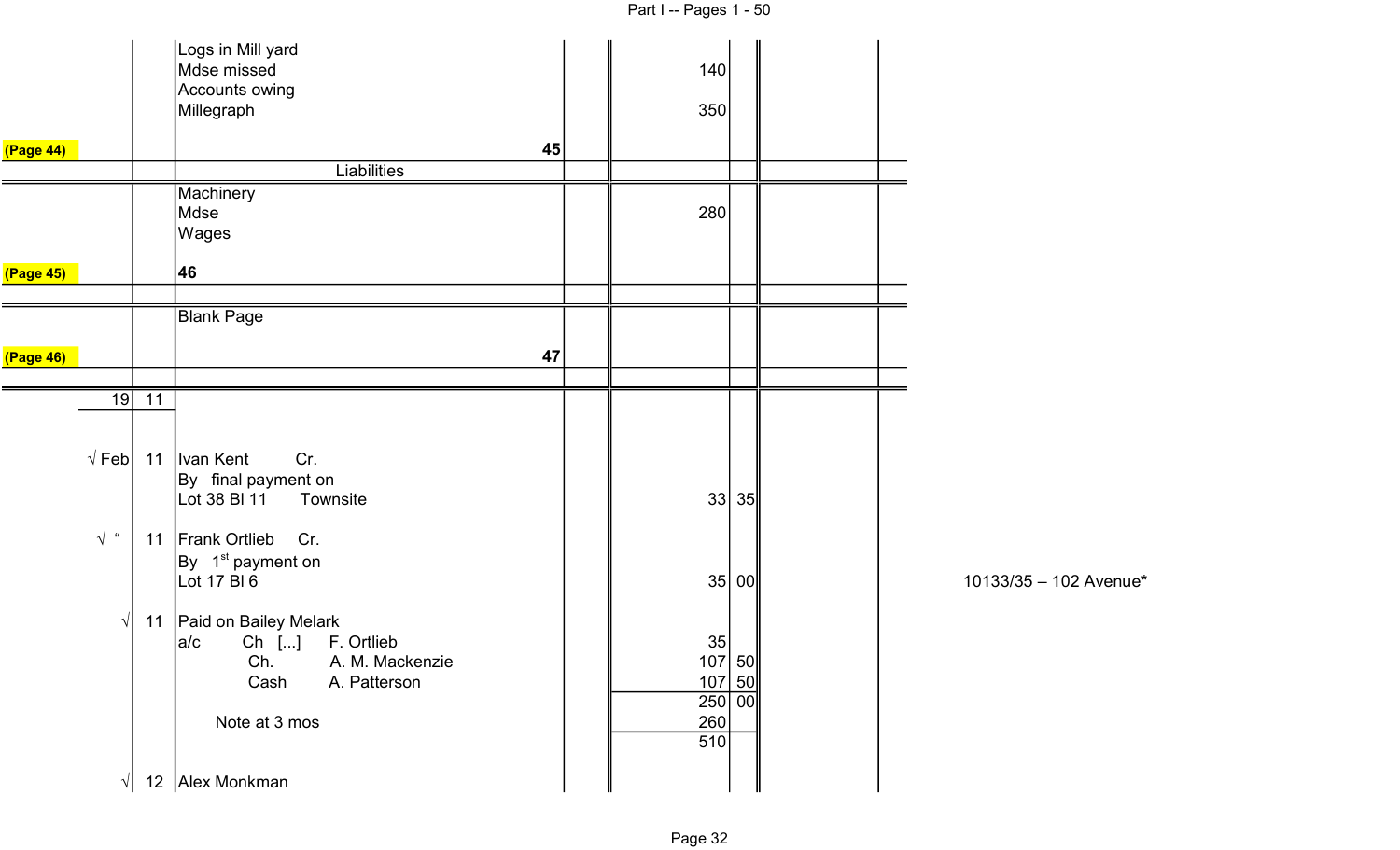|           |                             |    | By Cash for Mdse                                                                                                                  |                                    | $21$   95              |  |
|-----------|-----------------------------|----|-----------------------------------------------------------------------------------------------------------------------------------|------------------------------------|------------------------|--|
|           | $\sqrt{}$                   | 12 | $A \text{ H}$ Gill<br>Cr<br>Cheque for shares                                                                                     | 300                                |                        |  |
|           | V                           | 13 | <b>Geo Stockand</b><br>Dr<br>To Cash for A R Clarke & Co.                                                                         | 100                                |                        |  |
|           | $\sqrt{}$                   | 15 | J.D. McDermid<br>Dr<br>Int on saw<br>To<br>To<br>Telegram<br>To                                                                   | $\mathbf{3}$<br>$\mathcal{I}$<br>4 | 34<br>75∥√<br>50<br>59 |  |
| (Page 47) |                             |    | 48                                                                                                                                |                                    |                        |  |
|           |                             |    |                                                                                                                                   |                                    |                        |  |
|           | $\sqrt{\mathsf{Feb}}$       | 18 | E C Benson<br>on a/c                                                                                                              | 75                                 |                        |  |
|           | $\boldsymbol{\mathfrak{c}}$ | 18 | Wm Lovett<br>Dr<br>Repaid<br>Loan from WA Rae                                                                                     | 50                                 |                        |  |
|           | V                           | 27 | Wm McGreevy<br>Lots 22-24 - BI 5<br>$25-27 -$<br>$\overline{7}$<br>Full purchase price<br>\$475 00 First Instalment<br>pd in cash | 4<br>160                           |                        |  |
|           | $\sqrt{u}$                  | 28 | A. D. Mackenzie<br>To Cash on Bailey Clark Note                                                                                   | 36                                 |                        |  |
|           | $\sqrt{u}$                  | 28 | J.G. Marne<br>By Cheque Bal on Lot                                                                                                |                                    | 66 66                  |  |
|           | $\sqrt{Feb}$                | 17 | Geo White & Sons Co Limited<br>Paid for Saw                                                                                       | 75                                 |                        |  |
|           | $\sqrt{ }$                  | 27 | Bradburn Printing Co                                                                                                              |                                    |                        |  |

 $10007 - 102$  Street 10132 – 102 Avenue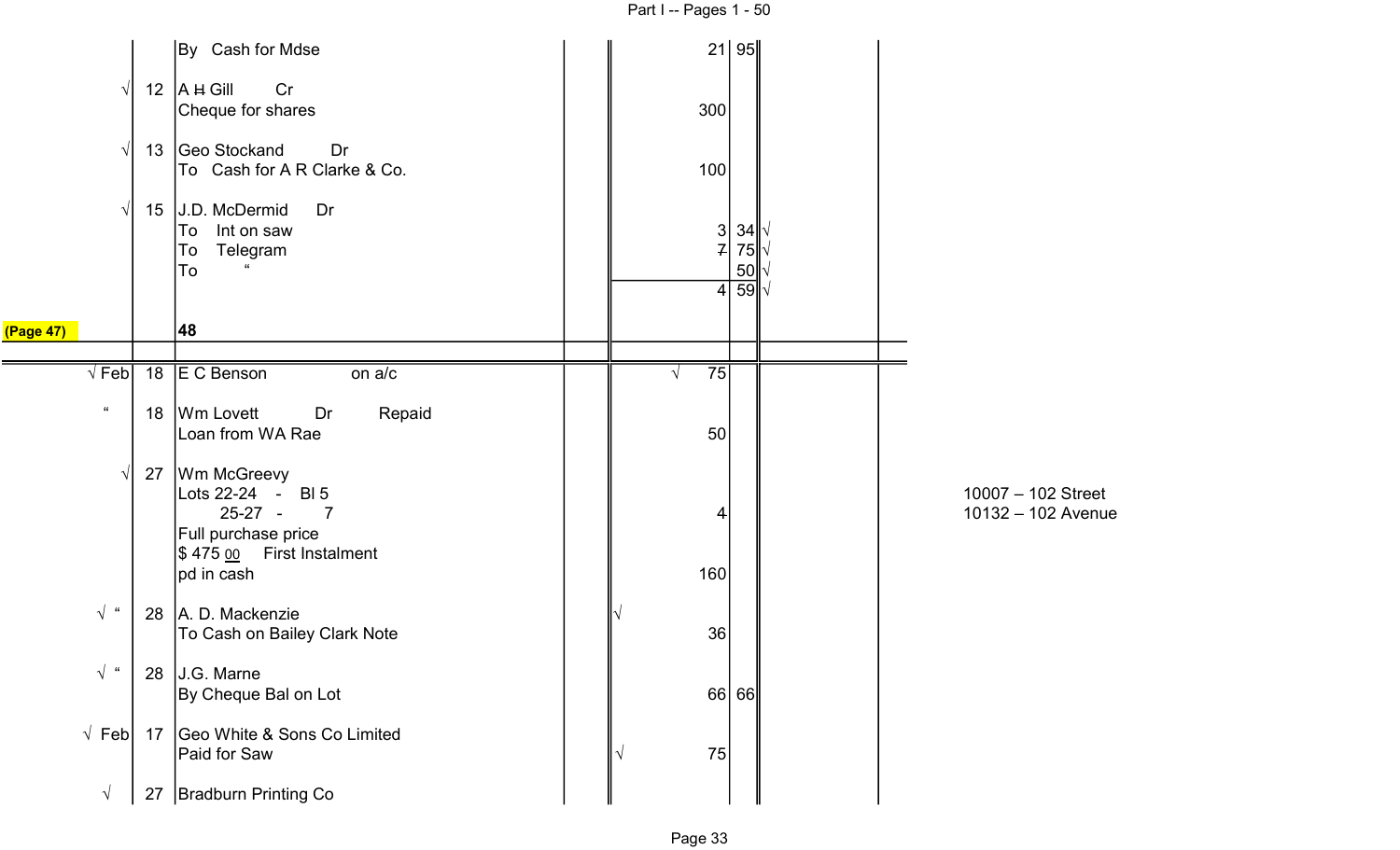|              |                | Letter Head                                                                                                                         | $\sqrt{ }$ |              | 5 50            |  |
|--------------|----------------|-------------------------------------------------------------------------------------------------------------------------------------|------------|--------------|-----------------|--|
| $\sqrt{2}$   | 28             | Joint Stock Cos<br>Regr:<br><b>Fee Annual Statement</b>                                                                             | $\sqrt{ }$ | $\mathbf{1}$ | 00              |  |
| $\sqrt{ }$   | 28             | $\left[\left[\right]$ Connor<br>Commission on 6 lots<br>sold to Wm McGreevy                                                         |            | 71           | 25              |  |
| $\sqrt{Mar}$ | $\overline{2}$ | <b>Ross Bros. Limited</b><br>Paid on account                                                                                        |            | 100          | 00              |  |
| (Page 48)    |                | 49                                                                                                                                  |            |              |                 |  |
| 1911         |                |                                                                                                                                     |            |              |                 |  |
| √ Mar        | $\mathbf{1}$   | Telegram to John Wilson                                                                                                             |            | 55           |                 |  |
| $\sqrt{ }$   | 31             | Imperial Bank to retire<br><b>AR Clarke &amp; Co Ltd Draft</b>                                                                      |            | 103 07       |                 |  |
| $\sqrt{ApI}$ | $\mathbf{1}$   | Regr. Land Titles<br>Regn. Fees Chas Brentwood<br>Lot 16 BI 10                                                                      |            | 3            | 10 <sup>1</sup> |  |
| $\sqrt{-a}$  | 1              | V.I. Cronyn<br>\$125 00<br>$\mathbf{a}$<br><b>B.B. Cronyn</b><br>Cronyn<br>$\mathfrak{c}\mathfrak{c}$<br>Hume Blake<br><b>Stock</b> |            | 500 00       |                 |  |
| $\sqrt{ }$   | 13             | Imperial Bank<br>AR Clarke & Co Ltd Draft                                                                                           |            | 104          |                 |  |
| $\sqrt{ }$   | 13             | <b>Ross Bros. Limited</b><br>In full of ac/                                                                                         |            | 326 99       |                 |  |
| $\sqrt{ }$   | 13             | <b>Ross Bros. Limited</b><br>[] Chg Geo L. Breeden                                                                                  | ٦          | 37           | 74              |  |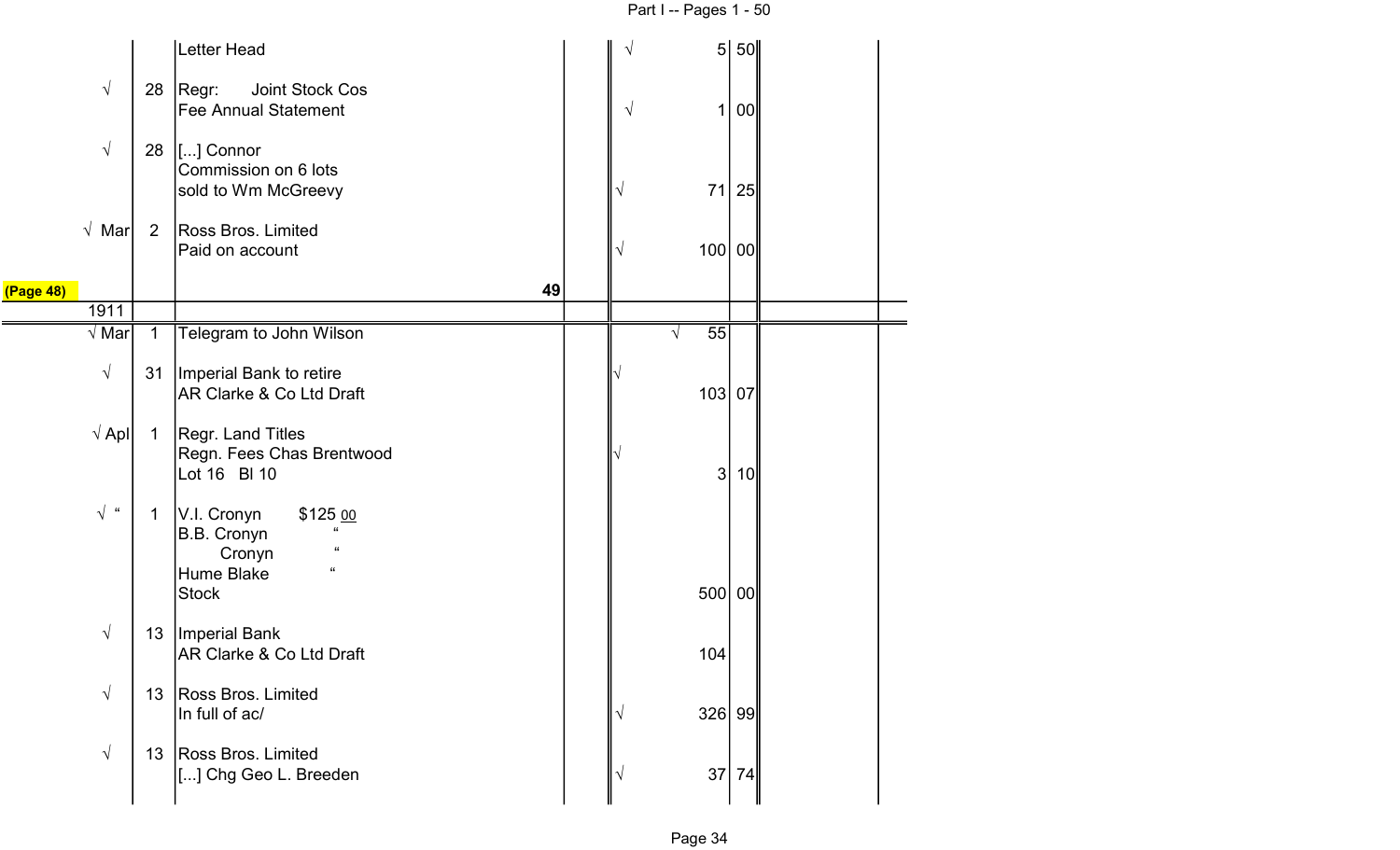|           | $\sqrt{ }$   | 19              | <b>Bank of Nova Scotia</b><br><b>AD Marfleet's note</b><br><b>Charge Marfleet</b> | 27<br>$\sqrt{}$ | 60    |  |
|-----------|--------------|-----------------|-----------------------------------------------------------------------------------|-----------------|-------|--|
|           | $\sqrt{ }$   | 19              | <b>Bank of Nova Scotia</b><br><b>JM Hamilton's note</b><br><b>Charge Hamilton</b> | 27              | 60    |  |
|           | $\sqrt{ }$   | 19              | <b>EB Williams</b><br><b>Legal Fees</b>                                           | 15              |       |  |
| (Page 49) |              |                 | 50                                                                                |                 |       |  |
|           | 1911         |                 |                                                                                   |                 |       |  |
|           | $\sqrt{ApI}$ | $\overline{20}$ | Griesbach & Oconnor<br>Bal due Ed Green & costs                                   | 46              | 22    |  |
|           | $\sqrt{ }$   | 20              | <b>Griesbach &amp; Oconnor</b><br><b>Bal Costs Bailey &amp; Clark Suit</b>        | 151             | 64    |  |
|           | $\sqrt{ }$   | 26              | Griesbach & O Connor<br><b>Bailey &amp; Clarke note</b><br>pd in full             | 260             |       |  |
|           | $\sqrt{ }$   | 26              | Agent Timber Lands<br><b>Instalment on Permit</b>                                 |                 | 30 00 |  |
|           |              | 26              | W A Rae<br>Cash for<br><b>Grande Prairie</b>                                      | 250             |       |  |
|           | $\sqrt{ }$   | 23              | R. MacQuarrie<br>Repaid Loan                                                      | $\sqrt{}$<br>68 | 65    |  |
|           | $\sqrt{ }$   | 26              | <b>Bradburn Printing Co</b><br>Chg. Agr. Socy.                                    |                 | 30 00 |  |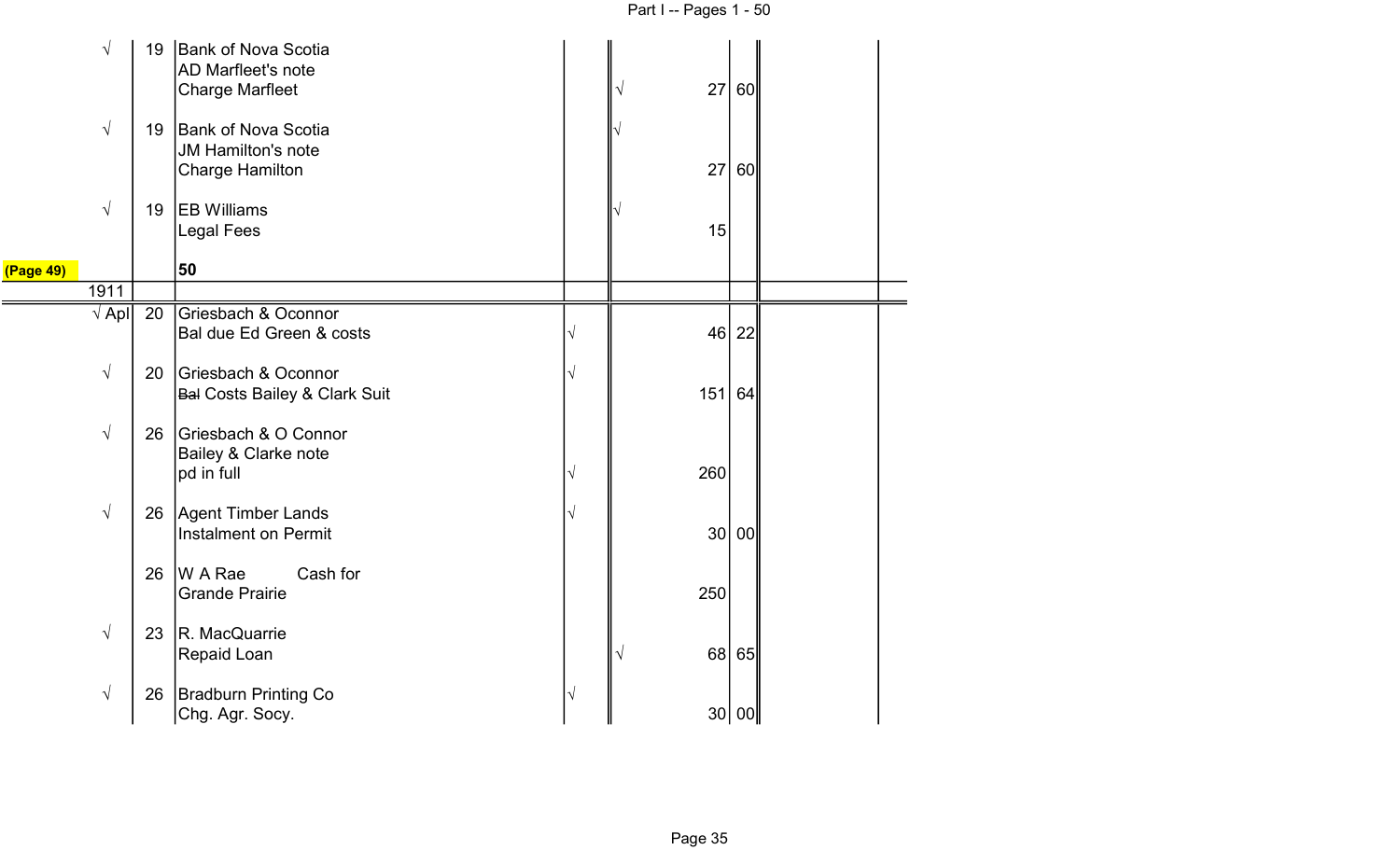| (Page 1) |                    |                | 51                                                                                                                         |                 |    |  |
|----------|--------------------|----------------|----------------------------------------------------------------------------------------------------------------------------|-----------------|----|--|
|          | 1911               |                |                                                                                                                            |                 |    |  |
|          | $\sqrt{2}$ July    | $\overline{7}$ | J and S Boskill Unity<br>Sask.<br>Cash on Lot 27 BI6                                                                       | 25              |    |  |
|          | $\sqrt{}$ July     | 22             | McEachern Bros.<br>Lot 15 BI 11 Sold to<br>C.W. Ostrander \$100 00<br><b>Cash Payment</b>                                  | 100             |    |  |
|          | $\sqrt{4}$ Aug     | 16             | Lots 1 & 2 BI 14<br><b>Allan McRoberts</b><br>Parry Harbor<br>c/o Bank of Ottawa<br><b>Parry Sound</b><br>Cash<br>\$175 00 | 175             |    |  |
| (Page 2) |                    |                | 52                                                                                                                         |                 |    |  |
|          | 1911               |                |                                                                                                                            |                 |    |  |
|          | June<br>$\sqrt{}$  | 14             | Hodgins Bros. Wages                                                                                                        | 50              |    |  |
|          |                    | 18<br>11       | <b>SJ Webb</b><br><b>Beef</b><br>Revillon Bros.                                                                            | 26              | 27 |  |
|          |                    |                | chg. Wm. Calihoo                                                                                                           | 25              | 00 |  |
|          |                    | 23             | SJ Webb<br><b>Beef</b>                                                                                                     | 10              |    |  |
|          |                    | $\sqrt{5}$     | John Rice<br>Wages                                                                                                         | 25              |    |  |
|          |                    | 5              | Frank Tofer Wages                                                                                                          | 50              |    |  |
|          |                    | 4              | J.M. Hardin Vegetables                                                                                                     |                 | 50 |  |
|          |                    | 5              | Sam Campbell Wages                                                                                                         | $\frac{3}{5}$   |    |  |
|          |                    | 6              | Revillon Bros.<br>Mdse                                                                                                     | 85              | 50 |  |
|          | June               | 23             | John Wilson<br>Wages                                                                                                       | 55              |    |  |
|          | $\epsilon\epsilon$ | 23             |                                                                                                                            | 78              |    |  |
|          | $\mathbf{G}$       | 23             | $\epsilon$                                                                                                                 | 17              |    |  |
|          | June<br>$\sqrt{}$  | 23             | $\epsilon$<br>J.L. Depencier                                                                                               | 27              |    |  |
|          |                    | 23             | $\mathbf{G}$<br>H. Brown                                                                                                   | 18              |    |  |
|          | $\sqrt{}$          | 29             | Revillon Bros.<br>Mdse                                                                                                     | 10 <sub>1</sub> | 15 |  |
|          | $\sqrt{}$          | 29             | Meikle Bros.<br><b>Beef 1910</b>                                                                                           | $\overline{2}$  | 25 |  |

**Transcriber Comment** 

10126 - 101 Avenue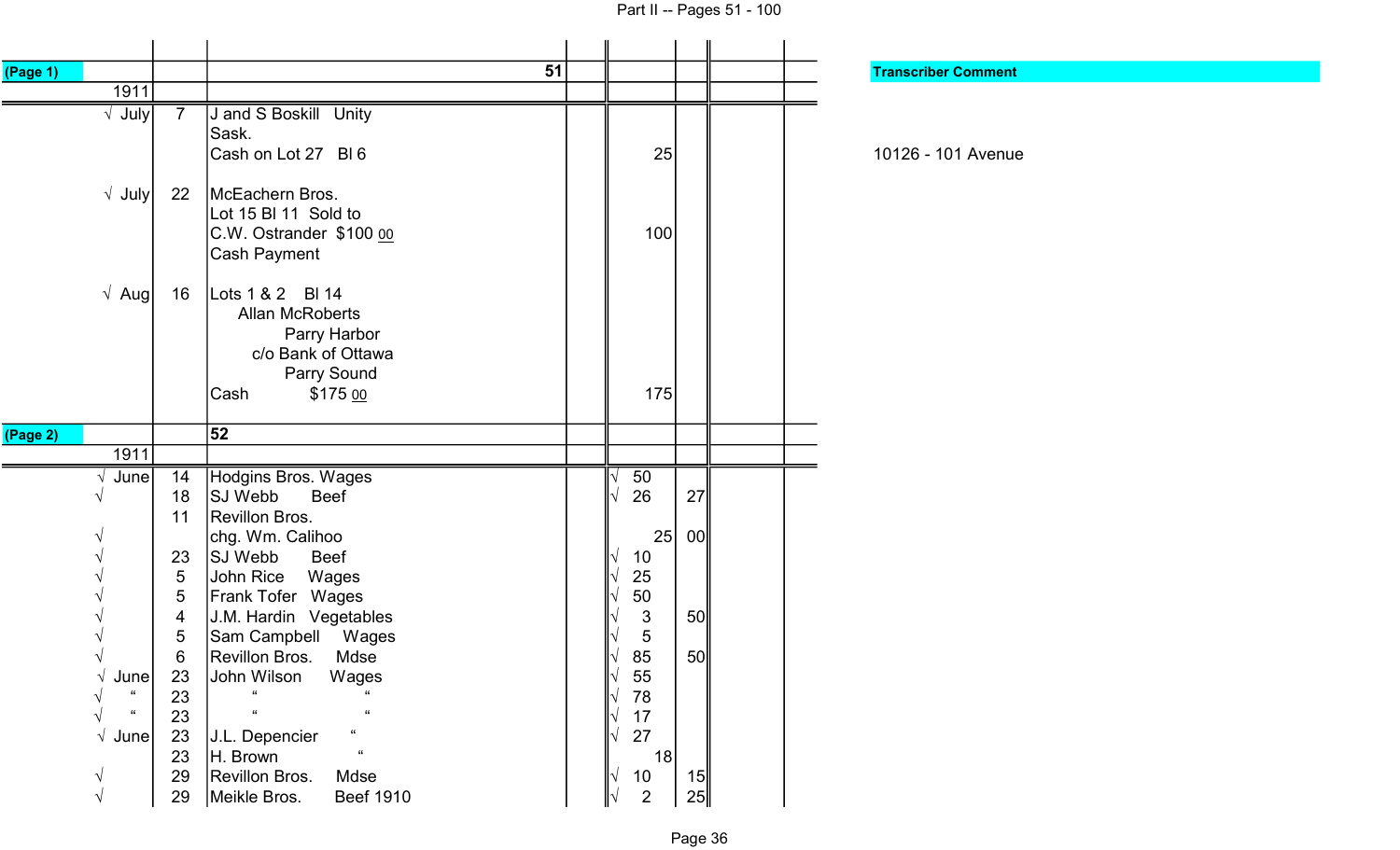|          |                |              | Pd - Gunn horses & cart                 |   | $\overline{2}$ | 00              |    |
|----------|----------------|--------------|-----------------------------------------|---|----------------|-----------------|----|
| (Page 3) |                |              | 53                                      |   |                |                 |    |
|          | 1911           |              |                                         |   |                |                 |    |
|          | July           | $\mathbf{1}$ | <b>AR Hamilton</b><br>Flour             |   | 5              | 50 <sub>l</sub> |    |
|          |                | 1            | Wages<br>John Rice                      |   | 20             |                 |    |
|          |                | 6            | <b>EC Benson</b>                        |   | 50             |                 |    |
|          |                | 6            | Arl Marfleet                            |   | 50             |                 |    |
|          |                | 6            | Wm. Calihoo                             |   | 30             |                 |    |
|          |                |              | Arl Marfleet - Ins. Prem.               |   | 29             | 87              |    |
|          |                | 25           | EC Benson - pd B/C Edmonton             |   | 100            |                 |    |
|          |                | 34           | S.P. Barnes Com Lot 18 BI 3             |   | 40             |                 |    |
|          |                | 2            | H. Horning<br>Cash                      |   | 5              | 00 <sup>1</sup> |    |
| (Page 4) |                |              | 54                                      |   |                |                 |    |
|          | 1911           |              |                                         |   |                |                 |    |
|          | $\sqrt{4}$ Aug | 12           | S.P. Barnes Com Lot 18 BI 3             |   | 10             |                 |    |
|          |                | 22           | McEachern Bros.                         |   |                |                 |    |
|          |                |              | Com. 16-27 BI 12                        |   | 90             |                 |    |
|          |                | 23           | H B Company<br>Mdse                     |   | 26             | 55              |    |
|          |                | 26           | JL Lessard to pay frt to Ath Ldg        |   | 43             |                 | en |
|          |                | 34           | Jas Bell "Ath Ldg []                    |   |                |                 |    |
| (Page 5) |                |              | 55                                      |   |                |                 |    |
|          | 1911           |              |                                         |   |                |                 |    |
|          | Sept<br>V      | 22           | <b>Harry Robertson</b>                  |   |                |                 |    |
|          |                |              | Bal in full Lots 22 & 23 BI 4           |   | 130            | 00              | 10 |
|          | "              | 22           | Revillon Bros. Chg. Jos Boyd            |   | 6              | 00              |    |
|          | $\mathbf{G}$   | 6            | <b>Revillon Bros.</b><br>Mdse           | V | 40             | 05              |    |
|          | $\epsilon$     | 8            | H Brown<br>Wages                        |   | 50             |                 |    |
|          | "              | 8            | $\mathbf{G}$<br>John Rice               |   | 100            |                 |    |
|          | "              | 12           | Revillon Bros.<br>Peace River           |   | 25             |                 |    |
|          | "              | 13           | H B Company                             |   | 30             |                 |    |
|          | $\epsilon$     | 23           | Telegrams                               |   |                | 65              |    |
|          | "              | 23           | Order for Lumber chg Hodgins Bros       |   | 42             | 50              |    |
|          | V              | 23           | <b>Baseball Outfit chg Hodgins Bros</b> | V |                |                 |    |
|          |                |              | and credit W A Rae                      |   | $5\vert$       | 00              |    |
|          | V              | 24           | Cr. W A Rae a/c Book for Mill           |   |                | 50              |    |

ntered p. 65

90 100 Avenue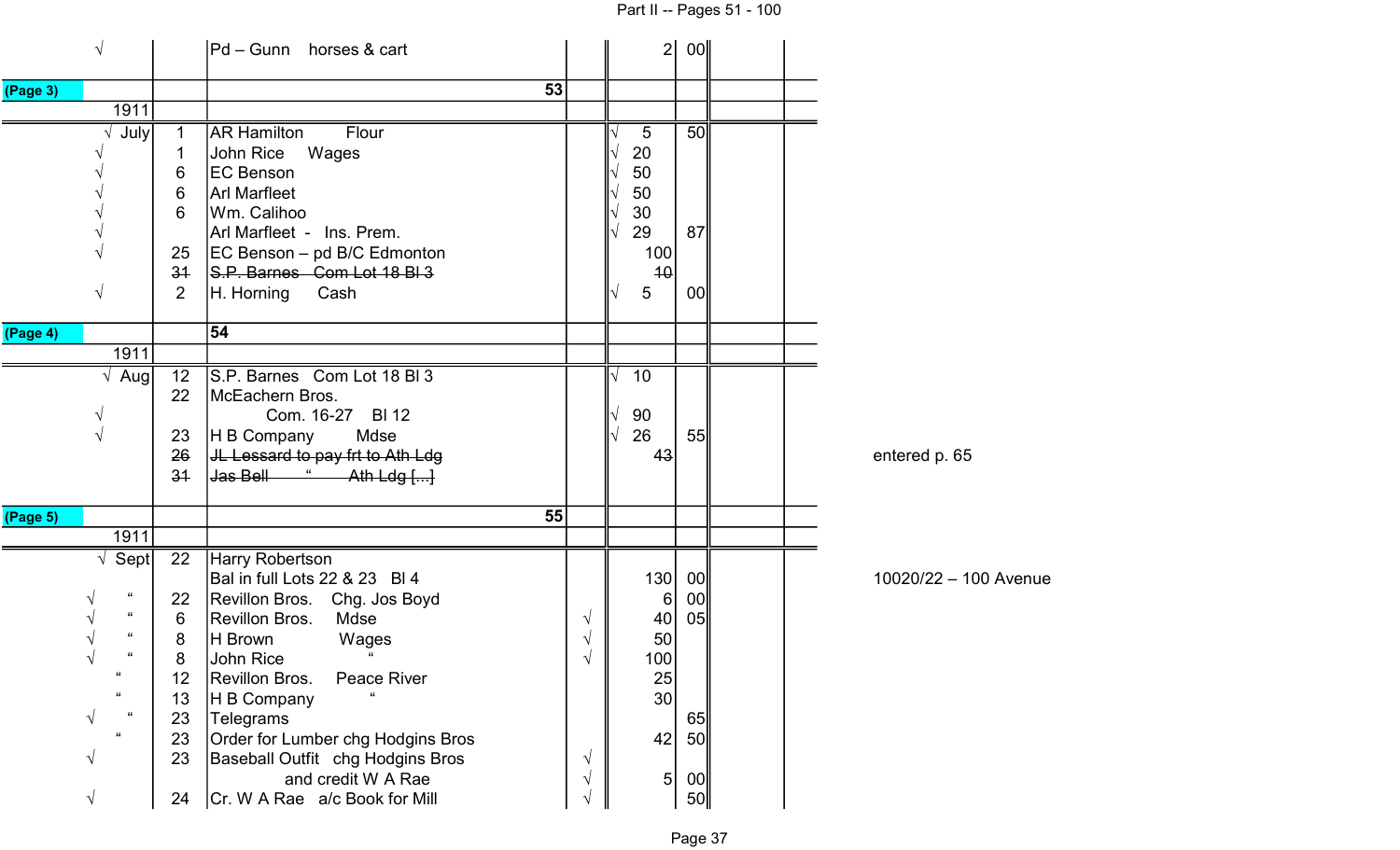|          |      |    | Cooper 2 pr Sox $50¢$<br>1 pr Sox 40 1 pr gloves 1.75<br>2 pr Sox 70<br>1 cap                   | V<br>V<br>V | 1<br>$\begin{array}{c} 2 \\ 1 \end{array}$<br>1 | 00 <br>10<br>40<br> 00 |    |    |
|----------|------|----|-------------------------------------------------------------------------------------------------|-------------|-------------------------------------------------|------------------------|----|----|
|          |      |    | Boyd Jas                                                                                        |             |                                                 |                        |    |    |
|          |      |    | pr gloves                                                                                       | V<br>V      | $\mathbf{1}$<br>1                               | 75<br> 00              |    |    |
|          |      |    | cap                                                                                             | V           | 1                                               | 00                     |    |    |
|          |      |    | cash sales                                                                                      | V           | 12                                              | 40                     |    |    |
|          |      |    | Mill                                                                                            |             |                                                 |                        |    |    |
|          |      |    | 3/4 doz mits                                                                                    |             | 18                                              |                        |    |    |
|          |      |    | 1/2 doz pullon mits                                                                             |             | 11                                              | 50                     |    |    |
|          |      |    | 1/2 doz woolen mits                                                                             |             | 3 <sup>l</sup>                                  | 60                     |    |    |
|          |      |    | 1 pr. Sox                                                                                       |             |                                                 | 70                     |    |    |
|          |      |    | 1 doz gloves                                                                                    |             | 21                                              |                        |    |    |
|          |      |    | 3 shirts                                                                                        |             | $6\phantom{.}6$                                 | 75                     |    |    |
|          |      |    | 1 khaki                                                                                         |             |                                                 |                        |    |    |
|          |      |    | 1 blue shirt                                                                                    |             | $\frac{2}{2}$                                   | 50                     |    |    |
|          |      |    | 3 sox                                                                                           |             | $\overline{1}$                                  | 20                     |    |    |
|          |      |    | 3                                                                                               | V           | 1                                               | 50                     |    |    |
|          |      |    | <b>CNR Survey Party</b>                                                                         | V           | 16                                              | 60                     |    |    |
| (Page 6) |      |    | 56                                                                                              |             |                                                 |                        |    |    |
|          |      |    |                                                                                                 |             |                                                 |                        |    |    |
|          | June | 15 | Lumber AM Bezanson                                                                              |             | 1\$<br>25                                       | 00                     |    |    |
|          | Sept | 25 | 2 pr PO Mits @ 1.75 \                                                                           |             | 3 <sup>1</sup>                                  | 50                     |    |    |
|          |      |    | $\mathfrak{c}\mathfrak{c}$<br>$\epsilon$<br>"<br>$\overline{c}$<br>W<br>$60$ \<br><b>Benson</b> |             | 1                                               | 20                     |    |    |
|          |      |    | $\epsilon$<br>$\epsilon$<br>40/<br>Sox                                                          |             |                                                 | 40                     |    |    |
|          |      |    | Gloves "<br>1.75/                                                                               |             | 1                                               | 75                     |    |    |
|          |      | 25 | Cash                                                                                            | $\sqrt{}$   | 1                                               | 75                     |    |    |
|          |      |    | W A Rae Mustard 70 matches 50                                                                   |             |                                                 |                        | 1  | 20 |
|          |      |    | 8 yds cheese cloth                                                                              |             |                                                 |                        |    | 00 |
|          |      |    | Set planer knives                                                                               |             |                                                 |                        | 10 | 45 |
|          |      |    | mdse Revillon Bros                                                                              |             |                                                 |                        | 10 | 15 |
|          |      |    | Beef S J Webb                                                                                   |             |                                                 |                        | 10 |    |
|          |      |    | $\alpha$<br>$\pmb{\mathfrak{c}}$                                                                |             |                                                 |                        | 26 | 27 |
|          |      |    | Saw Mill 49 lbs. Flour<br>Dr                                                                    |             |                                                 |                        |    |    |
|          |      |    | <b>AD Hamilton</b>                                                                              | V           | $5\vert$                                        | 50∥                    |    |    |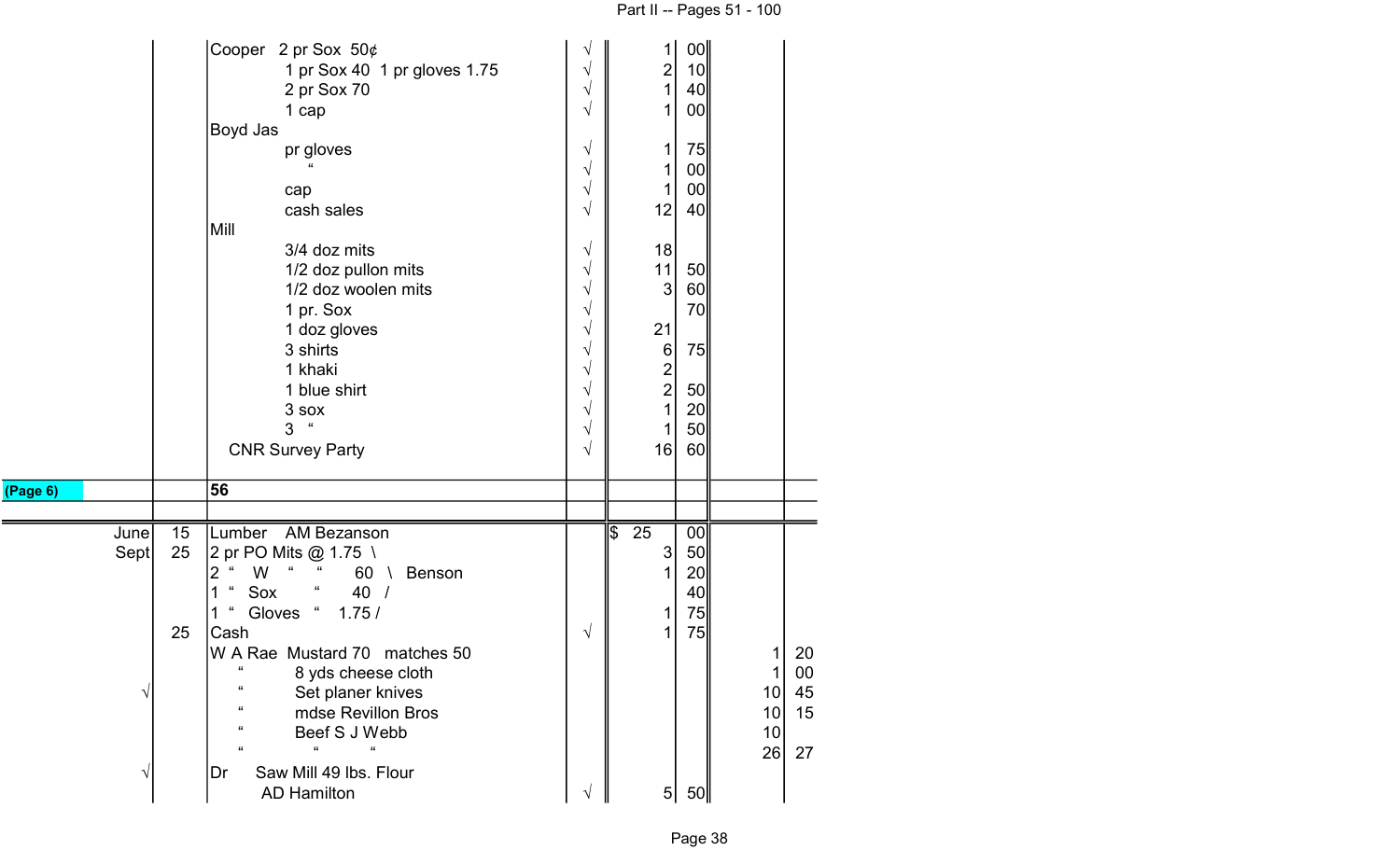| Sept     | 26<br>26 | Cr. W A Rae Telegrams \$.74 \$2.39<br>25 lb bacon $@$ 45¢<br>50 " brown sugar $18¢$<br>49 " Flour<br>6<br>Dr. Wm. Calihoo<br>2 meals<br>8 lbs beef<br>5 " bacon<br>Dr. A Patterson<br><b>Bailey Clark</b><br>Interest to Aug 1 <sup>st</sup><br>Fletcher & McLean<br>lots no 1-6 Blk 4<br>paid on a/c of lots 1-6<br>Dr JJE Clarke<br>lots no 7-8<br>payment on same<br>Dr EC Benson<br>cash<br>Cr LD Rosser<br>$Dr - 20$ | $\sqrt{ }$ | $\mathbf{3}$<br>11<br>$\boldsymbol{9}$<br>6<br>1<br>$\mathbf{1}$<br>68<br>210<br>100<br>100<br>75 | 13<br>25<br>70<br>75<br>65 | 70<br>33<br>100            | 33       | 10001/11 - 101 Avenue<br>10015 - 101 Avenue                                                     |
|----------|----------|---------------------------------------------------------------------------------------------------------------------------------------------------------------------------------------------------------------------------------------------------------------------------------------------------------------------------------------------------------------------------------------------------------------------------|------------|---------------------------------------------------------------------------------------------------|----------------------------|----------------------------|----------|-------------------------------------------------------------------------------------------------|
| (Page 7) |          | 57                                                                                                                                                                                                                                                                                                                                                                                                                        |            |                                                                                                   |                            |                            |          |                                                                                                 |
| July     | 12<br>13 | <b>Dr</b> Calihoo<br><b>AW Hamilton</b><br>lots 3-4 Blk 3<br>Dr<br>H Robertson lots 22-23 "<br>IDr<br>$\overline{4}$<br>$\epsilon$<br>$\epsilon$<br>paid on<br>Geo W Burke lots 20-21 " 4<br>Dr<br><b>Thos Williams</b><br> Dr <br>JL Depencier " 17-18 " 4                                                                                                                                                               |            | 100<br>150<br>150<br>175                                                                          |                            | 10                         |          | $10114 - 100$ Street<br>10020/22 - 100 Avenue<br>10024/26 - 100 Avenue<br>10030/32 - 100 Avenue |
| Sept     | 24<br>27 | order on Argonauts<br>3<br>$31 - 32$<br>Dr<br>H. Horning<br>order on Argonauts<br>Cr. Wages Aug & Sept<br>order for Ibr<br>Balce first pay lots # 31-32 3                                                                                                                                                                                                                                                                 |            | 125                                                                                               |                            | 50<br>25<br>40<br>34<br>20 | 50<br>66 | $10006 - 101$ Avenue                                                                            |

Part II -- Pages 51 - 100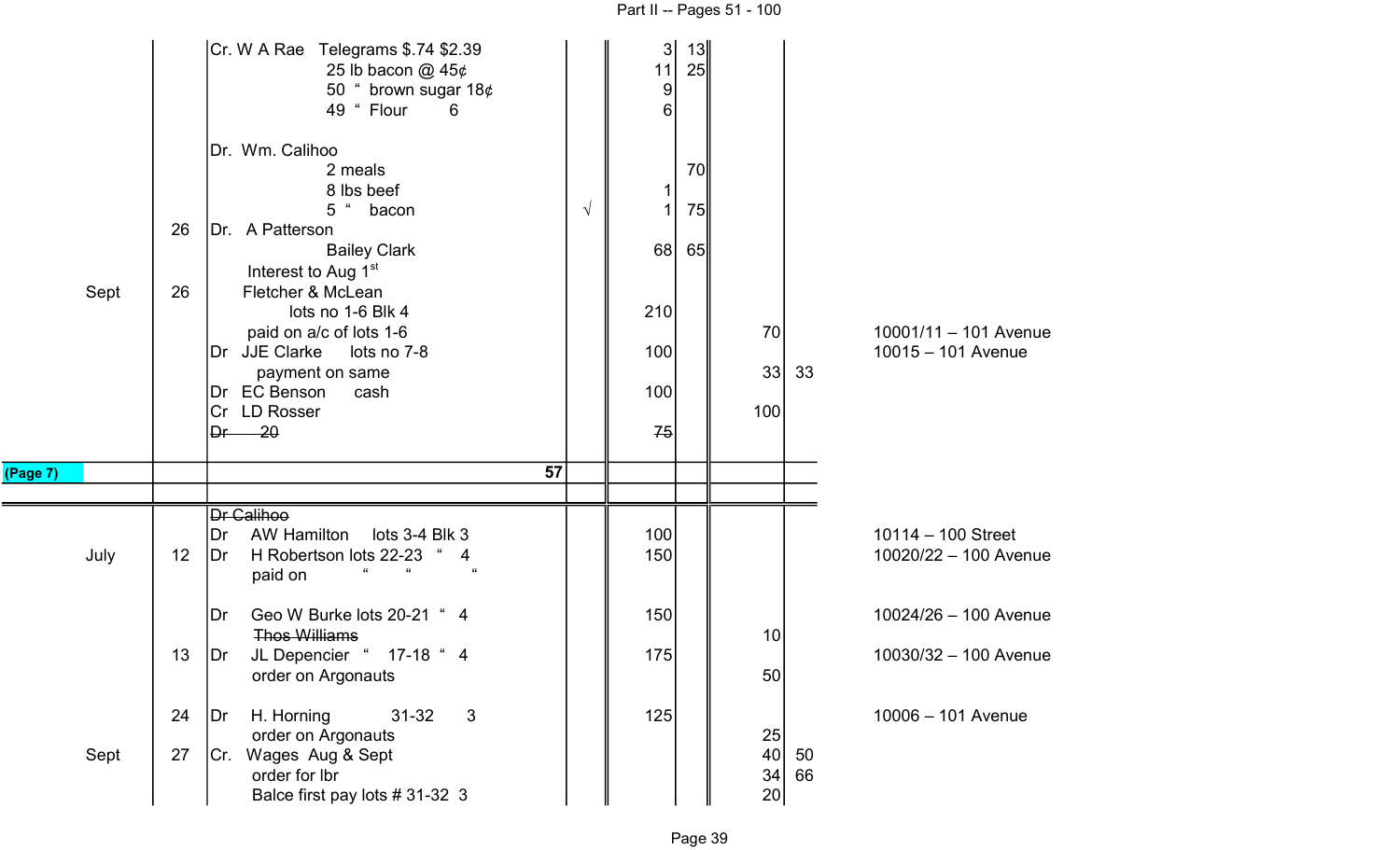|          | Aug<br>Sept<br>Apl | 23<br>$\overline{7}$<br>3 | Dr.<br>∣Dr. | Geo Breedin 2 2 x 12 ft<br>Cr. I Jeremiason a/c wages<br>Gloves<br>order on HBCo.<br>Lonergan LT<br>Lots #16-17 B 3 Lot $40 - B6$<br>pay on same to Patterson<br><b>GL</b> Breedin<br>Reg fees<br>Cash Sale Corp Clay<br>/ Alf Marfleet 3 meals & Horse<br>J Rice & team "<br>& Hay<br>H Roberts & Son " |                     | 225<br>3                             | 65<br>10 <sup>1</sup> | 25<br>1<br>26<br>75<br>$\mathbf 1$<br>$\overline{2}$<br>$\overline{2}$<br>Δ | 75<br>35<br>75       | 10021 - 102 Avenue;   |
|----------|--------------------|---------------------------|-------------|----------------------------------------------------------------------------------------------------------------------------------------------------------------------------------------------------------------------------------------------------------------------------------------------------------|---------------------|--------------------------------------|-----------------------|-----------------------------------------------------------------------------|----------------------|-----------------------|
|          | May<br>June        | 28<br>1                   |             | H Brown Alf Marfleet Thos Williams<br>Cr Breeden - Tesar 8 meals<br>J Rice 5 meals<br><b>Thos Williams Alf Marfleet</b><br>4 meals & lunch<br>\ 1 Iron bar                                                                                                                                               |                     |                                      |                       | 4<br>$\overline{2}$<br>$\mathfrak{S}$<br>$\mathbf{1}$                       | 50<br>50<br>50       |                       |
| (Page 8) |                    |                           | 58          |                                                                                                                                                                                                                                                                                                          |                     |                                      |                       |                                                                             |                      |                       |
|          | 1911               |                           |             |                                                                                                                                                                                                                                                                                                          |                     |                                      |                       |                                                                             |                      |                       |
|          | June               | $\overline{2}$<br>19      | ∣Cr.        | <b>Breeden</b><br>Tesar 2 meals<br>43 lbs iron<br>$2 \frac{1}{2}$ []                                                                                                                                                                                                                                     |                     |                                      |                       | 10<br>1                                                                     | 00<br>75<br>25       |                       |
|          | Aug                | 15<br>27                  |             | 55 lbs Beef @ 12 1/2<br>H Roberts \<br>J Boyd<br>- 3 meals<br>A Cooper /<br>35 Beef<br>1 Rod iron 1/2 in.<br><b>Balce from Wm Lovatt</b><br>Lot $24 - 4$                                                                                                                                                 |                     | 50                                   |                       | 6<br>$\mathbf 1$<br>5<br>$\overline{2}$<br> 9                               | 88<br>50<br>75<br>75 | Amt noted \$6.87 1/2  |
|          | Sept<br>$\sqrt{}$  | 26                        |             | order for Lumber<br>Beamer Chas A<br>Wages<br><b>JR</b><br>Boyd<br>$\mathbf{G}$<br>JH<br>Ward<br>$\mathfrak{c}\mathfrak{c}$<br>F<br>Lisar                                                                                                                                                                | V<br>V<br>$\sqrt{}$ | 20<br>10<br>5<br>5<br>$\overline{5}$ | 03                    |                                                                             |                      | Amt noted \$20.02 1/2 |

e; 10104 – 101 Avenue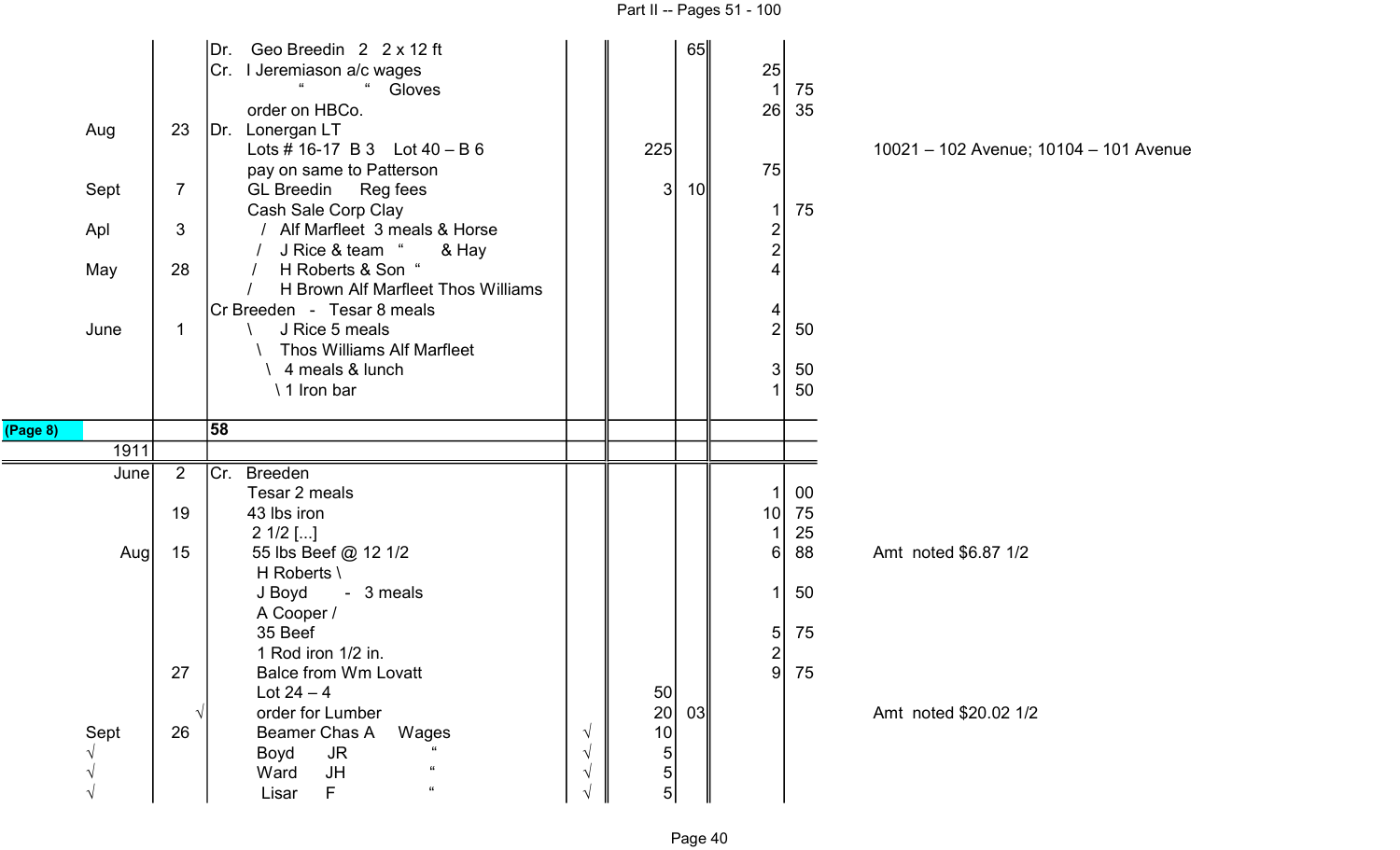| Part II -- Pages 51 - 100 |  |
|---------------------------|--|
|---------------------------|--|

|          | V<br>$\sqrt{$ Oct<br>$\sqrt{}$ | 28<br>30<br>30<br>10          | $\mathbf{G}$<br><b>Williams Thos</b><br>$\epsilon$<br><b>JR</b><br>Boyd<br>Marfleet<br>Cash<br>Cash for mdse<br>Joshua Fletcher trip<br>for A Gill<br>Monkman A<br>meals<br>Campbell A<br>trip | V<br>$\sqrt{}$<br>$\sqrt{}$<br>$\sqrt{}$ | $\frac{2}{5}$<br>50<br>$6\phantom{1}6$<br>$\overline{2}$ |    | 11                            | 60             |
|----------|--------------------------------|-------------------------------|------------------------------------------------------------------------------------------------------------------------------------------------------------------------------------------------|------------------------------------------|----------------------------------------------------------|----|-------------------------------|----------------|
|          |                                |                               | to mill<br>6 days horse hire<br>Cash for mdse (shirt)<br>Can of tea<br>12 lbs bacon<br><b>Williams Thos</b><br>Gill A.<br>Horning H.                                                           | $\sqrt{}$<br>$\sqrt{}$                   | 5<br>3<br>1<br>$\mathfrak{S}$<br>10<br>10                | 25 | $\mathbf{1}$<br>10            | 75             |
|          |                                |                               | Gill A.                                                                                                                                                                                        |                                          |                                                          |    | 10                            |                |
| (Page 9) |                                |                               | 59                                                                                                                                                                                             |                                          |                                                          |    |                               |                |
|          | $\sqrt{$ Oct<br>May            | 10<br>14                      | Gill A<br>a/c Macklin<br>Cr.<br><b>Bezanson AM</b><br>Dr.<br>570 ft rough Lbr<br>Wilson JM<br>Dr.                                                                                              |                                          | 11                                                       | 40 | 24                            |                |
|          | Oct                            | 10                            | 400 rough lbr<br>Tofer J<br>Dr<br>365 ft. Lbr<br>Gill A a/c Wilson<br>Cr.<br>Chd Rae W A Mill a/c                                                                                              |                                          | 8<br>$\overline{7}$                                      | 30 | 50                            |                |
|          | $\sqrt{Sep}$                   | 30                            | <b>Rce from H Roberts</b><br>H Horning Lbr order<br>Boyd JR                                                                                                                                    | $\sqrt{}$                                | 25<br>5                                                  |    | 24                            | 66             |
|          | Oct                            | $\mathbf 5$<br>$\overline{7}$ | Cash Sales mdse<br>$\pmb{\mathfrak{u}}$<br>$\mathbf{G}$                                                                                                                                        | V<br>$\sqrt{}$<br>$\overline{\sqrt{2}}$  |                                                          |    | $\overline{2}$<br>$\mathbf 1$ | 95<br>75<br>60 |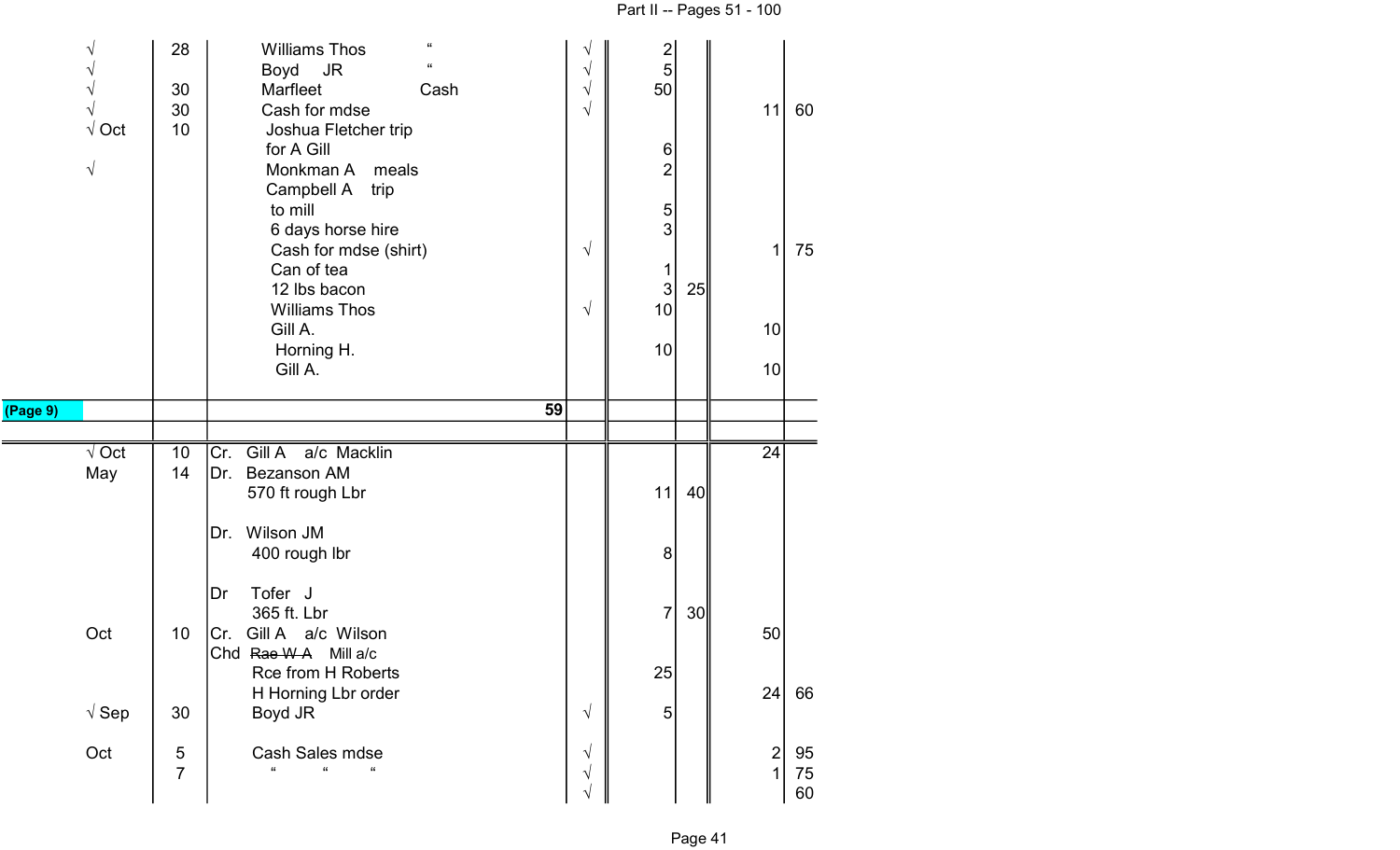| $\sqrt{$ Oct<br>(Page 10) |           | 13<br>23<br>23<br>15 | $\overline{C}$ [] of W A Rae<br>Receipt Book []<br>By Cash Sales<br><b>Mits</b><br>$\mathbf{G}$<br>CNR see p. 55<br>To Telegram to Union Bank<br>do<br>To Tel to Geo White & Sons<br>To " to Mrs Rae<br>To " to W A Rae<br>To Cash paid to AM Bezanson<br>To Cash pd to FM Matheson<br>60 | $\sqrt{}$<br>$\sqrt{ }$ | 1                    | 50<br>Ⅵ<br>Ⅵ           | 46 <br>65<br>1.<br>$\overline{2}$<br>20 <sup>°</sup> | 20<br>60<br>65<br>50<br>25<br>50<br>25<br>85 |  |
|---------------------------|-----------|----------------------|-------------------------------------------------------------------------------------------------------------------------------------------------------------------------------------------------------------------------------------------------------------------------------------------|-------------------------|----------------------|------------------------|------------------------------------------------------|----------------------------------------------|--|
|                           |           |                      |                                                                                                                                                                                                                                                                                           |                         |                      |                        |                                                      |                                              |  |
| $\sqrt{N}$ ov             |           | $\mathbf{1}$         | A Cooper<br>Dr<br><b>Boots</b><br>To                                                                                                                                                                                                                                                      |                         | $5\overline{)}$      | 50                     |                                                      |                                              |  |
|                           |           |                      | Dr<br><b>Beamer</b><br>To Cash pd for screws                                                                                                                                                                                                                                              | $\sqrt{}$               |                      | 40                     |                                                      |                                              |  |
|                           |           |                      | Cr<br>W A Rae<br>By Cash for clock                                                                                                                                                                                                                                                        | $\sqrt{}$               | 1                    | 60                     |                                                      |                                              |  |
|                           |           |                      | Henry Roberts Dr<br>To Cash for Pants                                                                                                                                                                                                                                                     |                         | $\overline{4}$       | 43                     |                                                      |                                              |  |
|                           |           |                      | Thos Williams Dr<br>To Cash for Underwear                                                                                                                                                                                                                                                 |                         | $5\overline{)}$      | 00                     |                                                      |                                              |  |
|                           | V         |                      | Mrs. Alice Whitford<br>Dr<br>Shoes<br>To<br>$\pmb{\mathfrak{c}}$<br>waist                                                                                                                                                                                                                 |                         | 5<br>$5\overline{)}$ | 30 <sup>1</sup><br> 00 |                                                      |                                              |  |
|                           | $\sqrt{}$ |                      | Issuing order & Filing<br>$\epsilon$<br>Subpoena<br>Stenography<br>MacQuarrie<br>Telegrams                                                                                                                                                                                                | V                       | 1<br>$\overline{2}$  | 10<br>50<br> 00 <br>50 |                                                      |                                              |  |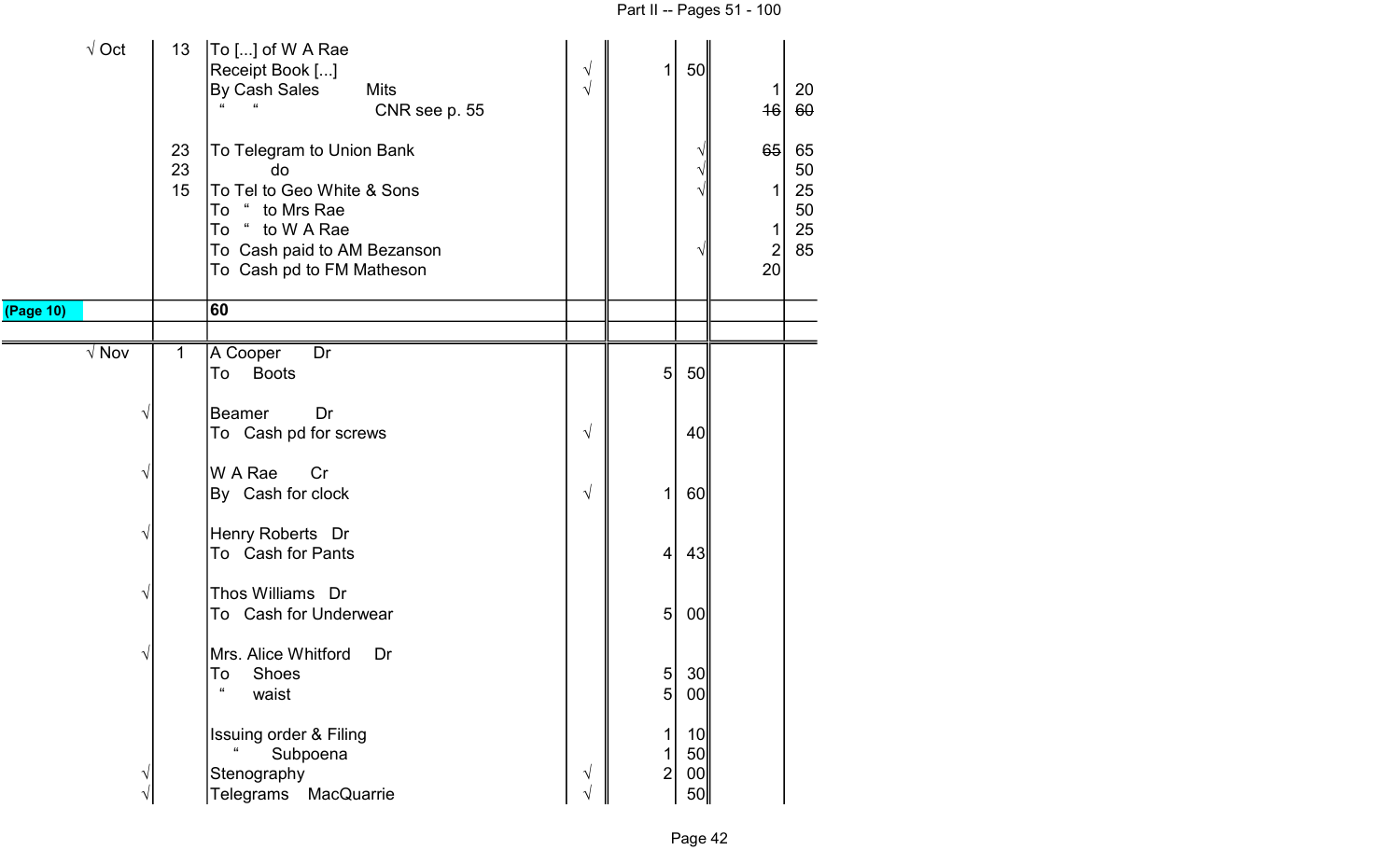|           | V                       |                 | E.B. Williams                                                                     |           | 4              | 00                |  |
|-----------|-------------------------|-----------------|-----------------------------------------------------------------------------------|-----------|----------------|-------------------|--|
|           | $\sqrt{N}$ ov           | 28              | McEachern Bros.<br>Cr<br>Cheque<br><b>Russel Clarke</b><br>Lot $19 - B12$ \$25 00 |           | 50             | 00                |  |
|           |                         |                 | C W Ostrander<br>Lot $18 - B12$ \$25 00                                           |           |                |                   |  |
| (Page 11) |                         |                 | 61                                                                                |           |                |                   |  |
|           |                         |                 |                                                                                   |           |                |                   |  |
|           | Jan                     | 10 <sup>1</sup> | HBCo.<br>Groceries<br>Terms - 6 weeks                                             |           | 133            | 85                |  |
|           | $\sqrt{3}$ Jan          | 10              | <b>Ben Boyd</b><br>To Cash advance<br>for [] G.T.P. [] and<br>delay               |           | 1\$<br>40      | 00                |  |
|           |                         |                 | Drew on Henry Roberts<br>Union Bank for                                           |           | ∥\$<br>40      | 00                |  |
|           | $\sqrt{Feb}$            | 1               | Crown timber aqt Dues                                                             |           | 129            | 65                |  |
|           |                         |                 | T W Southward for harness                                                         | $\sqrt{}$ | 40             |                   |  |
|           | $\sqrt{\mathsf{F}}$ eby | 16              | <b>Bradburn Stationery Co</b><br>1 Doz assignments                                | V         |                | 30                |  |
|           | Jan                     | 30              | Geo Stockard<br>1 Doz Pants<br>"<br>"<br>"<br>1<br>Coats                          |           | 12<br>13<br>11 | 75<br> 00 <br> 00 |  |
|           | Nov                     | 28              | Telegram from McQuarrie<br>at Calgary                                             |           |                | 25                |  |

Part II -- Pages 51 - 100

 $10026 - 102$  Avenue

10024 – 102 Avenue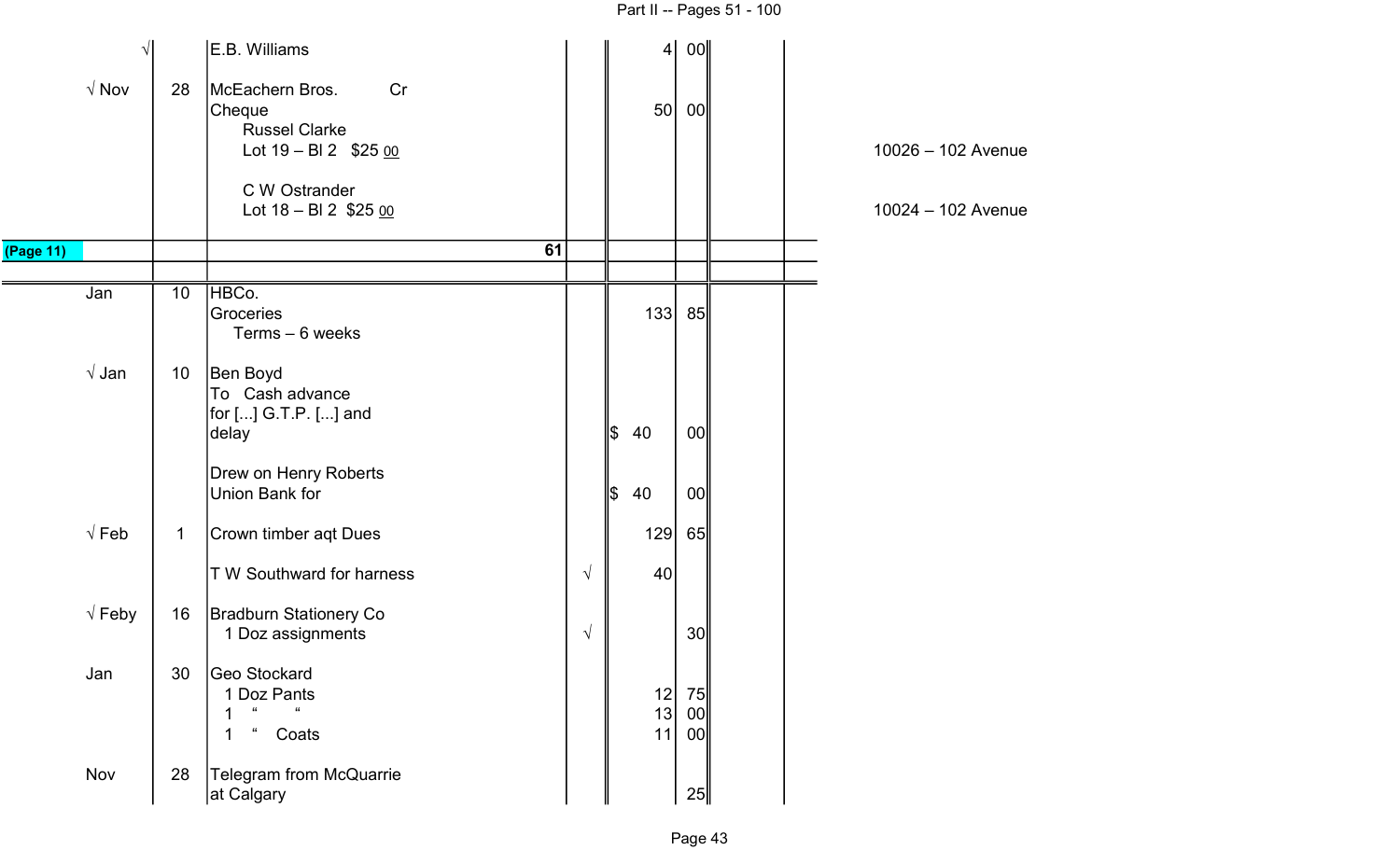|           | $\sqrt{\mathsf{F}}$ eby | $\,6\,$         | Tel to Boyd at Edson                              |                            | $\sqrt{ }$ |                  | 30                      |    |  |
|-----------|-------------------------|-----------------|---------------------------------------------------|----------------------------|------------|------------------|-------------------------|----|--|
|           | $\sqrt{3}$ Jan          | 24              | Miss Flint<br>Stenographer<br>as per a/c          |                            | $\sqrt{ }$ | $\left 2\right $ | 85                      |    |  |
|           | Nov                     | 25              | A Cooper<br><b>Boots</b><br>see p. 60             |                            |            | 5                | 50                      |    |  |
| (Page 12) |                         |                 | 62                                                |                            |            |                  |                         |    |  |
|           | Nov                     | $\overline{25}$ | <b>Screws for Beamer</b>                          | Chgd p. 60                 |            |                  | $\overline{\textbf{6}}$ |    |  |
|           |                         |                 |                                                   |                            |            |                  |                         |    |  |
|           |                         |                 | Clock for mill                                    | $\mathfrak{c}\mathfrak{c}$ |            | $\left 4\right $ | 60                      |    |  |
|           |                         |                 | <b>H</b> Roberts<br>Pants                         | $\mathfrak{c}\mathfrak{c}$ |            | $4\vert$         | 43                      |    |  |
|           |                         |                 | T. Williams<br>Underwear                          | $\epsilon$                 |            | $\overline{5}$   | $\theta$ <sup>o</sup>   |    |  |
|           |                         |                 | <b>Alice Whitford</b><br>shoes<br>waist           | $\mathfrak{c}\mathfrak{c}$ |            | $rac{5}{5}$      | 30<br>$\theta$          |    |  |
|           | $\sqrt{\mathsf{F}}$ eby | 29              | Cash on lots Grande P.<br>By<br>from Wm. McGreevy |                            |            |                  |                         | 65 |  |
|           | $\sqrt{ApI}$            | 17              | Ross Bros.<br><b>Belting</b>                      |                            |            | 18               | 90∥√                    |    |  |
|           | $\sqrt{ }$              | 16              | By Cash on a/c                                    |                            |            | 75               |                         |    |  |
|           | $\sqrt{}$               |                 | Hudson Bay Co<br>Cash bal of note                 |                            |            | 88               | 85∥√                    |    |  |
|           | $\sqrt{}$               | 17              | Tel to AR Williams Co<br>re planer blades         |                            |            |                  | 75∥√                    |    |  |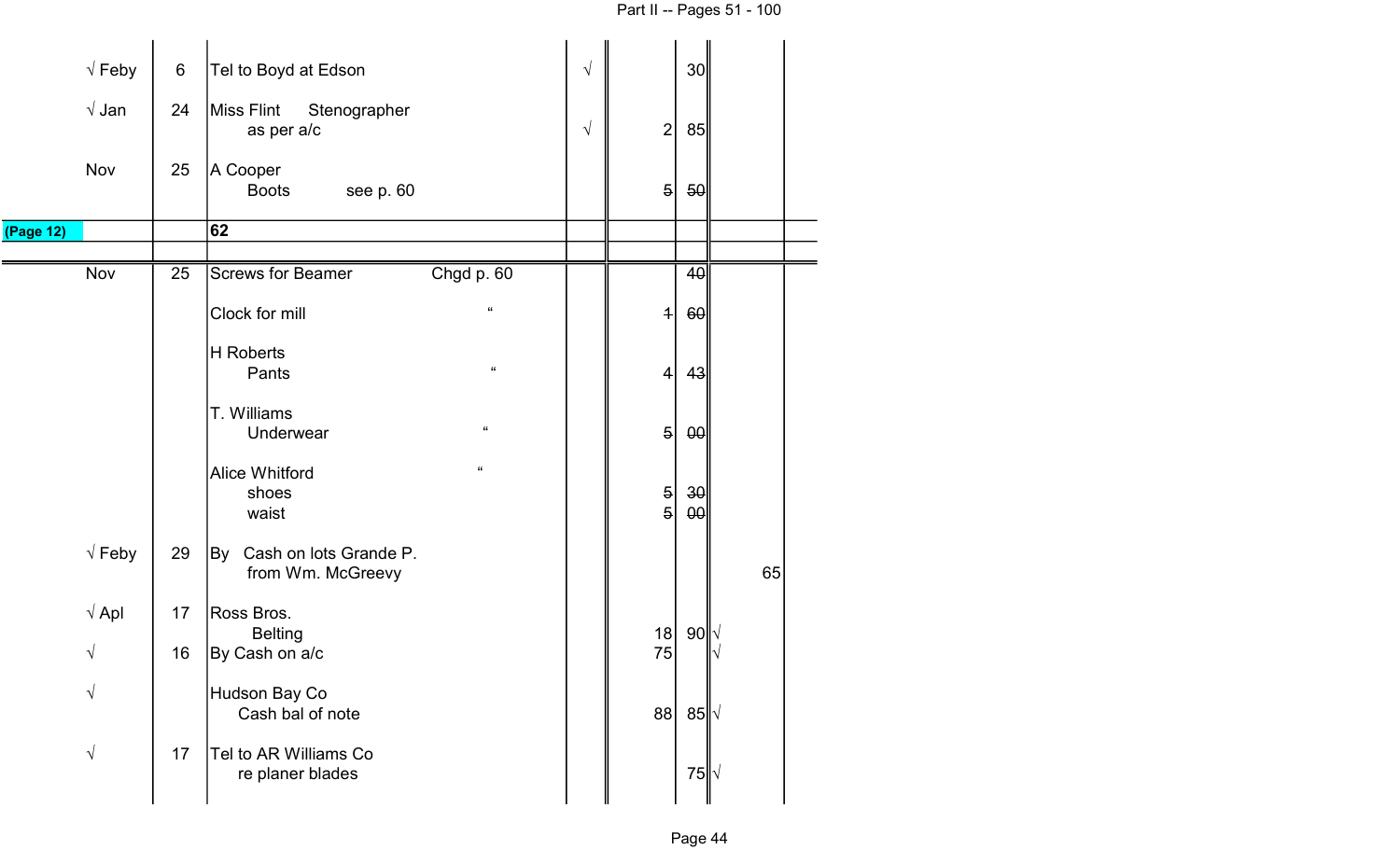|           | $\sqrt{}$               |                | Tel to Geo Harvey Grouard<br>re goods                       |           |                 | $50\ \sqrt{ }$  |                     |        |
|-----------|-------------------------|----------------|-------------------------------------------------------------|-----------|-----------------|-----------------|---------------------|--------|
|           | Feby                    | 29             | Loan from FM Matheson<br>to cover overdraft on<br>that date |           | 265             |                 | $\theta \theta$ 265 | $00\,$ |
| (Page 13) |                         |                | 63                                                          |           |                 |                 |                     |        |
|           |                         |                |                                                             |           |                 |                 |                     |        |
|           | Feby                    | 29             | WA Rae<br>Cash to cover O.D.                                |           | $\overline{2}$  | 00              |                     |        |
|           | $\sqrt{ApI}$            | 19             | By Cheque FM Matheson                                       | $\sqrt{}$ | 140             |                 | 140                 |        |
|           | Oct<br>Oct              | 20<br>19       | Tel to Mrs Rae<br>$\alpha = \alpha$<br>$\pmb{\mathfrak{c}}$ |           | $\mathbf{1}$    | 05<br>50        |                     |        |
|           | May                     | 23<br>20       | Tel from Christie to Rae<br>Tel to FL Christie              | $\sqrt{}$ | $\overline{2}$  | 75<br>40        |                     |        |
|           | Sep                     | 14             | Tel to Mrs Rae re Saw bits                                  | $\sqrt{}$ |                 | 65              |                     |        |
|           | Nov                     | 25             | Tel to Geo Harvey                                           | V         |                 | 50              |                     |        |
|           | $\sqrt{\mathsf{F}}$ eby | 17             | JR Boyd<br>Dft on W.A. Rae                                  | $\sqrt{}$ | 35              | 00              |                     |        |
|           | $\sqrt{3}$ Jan          | 13             | Tel. B Boyd Edson                                           |           |                 | 30 <sup>1</sup> |                     |        |
|           | $\sqrt{N}$ ov           | $\overline{2}$ | Postage on Coopers boots                                    |           |                 | 62              |                     |        |
|           | $\sqrt{Sep}$            | 12             | <b>Revillon Bros</b><br><b>PRX</b><br>Boots JR Boyd         |           | $6\vert$        | 00              |                     |        |
|           | $\sqrt{N}$ ov           | 4              | Ross Bros<br>act in full                                    |           | 63              | 33              |                     |        |
|           | $\sqrt{$ Oct            | 12             | <b>WH Smith &amp; Sons</b><br><b>Beef</b>                   |           | 88              | 10 <sup>1</sup> |                     |        |
|           | $\sqrt{\mathsf{Sept}}$  | 30             | AD Marfleet<br>Cash                                         |           | 30 <sup>°</sup> |                 |                     |        |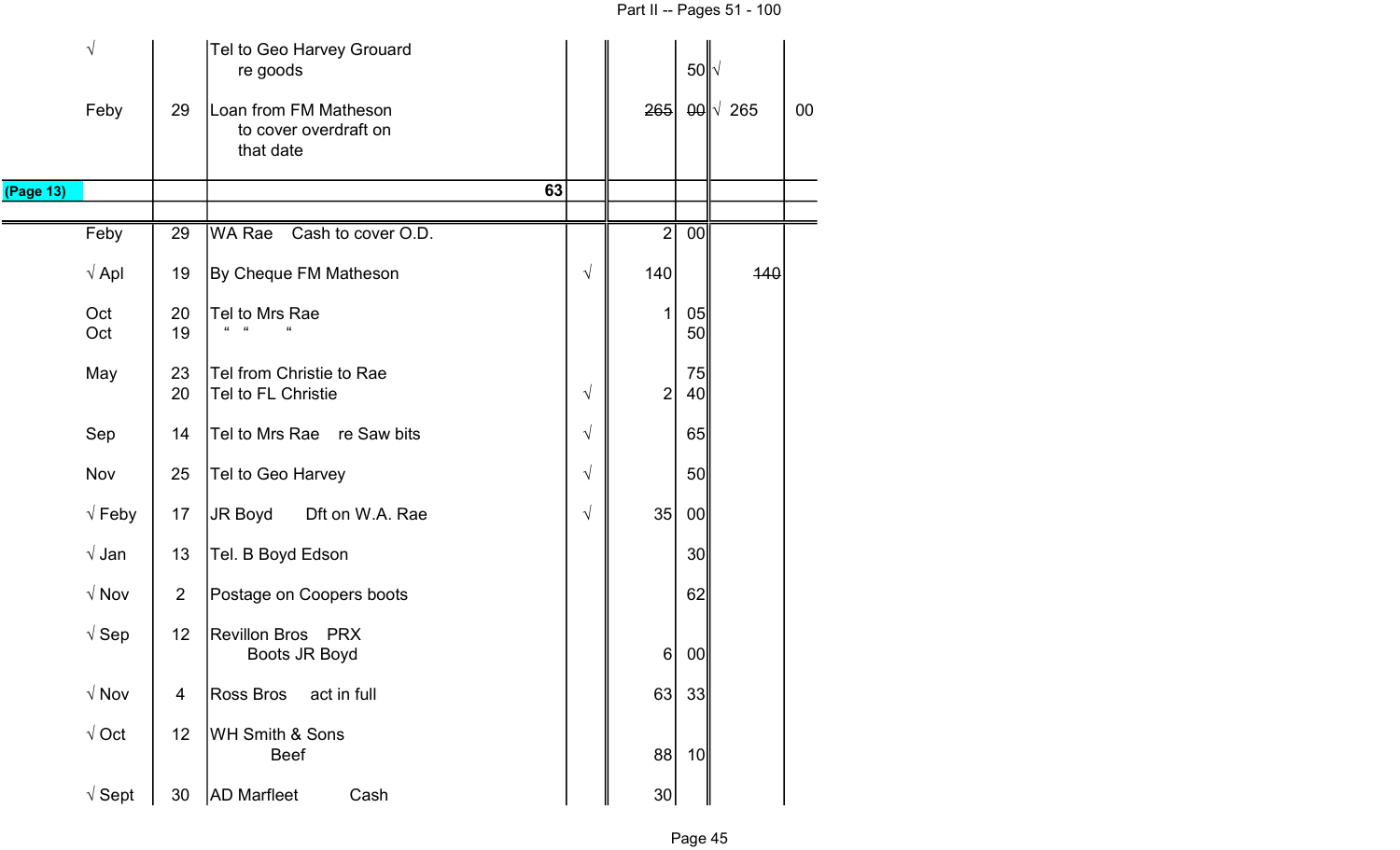|           | $\sqrt{N}$ ov          | 13             | Nicholas Bros<br>Saw bits & knives                                      | 18                   | 50        |  |
|-----------|------------------------|----------------|-------------------------------------------------------------------------|----------------------|-----------|--|
| (Page 14) |                        |                | 64                                                                      |                      |           |  |
|           | $\sqrt{\text{Nov}}$    | $\overline{3}$ | Davies Coy.<br><b>Blankets</b>                                          | 36                   | 00        |  |
|           | $\sqrt{\mathsf{Sept}}$ | 27             | H. Horning<br><b>Balce wages</b>                                        | 55                   | 89        |  |
|           | Oct                    | 10             | Can of tea 1 lb<br>H. Ellert<br>12 lbs bacon $27¢$<br>see back \<br>Ole | $\frac{1}{3}$        | 00 <br>25 |  |
|           | $\sqrt{}$ July         | $\bf 8$        | cash<br>J Patterson<br>Groceries                                        | 25                   | 25        |  |
|           | Oct                    | 13             | L. Campbell<br>Team & horse<br>charge at p. 58                          | $\boldsymbol{8}$     | $\theta$  |  |
|           | 1911<br>$\sqrt{3}$ Jan | 13             | BW Boyd Cash<br>advance freight<br><b>Expenses</b>                      | 32<br>$\overline{7}$ | 50<br>50  |  |
|           | 1911<br>$\sqrt{ApI}$   | 15             | Edmonton Stamp Co                                                       |                      | 35        |  |
|           | $\sqrt{$ Aug           | 10             | Douglas Co<br><b>Shannon File</b>                                       | $\mathbf 1$          | 00        |  |
|           | $\sqrt{$ Oct           | 13             | Geo L Breeden<br>100 lbs bacon                                          | 35                   |           |  |
|           | $\sqrt{}$ Nov          | 27             | <b>Miss Flint</b><br>Stenography                                        | $\mathbf{1}$         | 75        |  |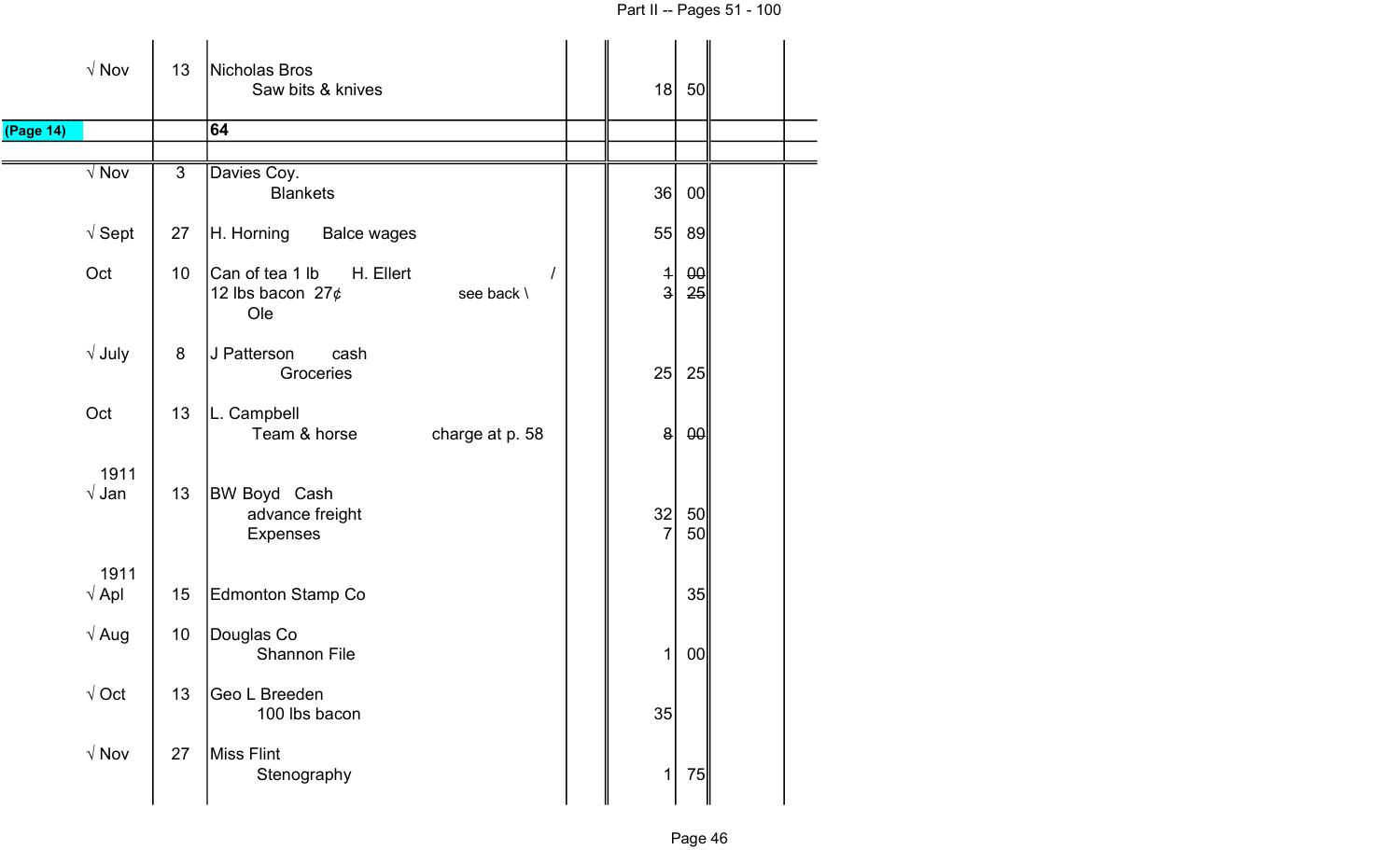|           | $\sqrt{$ Oct               | 13             | F.M. Matheson<br>work on books and<br>Trip to Sp.R. Argonauts                                                      |            | 20             |                       |   |  |
|-----------|----------------------------|----------------|--------------------------------------------------------------------------------------------------------------------|------------|----------------|-----------------------|---|--|
| (Page 15) |                            |                | 65                                                                                                                 |            |                |                       |   |  |
|           | $\sqrt{}$ June             | 20             | Clifford Imp & Dev Co<br>Cash for groceries                                                                        |            |                | 20                    |   |  |
|           | $\sqrt{$ Oct<br>$\sqrt{ }$ | 10             | Inv Wilson<br>Cash                                                                                                 |            | 133<br>113     | 80 <sup>1</sup><br>85 |   |  |
|           | $\sqrt{}$ June             | 21             | <b>Revillon Bros</b><br>Cash on a/c chg Tom Calebin                                                                |            | 25             |                       | ? |  |
|           | $\sqrt{}$ June             | 15             | <b>Revillon Bros</b><br>chg'd p. 56<br>Cash a/c                                                                    |            | $\overline{1}$ | $\Theta$              |   |  |
|           | Dec<br>V                   | 11             | AR Clark & Co<br>Cash in full                                                                                      |            | 85             | 80 <sup>1</sup>       |   |  |
|           | Aug<br>$\sqrt{}$           | 26             | JL Lessard ftg 2150 lbs<br>Edmonton to Athabasca Ldg<br>part to be charged to<br><b>Grande Prairie School Dis.</b> |            | 43             |                       |   |  |
|           | Oct<br>$\sqrt{}$           | 25             | Hudson Bay Coy<br>2150 lbs<br>ftg @ \$2.25 per \$100<br>part to be charged to<br>Grande Prairie School Dis.        |            | 54             | 25                    |   |  |
|           | Dec<br>V                   | $\overline{5}$ | Chas Dunlop<br>Wages in full                                                                                       | $\sqrt{ }$ | 110            | 20                    |   |  |
|           | Sep<br>$\sqrt{}$           | 21             | Inv Axon<br>Charge Chas Beemer \$18 00<br>JH Ward<br>22.60                                                         | $\sqrt{ }$ | 40             | <b>60</b>             |   |  |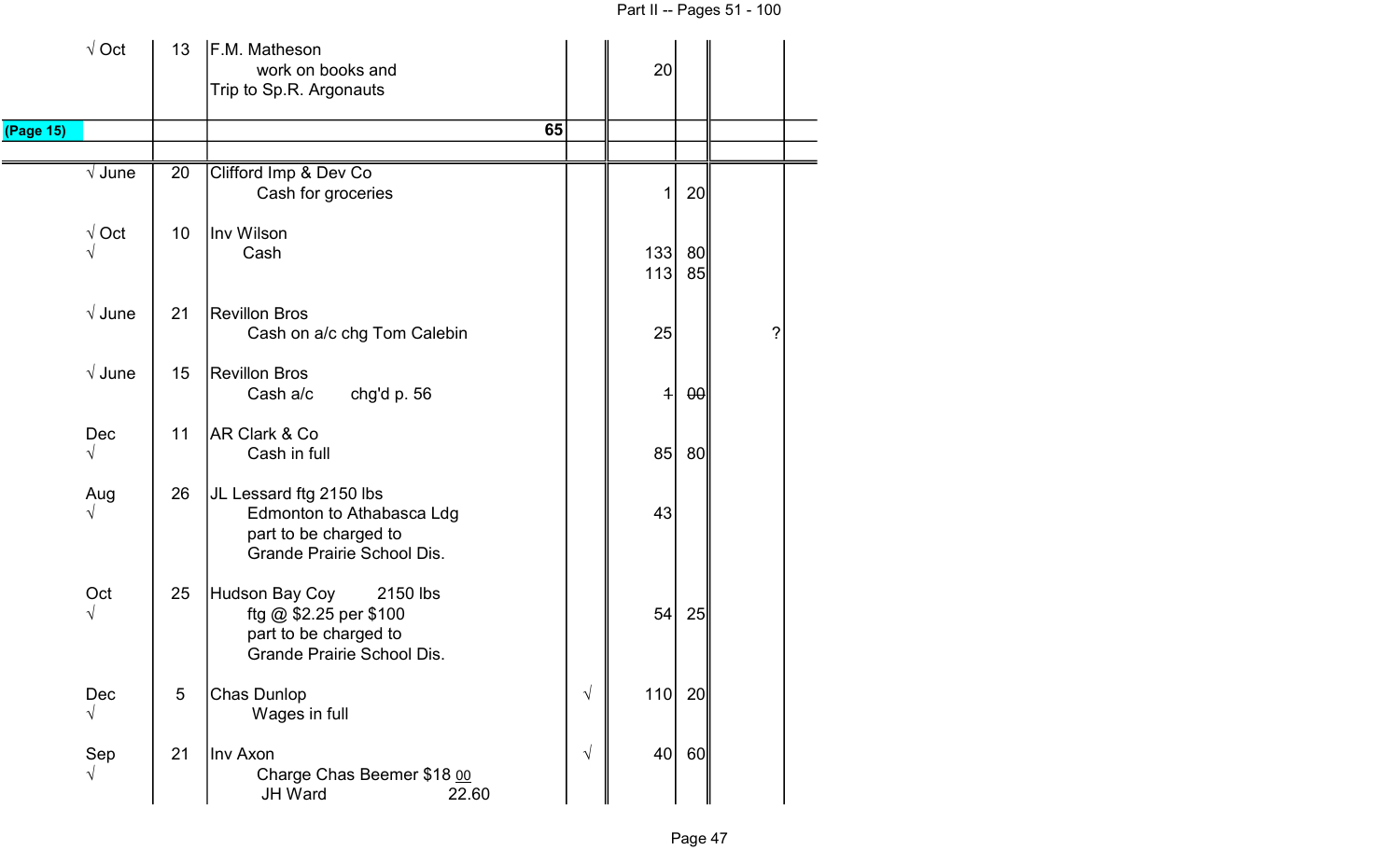|           |                   |    | to pay this acct. Order for<br>goods from Axon |           |                |                             |  |
|-----------|-------------------|----|------------------------------------------------|-----------|----------------|-----------------------------|--|
| (Page 16) |                   |    | 66                                             |           |                |                             |  |
|           | Oct               | 11 | <b>HO Bickford</b>                             |           |                |                             |  |
|           |                   |    | acct in full                                   |           | 176            | 24                          |  |
|           | Sep<br>$\sqrt{}$  | 24 | Inv Rice<br>balce in full wages                | $\sqrt{}$ | 64             | 33                          |  |
|           | Aug<br>$\sqrt{ }$ | 10 | G.F. Watcher<br>Lenses for C Beemer            |           | $\overline{2}$ | $00\,$                      |  |
|           | Sept              | 23 | <b>AD Marfleet</b><br>Cash                     |           | 30             |                             |  |
|           | Nov<br>$\sqrt{}$  | 28 | McEachern Bros.<br>Com on lots 18-19 B 2       |           | 15             | 00                          |  |
|           | Nov<br>V          | 30 | <b>CC McCaul</b><br>$[]$ fee                   |           | 100            | 00                          |  |
|           | $\sqrt{}$         | 30 | R McQuarrie<br><b>Witness fees</b>             |           | 23             | 90                          |  |
|           | $\sqrt{D}$ ec     | 30 | Int on OD. NCB<br>Jan<br>Feby                  |           | $\frac{2}{2}$  | 85<br>20<br>10 <sub>l</sub> |  |
|           | Sept<br>$\sqrt{}$ | 23 | H. Brown cash<br>wages in full                 |           | 62             | 70                          |  |
|           | Oct<br>$\sqrt{}$  | 12 | W. Salmon<br>50 lbs Flour for mill             |           | $\,6\,$        | 00                          |  |
|           | Sept              | 23 | L. Hodgins<br>on a/c wages                     |           | 100            | 00                          |  |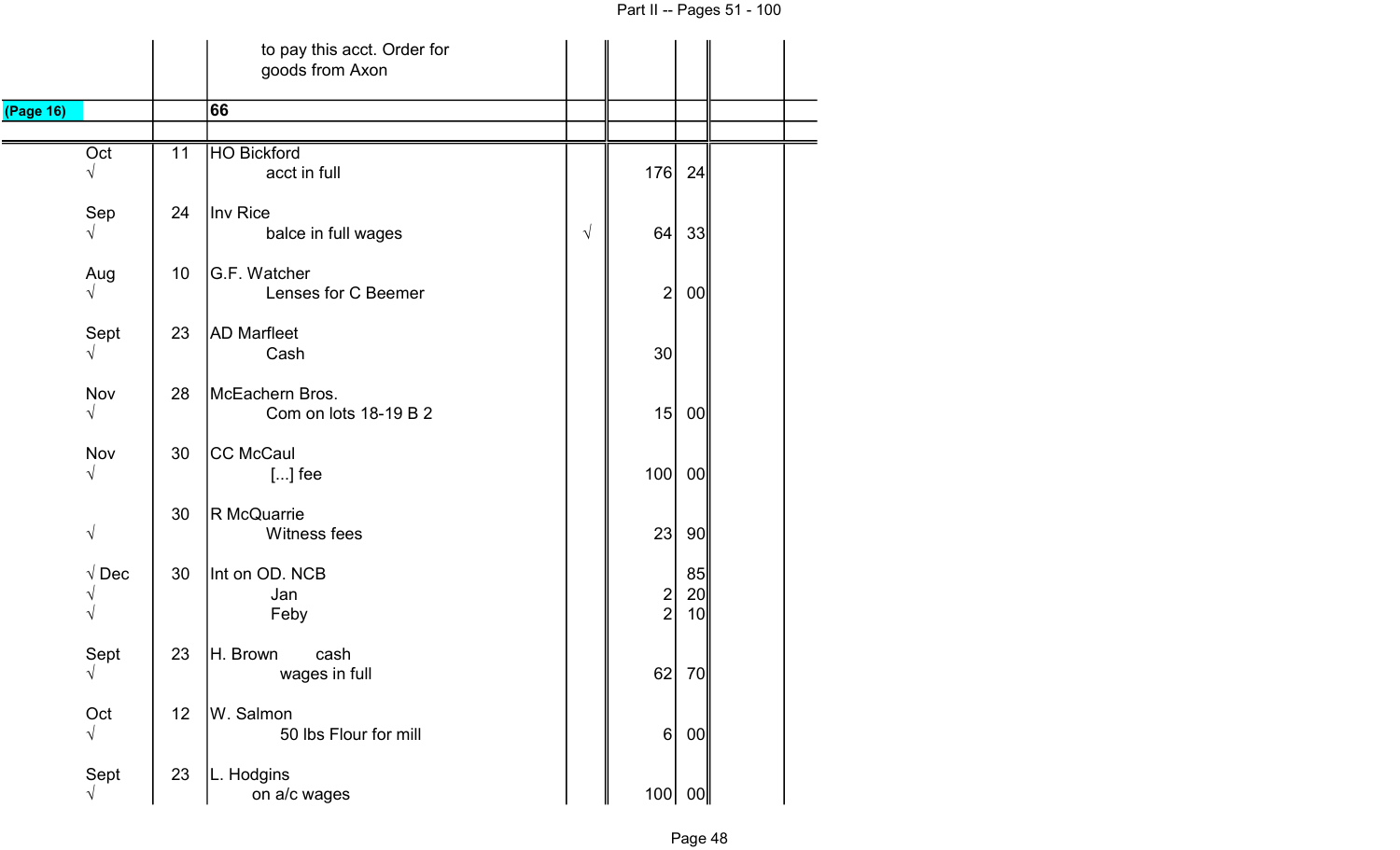| (Page 17) |                                |                | 67                                                                                                          |                   |                  |    |    |
|-----------|--------------------------------|----------------|-------------------------------------------------------------------------------------------------------------|-------------------|------------------|----|----|
|           | Oct<br>$\sqrt{}$               | 10             | L. Hodgins<br>Balce a/c in full                                                                             | 158               | 75               |    |    |
|           | July<br>$\sqrt{}$              | $\mathbf{1}$   | W Calihoo<br><b>Cutting road</b>                                                                            | 11                | 25               |    |    |
|           | Oct<br>$\sqrt{}$               | 11             | <b>AD Marfleet</b><br>Cash on a/c                                                                           | 50                |                  |    |    |
|           | Dec<br>$\sqrt{}$               | 12             | Geo Stockard<br>for mdse                                                                                    | 48                | 60               |    |    |
|           | 1912<br>Apl<br>$\sqrt{}$       | 22             | Davies Co<br>Mdse in full                                                                                   | 47                | 20               |    |    |
|           |                                | 22             | Edmonton Rubber Stamp Co<br>Pad                                                                             |                   | 30               |    |    |
|           | $\sqrt{}$                      | 22             | Canadian Ex. Co.<br>Invoice AR Williams Co.<br>Express charges [] to Ed.<br>to Edson                        | 13<br>$\mathbf 1$ | 35<br> 00 <br>60 | 14 | 95 |
|           | $\sqrt{3}$ Jan<br>$\sqrt{Feb}$ | 16<br>5        | Nichols Bros.<br>Repairing saw<br>\$1500<br>139.20<br>Mdse as per invoice                                   | 154               | 20               |    |    |
|           | $\sqrt{3}$ Jan                 | 30             | Cheque                                                                                                      | 75                |                  |    |    |
|           | $\sqrt{ApI}$                   | 23             | <b>Bradburn Stationery Co</b><br>10<br><b>Receipt Book</b><br><b>Record Book</b><br>1.00<br>25<br>Envelopes | $\mathbf{1}$      | 35               |    |    |
|           | $\sqrt{Mar}$                   | $\overline{4}$ | Pd. draft Bank of Commerce<br>mdse<br>for Geo Stockard                                                      | 36                | 75               |    |    |

=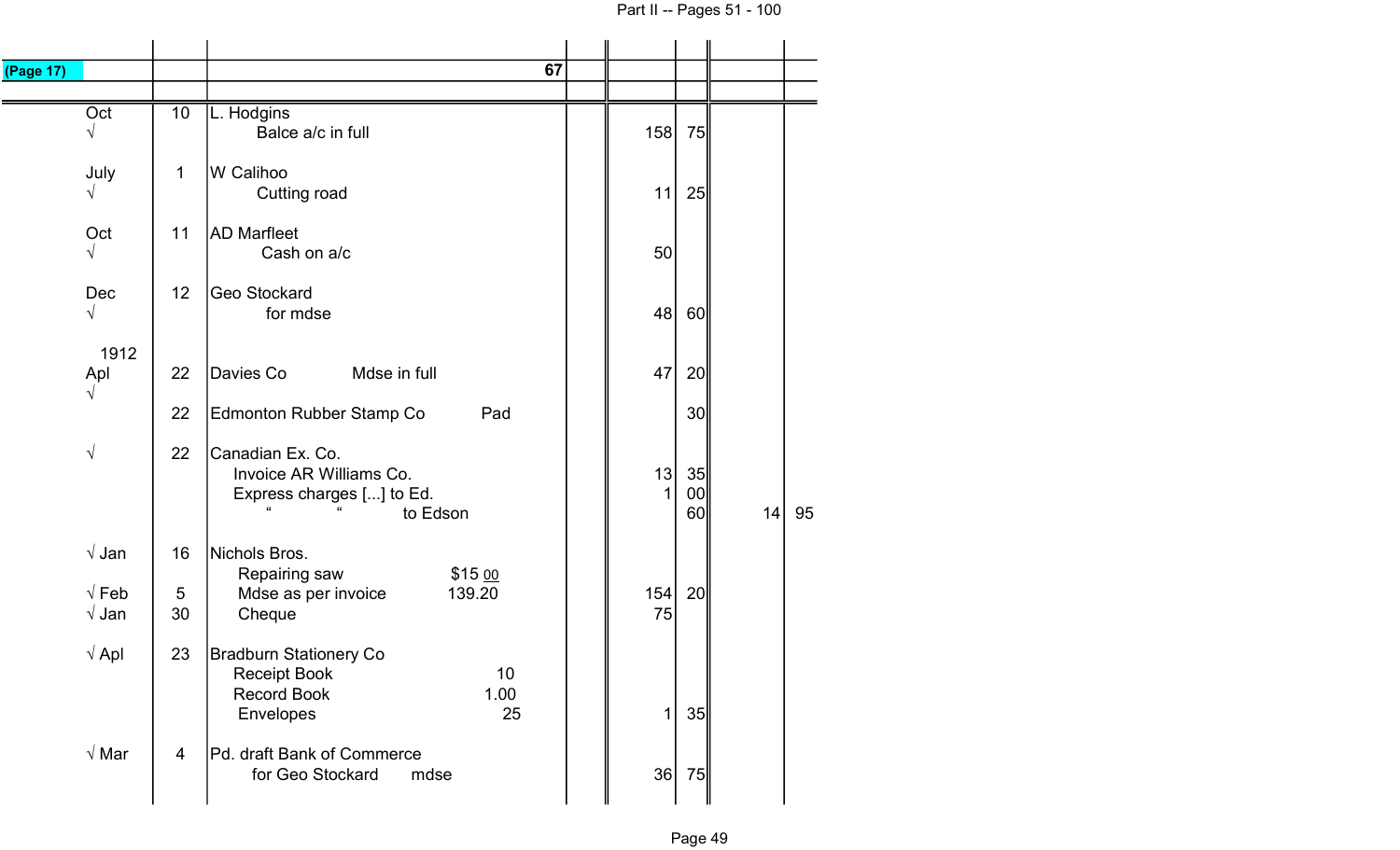| (Page 18) |           | 68                                 |      |           |    |  |
|-----------|-----------|------------------------------------|------|-----------|----|--|
|           |           |                                    |      |           |    |  |
|           |           | Costs in Argonauts vs Clendenon    |      |           |    |  |
|           |           | Writ                               | 3.00 |           |    |  |
|           |           | Order                              | 1.00 |           |    |  |
|           |           | Writ of Subpoena                   | 1.50 |           |    |  |
|           |           | Conduct money                      | 1.00 |           |    |  |
|           |           | Writ of Subpoena                   | 1.50 |           |    |  |
|           |           | Order                              | 1.00 |           |    |  |
|           |           | Order                              | 1.00 |           |    |  |
|           | $\sqrt{}$ | Filings                            | .30  | 1\$<br>11 |    |  |
|           |           | W A Rae<br>Cr<br>for               |      |           |    |  |
|           |           | <b>Common Stock Sold</b>           |      |           |    |  |
|           |           | <b>Manley Jones</b>                |      | 10        |    |  |
|           |           | W S []                             |      | 10        |    |  |
|           |           | E C King                           |      | 21/2      |    |  |
|           |           | R MacQuarrie                       |      | 30        |    |  |
|           |           | D.L. Christie                      |      | 20        |    |  |
|           |           | John R Wright                      |      | 20        |    |  |
|           |           | <b>WJ Thompson</b>                 |      | 5         |    |  |
|           |           | V.I. Cronyn                        |      |           |    |  |
|           |           | <b>B.</b> Cronyn                   |      |           |    |  |
|           |           |                                    |      |           |    |  |
|           |           | <b>Edward Cronyn</b><br>Hume Blake |      |           |    |  |
|           |           | R.J. Wilson                        |      | 50        |    |  |
|           |           |                                    |      | 20        |    |  |
|           |           | Lita Rae                           |      | 120       |    |  |
|           |           | A.H. Parker                        |      | 10        |    |  |
|           | $\sqrt{}$ | J.E. Lundy                         |      | 21/2      |    |  |
|           |           |                                    |      | 300       |    |  |
| (Page 19) |           |                                    | 69   |           |    |  |
|           |           |                                    |      |           |    |  |
|           |           | W A Rae                            |      |           |    |  |
|           |           | Balance due him from 1911          |      |           |    |  |
|           |           | Ledger account                     |      | 39        | 57 |  |
|           |           | Cash paid out []                   |      |           |    |  |
|           |           | received                           |      | 361       | 24 |  |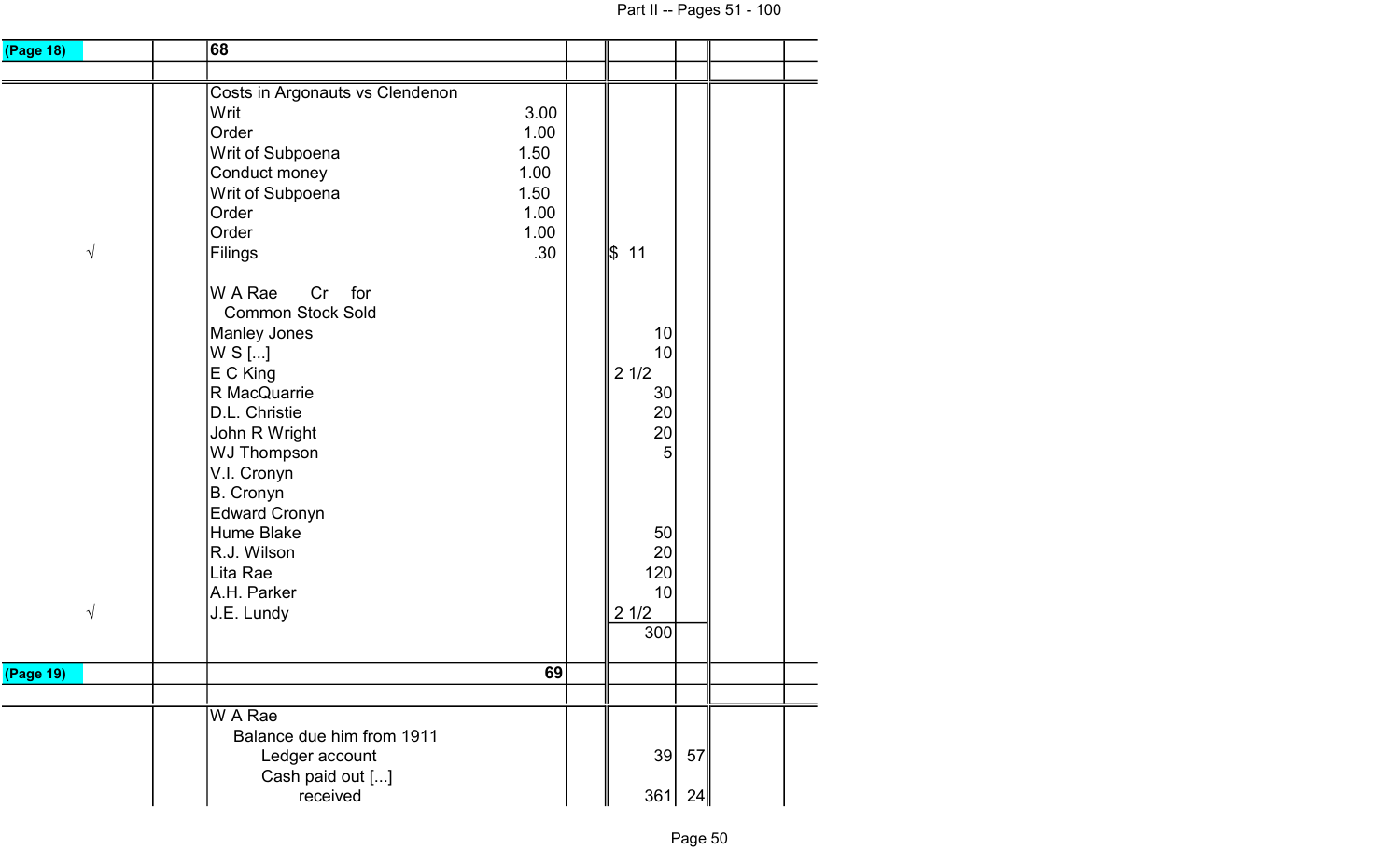|           |            |            | Cr. Received from Hodgins Bros.<br>for Caseball outfit                                     |                | 5                         |                |      |    |                                            |
|-----------|------------|------------|--------------------------------------------------------------------------------------------|----------------|---------------------------|----------------|------|----|--------------------------------------------|
|           | 1912       |            |                                                                                            |                |                           |                |      |    |                                            |
|           | Apl        | 20         | Trust a/c N C Bank<br>[] Realty Ltd. Bal<br>Pd. AE Clendenon<br>JE Wallbridge              |                | 661<br>415<br>1076<br>714 | 40<br>40<br>87 |      |    |                                            |
|           |            |            | <b>Bal Rec'd</b>                                                                           |                | \$ 361                    | 53             |      |    |                                            |
|           |            | 26         | Chg W A Rae<br><b>WJ Earls note dated</b><br>Dec 27 <sup>th</sup> 1909<br>Interest         | V<br>$\sqrt{}$ | 25<br>$\overline{4}$      | 10             | \$29 | 10 |                                            |
|           | V          |            | Telegram to Geo Harvey<br>re delivery of Goods                                             |                |                           | 50             |      |    |                                            |
|           | Apl<br>V   | 27         | Telegram from Geo Harvey<br>re same                                                        |                |                           | 50             |      |    |                                            |
|           |            | $\sqrt{ }$ | Received from C.W. Ostrander<br>Bal payment Lot 31 BI 10<br>substituted for Lot 17 BI 2    |                | 67                        | 00             |      |    | $10206 - 102$ Street<br>10022 - 102 Avenue |
| (Page 20) |            |            | 70                                                                                         |                |                           |                |      |    |                                            |
|           | 1912       |            |                                                                                            |                |                           |                |      |    |                                            |
|           | Apl<br>V   | 27         | Mac M Shaw Edmonton<br>1 <sup>st</sup> payment Lot 29 BI 3<br>Price 300 00 1/3 cash 6 & 12 |                | \$100                     |                |      |    | $10008 - 101$ Avenue                       |
|           | $\sqrt{ }$ | 29         | Shaw Edmonton<br>1 <sup>st</sup> payment Lot 27 BI 3<br>Price 300 00 1/3 cash 6 & 12       |                | \$100                     |                |      |    | 10012 - 101 Avenue                         |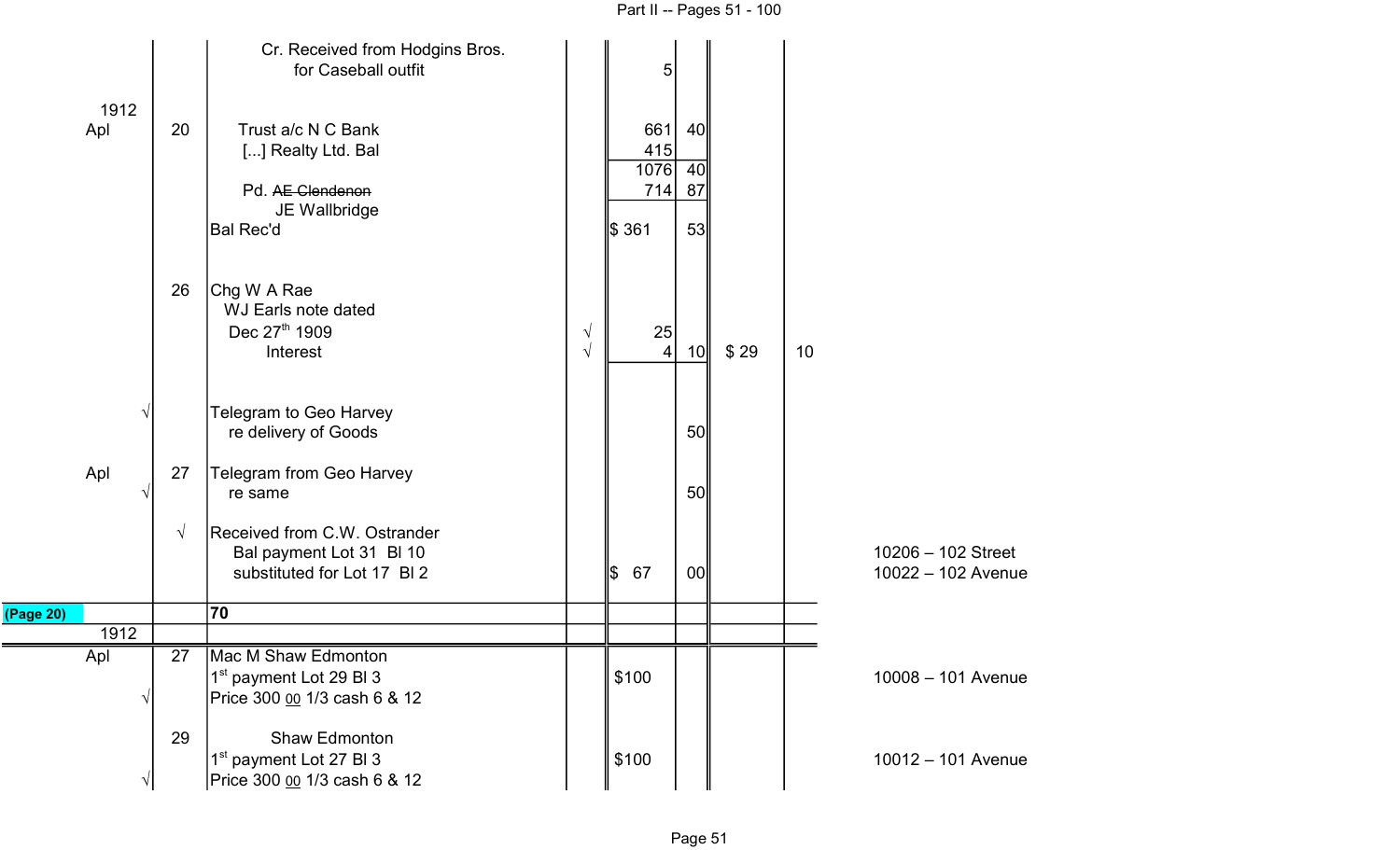Part II -- Pages 51 - 100

| V          | 29              | Paid McEachern Bros<br>Com on above 2 lots                                               |            | 60           |          |                       |
|------------|-----------------|------------------------------------------------------------------------------------------|------------|--------------|----------|-----------------------|
| (Page 21)  |                 | 71                                                                                       |            |              |          |                       |
| 1912       |                 |                                                                                          |            |              |          |                       |
| √ May      | $\mathbf{1}$    | Re Lot 22 BI 8<br><b>Vincente Holub</b><br>3 <sup>rd</sup> payment<br>West Edmonton P.O. | 36         | 26           | 95       | $10305 - 102$ Street  |
| √ May      | $\overline{4}$  | <b>Paid Nichols Bros</b><br>Bal in full of account:                                      | 37         | 79           | 20       |                       |
| √ May      | $5\overline{)}$ | Chg. WA Rae Ledger a/c<br>Bal due from Harold Horning<br>Lots 31 & 32 Block 3            |            | 80           | 00       | 10002/04 - 101 Avenue |
| √ May      | $5\phantom{.0}$ | Chg. R MacQuarrie<br>Received from Jas Penman<br>on a/c shares                           | $\sqrt{ }$ | 20           |          |                       |
| $\sqrt{ }$ | 6               | Frank M. Matheson Bal<br>Loan in full                                                    | 37         | 128          | 30       |                       |
| $\sqrt{ }$ | 6               | Misses Cairns & Flint<br>Stenography                                                     | 37         | $6 \,$       | 95       |                       |
| $\sqrt{}$  | 6               | Regr. Joint Stock Cos.<br><b>Registration fee</b><br>Form "E"                            | 37         | $\mathbf{1}$ | 00       |                       |
| $\sqrt{}$  | 21              | Nelson Toschek<br>Lots 16 - 27 BI 12                                                     |            |              |          | Address not found     |
| $\sqrt{2}$ |                 | Cheque<br>less Exchange                                                                  |            | 203          | 50<br>50 |                       |
| $\sqrt{ }$ | 29              | Neeling<br>Dr<br>Cheese cloth                                                            |            | $\mathbf{1}$ | 75       |                       |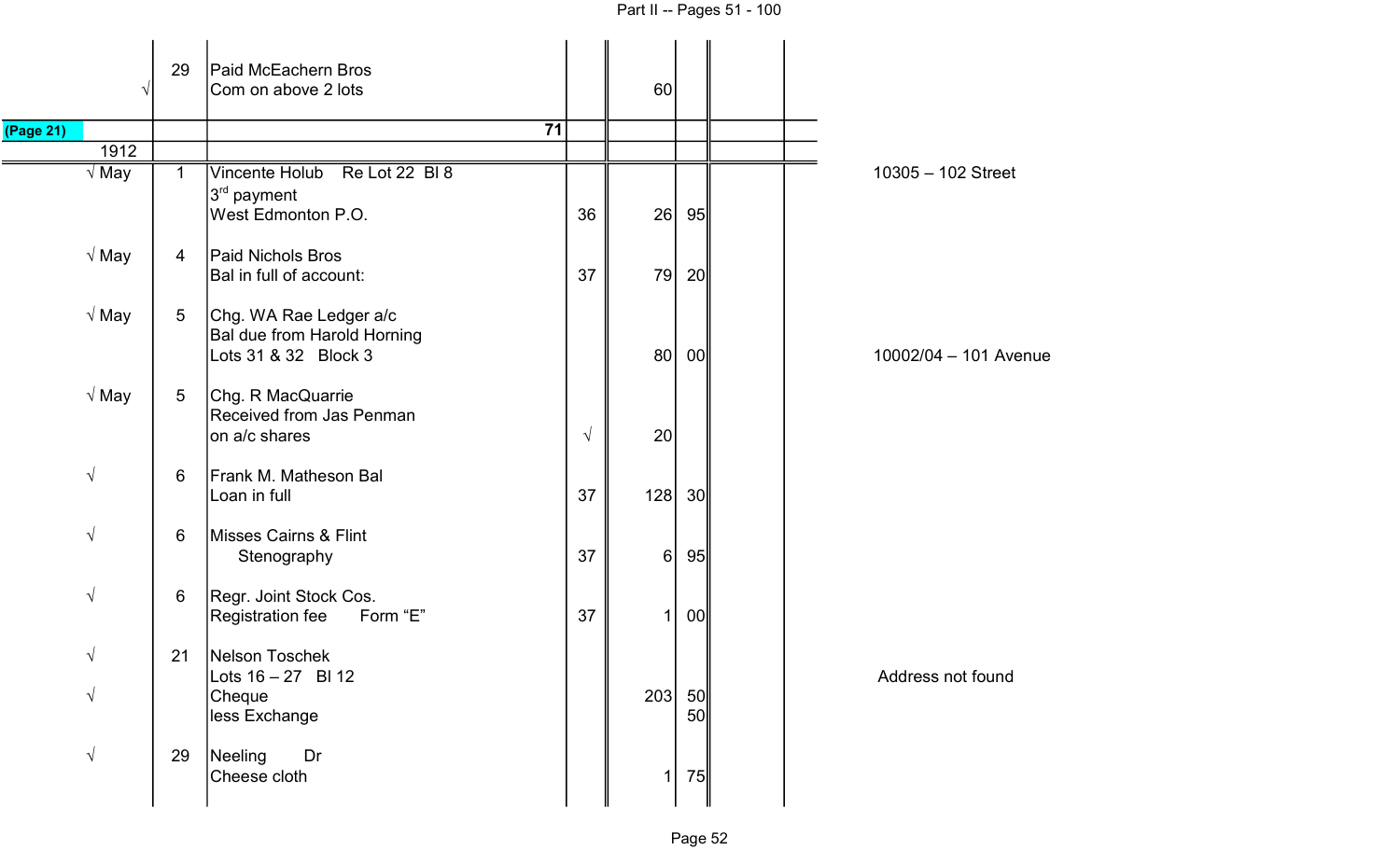| (Page 22) |                |    | 72                                                                                                                                                                                                                                                                                                                   |                                               |                                                     |                                                 |    |                               |                    |
|-----------|----------------|----|----------------------------------------------------------------------------------------------------------------------------------------------------------------------------------------------------------------------------------------------------------------------------------------------------------------------|-----------------------------------------------|-----------------------------------------------------|-------------------------------------------------|----|-------------------------------|--------------------|
|           | 1912           |    |                                                                                                                                                                                                                                                                                                                      |                                               |                                                     |                                                 |    |                               |                    |
|           | $\sqrt{}$ June | 10 | Hudson Bay Co. Dunvegan<br>Telegrams                                                                                                                                                                                                                                                                                 |                                               | 1                                                   | 15                                              |    |                               |                    |
|           |                |    | <b>Grande Prairie School District</b><br>Int on School Supplies<br>Total weight of shipment<br>2150<br>Weight at Edmonton - Hudson Bay<br>Weight 2170<br>Edmonton to Landing C<br>\$2.00<br>Landing to Grouard & Ex.<br>Wharf to warehouse<br><b>Grouard to Crossing</b><br>Crossing to Dunvegan<br>Dunvegan to G.P. | 2.50<br>.25<br>1.25<br>1.00<br>2.25<br>\$9.25 | 43<br>54<br>$\overline{5}$<br>26<br>21<br>48<br>199 | 25<br>43<br>93<br>50 <sub>l</sub><br> 83 <br>94 |    |                               |                    |
|           | $\sqrt{ }$     | 19 | <b>Herman Ellert</b><br>1 <sup>st</sup> payment Lot 38 BI 5<br>Dr Bank                                                                                                                                                                                                                                               |                                               | 25                                                  | 00                                              | 25 | $00\,$                        | 10106 - 100 Avenue |
|           | $\sqrt{ }$     | 24 | Cr EC Benson<br>72 lbs Beef @ 12 1/2<br>trip to saw mill<br>one bush oats<br>By cheque                                                                                                                                                                                                                               |                                               | $9\,$<br>10                                         | 00 <br> 00 <br> 00                              | 20 |                               |                    |
|           |                | 25 | Dr. Frank Tesar<br>watch                                                                                                                                                                                                                                                                                             |                                               | 20                                                  | 00                                              |    |                               |                    |
|           | V              |    | Cr. WA Rae<br>watch Frank Tesar                                                                                                                                                                                                                                                                                      |                                               |                                                     |                                                 | 20 |                               |                    |
|           |                |    | By Cash EC Benson<br>to close a/c                                                                                                                                                                                                                                                                                    |                                               |                                                     |                                                 |    | 25                            |                    |
|           |                |    |                                                                                                                                                                                                                                                                                                                      |                                               | 65                                                  | 00                                              |    | $65 \overline{\smash{)}\ 25}$ |                    |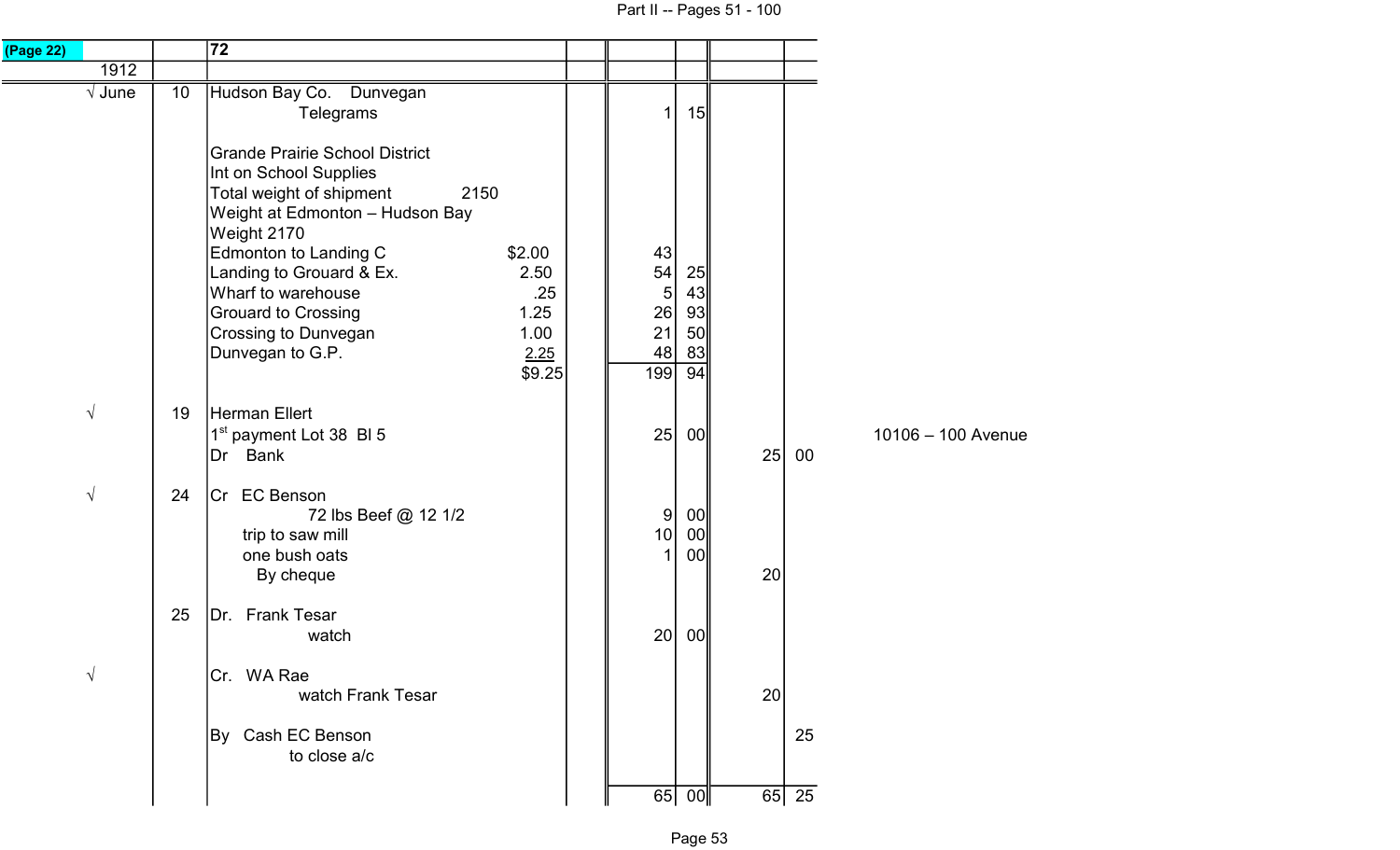Part II -- Pages 51 - 100

| (Page 23) |                 |                                                                                                                                        | 73 |         |    |     |                 |
|-----------|-----------------|----------------------------------------------------------------------------------------------------------------------------------------|----|---------|----|-----|-----------------|
| June      | 25              | Forward<br>Dr. Angus Sutherland Cheque on a/c                                                                                          |    | 100     | 00 |     | $\overline{25}$ |
|           |                 | Cr. Union Bank                                                                                                                         |    |         |    | 100 | $00\,$          |
|           |                 | Dr. JR Boyd<br>Cheque on a/c                                                                                                           |    | 25      | 00 |     |                 |
|           |                 | Cr. Union Bank                                                                                                                         |    |         |    | 25  | $00\,$          |
|           |                 | Dr. FM Matheson<br>Salary to 22 June                                                                                                   |    | 25      | 00 |     |                 |
|           |                 | Cr. Union Bank<br>Matheson's Cheque<br><b>JR Boyd</b>                                                                                  |    |         |    | 25  | $00\,$          |
|           |                 | <b>By Cheque</b><br>$\epsilon$<br>Glove & Ball                                                                                         |    | 25<br>4 | 15 |     |                 |
|           |                 | W A Rae<br>Cr<br>glove & ball<br>By<br>$\epsilon$<br>Coat & Robe sold to                                                               |    | 4       | 15 |     |                 |
|           |                 | <b>Mrs Squires</b><br>$\boldsymbol{\mathfrak{c}}$<br>Watch sold to Thos                                                                |    | 16      |    |     |                 |
|           |                 | Williams<br><b>EC Benson</b>                                                                                                           |    | 20      |    |     |                 |
|           |                 | Cash<br>To                                                                                                                             |    | 66      | 66 |     |                 |
| June      | 17 <sup>1</sup> | F.M. Matheson<br>Dr<br>\$1.10<br>40' surfaced<br>140 rough<br>3.50<br>750<br>250 flooring<br>160<br>64 dimension<br>$\mathbf{G}$<br>16 | 40 | 14      | 10 |     |                 |
| (Page 24) |                 | 74                                                                                                                                     |    |         |    |     |                 |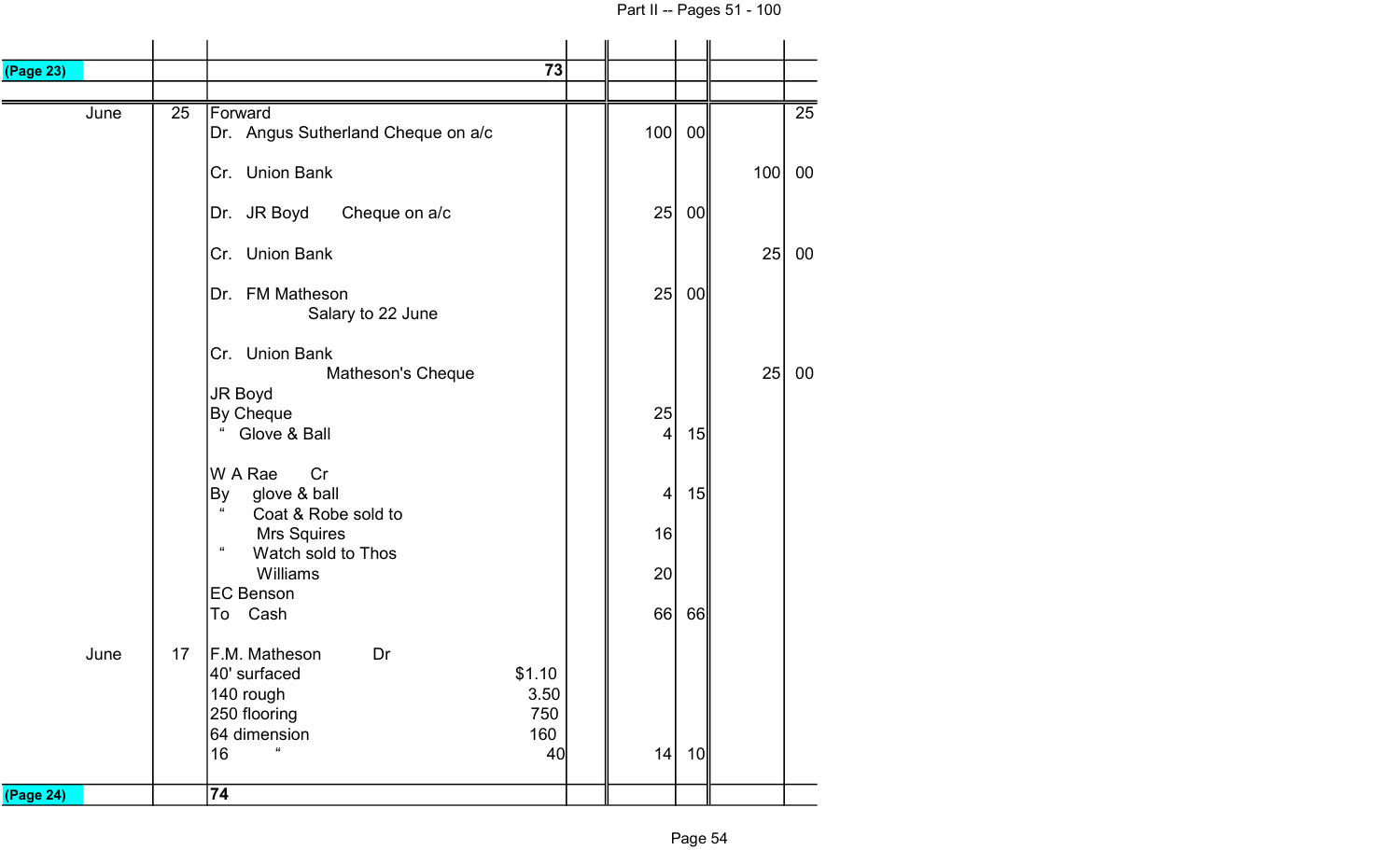| 1912                               |                                    |                                              |                  |                  |     |                       |
|------------------------------------|------------------------------------|----------------------------------------------|------------------|------------------|-----|-----------------------|
| June                               | 22                                 | JR Boyd<br>Dr                                |                  |                  |     |                       |
|                                    |                                    | Balance in B/C<br>To                         |                  |                  |     |                       |
|                                    |                                    | Saskatoon Lake                               | 14               | 50               |     |                       |
|                                    |                                    | Cr.<br>Coalbrook                             |                  |                  |     |                       |
|                                    |                                    | Cheque<br>By                                 | 21               | 80 <sub>1</sub>  |     |                       |
|                                    |                                    | Groceries<br>To                              | 6                | 80 <sub>l</sub>  |     |                       |
|                                    |                                    |                                              |                  |                  |     |                       |
|                                    |                                    | Dr<br>W A Rae                                |                  |                  |     |                       |
|                                    |                                    | Cash<br>To                                   | 15               |                  |     |                       |
| Sept                               | $\overline{2}$                     | Arthur Cooper                                |                  |                  |     |                       |
|                                    |                                    | Wages July August &                          |                  |                  |     |                       |
|                                    |                                    | September                                    | 78               | 60II             |     |                       |
|                                    |                                    |                                              |                  |                  |     |                       |
| Aug                                | 26                                 | Nelson Toschek By Cash Lots 16-27 BI 12      |                  |                  | 200 | Address not found     |
|                                    |                                    | McEachern Bros. Lot 19 BI 2                  |                  |                  | 50  | 10028 - 102 Avenue    |
| July<br>June                       | 18<br>28                           | HW Smith 37 & 38 BI 7<br>Calkin & English Dr | 130              |                  |     | 10106/08 - 102 Avenue |
|                                    |                                    | Cash for oats<br>To                          | 16               | 50               |     |                       |
| June                               | 27                                 | Marine Whitford $Cr. 25-5$                   | 25               | 00               |     | 10132 - 100 Avenue    |
|                                    |                                    | $\epsilon$<br>$\epsilon$                     | 3                | 10 <sub>II</sub> |     |                       |
|                                    |                                    | HA Martineau<br>Dr                           |                  |                  |     |                       |
|                                    |                                    | Cash for horse<br>To                         | 75               | 00               |     |                       |
|                                    |                                    | Cr<br>$\sqrt{R}$ Brinkware                   |                  |                  |     |                       |
|                                    |                                    | By Cash for mare                             | 125              |                  |     |                       |
| Aug                                | 12                                 | <b>JS Boskill</b><br>$27 - 6$                | 50               | 90               |     | 10128 - 101 Avenue    |
| Sept $\sqrt{ }$                    | 6                                  | Smith & Keith<br>Tracing                     | $\boldsymbol{9}$ | 50               |     |                       |
| June                               | 27                                 | Mrs. John Squires<br>To Cash                 | 25               |                  |     |                       |
|                                    | 20                                 | $\pmb{\mathfrak{c}}$<br>$\epsilon$           | 16               |                  |     |                       |
| July $\sqrt{ }$                    | 18                                 | Nichols Bros.<br>$\epsilon$                  | 33               | 50               |     |                       |
| Aug v                              | $\overline{2}$<br>$14^{\text{th}}$ | Wm. Lovett                                   | 26<br>75         | 45               |     |                       |
| Sept $\sqrt{ }$<br>July $\sqrt{ }$ | 19                                 | Loan Repaymt.<br>Ed. Rubber Stamp Co.        |                  | 50               |     |                       |
| Aug                                | 6                                  | Ross Bros Ltd                                | $\overline{7}$   | 49               |     |                       |
|                                    |                                    |                                              |                  |                  |     |                       |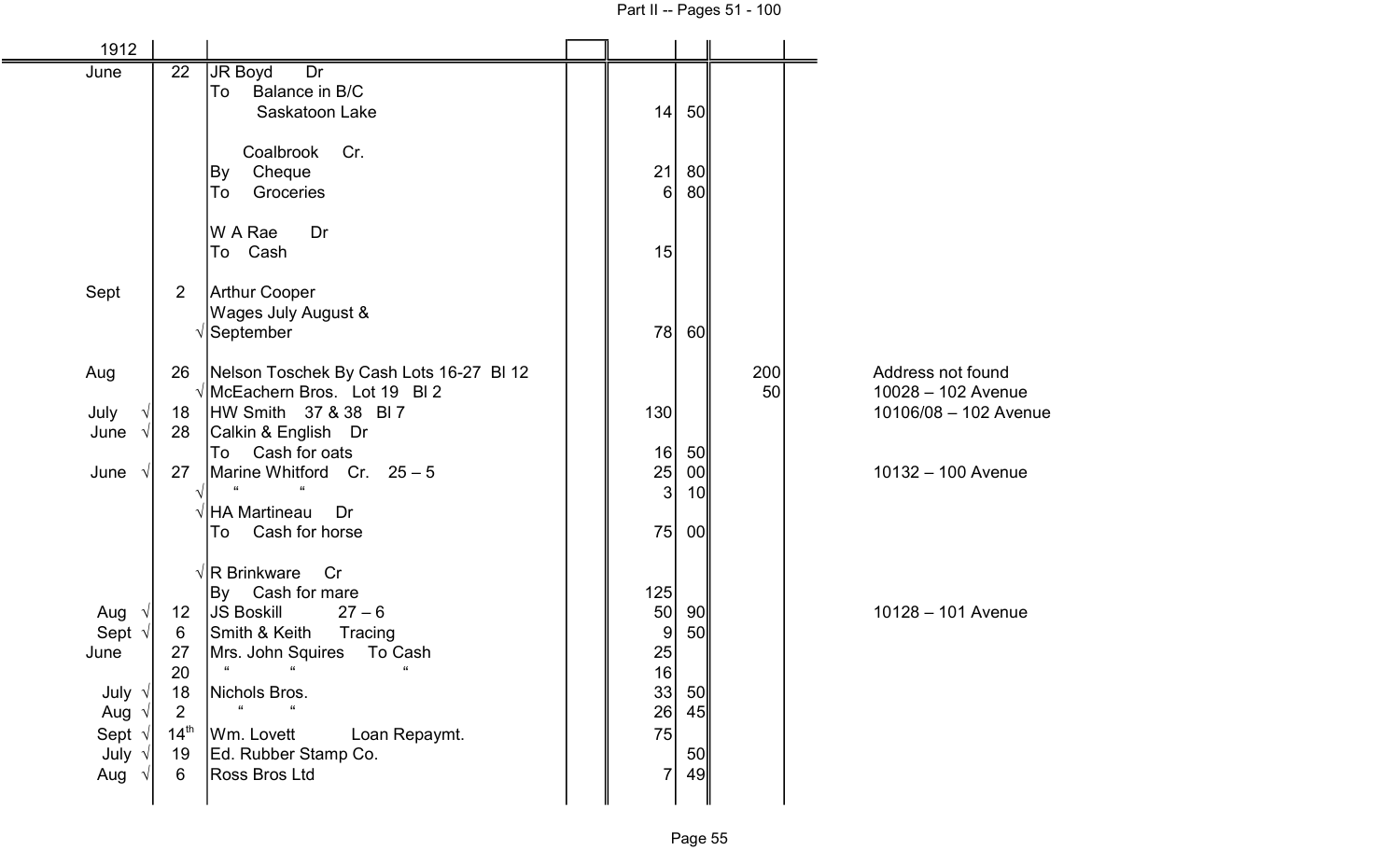Part II -- Pages 51 - 100

| (Page 25) |              |             | 75                                            |                |                 |                 |    |                      |
|-----------|--------------|-------------|-----------------------------------------------|----------------|-----------------|-----------------|----|----------------------|
|           | 1912         |             |                                               |                |                 |                 |    |                      |
|           | $\sqrt{Nov}$ | 26          | Arthur T. Shane re lot 27                     |                |                 |                 |    | 10128 - 100 Avenue   |
|           |              |             | BI 5 and lot 29 BI 3                          |                |                 |                 |    | 10008 - 101 Avenue   |
|           |              |             | Int on Lot 27 BI 5<br>To                      | $\bf 8$        | 05              |                 |    |                      |
|           |              |             | $29 - 3$                                      | $\bf 8$        | 05              |                 |    |                      |
|           |              |             | Com on lot $29 - 3$                           | 30             |                 |                 |    |                      |
|           |              |             | $3rd$ payment on 27 – 5                       | 100            |                 |                 |    |                      |
|           |              |             |                                               |                |                 | 1\$<br>146      | 10 |                      |
|           | <b>Nov</b>   |             | $\sqrt{27}$ By Cash deposited in              |                |                 | 146             | 10 |                      |
|           |              |             | Northern Crown Bank                           |                |                 | 4               | 50 |                      |
|           |              |             |                                               |                |                 |                 |    |                      |
|           |              |             | $\sqrt{27}$ Watson Toschek<br>Cr              |                |                 |                 |    |                      |
|           |              |             | Cash for registration<br>By                   | 4              | 50              |                 |    |                      |
|           |              |             | Pd Registrar<br>To                            | $6\phantom{a}$ | 40              |                 |    |                      |
|           |              |             | 2 00 one pd in making<br>To                   |                |                 |                 |    |                      |
|           |              |             | final payment                                 |                |                 |                 |    |                      |
|           | Oct          |             | $\sqrt{14}$ Registrar Fee Lot 32 BI 2         | 3 <sup>1</sup> | 10 <sup>1</sup> |                 |    | 10002 - 102 Avenue   |
|           | Nov          |             | $\sqrt{5}$ Crown Timber Agent                 |                |                 |                 |    |                      |
|           |              |             | Timber dues                                   |                |                 | 209             | 65 |                      |
|           | $\mathbf{G}$ |             | $\sqrt{5}$ Telegram H Roberts                 |                |                 |                 | 75 |                      |
|           |              | $\sqrt{14}$ | $\epsilon$<br>$\mathbf{G}$                    |                |                 |                 | 20 |                      |
|           |              |             | $\sqrt{4}$ G.W. Saddlery Ox chairs            |                |                 |                 | 00 |                      |
|           |              |             | $\sqrt{\mathsf{Express}}$                     |                |                 |                 | 60 |                      |
|           | Aug          |             | 8 Postage                                     |                |                 |                 | 52 |                      |
|           |              |             | $\sqrt{12}$ Express                           |                |                 |                 | 55 |                      |
|           |              |             | $\sqrt{30}$ Twn City Realty Whitlams Lots     |                |                 | 22              | 50 |                      |
|           |              |             | Chg W A Rae on above                          |                |                 | 22              | 50 |                      |
|           |              |             | $\sqrt{10}$ [] value                          |                |                 | $\vert 4 \vert$ | 35 |                      |
|           |              |             | $\sqrt{8}$ Mannville Hdwr Co. Steam gauge etc |                |                 | 5 <sup>1</sup>  | 87 |                      |
|           | Sept         | 14          | Wm Lovett<br>Loan repaid                      |                |                 | 128             | 60 |                      |
|           |              |             | $\sqrt{15}$ Registrar<br><b>Extra Certs</b>   |                |                 | 14              | 00 |                      |
|           |              |             | $\sqrt{5}$ Bradburn<br><b>Time Book</b>       |                |                 |                 | 25 |                      |
|           | Oct          |             | $\sqrt{14}$ Chown Hdwe Co.<br>Oil             |                |                 | $\mathbf{2}$    | 50 |                      |
|           | Sept         |             | $\sqrt{12}$ Registrar<br>New Cert of Title    |                |                 | $\overline{2}$  |    |                      |
|           | Oct          | 9           | Regn Fee Lot 20 - BI 5                        |                |                 | 3               |    | $10009 - 102$ Street |
|           |              |             |                                               |                |                 |                 |    |                      |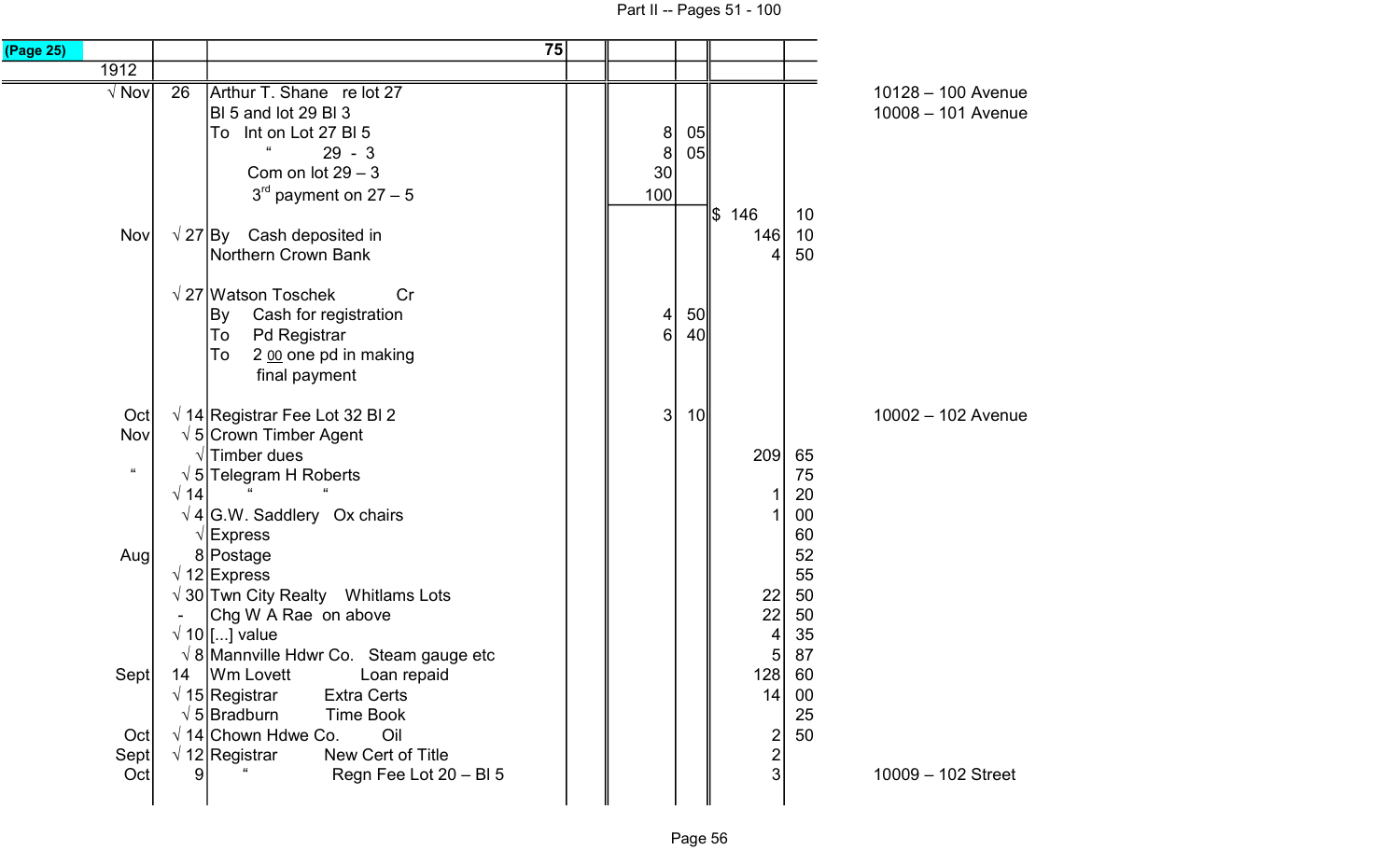| (Page 26) |              |                           | 76                                                                                                                                                                                               |                                     |                |  |
|-----------|--------------|---------------------------|--------------------------------------------------------------------------------------------------------------------------------------------------------------------------------------------------|-------------------------------------|----------------|--|
|           | 1912         |                           |                                                                                                                                                                                                  |                                     |                |  |
|           | Dec          | $\sqrt{16}$<br>$\sqrt{2}$ | $\sqrt{28}$ Telegram L Hadair<br><b>H</b> Roberts<br>$\pmb{\mathfrak{c}}$<br>$\mathfrak{c}\mathfrak{c}$<br>$\sqrt{18}$ Revillon Bros.<br>Ch for                                                  |                                     | 75<br>75<br>75 |  |
|           |              |                           | Groceries<br>$\sqrt{28}$ Revillon Bros.                                                                                                                                                          | 138                                 | 03             |  |
|           |              |                           | Hdwe                                                                                                                                                                                             | 55                                  | 42             |  |
| (Page 27) |              |                           | 77                                                                                                                                                                                               |                                     |                |  |
|           | 1913         |                           |                                                                                                                                                                                                  |                                     |                |  |
|           | Jan          |                           | $\sqrt{1}$ Chas Spencer<br>Cr<br>Lots                                                                                                                                                            |                                     |                |  |
|           | $\mathbf{G}$ |                           | $\sqrt{4}$ JB Taft on a/c<br><b>Cr</b><br>paid by McEachern Bros.                                                                                                                                | 171<br>250                          | 95<br> 00      |  |
|           |              | $\sqrt{4}$<br>$\sqrt{7}$  | $\sqrt{10}$ Revillon Bros<br>mdse<br>$\epsilon$<br>$\sqrt{7}$ Fred Roberts Advance on Int<br>$\epsilon$                                                                                          | 215<br>25<br>50<br>50               | 05 <br>56      |  |
|           |              |                           | $\epsilon$<br>Cr. Int pd CNR<br>$\epsilon$<br>Cr. Int to Grande Prairie<br>3350 @ 5 1/2                                                                                                          | 11<br>184                           | 07<br>25       |  |
|           |              |                           | Dr. 1 horse<br>$\sqrt{23}$ Crown Timber Agent – Timber Permit<br>$\sqrt{24}$ J.D. McDermid Expenses []<br>J.W. Southward Refund<br>Bradburn Stationery Co. []graph<br>Chg. WA Rae - JB Taft payt | 125<br>30<br>100<br>50<br>25<br>250 |                |  |
| (Page 28) |              |                           | 78                                                                                                                                                                                               |                                     |                |  |
|           | 1913         |                           |                                                                                                                                                                                                  |                                     |                |  |
|           | Feb          | 4<br>15<br>17             | <b>Express on Shaft</b><br>Telegram<br>Paid H Calihoo Wages in full                                                                                                                              | 4<br>105                            | 15<br>75<br>15 |  |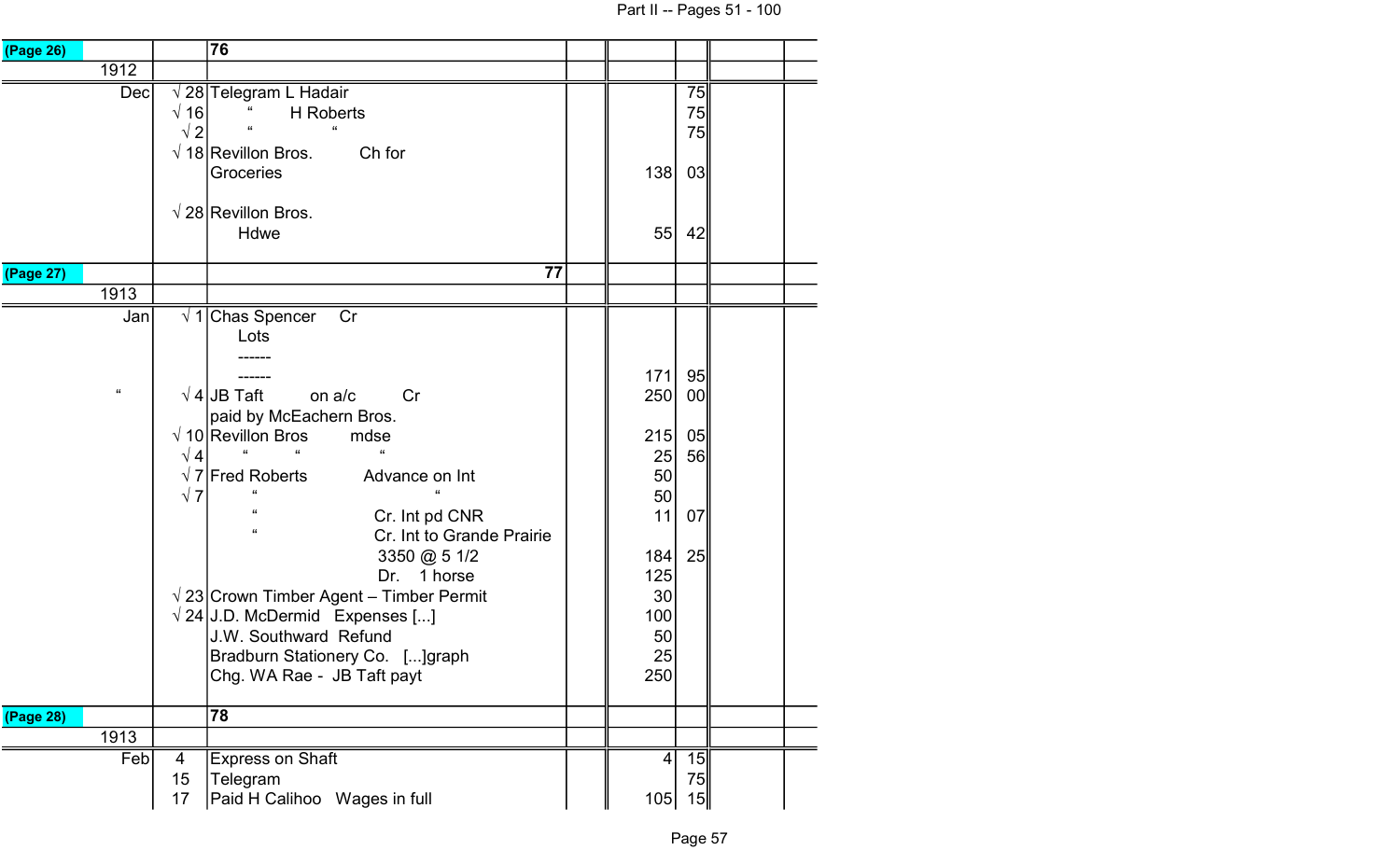|           | 19<br>22<br>22<br>22<br>26<br>26<br>27<br>28<br>4<br>25<br>28<br>28<br>28 | Telegram G White & Sons<br><b>Taxes</b><br>"<br>P. Calihoo - wages<br>"<br>C. Whitford<br>"<br><b>Arl Marfleet</b><br>"<br><b>Collect Telegram</b><br>"<br>Prepaid<br>"<br>WH Medlock Frt.<br>John Squires a/c<br>"<br>WH Medlock Frt.<br>"<br>H.T. Naughton<br>Roofing<br>$\mathbf{G}$                                                                                                                                                                                                                                                                                                                                                                                                                                |    | 1<br>$\ensuremath{\mathsf{3}}$<br>$\sqrt{3}$<br>20<br>10<br>$\overline{2}$<br>100<br>100<br>20<br>12<br>6   | 50<br>50<br>00<br>65<br>75<br>05<br>75∥                                                       |  |
|-----------|---------------------------------------------------------------------------|------------------------------------------------------------------------------------------------------------------------------------------------------------------------------------------------------------------------------------------------------------------------------------------------------------------------------------------------------------------------------------------------------------------------------------------------------------------------------------------------------------------------------------------------------------------------------------------------------------------------------------------------------------------------------------------------------------------------|----|-------------------------------------------------------------------------------------------------------------|-----------------------------------------------------------------------------------------------|--|
| (Page 29) |                                                                           |                                                                                                                                                                                                                                                                                                                                                                                                                                                                                                                                                                                                                                                                                                                        | 79 |                                                                                                             |                                                                                               |  |
| 1913      |                                                                           |                                                                                                                                                                                                                                                                                                                                                                                                                                                                                                                                                                                                                                                                                                                        |    |                                                                                                             |                                                                                               |  |
| Mar       | 19√<br>8                                                                  | 3 $\sqrt{7}$ Telegram<br>8√ Cash paid WA Rae<br>8 V Cr. WA Rae paid on H Johnson Beef<br>8√ John Wilson<br>Labour on office<br>$10\sqrt{ Ar }$ . Marfleet<br>Hauling<br>19√ Chown Hdwe Co.<br><b>Babbit</b><br>19√ Postage<br>28√ A. Archibald<br>Oil of Lemon<br>29√ Nichols Bros.<br>$[]$ paper<br>$31\sqrt{N}$ . Caswell<br>Wages<br>$6\sqrt{R}$ Revillon Bros<br>mdse<br><b>H</b> Ellert<br>Cr on Lumber<br>Deposited in Union Bank Ed.<br>Argonauts share telegrams<br>3V Can. Ex. Co. Boiler Grates C.O.D.?<br>$5\sqrt{$ Freight<br>$8\sqrt{\text{Bruce Leslie}}$ Wages in full<br>$3\sqrt{J}$ . Friede<br>Wages a/c<br>8√Ray Steves Windows<br>8√Robert Hamilton Wages in full<br>25√Mrs CW Crome Wages in full |    | 70<br>70<br>20<br>20<br>$\overline{2}$<br>1<br>1<br>50<br>88<br>40<br>8<br>37<br>1<br>92<br>10<br>10<br>126 | 75<br>25<br>25<br>50<br>70<br>77<br>79<br>50<br> 00 <br>29<br>68<br>70<br>50<br> 05 <br>88 20 |  |

Part II -- Pages 51 - 100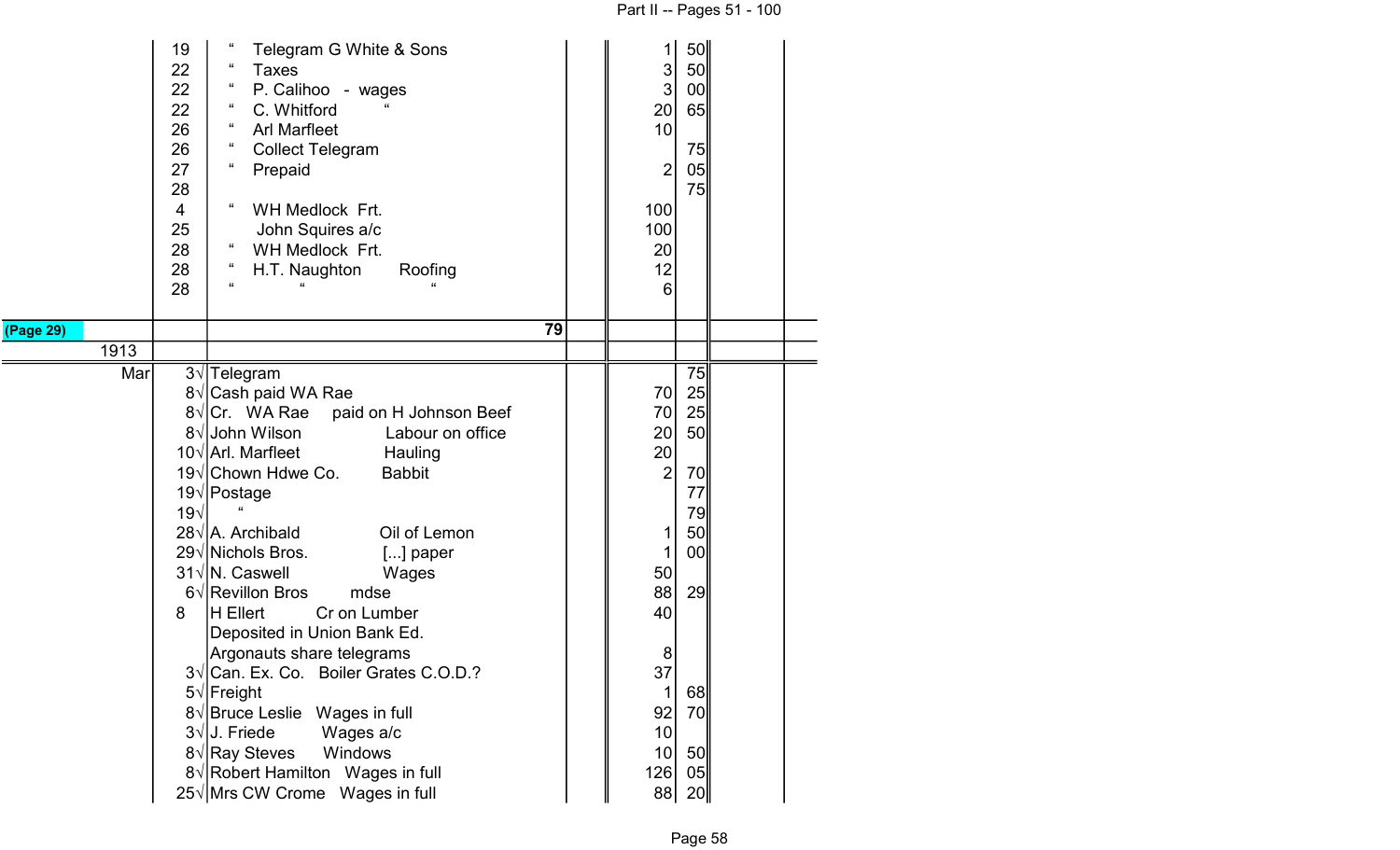| 80<br>1913<br>75<br>Apl<br>$2$ <sup>Telegram</sup><br>15<br>Frt on Books Etc<br>8<br>16<br>75<br>Telegram<br>22<br>75<br>22<br>13<br>Nichols Bros.<br>Pulley<br>22<br><b>Revillon Bros</b><br>Saw<br>$\overline{4}$<br>70<br>22<br>60<br>Canadian Express Co.<br>22<br>40<br>Telegram<br>22<br>35<br>65<br>G.W. Saddlery<br><b>Belting</b><br><b>Express</b><br>81<br>1913<br>$\overline{2}$<br>Revillon Bros.<br>60<br>23<br>Saskatoon Lake<br>May<br>Cr. H. Roberts with above<br>C. Whitford<br>10<br>By<br>hauling<br>26<br>50<br>30<br>Arl. Marfleet<br>By<br>31<br>40<br>A.J. Tooley on a/c<br>60<br>By<br>82<br>(Page 32)<br>1913<br><b>W</b> Jandress<br>14<br>10<br>Hauling<br>June<br>A Dolan<br>9<br>$\mathbf{G}$<br>23<br><b>W</b> Jandress<br>$\epsilon$<br>H.O. Bickford<br>10<br>John Wilson<br>11<br>21<br>$\epsilon$<br>15<br>23<br>A. Rockefeller<br>$\epsilon$<br>20<br>E. Andress<br>13<br>$\mathbf{G}$<br>H.O. Bickford<br>50<br>25<br>3<br>25<br>Dr. WA Rae<br>for cinches<br> 00 <br>75<br>Telegram<br>Cr. W.H. Medlock<br>In full<br>19<br>Lot 20 BI 4<br>75 |           |  | 17 Telegram      | 1  | 05 |  |
|--------------------------------------------------------------------------------------------------------------------------------------------------------------------------------------------------------------------------------------------------------------------------------------------------------------------------------------------------------------------------------------------------------------------------------------------------------------------------------------------------------------------------------------------------------------------------------------------------------------------------------------------------------------------------------------------------------------------------------------------------------------------------------------------------------------------------------------------------------------------------------------------------------------------------------------------------------------------------------------------------------------------------------------------------------------------------------------|-----------|--|------------------|----|----|--|
|                                                                                                                                                                                                                                                                                                                                                                                                                                                                                                                                                                                                                                                                                                                                                                                                                                                                                                                                                                                                                                                                                      | (Page 30) |  |                  |    |    |  |
|                                                                                                                                                                                                                                                                                                                                                                                                                                                                                                                                                                                                                                                                                                                                                                                                                                                                                                                                                                                                                                                                                      |           |  |                  |    |    |  |
|                                                                                                                                                                                                                                                                                                                                                                                                                                                                                                                                                                                                                                                                                                                                                                                                                                                                                                                                                                                                                                                                                      |           |  |                  |    |    |  |
|                                                                                                                                                                                                                                                                                                                                                                                                                                                                                                                                                                                                                                                                                                                                                                                                                                                                                                                                                                                                                                                                                      |           |  |                  |    |    |  |
|                                                                                                                                                                                                                                                                                                                                                                                                                                                                                                                                                                                                                                                                                                                                                                                                                                                                                                                                                                                                                                                                                      |           |  |                  |    |    |  |
|                                                                                                                                                                                                                                                                                                                                                                                                                                                                                                                                                                                                                                                                                                                                                                                                                                                                                                                                                                                                                                                                                      |           |  |                  |    |    |  |
|                                                                                                                                                                                                                                                                                                                                                                                                                                                                                                                                                                                                                                                                                                                                                                                                                                                                                                                                                                                                                                                                                      |           |  |                  |    |    |  |
|                                                                                                                                                                                                                                                                                                                                                                                                                                                                                                                                                                                                                                                                                                                                                                                                                                                                                                                                                                                                                                                                                      |           |  |                  |    |    |  |
|                                                                                                                                                                                                                                                                                                                                                                                                                                                                                                                                                                                                                                                                                                                                                                                                                                                                                                                                                                                                                                                                                      |           |  |                  |    |    |  |
|                                                                                                                                                                                                                                                                                                                                                                                                                                                                                                                                                                                                                                                                                                                                                                                                                                                                                                                                                                                                                                                                                      |           |  |                  |    |    |  |
|                                                                                                                                                                                                                                                                                                                                                                                                                                                                                                                                                                                                                                                                                                                                                                                                                                                                                                                                                                                                                                                                                      |           |  |                  |    |    |  |
|                                                                                                                                                                                                                                                                                                                                                                                                                                                                                                                                                                                                                                                                                                                                                                                                                                                                                                                                                                                                                                                                                      |           |  |                  |    |    |  |
|                                                                                                                                                                                                                                                                                                                                                                                                                                                                                                                                                                                                                                                                                                                                                                                                                                                                                                                                                                                                                                                                                      | (Page 31) |  |                  |    |    |  |
|                                                                                                                                                                                                                                                                                                                                                                                                                                                                                                                                                                                                                                                                                                                                                                                                                                                                                                                                                                                                                                                                                      |           |  |                  |    |    |  |
|                                                                                                                                                                                                                                                                                                                                                                                                                                                                                                                                                                                                                                                                                                                                                                                                                                                                                                                                                                                                                                                                                      |           |  |                  |    |    |  |
|                                                                                                                                                                                                                                                                                                                                                                                                                                                                                                                                                                                                                                                                                                                                                                                                                                                                                                                                                                                                                                                                                      |           |  |                  |    |    |  |
|                                                                                                                                                                                                                                                                                                                                                                                                                                                                                                                                                                                                                                                                                                                                                                                                                                                                                                                                                                                                                                                                                      |           |  |                  |    |    |  |
|                                                                                                                                                                                                                                                                                                                                                                                                                                                                                                                                                                                                                                                                                                                                                                                                                                                                                                                                                                                                                                                                                      |           |  |                  |    |    |  |
|                                                                                                                                                                                                                                                                                                                                                                                                                                                                                                                                                                                                                                                                                                                                                                                                                                                                                                                                                                                                                                                                                      |           |  |                  |    |    |  |
|                                                                                                                                                                                                                                                                                                                                                                                                                                                                                                                                                                                                                                                                                                                                                                                                                                                                                                                                                                                                                                                                                      |           |  |                  |    |    |  |
|                                                                                                                                                                                                                                                                                                                                                                                                                                                                                                                                                                                                                                                                                                                                                                                                                                                                                                                                                                                                                                                                                      |           |  |                  |    |    |  |
|                                                                                                                                                                                                                                                                                                                                                                                                                                                                                                                                                                                                                                                                                                                                                                                                                                                                                                                                                                                                                                                                                      |           |  |                  |    |    |  |
|                                                                                                                                                                                                                                                                                                                                                                                                                                                                                                                                                                                                                                                                                                                                                                                                                                                                                                                                                                                                                                                                                      |           |  |                  |    |    |  |
|                                                                                                                                                                                                                                                                                                                                                                                                                                                                                                                                                                                                                                                                                                                                                                                                                                                                                                                                                                                                                                                                                      |           |  |                  |    |    |  |
|                                                                                                                                                                                                                                                                                                                                                                                                                                                                                                                                                                                                                                                                                                                                                                                                                                                                                                                                                                                                                                                                                      |           |  |                  |    |    |  |
|                                                                                                                                                                                                                                                                                                                                                                                                                                                                                                                                                                                                                                                                                                                                                                                                                                                                                                                                                                                                                                                                                      |           |  |                  |    |    |  |
|                                                                                                                                                                                                                                                                                                                                                                                                                                                                                                                                                                                                                                                                                                                                                                                                                                                                                                                                                                                                                                                                                      |           |  |                  |    |    |  |
|                                                                                                                                                                                                                                                                                                                                                                                                                                                                                                                                                                                                                                                                                                                                                                                                                                                                                                                                                                                                                                                                                      |           |  |                  |    |    |  |
|                                                                                                                                                                                                                                                                                                                                                                                                                                                                                                                                                                                                                                                                                                                                                                                                                                                                                                                                                                                                                                                                                      |           |  |                  |    |    |  |
|                                                                                                                                                                                                                                                                                                                                                                                                                                                                                                                                                                                                                                                                                                                                                                                                                                                                                                                                                                                                                                                                                      |           |  |                  |    |    |  |
|                                                                                                                                                                                                                                                                                                                                                                                                                                                                                                                                                                                                                                                                                                                                                                                                                                                                                                                                                                                                                                                                                      |           |  |                  |    |    |  |
|                                                                                                                                                                                                                                                                                                                                                                                                                                                                                                                                                                                                                                                                                                                                                                                                                                                                                                                                                                                                                                                                                      |           |  |                  |    |    |  |
|                                                                                                                                                                                                                                                                                                                                                                                                                                                                                                                                                                                                                                                                                                                                                                                                                                                                                                                                                                                                                                                                                      |           |  |                  |    |    |  |
|                                                                                                                                                                                                                                                                                                                                                                                                                                                                                                                                                                                                                                                                                                                                                                                                                                                                                                                                                                                                                                                                                      |           |  | Chg W A Rae same | 75 |    |  |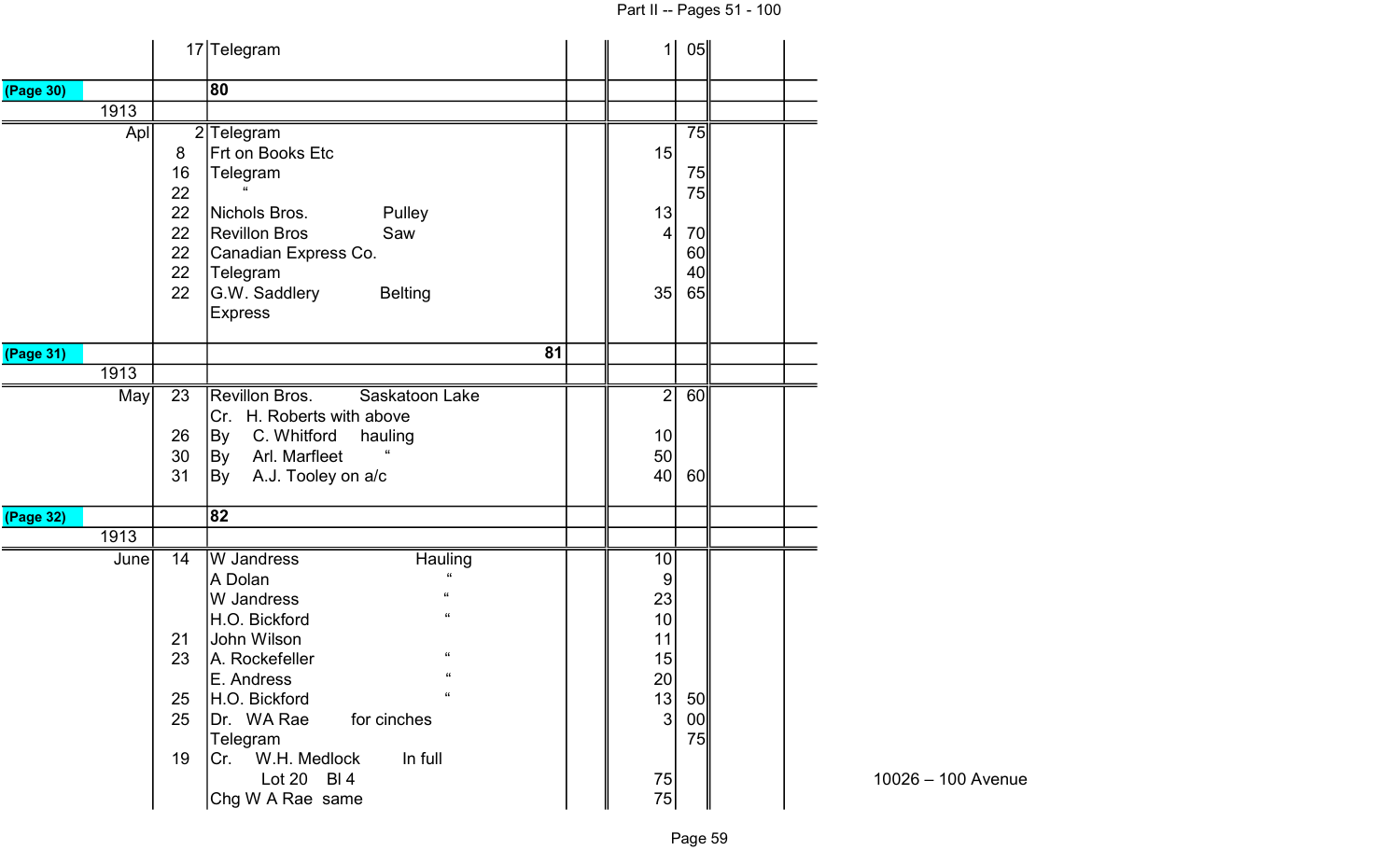|           |      |                                                                                       | Telegram                                                                                                                                                                                                                                                                                                                                                                                                                                                                                                                                                                                                                           |                                                                          | 75                                                              |  |
|-----------|------|---------------------------------------------------------------------------------------|------------------------------------------------------------------------------------------------------------------------------------------------------------------------------------------------------------------------------------------------------------------------------------------------------------------------------------------------------------------------------------------------------------------------------------------------------------------------------------------------------------------------------------------------------------------------------------------------------------------------------------|--------------------------------------------------------------------------|-----------------------------------------------------------------|--|
| (Page 33) |      |                                                                                       | 83                                                                                                                                                                                                                                                                                                                                                                                                                                                                                                                                                                                                                                 |                                                                          |                                                                 |  |
|           | 1913 |                                                                                       |                                                                                                                                                                                                                                                                                                                                                                                                                                                                                                                                                                                                                                    |                                                                          |                                                                 |  |
|           | July | 11<br>12                                                                              | <b>W</b> Jandress<br>Hauling<br><b>Fred Appleton</b><br><b>Express</b>                                                                                                                                                                                                                                                                                                                                                                                                                                                                                                                                                             | 11<br>1                                                                  | 80 <sup>°</sup>                                                 |  |
|           |      | 16<br>28<br>30                                                                        | Jas. Lane<br><b>Butter</b><br>Chas. Andress<br>hauling<br>A. Rockefeller<br>hauling                                                                                                                                                                                                                                                                                                                                                                                                                                                                                                                                                | $\overline{c}$<br>10<br>20                                               | 70                                                              |  |
| (Page 34) |      |                                                                                       | 84                                                                                                                                                                                                                                                                                                                                                                                                                                                                                                                                                                                                                                 |                                                                          |                                                                 |  |
|           | 1913 |                                                                                       |                                                                                                                                                                                                                                                                                                                                                                                                                                                                                                                                                                                                                                    |                                                                          |                                                                 |  |
|           | Aug. | 19<br>31<br>31<br>31                                                                  | Pd. Peace River F. & L. Co.<br>Mdse<br><b>Recd Dept of Public Works</b><br>Lumber<br><b>Board</b><br>W A Rae<br>train wagon<br>and harness<br>chg in ledger                                                                                                                                                                                                                                                                                                                                                                                                                                                                        | 7<br>222<br>59<br>460                                                    | 80<br>80 <sup>2</sup><br>65                                     |  |
| (Page 35) |      |                                                                                       | 85                                                                                                                                                                                                                                                                                                                                                                                                                                                                                                                                                                                                                                 |                                                                          |                                                                 |  |
|           | 1913 |                                                                                       |                                                                                                                                                                                                                                                                                                                                                                                                                                                                                                                                                                                                                                    |                                                                          |                                                                 |  |
|           | Sept | $\sqrt{5}$<br>5<br>6<br>6<br>11<br>12<br>12<br>12<br>12<br>20<br>27<br>27<br>27<br>12 | F.A. Welch<br>Pd.<br>Wages in full<br>$\mathfrak{c}\mathfrak{c}$<br>C. Dunlop<br>$\epsilon$<br><b>Thos Sinclair</b><br>on $a/c$<br>$\mathfrak{c}\mathfrak{c}$<br>M.W. Pollock<br>Wages in full<br>$\epsilon$<br>R. Murray for H. Nimmo<br>hauling<br>$\mathfrak{c}\mathfrak{c}$<br>In full of a/c<br>J.B. Taft<br>$\epsilon$<br>W. McGarvin<br>on a/c<br>$\epsilon$<br>WH Smith & Sons<br>In full<br>$\epsilon$<br>Wm Whitfield<br>on $a/c$<br>Thomson Hdwe Co.<br>Telegram<br>$\mathbf{f}$<br>$\epsilon\epsilon$<br>Regr. Joint St. Co.<br>Jas. Parent el al<br>Bal in<br>Recd<br>full<br>Lot 21<br>BI <sub>4</sub><br>Chg WA Rae | 180<br>306<br>5<br>23<br>17<br>57<br>50<br>108<br>100<br>1<br>180<br>180 | 38<br>70<br>15<br>43<br>80 <sup>°</sup><br>50<br>75<br>50<br>00 |  |
|           |      | 25<br>10                                                                              | Chg WA Rae A Jones note<br>R.N. Shaw and Wm. Salmond<br>Recd                                                                                                                                                                                                                                                                                                                                                                                                                                                                                                                                                                       | 362                                                                      | 84                                                              |  |

10024 – 100 Avenue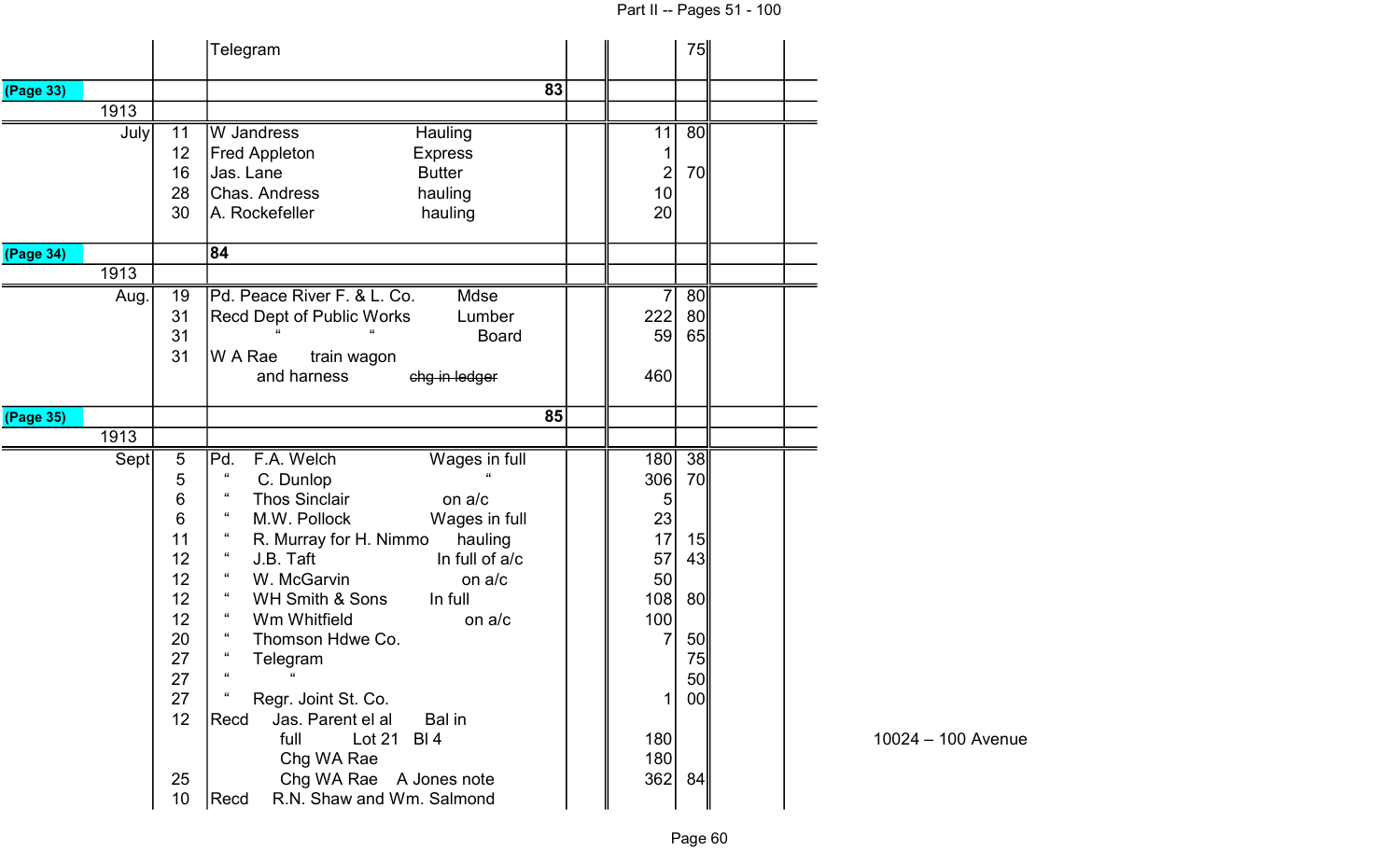|           |                                        | 27<br>29<br>8<br>20                         | Bal in full Lot $37 - 5$<br>Chg WA Rae<br>Crown Lumber agent Lumber dues<br>Pd.<br>$\mathfrak{c}\mathfrak{c}$<br>$\epsilon$<br>$\epsilon$<br>Crown<br>Recd C.W. Young L 31 & 32 BI 13<br>H.A. Cox Expenses Team Etc<br>Pd. |  | 293<br>293<br>79<br>32<br>50<br>20 | 65<br>65<br>00 <sup>1</sup><br>81<br>75 |                                  | $10108 - 100$ Avenue<br>Address not found |
|-----------|----------------------------------------|---------------------------------------------|----------------------------------------------------------------------------------------------------------------------------------------------------------------------------------------------------------------------------|--|------------------------------------|-----------------------------------------|----------------------------------|-------------------------------------------|
| (Page 36) |                                        |                                             | 86                                                                                                                                                                                                                         |  |                                    |                                         |                                  |                                           |
|           | 1913                                   |                                             | October                                                                                                                                                                                                                    |  |                                    |                                         |                                  |                                           |
|           | Oct                                    | 1.                                          | Chas Spencer Cr<br>Lot $2.3 - 8$ & Lot 1-3                                                                                                                                                                                 |  | 30 <sub>o</sub><br>24              | 30 <sup>2</sup>                         |                                  |                                           |
|           | Oct<br>$\mathfrak{c}\mathfrak{c}$      | 8<br>17<br>22<br>28<br>27<br>25<br>27<br>31 | Nichols Bros.<br>Dr<br>Cash<br>Crown Timber Agent<br><b>Dues</b><br>HA Cox Expenses to Grande Prairie<br>Harry Ruika Bal<br>Telegram W. Innis<br>$\mathbf{G}$<br>$\mathbf{G}$<br>$\mathbf{G}$<br>Bal Geo. White & Sons Ltd |  | 23<br>100<br>135<br>67<br>235      | 44<br>99<br>15<br>75<br>75<br>75<br>15  |                                  |                                           |
| (Page 37) | Nov.                                   |                                             | $\overline{87}$                                                                                                                                                                                                            |  |                                    |                                         |                                  |                                           |
|           | 1913                                   |                                             |                                                                                                                                                                                                                            |  |                                    |                                         |                                  |                                           |
|           | Nov<br>"<br>$\mathfrak{c}\mathfrak{c}$ | 1<br>20<br>18                               | $\sqrt{C}$ ablegram<br><b>Bishop Robbins</b><br><b>HA Cox</b><br>Telegram<br>$\sqrt{}$<br>Norquay Williams                                                                                                                 |  |                                    |                                         | $\overline{55}$<br>75<br>$00\,$  |                                           |
| (Page 38) |                                        |                                             | 88                                                                                                                                                                                                                         |  |                                    |                                         |                                  |                                           |
|           | 1913                                   |                                             | December                                                                                                                                                                                                                   |  |                                    |                                         |                                  |                                           |
|           | $Dec\sqrt$                             | 29<br>28<br>20<br>24<br>24<br>18            | H. Church<br>Telegram<br>Caywood & Robb<br>Postage on parcel<br>HA Cox<br>Telegram                                                                                                                                         |  |                                    |                                         | 25<br>25<br>53<br>81<br>85<br>05 |                                           |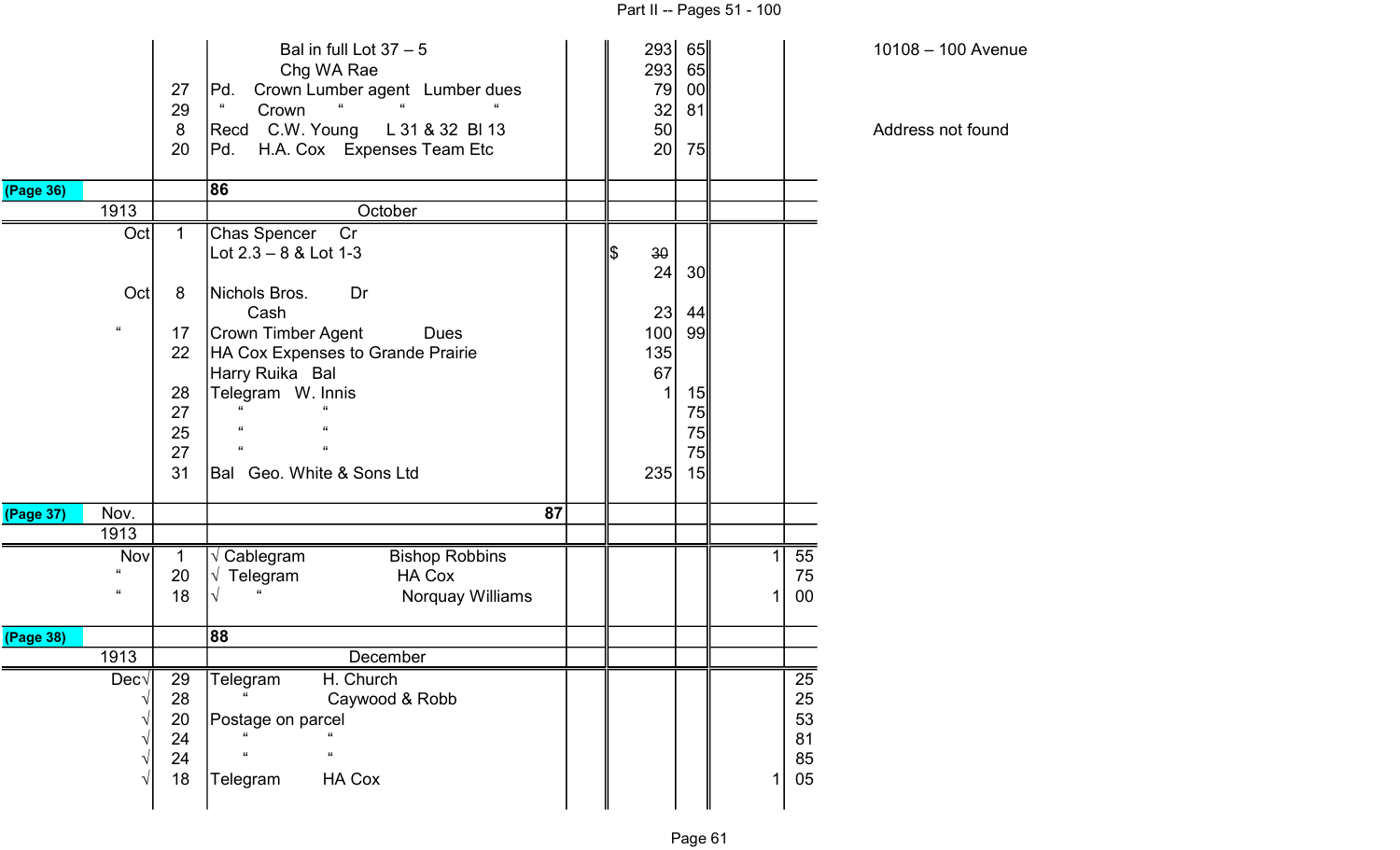| (Page 39) |                                                                                      |                                                                                                     |                                                                                                                                                                                                                                                                                                                                                                                                                                                                     |  |                              |                                  |                                    |                                                                                  |                      |
|-----------|--------------------------------------------------------------------------------------|-----------------------------------------------------------------------------------------------------|---------------------------------------------------------------------------------------------------------------------------------------------------------------------------------------------------------------------------------------------------------------------------------------------------------------------------------------------------------------------------------------------------------------------------------------------------------------------|--|------------------------------|----------------------------------|------------------------------------|----------------------------------------------------------------------------------|----------------------|
|           | 1914                                                                                 |                                                                                                     | January                                                                                                                                                                                                                                                                                                                                                                                                                                                             |  |                              |                                  |                                    |                                                                                  |                      |
|           | Jan $\sqrt{ }$<br>V<br>V<br>V<br>$\sqrt{}$<br>$\sqrt{}$<br>$\sqrt{ }$<br>V<br>V<br>V | $\overline{2}$<br>$\overline{2}$<br>5<br>18<br>8<br>15<br>$\mathbf 1$<br>30<br>27<br>27<br>26<br>26 | 89<br>H. Church<br>Telegram<br>Ch. Agricultural Soc.<br>By<br>Exchange on above Ch.<br>To<br>To<br>paid Nichols Bros<br>$\epsilon$<br>Chown Hdwe<br>pd. Acme Co MacKinnons for<br>To<br>Walter<br>H.A. Cox<br>Telegram<br>Wm. McConnel on lots 29 & 30 Bl 2<br>Cash<br><b>By</b><br>$\mathfrak{c}\mathfrak{c}$<br>$\mathfrak{c}\mathfrak{c}$<br><b>By</b><br>H.A. Cox<br>Telegram<br>Postage<br>J.R. Brown<br>Telegram<br>John Rice<br>$\epsilon\epsilon$<br>A Gill |  |                              |                                  | 67<br>40<br>14<br>4 <br>100<br>100 | 45<br>40<br>57<br>15<br>60<br>35<br>95<br>75<br>90<br>75<br>10<br>25<br>25<br>25 | $10206 - 100$ Street |
|           | V<br>V<br>$\sqrt{}$                                                                  | 14<br>21<br>15<br>21<br>21<br>24                                                                    | <b>Great West Saddlery</b><br>postage<br>H.A. Cox<br>Telegram<br>Pd<br>Chown Hdwe Co.<br>Oil<br>$\alpha$<br>Pd<br><b>Supplies</b><br><b>Revillon Bros</b><br>Pd<br>Mdse                                                                                                                                                                                                                                                                                             |  |                              |                                  | $\overline{7}$<br>114<br>93<br>60  | 78<br>75<br>75<br>09<br>85<br>82                                                 |                      |
| (Page 40) |                                                                                      |                                                                                                     | 90                                                                                                                                                                                                                                                                                                                                                                                                                                                                  |  |                              |                                  |                                    |                                                                                  |                      |
|           | 1914                                                                                 |                                                                                                     | February                                                                                                                                                                                                                                                                                                                                                                                                                                                            |  |                              |                                  |                                    |                                                                                  |                      |
|           | Feb 5<br>$\boldsymbol{\mathfrak{c}}$<br>V                                            | 24<br>21<br>23<br>$\overline{7}$<br>5<br>6<br>6                                                     | $\sqrt{}$ Nichols Bros<br>Telegram<br>Mrs W A Rae<br>"<br>"<br>George Roberts<br>H.A. Cox<br><b>Crown Timber Agent</b><br>Rental<br><b>Dues</b><br>Paid Revillon Bros Mdse<br><b>Received from Fred Roberts</b>                                                                                                                                                                                                                                                     |  | 70<br>50<br>50<br>523<br>160 | 05<br>75<br>75<br>50<br>50<br>13 |                                    |                                                                                  |                      |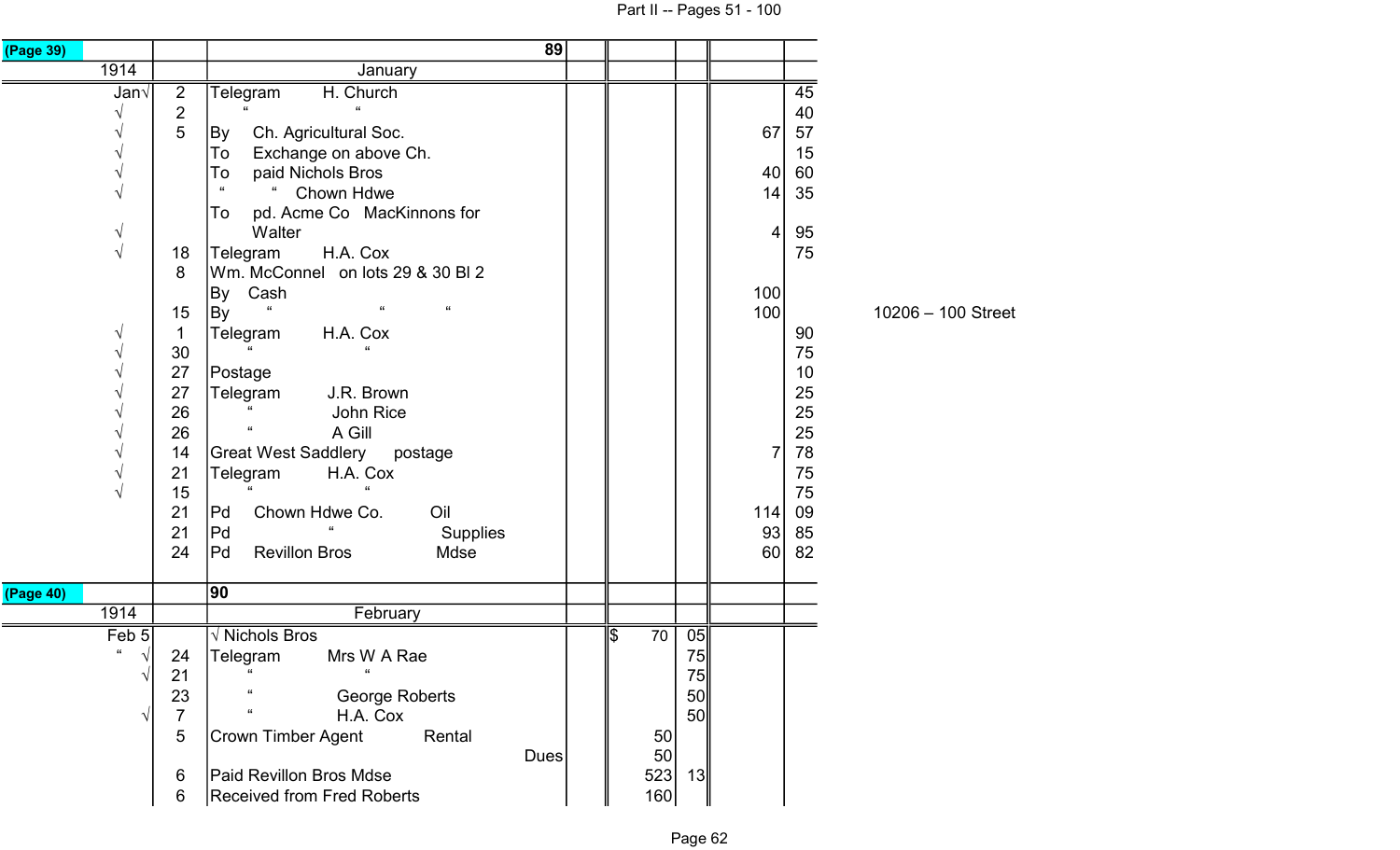| (Page 41) |      |                | 91                                             |                |                 |                      |
|-----------|------|----------------|------------------------------------------------|----------------|-----------------|----------------------|
|           | 1914 |                | March                                          |                |                 |                      |
|           | Mar  | 23             | By Wm. McConnel on lots 29 & 30 BI 2           | 1\$<br>56      |                 | $10206 - 100$ Street |
|           |      | 27             |                                                | 140            |                 |                      |
|           |      |                | him with discount<br>Cr                        | 10             |                 |                      |
|           |      | 13             | Telegram<br>JH Byrne                           |                | 75              |                      |
|           |      | 13             | $\epsilon$<br>A Gill                           |                | 75              |                      |
|           |      | 28             | $\mathfrak{c}\mathfrak{c}$<br><b>EC Benson</b> |                | 40              |                      |
|           |      | 28             | $\mathfrak{c}\mathfrak{c}$<br>H Klukas         |                | 40              |                      |
|           |      | 27             | "<br><b>Agent Edson</b>                        |                | 25              |                      |
|           |      | 28             | "<br><b>EC Benson</b>                          |                | 45              |                      |
|           |      | 28             | "<br>H Klukas                                  |                | 55              |                      |
|           |      | 27             | "<br>Church & Weatherley                       |                | 25              |                      |
|           |      | 27             | "<br><b>Agent Edson</b>                        |                | 25              |                      |
|           |      | 30             | $\epsilon$<br>H.A. Cox                         |                | 75              |                      |
|           |      | 30             | <b>Express Edson</b>                           |                | 75              |                      |
|           |      | 18             | H.A. Cox<br>Telegram                           |                | 75              |                      |
|           |      | 17             | J.H. Byrne                                     |                | 75              |                      |
|           |      | 11             | Axle<br>JE Tysoe                               | 3 <sup>1</sup> | 00              |                      |
| (Page 42) |      |                | 92                                             |                |                 |                      |
|           | 1914 |                | April                                          |                |                 |                      |
|           |      |                |                                                |                |                 |                      |
| (Page 43) |      |                | 93                                             |                |                 |                      |
|           | 1914 |                | May                                            |                |                 |                      |
|           | May  | $\overline{4}$ | Counter check books                            | 1              | $\overline{25}$ |                      |
|           |      |                | Day Book                                       |                | 20              |                      |
|           |      | 4              | Telegram HA Cox                                |                | 75              |                      |
|           |      | 2              | $\mathbf{G}$<br>Edson                          |                | 25              |                      |
|           |      | $\overline{7}$ | Can Express Co - Ex charges                    | 3 <sup>1</sup> | 65              |                      |
|           |      |                | Cr.<br>E.C. Benson                             |                |                 |                      |
|           |      |                | Freight from Edson                             |                |                 |                      |
|           |      |                | 2 pulleys                                      |                |                 |                      |
|           |      |                | 1 c/s Governors                                |                |                 |                      |
|           |      |                | c/s Brass Fittings<br>1                        |                |                 |                      |
|           |      |                | 2 bundles strep iron                           |                |                 |                      |
|           |      |                |                                                |                |                 |                      |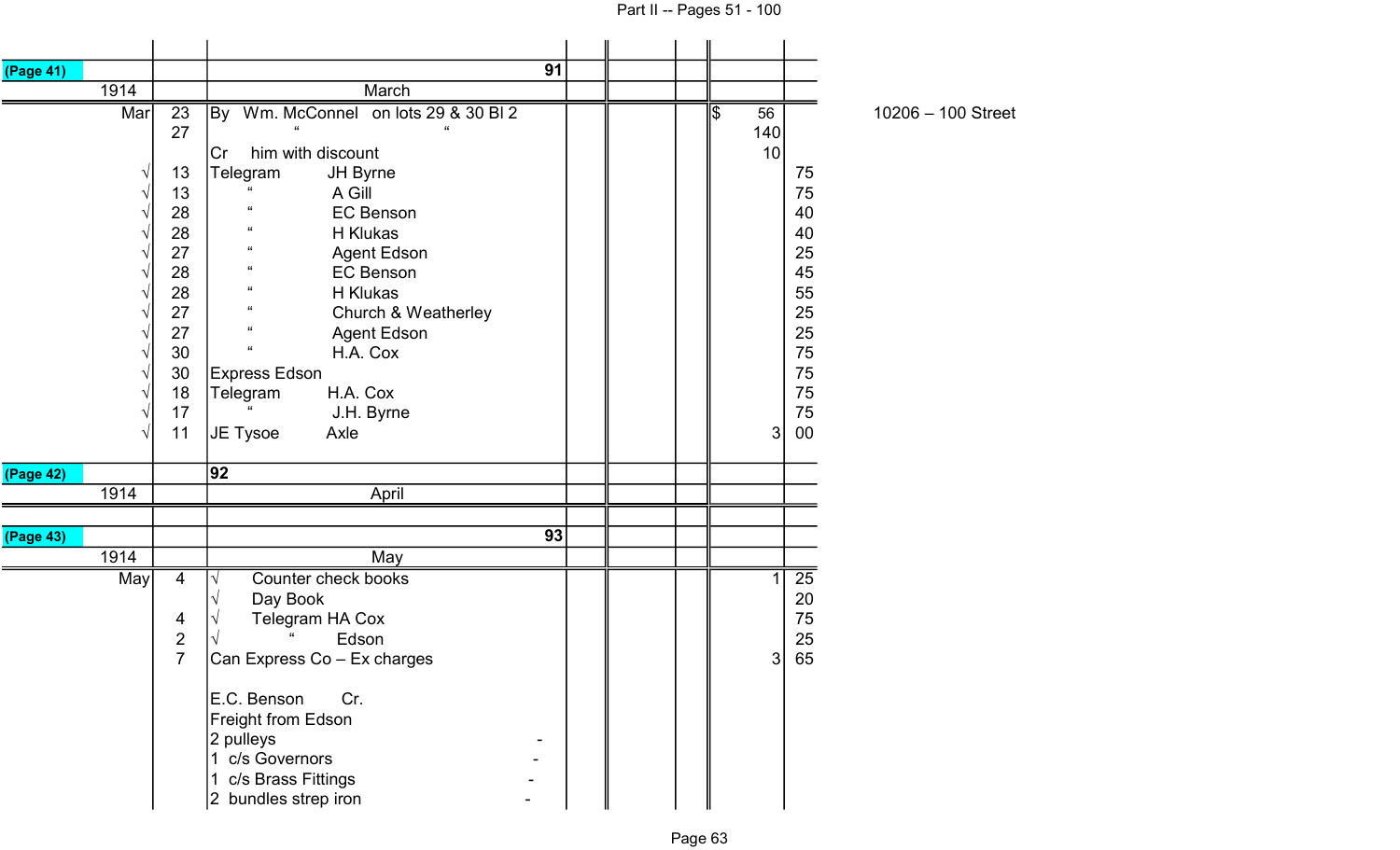| (Page 44)                       |                 | 94                                                                                                                       |                  |                |  |
|---------------------------------|-----------------|--------------------------------------------------------------------------------------------------------------------------|------------------|----------------|--|
| 1914                            |                 |                                                                                                                          |                  |                |  |
| June                            | $\overline{27}$ | W. A. Rae<br>Dr<br><b>Stock in Liberal Club</b><br>To<br><b>Liberal Club</b><br>Cr.                                      | \$100<br>100     |                |  |
| $\mathfrak{c}\mathfrak{c}$      | 27              | H.A. Cox Dr<br><b>Stock in Liberal Club</b><br>To<br><b>Liberal Club</b><br>Cr.                                          | 50<br>50         |                |  |
| Sept 9                          | 27<br>1911      | Mrs Mary Thompson & Sons<br>To<br>8 5-2 feet dressed lumber<br>7 3 2 Rough                                               | 19<br>14<br>33   | 17<br>64<br>81 |  |
| June                            | 27              | Cr By Stock in Argonauts<br>Chg W.A. Rae for above stock<br>Chg Argonauts Ltd. - discount<br>re reduced price for lumber | 225<br>175<br>50 | 00             |  |
| $\mathfrak{c}\mathfrak{c}$<br>V | 27              | H.A. Cox Dr<br>122 Shares in Arg.<br>To                                                                                  | 150              |                |  |
| V                               | 29              | Chg W.A. Rae in Ledger<br>Lumber in House on<br>Campbell []<br>Page 47 City Yard Book                                    | 117              | 85             |  |
| V                               | 29              | Chg W.A. Rae in Ledger<br>Lumber To W.P. Hannigan<br>Page 42 City yard Book                                              |                  | 17 97          |  |
| July                            | $\mathbf{1}$    | H.A. Cox<br>Dr<br>To $25$ shares from $[]$<br>Benson No. 1411 - 1435                                                     | 27               | 50             |  |
| (Page 45)                       |                 | 95                                                                                                                       |                  |                |  |
|                                 |                 |                                                                                                                          |                  |                |  |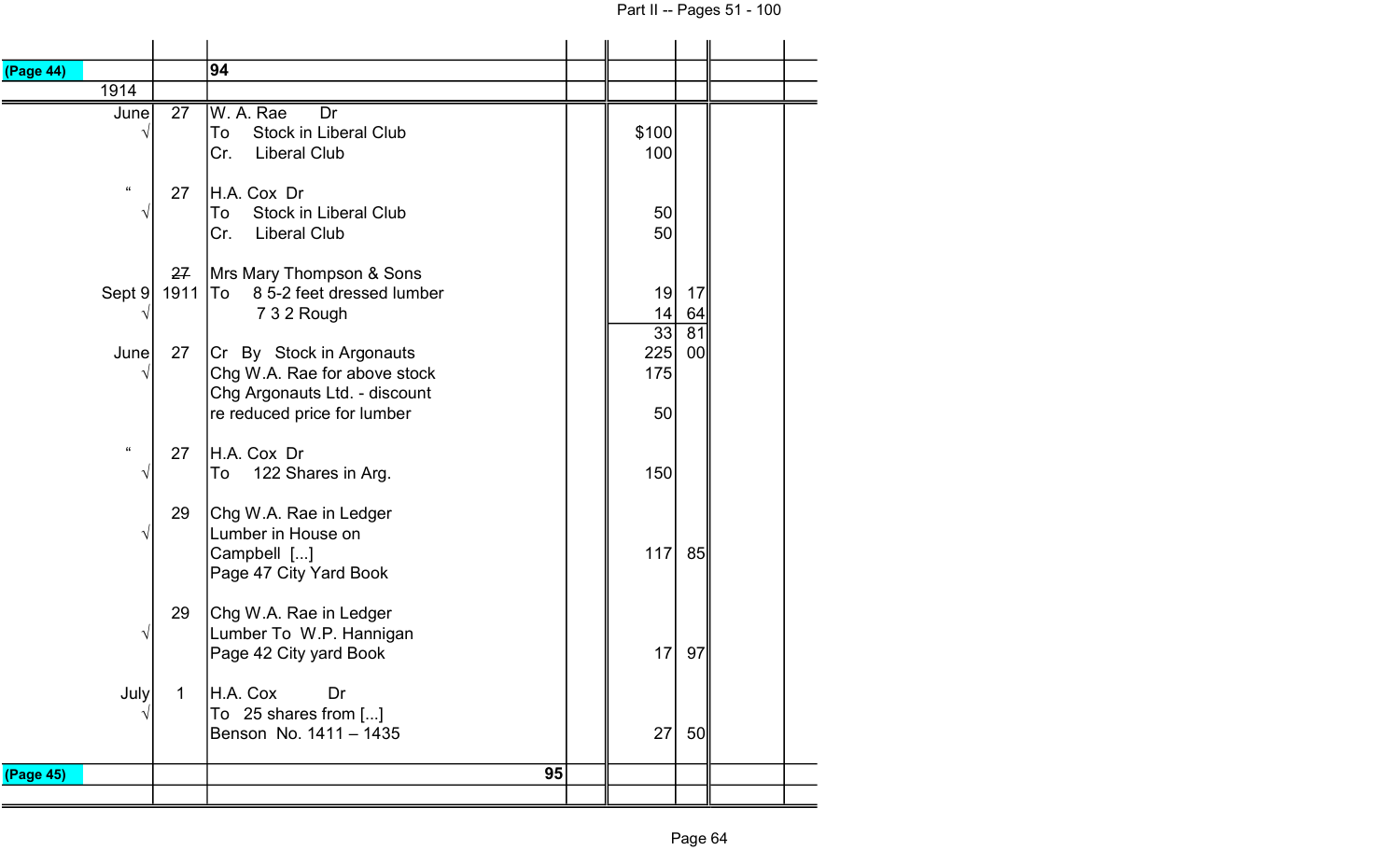| $\sqrt{$ July                  | 1               | Parent & Orr Cr                              |    |          |    |    |    |
|--------------------------------|-----------------|----------------------------------------------|----|----------|----|----|----|
|                                |                 | By Cash                                      |    | 50       |    |    |    |
| $\sqrt{\text{June}}$           | 20              |                                              |    | 50       |    |    |    |
| √July                          | $\overline{2}$  | To E. Johnstone a/c wages                    |    | 25       |    |    |    |
| $\sqrt{~}^{\mu}$<br>$\sqrt{u}$ | $\overline{2}$  | To<br>Jas. Kerr                              |    | 25       |    |    |    |
| $\epsilon$                     | $\overline{2}$  | M. Pollock wages in full<br>To<br>$\epsilon$ |    | 30       | 72 |    |    |
| "                              | $\overline{2}$  | Bernard Sully a/c wages<br>"                 |    | 50       |    |    |    |
| "                              | $\frac{2}{2}$   | "                                            |    | 50       |    |    |    |
| $\sqrt{~}^{\mu}$               |                 | H. Hargraves<br>"<br>Wm Barnes               |    | 25<br>20 |    |    |    |
| "                              | $\frac{2}{2}$   | $\pmb{\mathfrak{c}}$<br>[] Hodgins           |    | 15       |    |    |    |
| $\epsilon$                     | $\overline{c}$  | $\epsilon$<br>Nicholas Andress (hauling)     |    | 45       |    |    |    |
| $\epsilon$                     | $\overline{3}$  | $\mathbf{G}$<br><b>Alex Sinclair</b>         |    | 5        |    |    |    |
| $\sqrt{~}$ "                   | $6\phantom{1}$  | Deposited in Bank Note                       |    |          |    |    |    |
|                                |                 | of John McKellar dated                       |    |          |    |    |    |
|                                |                 | June 16 <sup>th</sup> 1914 payable in 1 year |    |          |    | 60 | 30 |
| $\mathbf{G}$                   | 9               | <b>Bear Lake Municipality</b>                |    |          |    |    |    |
|                                | $\sqrt{}$       | To Lumber [] May 23                          | 54 | 13       | 16 |    |    |
|                                | $\sqrt{}$       | <b>GP School Board</b><br>To                 | 54 | 37       | 34 |    |    |
|                                |                 | <b>Alex McDonald Cr</b>                      |    |          |    |    |    |
|                                |                 | By Cheque B/C Lake Saskatoon                 |    |          |    |    |    |
|                                |                 | in settlement of old a/c                     |    | 8        | 75 |    |    |
|                                | 11              | Pd I.M. Longair Beef                         |    | 5        | 00 |    |    |
| V                              | 11              | Received from Jos Moore                      |    |          |    |    |    |
|                                |                 | on Lumber a/c                                |    | 10       |    |    |    |
| V                              | 11              | A. Stone Cr. By Cash                         |    | 5        | 25 |    |    |
| $\sqrt{}$                      | 12              | W A Rae<br>Cr.                               |    |          |    |    |    |
|                                |                 | Wm Calihoo hauling                           |    | 10       | 13 |    |    |
|                                | 12 <sub>2</sub> | W. F. Loft<br>Cr.                            |    |          |    |    |    |
|                                |                 | By cash on lot                               |    |          |    |    |    |
|                                | 15              | Deposited Note Wm. Fitz-                     |    |          |    |    |    |
|                                |                 | patrick and Philip Fitzpatrick               |    |          |    |    |    |
| $\sqrt{}$                      |                 | dated June 15 <sup>th</sup> due 6 mos.       |    |          |    |    |    |
| $\mathbf{G}$                   |                 | $Int - 8%$                                   |    | 28       | 75 |    |    |
|                                | 14              | <b>Cash Sales</b>                            |    | 9        | 00 |    |    |
|                                | 13              | Note 1947.95                                 |    |          |    |    |    |
|                                |                 | 96                                           |    |          |    |    |    |
|                                |                 |                                              |    |          |    |    |    |

(Page 46)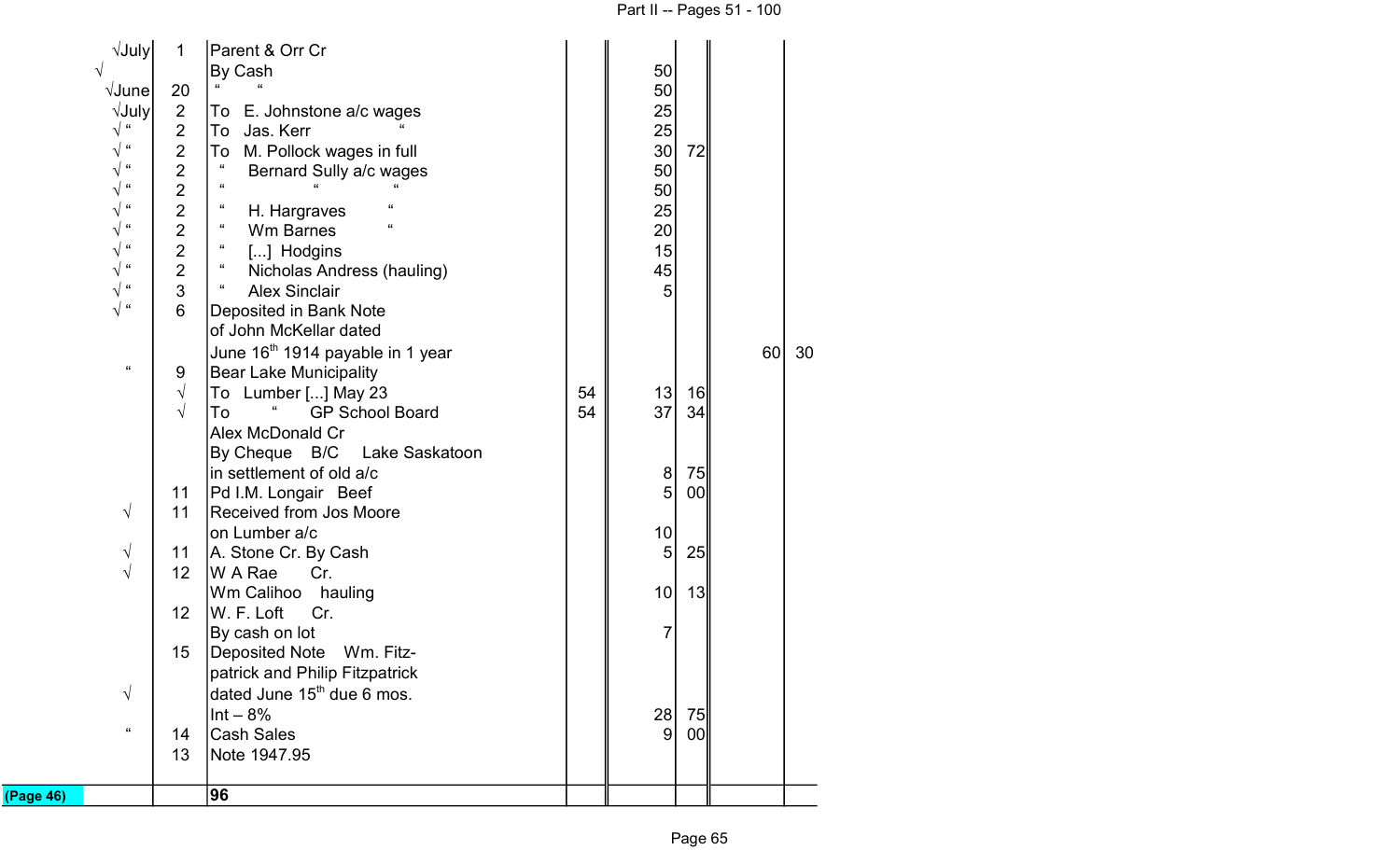| 1914                       |    |                                                                                                                           |                |     |  |
|----------------------------|----|---------------------------------------------------------------------------------------------------------------------------|----------------|-----|--|
| July                       | 15 | Mailed cheque to R.H. Rycroft<br>Frt On Billing Edmonton to E D & BC Ry                                                   | $\overline{2}$ | 00  |  |
| $\mathfrak{c}\mathfrak{c}$ | 15 | Mill a c/c Cr.<br>H.A. Cox<br>By 2 American Express<br><b>Money Orders</b><br>No Exchange                                 | 40             |     |  |
| entered<br>$\sqrt{}$       | 15 | Mailed Parlee Freeman & Abbott<br>Edmonton our cheque in<br>settlement of Ashdowne vs. Crowe<br>Chg. CW Crowe<br>Exchange | 32             | 35  |  |
|                            | 15 | Deposited in Bank<br>9.00.<br>Cash<br>40.<br>2 Express money orders                                                       | 49             |     |  |
|                            | 15 | <b>Cash Sale</b>                                                                                                          | 1              | 45  |  |
| entered<br>$\sqrt{}$       | 15 | W. H. Smith & Sons<br>To<br>1 pr Boots<br>Credit Rae & Cox                                                                | 10<br>10       |     |  |
| entered<br>$\sqrt{}$       | 16 | A.W. Hamilton<br>By cash on a/c                                                                                           | 15             |     |  |
|                            | 16 | <b>Cash Sale</b>                                                                                                          |                | 65  |  |
|                            | 16 | Deposited in Bank                                                                                                         | 17             | 10∥ |  |
|                            | 16 | <b>Henry March</b><br><b>Money Order</b><br>To<br>Pittsburg Oil Co. Ltd.                                                  | 25             | 10  |  |
| (Page 47)                  |    | 97                                                                                                                        |                |     |  |
| 1914                       |    |                                                                                                                           |                |     |  |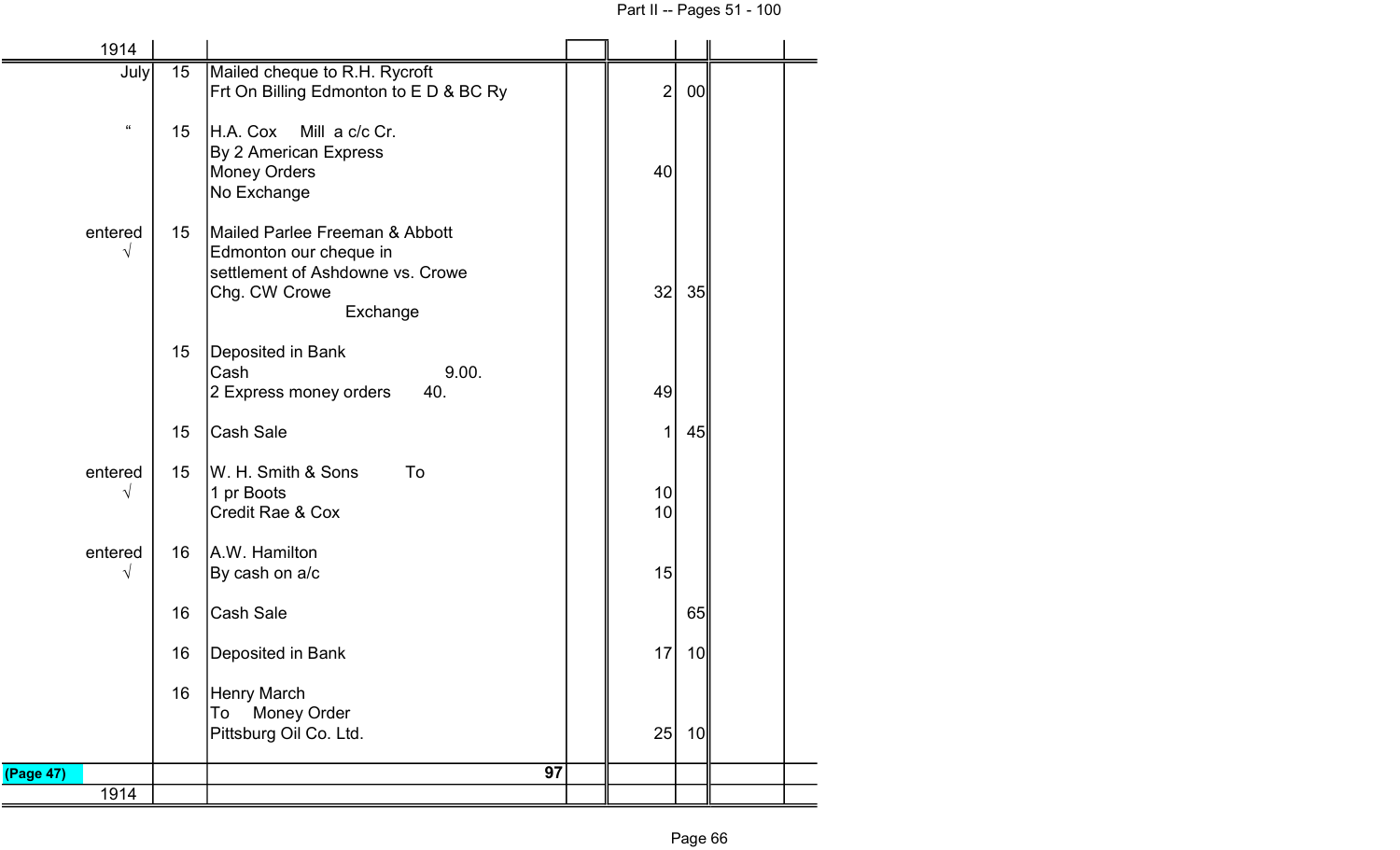|           | <b>July</b>                | 20 | Transferred Lot 33 BI 9<br><b>James Alexander Brines</b><br>Lot 34 surrendered                                                                                       |                           |          |    |    |
|-----------|----------------------------|----|----------------------------------------------------------------------------------------------------------------------------------------------------------------------|---------------------------|----------|----|----|
|           | $\mathfrak{c}\mathfrak{c}$ | 20 | Wm. Barnes<br>Cr<br>By order on Selkirk<br>Trading Co. Bal wages                                                                                                     | 40                        | 91       |    |    |
|           | entered<br>$\sqrt{}$       | 21 | <b>Alex Sinclair</b><br>presented statement from mill<br><b>Balance wages owing</b><br>Cash<br>To                                                                    | 5                         |          | 35 |    |
|           | $\sqrt{ }$                 |    | order on Selkirk Trading Co.<br>To                                                                                                                                   | 10                        |          |    |    |
|           |                            | 21 | Received from HA Cox<br><b>Statement as follows</b><br><b>Alex Sinclair</b><br>Paid<br>C. Sully<br>H. Sloat<br>Cheque made by D. McDonald<br><b>Note</b><br>W. Hooks | 10<br>5<br>10<br>20<br>54 | 50       |    |    |
|           | $\mathfrak{c}\mathfrak{c}$ | 21 | Cash Sale<br>Rough Lumber                                                                                                                                            | 35                        | 00       |    |    |
|           |                            | 22 | Deposited in Union Bank<br>W. Hooks note for collection<br>Cheques                                                                                                   | 54<br>55                  | 50<br>00 |    |    |
|           |                            | 22 | C.H. Sully<br>Dr<br>Cheque (chg Bernard Sully)<br>To                                                                                                                 | 20                        |          |    |    |
|           | $\sqrt{}$<br>entered       | 22 | <b>Alex Sinclair</b><br>Dr<br>To Cheque                                                                                                                              | 20                        |          |    |    |
| (Page 48) |                            |    | 98                                                                                                                                                                   |                           |          |    |    |
|           | 1914                       |    |                                                                                                                                                                      |                           |          |    |    |
|           | July                       | 6  | J.A. McLaughlin<br><b>Beef</b><br> By                                                                                                                                |                           |          | 16 | 92 |

 $10306 - 102$  Street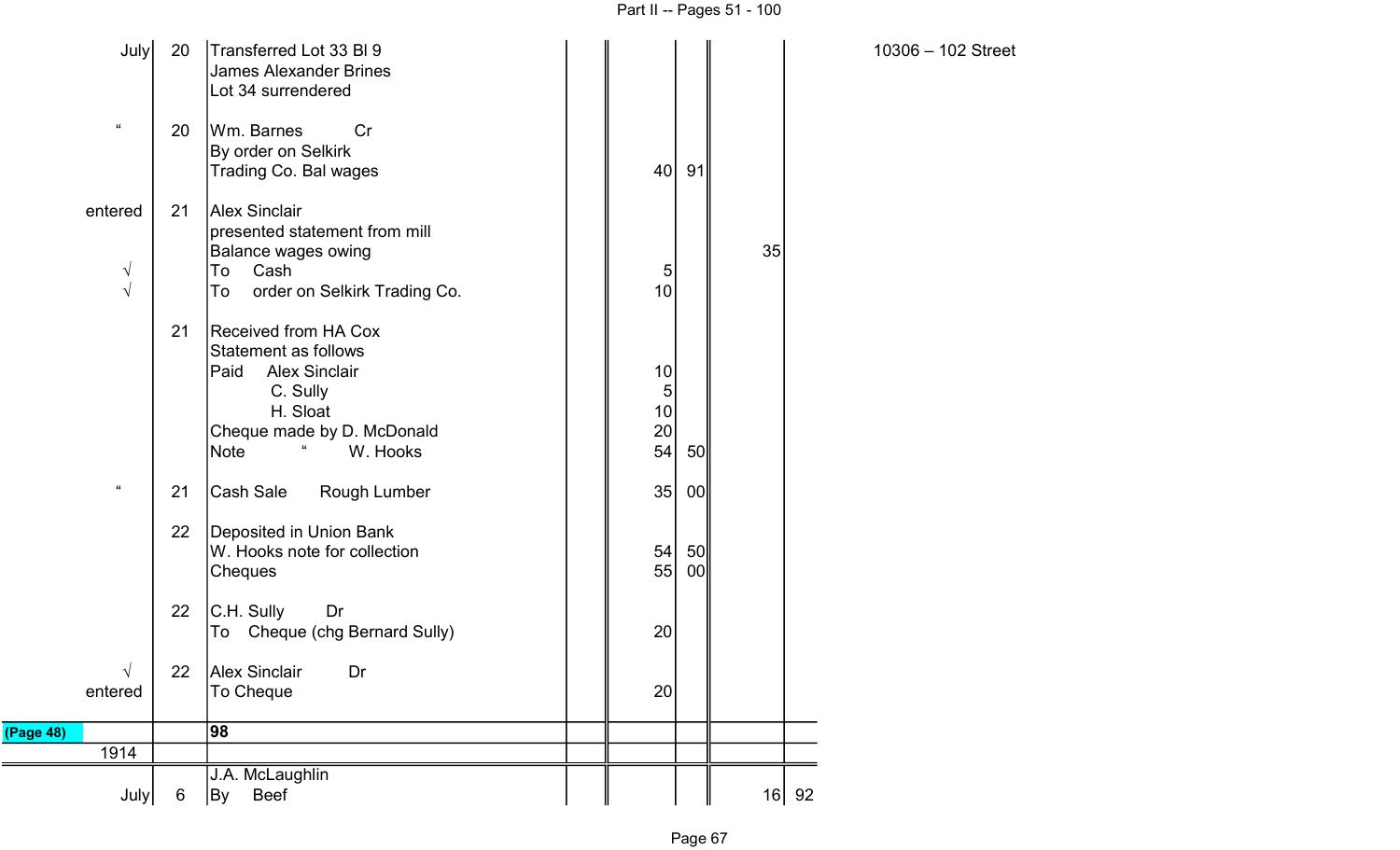| $\mathfrak{c}\mathfrak{c}$<br>$\epsilon$<br>"<br>$\mathfrak{c}\mathfrak{c}$<br>$\mathfrak{c}\mathfrak{c}$<br>$\mathfrak{c}\mathfrak{c}$<br>$\epsilon$ | 15<br>22<br>14<br>20<br>23<br>23<br>24<br>24<br>24<br>27<br>27<br>27<br>28<br>28 | $\mathfrak{c}\mathfrak{c}$<br>$\mathbf{G}$<br>$\mathfrak{c}\mathfrak{c}$<br>$\mathbf{G}$<br>$\mathfrak{c}\mathfrak{c}$<br>"<br>(Chg. A. Harmon)<br>$\epsilon$<br>$\epsilon$<br>"<br>"<br>60 lb lard 19 1/3 c.<br>To<br>$\mathbf{G}$<br>Cheque in full<br><b>Received from mill</b><br><b>Richard Benson</b><br>money order<br>Deposited in Union Bank<br>money order<br>$\mathsf{John}\left[ \right]$<br>To Lot 25 BI 13<br>By Cash<br>Order for Lumber<br>To<br>About 60 00 worth<br>By Cash<br><b>J.R. Bickham</b><br>Dr<br><b>To</b> Baking Powder<br>cash for B. Powder<br>To<br><b>Cash Sale Vos</b><br>Cash GR Wilson cash sale<br>To<br>$\epsilon$<br>"<br>$\epsilon$<br>Deposited in Union Bank<br>Paid Union Bank for<br>Order Regr. Joint Stock<br>Cos.<br>99 | 52<br>52 | 11<br>35<br>20<br>20<br>150<br>$\mathfrak{S}$<br>$\mathbf{1}$<br>66<br>50 | 60<br>17<br> 00 <br><b>60</b><br>60<br>15 | 13<br>10<br>$\frac{3}{3}$<br>50<br>15 | 50<br>05<br>$00\,$<br>30 | Ad |
|-------------------------------------------------------------------------------------------------------------------------------------------------------|----------------------------------------------------------------------------------|-------------------------------------------------------------------------------------------------------------------------------------------------------------------------------------------------------------------------------------------------------------------------------------------------------------------------------------------------------------------------------------------------------------------------------------------------------------------------------------------------------------------------------------------------------------------------------------------------------------------------------------------------------------------------------------------------------------------------------------------------------------------------|----------|---------------------------------------------------------------------------|-------------------------------------------|---------------------------------------|--------------------------|----|
| (Page 49)<br>1914                                                                                                                                     |                                                                                  |                                                                                                                                                                                                                                                                                                                                                                                                                                                                                                                                                                                                                                                                                                                                                                         |          |                                                                           |                                           |                                       |                          |    |
| July                                                                                                                                                  | 28                                                                               | Cr<br>John Squires                                                                                                                                                                                                                                                                                                                                                                                                                                                                                                                                                                                                                                                                                                                                                      |          |                                                                           |                                           |                                       |                          |    |
| entered                                                                                                                                               | $\sqrt{ }$                                                                       | Meal & horse feed<br>H Slate                                                                                                                                                                                                                                                                                                                                                                                                                                                                                                                                                                                                                                                                                                                                            |          |                                                                           |                                           |                                       | 65                       |    |
| $\boldsymbol{\mu}$                                                                                                                                    | 28                                                                               | H Slate                                                                                                                                                                                                                                                                                                                                                                                                                                                                                                                                                                                                                                                                                                                                                                 |          |                                                                           |                                           |                                       |                          |    |

Idress not found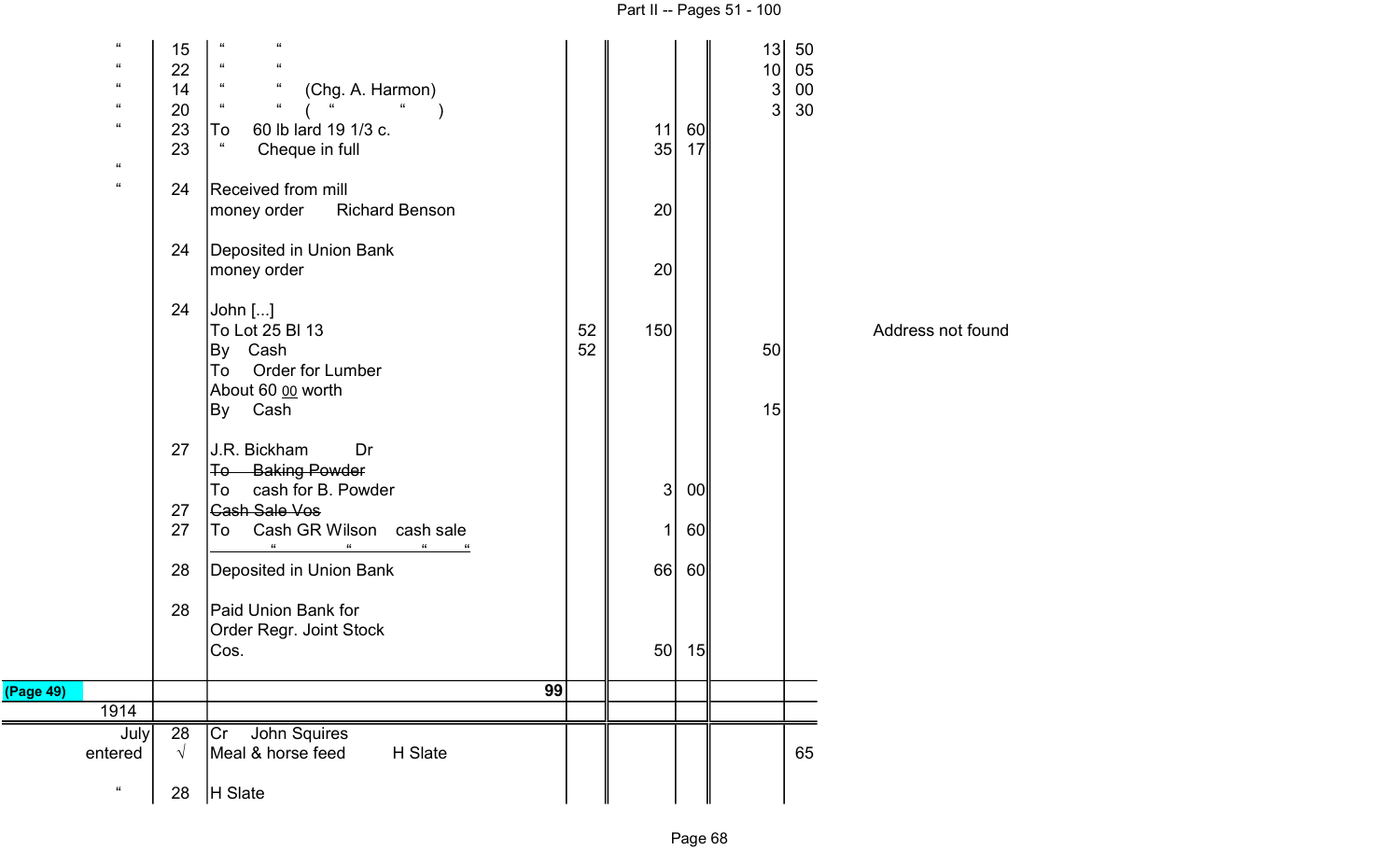|           |         |                        | Cheque<br>To<br>$\mathfrak{c}\mathfrak{c}$<br>meal & horse feed<br>order from mill<br>By | 40                      | 65         | 88 | 00 |
|-----------|---------|------------------------|------------------------------------------------------------------------------------------|-------------------------|------------|----|----|
|           |         | 28                     | Rev. A. Forbes<br>By cheque                                                              | 70                      |            |    |    |
|           |         | 28                     | Deposited in Union Bank                                                                  | 70                      |            |    |    |
|           |         | 28                     | Cash Sale                                                                                | $\overline{\mathbf{4}}$ | 50         |    |    |
|           |         | 28                     | $\mathfrak{c}\mathfrak{c}$<br>$\epsilon$                                                 | $\mathbf{1}$            | 10         |    |    |
|           | entered | 29                     | Jas Kerr presented order<br>for wages at mill                                            | 182                     | 08         |    |    |
|           |         | 29                     | M. Pollock<br>Dr<br>Cheque wages in full<br>To                                           | 21                      | 10         |    |    |
|           |         | 29                     | H Murphy<br>To<br>a/c at mill<br>By<br><b>Discount</b><br>Cash<br>By                     | 57                      | 24         | 57 | 24 |
|           |         | 29                     | Postage                                                                                  | 1                       | 00         |    |    |
|           | entered | 29<br>$\epsilon$<br>29 | Flour from Vos to A Harman (50 lb)<br>From Parent & Orr - cheque for<br>H. Slate Dr      | $\mathfrak{S}$<br>100   | 00 <br> 00 |    |    |
|           |         |                        | To Cheque in full                                                                        | 47                      | 35         |    |    |
|           | entered | 29<br>$\sqrt{}$<br>30  | Jas Kerr<br>Dr<br>To Cheque a/c wages<br>Cash Sale                                       | 50<br>3                 | 00<br> 00  |    |    |
| (Page 50) |         |                        | 100                                                                                      |                         |            |    |    |
|           | 1914    |                        |                                                                                          |                         |            |    |    |
|           | July    | $\overline{30}$        | Deposited in Bank                                                                        |                         |            |    |    |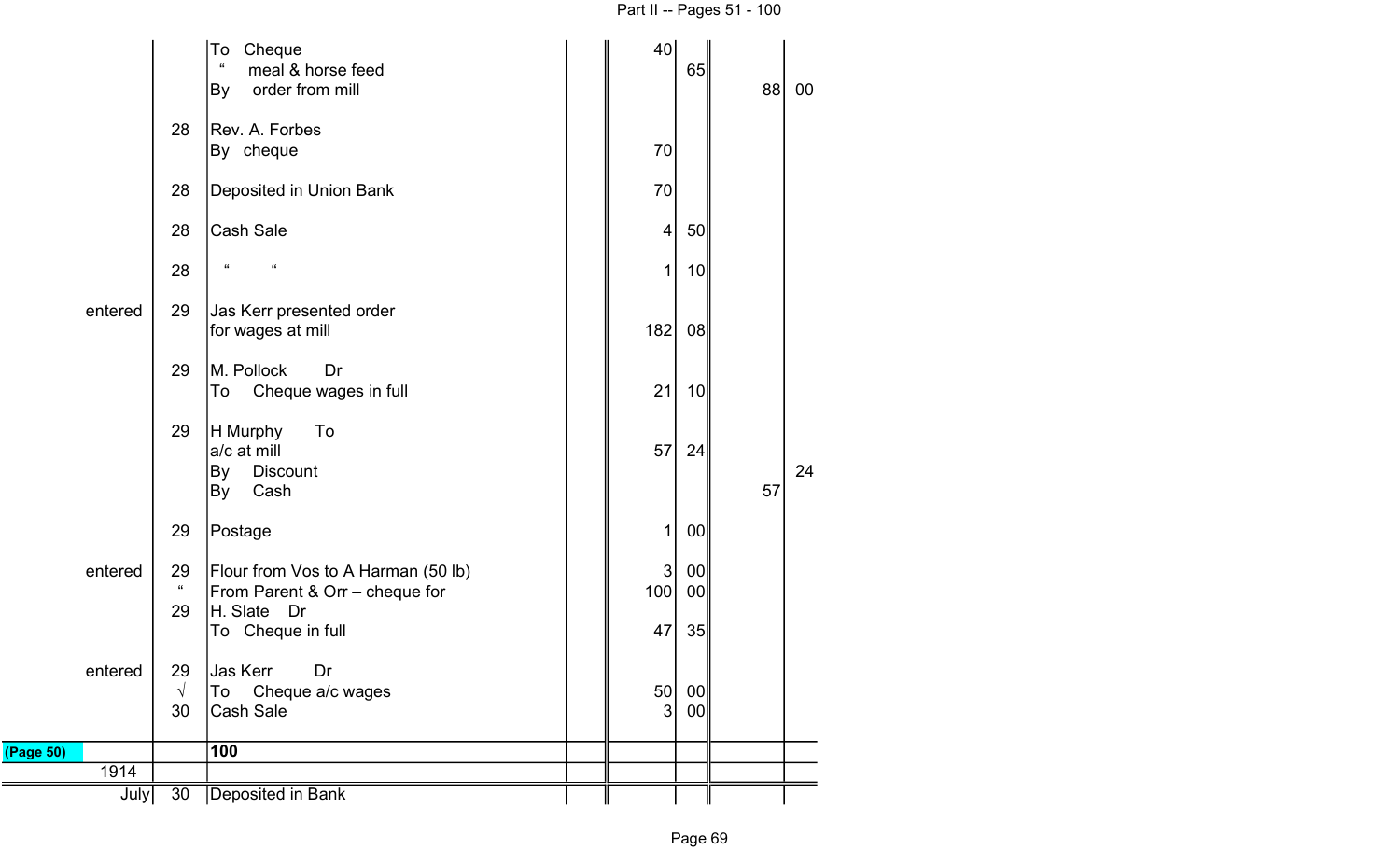| Part II -- Pages 51 - 100 |  |  |
|---------------------------|--|--|
|---------------------------|--|--|

|                            |           | Cheque F.M. Orr              |     | 100            |     |     |     |    |
|----------------------------|-----------|------------------------------|-----|----------------|-----|-----|-----|----|
|                            |           | for postage                  |     |                |     |     |     |    |
|                            |           | H Murphy<br>Cash             |     | 57             |     |     |     |    |
|                            |           | $\epsilon$<br>Sale           |     | 3              |     |     |     |    |
|                            |           | $\mathfrak{c}$               |     | 4              | 5이  |     |     |    |
|                            |           | $\epsilon$                   |     | 1              | 10∥ |     | 165 | 60 |
| July                       | 30        | C. I. Twombley<br>Dr.        |     |                |     |     |     |    |
|                            |           | To note returned<br>21.07    |     |                |     |     |     |    |
|                            |           | 1.13<br>Interest             | 1\$ | 22             | 20  |     |     |    |
|                            |           |                              |     |                |     |     |     |    |
| $\mathfrak{c}\mathfrak{c}$ | 30        | C. N. Dunlop                 |     |                |     |     |     |    |
|                            |           | Cash for nails               |     | 1              | 65  |     |     |    |
| $\mathbf{G}$               | 30        | <b>Bernard Sully</b>         |     |                |     |     |     |    |
| entered                    | $\sqrt{}$ | Cheque for wages<br>To       |     | 50             |     |     |     |    |
|                            | V         | Order in full<br>By          |     |                |     | 1\$ | 127 | 60 |
| $\mathbf{G}$               | 30        | T. Haden<br>Dr               |     |                |     |     |     |    |
|                            |           | Cheque<br>To                 |     | 15             | 00  |     |     |    |
| $\mathbf{G}$               | 31        | <b>Jas Kerr</b><br>Dr        |     |                |     |     |     |    |
| entered                    | $\sqrt{}$ | Cheque (dated Aug. 4)<br>To  |     | 50             |     |     |     |    |
| $\mathbf{G}$               | 31        | H.O. Bickford<br>Cr          |     |                |     |     |     |    |
|                            | $\sqrt{}$ | 313 lbs oats .40c<br>By      |     | $\overline{3}$ | 68  |     |     |    |
| $\mathbf{G}$               | 31        | W A Rae<br>Dr.               |     |                |     |     |     |    |
| entered                    | $\sqrt{}$ | Board a/c John Squires<br>To |     | 22             |     |     |     |    |
| V                          | 31        | Geo R Wilson<br>Dr           |     |                |     |     |     |    |
| V                          |           | To<br>Board a/c John Squires |     | 24             |     |     |     |    |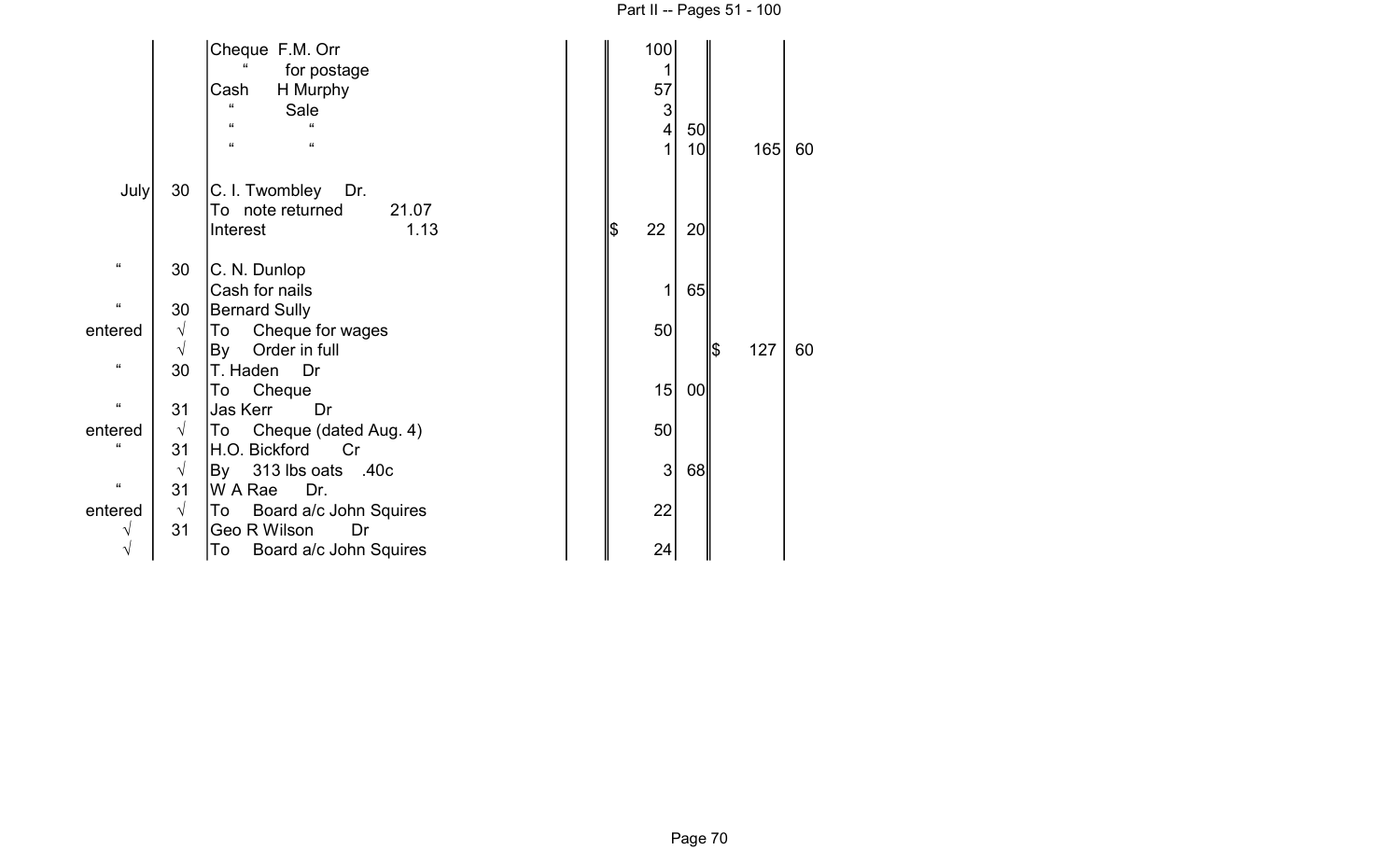Part III -- Pages 101 - 150

| (Page 1)                  |                         | 101                                         |    |                 |                 |      |    | <b>Transcriber Comment</b> |
|---------------------------|-------------------------|---------------------------------------------|----|-----------------|-----------------|------|----|----------------------------|
| 1914                      |                         |                                             |    |                 |                 |      |    |                            |
| Aug                       |                         | Cash for nails<br>10 lbs - .13c             |    |                 | 30              |      |    |                            |
| X                         |                         | F.L. McLinnan<br>Dr                         |    |                 |                 |      |    |                            |
|                           | 1                       | 54 lbs nails<br>13.<br>To Cash              |    | 7               | 00              |      |    |                            |
|                           | 3                       | JA McLaughlin Dr                            |    |                 |                 |      |    |                            |
| X                         |                         | To Cheque for Beef                          |    | 14              | 58              |      |    |                            |
|                           |                         |                                             |    |                 | 38              | 21   | 96 |                            |
| X                         | $\mathbf{3}$            | Cash Sale<br>(Crowe)                        |    |                 | 45              |      |    |                            |
| entered                   | $\mathbf{3}$            | Cr<br>H.Hargrave                            |    |                 |                 |      |    |                            |
|                           |                         | By order for wages at mill                  |    |                 |                 | \$86 | 28 |                            |
| $\vert X \vert$           | $\mathbf{3}$            | Dr. Higby Cr.                               |    |                 |                 |      |    |                            |
| entered                   | $\sqrt{ }$              | By cash pd for John Smith                   |    | 10 <sup>1</sup> | 00              |      |    |                            |
|                           | 3                       | $ E.$ Johnston Dr                           |    |                 |                 |      |    |                            |
| entered                   | $\sqrt{ }$              | To Cheque on wages a/c                      |    | 25              |                 |      |    |                            |
|                           | 3                       | HA Cox Dr.                                  |    |                 |                 |      |    |                            |
| entered                   | $\sqrt{ }$              | To Wages<br>\$50.00                         |    |                 |                 |      |    |                            |
|                           |                         | Wire to Edmonton                            | 35 | 51              | 35              |      |    |                            |
| $\boldsymbol{\mathsf{X}}$ |                         | Cash Sale<br>(Gallinger)                    |    | $\mathbf{3}$    | 50              |      |    |                            |
|                           | 4                       | Deposited in Bank                           |    | 20              | 95              |      |    |                            |
|                           | $\overline{\mathbf{4}}$ | <b>GR</b>                                   |    |                 |                 |      |    |                            |
| X                         | 4                       | Cash Sale                                   |    |                 | 50              |      |    |                            |
| entered                   | 4                       | Cr<br>J.T. Balmer & Co.                     |    |                 |                 |      |    |                            |
|                           |                         | By goods got by Hargrave                    |    | $\mathcal{I}$   | 50              |      |    | Amount replaced by 1.15    |
| X                         | 4                       | Cash Sale<br>(Moore)                        |    | 15              | 30 <sup>l</sup> |      |    |                            |
|                           | $\overline{4}$          | Received from H.A. Cox                      |    |                 |                 |      |    |                            |
|                           |                         | from mill<br><b>Cash</b>                    |    |                 |                 |      |    |                            |
| X                         |                         | \$52.00<br>Cheque (M.G. Gudlaugson)<br>8.30 |    | 60              | 30 <sup>l</sup> |      |    |                            |
| X                         |                         | Note due Oct 1 <sup>st</sup> from           |    |                 |                 |      |    |                            |
|                           |                         | W.J. Kellett                                |    | 43              | 55              |      |    |                            |
|                           |                         | WA Rae re Albert Camp                       |    |                 |                 |      |    |                            |
|                           | 4                       | bell estate - Dr                            |    |                 |                 |      |    |                            |
| $\mathsf{x}$              |                         | To J.W. Campbell                            |    | 4               | 50              |      |    |                            |
|                           | 4                       | JW Campbell Cr                              |    |                 |                 |      |    |                            |
|                           |                         | By Balance in cash                          |    | 2 <sup>1</sup>  | 50              |      |    |                            |
|                           |                         |                                             |    |                 |                 |      |    |                            |
|                           |                         |                                             |    |                 |                 |      |    |                            |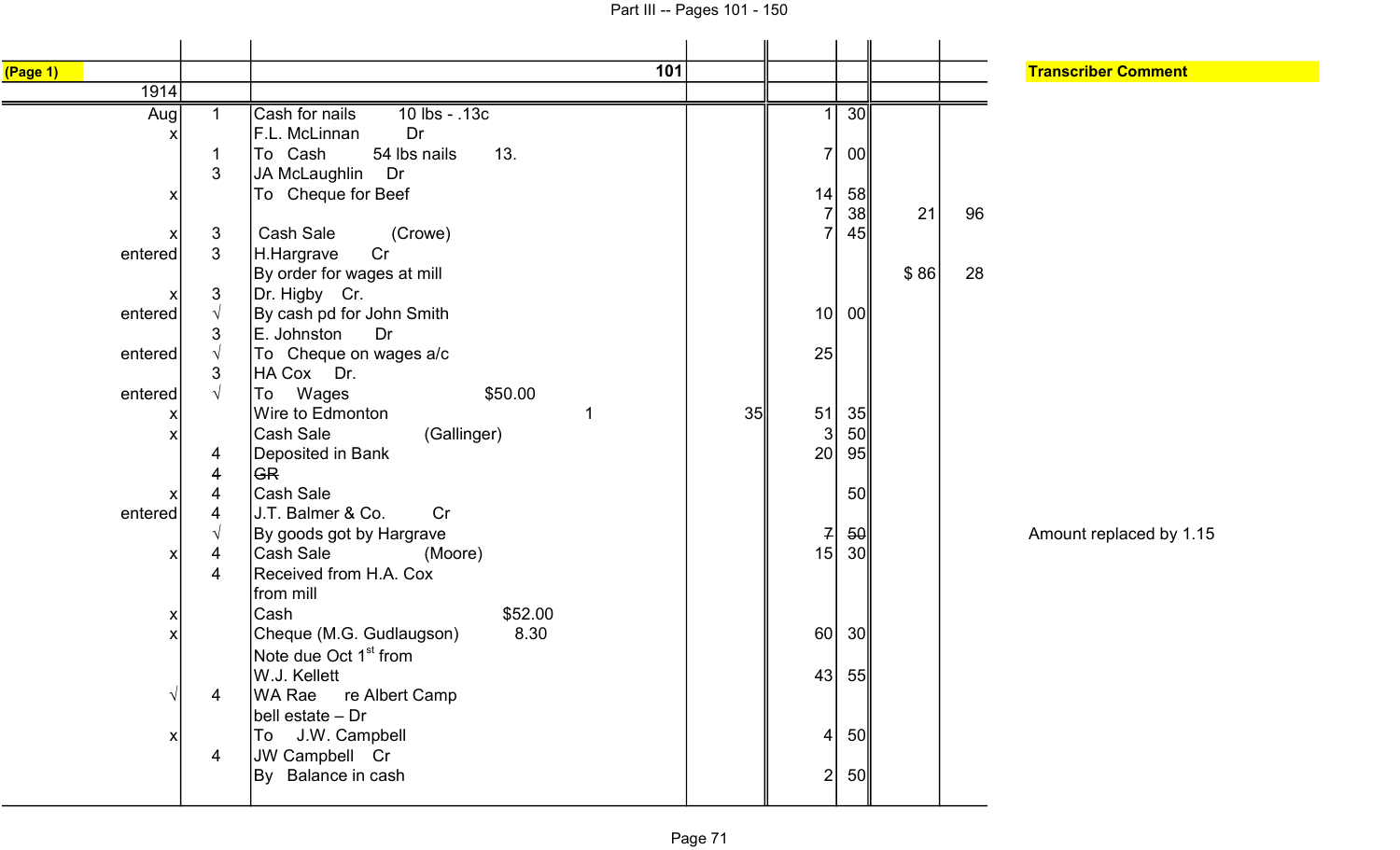| (Page 2)                                         |                 | 102                           |                 |    |  |
|--------------------------------------------------|-----------------|-------------------------------|-----------------|----|--|
| 1914                                             |                 |                               |                 |    |  |
| Aug                                              | $5\phantom{.0}$ | Deposited in Bank             |                 |    |  |
|                                                  |                 | Cash                          | 70              | 30 |  |
|                                                  |                 | Cheque<br>M.G. Gudlaugson     | $\,8\,$         | 30 |  |
|                                                  |                 | Note<br>W.J. Kellett          | 43              | 55 |  |
| Aug                                              | 5               | N. Hanson<br>Dr.              |                 |    |  |
| X                                                |                 | Wages in full                 | 60              | 25 |  |
| $\mathfrak{c}\mathfrak{c}$                       | $5\overline{)}$ | Cr<br>Iner Larsen             |                 |    |  |
|                                                  |                 | By cash to close old a/c      | $\vert$ 2       | 00 |  |
| $\mathfrak{c}\mathfrak{c}$<br>$\pmb{\mathsf{X}}$ | 5               | N. Langille wages in full     | 40              | 46 |  |
|                                                  | $6\phantom{1}$  | Posted notes Registrat        |                 |    |  |
|                                                  |                 | Joint St Coo.                 | $\overline{c}$  | 10 |  |
|                                                  | 6               | Church of England<br>Cr.      |                 |    |  |
| Χ                                                |                 | By Cheque                     | 3 <sup>1</sup>  | 95 |  |
| $\mathsf{x}$                                     |                 |                               | 36              | 60 |  |
|                                                  | 6               | <b>Hodgins Bros</b><br>Dr     |                 |    |  |
|                                                  |                 | To order on John Squires      | 50              | 00 |  |
|                                                  | $\overline{7}$  | HA Cox Dr.                    |                 |    |  |
|                                                  |                 | To cash                       | $\mathbf 1$     | 00 |  |
|                                                  | $\overline{7}$  | Deposited in Bank             | 42              | 65 |  |
|                                                  | 10              | Cash Sale<br><b>Boulanger</b> | 5               | 75 |  |
| X                                                | 10              | Amount owing P.A. Klassen     |                 |    |  |
| entered                                          | $\sqrt{ }$      | Cook at mill                  | 148             | 05 |  |
|                                                  | 10              | Cr<br>DH Axon                 |                 |    |  |
| entered                                          | $\sqrt{ }$      | By [] straw                   | $\vert 4 \vert$ | 00 |  |
|                                                  | 10              | By trip to Smokey             |                 |    |  |
| entered                                          | $\sqrt{ }$      | for press                     | 5 <sup>1</sup>  | 00 |  |
|                                                  | 10              | Frontier signal Dr.           |                 |    |  |
| entered                                          | $\sqrt{ }$      | To amt for above trip         | 5 <sup>1</sup>  | 00 |  |
|                                                  | 10              | <b>Claude Whitford</b><br>Dr  |                 |    |  |
|                                                  |                 | order for 5 ∧∧ shingles<br>To |                 |    |  |
|                                                  |                 | & small quantity lumber       |                 |    |  |
| x                                                |                 | By cash                       | 15              | 00 |  |
|                                                  |                 | Balance to be paid in hauling |                 |    |  |
|                                                  |                 |                               |                 |    |  |
| (Page 3)                                         |                 | 103                           |                 |    |  |
| 1914                                             |                 |                               |                 |    |  |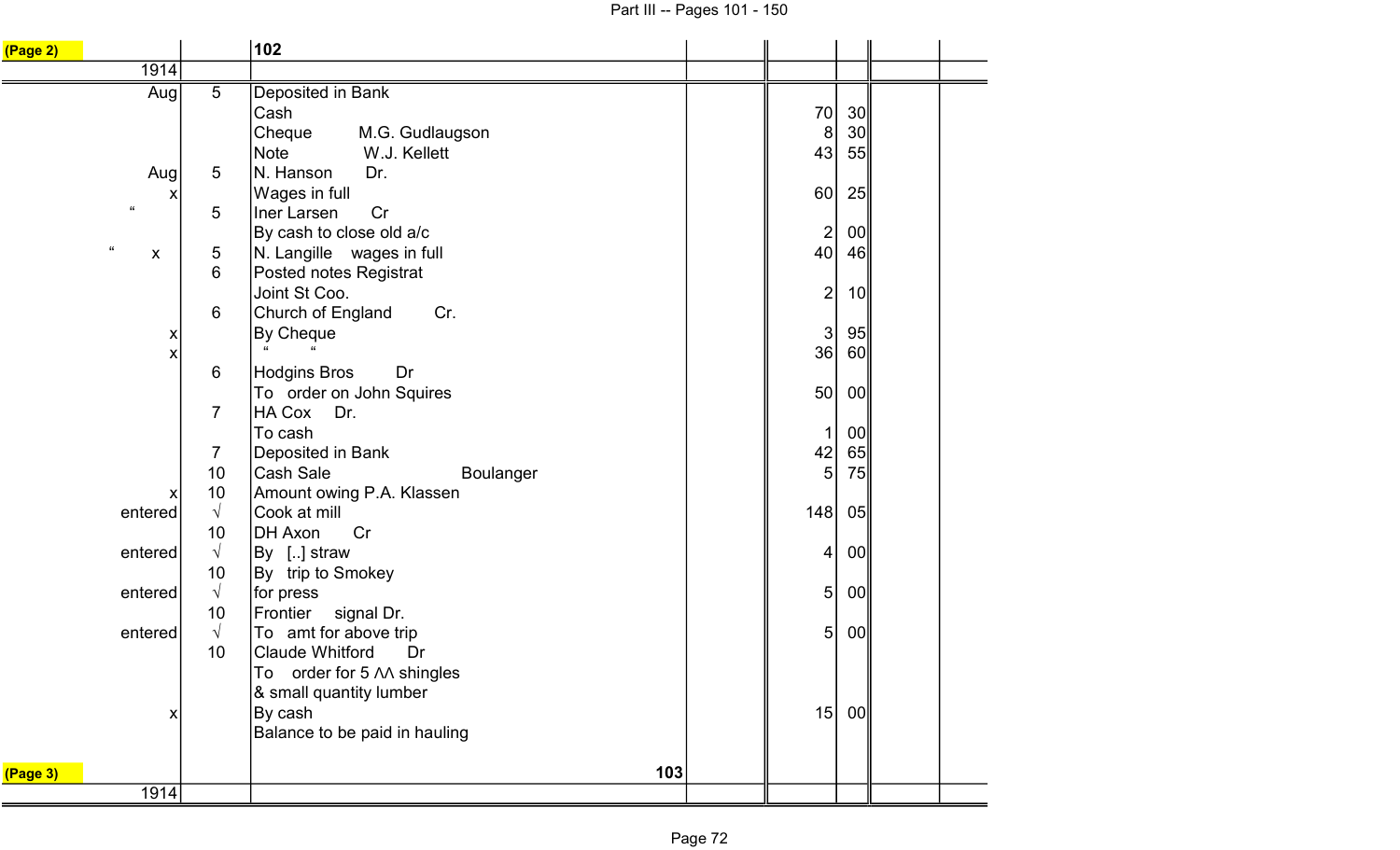| Aug             | 10 <sub>1</sub> | C.W. Crowe<br>Cr.               |                  |                 |
|-----------------|-----------------|---------------------------------|------------------|-----------------|
| entered         | $\sqrt{ }$      | By horse collar                 | 3 <sup>1</sup>   | 50              |
|                 | 10 <sup>°</sup> | AJ Hughes<br>Cr.                |                  |                 |
| entered         | $\sqrt{ }$      | By Mdse delivered to J. Kerr    | 13               | 30              |
|                 | 10              | Jas Kerr<br>Dr.                 |                  |                 |
| entered         | $\sqrt{ }$      | To order to AJ Hughes           | 13               | 30              |
|                 | 11              | Deposited in Bank               |                  |                 |
|                 |                 | Cash (from C. Whitford)<br>1500 |                  |                 |
|                 |                 | (Ch from A. Boulanger) 575      | 20               | 75              |
| Χ               | 11              | <b>Cash Sale</b>                | 2 <sub>1</sub>   | 95              |
|                 | 11              | Jos Voz Cr                      |                  |                 |
| entered         | $\sqrt{ }$      | By 50 lbs flour                 | 3 <sup>1</sup>   | 00              |
| х               | 12              | Neil Morrison<br>Cr.            |                  |                 |
|                 |                 | By cash on a/c                  | 14               | 40              |
|                 | 12              | Walter McGarvin<br>Dr.          |                  |                 |
| entered         | $\sqrt{}$       | To Cash                         | 5 <sub>l</sub>   | 00              |
|                 | 12              | Deposited in Bank               | 17               | 95              |
|                 | 13              | Salmond<br>Cash Sale            |                  | 40              |
|                 |                 | "                               |                  | 50              |
|                 | 13              | Cr<br>A. Harmon                 |                  |                 |
|                 |                 | By hauling                      | 82               | 52              |
|                 |                 | To Lumber                       | 38               | 15              |
|                 |                 | To Goods (Cr. Cox)              | $\boldsymbol{9}$ | 85              |
|                 |                 | To Beef                         | $\sqrt{6}$       | 30 <sup>1</sup> |
| $\sqrt{}$       |                 | Flour (Cr. Voz)<br>To           | $\frac{3}{3}$    | 00 <sup>1</sup> |
|                 |                 | order for Lumber<br>To          |                  | 10 <sub>l</sub> |
|                 |                 | "<br>on Selkirk Trading Co.     | 22               | 12              |
|                 | 13              | D. Lough<br>Cr                  |                  |                 |
|                 |                 | By Balance of a/c               | $2\vert$         | 60              |
|                 | 14              | <b>Cash Sale</b>                |                  | 65              |
|                 | 14              | $\epsilon$<br>"<br>Wilson       |                  | 75              |
|                 | 15              | Deposited in Bank               | 4                | $\Theta$        |
|                 | 15              | A.W. Hamilton<br>Cr             |                  |                 |
| entered         | $\sqrt{}$       | By Cash                         | $\overline{7}$   | 00              |
|                 |                 |                                 |                  |                 |
| $\overline{4)}$ |                 | 104                             |                  |                 |
| 1914            |                 |                                 |                  |                 |
| Aug             | 15              | WA Rae<br>Cr                    |                  |                 |

(Page

 $\overline{\phantom{a}}$ 

Amount replaced by 31.00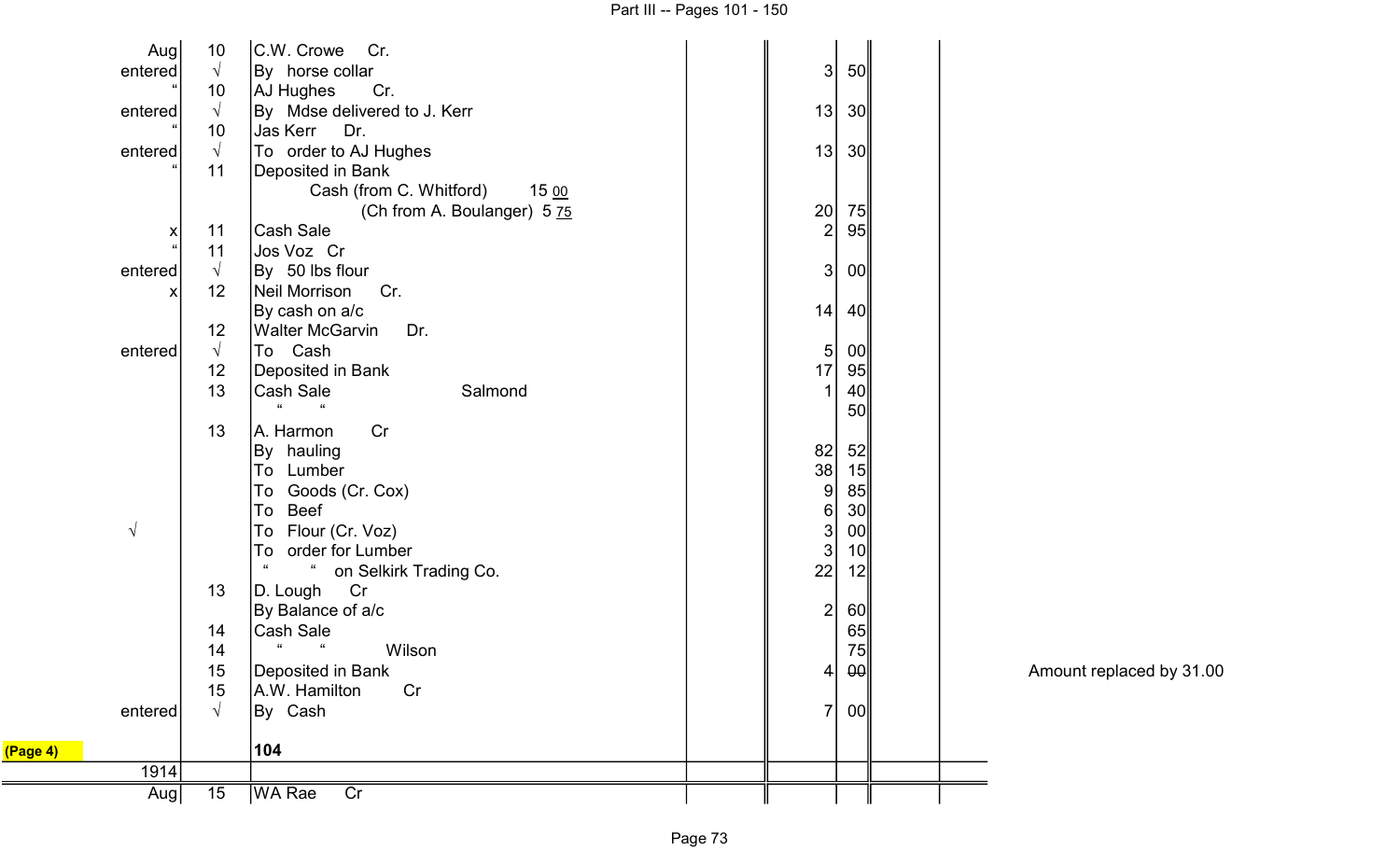| entered x                 | $\sqrt{ }$ | By loan to cover O draft             | 4            |    |                    |                       |
|---------------------------|------------|--------------------------------------|--------------|----|--------------------|-----------------------|
|                           | 15         | <b>Clifford Steves</b><br>Cr         |              |    |                    |                       |
| X                         |            | By Cheque                            | 10           |    |                    |                       |
|                           | 15         | Sully Cr.                            |              |    |                    |                       |
| X                         |            | By Cheque                            | 12           |    |                    |                       |
| X                         | 17         | Received from mill<br>Cheque         | 29           | 95 |                    |                       |
| $\boldsymbol{\mathsf{X}}$ | 17         | Cash Sale<br>MacDonald               | $\mathbf{3}$ | 50 |                    |                       |
|                           | 17         | Deposited in Bank                    | 43           | 45 |                    |                       |
|                           | 17         |                                      | 75           |    |                    |                       |
| X                         | 17         | Parent & Orr<br>Cr                   |              |    |                    |                       |
| entered                   |            | By Cheque (I.M. Orr)                 | 75           |    |                    |                       |
|                           | 17         | HA Cox Dr.                           |              |    |                    |                       |
| X                         |            | To Cheque wages (G.W. Garment draft) | 75           |    |                    |                       |
| Aug                       | 17         | WA Rae<br>Dr                         |              |    |                    |                       |
| entered                   | $\sqrt{ }$ | To loan repaid                       | 4            |    |                    |                       |
| Χ                         | 17         | E. Johnston<br>Dr                    |              |    |                    |                       |
|                           | $\sqrt{ }$ | To Cheques for wages                 | 5            |    |                    |                       |
|                           | 19         | Chg. E. Johnston and                 |              |    |                    |                       |
|                           | 19         | Cr. John Squires<br>order            | 9            |    |                    |                       |
|                           | 19         | Cr<br>J.A. McLaughlin                |              |    |                    |                       |
| Х                         |            | By Cheque                            | 39           | 24 |                    |                       |
| entered                   | 19         | WA Rae<br>Dr                         |              |    |                    |                       |
|                           |            | To cheque on a/c                     | 46           |    |                    |                       |
| entered                   | 19         | Iner Larsen<br>Cr                    |              |    |                    |                       |
| X                         | $\sqrt{ }$ | $ By$ cheque on a/c                  | 50           | 00 |                    |                       |
| Χ                         | 19         | Cash Sale                            |              | 70 |                    |                       |
|                           | 19         | Deposited in Bank                    | 46           |    |                    | Amount replaced by 50 |
| X                         | 21         | Received from H.A. Cox               |              |    |                    |                       |
|                           |            | sales at mill                        | 15           |    |                    |                       |
|                           | 21         | Iner Larsen<br>Dr                    |              |    |                    |                       |
| entered                   | $\sqrt{ }$ | To a/c at mill                       | 86           | 20 |                    |                       |
|                           | 21         | JH Harris<br>Dr a/c at mill          | 54           | 15 |                    |                       |
|                           |            |                                      |              |    |                    |                       |
| (Page 5)                  |            | 105                                  |              |    |                    |                       |
| 1914                      |            |                                      |              |    |                    |                       |
| Aug                       | 22         | Cash Sale                            | 4            |    | $\pmb{\mathsf{X}}$ |                       |
|                           |            | Deposited in Bank                    | 20           | 70 |                    |                       |
|                           | 22         | Union Bank                           |              |    |                    |                       |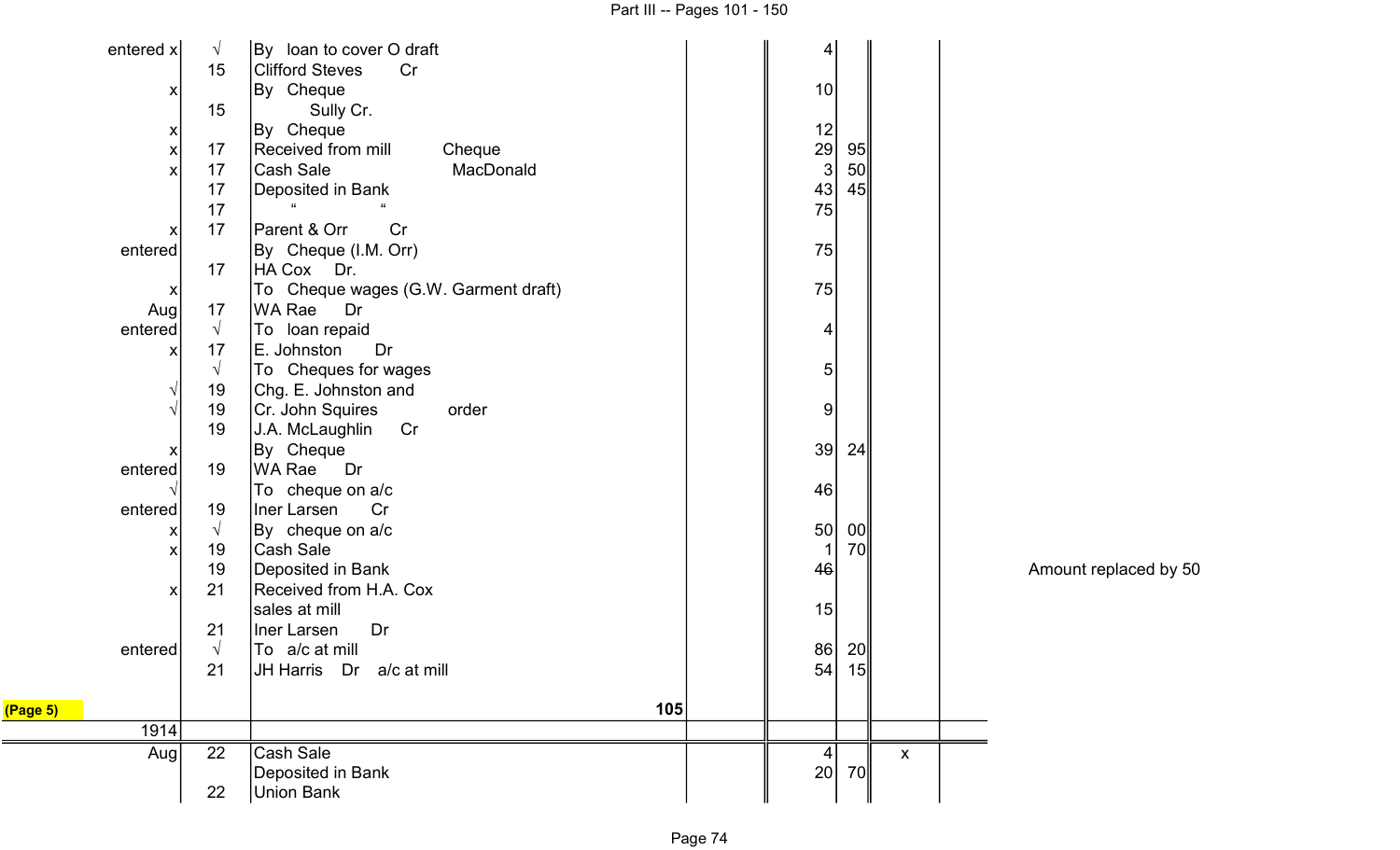|                            | 29               | $John$ []                                                                                |                |                 |                    |      |
|----------------------------|------------------|------------------------------------------------------------------------------------------|----------------|-----------------|--------------------|------|
| $\pmb{\mathsf{X}}$         | $\sqrt{}$        | hauling a/c<br>To cheque                                                                 | 25             |                 |                    |      |
| entered                    | 27               | N. Andress Dr                                                                            |                |                 |                    |      |
| $\pmb{\mathsf{X}}$         |                  | To cheque for oats                                                                       | 6              | 45              |                    |      |
|                            | 27<br>Aug        | Jos Snider Dr                                                                            |                |                 |                    |      |
| 1914                       |                  |                                                                                          |                |                 |                    |      |
| (Page 6)                   |                  | 106                                                                                      |                |                 |                    |      |
|                            | 27               | Deposited in Bank                                                                        | 151            | 85              |                    |      |
|                            | 27               | <b>Cash Sale</b>                                                                         |                | 45              |                    |      |
|                            |                  | cheque on salary<br>To                                                                   | 5              |                 | $\pmb{\mathsf{X}}$ |      |
| entered                    | 26               | Geo R Wilson<br>Dr                                                                       |                |                 |                    |      |
|                            |                  | Money order Lina Rae<br>To                                                               | 50             | 15              | X                  |      |
| entered                    |                  |                                                                                          |                |                 |                    |      |
|                            | $\sqrt{ }$<br>26 | Money order<br>M.J. Cox<br>To<br>W.A. Rae<br>Dr                                          | 50             | 15              | X                  |      |
| entered                    | 26               | H.A. Cox<br>Dr                                                                           |                |                 |                    |      |
|                            | $\sqrt{ }$       | Cheque<br>To                                                                             | 50             |                 | X                  |      |
| entered                    | 26               | G.R. Wilson<br>Dr                                                                        |                |                 |                    |      |
|                            |                  | Cheque wages a/c<br>To                                                                   | 46             | 28              | $\pmb{\mathsf{X}}$ |      |
| entered                    | 26               | H. Hargrave<br>Dr                                                                        |                |                 |                    |      |
|                            |                  | By Cheque on a/c                                                                         | 145            | 90 <sub>l</sub> | $\pmb{\mathsf{X}}$ |      |
|                            | 26               | H. Robertson Cr                                                                          |                |                 |                    |      |
|                            | 26               | <b>Cash Sale</b>                                                                         | 14             |                 | X                  |      |
| entered                    | $\sqrt{ }$       | To Cheque on wages a/c                                                                   | 15             |                 |                    |      |
|                            | 26               | E. Johnson<br>Dr                                                                         |                |                 |                    |      |
|                            |                  | Deposit<br>To                                                                            | 265            | 11              |                    |      |
|                            | 26               | <b>Union Bank</b><br>Dr                                                                  |                |                 |                    |      |
| entered                    | $\sqrt{}$        | By Cheque                                                                                | 50             |                 | X                  |      |
|                            | 26               | Cr<br>Iner Larsen                                                                        |                |                 |                    |      |
| $\mathfrak{c}\mathfrak{c}$ |                  | Cheque Bal Cr                                                                            | 144            | 96              | $\mathsf{X}$       |      |
|                            |                  | $\mathbf{G}$<br>$\epsilon$<br>Discount Cr<br>$\mathbf{G}$<br>$\boldsymbol{\mathfrak{c}}$ | 17             | 20              |                    |      |
|                            |                  | $\epsilon$<br>$\epsilon\epsilon$                                                         | 82             | 50              |                    | 1.45 |
|                            | 19               | $\epsilon$<br>$\epsilon$                                                                 | 75             | 45              |                    | 3.75 |
|                            | 17               | <b>Clifford Steves</b><br>Lumber<br>Dr                                                   | 14             | 22              |                    |      |
|                            | 26               | <b>Cash Sales</b>                                                                        | 6              | 15              | X                  |      |
|                            |                  | To Cheque<br>chg. H. Hargrave                                                            | 1              | 15              | X                  |      |
| entered                    | 22               | I.T. Balmer<br>Dr                                                                        |                |                 |                    |      |
|                            |                  | money order re: T. Toelrans                                                              | 5 <sup>1</sup> |                 | X                  |      |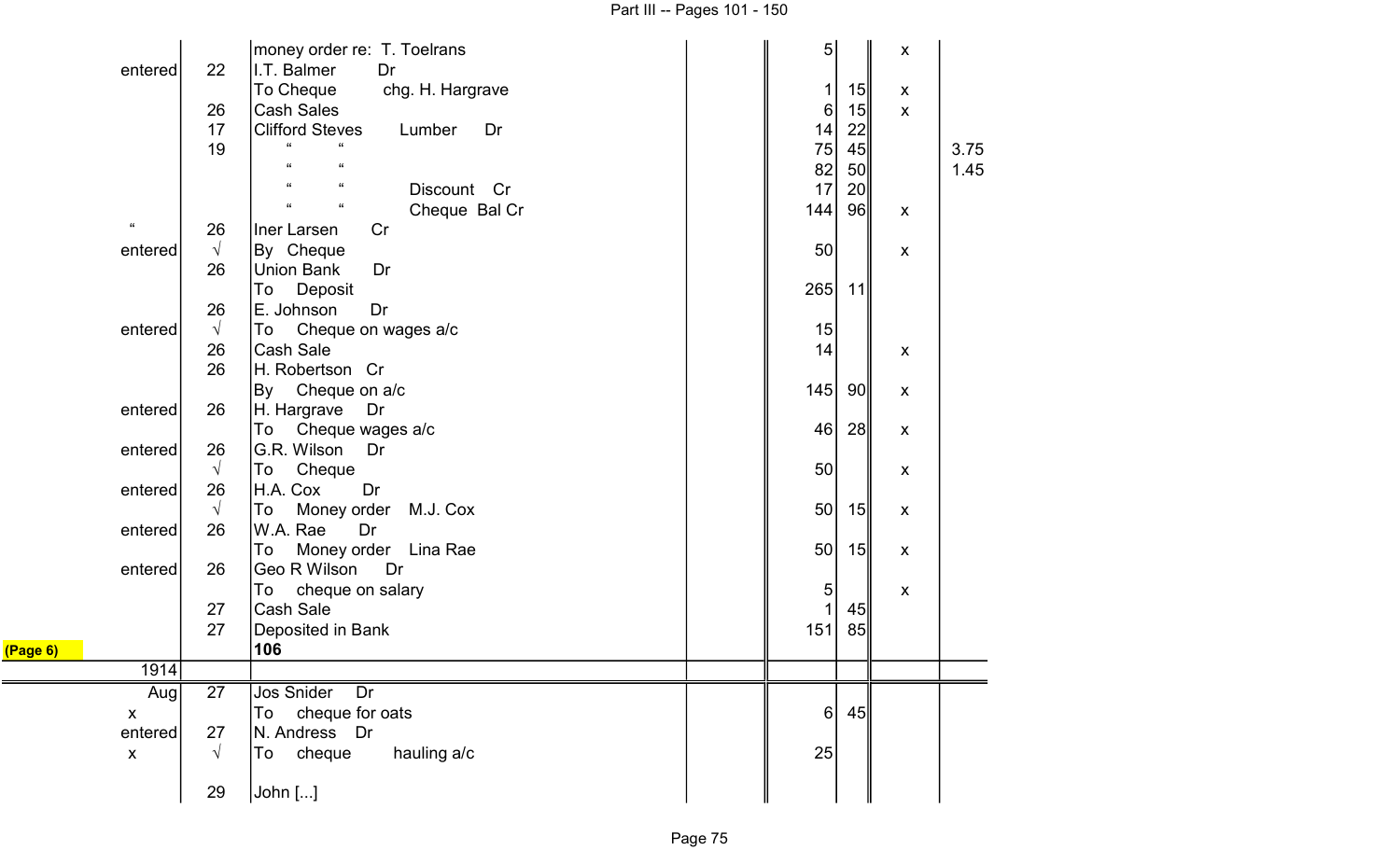| entered            |            | To<br>Lots 28 & 29 BI 13                     | 52 | 300            |    |     | No address found on plan 1410 AC |
|--------------------|------------|----------------------------------------------|----|----------------|----|-----|----------------------------------|
|                    |            | By <br>Lot 25 - BI 13 returned               |    |                |    | 150 | No address found on plan 1410 AC |
| X                  |            | By<br>Cash                                   | 52 |                |    | 25  |                                  |
|                    | 29         | Cesaire J Bondreau<br>Dr                     |    |                |    |     |                                  |
| $\pmb{\mathsf{X}}$ |            | cheque return of deposit<br>To               |    | 25             |    |     |                                  |
|                    | 29         | Deposited in Bank                            |    | 44             | 75 |     |                                  |
|                    | 29         |                                              |    | 25             | 00 |     |                                  |
| $\mathsf{X}$       | 29         | C. I. Twombley Dr                            |    |                |    |     |                                  |
|                    |            | cheque potatos<br> To                        |    | 5 <sub>5</sub> | 25 |     |                                  |
| entered            | 29         | W.A. Rae<br>Dr                               |    |                |    |     |                                  |
|                    | $\sqrt{ }$ | To Board a/c JB Taft                         |    | 60             | 50 |     |                                  |
| entered            | 29         | G.R. Wilson<br>Dr                            |    |                |    |     |                                  |
|                    | $\sqrt{ }$ | To Board a/c JB Taft                         |    | 60             |    |     |                                  |
| entered            | 29         | B. Sully<br>Dr                               |    |                |    |     |                                  |
|                    | $\sqrt{ }$ | To Cheque                                    |    | 35             | 60 |     |                                  |
| $\mathsf{X}$       | 29         | Received from Iner Larsen                    |    |                |    |     |                                  |
|                    |            | Cheque                                       | 67 | 28             | 72 |     |                                  |
|                    |            | Note due six mos. 10%                        |    | 128            | 72 |     |                                  |
| entered            | 29         | The Estate of Duncan McLennan<br>Dr          |    |                |    |     |                                  |
|                    |            | Mdse<br> By                                  | 61 | 250            | 69 |     |                                  |
|                    |            | Note due July 1 <sup>st</sup> 1915 10%<br>To |    | 250            | 69 |     |                                  |
|                    |            | 4 c/s C.oil<br>\$900<br> By                  |    | 36             |    |     |                                  |
|                    | 29         | Andress Dr                                   |    |                |    |     |                                  |
|                    |            | cheque to $H$ []<br> To                      |    | 15             | 00 |     |                                  |
|                    | 29         | WH Smith & Sons<br>Cr                        |    |                |    |     |                                  |
| entered            |            | By 70 lbs nails                              |    |                |    |     |                                  |
|                    | 29         | H.A. Bader Cr                                |    |                |    |     |                                  |
| $\pmb{\mathsf{X}}$ |            | By trip to mill<br>1 1/2 days                |    | $\overline{2}$ | 00 |     |                                  |
|                    |            | chg WA Rae Building a/c                      |    |                |    |     |                                  |
|                    |            |                                              |    |                |    |     |                                  |
| (Page 7)           |            | 107                                          |    |                |    |     |                                  |
| 1914               |            |                                              |    |                |    |     |                                  |
| Aug                | 31         | <b>GR Wilson</b><br>$Dr$ Te                  |    |                |    |     |                                  |
| entered            | $\sqrt{ }$ | To meals W Salmond                           |    | 23             | 50 |     |                                  |
|                    | 31         | $W.A.$ Rae Dr                                |    |                |    |     |                                  |
| entered            | $\sqrt{ }$ | To meals W Salmond                           |    | 23             | 62 |     |                                  |
|                    | 31         | $ H.$ Hargrave Dr                            |    |                |    |     |                                  |
| entered            |            | To order SS Edwards                          |    | 15             |    |     |                                  |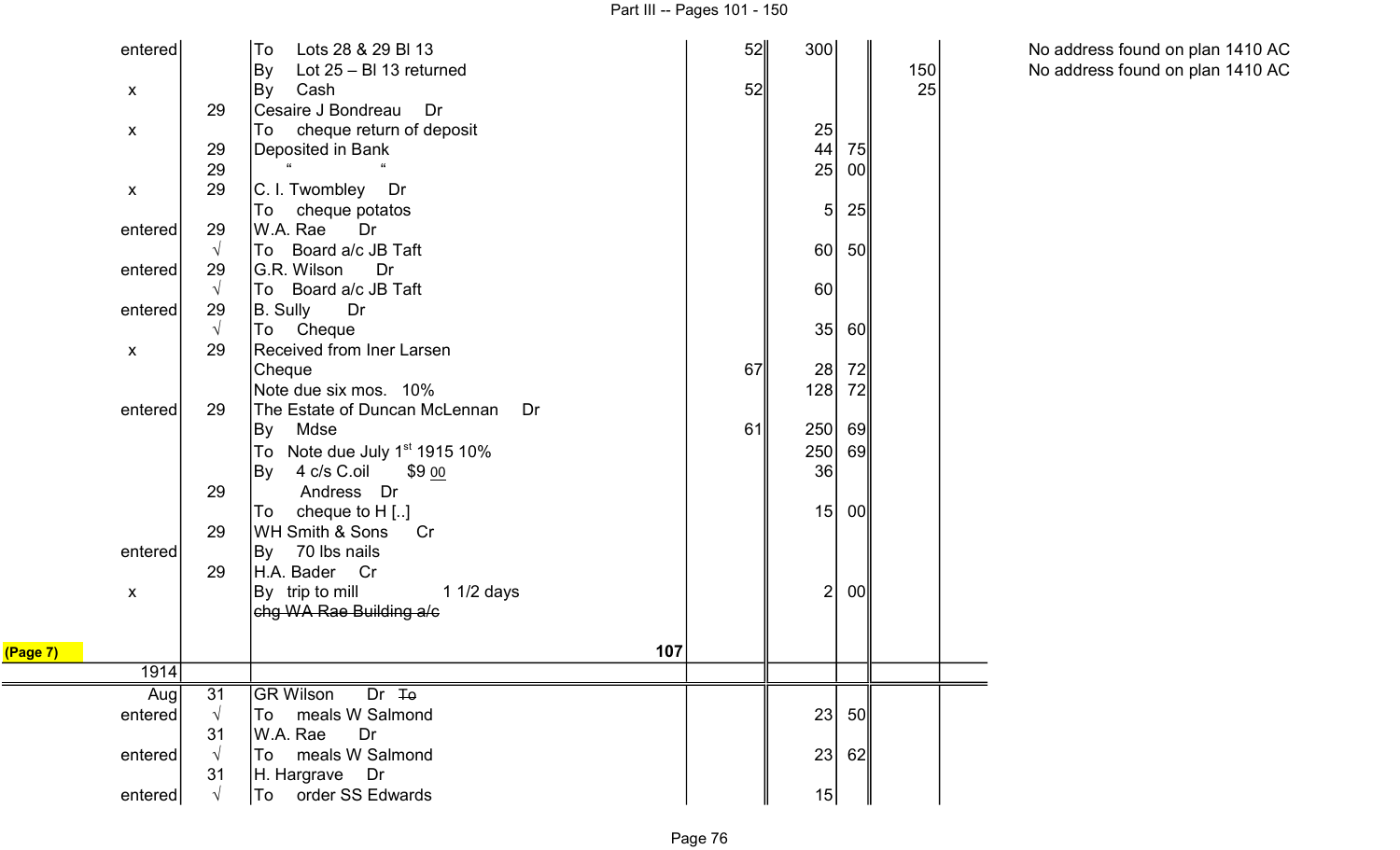|                    | 31           | W Salmond Dr                        |    |                                       |    |                    |  |
|--------------------|--------------|-------------------------------------|----|---------------------------------------|----|--------------------|--|
|                    |              | Cheque Board Rae & Wilson<br>To     |    | 47                                    | 12 | $\mathsf{x}$       |  |
|                    | 31           | F.A. Baxter Dr                      |    |                                       |    |                    |  |
|                    |              | ac/ John Squires Board<br>To        |    | 28                                    | 00 |                    |  |
|                    | 31           | The GP Brick Co. Dr                 |    |                                       |    |                    |  |
| entered            | $\sqrt{}$    | To F.A. Baxters Board a/c           |    |                                       |    |                    |  |
|                    | 31           | W.A. Rae Building a/c Dr            |    |                                       |    |                    |  |
| entered            | $\sqrt{ }$   | To F.A. Baxters Board a/c           |    |                                       |    |                    |  |
|                    | 31           | J.W. Campbell Board a/c             |    |                                       |    |                    |  |
| entered            |              | John Squires (chg Brick Co)         | 20 | 18                                    |    |                    |  |
|                    | 31           | John Squires Cr                     |    |                                       |    |                    |  |
| entered            |              | By Board a/c Geo Duncan             |    |                                       |    |                    |  |
| entered            |              | Chg Frontier Signal                 | 7  | $\overline{c}$                        | 50 |                    |  |
|                    | 31           | John Squires<br>Cr                  |    |                                       |    |                    |  |
| entered            | $\sqrt{}$    | <b>Hodgins Board</b><br>By          |    | 25                                    | 50 |                    |  |
|                    | 31           | John Squires<br>Cr                  |    |                                       |    |                    |  |
|                    |              | By Cash                             |    | 13                                    |    |                    |  |
|                    | 31           | John Squires<br>Cr                  |    |                                       |    |                    |  |
| entered            |              | Board a/c Wilson & Rae<br>By        |    | 4                                     |    |                    |  |
|                    | 31           | <b>CW Crowe</b><br>Dr               |    |                                       |    |                    |  |
|                    |              | c/o C. Starch 48 x 8 c<br>To        |    | $\mathfrak{S}$                        | 84 |                    |  |
|                    |              | Freight 48 lbs x 6                  |    | $\begin{array}{c} 2 \\ 9 \end{array}$ | 88 |                    |  |
|                    |              | $\epsilon$<br>50 lbs lard 19 1/2    |    |                                       | 25 |                    |  |
|                    |              | By<br>ticket (chg WA Rae)           |    | $\bf 8$                               | 00 |                    |  |
|                    |              | $\alpha$ and $\alpha$<br>$\epsilon$ |    | 8                                     | 00 |                    |  |
|                    | 26           | Pd WH Smith & Sons<br><b>Beef</b>   |    | $6\phantom{1}6$                       | 00 | $\pmb{\mathsf{X}}$ |  |
|                    | 29           | Cr JB Taft<br>on $a/c$              |    | 44                                    | 75 | X                  |  |
|                    |              |                                     |    |                                       |    |                    |  |
| 1914               |              | 108                                 |    |                                       |    |                    |  |
|                    | $\mathbf{1}$ |                                     |    |                                       |    |                    |  |
| Sept               |              | <b>AW</b> Hamilton<br>Hamilton      |    |                                       |    |                    |  |
| $\mathsf{X}$       |              | By Cash<br>Cash Sale                |    | 10<br>3 <sub>l</sub>                  |    |                    |  |
| $\pmb{\mathsf{X}}$ | 1<br>1       | Wm Salmond                          |    |                                       | 70 |                    |  |
|                    |              |                                     |    |                                       |    |                    |  |
| $\pmb{\mathsf{X}}$ |              | By Cheque                           |    | 11                                    | 90 |                    |  |
|                    | $\mathbf 1$  | Deposited in Bank<br>26.70          |    |                                       |    |                    |  |
|                    |              | Cash<br>W. Salmond                  |    |                                       |    |                    |  |
|                    |              | Cheque<br>11.90                     |    |                                       |    |                    |  |

(Page 8)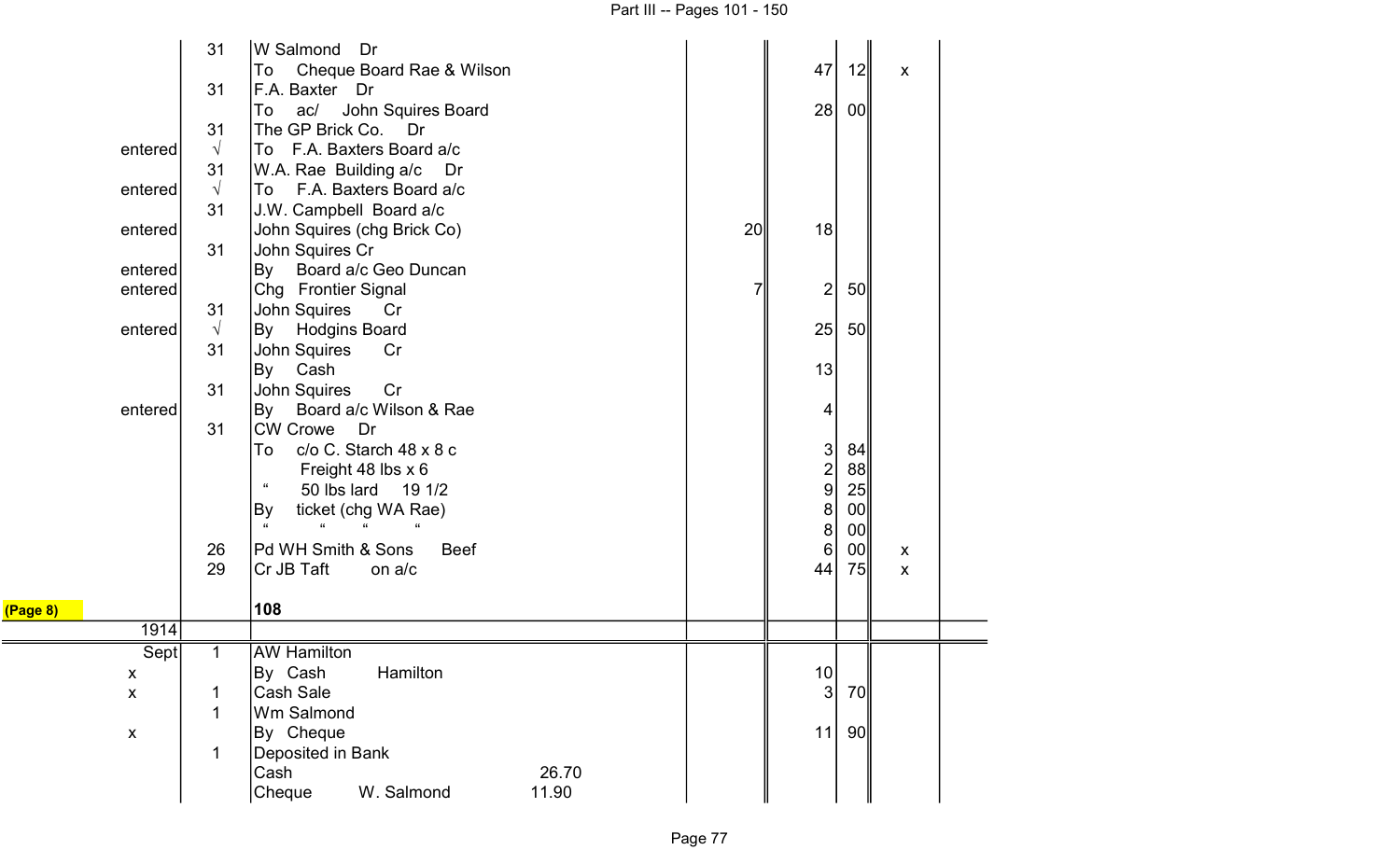| Sept<br>entered<br>entered | $\overline{2}$<br>3<br>$\mathbf{3}$ | $\boldsymbol{\mathfrak{c}}$<br>I. Larsen<br>I Larsen \$128.72 due<br>Note<br>6 mos. $Int - 10\%$<br>draft a Patrick 47 20<br>Bdg a/c<br>Chg F.A. Baxter<br>1 lb tea<br>DH Axon<br>Cr<br>By vegetables<br>John Wilson Cr                                      | 28.72 | 67<br>$\overline{7}$                         | 32<br>60<br>60          |                                    |    |
|----------------------------|-------------------------------------|--------------------------------------------------------------------------------------------------------------------------------------------------------------------------------------------------------------------------------------------------------------|-------|----------------------------------------------|-------------------------|------------------------------------|----|
| entered                    |                                     | John Wilson<br>work on stable<br>By<br>$\epsilon$<br>$\epsilon$<br>$\mathfrak{c}\mathfrak{c}$<br><b>Allan Wilson</b><br>$\mathbf{G}$<br>$\mathbf{G}$<br>$\mathbf{G}$<br><b>Fred Wilson</b><br>$\mathfrak{c}\mathfrak{c}$<br>$\mathbf{G}$<br>"<br>C.N. Dunlop |       | $\overline{4}$<br>21<br>$\overline{9}$<br>45 | 00 <br>25<br> 00 <br>20 | 79                                 | 45 |
| Sept<br>$\pmb{\mathsf{X}}$ | $\overline{4}$<br>4                 | Cr<br><b>WA Rae</b><br>By cheque to cover o draft<br><b>Union Bank</b><br>Dr<br>To deposit cash \$10<br>cheque WA Rae to<br>To<br>cover o draft 35 00                                                                                                        |       | 35<br>45                                     | 00 <br> 00              |                                    |    |
| $\mathsf{X}$<br>entered    | $\overline{2}$<br>4<br>4            | Jos Moore Cr<br>By Cash<br><b>Cash Sale</b><br>Parent & Orr<br>Cr                                                                                                                                                                                            |       | $10$<br>1                                    | 35                      |                                    |    |
| entered                    | $\sqrt{ }$                          | By Express on oil                                                                                                                                                                                                                                            |       | $\overline{2}$                               | 00                      |                                    |    |
| (Page 9)                   |                                     |                                                                                                                                                                                                                                                              | 109   |                                              |                         |                                    |    |
| 1914                       |                                     |                                                                                                                                                                                                                                                              |       |                                              |                         |                                    |    |
| Sept<br>entered            | 4<br>$\sqrt{}$<br>4                 | <b>Hodgins Bros</b><br>Dr<br>To Cheque<br>WA Rae<br>Cr                                                                                                                                                                                                       |       | 5 <sup>1</sup>                               |                         |                                    |    |
|                            | 5<br>$\overline{7}$                 | By cheque Hodgins Bros.<br><b>Cash Sale</b><br>Cr<br><b>WA Rae</b>                                                                                                                                                                                           |       | 5 <sup>1</sup>                               | 65                      | $\pmb{\mathsf{X}}$<br>X            |    |
| entered                    | 7<br>$\sqrt{}$<br>$\overline{7}$    | By cheque (loan)<br>T. Hadin Dr<br>To Cheque<br>WA Rae<br>H Calihoo                                                                                                                                                                                          |       | 5 <sup>1</sup><br>5                          |                         | $\mathsf{X}$<br>$\pmb{\mathsf{X}}$ |    |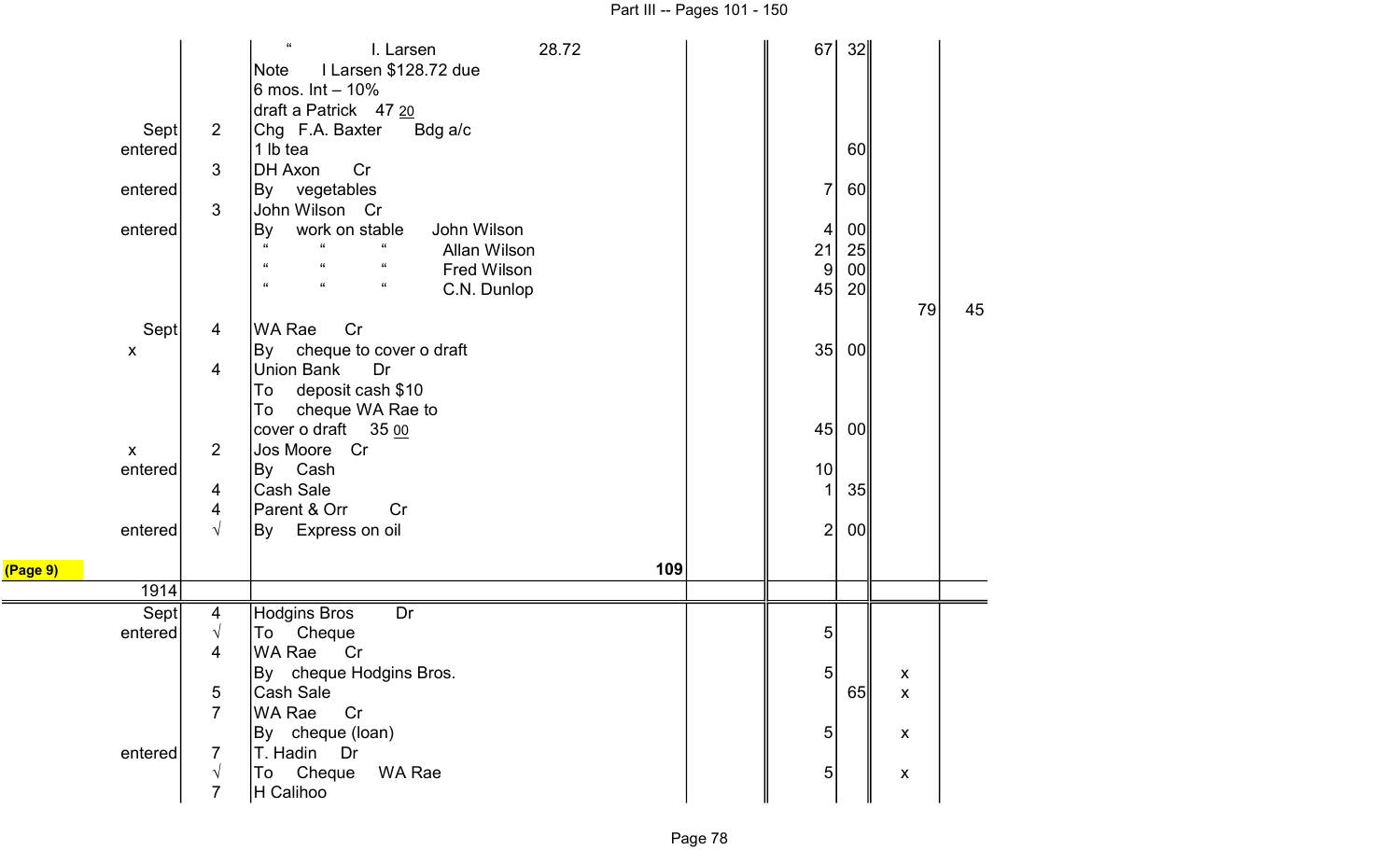| 3 <sup>1</sup><br>65<br><b>Cash Sale</b><br>$\pmb{\mathsf{X}}$<br>$\overline{7}$<br>CF Twombley<br>Dr<br>$\overline{2}$<br>50<br>To Lard<br>25<br>$\overline{2}$<br>By Cash<br>$\pmb{\mathsf{X}}$<br>$\overline{7}$<br>Hendry and Deriger Bdg.<br>$\mathfrak{S}$<br>15<br>30<br>entered<br>22 nails<br>15 с<br>Pd. WH Smith & Sons<br>20<br>7<br><b>Beef</b><br>$\overline{7}$<br>C Steves<br>Cr<br>20<br>19<br>By Cheque<br>$\pmb{\mathsf{X}}$<br>Hendry and Deriger Bdg.<br>$\overline{7}$<br>37 lbs 3 in. nails<br>15<br>5<br>entered<br>55<br>D.H. Mnichin<br>8<br>Dr<br>49<br>87<br>Timber dues<br>cheque<br>To<br>$18$ X \$ 50<br>05<br>Exchange<br>Rev. Hamlin Cr<br>8<br>$\sqrt{}$<br>10<br>entered<br>By<br>order WA Rae<br>$\overline{2}$<br>10<br>Cash<br>By<br>$\mathsf{X}$<br>Hendry and Deriger Cr<br>8<br>$\sqrt{ }$<br>By Cash Rent<br>10<br>entered<br>$\mathsf{X}$ |
|--------------------------------------------------------------------------------------------------------------------------------------------------------------------------------------------------------------------------------------------------------------------------------------------------------------------------------------------------------------------------------------------------------------------------------------------------------------------------------------------------------------------------------------------------------------------------------------------------------------------------------------------------------------------------------------------------------------------------------------------------------------------------------------------------------------------------------------------------------------------------------------|
|                                                                                                                                                                                                                                                                                                                                                                                                                                                                                                                                                                                                                                                                                                                                                                                                                                                                                      |
|                                                                                                                                                                                                                                                                                                                                                                                                                                                                                                                                                                                                                                                                                                                                                                                                                                                                                      |
|                                                                                                                                                                                                                                                                                                                                                                                                                                                                                                                                                                                                                                                                                                                                                                                                                                                                                      |
|                                                                                                                                                                                                                                                                                                                                                                                                                                                                                                                                                                                                                                                                                                                                                                                                                                                                                      |
|                                                                                                                                                                                                                                                                                                                                                                                                                                                                                                                                                                                                                                                                                                                                                                                                                                                                                      |
|                                                                                                                                                                                                                                                                                                                                                                                                                                                                                                                                                                                                                                                                                                                                                                                                                                                                                      |
|                                                                                                                                                                                                                                                                                                                                                                                                                                                                                                                                                                                                                                                                                                                                                                                                                                                                                      |
|                                                                                                                                                                                                                                                                                                                                                                                                                                                                                                                                                                                                                                                                                                                                                                                                                                                                                      |
|                                                                                                                                                                                                                                                                                                                                                                                                                                                                                                                                                                                                                                                                                                                                                                                                                                                                                      |
|                                                                                                                                                                                                                                                                                                                                                                                                                                                                                                                                                                                                                                                                                                                                                                                                                                                                                      |
|                                                                                                                                                                                                                                                                                                                                                                                                                                                                                                                                                                                                                                                                                                                                                                                                                                                                                      |
|                                                                                                                                                                                                                                                                                                                                                                                                                                                                                                                                                                                                                                                                                                                                                                                                                                                                                      |
|                                                                                                                                                                                                                                                                                                                                                                                                                                                                                                                                                                                                                                                                                                                                                                                                                                                                                      |
|                                                                                                                                                                                                                                                                                                                                                                                                                                                                                                                                                                                                                                                                                                                                                                                                                                                                                      |
|                                                                                                                                                                                                                                                                                                                                                                                                                                                                                                                                                                                                                                                                                                                                                                                                                                                                                      |
|                                                                                                                                                                                                                                                                                                                                                                                                                                                                                                                                                                                                                                                                                                                                                                                                                                                                                      |
|                                                                                                                                                                                                                                                                                                                                                                                                                                                                                                                                                                                                                                                                                                                                                                                                                                                                                      |
|                                                                                                                                                                                                                                                                                                                                                                                                                                                                                                                                                                                                                                                                                                                                                                                                                                                                                      |
|                                                                                                                                                                                                                                                                                                                                                                                                                                                                                                                                                                                                                                                                                                                                                                                                                                                                                      |
| 53<br>70∥<br>Deposited in Union Bank                                                                                                                                                                                                                                                                                                                                                                                                                                                                                                                                                                                                                                                                                                                                                                                                                                                 |
| WA Rae<br>8<br>Cr                                                                                                                                                                                                                                                                                                                                                                                                                                                                                                                                                                                                                                                                                                                                                                                                                                                                    |
| By Cheque to deposit<br>5<br>$\mathsf{X}$                                                                                                                                                                                                                                                                                                                                                                                                                                                                                                                                                                                                                                                                                                                                                                                                                                            |
| Parent & Orr<br>8<br>Cr                                                                                                                                                                                                                                                                                                                                                                                                                                                                                                                                                                                                                                                                                                                                                                                                                                                              |
| $\sqrt{}$<br>15<br>95<br>By Nails 53 #<br>$\overline{7}$<br>entered                                                                                                                                                                                                                                                                                                                                                                                                                                                                                                                                                                                                                                                                                                                                                                                                                  |
| 8<br><b>WA Rae</b><br>Dr                                                                                                                                                                                                                                                                                                                                                                                                                                                                                                                                                                                                                                                                                                                                                                                                                                                             |
| payment on lots - CW. Lv. Young<br>125<br>entered<br>To<br>$\pmb{\mathsf{X}}$                                                                                                                                                                                                                                                                                                                                                                                                                                                                                                                                                                                                                                                                                                                                                                                                        |
|                                                                                                                                                                                                                                                                                                                                                                                                                                                                                                                                                                                                                                                                                                                                                                                                                                                                                      |
| 110<br>(Page 10)                                                                                                                                                                                                                                                                                                                                                                                                                                                                                                                                                                                                                                                                                                                                                                                                                                                                     |
| 1914                                                                                                                                                                                                                                                                                                                                                                                                                                                                                                                                                                                                                                                                                                                                                                                                                                                                                 |
| Sept<br>8<br>Hendry and Deriger Bdg. Dr                                                                                                                                                                                                                                                                                                                                                                                                                                                                                                                                                                                                                                                                                                                                                                                                                                              |
| $\sqrt{ }$<br>7 <sup>1</sup><br>95<br>15<br>.To<br>53# nails (Par & Orr) .15<br>entered                                                                                                                                                                                                                                                                                                                                                                                                                                                                                                                                                                                                                                                                                                                                                                                              |
| 60<br>See below<br><b>Cash Sale</b><br>$\left  \right $<br>9                                                                                                                                                                                                                                                                                                                                                                                                                                                                                                                                                                                                                                                                                                                                                                                                                         |
| 8<br>Hendry and Deriger Dr                                                                                                                                                                                                                                                                                                                                                                                                                                                                                                                                                                                                                                                                                                                                                                                                                                                           |
| 13 1/2 lbs <del>2 1/2</del> 4" nails<br>entered<br>To                                                                                                                                                                                                                                                                                                                                                                                                                                                                                                                                                                                                                                                                                                                                                                                                                                |
| $\overline{2}$<br>15<br>from Selkirk Trading Co.<br> 03                                                                                                                                                                                                                                                                                                                                                                                                                                                                                                                                                                                                                                                                                                                                                                                                                              |
| 9<br>Hendry and Deriger Dr                                                                                                                                                                                                                                                                                                                                                                                                                                                                                                                                                                                                                                                                                                                                                                                                                                                           |
| 30 1/2 lbs 2 1/2" nails<br>entered<br>To                                                                                                                                                                                                                                                                                                                                                                                                                                                                                                                                                                                                                                                                                                                                                                                                                                             |
| from JB Taft returned<br>15<br>58<br>4 <br>V                                                                                                                                                                                                                                                                                                                                                                                                                                                                                                                                                                                                                                                                                                                                                                                                                                         |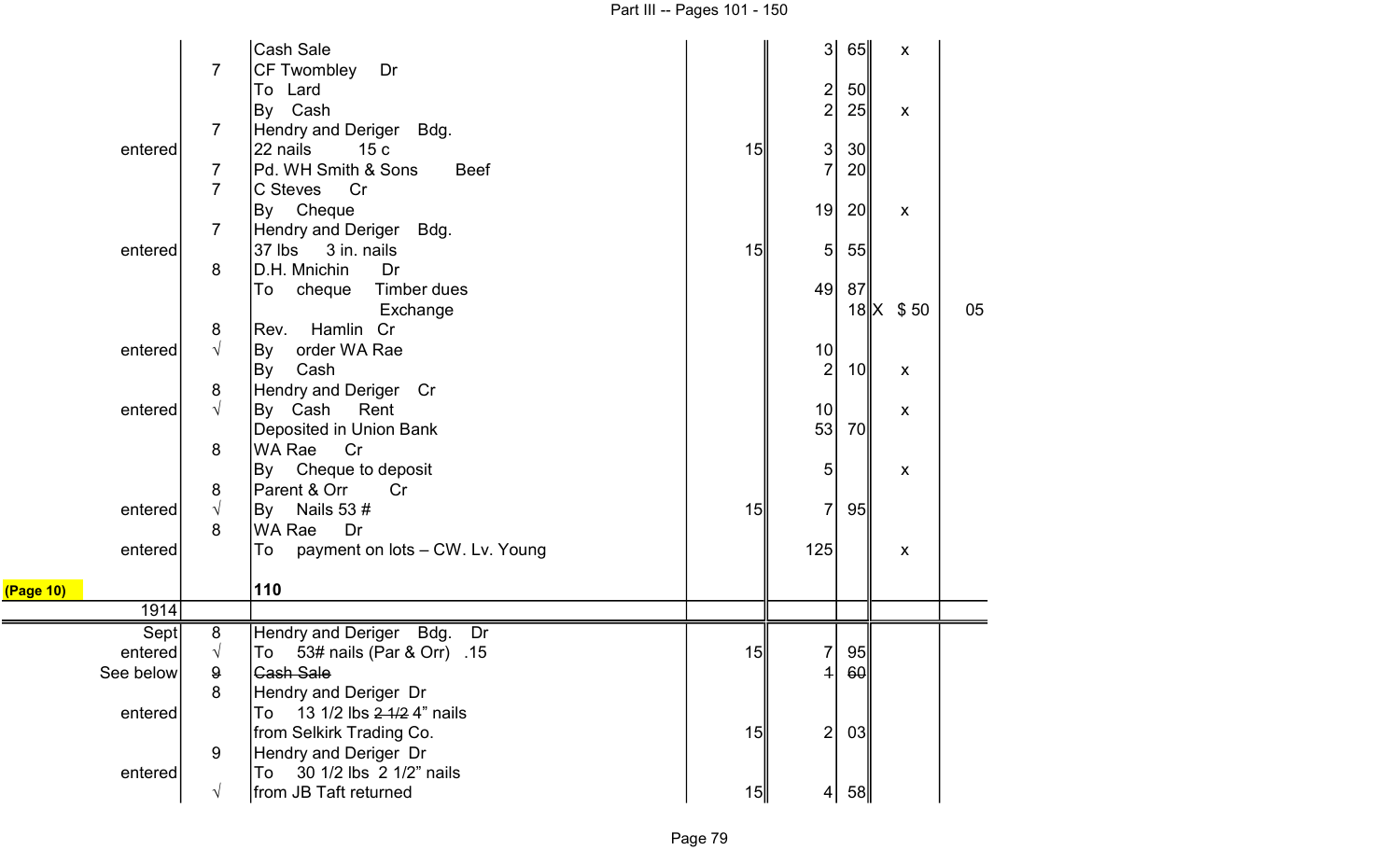| entered   | 10<br>$\sqrt{ }$<br>10           | Parent & Orr<br>Cr<br>By 20 lbs<br>3" nails<br>14 " shingle "<br>34#<br>(Chg Hendry & Deriger)<br><b>Cash Sales</b><br>1.60 2.25 .65 | 15 | 5 <sup>1</sup><br>4 <sup>1</sup> | 10 <sup>1</sup><br>50              | $\pmb{\mathsf{X}}$        |  |
|-----------|----------------------------------|--------------------------------------------------------------------------------------------------------------------------------------|----|----------------------------------|------------------------------------|---------------------------|--|
| entered   | 14                               | Hendry and Deriger Cr.<br>By 33 lbs nails returned                                                                                   |    | $\vert 4 \vert$                  | 95                                 |                           |  |
| entered   | 14                               | <b>WA Rae Building</b><br>Dr<br>33 lbs nails<br>To                                                                                   |    | $\overline{\mathcal{A}}$         | 95                                 |                           |  |
|           | 15                               | Received from mill a/c                                                                                                               |    |                                  |                                    |                           |  |
|           |                                  | Cheque T.B. Sheehan to Tony Semek                                                                                                    |    | 30                               |                                    | $\mathsf{X}$              |  |
|           | 15                               | Deposited in Bank                                                                                                                    |    |                                  |                                    |                           |  |
|           |                                  | Cheque T.B. Sheehan<br>30.<br>Cash<br>4.50                                                                                           |    | 34                               | 50                                 |                           |  |
|           | 15                               | Cash Sale<br>J. Wilson                                                                                                               |    | $\overline{2}$                   | 40 $\parallel$ √                   | $\mathsf{X}$              |  |
|           | 15                               | $\epsilon$<br>$\epsilon$<br><b>Medlock</b>                                                                                           |    | 6                                | 55                                 | $\mathsf{X}$              |  |
|           | 15                               | Deposited in Bank                                                                                                                    |    |                                  |                                    |                           |  |
|           |                                  | Cash<br>8.95                                                                                                                         |    |                                  |                                    |                           |  |
|           |                                  | Cheque W.A. Rae<br>30.                                                                                                               |    | 38                               | 95                                 | $\boldsymbol{\mathsf{X}}$ |  |
|           | 15                               | WA Rae<br><b>Cr</b><br>By cheque cover o draft                                                                                       |    | 30                               |                                    |                           |  |
|           | 15                               | T. Hadon Dr                                                                                                                          |    |                                  |                                    |                           |  |
|           |                                  | To order D.E. Stewart                                                                                                                |    | 9                                | 60                                 |                           |  |
|           | 15                               | Cash Sale<br>J. Wilson                                                                                                               |    |                                  | $85$ <sup><math>\sqrt</math></sup> | $\mathsf{X}$              |  |
|           | 16                               | $\epsilon$                                                                                                                           |    |                                  | 25                                 | $\pmb{\mathsf{X}}$        |  |
| (Page 11) |                                  | 111                                                                                                                                  |    |                                  |                                    |                           |  |
|           | 1914                             |                                                                                                                                      |    |                                  |                                    |                           |  |
|           | Sept<br>16                       | F.A. Baxter Dr                                                                                                                       |    |                                  |                                    |                           |  |
| entered   | $\sqrt{ }$                       | Goods at mill<br>To                                                                                                                  |    | 39                               | 75                                 |                           |  |
|           | $\mathfrak{c}\mathfrak{c}$<br>16 | Geo Duncan Dr                                                                                                                        |    |                                  |                                    |                           |  |
|           |                                  | Goods at mill<br>To                                                                                                                  | 7  | 3                                | 75                                 |                           |  |
| entered   | $\sqrt{ }$<br>16                 | Chg Frontier Signal                                                                                                                  |    |                                  |                                    |                           |  |
| entered   | $\sqrt{ }$                       | F.A. Baxter<br>2 Mackinaw coats<br>900                                                                                               |    | 18                               | 00                                 |                           |  |
|           | 16                               | <b>Medlock</b><br>Cash Sale                                                                                                          |    | 5                                | 60                                 | $\pmb{\mathsf{X}}$        |  |
|           | 18                               | $\boldsymbol{\mathfrak{u}}$                                                                                                          |    |                                  | 50                                 | $\pmb{\mathsf{X}}$        |  |
|           | 17                               | Selkirk Trading Co.<br>Cr                                                                                                            |    |                                  |                                    |                           |  |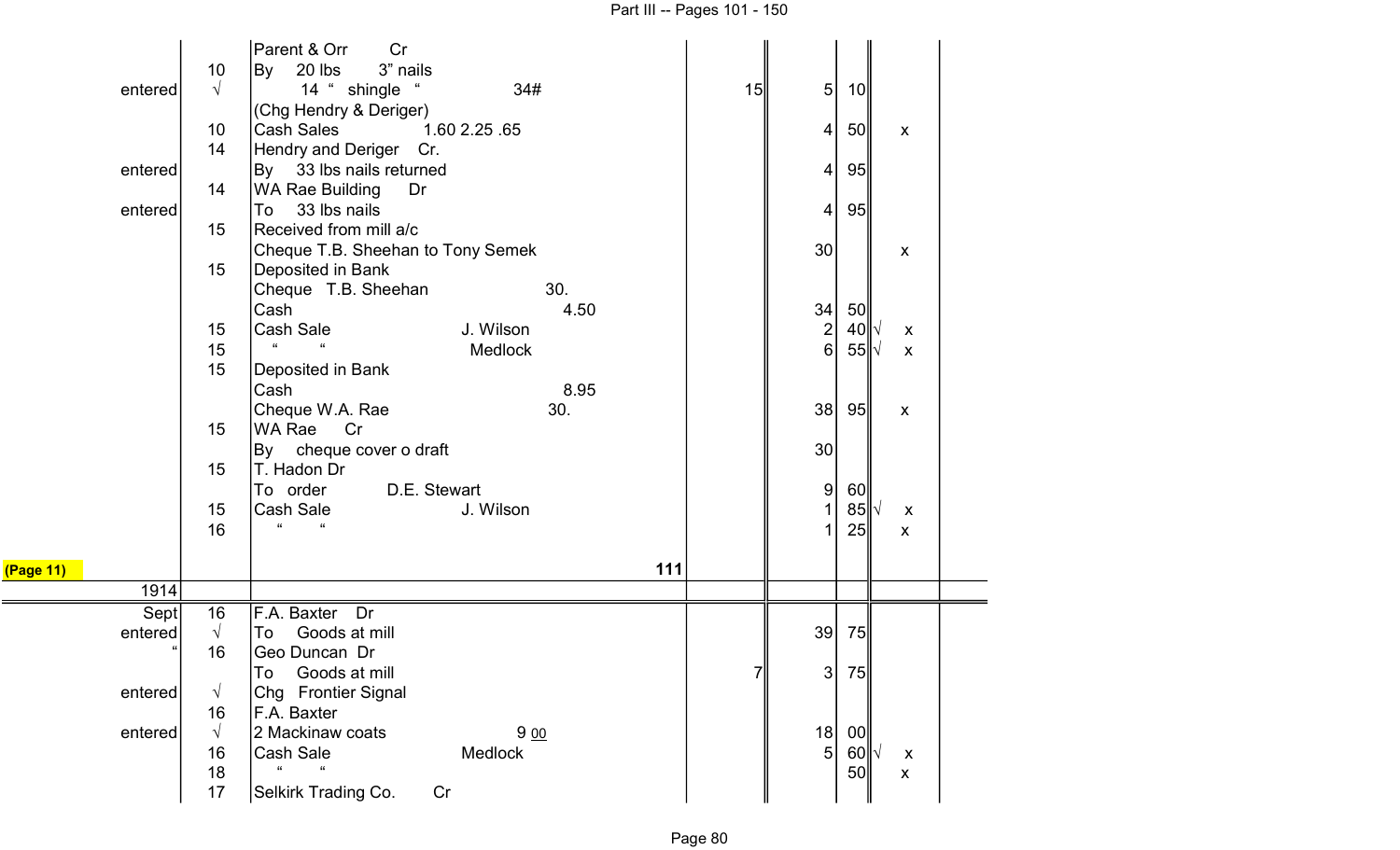|           |                      |           | <b>By</b><br>Cheque                | 250             |                 | $\pmb{\mathsf{X}}$                                    |  |
|-----------|----------------------|-----------|------------------------------------|-----------------|-----------------|-------------------------------------------------------|--|
|           |                      | 18        | <b>Union Bank</b><br>Dr            |                 |                 |                                                       |  |
|           |                      |           | deposit cash<br>10.20<br>To        |                 |                 |                                                       |  |
|           |                      |           | 250.<br>Cheque                     | 260             | 20              |                                                       |  |
|           | $\sqrt{ }$           | 18        | P.A. Klassen<br>Dr                 |                 |                 |                                                       |  |
|           |                      |           | Cheque<br>To                       | 50              |                 | $\pmb{\mathsf{X}}$                                    |  |
|           |                      | 18        | HA Cox<br>Dr.                      |                 |                 |                                                       |  |
|           | entered              | $\sqrt{}$ | Cheque<br>To                       | 100             | 40              | $\pmb{\mathsf{X}}$                                    |  |
|           |                      | 18        | G.R. Wilson<br>Dr                  |                 |                 |                                                       |  |
|           |                      |           | Cheque<br>To                       | 25              |                 | $\pmb{\mathsf{X}}$                                    |  |
|           |                      | 18        | W.A. Rae<br>Dr                     |                 |                 |                                                       |  |
|           |                      |           | To Cheque advance to               |                 |                 |                                                       |  |
|           |                      |           | cover o draft returned             | 80              |                 | $\pmb{\mathsf{X}}$                                    |  |
|           |                      | 18        | T. Hadon Dr                        |                 |                 |                                                       |  |
|           |                      |           | To Cheque                          | $20\,$          |                 |                                                       |  |
|           |                      | 18        | <b>Cash Sale</b>                   |                 | 50              | $\pmb{\mathsf{X}}$<br>$\pmb{\mathsf{X}}$              |  |
|           |                      | 18        | G.R. Wilson<br>Dr                  |                 |                 |                                                       |  |
|           |                      |           | To Cheque                          | 25              |                 | $\overline{\phantom{a}}$<br>$\boldsymbol{\mathsf{X}}$ |  |
|           |                      | 18        | CW L.V. Young Cr                   |                 |                 |                                                       |  |
|           |                      |           | 2.00<br>1 sk carrots<br>By         |                 |                 |                                                       |  |
|           | entered              |           | 3 " turnips<br>3.                  |                 |                 |                                                       |  |
|           |                      |           | 1 bu beets<br>1.                   | 6               | 00              |                                                       |  |
|           |                      |           | F.A. Baxter Dr                     |                 |                 |                                                       |  |
|           | entered              |           | 5 galls C. Oil<br>To               | 5               | 00              |                                                       |  |
|           |                      |           |                                    |                 |                 |                                                       |  |
| (Page 12) |                      |           | 112                                |                 |                 |                                                       |  |
|           | 1914                 |           |                                    |                 |                 |                                                       |  |
|           | Sept                 | 19        | S. Hodgins<br>To cheque            | 10              |                 | $\pmb{\mathsf{X}}$                                    |  |
|           | $\pmb{\mathfrak{c}}$ | 21        | Cash Sale<br>Oats                  |                 | 25              | $\pmb{\mathsf{X}}$                                    |  |
|           |                      | 21        | Lumber                             |                 | 80              | $\mathsf{X}$                                          |  |
|           |                      | 23        | Deposited in Bank                  |                 |                 |                                                       |  |
|           |                      |           | Prov of Alberta - cheque<br>27.45  |                 |                 | $\pmb{\mathsf{X}}$                                    |  |
|           |                      |           | 3.55<br><b>Cash Sales</b>          | 31              | 00 <sup>1</sup> |                                                       |  |
|           |                      |           | less Exchange                      |                 | 25              |                                                       |  |
|           |                      |           |                                    | 30 <sup>°</sup> | <b>75</b>       |                                                       |  |
|           | Sept                 | 24        | C.W. L.V. Young Cr                 |                 |                 |                                                       |  |
|           |                      | 24        | Cash Bal Lots 31 & 32 Bl 13<br> By | 60              |                 |                                                       |  |
|           |                      | 24        | <b>Order Robt McDonald</b>         | 25              |                 |                                                       |  |
|           |                      |           |                                    |                 |                 |                                                       |  |

No address found on plan 1410 AC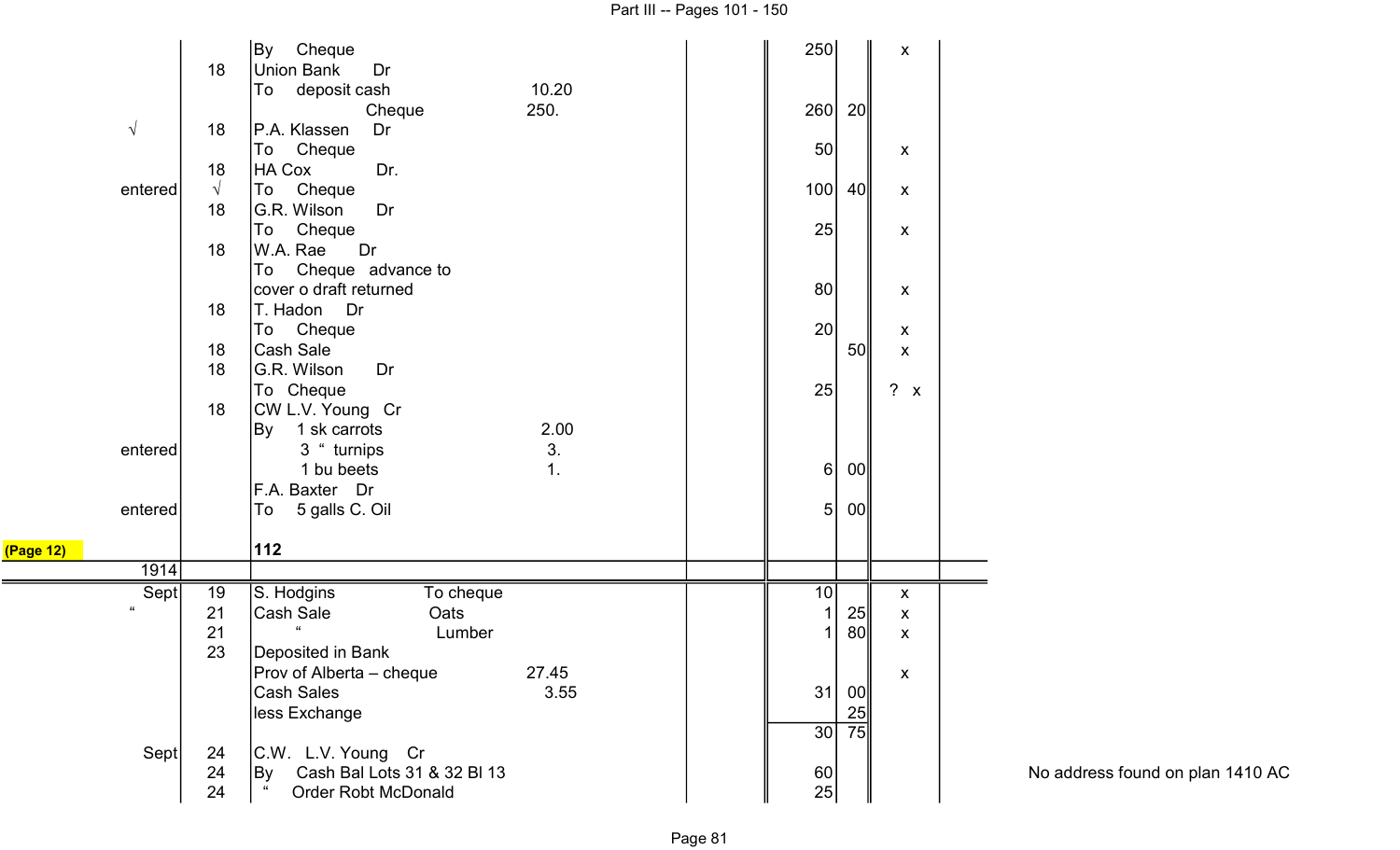|           | 24              | <b>Robert McDonald</b><br>Dr<br>To order CW LV Young pd. |     | 25              |    |                  |                                  |  |
|-----------|-----------------|----------------------------------------------------------|-----|-----------------|----|------------------|----------------------------------|--|
|           | 25              | GR Omens Cr                                              |     |                 |    |                  |                                  |  |
|           |                 | By<br>cheque for lumber                                  |     | 8               | 20 | $\boldsymbol{X}$ |                                  |  |
|           | 25              | Cash Sale                                                |     |                 | 85 | X                |                                  |  |
|           | 25              | Paid Henry Calihoo on                                    |     |                 |    |                  |                                  |  |
|           |                 | order of AJ Hughes Chg Hughes                            |     | 10              |    | $\mathsf{X}$     |                                  |  |
|           | 27              | E. Johnson<br>Cr                                         |     |                 |    |                  |                                  |  |
|           |                 | By Cash                                                  |     | 4               | 25 | $\boldsymbol{X}$ |                                  |  |
|           | 28              | Deposited in Bank                                        |     |                 |    |                  |                                  |  |
|           |                 | Cash Sale - 1.85<br>E. Johnson 4.25                      |     |                 |    |                  |                                  |  |
|           |                 | Cheque G.R. Omen 8.85                                    |     | 14              | 95 |                  |                                  |  |
|           | 28              | Dr<br>Great West Garment Co.                             |     |                 |    |                  |                                  |  |
| entered   | $\sqrt{ }$      | To draft paid Chg H.A. Cox                               |     | 18              | 70 |                  |                                  |  |
|           | 28              | ∣W.A. Rae<br>Dr                                          |     |                 |    |                  |                                  |  |
| entered   | $\sqrt{ }$      | To payment made by CW LV Young                           |     | 60              |    |                  |                                  |  |
|           | 28              | Cash Sale                                                |     | 4               | 00 |                  |                                  |  |
|           | 29              | $\epsilon$<br>F. Craiger                                 |     |                 | 65 |                  |                                  |  |
|           | 29              | Deposited in Bank                                        |     | 11              | 65 |                  |                                  |  |
| entered   | 29              | F.A. Baxter Dr                                           | 110 |                 |    |                  |                                  |  |
|           |                 | To order on Selkirk                                      |     | 5 <sup>1</sup>  | 00 |                  |                                  |  |
|           | 30              | <b>T.L. Williams Gr</b>                                  |     |                 |    |                  |                                  |  |
|           |                 | By fifty dollars pd on lot 16 BI 13                      |     |                 |    |                  | No address found on plan 1410 AC |  |
|           |                 |                                                          |     |                 |    |                  |                                  |  |
| (Page 13) |                 | 113                                                      |     |                 |    |                  |                                  |  |
| 1914      |                 |                                                          |     |                 |    |                  |                                  |  |
| Sept      | $\overline{30}$ | T.L. Williams<br>$\overline{Cr}$                         |     |                 |    |                  |                                  |  |
| entered   |                 | By payment on lot 16 BI 13                               |     | 50              |    |                  | No address found on plan 1410 AC |  |
|           |                 | By mdse – (Chg WA Rae entered)                           |     | 10              |    |                  |                                  |  |
|           |                 | WA Rae<br>Dr                                             |     |                 |    |                  |                                  |  |
| Octl      | 3               | To cheque – (W Salmond)                                  |     | 50 <sub>l</sub> |    |                  |                                  |  |
|           | 3               | (Selkirk Trading Co.)                                    |     | 50              |    |                  |                                  |  |
|           | 3               | Frank Parachowski                                        |     |                 |    |                  |                                  |  |
| Oct       | 14              | Grande Prairie Townsite Co.                              |     |                 |    |                  |                                  |  |
|           |                 | By cheque to G.R. Wilson by F.T. Balmer (transfer)       |     | 58              | 00 |                  |                                  |  |
| Oct       | 20              | Pd Somerville Hdwe Co.                                   |     |                 |    |                  |                                  |  |
| entered   |                 | Saws, lace leather Etc                                   |     | 15              | 35 |                  |                                  |  |
| Aug       | 8               | Northern Hdwe Co. Ltd.                                   |     |                 |    |                  |                                  |  |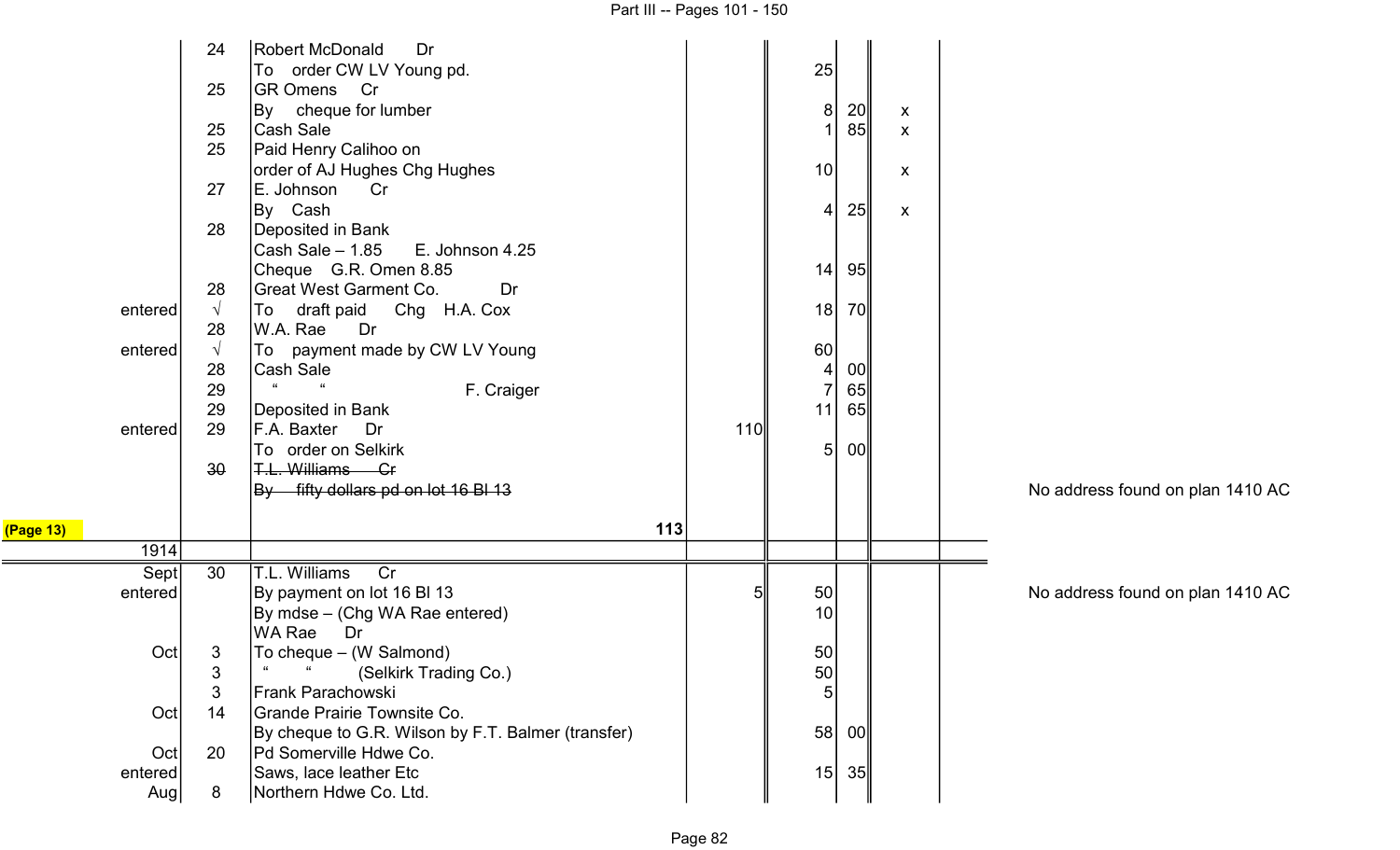| entered    |                | Ibs. Lard oil<br>1.35                                  |                 |   |                |                 |  |
|------------|----------------|--------------------------------------------------------|-----------------|---|----------------|-----------------|--|
|            |                | .50<br><b>Express</b>                                  |                 |   | 1              | 85              |  |
| Aug        | 15             | Frontier Signal Loan<br>Cr                             |                 | 7 | 5              | 00 <sup>1</sup> |  |
| entered    |                |                                                        |                 |   |                |                 |  |
|            |                | paid to Dean Hodgins                                   |                 | 7 | 3              | 00              |  |
| Oct        | 8              | JC Dunlop                                              |                 |   |                |                 |  |
|            |                | By Soap \$200                                          |                 |   |                |                 |  |
|            |                | Salt<br>.70                                            |                 |   |                |                 |  |
|            |                | To cash                                                |                 |   | $\overline{2}$ | 70              |  |
|            |                | <b>Frontier Signal</b><br>Dr                           |                 |   |                |                 |  |
|            |                | To order EC Benson to Selkirk                          |                 |   |                |                 |  |
|            |                | Trading Co.                                            |                 |   | 100            |                 |  |
| $\epsilon$ | 8              | Pd. Parent & Orr<br>Tobacco                            |                 |   |                | 00              |  |
|            | 8              |                                                        |                 |   |                |                 |  |
|            |                |                                                        |                 |   |                |                 |  |
| (Page 14)  |                | 114                                                    |                 |   |                |                 |  |
|            |                | November                                               |                 |   |                |                 |  |
|            |                | (Transcriber Note: This page was left blank in ledger) |                 |   |                |                 |  |
| (Page 15)  |                | 115                                                    |                 |   |                |                 |  |
| 1914       |                | December                                               |                 |   |                |                 |  |
| Dec        | $\overline{7}$ | Pd Mrs Omens Tobacco for mill                          | $\sqrt{}$       |   |                | 35              |  |
| $\epsilon$ | 15             | Pd RC Lossing Nails                                    |                 |   | 4<br>13        | 50              |  |
|            |                | Chg WA Rae for above                                   | V<br>$\sqrt{ }$ |   | 13             | 50              |  |
|            | 1              | <b>Tracey L Williams</b><br>Dr                         |                 |   |                |                 |  |
|            |                | To pd Hendry & Deriger                                 | $\sqrt{ }$      |   | 23             | 55              |  |
|            |                |                                                        |                 |   |                |                 |  |
| (Page 16)  |                | 116                                                    |                 |   |                |                 |  |
| 1915       |                | <b>January</b>                                         |                 |   |                |                 |  |
| Jan        | $\overline{7}$ | Pd Telegram Cox to Rae                                 | $\sqrt{ }$      |   |                | 75              |  |
|            | 8              | Pd. G. Fowler frt.                                     | $\sqrt{ }$      |   | 6              |                 |  |
| Jan        | 25             | Pd. Pine Pass Merc. Co. Of                             |                 |   |                |                 |  |
|            |                | <b>High Prairie</b>                                    |                 |   |                |                 |  |
|            |                | 36<br>400 sugar                                        |                 |   |                |                 |  |
|            |                | 240 beans<br>17.50                                     |                 |   |                |                 |  |
|            |                | 100 prunes<br>13.50                                    |                 |   |                |                 |  |
|            |                | 11.<br>2 c/o Syrup                                     |                 |   |                |                 |  |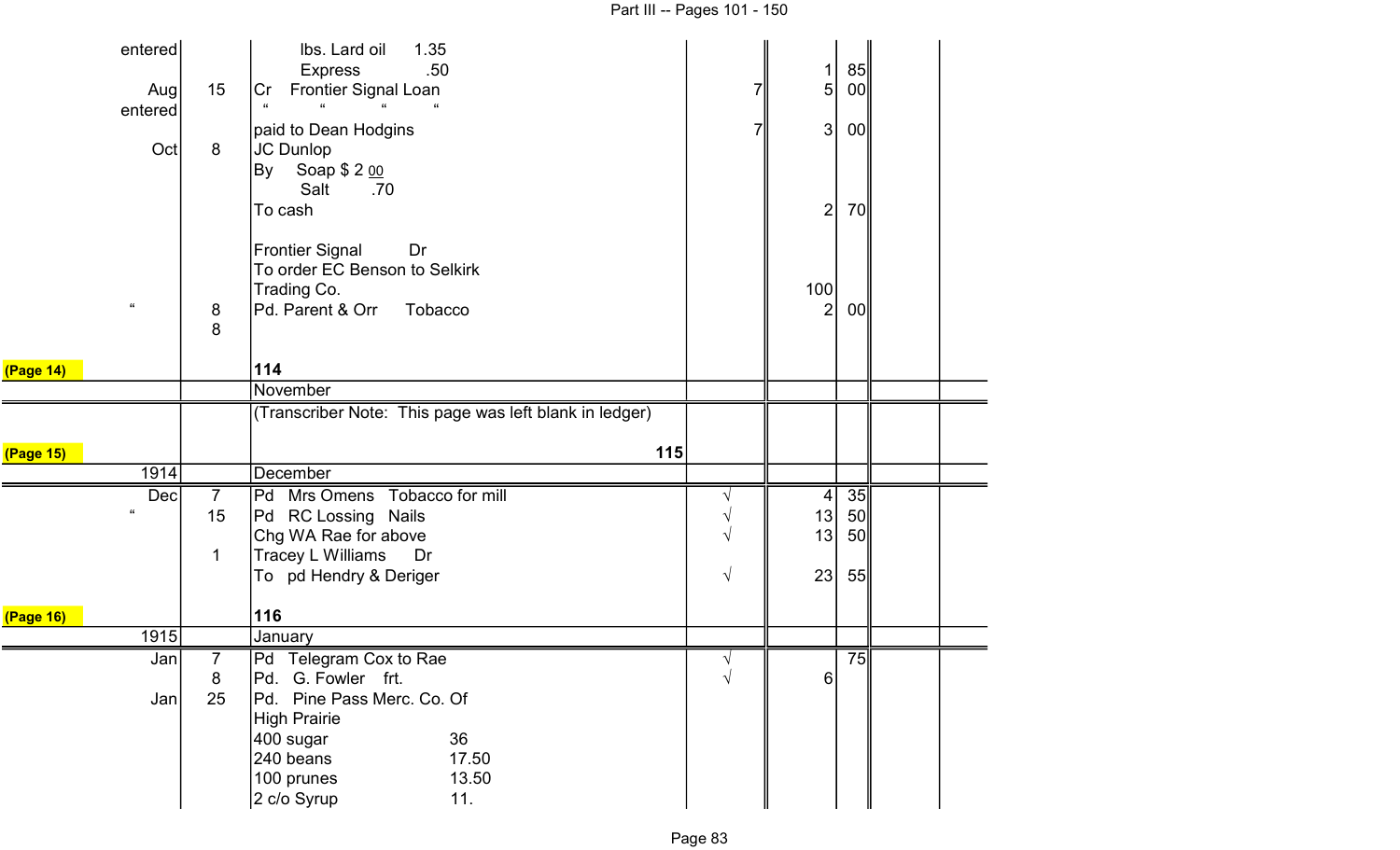|           |                             |                | 200 salt<br>5.50                                         |            |               |                |  |
|-----------|-----------------------------|----------------|----------------------------------------------------------|------------|---------------|----------------|--|
|           |                             |                | 83.50                                                    | $\sqrt{}$  | 83            | 50             |  |
|           |                             | 9              | Received from Jos Moore                                  | V          | 11            |                |  |
|           |                             |                | Pd WA Rae on a/c                                         | $\sqrt{}$  | 11            |                |  |
|           |                             | 19             | Telegram Rae to Rae                                      | $\sqrt{ }$ |               | 75             |  |
| (Page 17) |                             |                | 117                                                      |            |               |                |  |
|           |                             |                | February                                                 |            |               |                |  |
|           |                             |                | (Transcriber Note: This page was left blank in ledger)   |            |               |                |  |
| (Page 18) |                             |                | 118                                                      |            |               |                |  |
|           | 1915                        |                | February                                                 |            |               |                |  |
|           | Feb                         | $\overline{3}$ | Pd Rev. Bros. Ltd. For                                   |            |               |                |  |
|           |                             |                | Groceries                                                |            | 200           |                |  |
|           | $\epsilon$                  | 13             | $\boldsymbol{\mathfrak{c}}$<br>$\mathbf{u}$              |            | 369           | 55             |  |
|           |                             | 15             | Telegram Rae to H.A. Cox<br>$\alpha$                     |            |               | 75∥√           |  |
|           |                             | 18             | $\epsilon\epsilon$<br>G.R. Wilson                        |            |               | $75\ \sqrt{ }$ |  |
|           |                             | 18             | Pd Revillon Bros. Ltd.                                   |            |               |                |  |
|           | $\mathbf{G}$                |                | Belting to be mailed from Wpg.                           |            | 16            |                |  |
|           |                             | $\overline{4}$ | Pd John Squires                                          |            |               |                |  |
|           |                             |                | discount<br>re                                           |            | 80            |                |  |
|           | $\mathbf{G}$                | 19             | Pd Revillon Bros. Ltd.                                   |            |               |                |  |
|           | $\mathbf{G}$                |                | Dry Goods                                                |            | 20            | 15∥√           |  |
|           |                             | 15             | J.T. Balmer<br>Freight                                   |            |               |                |  |
|           | $\mathbf{G}$                |                | Part Car Ed to High Prairie                              |            | 52            | 35             |  |
|           | 66                          | 3              | Pd. H.A. Cox<br>Salary a/c<br>$\epsilon$<br>$\mathbf{u}$ |            | 40            |                |  |
|           | 66                          | 8              |                                                          |            | 30            |                |  |
|           |                             | 8              | <b>Great West Garment Co.</b>                            |            |               |                |  |
|           | $\epsilon$                  |                | Chg to H.A. Cox                                          |            | 54            | 63∥√           |  |
|           |                             | 17             | Pd R.H. Rycroft & Co.                                    |            |               |                |  |
|           |                             |                | <b>Belting &amp; Lacing</b>                              |            | 38            | 85∥√           |  |
|           | $\boldsymbol{\mathfrak{c}}$ |                | Ex                                                       |            |               | 45             |  |
|           |                             | 27             | Pd H.A. Cox for Oil                                      |            |               | 00             |  |
|           |                             | 27             | <b>Received from Paul</b>                                |            |               |                |  |
|           |                             |                | Lambert - for Shirt                                      |            | $\frac{2}{2}$ | 00             |  |
|           |                             |                | Cr. Cox to Rae on above                                  |            |               | 00             |  |
|           | Feb                         | 4              | Pd. Village of Grande Prairie                            |            |               |                |  |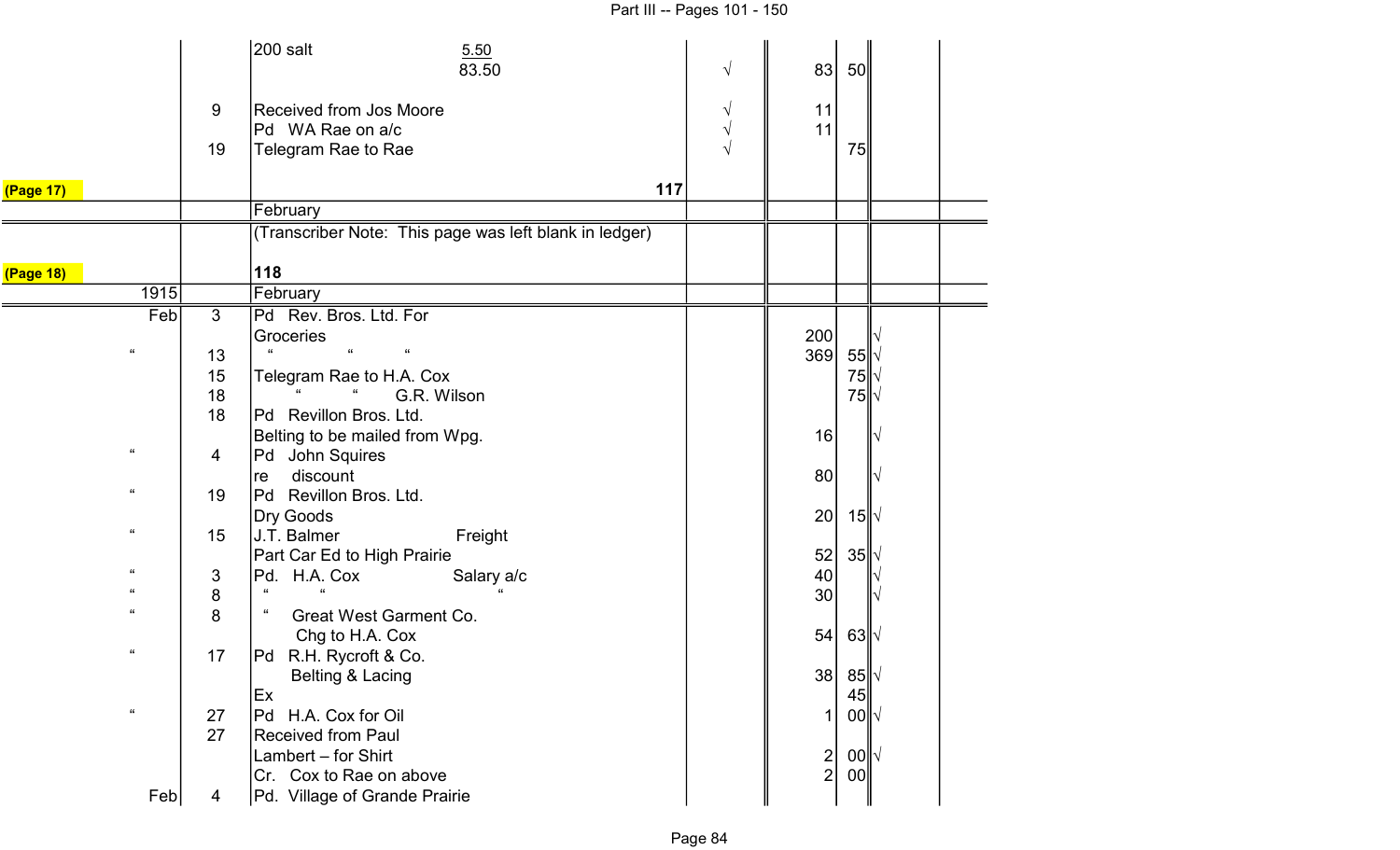|           |                            |                | Taxes 1914 (pd. H. Henderson)                          |           |     | 20                      |      |  |  |
|-----------|----------------------------|----------------|--------------------------------------------------------|-----------|-----|-------------------------|------|--|--|
|           | $\mathfrak{c}\mathfrak{c}$ | 11             | Pd. Registration fee on                                |           |     |                         |      |  |  |
|           |                            |                | Cylinder Rings P.O. Edmonton                           |           |     |                         | 60   |  |  |
|           | $\epsilon$                 | 4              | <b>Bradburn Stationery Co.</b><br> Pd                  |           |     |                         |      |  |  |
|           |                            |                | 3 Journals<br>3.                                       |           |     |                         |      |  |  |
|           |                            |                | .80<br>2 Dbooks                                        |           |     | 3 <sup>1</sup>          | 80∥√ |  |  |
| (Page 19) |                            |                |                                                        |           | 119 |                         |      |  |  |
|           |                            |                |                                                        |           |     |                         |      |  |  |
|           |                            |                | (Transcriber Note: This page was left blank in ledger) |           |     |                         |      |  |  |
| (Page 20) |                            |                | 120                                                    |           |     |                         |      |  |  |
|           | 1915                       |                |                                                        |           |     |                         |      |  |  |
|           | Mar                        | $7\phantom{.}$ | Telegram to F. Konshak                                 |           |     |                         |      |  |  |
|           | entered                    |                | chg. H. Ellert                                         |           |     |                         | 25   |  |  |
|           | Mar                        | 8              | <b>Received from Chas Abdo</b>                         |           |     |                         |      |  |  |
|           | entered                    |                | Cr. St Pierre Ferguson                                 |           | 77  | 25                      | 00   |  |  |
|           | Mar                        | $\mathbf 1$    | R.H. Watcher<br>Dr                                     |           |     |                         |      |  |  |
|           |                            |                | $2 \times 4 \times 16$<br>$\overline{1}$<br>To         | 39        |     |                         |      |  |  |
|           |                            |                | $1 \times 6 \times 16$<br>4                            |           |     |                         |      |  |  |
|           | entered                    |                | $1 \times 6 \times 12$ /<br>$\overline{4}$             | 2.24      | 16  | $\overline{\mathbf{c}}$ | 63   |  |  |
|           |                            |                | 100 lbs freight<br>To                                  |           | 16  | $\overline{2}$          | 50   |  |  |
|           | Mar                        | 4              | W. Innis                                               |           |     |                         |      |  |  |
|           | entered                    |                | $2 \times 4 \times 12$<br>3.                           |           | 140 |                         | 84   |  |  |
|           |                            | 8              | Alfred Gray & J.C. Lemire                              | frt $a/c$ |     |                         |      |  |  |
|           |                            |                | 9285 lbs frt 2 1/2 c.                                  |           | 17  | 232                     | 12   |  |  |
|           |                            |                | To note favor WA Rae pd                                |           |     | 35                      |      |  |  |
|           | entered                    |                | Keg nails<br>To                                        |           |     |                         |      |  |  |
|           |                            |                | To sk sugar<br>To                                      |           | 17  | 18                      |      |  |  |
|           |                            |                | 75 pcs 1 x 6 x 16 rf. 600                              |           | 17  | 16                      |      |  |  |
|           |                            |                | $1 \times 6 \times 14$ fl. 399<br>To Cash              |           | 17  | 15                      |      |  |  |
|           |                            | 8              | Mackey<br>Cr                                           |           |     |                         |      |  |  |
|           | entered                    |                | By 4396 lbs frt 2 1/2 c.                               |           | 62  | 109                     | 90   |  |  |
|           |                            |                |                                                        |           |     |                         |      |  |  |
|           |                            | 8              | W.A. Rae<br>Dr                                         |           |     |                         |      |  |  |
|           | entered                    |                | To 937 lbs frt. 2 1/2 c.                               |           | 11  | 23                      | 42   |  |  |
|           |                            |                | By part of note J.C. Lemire                            |           |     | 10                      |      |  |  |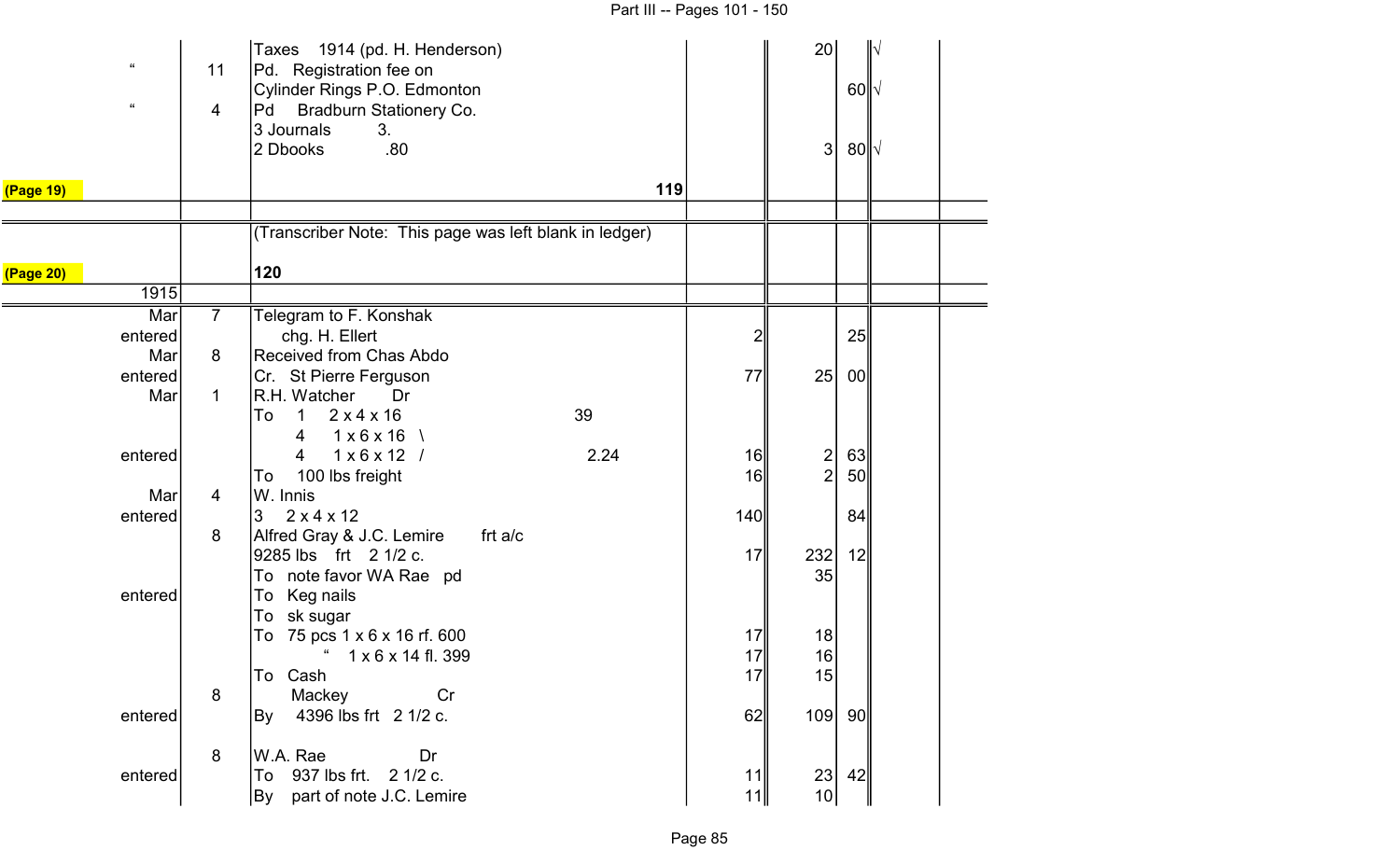| entered    | 8               | and A Gray<br><b>Frontier Signal</b><br>Cr<br>part of note A Gray<br>By |                | 7   | 25             |    |  |
|------------|-----------------|-------------------------------------------------------------------------|----------------|-----|----------------|----|--|
|            | 8               | T.L. Williams                                                           |                |     |                |    |  |
| entered    |                 | 1 x 6 x 16 @ \$30 00<br>6                                               |                | 124 | 1              | 44 |  |
| entered    | 9               | Telegram to Nichols Bros.                                               |                | 123 |                | 75 |  |
| (Page 21)  |                 |                                                                         | 121            |     |                |    |  |
| 1915       |                 |                                                                         |                |     |                |    |  |
| Mar        | 10              | Cash Sale                                                               |                | 122 |                | 35 |  |
| $\epsilon$ | 10              | Pd. Selkirk Trading Co.                                                 | Cash           |     |                |    |  |
| entered    |                 | <b>Rubbers</b><br>1.50                                                  |                |     |                |    |  |
|            |                 | 1.00<br>Snuff                                                           |                | 123 | $\overline{2}$ | 50 |  |
|            |                 | sent to mill                                                            |                |     |                |    |  |
|            | 10 <sup>°</sup> | <b>Frontier Signal</b><br>Cr                                            |                |     |                |    |  |
| entered    |                 | By writing paper                                                        |                |     |                | 50 |  |
|            | 10 <sup>°</sup> | Received from mill for                                                  |                |     |                |    |  |
|            |                 | Watcher Building per                                                    |                |     |                |    |  |
|            |                 | <b>Fred Wilson</b>                                                      | 1046 Cr Wilson | 16  | 8              | 36 |  |
|            | 11              | <b>Cash Sale</b>                                                        |                |     | 8              |    |  |
| $\sqrt{ }$ | 11              | Cr<br>John Blimke                                                       |                | 53  |                |    |  |
|            | 11              | By load hay<br><b>DH Atkinson</b>                                       |                |     | 8              |    |  |
|            |                 | Dr<br>600 ft. No 2                                                      |                | 63  |                |    |  |
|            | $\mathfrak{S}$  | To<br>Loan from EB Cogswell                                             |                |     | 18<br>148      | 50 |  |
| entered    |                 | for supplies                                                            |                |     |                |    |  |
| entered    | 3               | <b>RH Rycroft - Belting Etc</b>                                         |                |     | 39             | 35 |  |
| entered    |                 | <b>WA Rae</b>                                                           |                |     | 150            | 40 |  |
| entered    | 6               | <b>HA Cox</b><br>Loan                                                   |                |     | 200            |    |  |
| entered    |                 | Nichols Bros. Repairs                                                   |                |     | 133            | 15 |  |
|            | 8               | F.A. Baxter<br>Cr                                                       |                | 110 |                |    |  |
|            |                 | hauling 1331 ft 8 00<br>By                                              |                |     | 10             | 65 |  |
|            | 10 <sup>1</sup> | Chas N. Dunlop<br>Dr                                                    |                |     |                |    |  |
|            |                 | 100 ft $-6$ " floorg.<br>To                                             | 30.            |     |                |    |  |
| entered    |                 | 238<br>dressed                                                          | 7.44           |     |                |    |  |
|            |                 | 100<br>rough                                                            | 2.50           | 136 | 39             | 94 |  |
|            | 10              | T.L. Williams                                                           |                |     |                |    |  |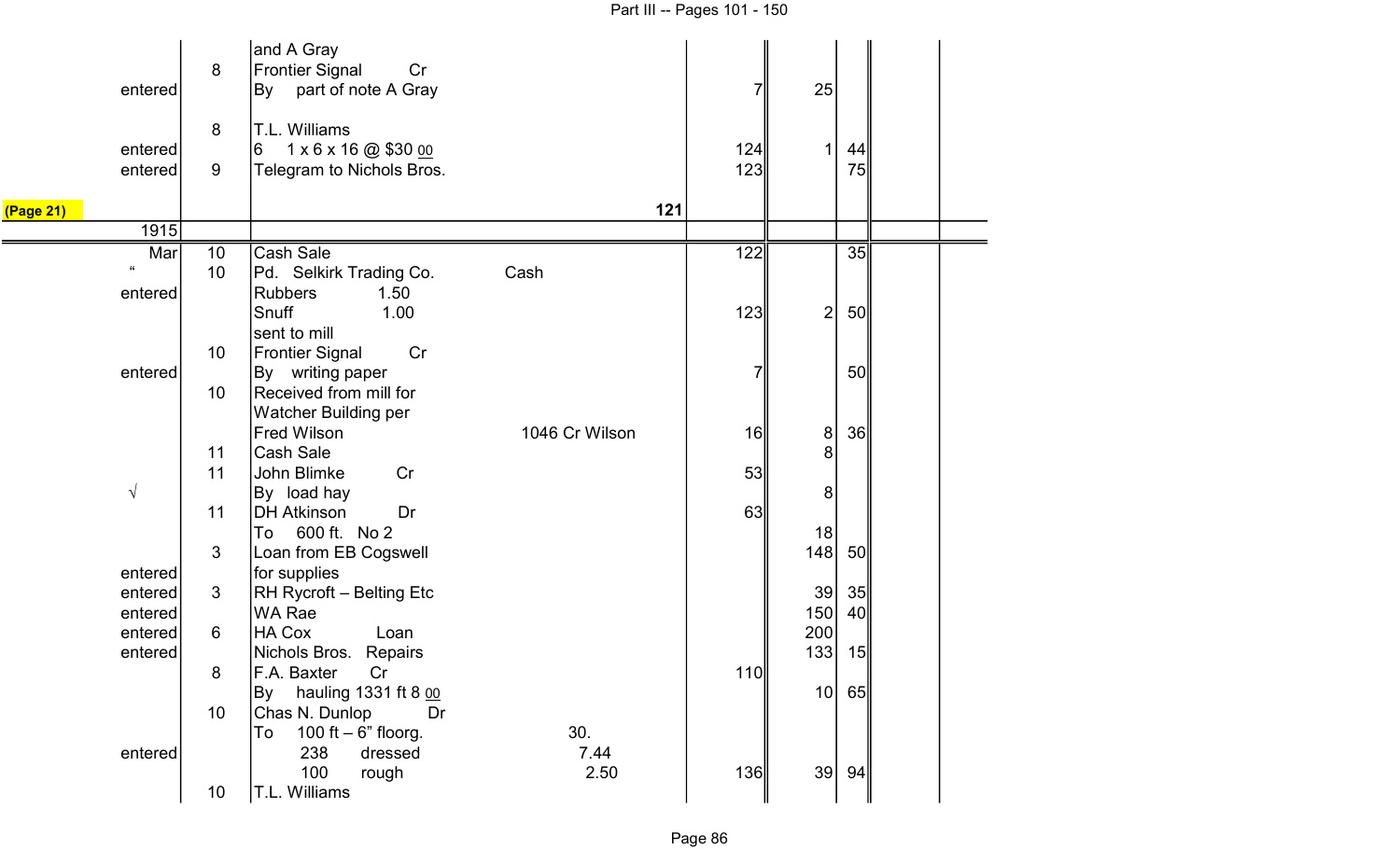| entered        |                       | 601 dimension<br>15.00<br>10.44<br>348 flooring<br>2 pr rubbers $125$<br>250<br>4.50<br>2.<br>1 pr overalls<br>200<br>Cox & Rae Cr<br>By above | 124<br>124<br>120 | 25<br>6<br>4<br>$\boldsymbol{6}$ | 44<br>50<br>50<br>50 | $\vert 4 \vert$ | 50 |
|----------------|-----------------------|------------------------------------------------------------------------------------------------------------------------------------------------|-------------------|----------------------------------|----------------------|-----------------|----|
| (Page 22)      |                       | 122                                                                                                                                            |                   |                                  |                      |                 |    |
| 1915           |                       |                                                                                                                                                |                   |                                  |                      |                 |    |
| Mar<br>entered | 12 <sup>°</sup>       | John Blimke<br>Cr<br>By 21 bush 4 lbs oats $@.30$<br>frt on stove                                                                              | 53                | 6 <sup>1</sup>                   | 35                   |                 |    |
| entered<br>Mar | 12<br>12 <sup>°</sup> | Chg WA Rae frt on stove<br>Mike Durda<br>Cr<br>By hauling 1003 ft 8 00<br>Deposited in Bank                                                    | 136               | 8                                | 02                   |                 |    |
|                |                       | Cash<br>\$33<br>WA Rae<br>ch to cover o/d<br>15                                                                                                |                   | 48                               |                      |                 |    |
| entered        | 5                     | F.A. Baxter<br>Cr<br>By hauling 1568 floorg.<br>\$800                                                                                          | 110               | 12                               | 54                   |                 |    |
| entered        | 8                     | John Squires Dr<br>To Lumber per Johnston Bros.                                                                                                | 64                | 31                               | 18                   |                 |    |
| entered        | 11                    | T.L. Williams<br>Dr<br>2 1/2 / Shingles<br>\$625<br>To                                                                                         | 124               | 15                               | 63                   |                 |    |
| entered        | 10                    | R.H. Watcher Building<br>Dr<br>1046 dimension \$25 00<br>To<br>$\mathbf{f}$<br>hauling                                                         | 16                | 26<br>8 <sup>1</sup>             | 15∥<br>36            |                 |    |
| entered        | 2                     | Selkirk Trading Co.<br>Dr<br>To $43 \text{ pcs}$ $2 \times 6 \times 14 - 602$<br>reduced to<br>559 feet                                        | 100               | 19                               | 56                   |                 |    |
| entered        |                       | Grande Prairie Brick Co.<br>To 200 flour for Geo Feist<br>from Jos Voz                                                                         | 20                | 12                               |                      |                 |    |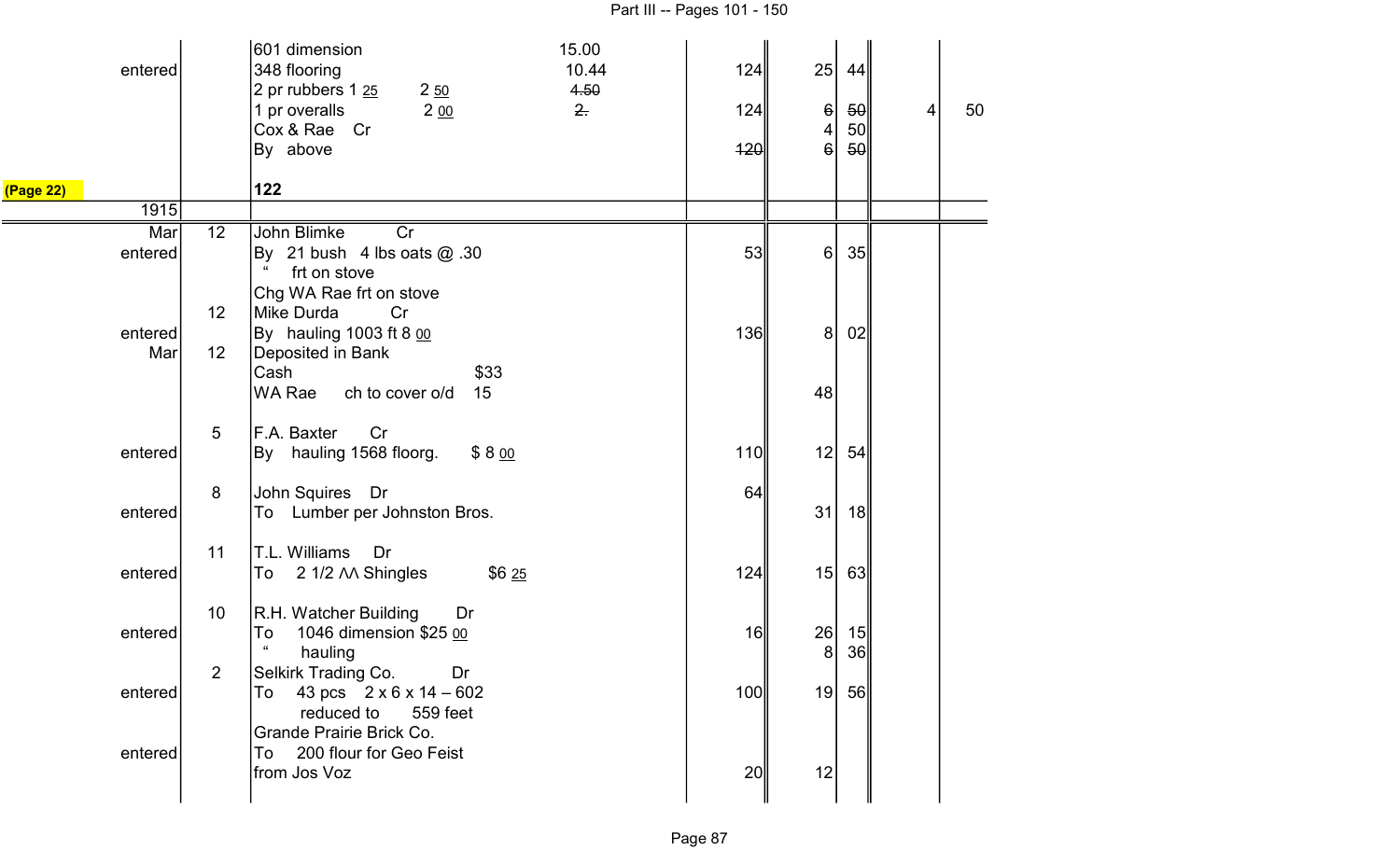| entered   | $\overline{2}$  | F.A. Baxter<br>Dr<br>To 2 lbs Tea<br>.60                                                                                                                   | 110 | $\mathbf 1$    | 20              |    |    |
|-----------|-----------------|------------------------------------------------------------------------------------------------------------------------------------------------------------|-----|----------------|-----------------|----|----|
| entered   | $\overline{2}$  | Cash Sale                                                                                                                                                  | 122 |                | 50              |    |    |
| (Page 23) |                 | 123                                                                                                                                                        |     |                |                 |    |    |
| 1915      |                 |                                                                                                                                                            |     |                |                 |    |    |
| Mar       | $\overline{12}$ | By hauling<br><b>Tracey L Williams</b><br>1200 no. 2<br>520                                                                                                | 16  | 34             | 40              |    |    |
| entered   |                 | 180<br>$2 \times 4 \times 18$                                                                                                                              | 16  | $\overline{4}$ | 50 <sub>l</sub> | 38 | 90 |
|           |                 | 300<br>joint                                                                                                                                               |     | 24             | 60              |    |    |
|           |                 | 2200 feet @ \$ 8 00                                                                                                                                        | 124 | 17             | 60              |    |    |
| entered   | 12              | John Wilson Cr By hauling<br>1002 ft                                                                                                                       |     | 8              | 02              |    |    |
|           | 3               | T.L. Williams<br>Cr                                                                                                                                        |     |                |                 |    |    |
| entered   |                 | By hauling 812 feet 8 00<br>1 smock<br>1.75<br>To                                                                                                          | 124 | 6              | 50 <sub>l</sub> |    |    |
|           | 13              | 1.25<br>1 pr rubbers<br>John Blimke<br>Cr                                                                                                                  | 124 | 3              |                 |    |    |
| entered   | $\sqrt{}$       | 1.60<br>4 doz eggs .40<br>By                                                                                                                               | 53  |                |                 |    |    |
|           | $\sqrt{}$       | 1 lb butter .45<br>.45                                                                                                                                     | 53  | $\overline{c}$ | 05              |    |    |
| entered   | 13              | Chg WA Rae above                                                                                                                                           | 11  | $\overline{2}$ | 05              |    |    |
| entered   | 13              | J Squires Dr                                                                                                                                               |     |                |                 |    |    |
|           |                 | To 1000 []                                                                                                                                                 | 64  | 15             |                 |    |    |
| entered   | 13              | J Squires Cr<br>By hauling 1475 ft. 8 00                                                                                                                   | 64  | 11             | 80 <sup>1</sup> |    |    |
| entered   | 16              | R.H. Watcher<br>\$30 00<br>1524 no. 2<br>$2 \quad 2 \times 4 \times 14$<br>20<br>80<br>$10 \t2 \times 4 \times 12$<br>$5 \quad 2 \times 4 \times 16$<br>55 |     | 45             | 72              |    |    |
|           |                 | 155 feet<br>\$35 00                                                                                                                                        |     | $5\vert$       | 44              |    |    |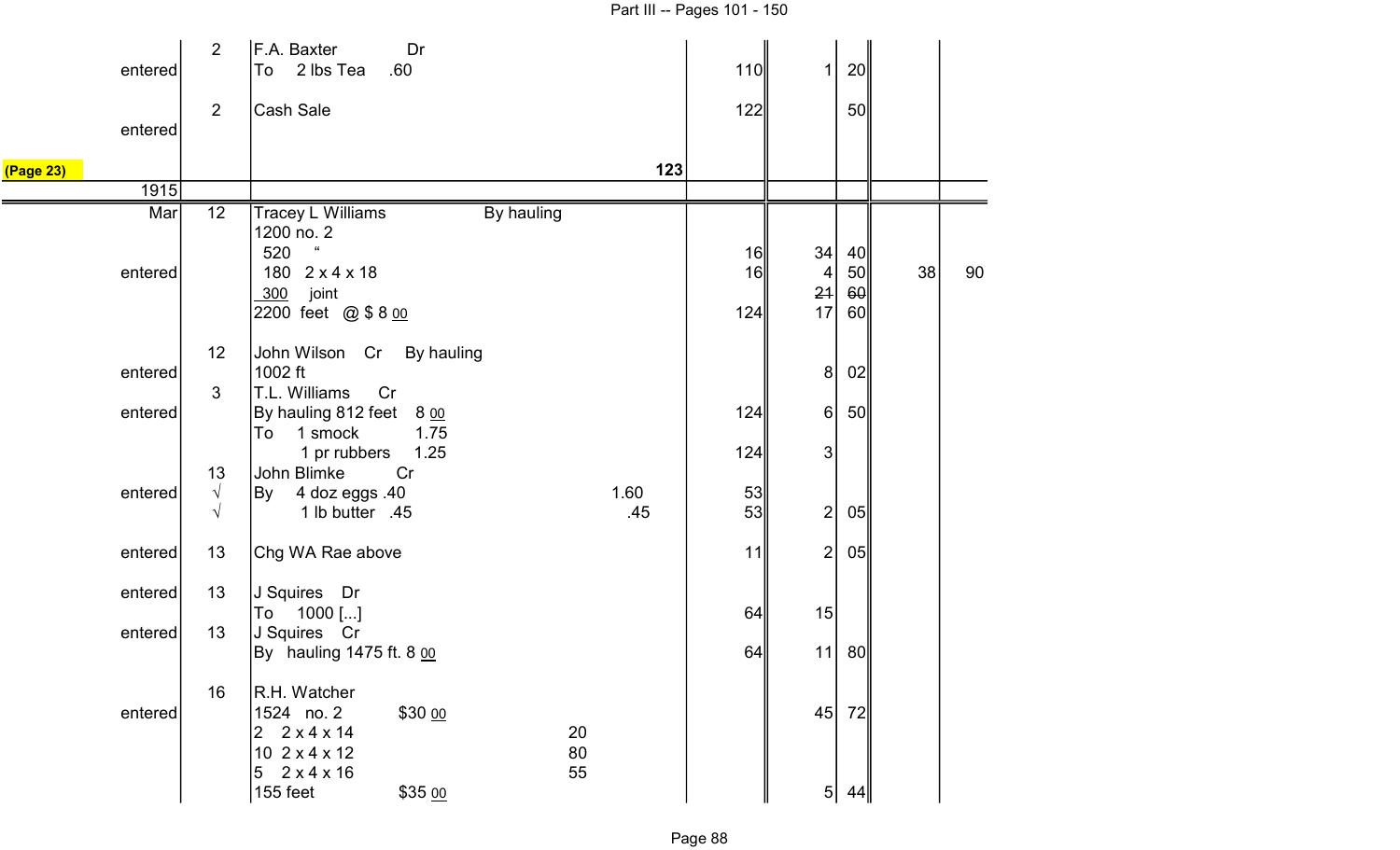| entered    | 10 | /126 pieces 1 x 6 x 14 floorg 40 00<br>882 feet at 40 <u>00</u><br><b>Frank Turner</b><br>By cash a/c | 146 | 35<br>25       | 28 | 86 | 44 |
|------------|----|-------------------------------------------------------------------------------------------------------|-----|----------------|----|----|----|
| (Page 24)  |    | 124                                                                                                   |     |                |    |    |    |
| 1915       |    |                                                                                                       |     |                |    |    |    |
| Mar        | 17 | store<br><b>Shingles</b><br>To                                                                        |     | $\mathbf{2}$   | 50 |    |    |
| entered    | 27 | John Blimke<br>Cr<br>By feeding & returning horses<br>to mill                                         |     | $\overline{2}$ | 00 |    |    |
|            | 24 | F Larsen (chgs at mill)<br>100 lbs sugar                                                              |     |                |    |    |    |
| entered    | 24 | <b>Cash Sale</b>                                                                                      |     | 1              | 25 |    |    |
| entered    | 26 | A Patrick<br>on a/c Pd.                                                                               |     | 10             |    |    |    |
| entered    | 27 | Pd W M Garvin<br>on a/c wages                                                                         |     | 5              |    |    |    |
| $\sqrt{ }$ | 27 | Deposited in Bank                                                                                     | 41  | 10             |    |    |    |
| $\sqrt{ }$ | 27 | N. Langille Cr<br>wages at mill                                                                       |     | 20             | 45 |    |    |
| $\sqrt{ }$ | 27 | H Roberts Dr<br>600 116 floorg.<br>To<br>40<br>110 no. 2                                              | 50  | 24<br>3        | 30 |    |    |
| $\sqrt{ }$ | 27 | Whitfield & Taylor Cr<br>467 shiplap<br>Hauling<br>498 floorg.<br>20 rough                            | 87  | 9 <sup>1</sup> | 85 |    |    |
| $\sqrt{ }$ | 24 | T.L. Williams<br>Cr                                                                                   |     |                |    |    |    |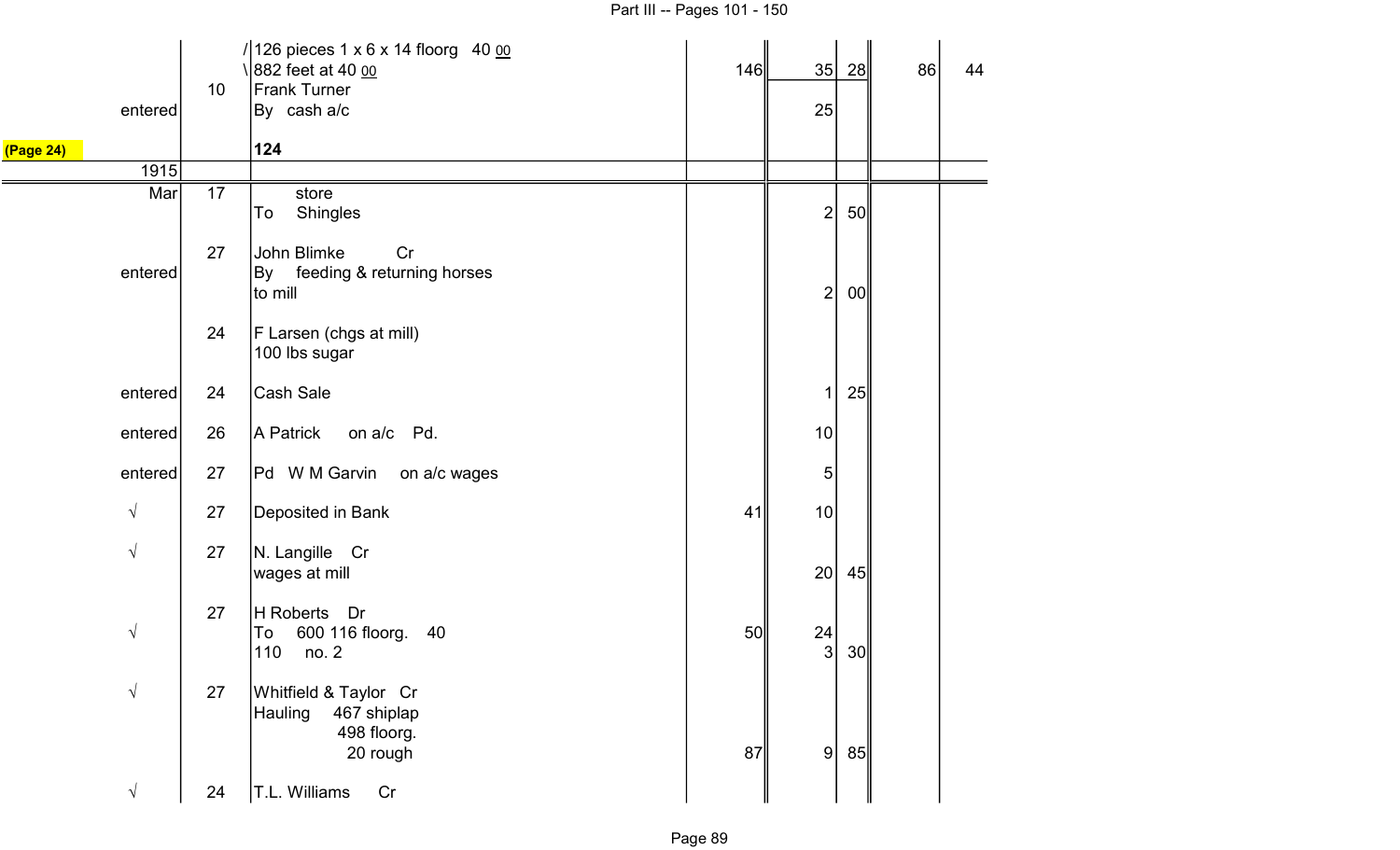|                |                | By<br>hauling 8 M Shingles<br>Shiplap    | 5   | 10                     |    |     |    |
|----------------|----------------|------------------------------------------|-----|------------------------|----|-----|----|
| (Page 25)      |                | 125                                      |     |                        |    |     |    |
| 1915           |                |                                          |     |                        |    |     |    |
| Mar            | 28             | <b>Telegram from AJ Hughes</b>           |     |                        | 00 |     |    |
| entered        |                | to                                       |     | 1                      | 00 |     |    |
| entered        | 29             | Oil of Tar                               |     |                        | 25 |     |    |
|                | 29             | DH Axon<br>a/c at mill                   |     | 48                     | 68 |     |    |
| 1914           |                | Wm Salmond<br>a/c                        |     |                        |    |     |    |
| Oct            | 28             | 161/2<br>124 Beef                        |     | 20                     | 45 |     |    |
| <b>Nov</b>     | $\overline{2}$ | Meal Ticket<br><b>GR Wilson</b>          | 56  | 8                      |    |     |    |
|                | 5              | 96 Beef 16 1/2<br>82<br>13               |     |                        | 50 |     |    |
|                | 10             | $\epsilon$<br>Meal Ticket                | 56  | 26<br>$\boldsymbol{8}$ |    |     |    |
| entered        | 21             | 178 Beef 14                              |     | 24                     | 90 |     |    |
|                | 21             | $\epsilon\epsilon$<br>Meal Ticket        | 56  | $\boldsymbol{8}$       |    |     |    |
|                | 27             | 168 Beef<br>16                           |     | 26                     | 90 |     |    |
|                | 30             | $\boldsymbol{\mu}$<br><b>Meal Ticket</b> | 56  | 8                      |    |     |    |
| Dec            | $\overline{7}$ | Order Smith & Sons                       | 149 | 11                     | 90 | 142 | 65 |
| Mar<br>entered | 31             | Cash Sale                                |     | 1                      | 15 |     |    |
|                | 31             | John Parent                              |     |                        |    |     |    |
| $\sqrt{ }$     |                | 230 ft. V joint<br>30 00                 | 115 | 6                      | 90 |     |    |
|                | 31             | <b>H</b> Robertson                       |     |                        |    |     |    |
| entered        |                | To track for pully                       | 146 | 1                      | 65 |     |    |
|                | 31             | <b>FT Balmer</b>                         |     |                        |    |     |    |
| entered        |                | Box screws                               | 146 |                        | 75 |     |    |
|                | 31             | Selkirk Trading Co.                      |     |                        |    |     |    |
|                |                | Lock                                     |     |                        |    |     |    |
|                |                | <b>Hinges</b>                            |     |                        |    |     |    |
|                |                | Chg above to RH Watcher                  |     |                        |    |     |    |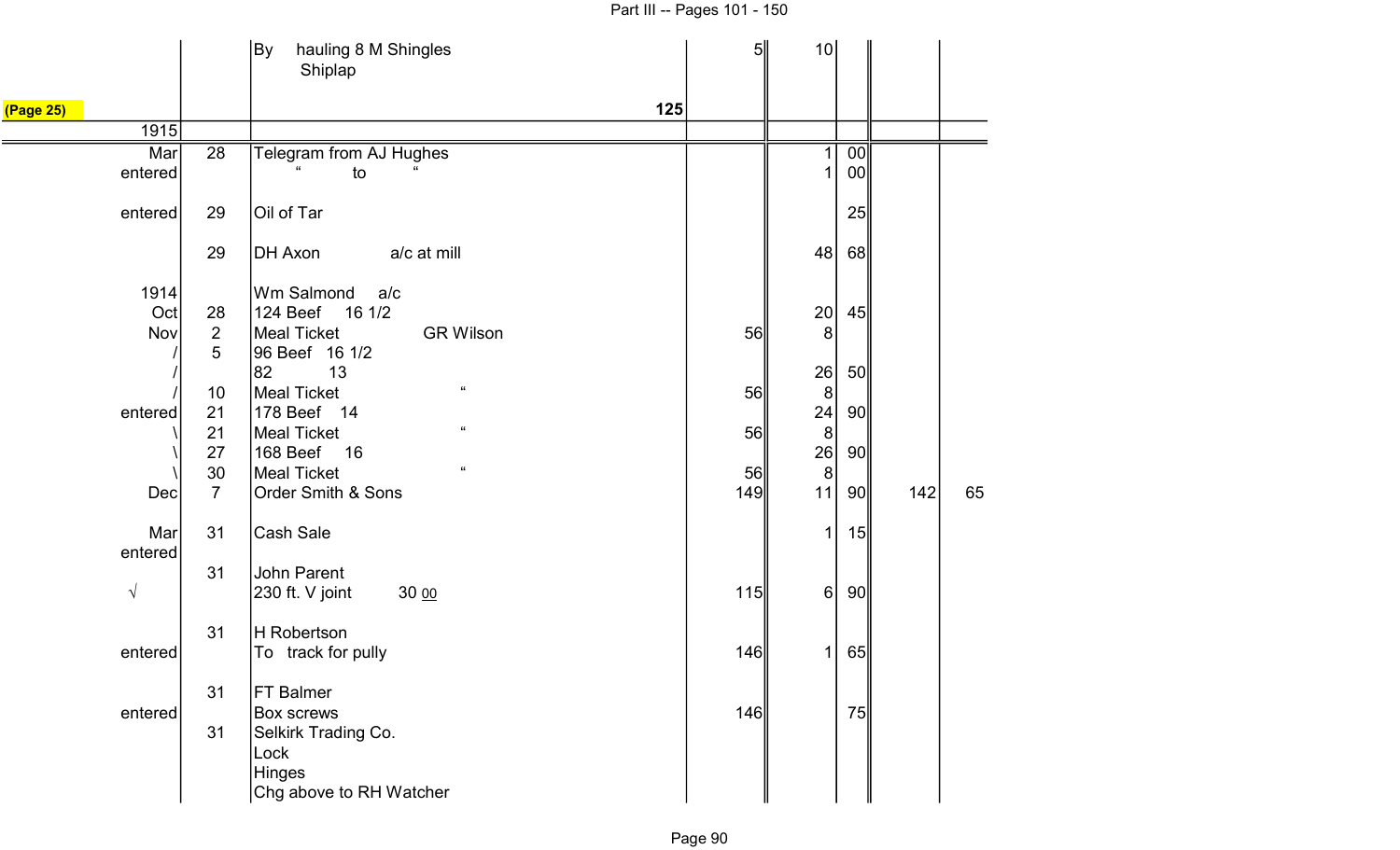| (Page 26) | 126                                                            |                |    |  |
|-----------|----------------------------------------------------------------|----------------|----|--|
| 1915      |                                                                |                |    |  |
|           | <b>Chown Hdwe</b><br>a/c                                       |                |    |  |
|           | To<br>Glass                                                    | 16             | 75 |  |
|           | 1 doz K & F Iron                                               | $\mathbf{1}$   | 50 |  |
|           | <b>Cant Lock handles</b>                                       | 5              |    |  |
|           | $1/2$ " "                                                      | 9              |    |  |
|           | 1 Lubricator                                                   | $\overline{7}$ |    |  |
|           | 2 1/2 x 2 Bushing<br>1                                         |                | 16 |  |
|           | 2"<br>9<br>B. Pipe                                             | 1              | 62 |  |
|           | 18<br>$\pmb{\mathfrak{c}}\pmb{\mathfrak{c}}$<br>21/2           | 5              | 40 |  |
|           | 2" Unions<br>2 <sup>1</sup>                                    |                |    |  |
|           | $\mathbf 1$<br>Jenkins Ch. V.                                  | 2              |    |  |
|           | 1 doz 3/4 gauge glasses                                        | 1              | 50 |  |
|           | 28 lbs. Babbitt                                                | $\bf 8$        | 40 |  |
|           | 2<br>gauge locks                                               | $\mathbf 1$    | 30 |  |
|           | 3 wrenches 45, 35 & 25                                         | 1              | 05 |  |
|           | 120' rope                                                      | 8              |    |  |
|           | 1 1/2" coupling<br>1                                           |                | 17 |  |
|           | 2 doz stone bolts                                              |                | 15 |  |
|           | 1 graphite                                                     |                | 40 |  |
|           | 1 BS Drill                                                     |                | 50 |  |
|           | $\boldsymbol{\mathfrak{c}}$<br>$\mathfrak{c}\mathfrak{c}$<br>1 |                | 35 |  |
|           | 1 Auger                                                        |                | 90 |  |
|           | " Large Extra                                                  | 1              | 75 |  |
|           | 4 couplings                                                    |                | 68 |  |
|           | 1 [] chisel                                                    |                | 25 |  |
|           | 2" coupling<br>1                                               |                | 50 |  |
|           | 2 2 1/2" coupling                                              |                | 60 |  |
|           | $\mathbf{1}$<br>$\mathbf{G}$<br>$1 \quad \blacksquare$         |                | 60 |  |
|           | 1 doz 6"<br>Files                                              |                | 20 |  |
|           | $\epsilon$<br>$\mathbf{G}$<br>8                                |                | 50 |  |
|           | 1 stove                                                        | 16             | 50 |  |
|           | 2 comp grease cups                                             | $\overline{c}$ | 50 |  |
|           | 1 Low down Tank cup                                            | 10             |    |  |
|           | 20 ft 2" hose                                                  | 10             |    |  |
|           |                                                                | 117            | 73 |  |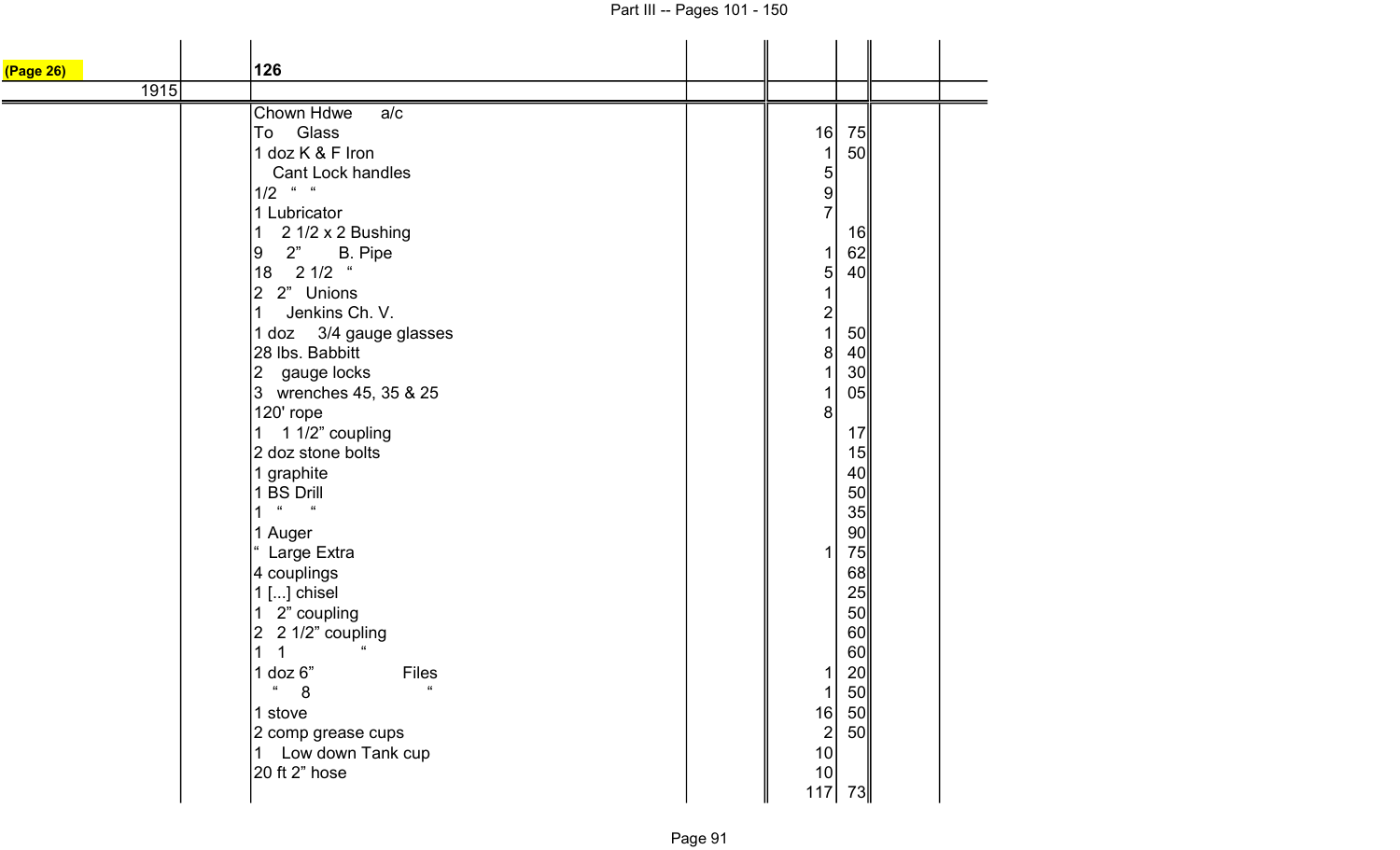| (Page 27)  |                 | 127                               |                |                |    |  |
|------------|-----------------|-----------------------------------|----------------|----------------|----|--|
|            |                 |                                   |                | 117            | 73 |  |
|            |                 | 40' 1 1/4 hose                    |                | 16             |    |  |
|            |                 | 2 lbs belt - lacing               |                | $\mathbf 2$    | 75 |  |
|            |                 | 200 lb steamg auge.<br>1          |                | $\overline{4}$ | 50 |  |
|            |                 | Car bolts                         |                |                | 38 |  |
|            |                 | $\epsilon$                        |                |                | 60 |  |
|            |                 |                                   |                | $\overline{2}$ | 13 |  |
|            |                 |                                   |                | $\overline{2}$ | 32 |  |
|            |                 | $\mathbf{G}$                      |                |                | 85 |  |
|            |                 |                                   |                | 148            | 26 |  |
|            |                 |                                   |                |                |    |  |
| (Page 28)  |                 | 128                               |                |                |    |  |
|            |                 |                                   |                |                |    |  |
| Mar        | $\overline{31}$ | N. Langille Dr                    |                |                |    |  |
| entered    |                 | To Cheque in full wages           |                | 20             | 45 |  |
|            |                 |                                   |                |                |    |  |
|            | 14              | T McGovern Dr                     |                |                |    |  |
| entered    |                 | <b>Meals at Tafts</b>             |                | $\overline{2}$ | 00 |  |
|            |                 |                                   |                |                |    |  |
| (Page 29)  |                 | 129                               |                |                |    |  |
| 1915       |                 |                                   |                |                |    |  |
| ApI        | $\overline{2}$  | <b>GR Wilson</b>                  |                |                |    |  |
| $\sqrt{}$  |                 | Cash on salary<br>To              |                | 38             |    |  |
|            |                 |                                   |                |                |    |  |
| $\sqrt{}$  | 2               | <b>Urbam Gladue</b>               |                |                |    |  |
|            |                 | By Cash on a/c                    |                |                |    |  |
|            |                 | By Chgd to G.R. Wilson            |                | 19             | 56 |  |
| $\sqrt{}$  |                 | By Cheque<br>charged to GR Wilson |                | 18             | 44 |  |
|            |                 |                                   |                |                |    |  |
| $\sqrt{ }$ | $\overline{2}$  | Cash Sale                         |                |                | 55 |  |
|            |                 |                                   |                |                |    |  |
| $\sqrt{ }$ | 2               |                                   |                |                |    |  |
|            |                 | <b>JB Taft</b>                    |                |                |    |  |
|            |                 | To<br>Bal in full<br>Lot 33 BI 6  | 8              | 276            | 66 |  |
|            |                 | $Inst.$ &<br>Lot 26 BI 13<br>To   | 8 <sup>1</sup> |                | 28 |  |
|            |                 |                                   |                |                |    |  |
| $\sqrt{ }$ | $\overline{2}$  | John Squires                      |                |                |    |  |

10116 - 101 Avenue No address found on plan 1410 AC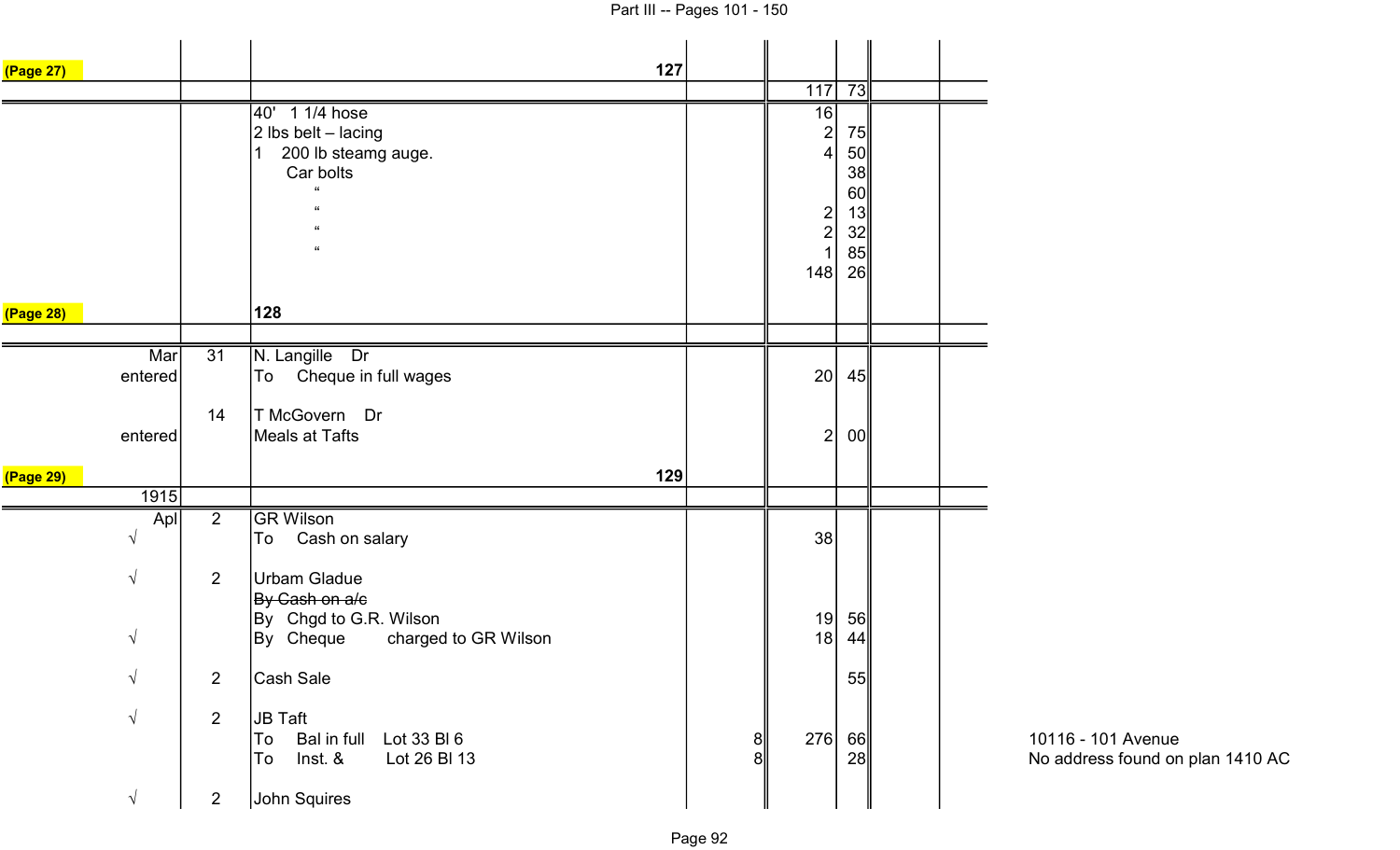|           |                  |                 | 200 ft shiplap<br>1 1/2 AA shingles                                                                                                                                                        |       | 64<br>64 | 8 <sup>1</sup><br> 9 | 37 |                    |  |
|-----------|------------------|-----------------|--------------------------------------------------------------------------------------------------------------------------------------------------------------------------------------------|-------|----------|----------------------|----|--------------------|--|
|           | $\sqrt{ }$       | $\overline{2}$  | David Johnston Cr<br>By Rent - Lot 26 BI 3                                                                                                                                                 |       | 68       | 25                   |    | 10014 - 101 Avenue |  |
|           | $\sqrt{ }$       | 3               | Dr<br>Union Bank<br>To deposit                                                                                                                                                             |       |          | 25                   |    |                    |  |
|           | $\sqrt{ }$       | $\overline{2}$  | Sold D. Johnston<br>Blackshop on Lot 26 Bl 3<br>payable every 3 mos.<br>instalments of 50 00 each<br>Rented lot to him for one<br>year for \$25 00 with<br>plan of purchase at<br>\$300 00 |       | 68<br>68 | 415                  | 50 | 10014 - 101 Avenue |  |
| (Page 30) |                  |                 | 130                                                                                                                                                                                        |       |          |                      |    |                    |  |
|           | 1915             |                 |                                                                                                                                                                                            |       |          |                      |    |                    |  |
|           | Apl<br>$\sqrt{}$ | $\overline{5}$  | Frank Orr Cr<br>By Cash on a/c                                                                                                                                                             |       |          | 20                   |    |                    |  |
|           | $\sqrt{ }$       | $\sqrt{5}$      | Cooper & Miller<br>Cr<br>lumber returned<br> By                                                                                                                                            |       | 137      | 95                   | 12 |                    |  |
|           | $\sqrt{ }$       | 5               | Dr<br>Howard Miller<br>order Cooper & Miller<br>To                                                                                                                                         |       |          | 5 <sup>1</sup>       |    |                    |  |
|           |                  | $\sqrt{5}$      | Lawt.<br>To Lumber for rent of wagon<br>520 feet – rough                                                                                                                                   |       |          | 15                   | 60 |                    |  |
|           | $\sqrt{ }$       | $5\phantom{.0}$ | R.H. Watcher Building<br>54' shiplap from<br><b>Club Hall</b>                                                                                                                              | 40 00 |          | $2\vert$             | 16 |                    |  |
|           |                  |                 |                                                                                                                                                                                            |       |          |                      |    |                    |  |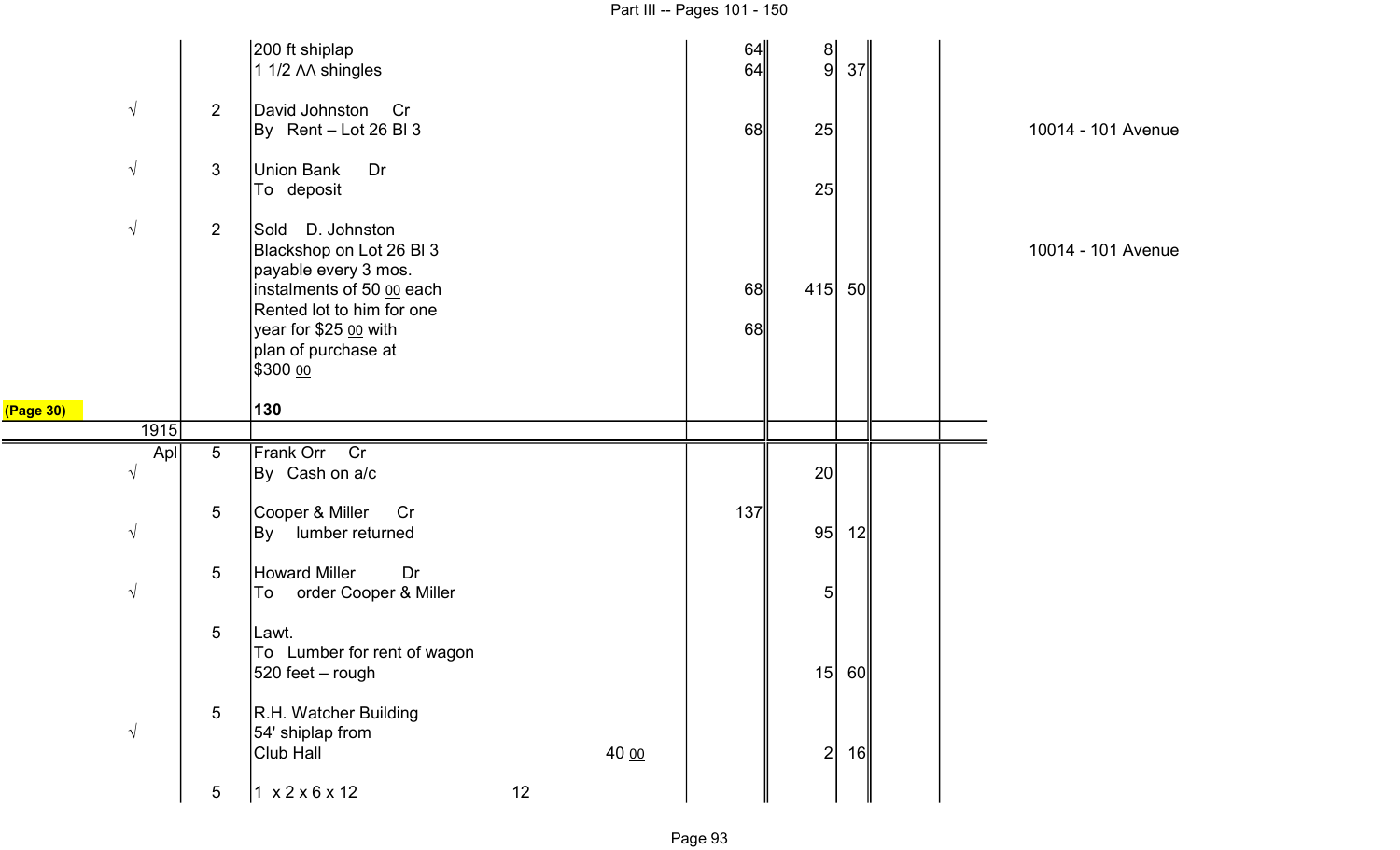|           | $\sqrt{ }$        |                | $6 \times 2 \times 6 \times 14$<br>2 x 2 x 4 x 12<br>$12$ 1 x 4 x 12<br>$1 \times 6 \times 14$ floorg.<br> 6<br>4<br>$1 \times 6 \times 12$<br>$1 \times 6 \times 16$<br>1<br>$25$ 2 x 4 x 12<br>"<br>30 2 x 4 x 14<br>568 floorg. 1 x 6 | U joint                       | 84<br>16<br>112<br>48<br>42<br>24<br>8<br>200<br>280<br>568 | 74         | 16         | $\overline{\mathbf{4}}$<br>$\overline{2}$<br>$\overline{2}$<br>16<br>22 | 02 <br>16<br>96<br>80<br>72 | 48 | 66 |
|-----------|-------------------|----------------|------------------------------------------------------------------------------------------------------------------------------------------------------------------------------------------------------------------------------------------|-------------------------------|-------------------------------------------------------------|------------|------------|-------------------------------------------------------------------------|-----------------------------|----|----|
|           | $\sqrt{ }$        | 5              | John Wilson<br>7 1/2 dys.                                                                                                                                                                                                                |                               | 400                                                         |            | 146        | 30                                                                      | 00                          |    |    |
|           | $\sqrt{ }$        |                | Allan Wilson<br>12 1/4                                                                                                                                                                                                                   |                               | 450                                                         |            | 146        | 55                                                                      | 12                          |    |    |
|           | $\sqrt{ }$        |                | C. Steeves<br>12 1/2                                                                                                                                                                                                                     |                               |                                                             |            | 146        | 50                                                                      |                             |    |    |
| (Page 31) |                   |                |                                                                                                                                                                                                                                          |                               |                                                             | 131        |            |                                                                         |                             |    |    |
|           | Apl<br>$\sqrt{ }$ | $\overline{5}$ | C. Steeves<br>6 days<br>$\epsilon\epsilon$<br>4                                                                                                                                                                                          | (Chg WA Rae)                  |                                                             | 450<br>400 | $\sqrt{ }$ | 27<br>16                                                                |                             | 43 |    |
|           |                   |                | C. Steeves<br>Dr<br>To<br>1 Keg 4 ' nails<br>1000' shiplap<br>To<br>$\mathfrak{c}\mathfrak{c}$<br>pr pants<br>Underwear<br>2 Shirts 2 00                                                                                                 | 4.50<br>2.50<br>4.00<br>11.00 |                                                             |            | 131        | 30<br>11                                                                |                             |    |    |
|           | $\sqrt{ }$        |                | from Cooper & Miller<br>Lumber for RH Watcher Bldg.<br>1803 Rough No. 2                                                                                                                                                                  | \$3000                        |                                                             |            | 16<br>146  | 54                                                                      | 09                          |    |    |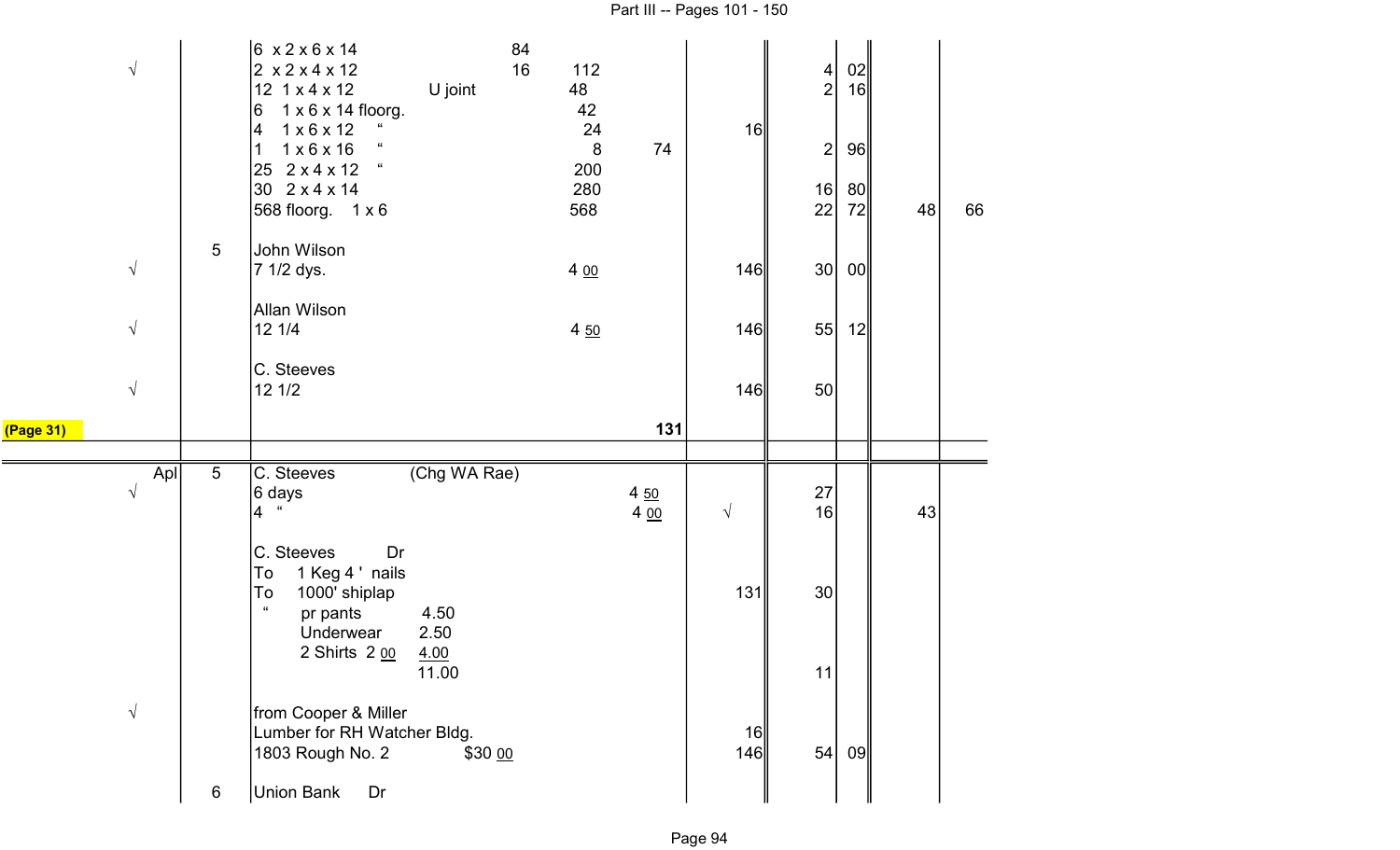|           | $\sqrt{2}$               |                    | <b>To Deposit</b><br>Cash Sale<br>Mar. 2<br>10<br>24<br>30<br>F.M. Orr on a/c<br>G.R. Wilson<br>cheque        | 42     | $\mathbf{1}$<br>1<br>20<br>19 | 50<br>35<br>25<br>15<br>56 | 42 | 81 |
|-----------|--------------------------|--------------------|---------------------------------------------------------------------------------------------------------------|--------|-------------------------------|----------------------------|----|----|
|           | $\sqrt{ }$               | $6\phantom{.}6$    | J.H. Axon<br>Paid on note<br>Cash<br>Note Borden                                                              | 105    | $\vert$<br>30                 | 70<br>30                   |    |    |
|           | $\sqrt{ }$               | $\,6\,$            | <b>Alex Wishart</b><br>150 shiplap<br>Cr GP Club above                                                        |        | $6 \mid$                      | 85                         |    |    |
| (Page 32) |                          |                    | 132                                                                                                           |        |                               |                            |    |    |
|           | 1915                     |                    |                                                                                                               |        |                               |                            |    |    |
|           | Apl<br>$\sqrt{ }$        | 6                  | <b>Union Bank</b><br>Dr<br><b>To Deposit</b><br>J. Axon<br>470<br>A Wishart<br>6 85                           |        | 11                            | 55                         |    |    |
|           | $\sqrt{ }$               | $6\phantom{1}$     | Dr<br><b>EC Benson</b><br>To Keg Nails 2 1/2"                                                                 | 22     | 10                            |                            |    |    |
|           | $\sqrt{ }$               | $\,6\,$            | Northern Packing Co Ltd<br>$2 \times 4 \times 12$<br>176<br>22<br>57<br>342<br>$1 \times 6 \times 12$ floorg. | 9<br>9 | 6<br>13                       | 16<br>68                   | 19 | 84 |
|           | $\sqrt{ }$<br>$\sqrt{ }$ | $\,6\,$<br>$\,6\,$ | pd on a/c<br>A Patrick<br><b>Thos Brady</b>                                                                   |        | 10<br>2 <sub>l</sub>          | 25                         |    |    |
|           | $\sqrt{ }$               | $\overline{7}$     | <b>Union Bank</b><br>Dr<br>To Deposit                                                                         |        | $\mathbf{2}$                  | 25                         |    |    |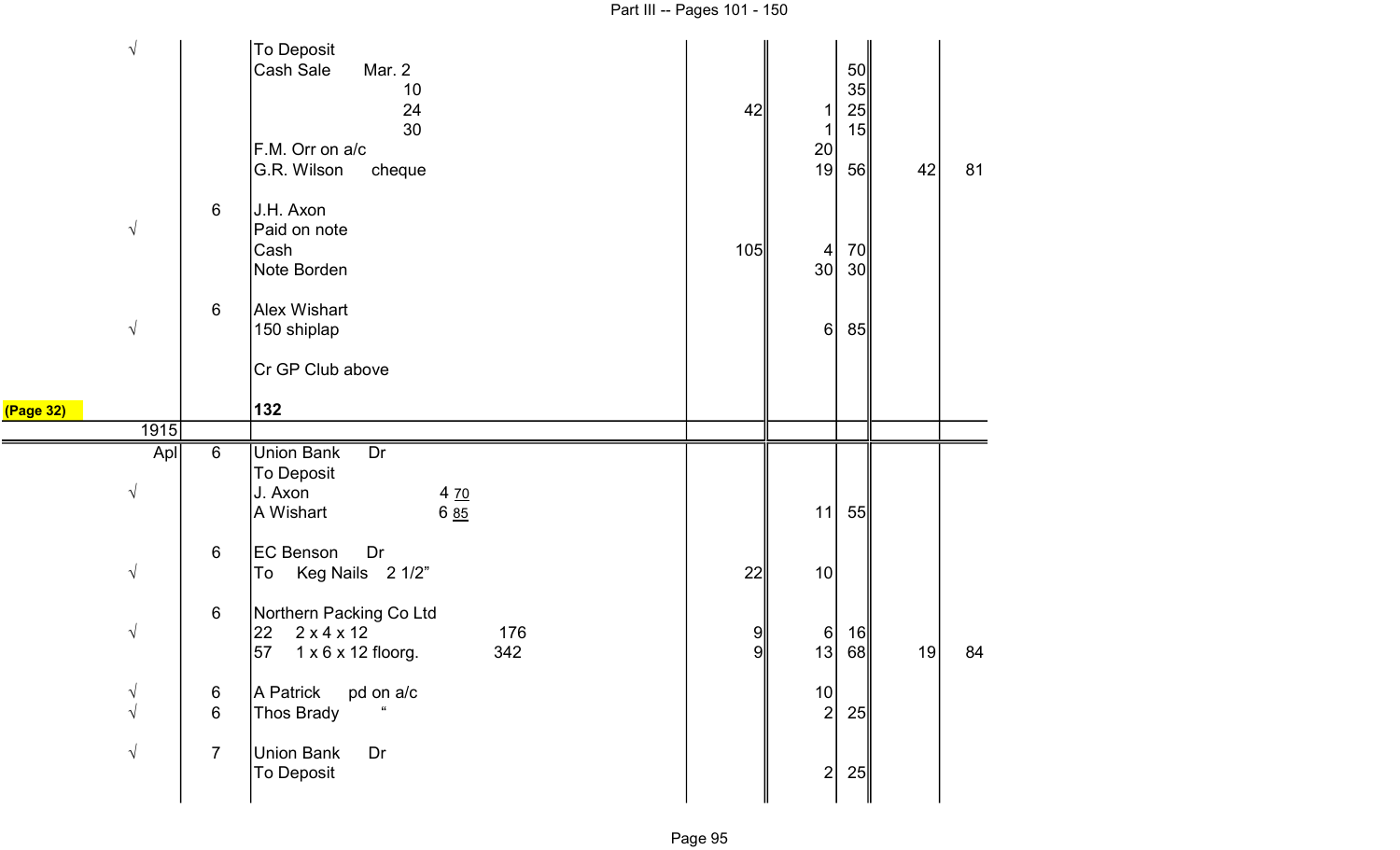| $\sqrt{ }$                | $\overline{7}$ | Cash Sale (Alex Wishart)                                                                                                                                          |            |                 |                                                   | 6                                      |                                           |  |
|---------------------------|----------------|-------------------------------------------------------------------------------------------------------------------------------------------------------------------|------------|-----------------|---------------------------------------------------|----------------------------------------|-------------------------------------------|--|
| $\sqrt{ }$                | $\overline{7}$ | F.M. Orr<br>Dr<br>42x4x12<br>To<br>11 bunches shingles                                                                                                            | 32'        | \$3500<br>\$625 | 79<br>79                                          | $\mathbf 1$<br>17                      | 12<br>17                                  |  |
| Apr                       | $\overline{7}$ | Northern Pack Co<br>1 pc 2 x 8 x 14                                                                                                                               |            |                 | 9                                                 |                                        | 66                                        |  |
| 1914<br>$\sqrt{}$<br>1915 |                | John Wilson<br>Drawing lumber for stable                                                                                                                          |            |                 |                                                   | $\mathbf{3}$                           | 00                                        |  |
| Apl<br>V                  | 1<br>1<br>8    | 10 panes glass 24 x 26<br>2 hrs work teaming<br>12 lbs flashing<br>1 Roof Jack<br>By least                                                                        | 125<br>.50 |                 | 129/146<br>129/146<br>129146<br>129/146<br>129124 | 12<br>95                               | 50<br> 00 <br>80<br>50<br>00 <sup>1</sup> |  |
| (Page 33)                 |                |                                                                                                                                                                   |            | 133             |                                                   |                                        |                                           |  |
| 1915                      |                |                                                                                                                                                                   |            |                 |                                                   |                                        |                                           |  |
| Apl<br>$\sqrt{ }$         | 8              | <b>Union Bank</b><br>Dr<br><b>To Deposit</b><br>Baptiste Bisson Dr<br>To order for lumber at mill                                                                 |            |                 |                                                   | 107                                    |                                           |  |
| $\sqrt{ }$                |                | 9 pcs. 2 x 8 x 18<br>$24$ "<br>$2 \times 4 \times 12$<br>570 1 x 6 rough no. 2<br>5 M shingles<br>500<br>Paid in cash<br>Order for<br>200 ft D. Siding<br>500 " " |            | 216<br>192      | 78                                                | $5\overline{)}$<br>4<br>11<br>25<br>46 | 40<br>80<br>40<br>60                      |  |
| $\sqrt{ }$<br>Dec         | 8<br>1914      | Dr<br><b>Union Bank</b><br>To deposit<br>WA Rae Dr                                                                                                                |            |                 | 42                                                | 46                                     | 60                                        |  |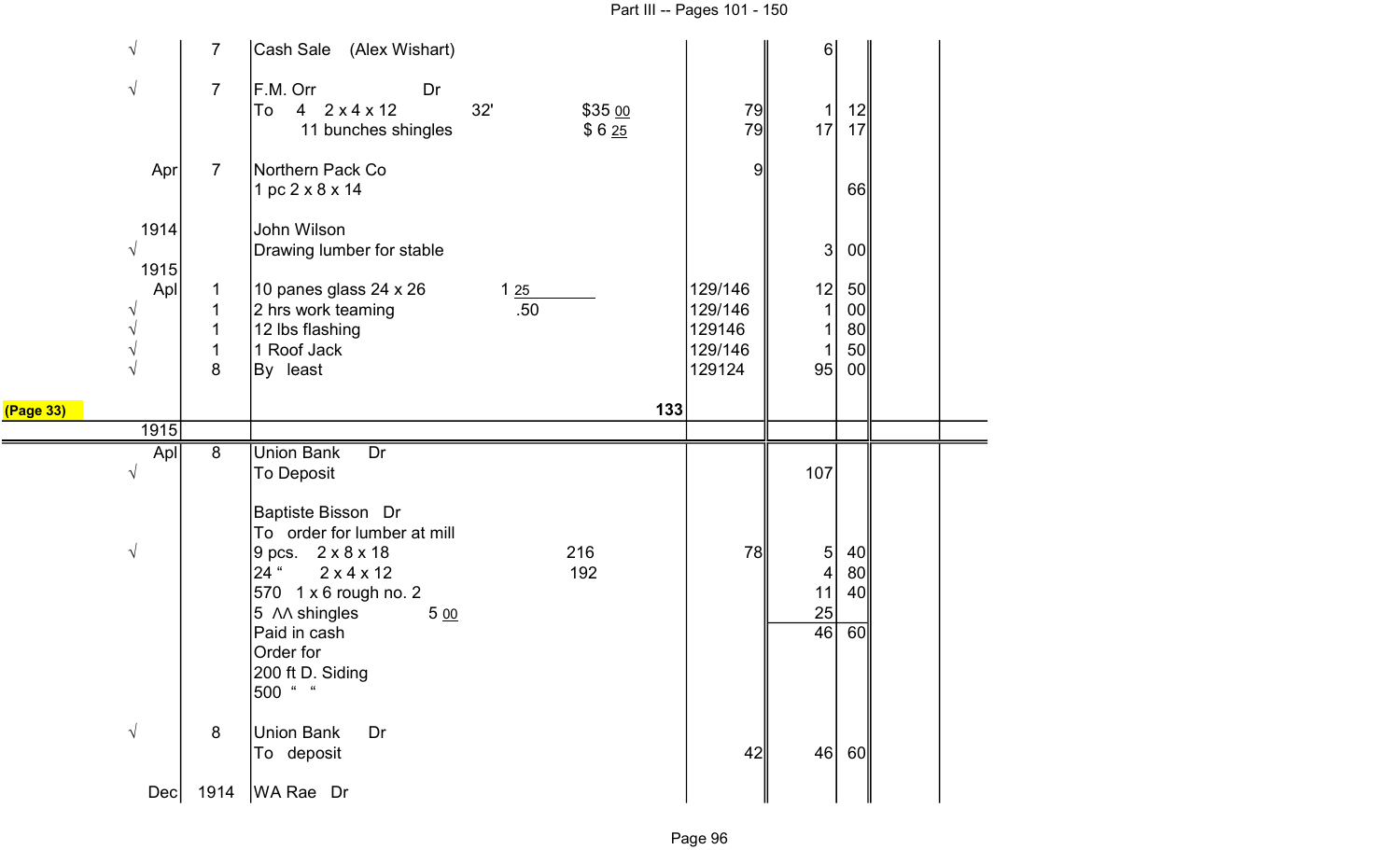|           | $\sqrt{ }$<br>1915<br>ApI<br>$\sqrt{ }$ | 8                     | Allan Wilson labor on house<br>To<br>$ 41$ hours $@$ 40.<br>Sold Henry Henderson<br>Lot 2 BI 1<br>Received order on village<br> For | \$20 00       | 14<br>200 | 16<br>270      | 40∥                  |                |    | 10103 - 104 Avenue |
|-----------|-----------------------------------------|-----------------------|-------------------------------------------------------------------------------------------------------------------------------------|---------------|-----------|----------------|----------------------|----------------|----|--------------------|
|           | $\epsilon$<br>$\sqrt{ }$                | 8                     | Village of Grande Prairie<br>1914 taxes<br>To                                                                                       |               | 18        | 20             |                      |                |    |                    |
|           | $\sqrt{Apr}$<br>$\epsilon$              | 10 <sup>°</sup><br>10 | Cash from Neil Morrison<br>Deposited in Union Bank                                                                                  |               | 124<br>42 | 25<br>25       |                      |                |    |                    |
| (Page 34) |                                         |                       | 134                                                                                                                                 |               |           |                |                      |                |    |                    |
|           | 1915                                    |                       |                                                                                                                                     |               |           |                |                      |                |    |                    |
|           | Apl                                     |                       | Paid DH Minchin                                                                                                                     |               |           |                |                      |                |    |                    |
|           | $\sqrt{ }$                              |                       | <b>Timber dues</b><br>Exchange                                                                                                      | 226.06<br>.80 | 125       | 226            | 86                   | 226            | 86 |                    |
|           | $\sqrt{ }$                              | 12                    | Baptiste 147' D. Siding                                                                                                             |               | 78        | 6              | 18                   |                |    |                    |
|           |                                         | 12                    | sent a/c to Department of<br>Public Works for Began<br>son Jerry                                                                    |               |           | 283            | 16∥                  |                |    |                    |
|           | $\sqrt{}$                               | 13                    | Leonard []<br>2 whiffle ties<br>.80<br>1 necky oke<br>23 lbs pully<br>20<br>glazing points<br>Cheque for same                       |               | 42<br>125 | $\overline{7}$ | 60<br>25<br>60<br>45 | $\overline{7}$ | 45 |                    |
|           | $\sqrt{ }$                              | 14                    | Wm Salmond<br>Cr<br>By Cash                                                                                                         |               | 124/149   | 50             |                      |                |    |                    |
|           | $\sqrt{ }$                              | 14                    | Dr<br><b>Union Bank</b><br>To deposit                                                                                               |               | 42        | 50             |                      |                |    |                    |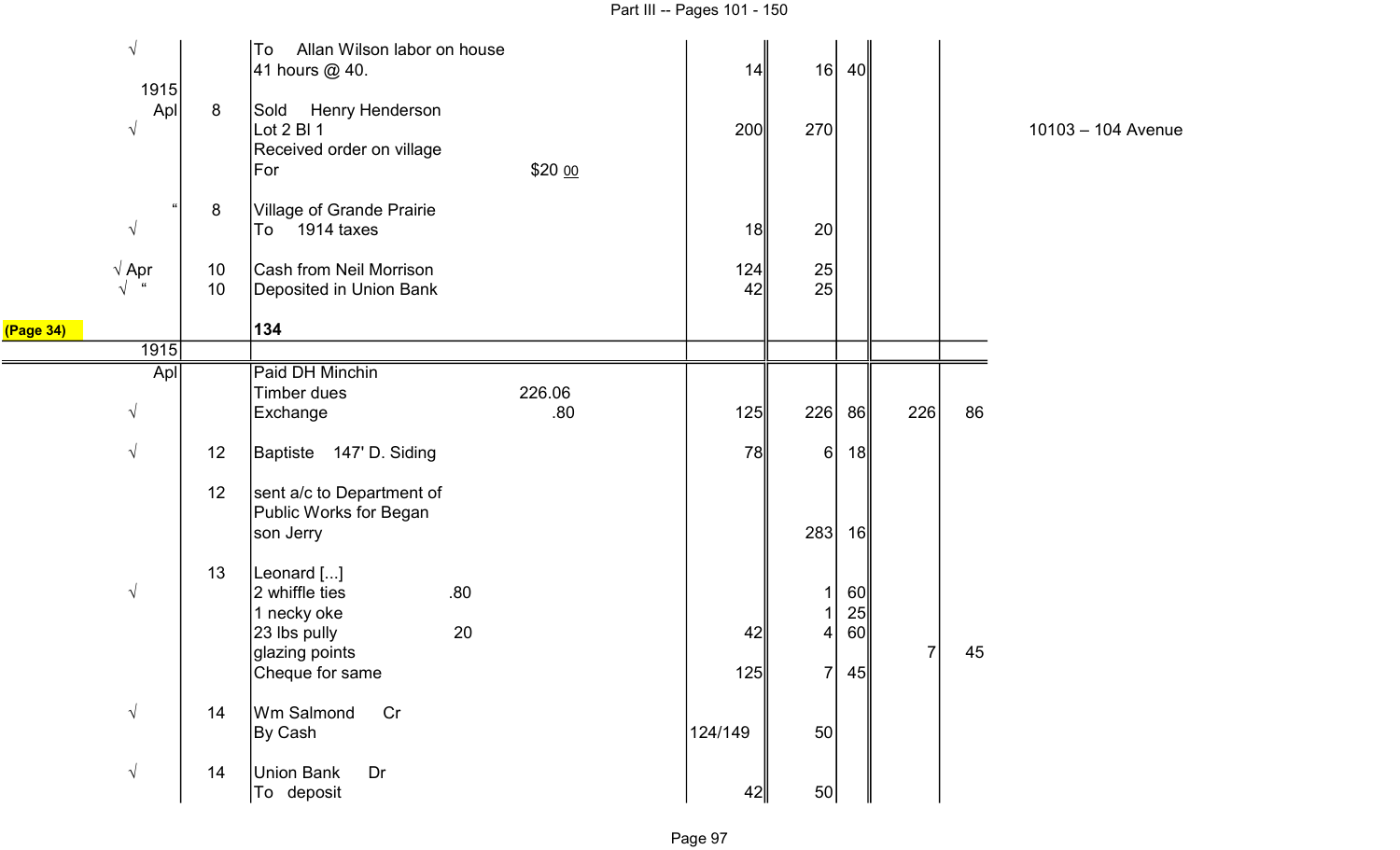| Part III -- Pages 101 - 150 |  |  |  |
|-----------------------------|--|--|--|
|-----------------------------|--|--|--|

| $\sqrt{ }$<br>$\sqrt{ }$ | 15<br>15 | T.L. Williams Dr<br>$3 \quad 1 \times 8 \times 16$<br>no. 2<br>To<br>$3 \quad 1 \times 8 \times 12$<br>no. 2<br>W.A. Rae Cr<br>By cheque to cover o'draft                        | 5 <sup>1</sup><br>124 | 1<br>10                                | 96        |                         |    |
|--------------------------|----------|----------------------------------------------------------------------------------------------------------------------------------------------------------------------------------|-----------------------|----------------------------------------|-----------|-------------------------|----|
| $\sqrt{ }$<br>(Page 35)  | 15       | RH Watcher Cr<br>By repairing watches<br>M Olson<br>W. Spry<br>135                                                                                                               | 16<br>16              | $\mathbf{3}$<br>$\overline{2}$         | 00 <br>50 |                         |    |
|                          |          |                                                                                                                                                                                  |                       |                                        |           |                         |    |
| Aug<br>Sept              |          | 1914 a/c<br><b>JW Campbell</b><br>18 dys<br>16<br>$\epsilon$<br>$\alpha_{\parallel}$<br>34<br>200<br>dys<br>By<br>shingles<br> By<br>underwear<br><b>Rubber boots</b><br>sweater |                       | 68                                     |           |                         |    |
| Aug<br>Sept              |          | Grande Prairie Brick Co.<br>Board J Squires for JW Campbell                                                                                                                      |                       | 18<br>15                               |           |                         |    |
| Apl<br>$\sqrt{ }$        | 17       | Louis Reeves<br>Dr<br>35 00<br>88 ft rough<br>To<br>40 00<br>320 . shiplap<br>By cash                                                                                            | 80<br>124/80          | 3 <sup>1</sup><br>12<br>5 <sup>1</sup> | 08 <br>80 | 15                      | 88 |
| not taken<br>$\sqrt{ }$  | 17       | Baptiste Bisson Dr<br>To 4 pcs. 2 x 8 x 14<br>$\alpha = \alpha$<br>$1 \times 6 \times 14$<br>dressed                                                                             | 35-00<br>40 00        | $\begin{array}{c} 2 \\ 1 \end{array}$  | 60 <br>12 | $\overline{\mathbf{3}}$ | 72 |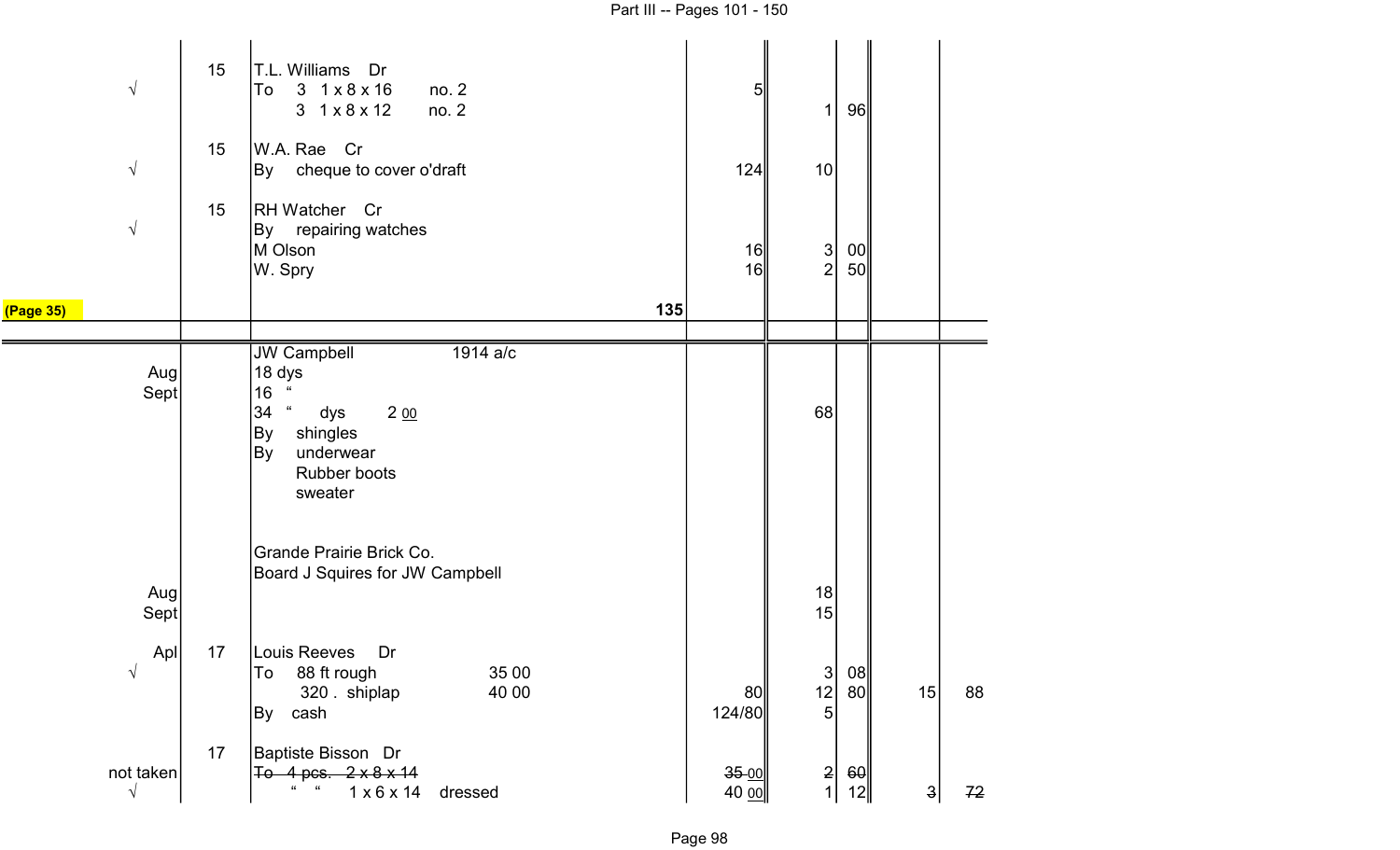| $\sqrt{ }$ | 16              | <b>Ralph Brown</b><br>By Hauling 1236 shiplap<br>$\epsilon$<br>"<br>Oats                                   | 81<br>81  | 12<br>$\overline{4}$ | 36 |  |
|------------|-----------------|------------------------------------------------------------------------------------------------------------|-----------|----------------------|----|--|
| $\sqrt{ }$ | 16              | R. Bickford<br>By Oats                                                                                     | 82        |                      |    |  |
| $\sqrt{ }$ | 20              | <b>EC Benson</b><br>$2 \times 4 \times 12$<br>16 @ 35 00                                                   | 22        |                      | 55 |  |
| (Page 36)  |                 | 136                                                                                                        |           |                      |    |  |
| Apl        | $\overline{22}$ | A Wishart<br>no. 2<br>Cash Sale<br>(entered below)<br><del>JB Taft</del><br>$6$ pcs $2 \times 6 \times 14$ | 124       | $\overline{6}$       | 00 |  |
| $\sqrt{ }$ | 23              | <b>Union Bank</b><br>Dr<br>To deposit                                                                      | 42        | 11                   |    |  |
| $\sqrt{ }$ | 24              | Cr<br>WA Rae<br>By loan to cover o draft                                                                   | 11<br>124 | 50                   |    |  |
| $\sqrt{ }$ | 24              | <b>Union Bank</b><br>Dr<br>To deposit                                                                      | 42        | 50                   |    |  |
| $\sqrt{ }$ | 24              | Wm Salmond<br>Cr<br>By cheque                                                                              | 149/124   | 75                   |    |  |
| $\sqrt{}$  | 24<br>24        | W McGarvin<br>Dr<br>To<br>cash                                                                             | 113       | 40                   |    |  |
| $\sqrt{ }$ |                 | <b>GR Wilson</b><br>Dr<br>to cheque                                                                        | 57/125    | 25                   |    |  |
| $\sqrt{ }$ | 24              | P. Kehoe<br>Dr<br>cheque<br> to                                                                            | 44 <br>73 | 5                    |    |  |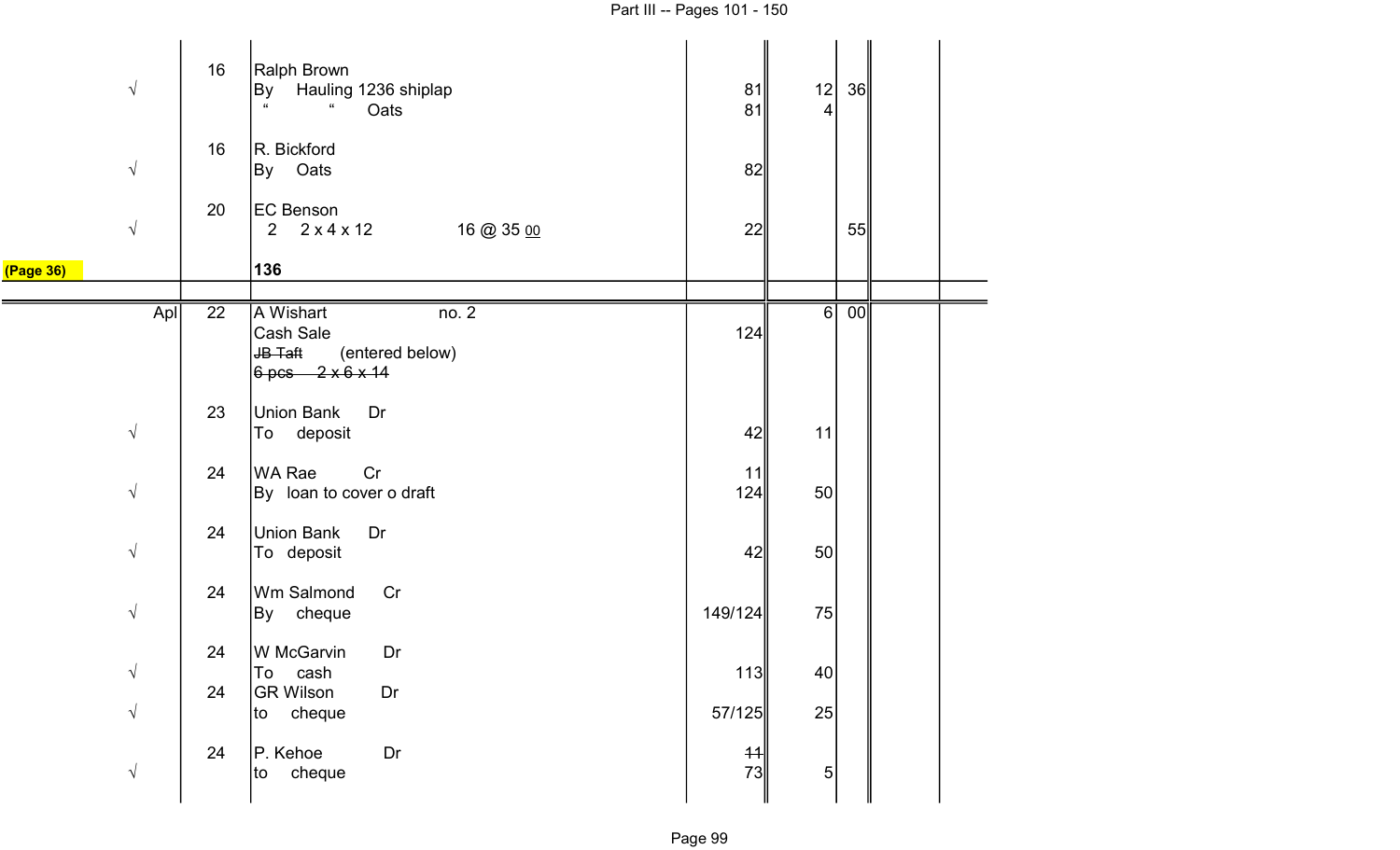| $\sqrt{}$        | 24 | WA Rae<br>Cr<br>By loan for P. Kehoe                                                                                          | 11<br>124  | 5            |                 |                |    |           |
|------------------|----|-------------------------------------------------------------------------------------------------------------------------------|------------|--------------|-----------------|----------------|----|-----------|
| $\sqrt{ }$       | 24 | Cash Sale                                                                                                                     | 124        | $\mathbf{1}$ | 25              |                |    |           |
| $\sqrt{ }$       | 23 | Nor Pack Co.                                                                                                                  | 9          | 3            | 50 <sub>l</sub> |                |    |           |
| (Page 37)        |    | 137                                                                                                                           |            |              |                 |                |    |           |
| Apl<br>$\sqrt{}$ | 27 | <b>WA Rae</b><br>Cr<br>By<br>loan                                                                                             | 11<br>124  | 50           |                 |                |    |           |
| $\sqrt{}$        | 27 | Union Bank<br>Dr<br>To deposit                                                                                                | 42         | 50           |                 |                |    |           |
| $\sqrt{}$        | 27 | WA Rae<br>Dr<br>To lot 14 BI 13                                                                                               | 11         | 150          |                 |                |    | No addres |
| $\sqrt{ }$       | 28 | Cash sale<br>A Wishart                                                                                                        | 124        |              | 85              |                |    |           |
| $\sqrt{ }$       | 28 | John Squires<br>Dr<br>To $4$ pcs shiplap $1 \times 8 \times 14$<br>2 " $2 \times 4 \times 14$<br>$3$ " $2 \times 4 \times 12$ | 64         | $\mathbf{1}$ | 50<br>70<br>85  | 3 <sup>1</sup> | 05 |           |
| $\sqrt{ }$       | 28 | John Blimkie<br>Dr<br>To 35' rough                                                                                            | 53         | 1            | 23              |                |    |           |
| $\sqrt{}$        | 30 | John Washburn Cr<br>By hauling                                                                                                | 107        |              | $10$ 16         |                |    |           |
| $\sqrt{}$        | 30 | W McGarvin<br>Dr<br>To cash by HA Cox                                                                                         | 113        | $\mathbf 5$  |                 |                |    |           |
| $\sqrt{ }$       | 29 | War stamps<br>Carbolic acid                                                                                                   | 125<br>125 |              | 25<br>25        |                |    |           |

 $\,$  ss found on plan 1410 AC  $\,$ 

Page 100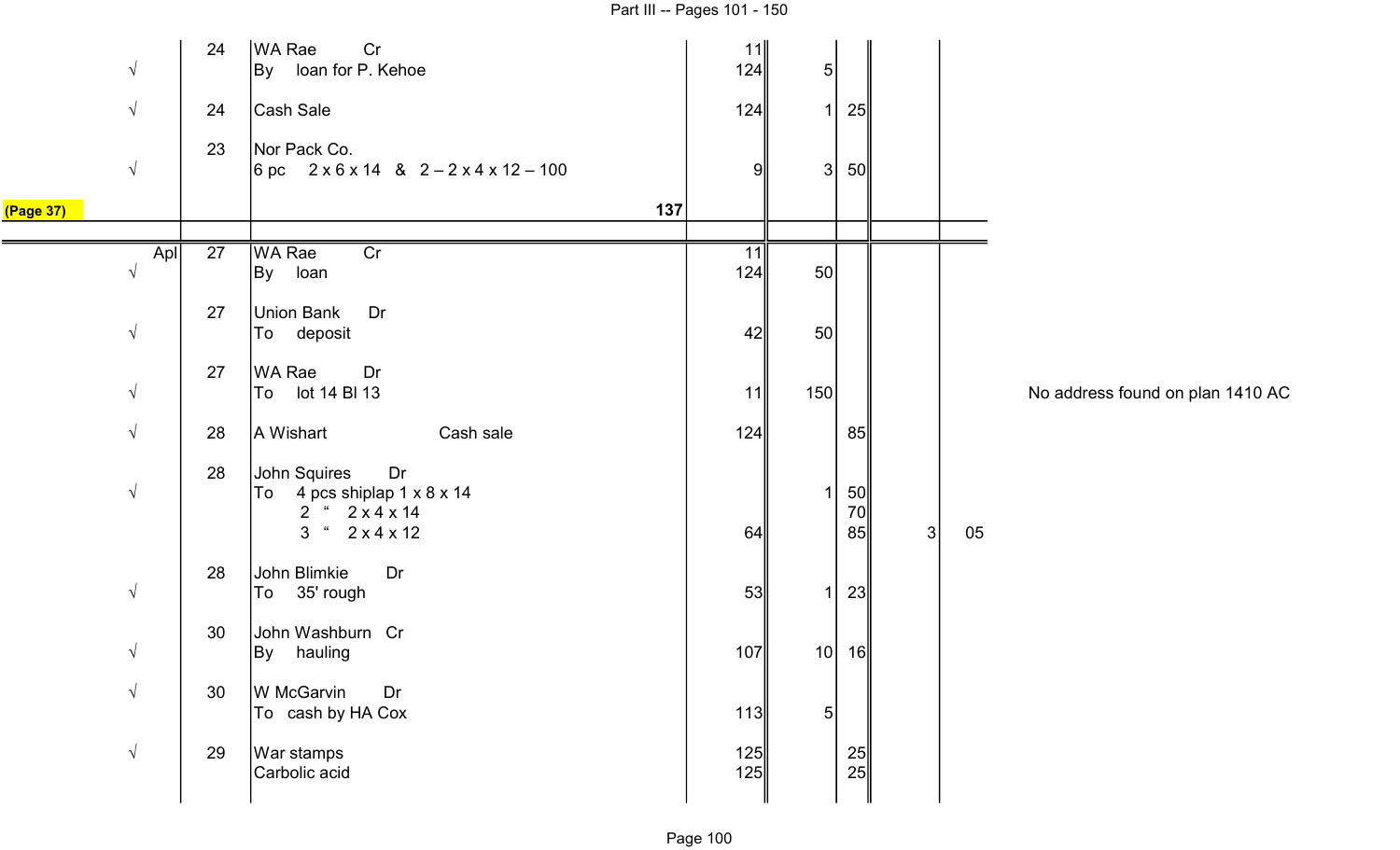Part III -- Pages 101 - 150

| May        | 18             | Cash from Wm Salmond                                                                                        | 149/124       | 50             |    |  |
|------------|----------------|-------------------------------------------------------------------------------------------------------------|---------------|----------------|----|--|
| (Page 38)  |                | 138                                                                                                         |               |                |    |  |
| May        | $\overline{3}$ | <b>Union Bank</b><br>Dr<br>To deposit                                                                       | 43            | 25             |    |  |
| $\sqrt{ }$ | 3              | Wm Whitfield Dr<br>To 8 2 x 6 x 12                                                                          | 83            | 3 <sup>1</sup> | 36 |  |
| $\sqrt{ }$ | 3              | N Andres To<br>cash on a/c                                                                                  | 103           | 5 <sup>1</sup> |    |  |
|            | $\mathfrak{S}$ | Mill team hauled<br>700 ft dressed to yard here                                                             |               |                |    |  |
| $\sqrt{ }$ | $\overline{4}$ | RH Watcher Cr<br>By payment lot & Bdg.                                                                      | 126           | 15             |    |  |
| $\sqrt{ }$ | 4<br>3         | John Squires<br>Dr<br>To $4 pcs 2 x 4 x 12$<br>32 feet<br>35 00<br>Selkirk Trading Co.<br>14 pcs 2 x 6 x 14 | 64<br>84      | $\mathbf{1}$   | 12 |  |
| $\sqrt{ }$ | $\overline{4}$ | John Squires<br>Dr<br>To $5$ pcs $1 \times 4 \times 14$ dressed<br>25 feet at 40 00                         | 64            | $\mathbf{1}$   | 00 |  |
| $\sqrt{}$  | 5              | Selkirk Tdng Co.<br>3 pc 2 x 6 x 12                                                                         | 84            | 1              | 20 |  |
| $\sqrt{ }$ | 8              | W Salmond<br>72 lbs beef                                                                                    | 149           |                |    |  |
| $\sqrt{ }$ | 8              | T.L. Williams<br>1 roll paper<br>5 1/2 lbs shingle nails                                                    | $\frac{5}{5}$ |                |    |  |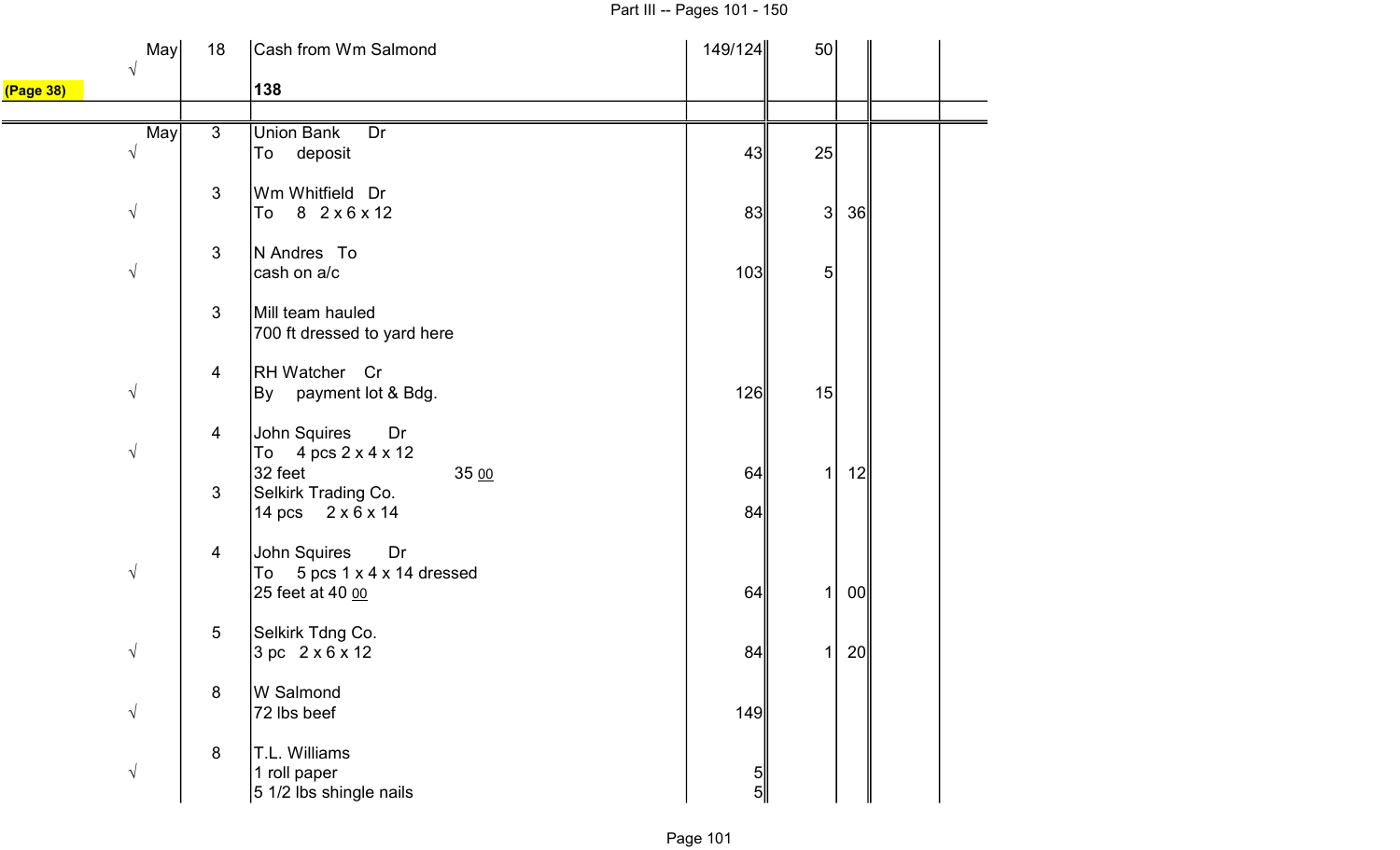| (Page 39)        |                | 139                                                                                            |        |                |                |                  |    |
|------------------|----------------|------------------------------------------------------------------------------------------------|--------|----------------|----------------|------------------|----|
|                  |                |                                                                                                |        |                |                |                  |    |
| May<br>$\sqrt{}$ | $\overline{8}$ | Dr<br>A Clarnegan<br>To cash                                                                   | 86/127 | 25             |                |                  |    |
| May<br>$\sqrt{}$ | $\bf 8$        | WA Rae<br>Cr<br>By loan                                                                        | 11/126 | 25             |                |                  |    |
| $\sqrt{}$        | 8              | N Andres Dr<br>To order Selkirt T. Co.                                                         | 103    | 5              |                |                  |    |
| $\sqrt{}$        | $9\,$          | J. Beavley<br>$11/2 \times 12 \times 12$<br>$\mathbf{3}$<br>54 feet at 40 00                   | 88     | $\overline{2}$ | 16             |                  |    |
| $\sqrt{}$        | 10             | John Squires<br>190 rough<br>$2 \times 4 \times 12$<br>2<br>1 1/2 x 12 x 14 dressed<br>1       | 64     | $\,6$          | 65<br>56<br>84 | $\boldsymbol{8}$ | 05 |
| $\sqrt{}$        | 10             | T.L. Williams<br>Load from mill<br>To $20 \t2 \times 4 \times 18$ from yard<br>3 meals at mill | 5      | $\overline{1}$ | 50             |                  |    |
| $\sqrt{ }$       | 12             | Cash Sale                                                                                      | 126    |                | 45             |                  | 45 |
| $\sqrt{}$        | 13             | John Squires<br>250' flooring 40 00                                                            | 64     | 10             |                |                  |    |
|                  | 14             | Cheque from H. Robertson                                                                       | 126    | 10097          |                |                  |    |
| $\sqrt{}$        |                | <b>Frontier Signal</b><br>Cr                                                                   |        | 3              |                |                  |    |
| $\sqrt{ }$       | 15             | <b>Union Bank</b><br>Dr<br>To deposit                                                          | 42     | 100            |                |                  |    |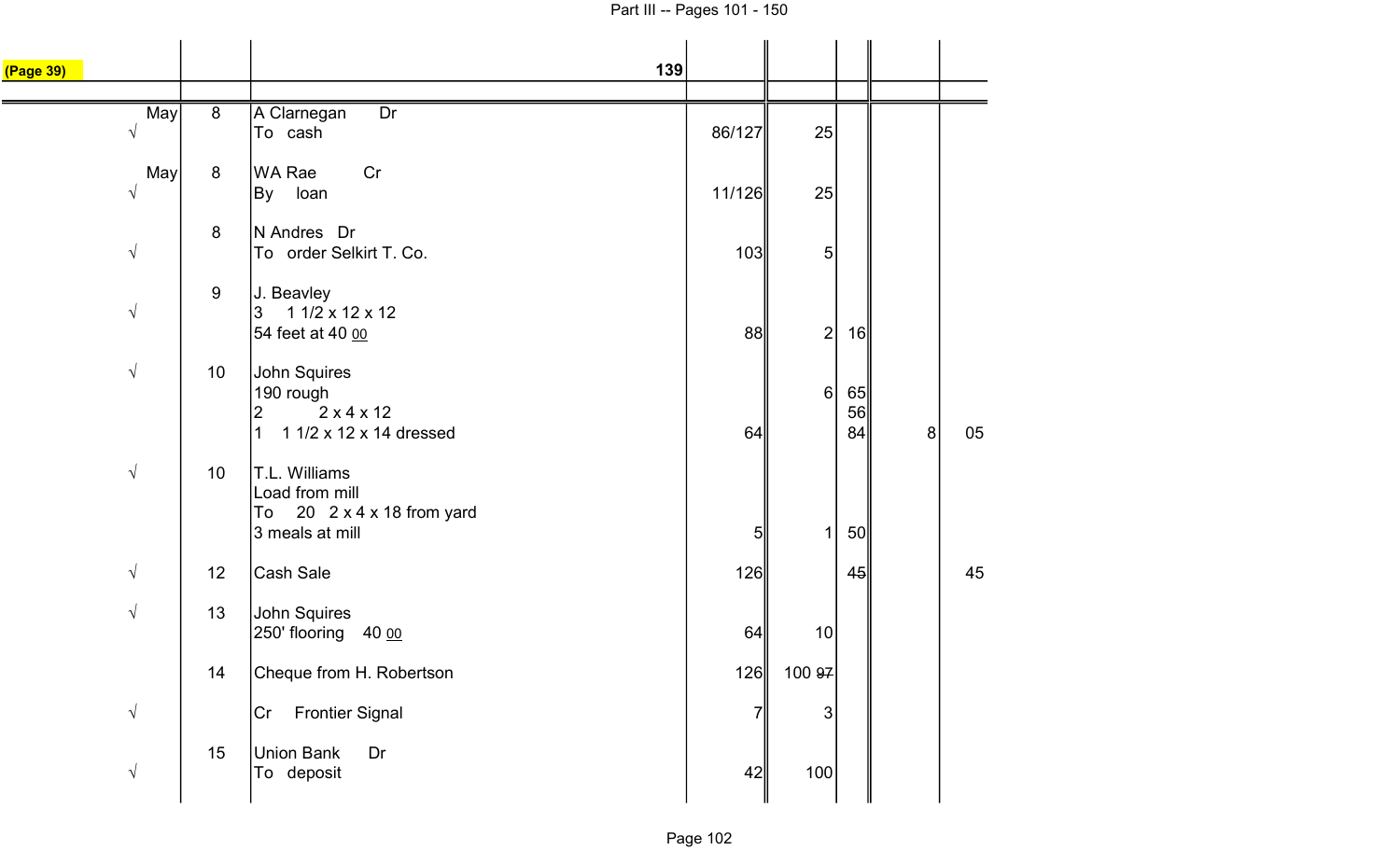| (Page 40)         |          | 140                                                                                          |                      |                             |            |                  |
|-------------------|----------|----------------------------------------------------------------------------------------------|----------------------|-----------------------------|------------|------------------|
|                   |          |                                                                                              |                      |                             |            |                  |
| May<br>$\sqrt{ }$ | 15       | <b>WA Rae</b><br>Cr<br>By Loan repaid                                                        | 11<br>127            | 70                          |            |                  |
| $\sqrt{ }$        | 15       | Cash Sale                                                                                    |                      | $\mathbf 1$                 | 00         |                  |
| $\sqrt{ }$        | 15       | Wm Hooks (ch. John)<br>order Jos Voz<br>$\epsilon$<br>Selkirk Trading Co.                    |                      | $\,6\,$<br>$\boldsymbol{9}$ | 00 <br> 00 |                  |
| $\sqrt{ }$        | 15       | <b>H</b> Ellert<br>100 feet no. 2<br>pd.<br>$2 - 1 \times 10 \times 16$                      | 126                  | 3 <sup>1</sup>              | 00         |                  |
| $\sqrt{ }$        | 17       | T.L. Williams<br>75 1 x 6 x 16<br>no. 2                                                      | $5\overline{)}$      | 18                          |            |                  |
| $\sqrt{ }$        | 17<br>17 | H Ellert<br>2 <sup>1</sup><br>$1 \times 10 \times 16$<br>dressed                             | $\overline{2}$       | 1                           | 08         |                  |
| $\sqrt{ }$        | 17       | G.R. Wilson<br>Dr<br>salary a/c<br>To cheque                                                 | 57                   | 30                          |            |                  |
| $\sqrt{ }$        | 17       | Cash Sale                                                                                    | 126                  | 3 <sup>1</sup>              | 10         |                  |
| $\sqrt{ }$        | 19       | Wm Whitfield<br>3 pcs. 8 x 14 no. 2<br>3 feet at 35 00                                       | 87                   | $\mathbf{1}$                | 05         |                  |
| $\sqrt{ }$        | 20       | Chas Pappin<br>1000 shiplap<br>To<br>nails<br>shingles<br>R. Brown order<br>By<br>$\epsilon$ | 88<br>88<br>88<br>81 | 40<br>1                     | 14<br>31   | 16               |
|                   |          | Cash                                                                                         | 126                  | 41                          | 45         | $\sqrt{5}$<br>21 |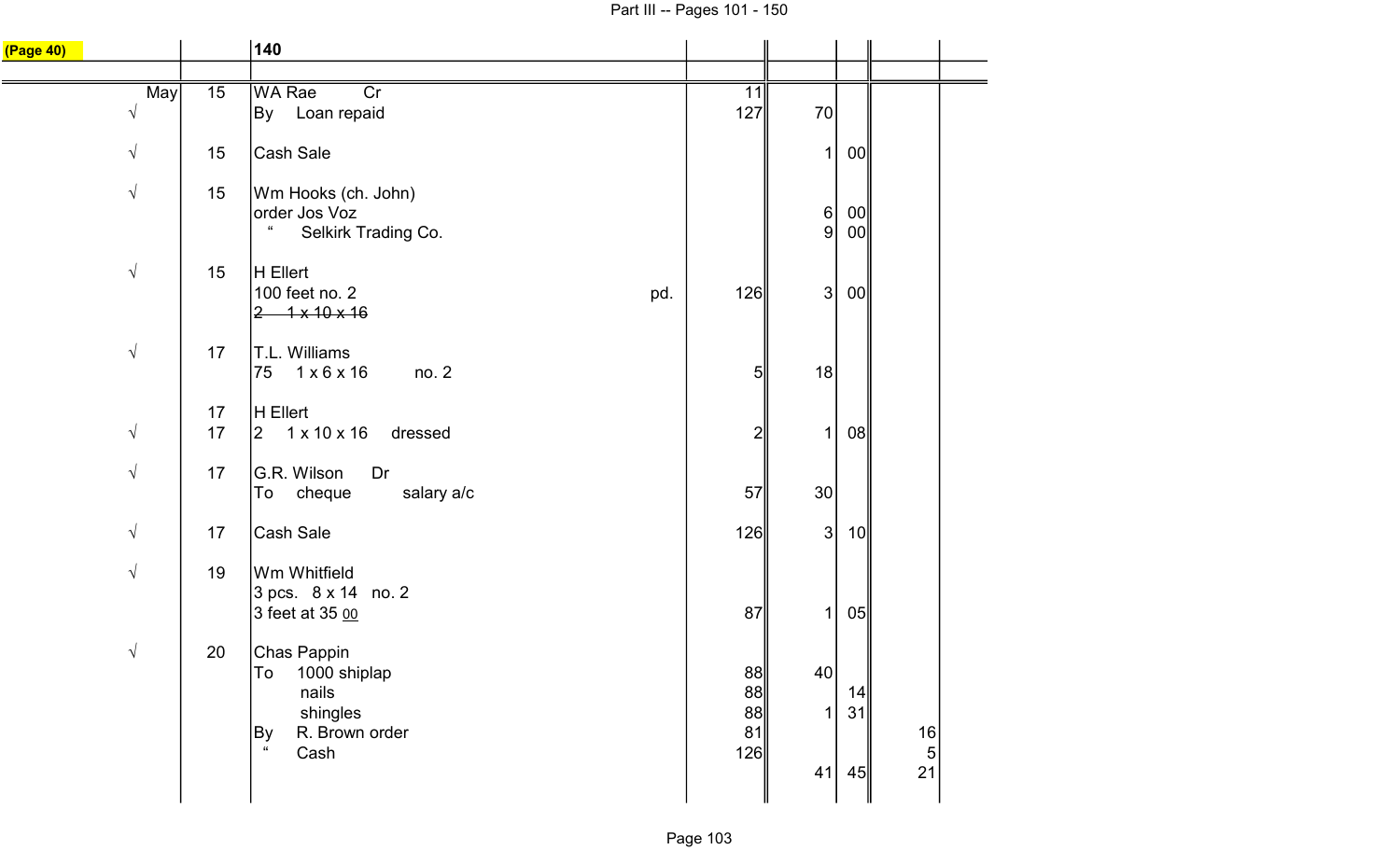Part III -- Pages 101 - 150

| (Page 41)         |          | 141                                                                                                                                                                                     |          |                             |                  |         |                 |
|-------------------|----------|-----------------------------------------------------------------------------------------------------------------------------------------------------------------------------------------|----------|-----------------------------|------------------|---------|-----------------|
|                   |          |                                                                                                                                                                                         |          |                             |                  |         |                 |
| May<br>$\sqrt{ }$ | 24<br>21 | Received from mill<br>Alfred Gray<br>5 pcs. 1 x 6 x 12 floorg. 30'<br>$\overline{\mathbf{a}}$                                                                                           |          |                             |                  |         |                 |
|                   |          | $1 \times 6 \times 14$<br>3<br>21                                                                                                                                                       | 17       | $2\vert$                    | 04               |         |                 |
| $\sqrt{ }$        | 21       | Cash Sale                                                                                                                                                                               | 126      | $\vert 4 \vert$             | 60               | $\vert$ | 10 <sup>°</sup> |
| $\sqrt{ }$        | 21       | Alfred Gladu<br>Dr<br>10 32 ft rough<br>To<br>By<br>hauling                                                                                                                             | 89<br>89 | 25<br>10                    | 80∥<br> 00       |         |                 |
| $\sqrt{ }$        | 22       | G.R. Wilson<br>Dr<br>Salary<br>To                                                                                                                                                       | 57       | 25                          |                  |         |                 |
| $\sqrt{ }$        | 26       | H. Sink<br>c/o order<br>Selkirk Trading Co.<br>$\epsilon$<br>$\epsilon\epsilon$<br>Jos Voz                                                                                              | 34       | $10$<br>6                   |                  |         |                 |
| $\sqrt{ }$        | 26       | W. Spry<br>Dr<br>To Cash on wages                                                                                                                                                       | 77       | 10                          |                  |         |                 |
| $\sqrt{ }$        | 26       | Nichols Bros. Dr<br>To Cheque on a/c                                                                                                                                                    | 127      | 5                           |                  |         |                 |
| $\sqrt{ }$        | 26       | S.J. Shuttleworth<br><b>70 lin</b><br>D<br>23<br>$1 \times 4$<br>70 "<br>$\mathfrak{c}\mathfrak{c}$<br>35<br>$1 \times 6$<br>64<br>$2 \times 8 \times 12$<br>$\boldsymbol{\mu}$<br>4 pc | 90       | $\vert 4 \vert$             | 88               |         |                 |
| (Page 42)         |          | 142                                                                                                                                                                                     |          |                             |                  |         |                 |
| May<br>$\sqrt{ }$ | 22       | <b>Brickyard</b><br>20<br>$1 \times 8 \times 12$ shiplap<br>40<br>$1 \times 8 \times 14$<br> 60<br>$2 \times 4 \times 12$<br>12<br>2x4x16                                               | 91       | 21<br>16<br>$\vert 4 \vert$ | 36<br> 80 <br>48 |         |                 |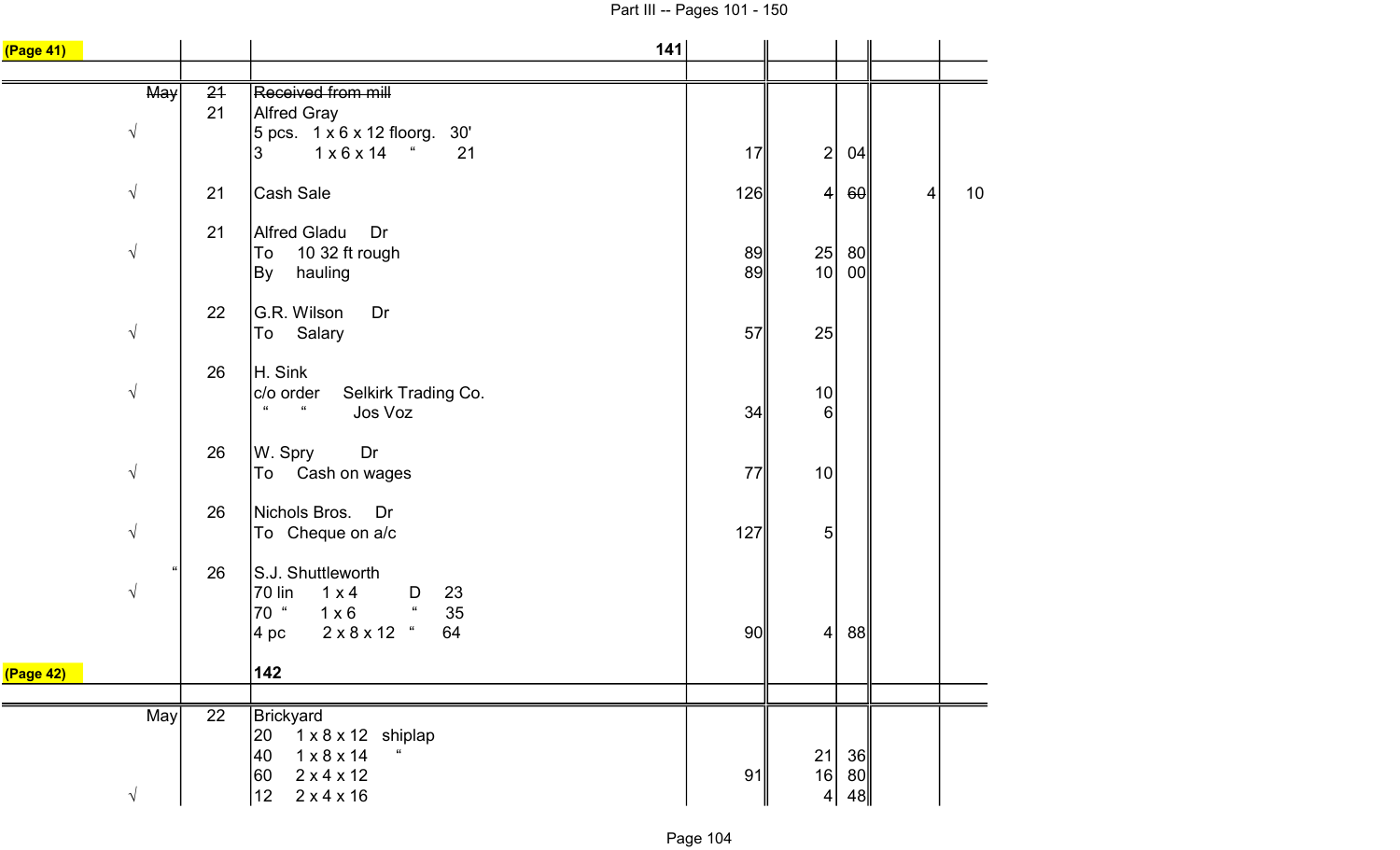| $\sqrt{ }$               | 28       | $4$ " $1 \times 4 \times 14$<br>19<br>Northern Packing Co.<br>$2 \times 4 \times 12$<br>26                                         | 90       | 1<br>$\overline{7}$ | 60<br>28 |  |
|--------------------------|----------|------------------------------------------------------------------------------------------------------------------------------------|----------|---------------------|----------|--|
| $\sqrt{ }$               | 27       | $\overline{2}$<br>$2 \times 8 \times 12$<br>\$3500<br>S.J. Shuttleworth<br>3 pc 1 x 6 x 14 D one side<br>21                        | 68       |                     | 54       |  |
| $\sqrt{ }$<br>$\sqrt{ }$ | 26<br>27 | Northern Packing Co.<br>$2 \times 8 \times 12$ D<br>1pc<br>$\epsilon$<br>$1 \times 6 \times 14$ rf#2<br>$\mathbf{1}$<br>W. Johnson | 9<br> 9  |                     | 64<br>21 |  |
| $\sqrt{ }$               | 26       | T.L. Williams Dr<br>1502 rough<br>To<br>35 00                                                                                      | $5 \mid$ | 52                  | 57       |  |
| $\sqrt{ }$               | 22       | T.L. Williams<br>Cr<br>By hauling<br>600 ft rough<br>6.00<br>3 AA shingles 3.75<br>800 ft rough<br>8.                              | $5 \mid$ | 17                  | 75       |  |
|                          |          | 1350 feet rough<br>3 AA shingles<br>600 feet rough                                                                                 |          | 18                  | 75       |  |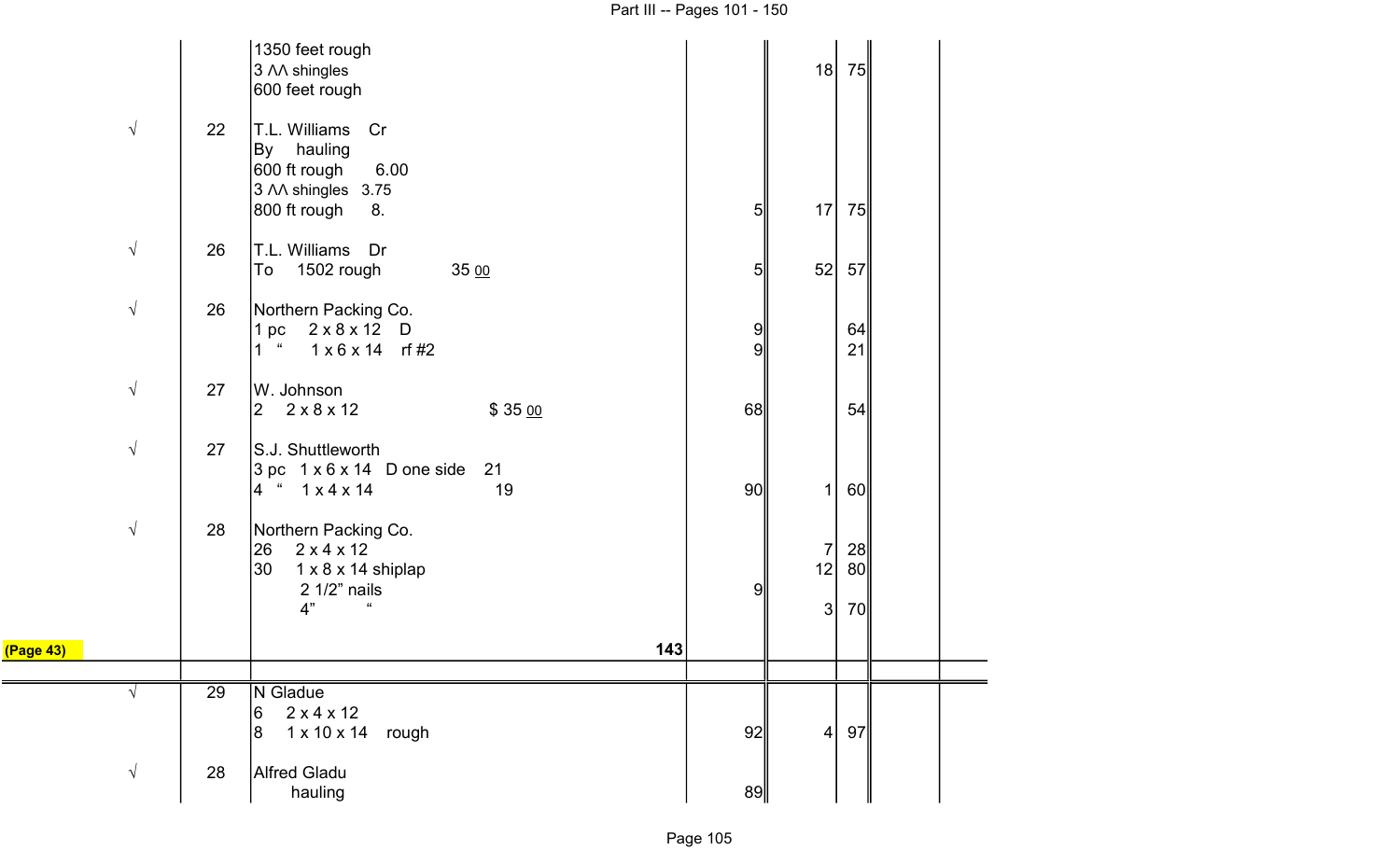|           | $\sqrt{ }$ | 29 | <b>Brickyard</b><br>$1 \times 6 \times 16$<br>rough No. 2<br>34<br>40<br>$1 \times 6 \times 14$                                                                                                    |    | 91                                                                | 16                                                         | 56                           |  |
|-----------|------------|----|----------------------------------------------------------------------------------------------------------------------------------------------------------------------------------------------------|----|-------------------------------------------------------------------|------------------------------------------------------------|------------------------------|--|
|           | $\sqrt{ }$ | 24 | T.L. Williams<br>Cr<br>hauling<br>By<br>36 p. 2 x 4 x 18<br>432<br>20 p. 2 x 6 x 14<br>280<br>24 p. 2 x 6 x 12<br>288<br>$2 \times 6 \times 112$<br>$\overline{4}$<br>To 2 meals<br>Dr             | 48 | 5<br>51                                                           | 10<br>$\mathbf{1}$                                         | 48∥<br> 00                   |  |
|           | $\sqrt{ }$ | 29 | T.L. Williams Cr<br>hauling<br>By<br>1100<br>drop siding<br>74<br>rough<br>100 ft drop siding<br>To<br>for Ed Darrow<br>To<br>2 meals<br>hauling 1 1/2 / Ashingles<br>By<br>1 1/2 / shingles<br>To |    | 5<br>$\begin{array}{c} 5 \\ 5 \\ 5 \end{array}$<br>5 <sup>1</sup> | 11<br>3<br>$\mathbf{1}$<br>$\mathbf 1$<br>$\boldsymbol{9}$ | 74<br>00<br> 00 <br>88<br>38 |  |
|           | $\sqrt{ }$ | 29 | <b>RH Watcher Building</b><br>1100 shiplap<br>To<br>drop siding                                                                                                                                    |    | 16                                                                | 44                                                         | 00                           |  |
|           | $\sqrt{ }$ | 27 | Hall & Leonard<br>cash for whiffletrees*<br>To                                                                                                                                                     |    | 127                                                               | 3                                                          | 00                           |  |
| (Page 44) |            |    | 144                                                                                                                                                                                                |    |                                                                   |                                                            |                              |  |
|           | √ May      | 29 | Department of P/W<br>Province of Alberta<br><b>Bezanson Ferry Lumber</b>                                                                                                                           |    | 126                                                               | 283                                                        | 16                           |  |
|           | $\sqrt{ }$ | 29 | Union Bank<br>Dr<br>deposit<br>To                                                                                                                                                                  |    | 43                                                                | 283                                                        | 16                           |  |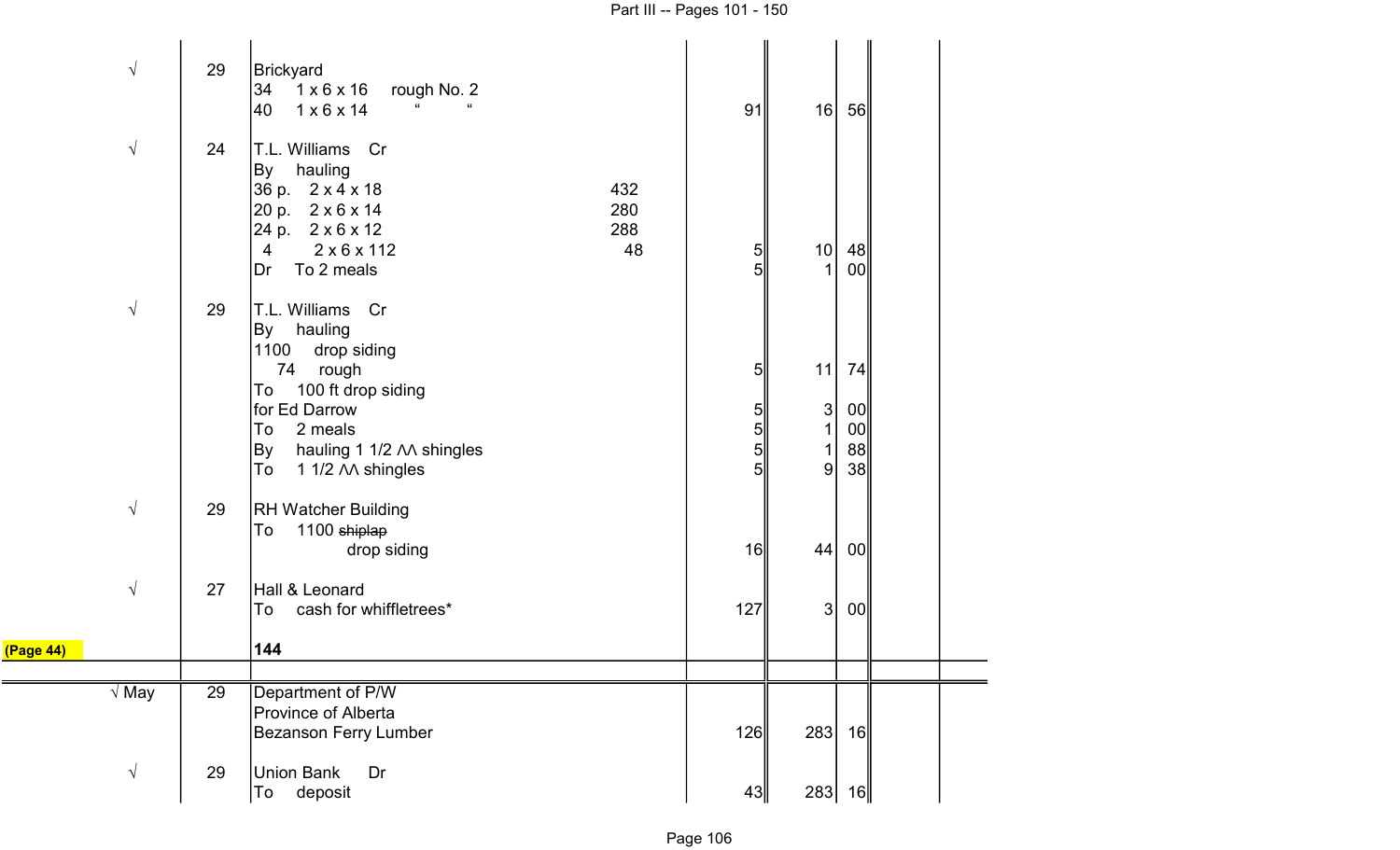|               |    | Exchange                                                                                                                                            | 43                                         |                                  | 75                       |                      |          |
|---------------|----|-----------------------------------------------------------------------------------------------------------------------------------------------------|--------------------------------------------|----------------------------------|--------------------------|----------------------|----------|
| $\sqrt{}$     | 29 | WA Rae<br>Dr<br>cheque<br>to                                                                                                                        | 11<br>127                                  | 20                               | 15                       |                      |          |
| $\sqrt{ }$    | 29 | Geo C Lennox<br>money order<br>To<br>H.A. Cox<br>chg                                                                                                | 127<br>24                                  | $\mathbf{1}$                     | 65                       |                      |          |
| $\sqrt{}$     | 31 | T.L. Williams<br>4" nails<br>61<br>shingle nails<br>14                                                                                              | $\frac{5}{5}$                              | $\sqrt{6}$                       | 10 <sup>1</sup><br>40    |                      |          |
| $\sqrt{ }$    | 31 | Cash Sale                                                                                                                                           | 126                                        | $\mathbf{1}$                     | 00                       |                      |          |
| $\sqrt{}$     | 31 | Telegram<br><b>GW Saddlery</b>                                                                                                                      | 127                                        |                                  | 75                       |                      |          |
| $\sqrt{}$     | 31 | T.L. Williams<br>hauling 900' floorg.<br>By<br>$2 \times 4 \times 18$<br>9<br>44' rough<br>1 1/2 shingles<br>9 $2 \times 4 \times 18$ @ 35 00<br>To | $\begin{array}{c} 5 \\ 5 \\ 5 \end{array}$ | $\boldsymbol{9}$<br>$\mathbf{3}$ | 00 <br> 08 <br>44<br>78∥ | $10$<br>$\mathbf{1}$ | 52<br>88 |
| $\sqrt{ }$    | 31 | <b>RH</b> Watcher<br>900 flooring<br>To                                                                                                             | 16                                         | 36                               |                          |                      |          |
| $\sqrt{}$     | 31 | Wm Whitfield Cr<br>By<br>hauling 1200 rough                                                                                                         | 87                                         | 12                               | 00                       |                      |          |
| (Page 45)     |    | 145                                                                                                                                                 |                                            |                                  |                          |                      |          |
| $\sqrt{}$ Jun |    | <b>JB Taft</b><br>Dr<br>$\overline{2}$<br>$2 \times 4 \times 16$<br>To<br>$2 \times 4 \times 14$<br>9<br>Got by Ostby and Warden                    | 8<br>8                                     | 15<br>$\overline{2}$             | 68<br>94                 |                      |          |
| $\sqrt{ }$    |    | RP McRae Cr                                                                                                                                         |                                            |                                  |                          |                      |          |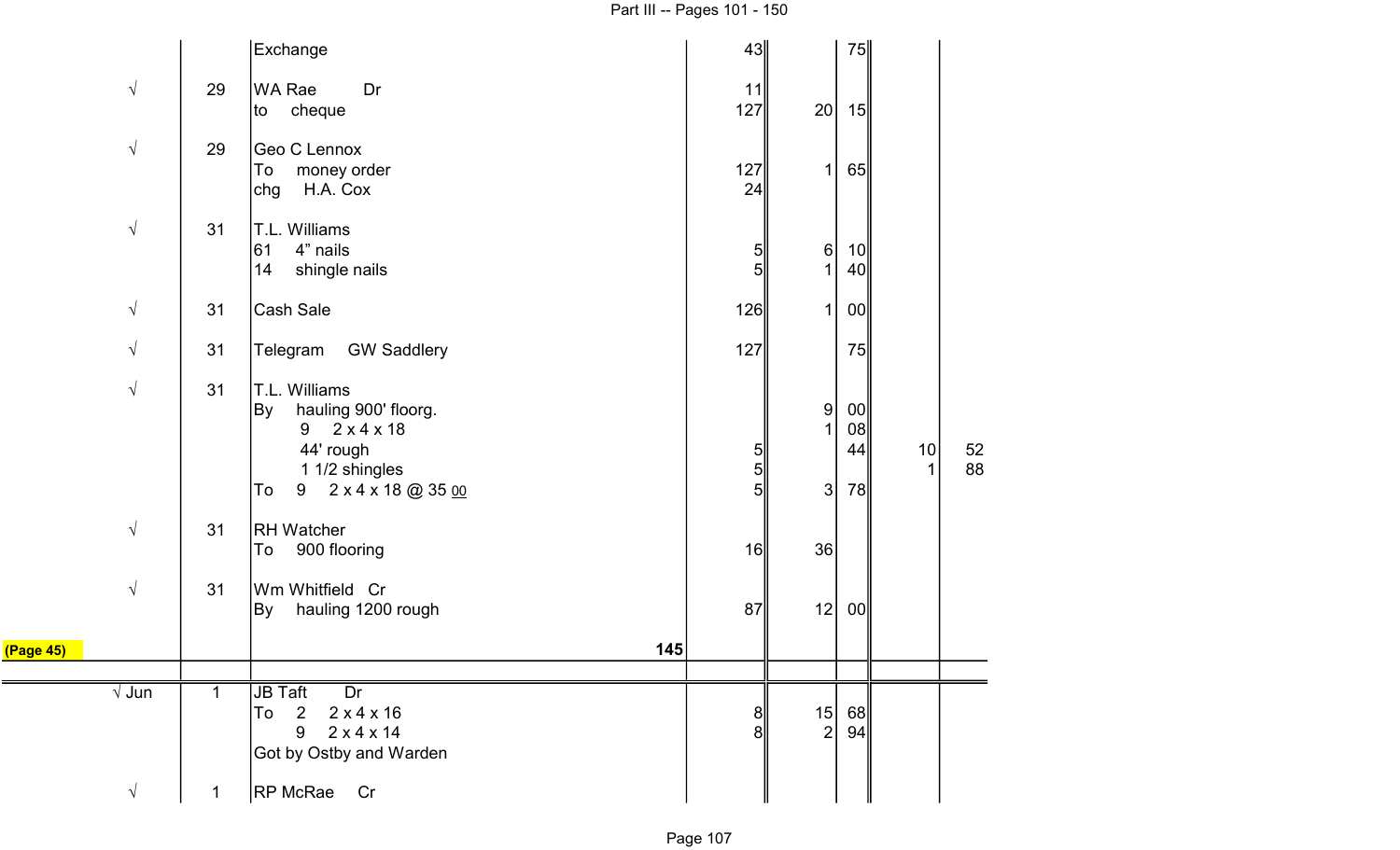|                   |                               | By<br>hauling<br>19 p.<br>$2 \times 6 \times 20$<br>30 p.<br>$2 \times 4 \times 16$<br>30 p. 2 x 4 x 14 /<br>2 pcs. 2 x 4 x 16<br>$2 \times 6 \times 12$<br>$\mathbf 1$                 | 93                                  | 3<br>$\,6\,$         | 80 <sup>°</sup><br> 00 <br>20<br>12 | 10           | 12 |
|-------------------|-------------------------------|-----------------------------------------------------------------------------------------------------------------------------------------------------------------------------------------|-------------------------------------|----------------------|-------------------------------------|--------------|----|
| $\sqrt{ }$        | 1                             | <b>Guthrie Building</b><br>$2 \times 6 \times 20$<br>19<br>@ 37 00<br>$2 \times 4 \times 16$<br>@ 35 00<br>$\epsilon$<br>$2 \times 4 \times 14$<br>$\epsilon$<br>$2 \times 6 \times 12$ | 94                                  | 14                   | 06                                  |              |    |
| $\sqrt{ }$        | $\mathbf 1$                   | <b>RH Watcher</b><br>Dr<br>To<br>paper<br>nails                                                                                                                                         | 16<br>16                            |                      |                                     |              |    |
| $\sqrt{ }$        | $\mathbf 1$<br>$\overline{+}$ | Dr<br>P. Kehoe<br>cheque on wages<br>To<br>2x8x12<br>4<br><b>JB Taft</b>                                                                                                                | 73<br>129                           | 10                   |                                     |              |    |
| $\sqrt{ }$        | $\mathbf{1}$                  | 16'<br>$2 \times 8 \times 12$<br>1<br>1 x 8 x 12 shiplap<br>3<br>got by P Ostby                                                                                                         | $\frac{8}{8}$                       |                      | 54<br>96                            | 1            | 50 |
| $\sqrt{ }$        | $\mathbf 1$                   | <b>JB Taft</b><br>Dr<br>3 pcs<br>$1 \times 6 \times 14$<br>$1 \times 4 \times 14$<br>2<br>$2 \times 8 \times 12$                                                                        | 8<br>$\frac{8}{3}$<br>$\frac{8}{3}$ |                      | 84<br>40<br>54                      | $\mathbf{1}$ | 78 |
| (Page 46)<br>1915 |                               | 146                                                                                                                                                                                     |                                     |                      |                                     |              |    |
| June              | 1                             | St. Pierre Gaucher<br>Cr                                                                                                                                                                |                                     |                      |                                     |              |    |
| $\sqrt{}$         |                               | By hauling<br>90 P. 2 x 4 x 10<br>Shiplap                                                                                                                                               | 95                                  | $6\phantom{1}6$<br>4 | 00 <br>00 <sup>1</sup>              |              |    |
| $\sqrt{ }$        |                               | EC Benson<br>Cr                                                                                                                                                                         |                                     |                      |                                     |              |    |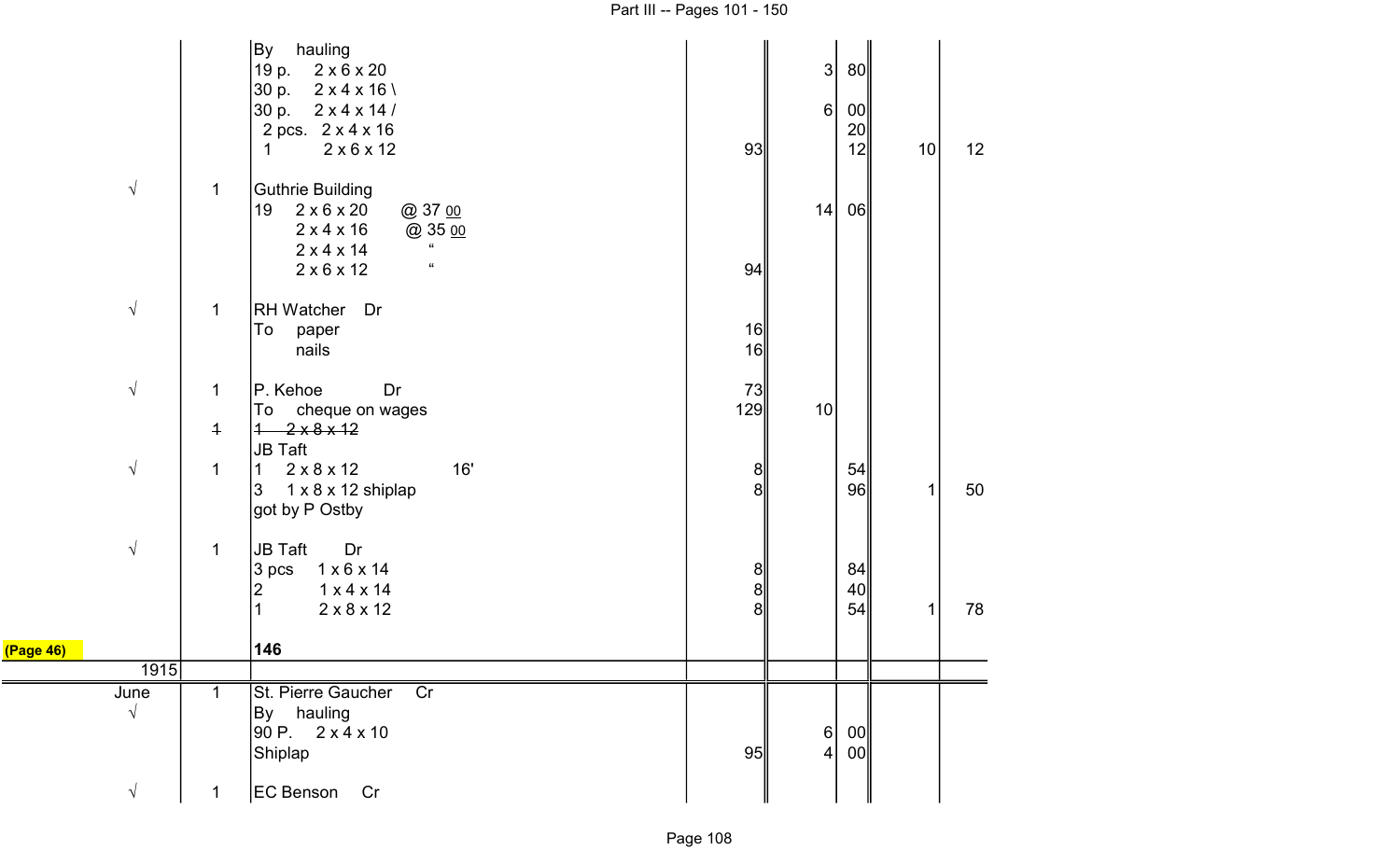|           |            |                | By<br>hauling No. 1 rough<br>$6 \times 6 \times 20$<br>$6$ pcs.                                                                                                                                                                                                                                                                                                                |                                                        | 22<br>22                                   | $\begin{array}{c} 8 \\ 3 \end{array}$ | 40<br>60                   |     |    |  |
|-----------|------------|----------------|--------------------------------------------------------------------------------------------------------------------------------------------------------------------------------------------------------------------------------------------------------------------------------------------------------------------------------------------------------------------------------|--------------------------------------------------------|--------------------------------------------|---------------------------------------|----------------------------|-----|----|--|
|           | $\sqrt{ }$ | $\mathbf 1$    | <b>Guthrie Building</b><br>90 P. 2 x 4 x 10<br>Shiplap<br>No. 1 rough<br>6 pcs.<br>$6 \times 6 \times 20$<br>19 pcs 2 x 6 x 20<br>$\boldsymbol{\mu}$<br>30<br>$2 \times 4 \times 16$<br>30<br>$\boldsymbol{\mu}$<br>$2 \times 4 \times 14$<br>$\overline{\mathbf{c}}$<br>"<br>$2 \times 4 \times 16$<br>$\overline{1}$<br>$\mathfrak{c}\mathfrak{c}$<br>$2 \times 6 \times 12$ | 600'<br>400<br>840'<br>360'<br>380'<br>600<br>20<br>12 | 94                                         | 21<br>16<br>29<br>13<br>14<br>21      | 40<br>32<br>06<br>70<br>42 | 115 | 90 |  |
|           | $\sqrt{ }$ | 2              | John Washburn<br>By hauling<br>19 pcs. 2 x 8 x 20<br>507<br>493<br>drop siding<br>22<br>$1 \times 10 \times 14$<br>$\overline{2}$                                                                                                                                                                                                                                              |                                                        | 94                                         | 10                                    | 22                         |     |    |  |
|           | $\sqrt{ }$ | 2              | <b>Guthrie Building</b><br>Dr<br>To Washburn load<br>19<br>$2 \times 8 \times 20$<br>507 @ 37<br>$\overline{2}$<br>$1 \times 10 \times 14$<br>22 @ 35                                                                                                                                                                                                                          |                                                        | 94                                         | 18                                    | 80<br>77                   | 19  | 57 |  |
|           | $\sqrt{ }$ | 2              | RH Watcher Dr<br>493 dsiding<br>40 00<br>To                                                                                                                                                                                                                                                                                                                                    |                                                        | 16                                         | 19                                    | 72                         |     |    |  |
|           | $\sqrt{ }$ | $\overline{2}$ | N Langille<br>Blacksmithing at D Johnston's                                                                                                                                                                                                                                                                                                                                    |                                                        | 96                                         |                                       | 25                         |     |    |  |
| (Page 47) |            |                |                                                                                                                                                                                                                                                                                                                                                                                | 147                                                    |                                            |                                       |                            |     |    |  |
|           | June       | $\overline{3}$ | T.L. Williams Cr<br><b>By</b><br>hauling rough<br>6 AA shingles<br>2 meals<br>To<br>$\epsilon$<br>700 rough                                                                                                                                                                                                                                                                    |                                                        | 5 <br>5<br>$\overline{5}$<br>$\frac{5}{3}$ | 7<br>$\overline{7}$<br>1<br>24        | 00 <br>50<br> 00 <br>50    |     |    |  |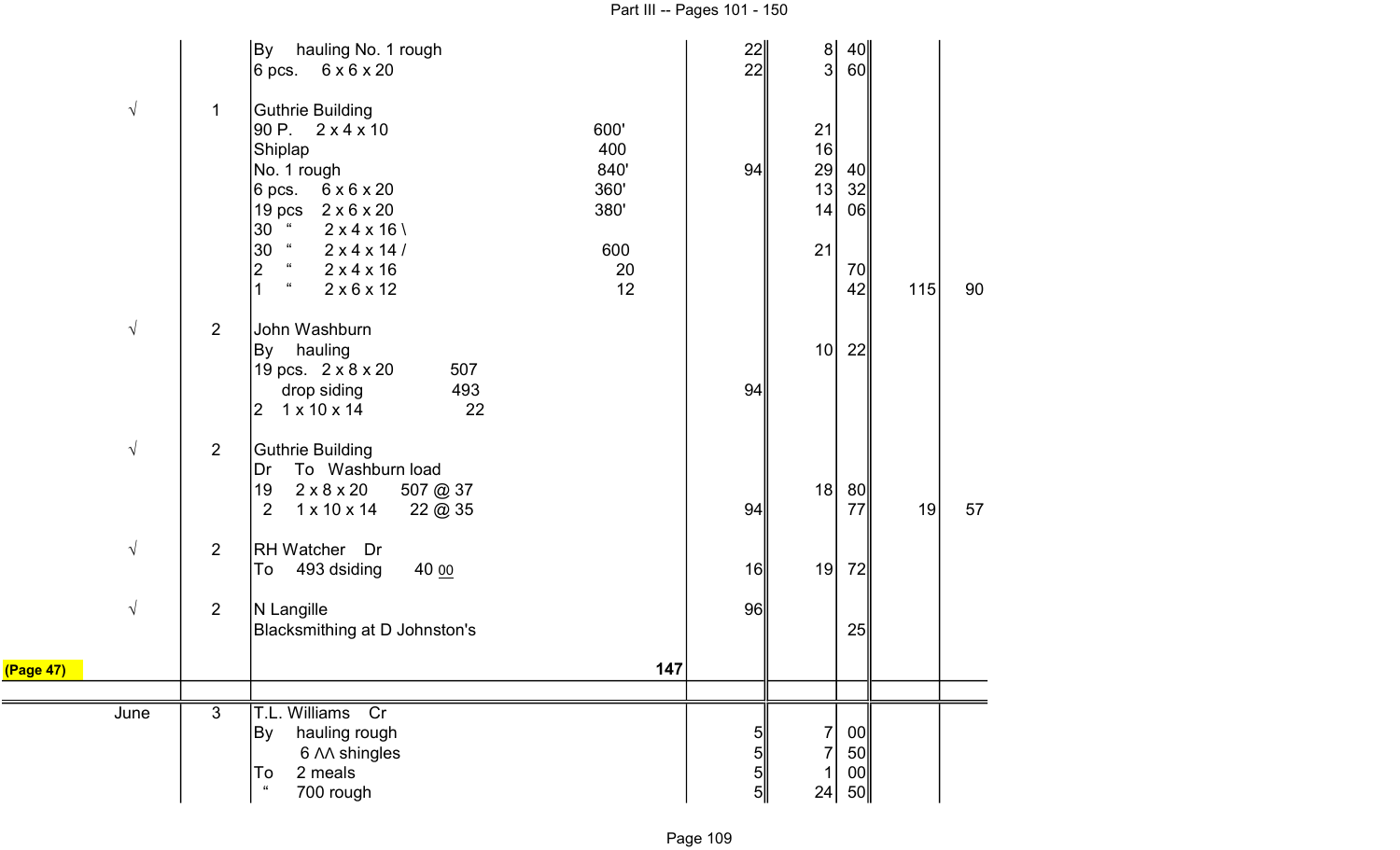|           | $\sqrt{ }$ |                | 6 AA shingles                                           | 5              | 37                              | 50                    |    |    |
|-----------|------------|----------------|---------------------------------------------------------|----------------|---------------------------------|-----------------------|----|----|
|           | $\sqrt{ }$ | $\mathfrak{S}$ | <b>JB Taft</b><br>Dr<br>352' dropsiding<br>40           | 8 <sup>0</sup> | 14                              | 08                    |    |    |
|           | $\sqrt{ }$ | $\mathfrak{S}$ | RH Watcher Cr<br>By 352' dropsiding                     | 16             | 14                              | 08                    |    |    |
|           | $\sqrt{ }$ | $\mathfrak{S}$ | <b>JB Taft</b><br>Dr<br>$14$ 2 x 4 x 14<br>To<br>$112'$ | 8              | $\mathbf{3}$                    | 92                    |    |    |
|           |            | 3              | St. P. Gaucher<br>Cr<br>By 1 load                       |                |                                 |                       |    |    |
|           |            | $\mathbf{3}$   | Louis Reeves<br>Cr<br>1 load<br> By                     |                | 10                              | 88                    |    |    |
|           |            | $\mathbf{3}$   | RH Watcher Dr<br>D. Siding<br>To                        |                |                                 |                       |    |    |
|           | $\sqrt{ }$ | $\mathbf{3}$   | RP McRae<br>load<br>Guthrie<br>Dr<br>To 596 rough       | 94             | 22                              | 86                    |    |    |
|           |            | $\overline{4}$ | Cash Sale<br>1 / shingles                               |                | $\sqrt{6}$                      | 25                    |    |    |
| (Page 48) |            |                | 148                                                     |                |                                 |                       |    |    |
|           | June       | $\overline{4}$ | T. McRae<br>Cr                                          |                |                                 |                       |    |    |
|           | $\sqrt{ }$ |                | By<br><b>Dsiding</b><br>rough<br>$2 \times 6 \times 12$ | 110            | 12                              | 80 <br>66<br>24       |    |    |
|           |            |                | $O$ alls<br>To                                          |                | $\overline{13}$<br>$\mathbf{1}$ | $\overline{70}$<br>50 | 15 | 20 |
|           | $\sqrt{ }$ | $\overline{4}$ | F.M. Orr                                                |                |                                 |                       |    |    |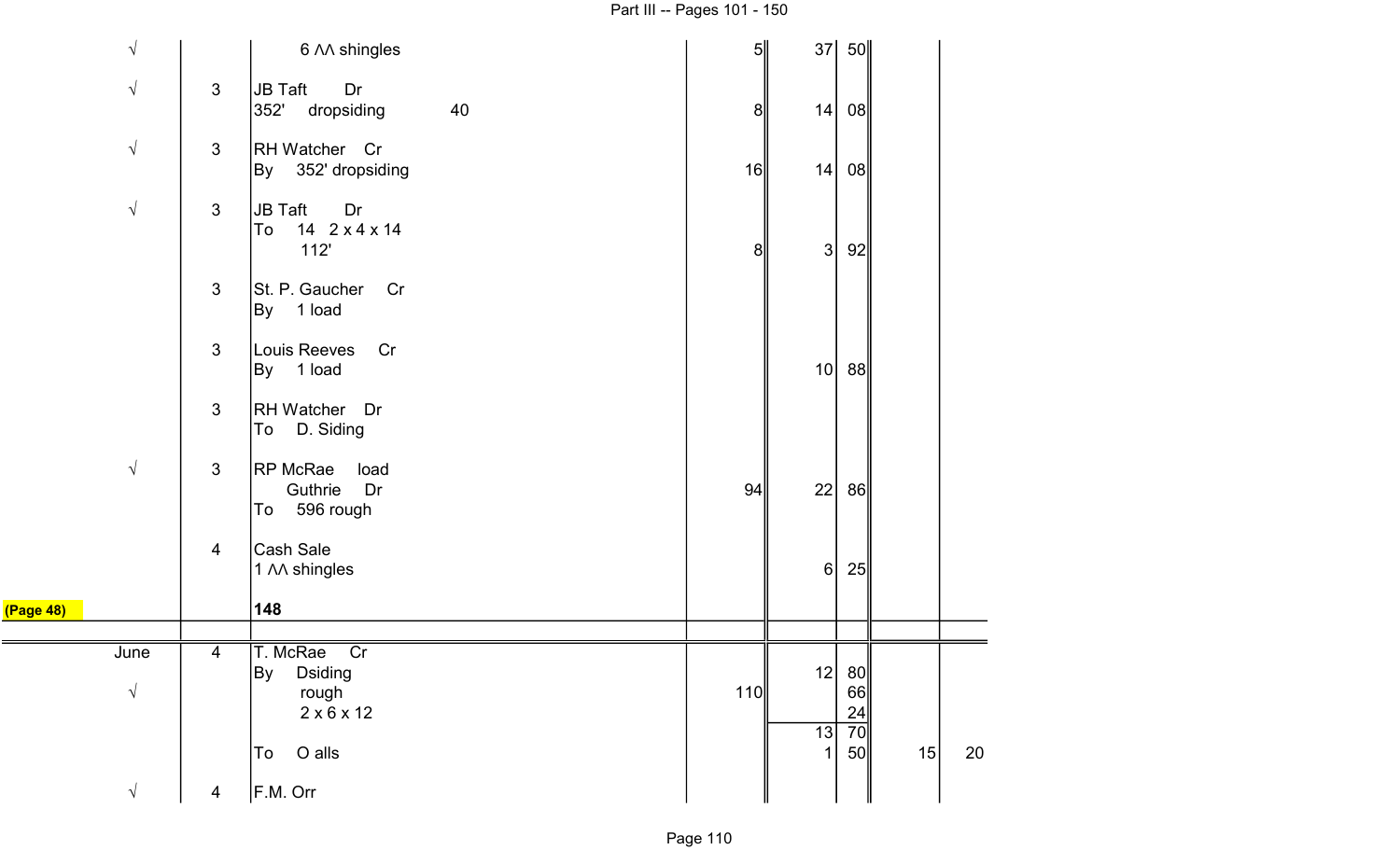|            |                | By cash                                                                                                                                                                                                                                | 79             | 37          | 85 |  |
|------------|----------------|----------------------------------------------------------------------------------------------------------------------------------------------------------------------------------------------------------------------------------------|----------------|-------------|----|--|
| $\sqrt{ }$ | $\overline{7}$ | <b>JB Taft</b><br>$1p$ $11/2 x8 x16$<br>$2-p$<br>40' 1 x 4 d.                                                                                                                                                                          |                | $\mathbf 1$ | 60 |  |
|            |                | 3 AA shingles                                                                                                                                                                                                                          | 8 <sup>1</sup> | 18          | 75 |  |
| $\sqrt{ }$ | $\overline{7}$ | Mrs. M. Thompson & Sons<br>90' 2 x 4<br><b>RH</b> Watcher                                                                                                                                                                              | 76             | 3           | 15 |  |
| $\sqrt{ }$ |                | 12<br>1 x 6 x 14 <del>dsiding</del><br>$1 \times 6 \times 12$<br>66<br>flooring<br>$1 \times 6 \times 12$<br>$\overline{4}$<br>504                                                                                                     | 16             | 20          | 16 |  |
| $\sqrt{ }$ | $\overline{7}$ | Wm Salmond<br>By cash                                                                                                                                                                                                                  | 149            | 50          |    |  |
| $\sqrt{ }$ | 8              | <b>B</b> Bisson<br>To cash                                                                                                                                                                                                             | 78             | $\mathbf 1$ |    |  |
| $\sqrt{ }$ | $\bf 8$        | <b>RH</b> Watcher<br>cash<br>By                                                                                                                                                                                                        | 16             | 15          |    |  |
| (Page 49)  |                | 149                                                                                                                                                                                                                                    |                |             |    |  |
| $\sqrt{ }$ | $\overline{8}$ | T. McRae Cr<br>hauling<br>By<br>$2 \times 6 \times 14$<br>14<br>1<br>24<br>$2 \times 6 \times 12$<br>$\overline{c}$<br>$\overline{\mathbf{4}}$<br>75<br>$2 \times 8 \times 14$<br>651<br>61 2 x 4 x 16<br>45 2 x 4 x 14<br>420<br>1184 | 110            | 11          | 84 |  |
| $\sqrt{ }$ | 8              | O. Omrestad<br>Dr<br>dsiding<br>360'<br>To                                                                                                                                                                                             | 98             | 14          | 40 |  |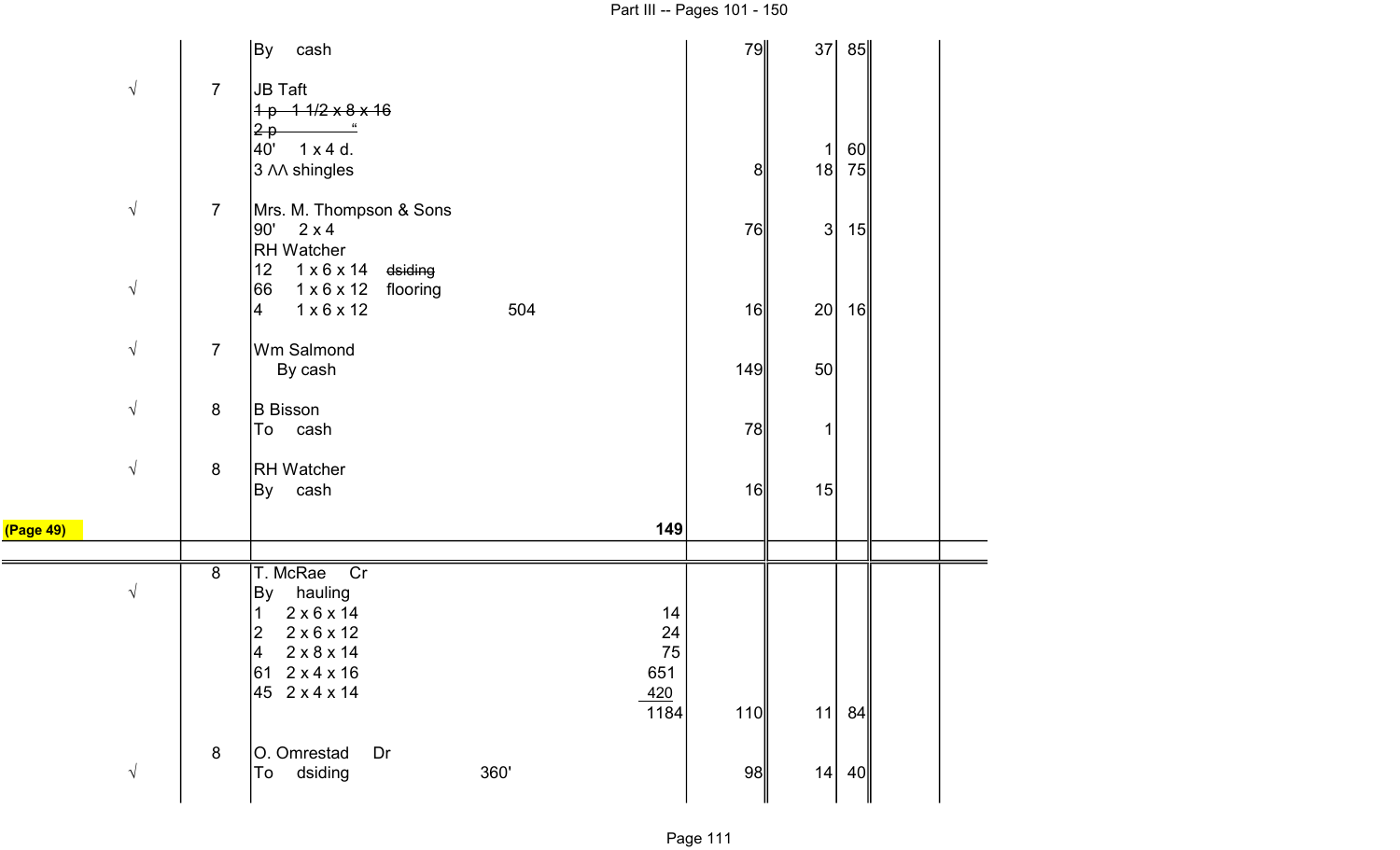| $\sqrt{ }$ | 8              | Guthrie Bdg<br><b>Cr</b><br>By d siding<br>360'                                                                                                         | 94  |                                                   |                 |  |
|------------|----------------|---------------------------------------------------------------------------------------------------------------------------------------------------------|-----|---------------------------------------------------|-----------------|--|
| $\sqrt{ }$ | 8              | Wm Whitfield<br>$\begin{vmatrix} 6 & 1 \times 8 \times 12 \end{vmatrix}$<br>shiplap<br>48 feet @ 40 00                                                  | 87  | 1                                                 | 92              |  |
| $\sqrt{ }$ | $9\,$          | Feed Barn<br>$2 \times 4 \times 12$ 24'<br>3                                                                                                            | 100 |                                                   | 84              |  |
| $\sqrt{ }$ | 9              | Angus Campbell<br>Rent                                                                                                                                  | 128 | 5                                                 |                 |  |
| $\sqrt{ }$ | $9\,$          | Jas Taylor<br>$4 pc.$ 1 x 12 x 16 rf                                                                                                                    | 99  | $\frac{2}{2}$                                     | 25<br>92        |  |
|            | 9              | D. McDonald<br>By<br>wages<br>To<br>Selkirk Trading Co.<br>John Squires<br>To<br>cash<br>To                                                             | 64  | $\begin{bmatrix} 13 \\ 2 \\ 7 \end{bmatrix}$<br>4 | 75<br>60<br>15∥ |  |
| $\sqrt{ }$ | 9              | Guthrie Bdg.<br>D McDonald<br>To<br>wages                                                                                                               | 94  | 3                                                 | 75              |  |
| (Page 50)  |                | 150                                                                                                                                                     |     |                                                   |                 |  |
| $\sqrt{}$  | $\overline{9}$ | <b>WA Rae</b><br><b>Building</b><br>To $1/2$ day<br>D. McDonald                                                                                         | 10  | $\mathbf 1$                                       | 25              |  |
| $\sqrt{ }$ | 9              | <b>RH Watcher</b><br>Dr<br>To 3 1/2 dys D. McDonald                                                                                                     | 16  |                                                   | 8 75            |  |
| $\sqrt{ }$ | 9              | B. Bisson Cr<br>hauling<br> By<br>$2 \times 6 \times 14$<br>602'<br> 43<br>504'<br>54<br>$2 \times 4 \times 14$<br>43<br>$2 \times 4 \times 14$<br>401' |     |                                                   |                 |  |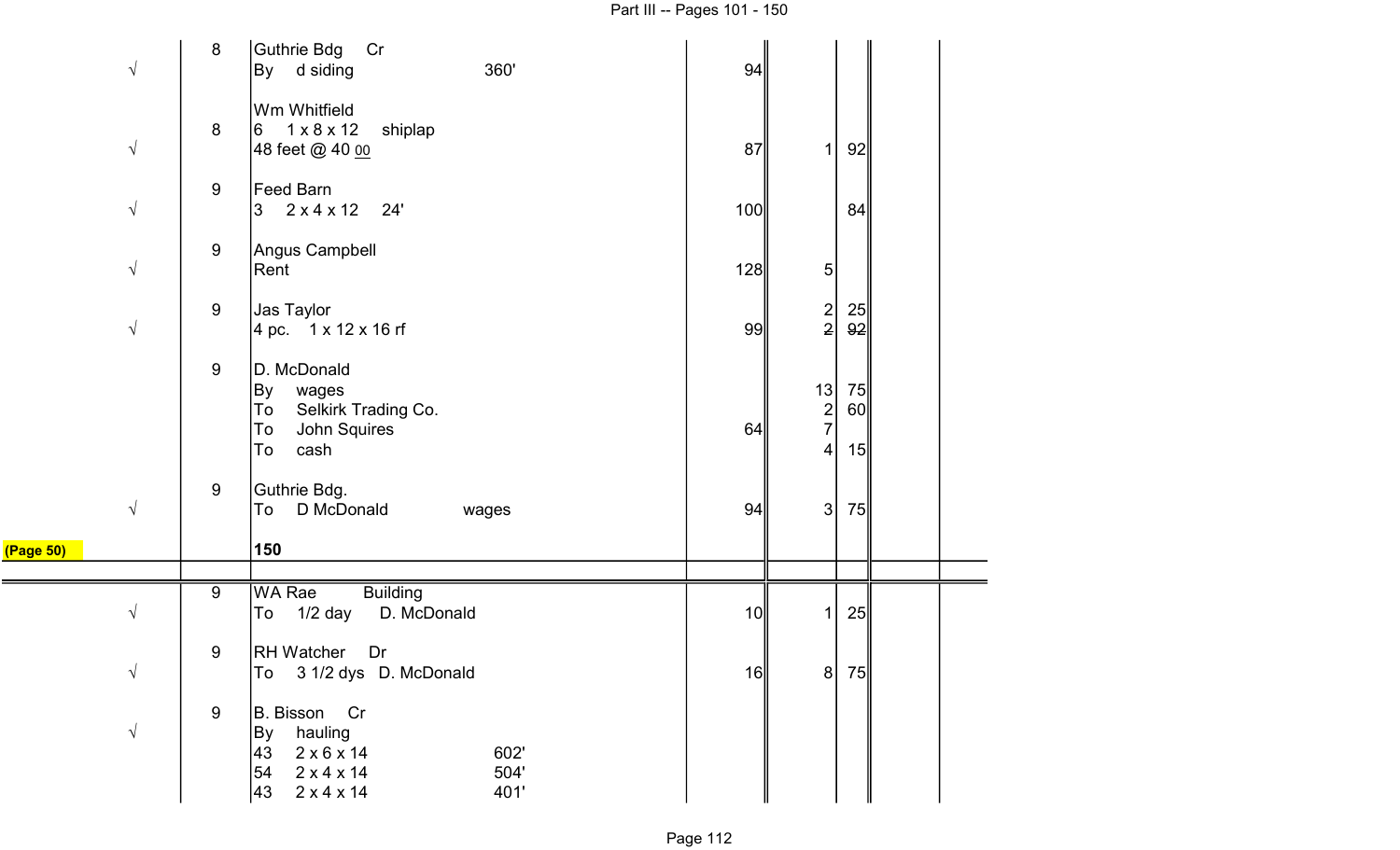| 9<br><b>Grand Stand</b>                                                                                                     |                       |    |    |
|-----------------------------------------------------------------------------------------------------------------------------|-----------------------|----|----|
| $\sqrt{2}$<br>St. Pierre Gaucher<br>$2 \times 8 \times 12$<br>512<br>32 <sub>2</sub><br>592<br>37<br>$2 \times 8 \times 12$ | 11<br> 04             |    |    |
| 512<br>$2 \times 4 \times 12$<br>64<br>20<br>$2 \times 12 \times 12$<br>160                                                 |                       |    |    |
| 95<br>Rough<br>130<br>$6 \times 6 \times 20$<br>240<br>and<br>4                                                             | 8 <sup>1</sup><br> 02 |    |    |
| 103<br>$6 \times 6 \times 16$<br>192<br>$\overline{4}$<br>144<br>$6 \times 6 \times 12$<br>4                                |                       |    |    |
| 112<br>16 1 x 6 x 14                                                                                                        |                       |    |    |
| 165<br>$16$ 2 x 4 x 16<br>80<br>$\overline{5}$<br>$2 \times 8 \times 12$                                                    |                       |    |    |
| $2 \times 10 \times 12$<br>140<br>p. 151<br>$\overline{7}$                                                                  | 10<br>73∥             | 29 | 79 |
| 29<br>A Gladu<br>$\sqrt{2}$<br>$2 \times 4 \times 14$<br>504'<br>54                                                         |                       |    |    |
| $2 \times 6 \times 16$<br>108<br>6 <sup>1</sup><br>89<br>15<br>$2 \times 6 \times 16$<br>240                                |                       |    |    |
| 120<br>10<br>$2 \times 4 \times 18$<br>$2 \times 6 \times 14$<br>28<br>$\overline{2}$                                       | 10<br> 00             |    |    |
|                                                                                                                             |                       |    |    |
|                                                                                                                             |                       |    |    |
|                                                                                                                             |                       |    |    |
|                                                                                                                             |                       |    |    |
|                                                                                                                             |                       |    |    |
|                                                                                                                             |                       |    |    |
|                                                                                                                             |                       |    |    |
|                                                                                                                             |                       |    |    |

Page 113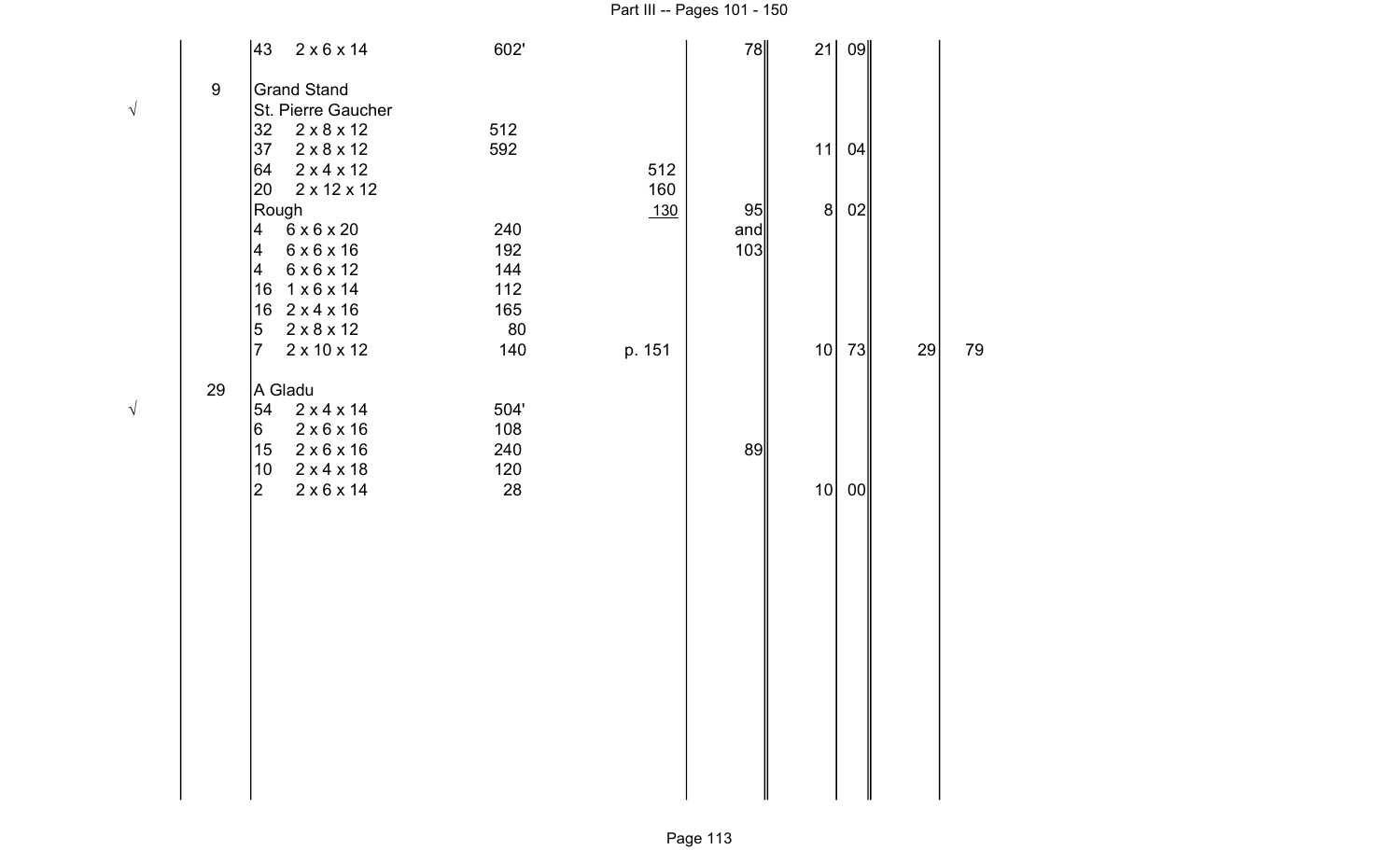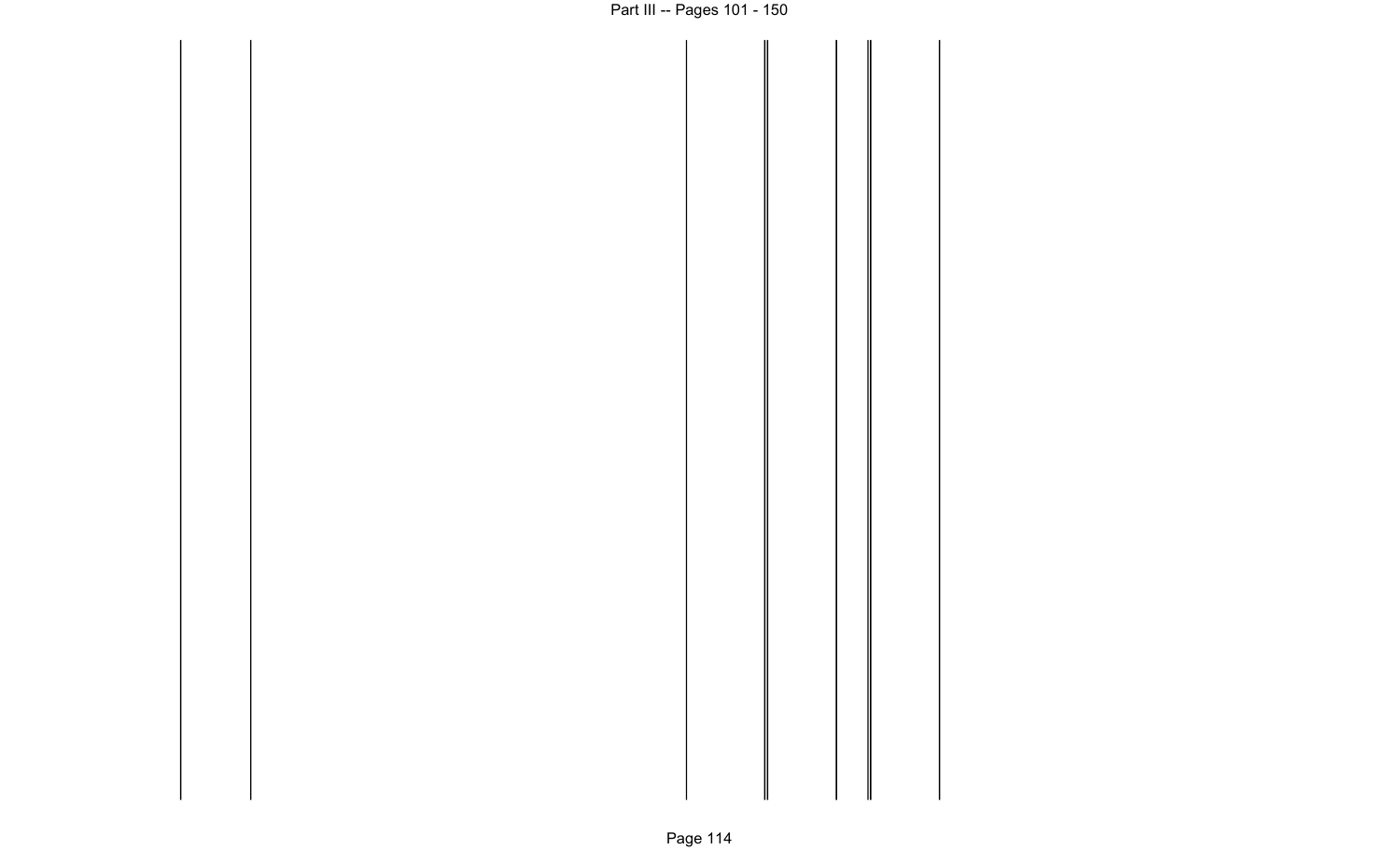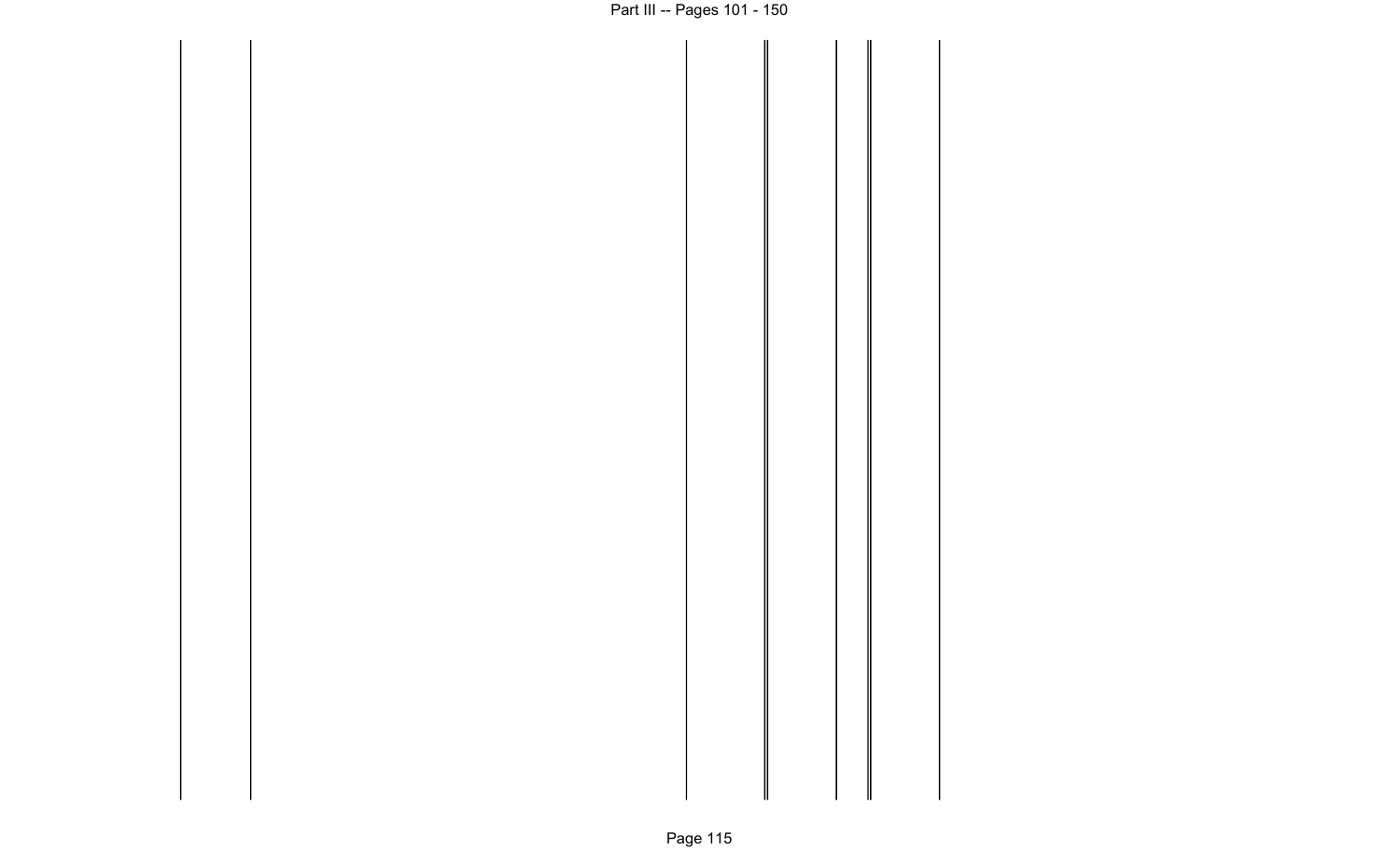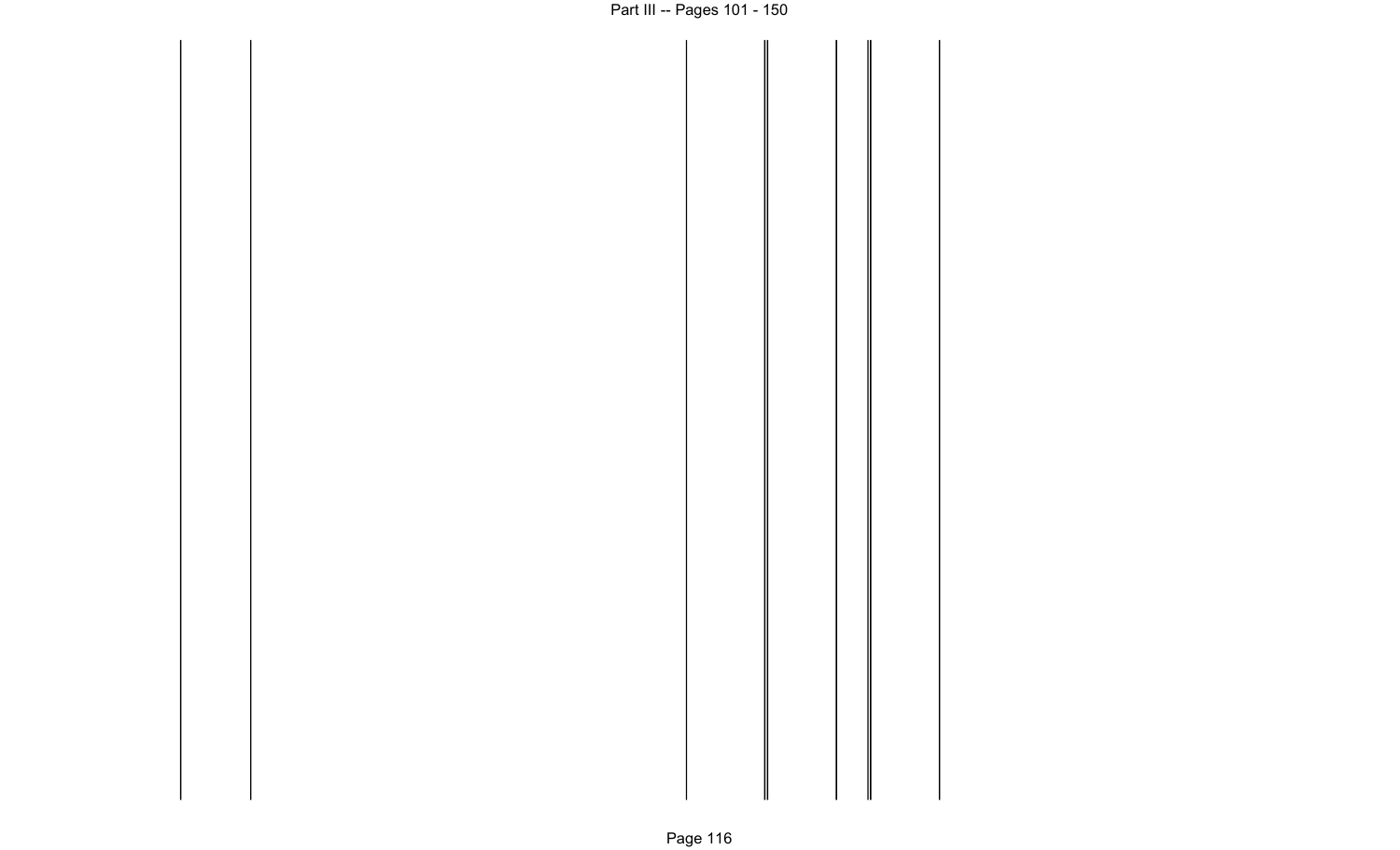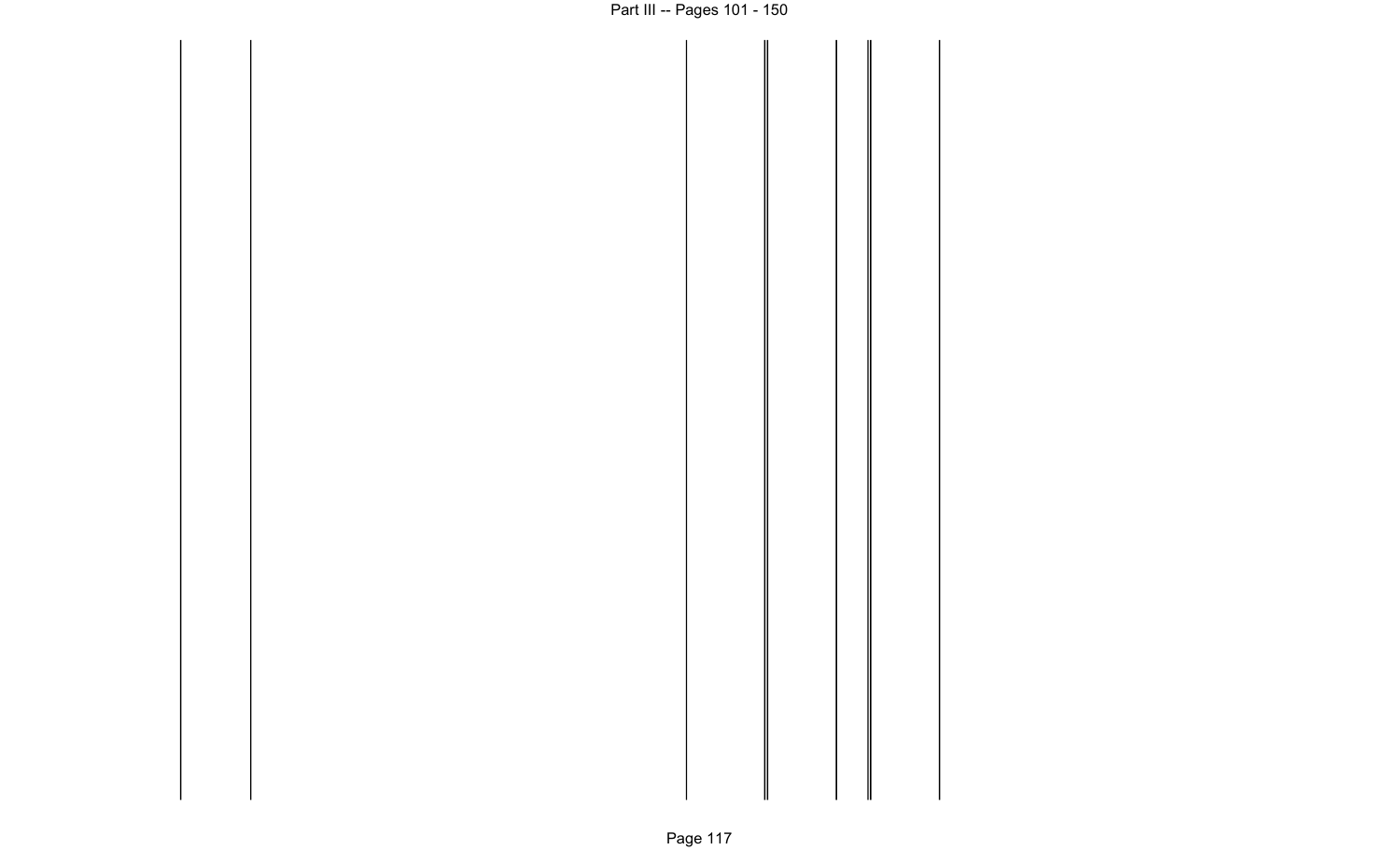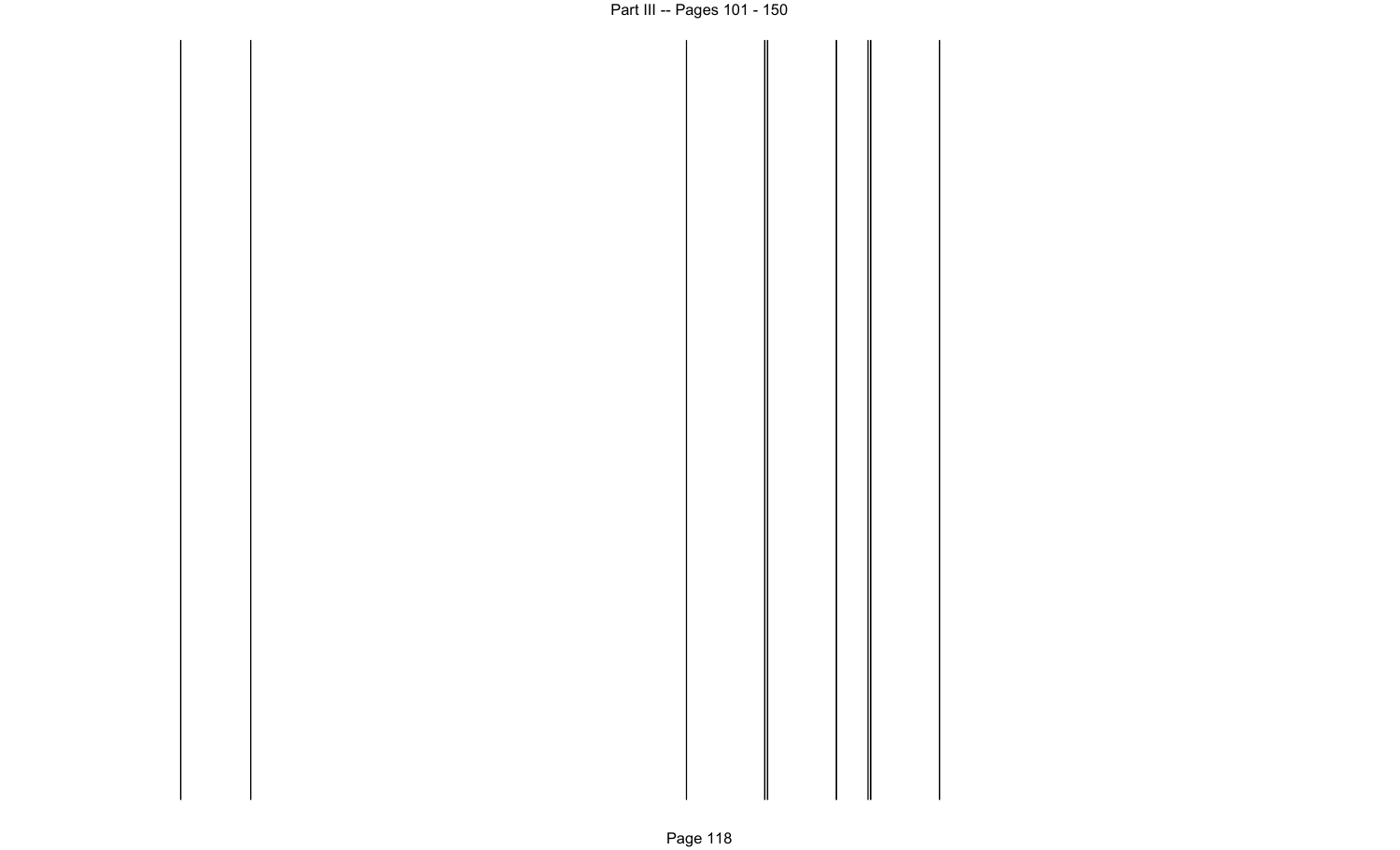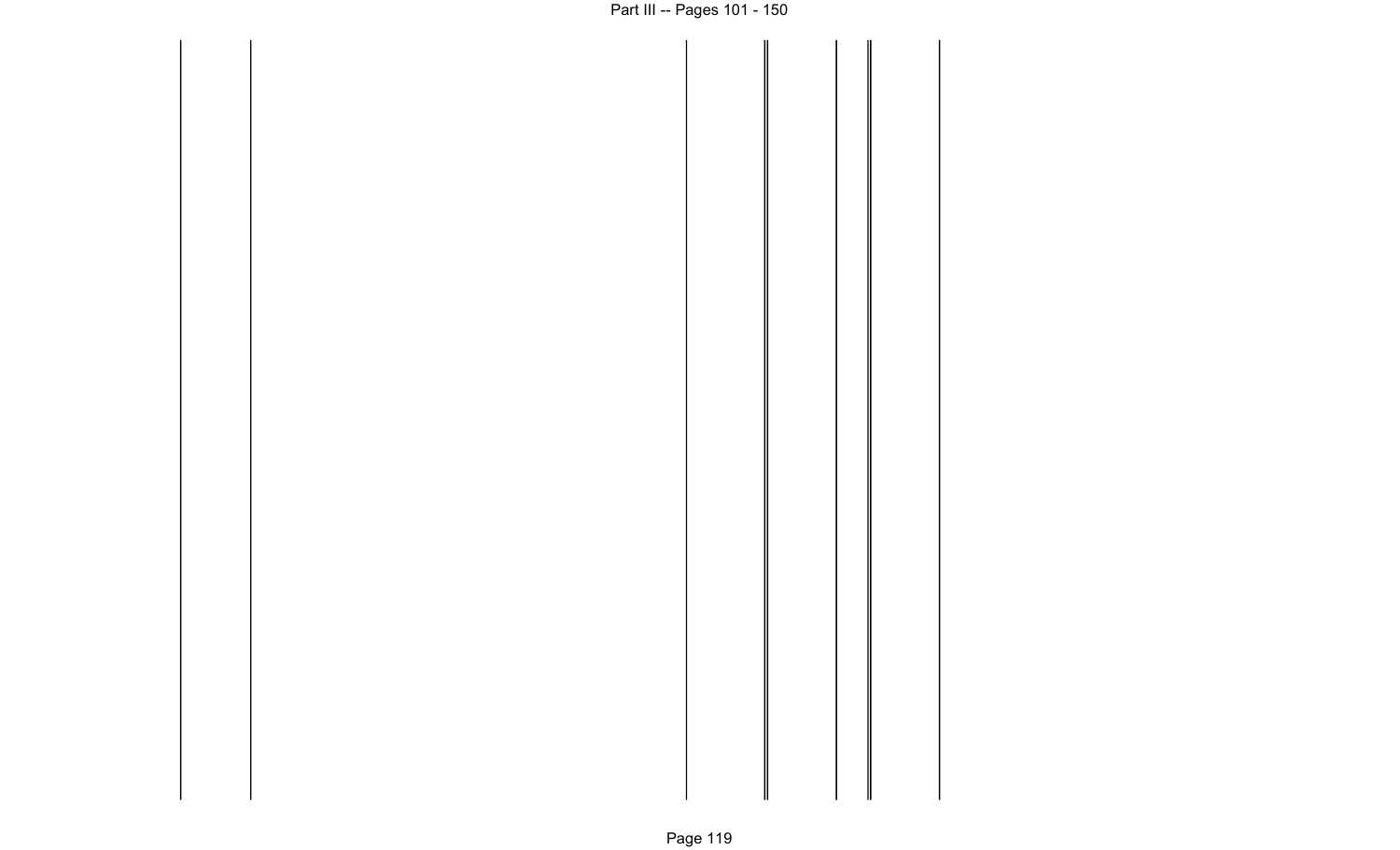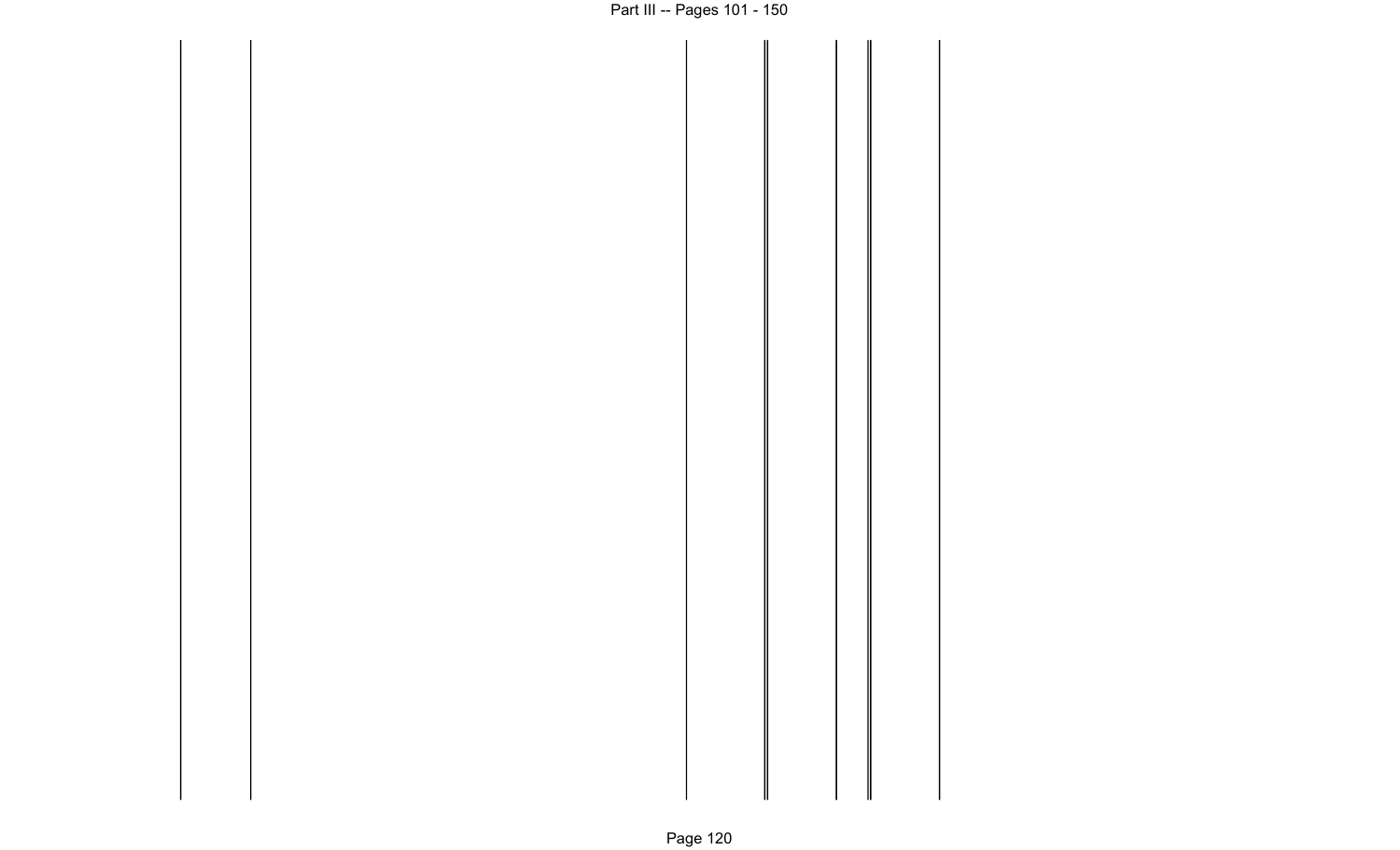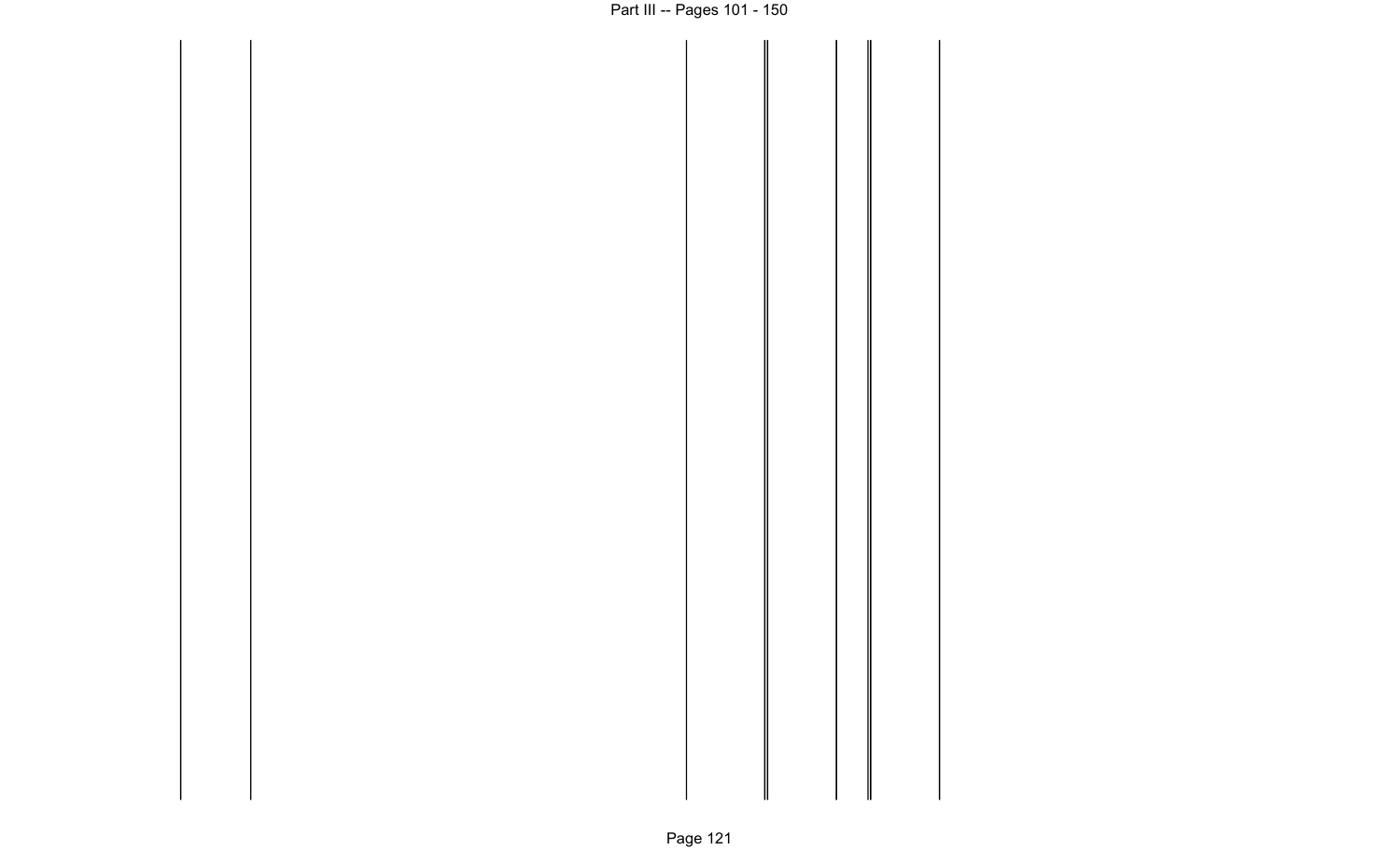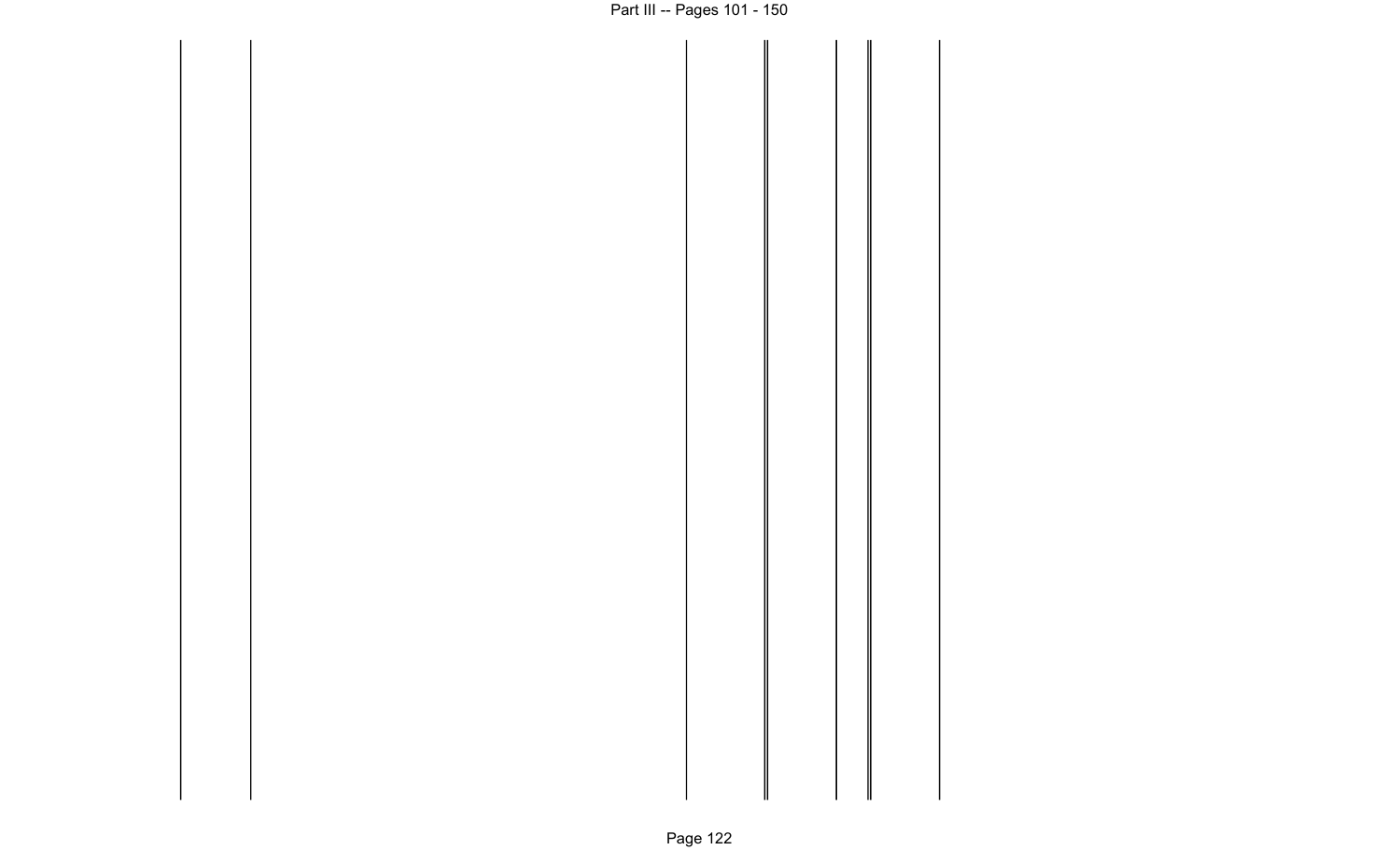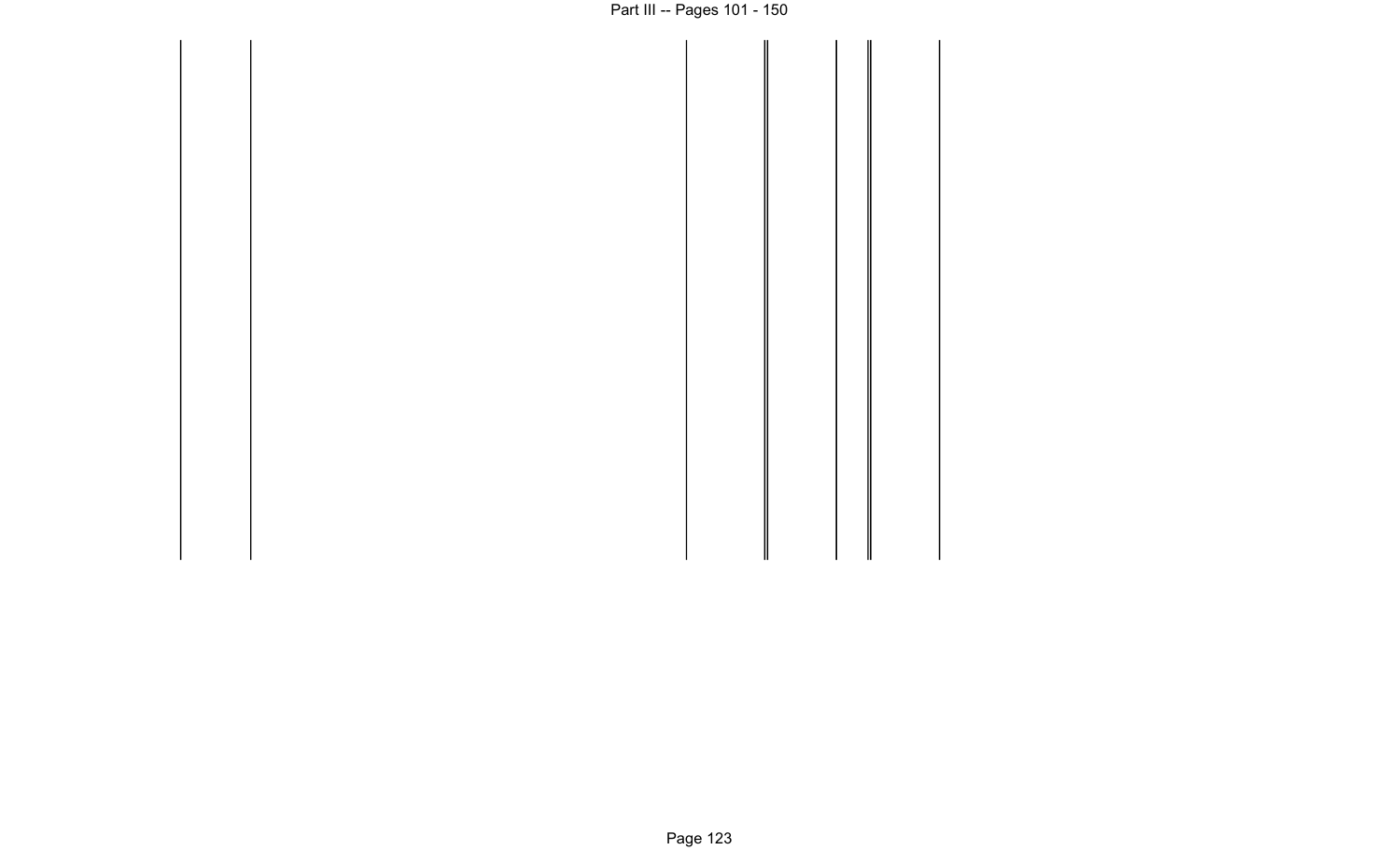| (Page 1)   |                | 151                                                                                      |                   |                           |                | <b>Transcriber Comment</b> |
|------------|----------------|------------------------------------------------------------------------------------------|-------------------|---------------------------|----------------|----------------------------|
|            |                |                                                                                          |                   |                           |                |                            |
| $\sqrt{ }$ | $\overline{9}$ | <b>Feed Barn</b><br>$1212'$ 6 x 6<br>1 pr boots<br><b>Grand Stand</b>                    | 100               | 30<br>10                  | 30             |                            |
| $\sqrt{ }$ | 9              | Henry Calihoo Cr.<br>696<br>By hauling                                                   | 102               | 24<br>6                   | 36<br>96       |                            |
| $\sqrt{ }$ | 10             | St. Pierre Gaucher<br>Dr<br>order Selkirk Tr Co.<br>To                                   | 95                | $\mathbf 1$               |                |                            |
| $\sqrt{ }$ | 10             | B Bisson Dr<br>To order Selkirk Tr Co.                                                   | 78                | $\mathbf{2}$              |                |                            |
| $\sqrt{ }$ | 10             | N Langille Dr<br>order Selkirk Tr Co.<br>To<br>$\alpha$<br>$\mathbf{G}$<br>Jos Voz       | 96                | 8 <br>5 <sup>1</sup>      | 38             |                            |
| $\sqrt{ }$ | 10<br>129      | Freight<br>- on belting<br>Alum<br>P.A. Pope<br>Telegram                                 | 129<br>129<br>129 | 1 <sup>1</sup>            | 50<br>25<br>25 |                            |
| $\sqrt{ }$ | 10             | <b>Grand Stand</b><br>$4 \land\land$ shingles<br>130' rough<br>D Murray Cr<br>By hauling | 97<br>97          | 25<br>4 <sup>1</sup><br>6 | 55<br>30       |                            |
| $\sqrt{ }$ | 11             | S.J. Shuttleworth<br>$8 ft 1 x 6 T & G*$                                                 | 90 <sub>o</sub>   |                           | 32             |                            |
| $\sqrt{ }$ | 11             | C.F. Twombly Cr<br>hauling<br> By                                                        | 104               | 10                        | 21             |                            |
| $\sqrt{ }$ |                | Feed Barn<br>1021 dimension \$35 00<br>To                                                | 102               |                           | $35$ 74        |                            |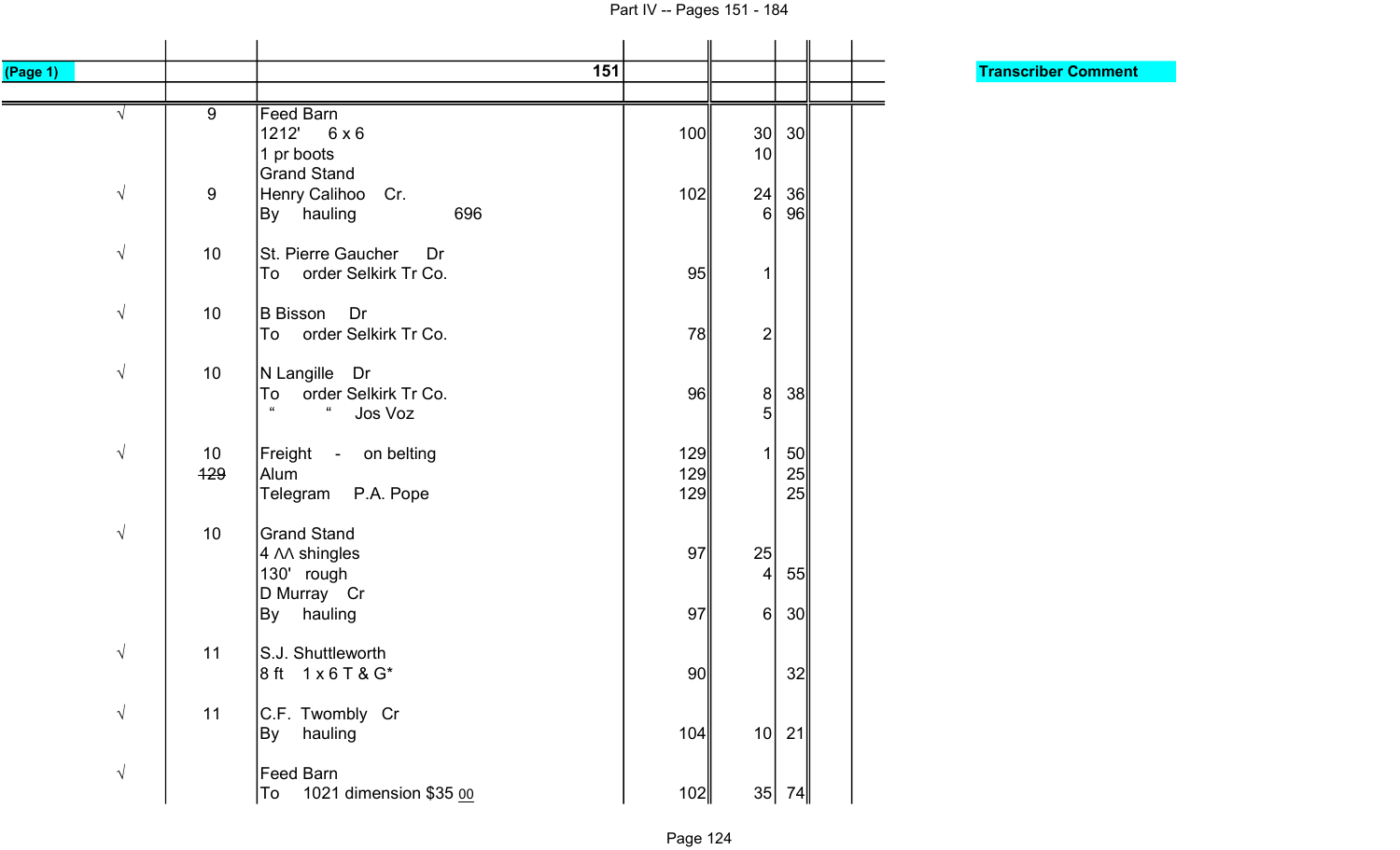| (Page 2)          |    | 152                                                                                      |                   |                      |                  |  |
|-------------------|----|------------------------------------------------------------------------------------------|-------------------|----------------------|------------------|--|
|                   |    | Transcriber Note: This is a blank page                                                   |                   |                      |                  |  |
| (Page 3)          |    | 153                                                                                      |                   |                      |                  |  |
|                   |    | Transcriber Note: This is a blank page                                                   |                   |                      |                  |  |
| (Page 4)          |    | 154                                                                                      |                   |                      |                  |  |
|                   |    |                                                                                          |                   |                      |                  |  |
| June<br>$\sqrt{}$ | 11 | J. Washburn<br>Cr<br>By<br>hauling<br>Guthrie<br>Dr                                      | 105<br>94         | 11                   | 16               |  |
| V                 |    | 1116 d.s.<br>To                                                                          | 94                |                      |                  |  |
| $\sqrt{}$         | 11 | Discontinued personal<br>note HA Cox & WA Rae<br>proceeds to credit of<br>Argonauts Ltd. |                   |                      |                  |  |
| $\sqrt{}$         | 11 | A Glonegan Dr<br>cheque on wages<br>To                                                   | 86                | 250                  |                  |  |
| $\sqrt{}$         | 11 | Dr<br>P. Ostby<br>To<br>54'<br>$2 \times 4$<br>37<br>$2 \times 8$<br>By<br>cash          | 106<br>106        | 3<br>5 <sup>1</sup>  | 18<br> 00        |  |
| V                 | 11 | Henry Calihoo Cr.<br>By<br>hauling<br>To<br>1 suit<br>$[\ldots]$                         | 107<br>107<br>107 | 9 <br>6 <sup>1</sup> | 50<br> 00 <br>35 |  |
| $\sqrt{}$         | 11 | Guthrie<br>Dr<br>950' dressed*<br>To                                                     | 94                |                      |                  |  |
| $\sqrt{ }$        | 12 | A Polnek Cr                                                                              | CB                |                      |                  |  |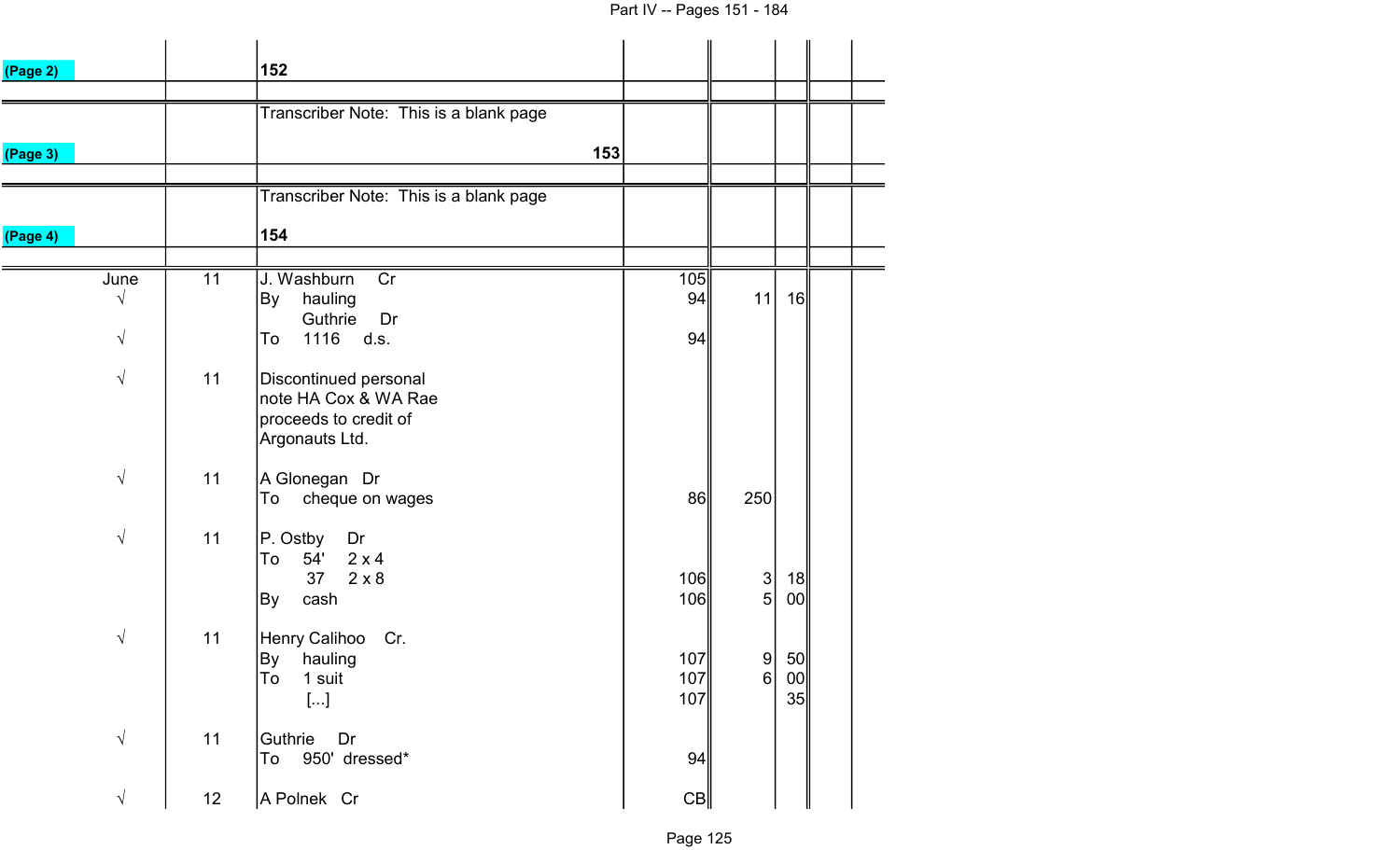|          |            |    | By cheque in full                                                                                                            | 128                                               | 16                   | 55             |  |
|----------|------------|----|------------------------------------------------------------------------------------------------------------------------------|---------------------------------------------------|----------------------|----------------|--|
|          | $\sqrt{ }$ | 13 | W McGarvin<br>Dr<br>700 oats<br>To<br>sk flour<br>To<br>order TA Worden<br>"<br>Selkirk Tr. Co.<br>$\epsilon$<br>D. Johnston | 108<br>$\mathbf{G}$<br>$\mathbf{G}$<br>$\epsilon$ |                      |                |  |
| (Page 5) |            |    | 155                                                                                                                          |                                                   |                      |                |  |
|          |            |    |                                                                                                                              |                                                   |                      |                |  |
|          | V          | 14 | Cash Sale                                                                                                                    | $\overline{128}$                                  | $\overline{3}$       | 50             |  |
|          | $\sqrt{}$  | 16 | <b>Cash Sale</b>                                                                                                             | 128                                               | 1                    | 35             |  |
|          | $\sqrt{ }$ | 16 | John Washburn<br>Cr<br>hauling<br>By<br>1002 v joint<br>86 rough                                                             | 105<br>94                                         | 10                   | 88             |  |
|          | $\sqrt{ }$ | 16 | Dr<br>Guthrie<br>To<br>1002 v joint<br>86 rough                                                                              | 94                                                | 3 <sup>1</sup>       | 01             |  |
|          | $\sqrt{ }$ | 16 | <b>Union Bank</b><br>Dr<br>To deposit (Patricket)                                                                            | 44                                                | 16                   | 55             |  |
|          | $\sqrt{ }$ | 16 | G.R. Wilson<br>5 pc 1 x 14 x 16 D - 94                                                                                       | 57                                                | 3 <sup>l</sup>       | 76             |  |
|          | $\sqrt{ }$ | 16 | W. Whitfield<br>56 ft rf #2<br>19 " 2 x 8 rf                                                                                 | 87                                                | 1<br>$\overline{2}$  | 68<br>66<br>34 |  |
|          |            | 17 | JB Taft - closet at hotel<br>252 ft D. Siding<br>108 " 2 x 4                                                                 |                                                   | 10<br>3 <sup>1</sup> | 08 <br>76      |  |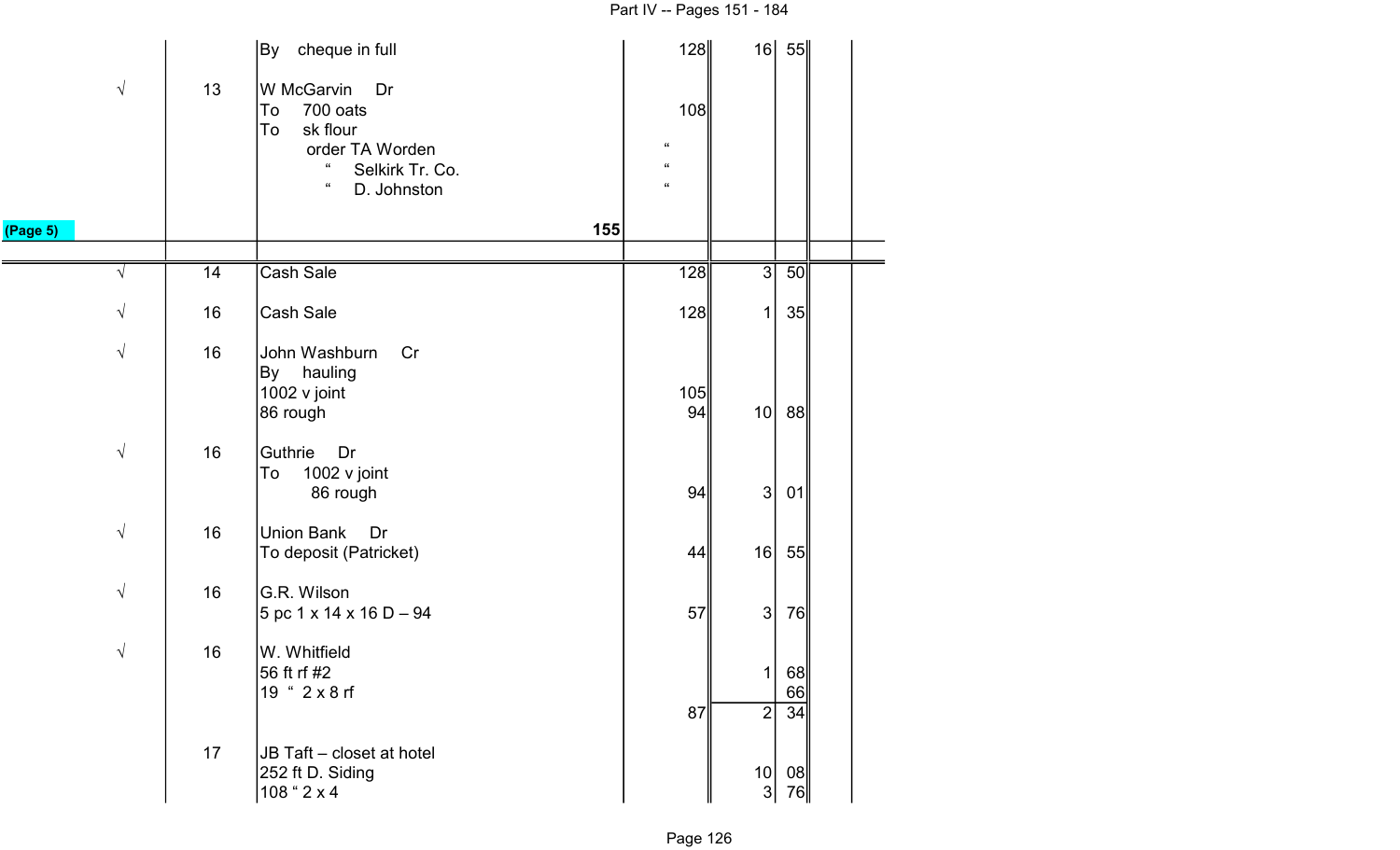|          |           |    | 126 " 1 x 6 rf #2<br>112 "Shiplap<br>19 " 1 x 14 D<br>3/4 in. shingles                                | 8 <sup>1</sup>   | 3<br>$\vert 4 \vert$<br>$\vert$ | 78∥<br>48<br>76∥<br>69 | 27       | 55 |
|----------|-----------|----|-------------------------------------------------------------------------------------------------------|------------------|---------------------------------|------------------------|----------|----|
|          | $\sqrt{}$ | 17 | <b>Credit John Squires</b><br>15 lb butter .35 (to mill)                                              | 64               |                                 |                        | $5\vert$ | 25 |
|          | $\sqrt{}$ | 18 | Order to Andresson Selkirk Tding Co.                                                                  | 103              | $\overline{7}$                  | 00                     |          |    |
| (Page 6) |           |    | 156                                                                                                   |                  |                                 |                        |          |    |
|          |           |    | <b>JB Taft</b>                                                                                        |                  |                                 |                        |          |    |
|          |           | 19 | 38 ft rough (closet)                                                                                  | 8                | $\mathbf{1}$                    | 05                     |          |    |
|          | $\sqrt{}$ | 21 | C.N. Dunlop<br>100 ft No 2                                                                            | 109              | 3                               |                        |          |    |
|          | $\sqrt{}$ | 21 | H Calihoo<br>By<br>hauling<br>Tobacco<br>To                                                           | 107/30<br>107    | 10                              | 12<br>35               |          |    |
|          | $\sqrt{}$ | 21 | <b>Grand Stand</b><br>1012 shiplap 40<br>To                                                           | 102/30           | 40                              | 48                     |          |    |
|          | $\sqrt{}$ | 11 | St Pierre Gaucher Cr<br>By<br>hauling<br>$2 \times 6 \times 14$<br>77<br>78<br>$2 \times 6 \times 14$ | 19               |                                 |                        |          |    |
|          |           |    | 74<br>$2 \times 6 \times 12$<br>To<br>13' rough<br>Feed Barn                                          | 100/95<br>100/95 | 30                              | 58<br>33               |          |    |
|          |           |    | 3058 dimension<br>35 00<br>To<br>.13 rough                                                            | 19               |                                 |                        |          |    |
|          | $\sqrt{}$ | 11 | B Bisson Cr 3071<br>By $rough - 1810$                                                                 | 20               | 107<br>18                       | 49<br>10               |          |    |
|          | $\sqrt{}$ | 11 | <b>Grand Stand</b>                                                                                    |                  |                                 |                        |          |    |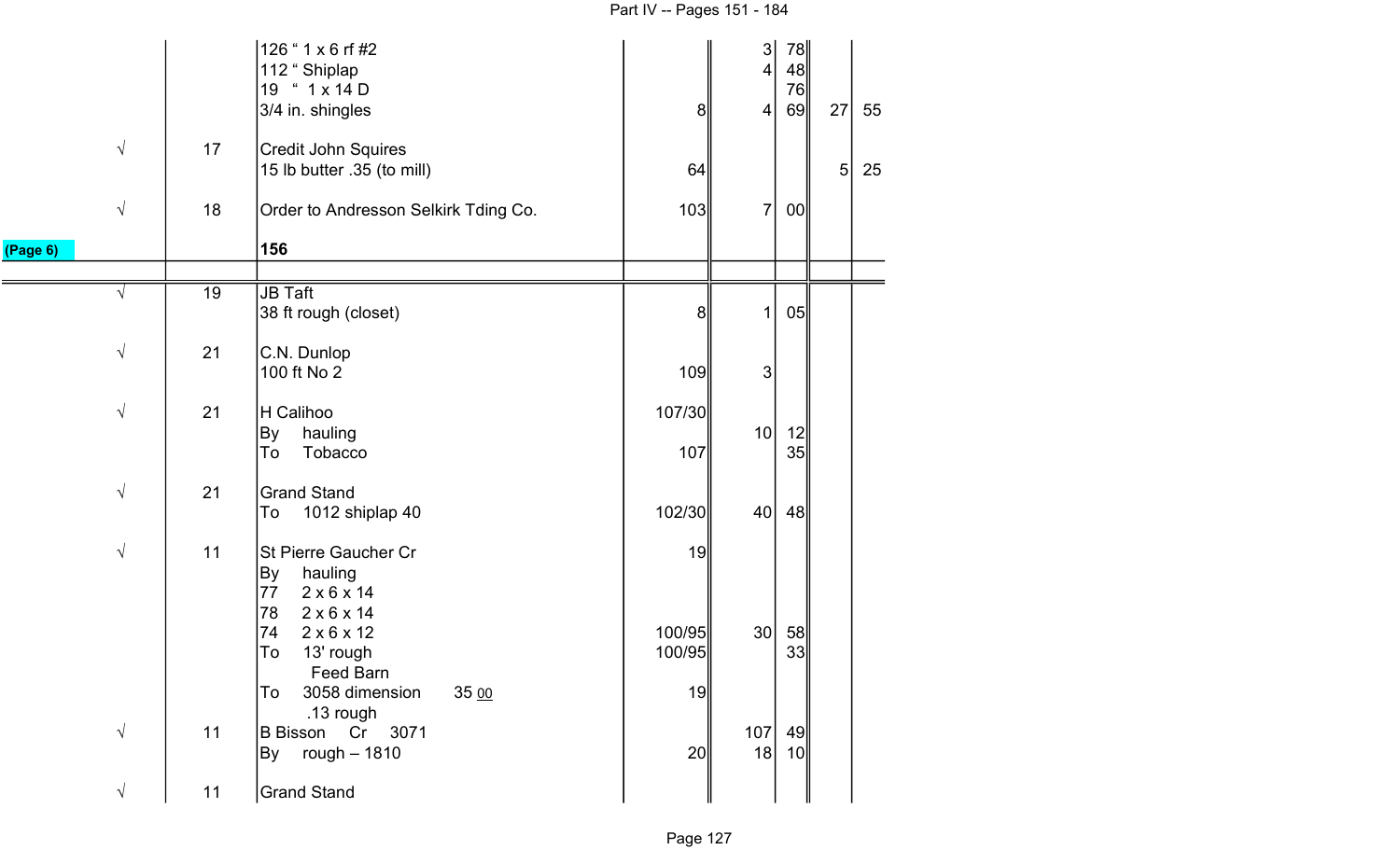|                |    | To<br>1810 rough                                                                                                         |                    |     | 102/20   | 63                                      | 35            |    |         |
|----------------|----|--------------------------------------------------------------------------------------------------------------------------|--------------------|-----|----------|-----------------------------------------|---------------|----|---------|
| $\sqrt{}$      | 11 | T. McRae<br>By<br>hauling<br>shirt<br>$125$<br>To<br>SOX<br>35                                                           |                    |     | 21<br>21 | 1                                       | 60            |    |         |
| $\sqrt{ }$     | 11 | Guthrie<br>1310 dressed<br>To                                                                                            |                    |     | 94       |                                         |               |    |         |
|                | 15 | H.J. Calihoo Cr<br>By<br>hauling<br>$2 \times 6 \times 14$<br>$\overline{8}$<br>$\overline{2}$<br>$2 \times 6 \times 12$ | 112<br>24          |     |          |                                         |               |    |         |
| (Page 7)       |    |                                                                                                                          |                    | 157 |          |                                         |               |    |         |
|                |    |                                                                                                                          |                    |     |          |                                         |               |    |         |
|                | 19 | Rough<br>V. Joint<br>1 sml underwear<br>To                                                                               | 78<br>812          |     |          | $\begin{bmatrix} 10 \\ 2 \end{bmatrix}$ | 26<br>50      |    |         |
| $\sqrt{ }$     | 15 | Guthrie<br>Dr<br>812 V. Joint<br>To                                                                                      |                    |     | 94       |                                         |               |    |         |
| $\sqrt{ }$     | 21 | <b>Grand Stand</b><br>500' No. 2                                                                                         |                    |     | 102      | 15                                      |               |    |         |
| $\sqrt{ }$     | 11 | <b>Feed Barn</b><br>$2 \times 8 \times 16$<br>1<br>51<br>$2 \times 8 \times 14$                                          | 21<br>952          |     | 100      |                                         |               |    |         |
|                | 14 | 4<br>2x4x16<br>36<br>$2 \times 8 \times 16$                                                                              | $40 - 1016$<br>768 |     | 23<br>24 |                                         | $ 40 $ $ 46 $ |    | $25$ 40 |
| V<br>$\sqrt{}$ | 18 | 1000 rough<br>12<br>$6 \times 6 \times 16$                                                                               | 576                |     | 33       | 20<br>14                                | 40            |    |         |
|                |    | 20<br>$2 \times 8 \times 16$                                                                                             |                    |     |          | $\bf{8}$                                |               | 42 | 40      |
|                |    | 26<br>$2 \times 8 \times 12$<br>$\overline{2}$<br>$2 \times 4 \times 12$                                                 | 416<br>16          |     | 33       |                                         |               | 10 | 80      |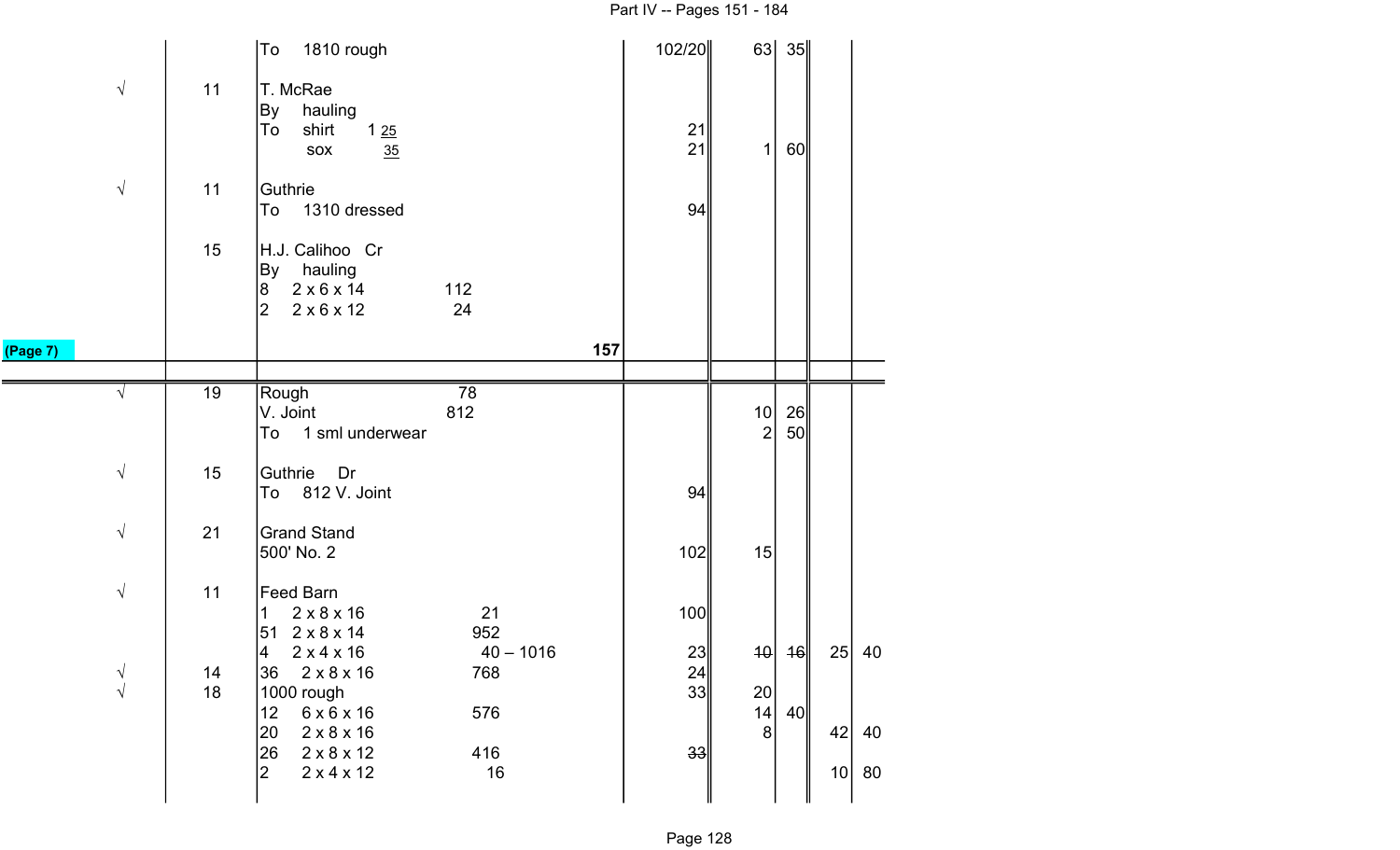|          | $\sqrt{ }$        | 21 | Pat Calihoo<br>Order Selkirk Trading Co.              | 24       |                |          |              |    |
|----------|-------------------|----|-------------------------------------------------------|----------|----------------|----------|--------------|----|
|          | $\sqrt{}$         | 21 | <b>B</b> Bisson<br>Dr<br>cash on a/c<br>To            | 78       | $10$           |          |              |    |
|          | $\sqrt{}$         | 21 | Dr<br>Guthrie<br>700 flooring<br>40 00<br>To          | 94<br>35 | 28             |          |              |    |
|          | $\sqrt{}$         | 22 | <b>Feed Barn</b><br>1 Keg nails<br>To                 | 100      | 10             |          |              |    |
|          | $\sqrt{}$         | 22 | Wm Whitfield<br>56 ft 1 x 12 rf                       | 87       | $\mathbf{1}$   | 96       |              |    |
| (Page 8) |                   |    | 158                                                   |          |                |          |              |    |
|          |                   |    |                                                       |          |                |          |              |    |
|          | June<br>$\sqrt{}$ | 22 | J.B. Taft<br>35 ft v joint<br>Credit 1 bunch shingles | 8<br>8   | $\mathbf{1}$   | 40       | $\mathbf{1}$ | 56 |
|          | $\sqrt{}$         | 22 | 112' 2 x 8 Cash Sale                                  | 128      | $\overline{3}$ | 90       |              |    |
|          | $\sqrt{}$         | 22 | N Langille Dr<br>order Selkirk Tr Co.<br>To           | 96       | 1              | 00       |              |    |
|          | $\sqrt{}$         | 22 | Deriger house<br>4 glass<br>To                        | 66<br>66 | $\mathbf{1}$   | 60<br>40 |              |    |
|          | $\sqrt{}$         | 23 | <b>Feed Barn</b><br>1108 rough                        | 39/95    | 38             | 78       |              |    |
|          | $\sqrt{}$         | 23 | Guthrie<br>946 rough                                  | 39/95    | 33             | 11       |              |    |
|          | $\sqrt{ }$        | 23 | R.P. McRae<br>Cr<br>1108<br>hauling<br> By            |          |                |          |              |    |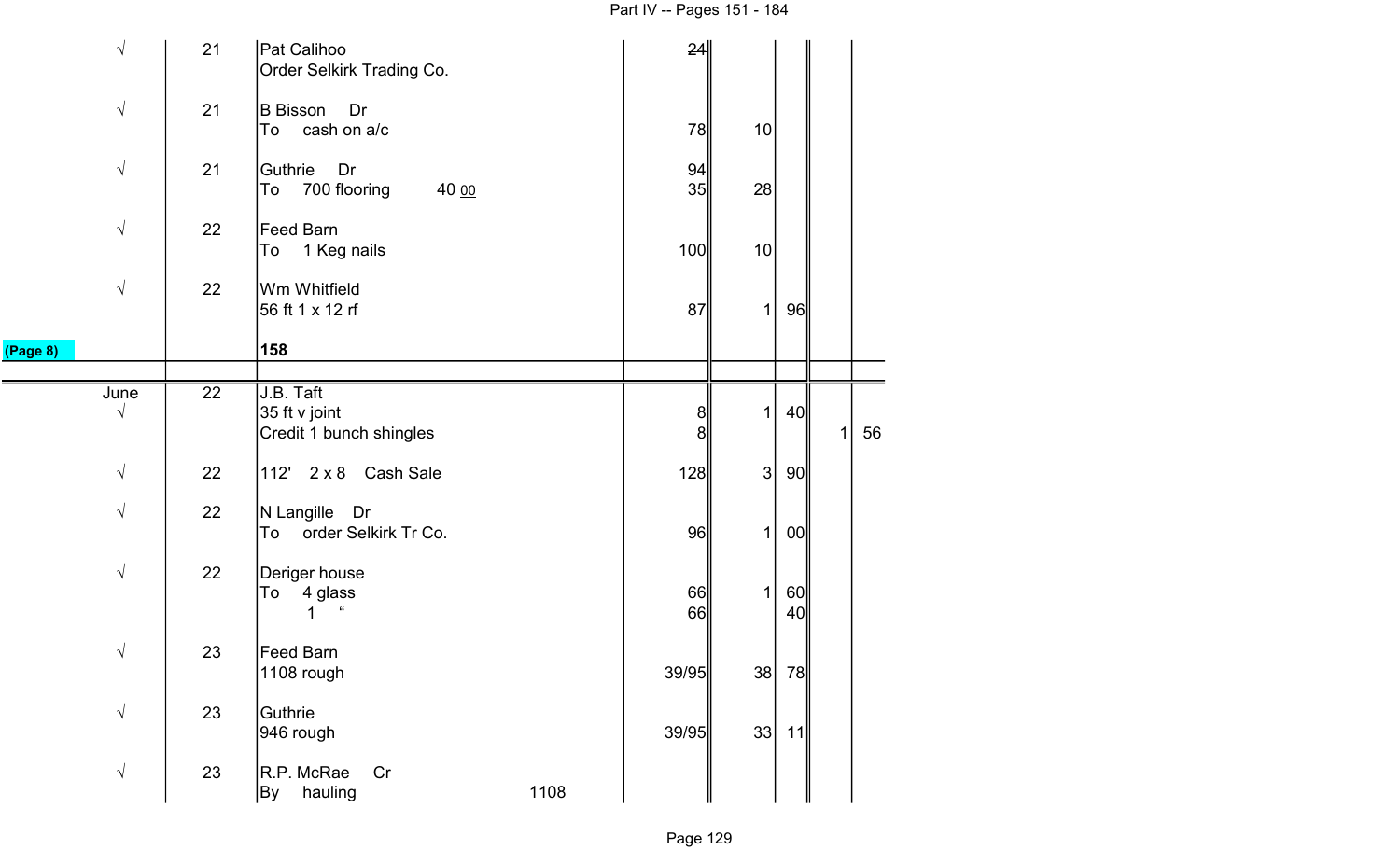|          |                   |    |                                                                                                                                                                                                           | 946                                              | 93              | 20             | 54       |    |    |
|----------|-------------------|----|-----------------------------------------------------------------------------------------------------------------------------------------------------------------------------------------------------------|--------------------------------------------------|-----------------|----------------|----------|----|----|
|          |                   | 23 | <b>Feed Barn</b><br>328<br>1012<br>$2 \times 8 \times 16$<br>32<br>$2 \times 8 \times 12$<br>$2 \times 8 \times 16$<br>1003<br>$2 \times 6 \times 16$<br>$\frac{32}{2}$<br>2407                           |                                                  | 38<br>100       | 84             | 25       |    |    |
|          | $\sqrt{}$         | 23 | Little Pete Calihoo Cr<br>hauling<br>By                                                                                                                                                                   |                                                  | 38/112          | 24             | $07$     |    |    |
|          | $\sqrt{}$         | 23 | <b>Feed Barn</b><br>500 rough<br>24 2 x 8 x 16                                                                                                                                                            | 512                                              | 37<br>37<br>100 | 17<br>17       | 50<br>92 | 35 | 42 |
| (Page 9) |                   |    |                                                                                                                                                                                                           | 159                                              |                 |                |          |    |    |
|          |                   |    |                                                                                                                                                                                                           |                                                  |                 |                |          |    |    |
|          | June<br>$\sqrt{}$ | 23 | T. Samet Cr<br>hauling<br>By                                                                                                                                                                              |                                                  | 113<br>37       | 10             | 12       |    |    |
|          | $\sqrt{ }$        | 24 | <b>Feed Barn</b><br>$11/2$ nails<br>$\overline{7}$                                                                                                                                                        |                                                  | 100             | $\overline{7}$ | 45       |    |    |
|          |                   | 24 | Argonauts Ltd.<br>To 2 1 1/2 nails                                                                                                                                                                        |                                                  |                 | $\overline{2}$ | 55       |    |    |
|          | $\sqrt{}$         | 24 | RH Watcher Dr<br>To 47 1 x 6 x 12<br>$1 \times 6 \times 14$<br>8<br>$\mathbf 1$<br>$1 \times 6 \times 16$<br>16<br>$1 \times 8 \times 16$<br>38<br>$1 \times 8 \times 12$<br>11<br>$1 \times 8 \times 12$ | 282<br>56<br>v joint<br>171<br>304<br>88<br>s.l. |                 | 12             | 83<br>32 |    |    |
|          |                   |    | $\overline{5}$<br>63' @ 40 00                                                                                                                                                                             |                                                  | 16              | 22             | 52       | 35 | 67 |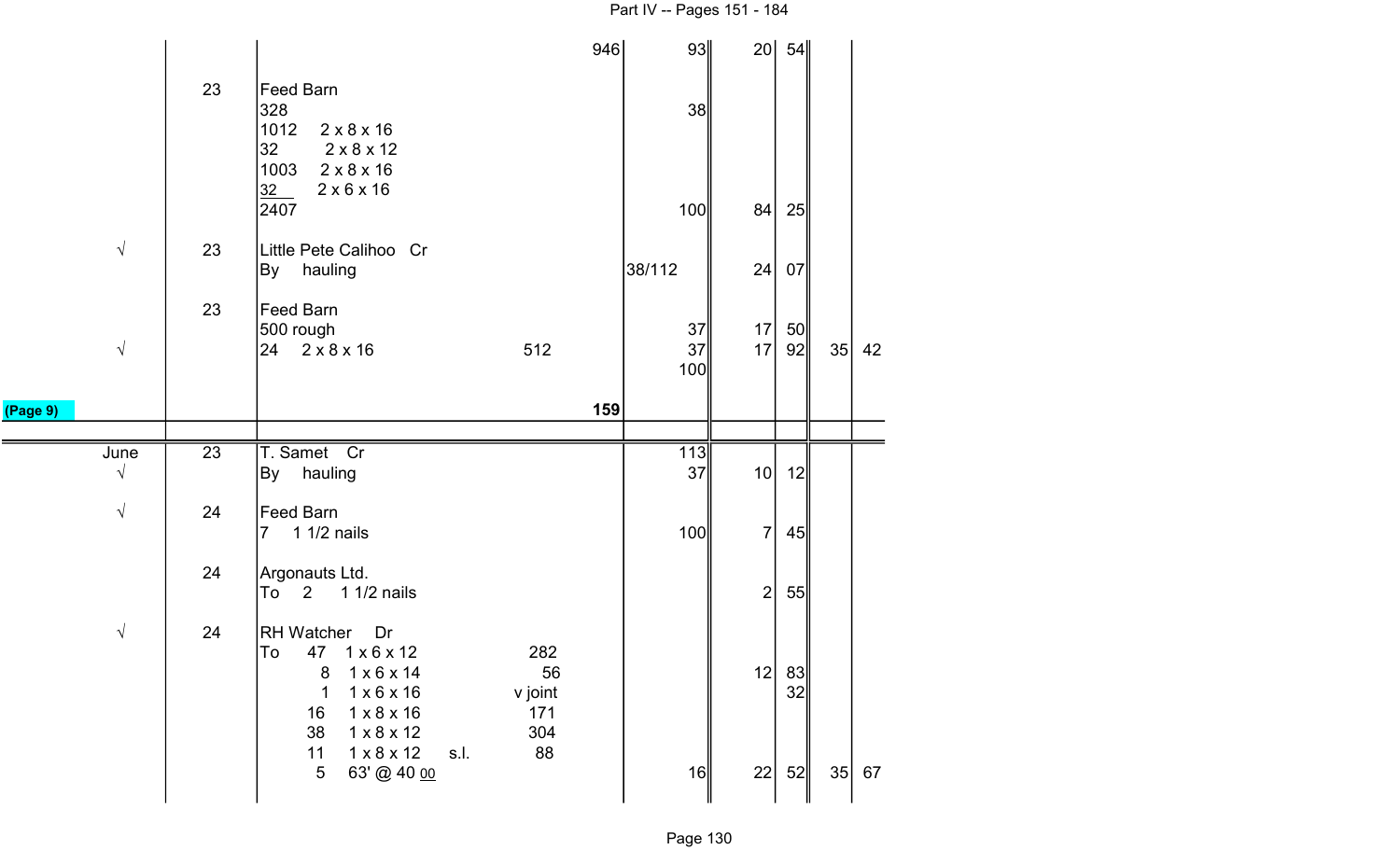| $\mathbf{G}$<br>$\sqrt{ }$ | 25       | E.V. Shaw<br>48 ft flooring<br>56 lin 2 x 2<br>72 ft rf<br>10 " 1 x 10 D                                                                                                                                                     |                                                                                                          | 114 | $\mathbf{1}$<br>$\mathbf 1$<br>$\overline{2}$                                                                              | 92<br>12<br>52<br>40 | 5 <sup>2</sup> | 96 |
|----------------------------|----------|------------------------------------------------------------------------------------------------------------------------------------------------------------------------------------------------------------------------------|----------------------------------------------------------------------------------------------------------|-----|----------------------------------------------------------------------------------------------------------------------------|----------------------|----------------|----|
| $\epsilon$<br>$\sqrt{ }$   | 25       | <b>Urban Gladu</b><br>400 ft 1 x 6 T & G<br>12 " 2 x 6 rf                                                                                                                                                                    |                                                                                                          | 92  | 16                                                                                                                         | 00 <br>42            |                |    |
| $\epsilon$<br>$\sqrt{}$    | 25       | G.P. School Board<br>160 ft 1 x 10 D.                                                                                                                                                                                        |                                                                                                          | 18  | 6 <sup>1</sup>                                                                                                             | 40I                  |                |    |
| $\mathbf{G}$<br>$\sqrt{ }$ | 28<br>30 | John Parent<br>420 ft 1 x 6 T & G<br>56 "1 x 14 D.<br>40 "1 x 8<br>"                                                                                                                                                         |                                                                                                          | 115 | 16<br>$\overline{2}$<br>$\mathbf{1}$                                                                                       | 80<br>24<br>60       | 20             | 64 |
| (Page 10)                  |          | 160<br>Lumber Sold to 15 August 1911<br>by Thos Williams                                                                                                                                                                     |                                                                                                          |     |                                                                                                                            |                      |                |    |
|                            |          | Bezanson<br><b>Tofer</b><br>Wilson<br>Sold by H O Bickford<br>Forbes<br>Kelley<br>Goodwin<br>Parker<br>Fleming<br>Gunn<br>Depencies<br>Breeden<br>Harris<br>Sproule<br>Shortreed<br>Axon<br>Sexsmith<br>Dept of Public Works | AM<br>Frank<br>John<br>A<br>Ρ.<br>D.<br>Fred<br>F.,<br>JN.<br>JL.<br>GL.<br>JH.<br>Wm<br>F.<br>DH.<br>D. |     | 570<br>365<br>400<br>3639<br>1253<br>1846<br>365<br>821<br>705<br>985<br>64<br>3423<br>2444<br>480<br>1390<br>1190<br>9952 |                      |                |    |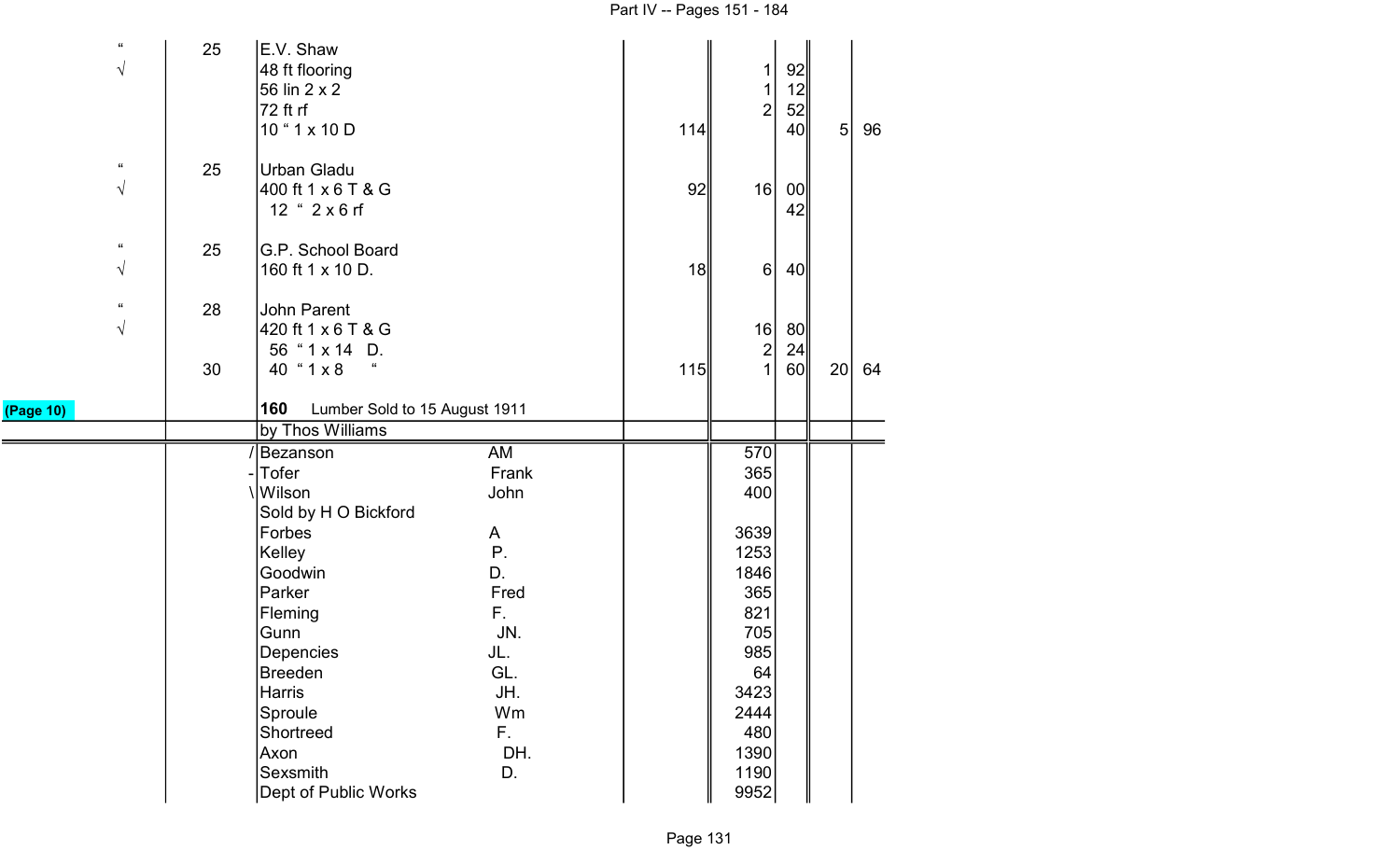|            |    | Ray<br>$P_{\cdot}$<br>JO.<br>Patterson<br>Wilson<br>John<br>Miller<br>Α.<br>G.P. School Board<br>WA.<br>Rae<br>Wheeler<br>JH.<br><b>Bickford</b><br>HO. |     |              | 63<br>4816<br>3576<br>967<br>5154<br>890<br>484<br>569<br>46411 |           |  |
|------------|----|---------------------------------------------------------------------------------------------------------------------------------------------------------|-----|--------------|-----------------------------------------------------------------|-----------|--|
| (Page 11)  |    |                                                                                                                                                         | 161 |              |                                                                 |           |  |
|            |    |                                                                                                                                                         |     |              |                                                                 |           |  |
| $\sqrt{}$  | 28 | <b>Ed Saurial</b><br>order Selkirk Tr Co.<br>To                                                                                                         |     | 116          | 10                                                              |           |  |
| $\sqrt{}$  | 15 | Selkirk T. Co. (Tank)<br>$2 \times 10 \times 14$<br>47'<br>To<br>19<br>12x8x14                                                                          |     | 84           | $\overline{2}$                                                  | 30        |  |
| $\sqrt{}$  | 28 | Feed Barn (from yard)<br>$2 \times 8 \times 16$<br>63<br>1344'<br>35 00                                                                                 |     | 100          | 47                                                              | 04        |  |
| $\sqrt{}$  | 28 | Feed Barn (from mill)<br>992 floor<br>426<br>$\epsilon$                                                                                                 |     |              | 54                                                              | 90        |  |
|            |    | 412 "<br>/ 1830<br>162 rough<br>1 Keg nails                                                                                                             |     | 100          | 73<br>$\vert 4 \vert$<br>10                                     | 20<br> 05 |  |
| $\sqrt{ }$ |    | John Parent<br>12 36 2 x 4 x 14 retd 24<br>To<br>$45.2 \times 4 \times 12$ retd<br>3 33 3 x 10 x 18 \ retd<br>$6 - 2 \times 8 \times 14$ /              |     | $112$<br>115 | 3 <sup>1</sup>                                                  | 92        |  |
| $\sqrt{}$  |    | <b>Received from mill</b><br>Ch. Arl Miller                                                                                                             |     | (CB 128)     | 100                                                             |           |  |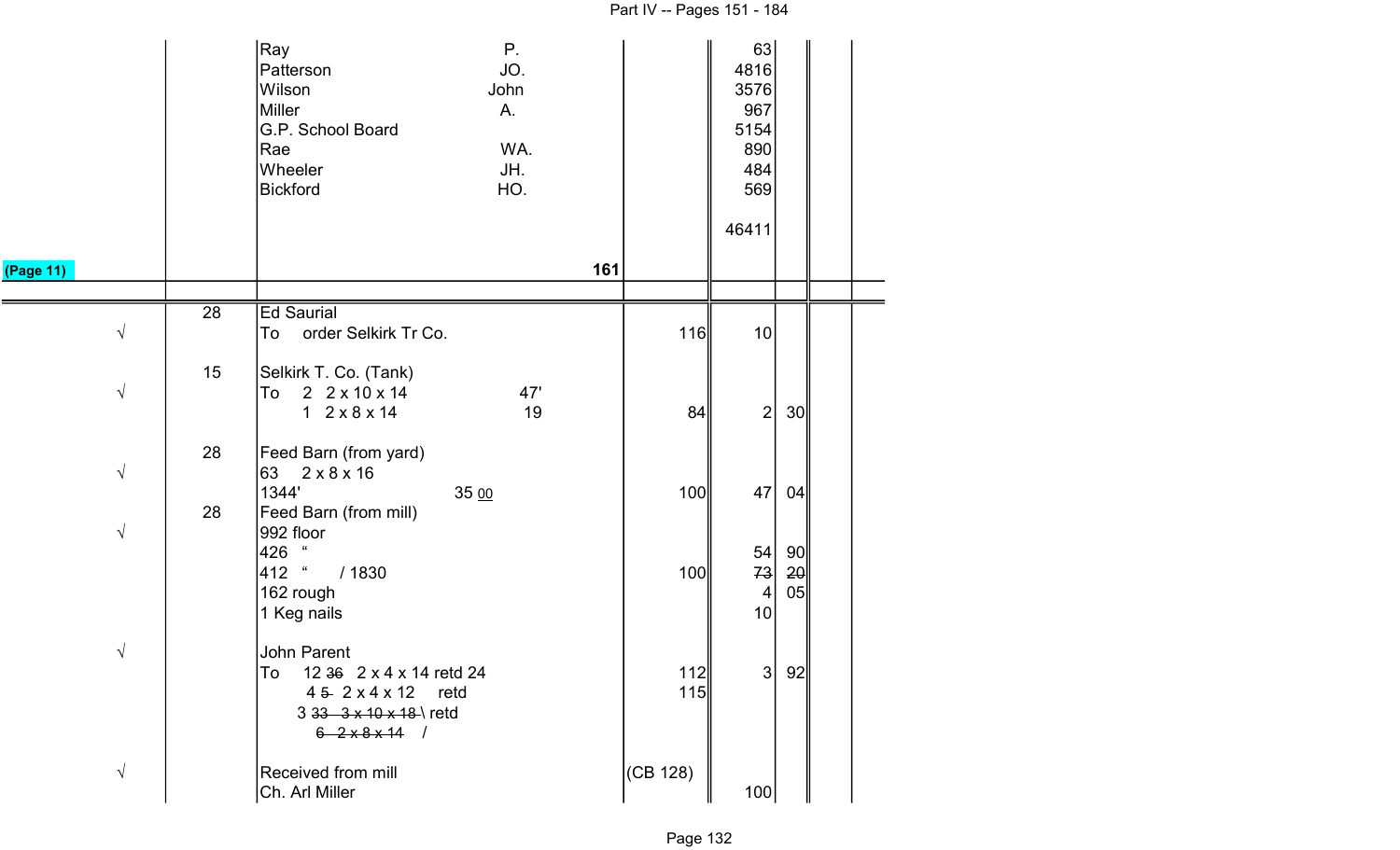| $\sqrt{}$<br>$\sqrt{}$ |                | Feed Barn (H Campbell)<br>280<br>$2 \times 6 \times 14$<br>$2 \times 6 \times 14$<br>280<br>6 AA shingles<br>6 A A | 57<br>161<br>161 | 14<br>60        | 00 |  |
|------------------------|----------------|--------------------------------------------------------------------------------------------------------------------|------------------|-----------------|----|--|
|                        |                | Cr<br>DO. Auger<br>By<br>hauling                                                                                   | 62/116           | 28              | 78 |  |
| (Page 12)              |                | 162                                                                                                                |                  |                 |    |  |
| 1915                   |                |                                                                                                                    |                  |                 |    |  |
| July                   | 9              | G.R. Wilson<br>(cheque)                                                                                            | 131              | 90              | 00 |  |
| $\epsilon$             | 9              | Deposit in Union Bank                                                                                              | 44               | 439             | 90 |  |
| $\sqrt{u}$             | 8              | 12 lbs butter from Guthrie to mill<br>.35                                                                          | 94               | $\vert 4 \vert$ | 20 |  |
| $\sqrt{u}$             | 9              | Selkirk Tdng Co<br>2 pcs 1 x 4 x 14 Flooring                                                                       | 84               |                 | 40 |  |
| $\epsilon$             | $\overline{7}$ | From Nor Pac Co for mill<br>36 lbs beef                                                                            |                  | 6               | 48 |  |
| "                      | $\overline{7}$ | From Selkirk Tdng Co for mill                                                                                      |                  | $6\,$           | 40 |  |
| "                      | 8              |                                                                                                                    |                  | $\overline{2}$  | 80 |  |
| $\sqrt{u}$             | 12             | Selkirk Tdng Co<br>2 pcs 1 x 4 x 14 Flooring                                                                       | 162              |                 | 40 |  |
| $\sqrt{u}$             | 12             | Northern Packing Co<br>500 ft 1 x 10 & 1 x 12 rf                                                                   | 9                | 17              | 50 |  |
| July<br>$\sqrt{ }$     | 14             | Cash from S. Bowen                                                                                                 | 1/130            | 51              | 00 |  |
| $\sqrt{u}$             | 14             | Deposit in Union Bank                                                                                              | 44               | 51              | 00 |  |
| $\sqrt{u}$             | 13             | Paid to Great West Garment Co                                                                                      | 24               | 78              | 25 |  |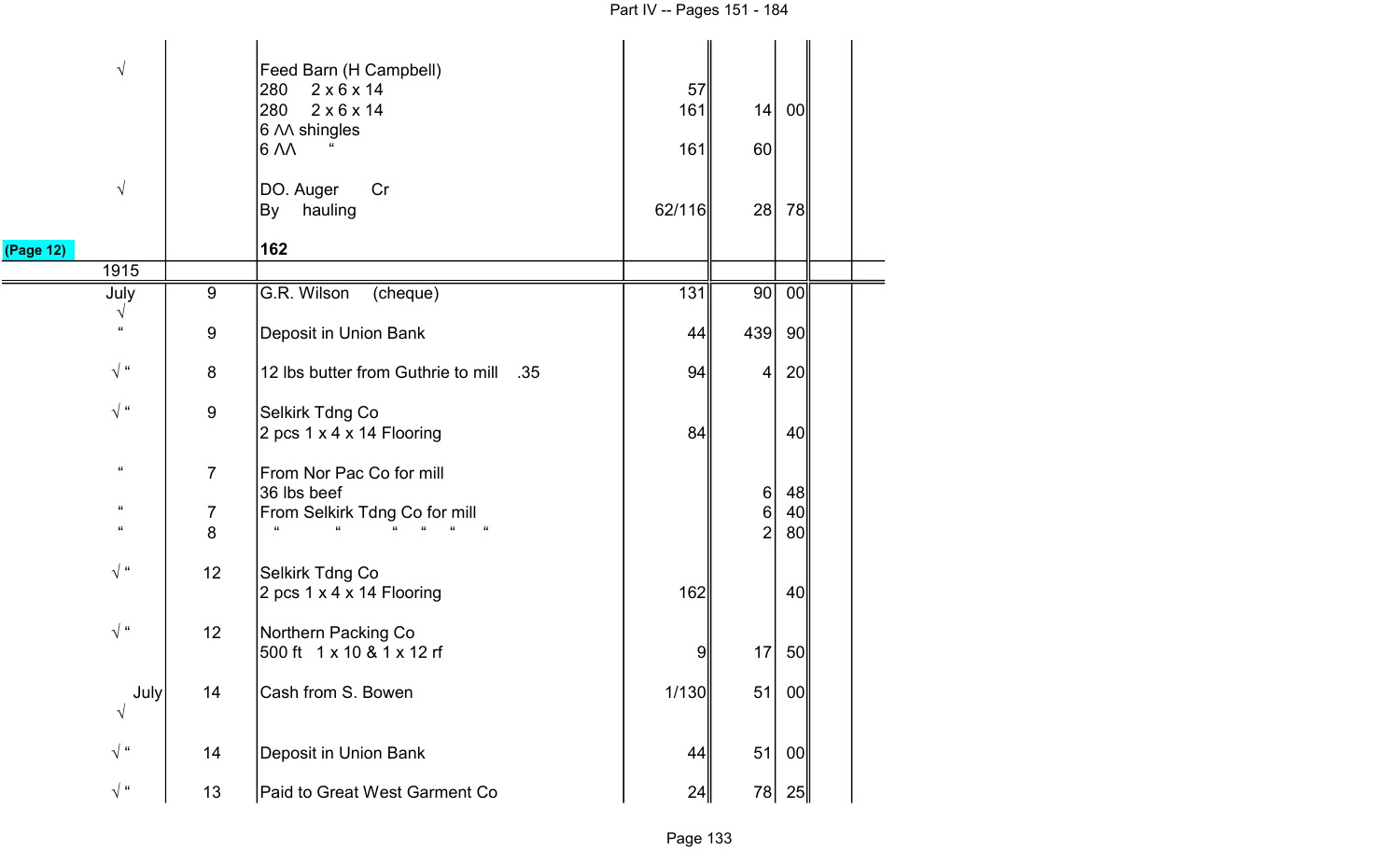|           | $\sqrt{u}$                 | 14 | Paid Lee Hodgins - cheque                                                                                                              | 4                 | 15             | 00       |                |    |
|-----------|----------------------------|----|----------------------------------------------------------------------------------------------------------------------------------------|-------------------|----------------|----------|----------------|----|
|           | $\epsilon$                 | 15 | From F. Guthrie - to mill<br>24 lbs butter                                                                                             | 94                |                |          |                |    |
|           | $\epsilon$<br>$\sqrt{}$    | 15 | Wm Salmond<br>322 ft Rf                                                                                                                | 148               | 11             | 27       |                |    |
| (Page 13) |                            |    | 163                                                                                                                                    |                   |                |          |                |    |
|           | 1915                       |    |                                                                                                                                        |                   |                |          |                |    |
|           | July<br>V                  | 19 | <b>Bernard Sully</b><br>4 pcs 2 x 6 x 16 & 4 pc 1 x 10 x 16 rf 118 ft                                                                  | 117               | $\overline{4}$ | 13       |                |    |
|           | $\epsilon$<br>$\sqrt{}$    | 20 | Abdu Derwichey<br>3 pcs 2 x 4 x 12<br>8 " 2 x 4 x 16                                                                                   | 118<br>163<br>163 | $\overline{2}$ | 84<br>98 | $\overline{3}$ | 82 |
|           | $\epsilon$<br>$\sqrt{}$    | 20 | J.B. Taft<br>1600 ft rough<br>1600<br>13 pcs 2 x 6 x 16<br>208<br>75 " 2 x 4 x 12<br>600<br>2408<br>400 ft 1 x 6 T & G<br>5 M shingles | 8 <sup>1</sup>    | 84<br>16<br>31 | 28<br>00 | 25 131         | 53 |
|           | $\epsilon$<br>$\sqrt{}$    | 20 | Dan Murray<br>10 pcs 2 x 4 x 14 -- 87 ft                                                                                               | 97                | 3 <sup>1</sup> | 05       |                |    |
|           | $\sqrt{}$ July             | 21 | Ivor Larsen - cheque --                                                                                                                | 67                | 5 <sup>1</sup> | 00       |                |    |
|           | $\epsilon$<br>$\sqrt{}$    | 22 | From D. Johnson<br>a/c against Caywood & Robb<br>96.25<br>Argonauts a/c 17 50 Cash 15 50                                               | 66                |                |          |                |    |
|           | $\epsilon$                 | 23 | S.J. Smith (enlisted)<br>To cheque $-$ in full of wages                                                                                | CB<br>131         | 28             | 12       |                |    |
|           | $\mathfrak{c}\mathfrak{c}$ | 23 | <b>Great West Saddlery Co.</b>                                                                                                         | CB                |                |          |                |    |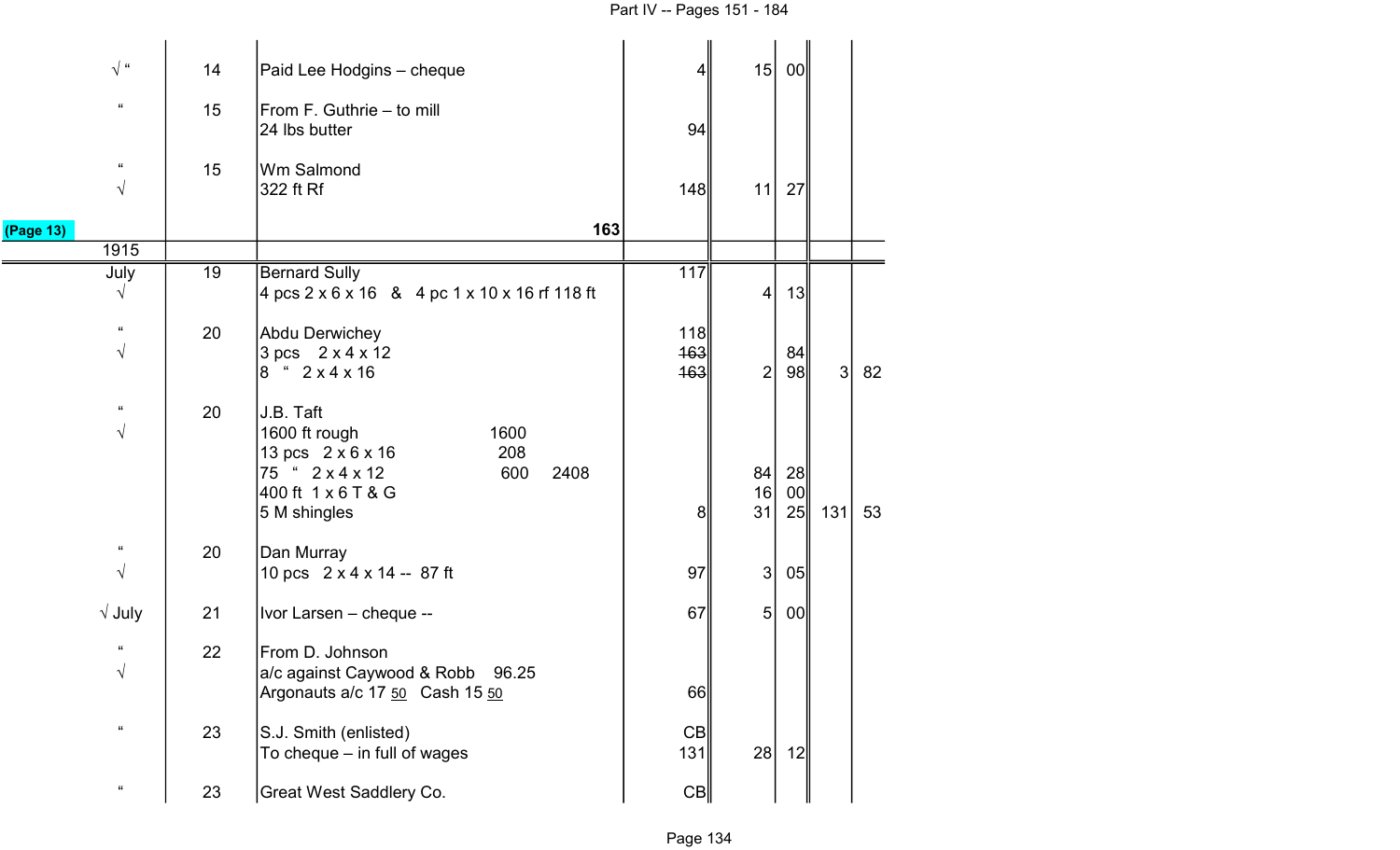|           |                         |                 | To Cheque                                                   | 131   | 12                               | 05             |    |
|-----------|-------------------------|-----------------|-------------------------------------------------------------|-------|----------------------------------|----------------|----|
|           | $\epsilon$              | 23              | <b>Credit Derwichey &amp; Abdu</b><br>Cheque for hauling    | 118   | $9\,$                            | 00             |    |
|           | $\epsilon$              | 23              | Credit Jos. Voz<br>2 gal machine oil                        |       |                                  |                |    |
| (Page 14) |                         |                 | 164                                                         |       |                                  |                |    |
|           |                         |                 |                                                             |       |                                  |                |    |
|           | July<br>V               | $\overline{5}$  | <b>Thos Kerr</b><br>1 / A shingles                          | 119   | $\,6\,$                          | 25             |    |
|           | $\sqrt{ }$              |                 | Mrs Thompson & Sons<br>3 1/2 / Shingles                     | 76    | 21                               | 87             |    |
|           | July<br>√               | $5\phantom{.0}$ | John Parent -- Credit --<br>By 16 ft 1 x 8 D                | $115$ |                                  |                | 64 |
|           | $\epsilon$<br>$\sqrt{}$ | 24              | <b>Thos Warden</b><br>W. McGarvin<br>Order to T. Warden     | 108   | 10 <sup>1</sup>                  | 00             |    |
|           | $\sqrt{\mu}$            | 24              | Cash from School Board                                      | 18    | $6\phantom{a}$                   | 40             |    |
|           | $\epsilon$<br>$\sqrt{}$ | 26              | <b>Robt Hamilton</b><br>Cheque<br>To                        | 120   | 5                                | 00             |    |
|           | $\epsilon$<br>$\sqrt{}$ | 26              | Derwichey & Abdu<br>704 ft shiplap                          | 118   | 28                               | 16             |    |
|           | $\epsilon$<br>$\sqrt{}$ | 26              | <b>Alfred Gladu</b><br>56 ft shiplap<br>$10$ " $2 \times 4$ | 89    | $\overline{2}$<br>$\overline{2}$ | 24<br>40<br>64 |    |
|           | $\epsilon\epsilon$      | 27              | Ivar Larsen (Mitchell)<br>48 ft 1 x 12 rf                   |       |                                  |                |    |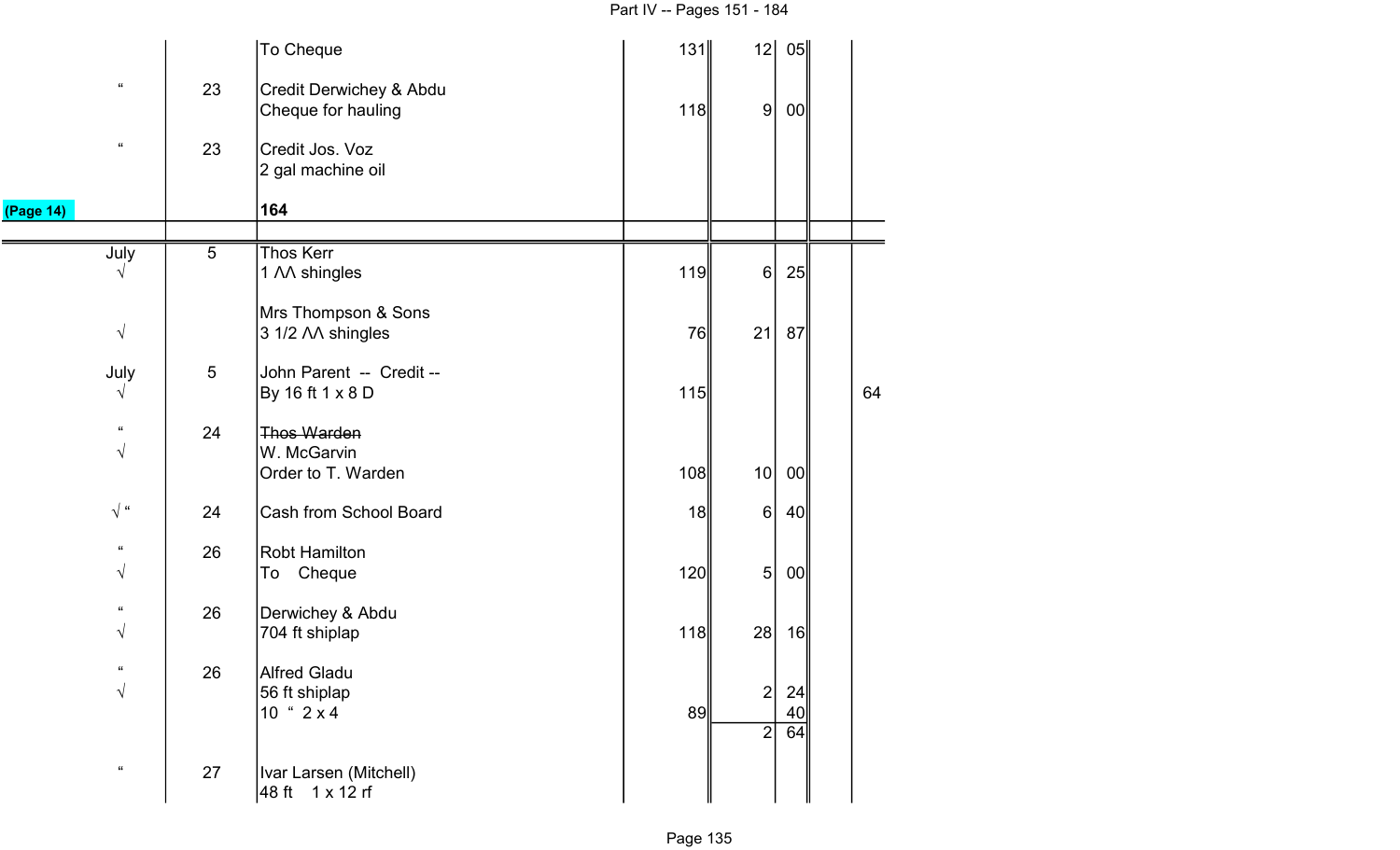| Part IV -- Pages 151 - 184 |  |  |  |
|----------------------------|--|--|--|
|----------------------------|--|--|--|

|           | $\epsilon$                              | 28             | 54 "<br>$2 \times 4$<br>$3 pc$ $2 \times 8 \times 16 - 64$<br>115 ft 1 x 6 T & G<br>Jos Voz                                                                                                                                                        |      |                      |     | 67  | $\overline{5}$<br>$\overline{\mathbf{4}}$ | 81<br>60        | 10 <sup>1</sup> | 41 |
|-----------|-----------------------------------------|----------------|----------------------------------------------------------------------------------------------------------------------------------------------------------------------------------------------------------------------------------------------------|------|----------------------|-----|-----|-------------------------------------------|-----------------|-----------------|----|
|           | $\sqrt{}$                               |                | 126 ft D. Siding                                                                                                                                                                                                                                   |      |                      |     | 121 | $\sqrt{5}$                                | 04              |                 |    |
| (Page 15) |                                         |                |                                                                                                                                                                                                                                                    |      |                      | 165 |     |                                           |                 |                 |    |
|           | 1915                                    |                |                                                                                                                                                                                                                                                    |      |                      |     |     |                                           |                 |                 |    |
|           | $\sqrt{ }$<br>July                      | 28             | Forward<br><b>Credit Lee Hodgins</b><br>32 1/2 bush oats                                                                                                                                                                                           |      |                      |     |     |                                           |                 |                 |    |
|           | July<br>$\sqrt{}$                       | 30             | H.T. Naughton (Mucker)<br>8 pcs 2 x 6 x 12<br>$3$ " $2 \times 6 \times 12$<br>$5$ " $2 \times 4 \times 16$<br>$ 9 * 2 \times 4 \times 14$<br>278 ft 1 x 6 T & G                                                                                    |      | 96<br>48<br>53<br>84 | 281 |     | $9\,$<br>11                               | 83<br>12        | 20              | 95 |
|           | $\mathfrak{c}\mathfrak{c}$<br>$\sqrt{}$ | 30             | Dan Murray<br>$5 pcs$ 1 x 12 x 16 -- 80                                                                                                                                                                                                            |      |                      |     | 97  | $\overline{2}$                            | 80 <sup>°</sup> |                 |    |
|           | $\epsilon$                              | 29             | Northern Packing Co<br>55 pc 1 x 10 x 16 rf 734<br>$\boldsymbol{\mu}$<br>$1 \times 12 \times 16$<br>$\overline{1}$<br>16<br>$\overline{\mathbf{u}}$<br>$2 \times 4 \times 12$<br>120<br>10 <sup>°</sup><br>$17$ "<br>159<br>$2 \times 4 \times 14$ | 1029 |                      |     | 9   | 36                                        | 01              |                 |    |
|           | $\sqrt{u}$                              | 31             | Cash sale                                                                                                                                                                                                                                          |      |                      |     | 130 | 1                                         | 95              |                 |    |
|           | Aug                                     | $\overline{2}$ | James Taylor<br>Cash in full of a/c                                                                                                                                                                                                                |      |                      |     | 132 | $\overline{2}$                            | 25              |                 |    |
|           | $\mathfrak{c}\mathfrak{c}$              | $\overline{2}$ | Cheque to Lexy Campbell<br>for meal to mill                                                                                                                                                                                                        |      |                      |     | 133 | $\overline{4}$                            | 10 <sup>1</sup> |                 |    |
|           |                                         | $\overline{2}$ | H.T. Naughton                                                                                                                                                                                                                                      |      |                      |     |     |                                           |                 |                 |    |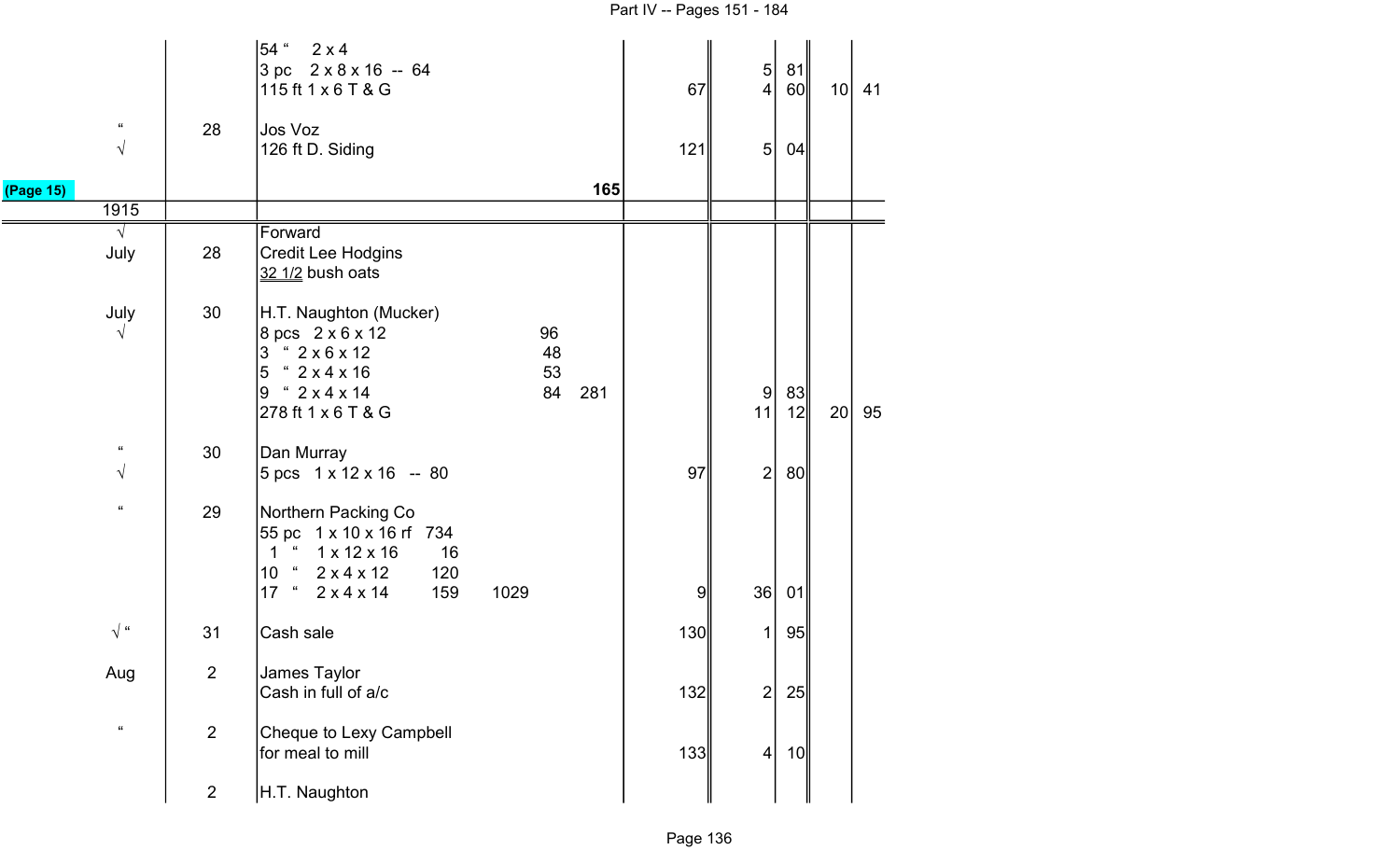| (Page 16)                                 | $\mathfrak{S}$           | 20 ft 1 x 6 D<br>72 " 1 x 6 v j<br>1/4 M shingles<br>20 ft 1 x 6 D & 18' v joint<br>166                                                     | 122       | $\overline{2}$<br>1<br>1 | 80<br>88<br>57<br>52 | 6   | 77 |
|-------------------------------------------|--------------------------|---------------------------------------------------------------------------------------------------------------------------------------------|-----------|--------------------------|----------------------|-----|----|
| 1915                                      |                          |                                                                                                                                             |           |                          |                      |     |    |
| Aug<br>$\sqrt{}$                          | 3                        | H. Robertson<br>Cred in full for hauling to date<br>By Cash in full of a/c                                                                  | CB<br>132 | 88<br>$\mathbf 1$        | 44∥<br>14            |     |    |
| $\mathbf{G}$<br>$\sqrt{ }$                | $5\phantom{.0}$          | H.T. Naughton<br>220 ft $1 \times 6$ v joint                                                                                                | 122       | $\mathbf{8}$             | 80                   |     |    |
| $\mathbf{G}$<br>$\sqrt{ }$                | $5\phantom{.0}$          | Derwichey & Abdu<br>5 pc 2 x 8 x 14<br>94<br>$\epsilon$<br>16<br>$2 \times 4 \times 12$<br>$\epsilon$<br>$3 \times 12 \times 18$<br>1<br>54 | 118       | 5 <sup>1</sup>           | 74                   |     |    |
| $\boldsymbol{\mathfrak{c}}$<br>$\sqrt{u}$ | $\sqrt{5}$<br>$\epsilon$ | Cash sale<br>Father Josse 1/2 M shingles (Paid)                                                                                             |           | 4<br>$\overline{2}$      | 25<br>75             |     |    |
| $\epsilon$<br>$\sqrt{ }$                  | $\overline{7}$           | H.T. Naughton<br>$40$ ft $1 \times 6$ v joint                                                                                               | 122       | $\mathbf{1}$             | 60                   |     |    |
| $\sqrt{u}$                                | $\overline{7}$           | Cash sale                                                                                                                                   | 132       | $\mathbf{1}$             | 65                   |     |    |
| $\sqrt{2}$                                | $\overline{7}$           | Rachel A Naughton<br>To Lots 32 & 33 Bl. 7<br>By chg WA Rae                                                                                 | 122<br>10 | 800<br>300               |                      | 500 |    |
| $\sqrt{2}$                                | $\overline{7}$           | H.T. Naughton<br>Lots 9 & 14 Bl 4<br>To<br>By chg WA Rae                                                                                    | 122<br>10 | 1000<br>325              |                      | 675 |    |
| $\sqrt{ }$                                | $\overline{7}$           | H.T. Naughton<br>Lot 19 BI 3<br>To<br>By chg WA Rae                                                                                         | 122       | 500                      |                      | 500 |    |

10116/18 - 102 Avenue

10017/27 – 101 Avenue

10028 - 101 Avenue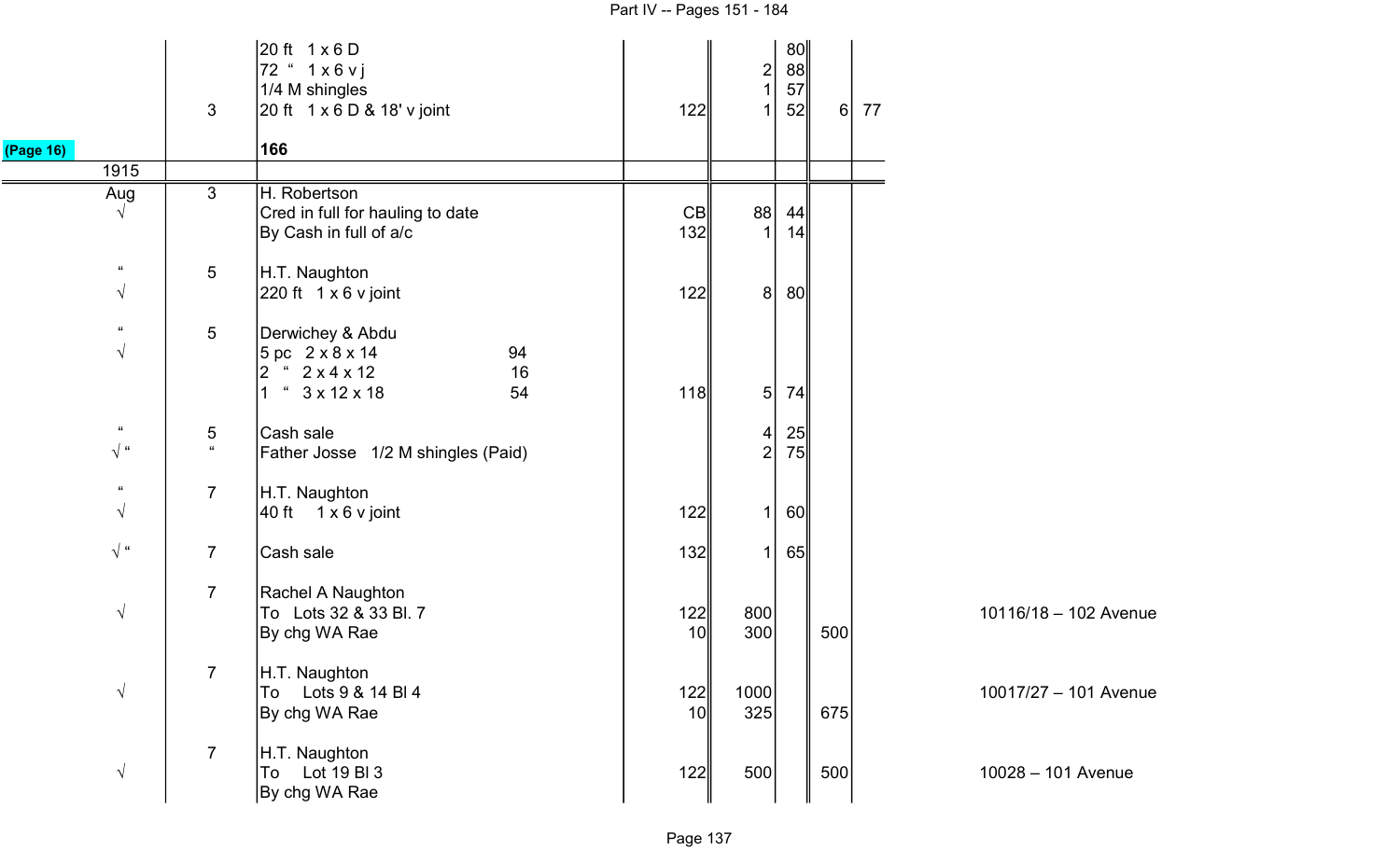| $\sqrt{2}$<br>(Page 17)   | $\overline{7}$   | John $[]$<br>$1 \t1 \t1 \t12 \t12$<br>$1 \times 12 \times 16$<br>2<br>44' x 35 00 per M<br>167 | 52         | 1               | 54        |  |
|---------------------------|------------------|------------------------------------------------------------------------------------------------|------------|-----------------|-----------|--|
| $\sqrt{$ Aug              | $\overline{7}$   | Cash Sale (Shannon)                                                                            | GB 132     | $\overline{2}$  | 65        |  |
| July<br>$\sqrt{}$         | 23               | Balance due R. Murray<br>for wages at mill                                                     | 123        | 160             | 73∥       |  |
|                           | 28<br>$\sqrt{ }$ | Hodgins Bros. Cr<br>By 797 (23 1/2 bush oats)                                                  |            |                 |           |  |
|                           | $\sqrt{ }$       | John Hooks<br>Wages at mill<br>[] a/c                                                          | 124<br>124 | 110<br>50       | 77<br>73∥ |  |
| $\sqrt{2}$                | $9\,$            | St Pierre Gaucher Cr<br>By<br>hauling                                                          | 95         | 10 <sup>1</sup> | 08        |  |
| Aug<br>$\sqrt{ }$         | $6\phantom{1}$   | Cash sale                                                                                      | CB 132     | 3               | 35        |  |
| Aug<br>$\sqrt{ }$         | $5\phantom{.0}$  | Wm Mund<br>By cash in full for wages                                                           | 133        | 18              | 47        |  |
| $\mathbf{G}$<br>$\sqrt{}$ | $\overline{2}$   | Ivar Larsen Dr<br>To cash                                                                      | 67<br>135  | 10              |           |  |
| $\sqrt{ }$                |                  | Ivar Larsen Dr<br>To Cheque I.E. Gaudin                                                        | 67         | 83              | 75        |  |
| Aug                       | $\overline{4}$   | Nor. P. Co. Ltd. Cr<br><b>Bacon Etc</b><br> By                                                 |            | 8 <sup>1</sup>  | 55        |  |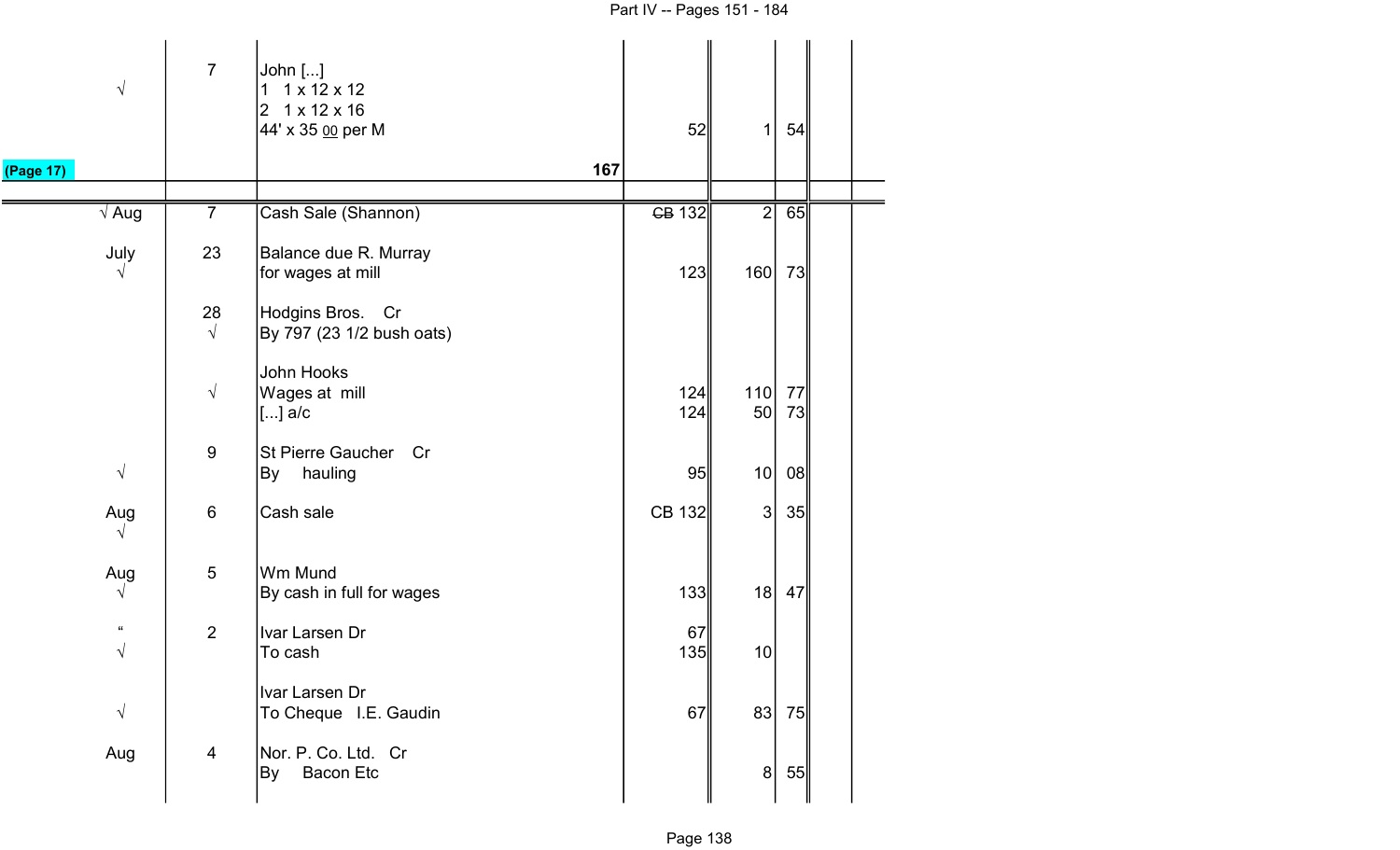|           |                            | $\mathbf{3}$    | H. Calihoo Dr                                     |           |                 |     |  |
|-----------|----------------------------|-----------------|---------------------------------------------------|-----------|-----------------|-----|--|
|           | $\sqrt{ }$                 |                 | 46 pcs 1 x 6 x 14 floorg.<br>To                   |           |                 |     |  |
|           |                            |                 | 322'<br>40 00                                     | 107       | 12              | 88  |  |
|           |                            | 5               | Alex Monkman Dr                                   |           |                 |     |  |
|           | $\sqrt{}$                  |                 |                                                   | 133       | $\mathfrak{S}$  | 00  |  |
|           |                            |                 | To cash for potatoes                              |           |                 |     |  |
| (Page 18) |                            |                 | 168                                               |           |                 |     |  |
|           |                            |                 |                                                   |           |                 |     |  |
|           | Aug                        | $5\overline{)}$ | Abdo & Darwish                                    |           |                 |     |  |
|           | $\sqrt{}$                  |                 | $1 \times 4 \times 14$ dd.<br>3                   | 118       |                 | 65  |  |
|           | Aug                        | 4               | Wm James Oakford                                  |           |                 |     |  |
|           |                            |                 | Lot 20 BI 1<br>To                                 | 125       | 400             |     |  |
|           |                            |                 | By Cash                                           | 132       | 50              |     |  |
|           |                            |                 |                                                   |           |                 |     |  |
|           | July                       | 27              | John Hooks Dr                                     |           |                 |     |  |
|           | V                          |                 | To order Selkirk T. Co.                           | 124       | $\vert 4 \vert$ | 50  |  |
|           | $\mathfrak{c}\mathfrak{c}$ |                 |                                                   |           |                 |     |  |
|           |                            |                 | S.J. Smith Cr                                     |           |                 |     |  |
|           | $\sqrt{}$                  |                 | By wages                                          |           | 41              | 62  |  |
|           |                            |                 | To D Goods                                        |           | 13              | 50  |  |
|           |                            |                 | cash                                              | 131       | 28              | 12  |  |
|           | $\epsilon$                 | 5               | Somerville Hdwe Co.                               |           |                 |     |  |
|           | $\sqrt{}$                  |                 | To cash for Lace Leather                          | $\sqrt{}$ | $\overline{2}$  | 25  |  |
|           |                            |                 |                                                   |           |                 |     |  |
|           | $\epsilon$                 | 8               | E. La Chapelle Cr                                 |           |                 |     |  |
|           | $\sqrt{}$                  |                 | By cheque for Lumber                              | 130       | 410             |     |  |
|           |                            |                 | R. McDonald Dr                                    |           |                 |     |  |
|           |                            | 4               | To<br>$1 \times 6 \times 12$<br>3 <sup>7</sup>    | 86        |                 | 45  |  |
|           |                            |                 |                                                   | 86        |                 |     |  |
|           | $\sqrt{}$                  | 5               | 600 shiplap                                       |           | 24              |     |  |
|           |                            |                 | Caywood & Robb Dr<br>lumber for E. McMillan<br>To | 66        | $\mathfrak{S}$  | 78∥ |  |
|           |                            | 5               |                                                   | 16        | 15              |     |  |
|           |                            | 5               | R.H. Watcher By Cash<br>F. Guthrie By Cash        | 160       | 100             |     |  |
|           | $\sqrt{}$                  | 5               | C. Abdo                                           |           |                 |     |  |
|           |                            |                 |                                                   | 130       | 50              |     |  |

10026 – 103 Avenue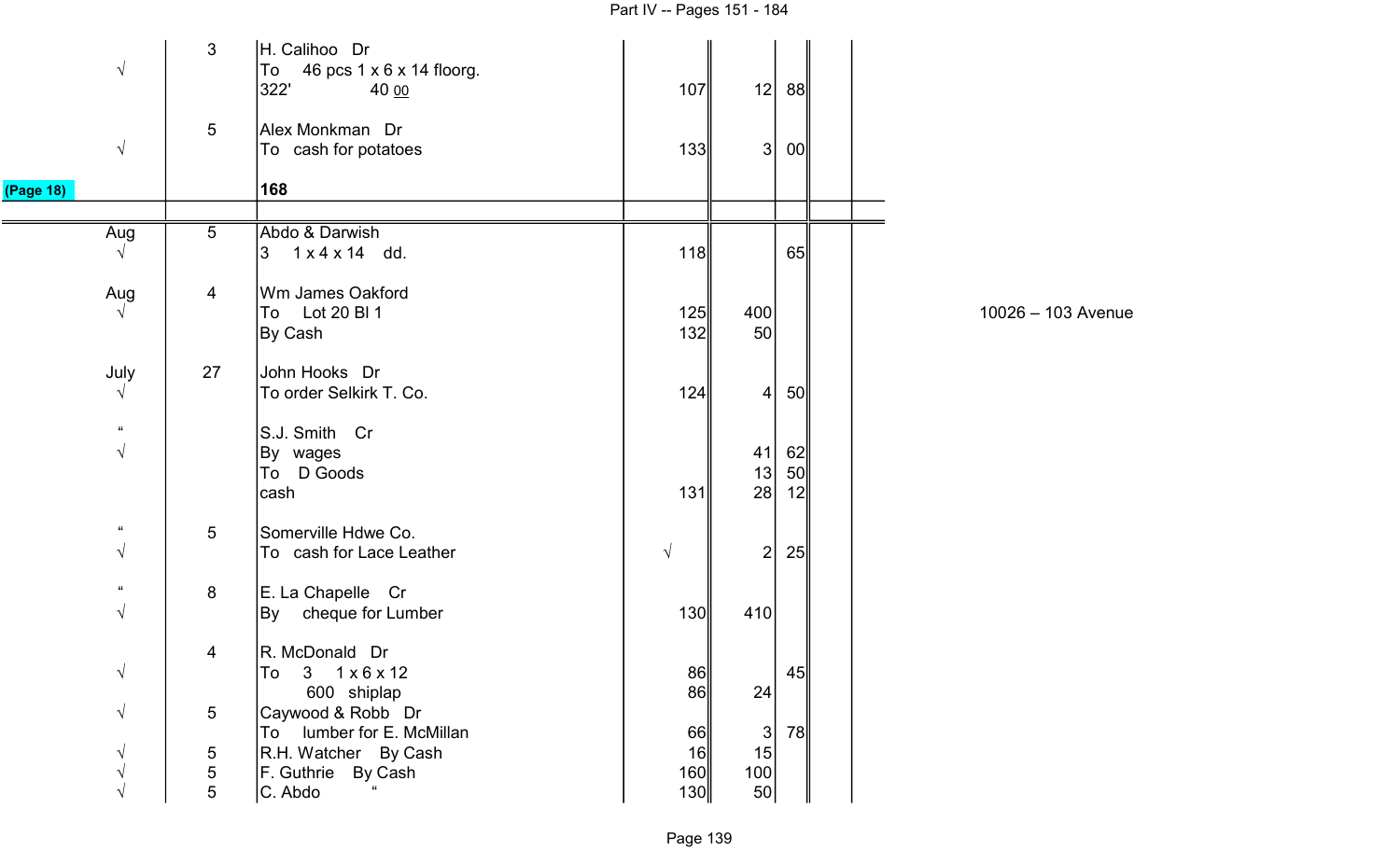|           | $\sqrt{}$<br>$\epsilon$<br>$\sqrt{}$<br>$\mathbf{u}$<br>V | 5<br>5         | W.H. Smith & Sons<br>order Wm Salmond<br>To<br><b>Bear Lake Municipality</b><br>$5 pcs$ $3 \times 8 \times 16$<br>H. Bickford Dr<br>16 1 x 6 x 12<br>To<br>96 feet at 40 00 | 54<br>82 | 200<br>5 <sup>1</sup><br>3 <sup>1</sup> | 60<br>84        |    |        |
|-----------|-----------------------------------------------------------|----------------|-----------------------------------------------------------------------------------------------------------------------------------------------------------------------------|----------|-----------------------------------------|-----------------|----|--------|
| (Page 19) |                                                           |                | 169                                                                                                                                                                         |          |                                         |                 |    |        |
|           | June                                                      | 16             | P.R. Tr and Land Co.                                                                                                                                                        |          |                                         |                 |    |        |
|           | $\sqrt{}$                                                 |                | Machine oil                                                                                                                                                                 | 19       | 8 <sup>1</sup>                          | 75              |    |        |
|           |                                                           |                | Freight                                                                                                                                                                     | 129      |                                         | 25              | 9  | $00\,$ |
|           | $\sqrt{}$ July                                            | 5              | B Sully To Cash                                                                                                                                                             | 131      | 20                                      |                 |    |        |
|           | V                                                         |                | H. Morgan a/c at mill                                                                                                                                                       | 127      | 163                                     | 91              |    |        |
|           | $\sqrt{}$ June                                            | 15             | Telegram                                                                                                                                                                    |          |                                         | 25              |    |        |
|           | $\sqrt{u}$                                                | 14             | 119 lbs nails To McRae<br>Dr.                                                                                                                                               | 110      | 11                                      | 90              |    |        |
|           | $\sqrt{u}$                                                | 16             | G.R. Wilson<br>To Cash                                                                                                                                                      | 129      | 25                                      |                 |    |        |
|           |                                                           | 9              | Union Bank To Interest on                                                                                                                                                   |          |                                         |                 |    |        |
|           |                                                           |                | personal note of HA Cox                                                                                                                                                     |          | 6 <sup>1</sup>                          | 25              |    |        |
|           |                                                           |                | Geo Stockard To Cash<br>Chg HA Cox<br>Ex .35                                                                                                                                |          | 46                                      | 50 <sup>1</sup> | 46 | 85     |
|           |                                                           |                | G.W. Garment Co. Ltd. To cash                                                                                                                                               |          |                                         |                 |    |        |
|           |                                                           |                | Chg HA Cox                                                                                                                                                                  |          | 78                                      | 25              |    |        |
|           | $\sqrt{u}$                                                | 29             | Inar Larson<br>To cash                                                                                                                                                      | 67       | 25                                      |                 |    |        |
|           | May                                                       | 21             | HA Cox To cash (m/o M.J. Cox)                                                                                                                                               | 24       | 40                                      |                 |    |        |
|           | Dec 1914                                                  | 24             | Rev. Bros.<br>On $a/c$                                                                                                                                                      | 117      | 10                                      |                 |    |        |
|           | $\sqrt{Mar}$                                              | 29             | Telegram AJ Hughes                                                                                                                                                          | 123      | $\overline{2}$                          |                 |    |        |
|           | $\sqrt{u}$                                                | 26             | HA Cox To cash (chg M.J. Cox)                                                                                                                                               | 131      | 100                                     |                 |    |        |
|           | √ May                                                     | $\mathbf{1}$   | N Langille To cheque                                                                                                                                                        | 96       | 25                                      |                 |    |        |
|           | $\sqrt{A}$ pl                                             | 29             | SJ Shuttleworth - drugs                                                                                                                                                     | 125      |                                         | 25              |    |        |
|           | $\sqrt{}$ Jun                                             | 14             | $\mathfrak{c}\mathfrak{c}$<br>$\epsilon$                                                                                                                                    | 129      |                                         | 50              |    |        |
|           | Aug                                                       | $\mathbf{1}$   | <b>Bear Lake Municipality</b>                                                                                                                                               |          |                                         |                 |    |        |
|           |                                                           |                | $2 \times 3 \times 12 \times 18$<br>108<br>Dr                                                                                                                               |          |                                         |                 |    |        |
|           |                                                           |                | 32x8x18<br>108                                                                                                                                                              |          |                                         |                 |    |        |
|           |                                                           |                | 216' @ 35 00                                                                                                                                                                | 54       | $\overline{7}$                          | 56              |    |        |
|           |                                                           | $\overline{7}$ | <b>Union Bank</b><br>Dr                                                                                                                                                     |          |                                         |                 |    |        |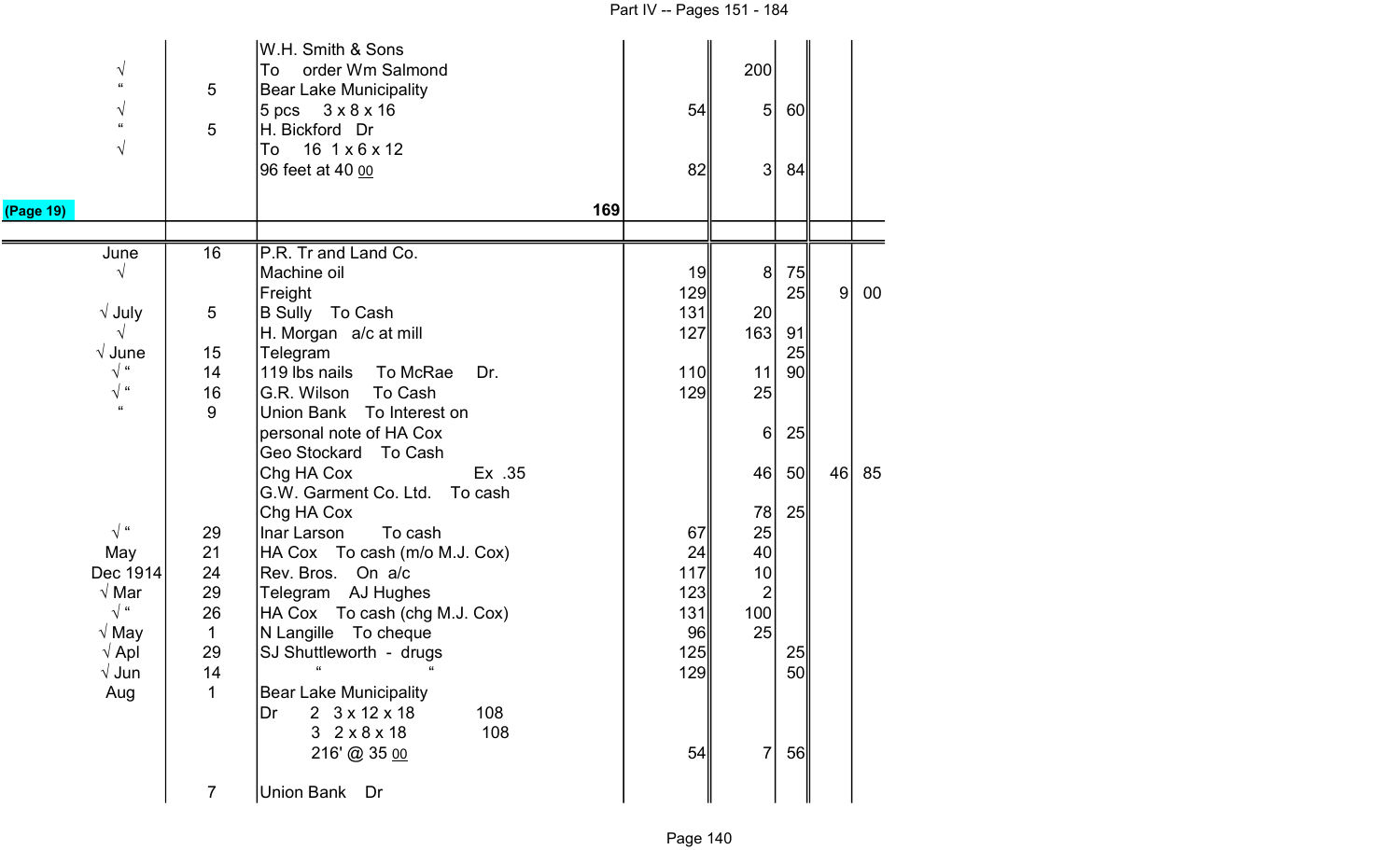|                  |                 | To deposit                                                    |     | 19             |    |     |    |
|------------------|-----------------|---------------------------------------------------------------|-----|----------------|----|-----|----|
| (Page 20)        |                 | 170                                                           |     |                |    |     |    |
|                  |                 |                                                               |     |                |    |     |    |
|                  |                 | Transcriber Note: Blank page in ledger                        |     |                |    |     |    |
| (Page 21)        |                 | 171                                                           |     |                |    |     |    |
| 1915             |                 |                                                               |     |                |    |     |    |
| Aug<br>$\sqrt{}$ | $9\,$           | H. T. Naughton Dr<br>pcs $1 \times 6 \times 12$ v joint<br>To | 122 | 1              | 20 |     |    |
| $\sqrt{}$        | $9\,$           | W. McGarvin<br>Dr                                             |     |                |    |     |    |
|                  |                 | To cheque                                                     | 108 | 25             | 00 |     |    |
|                  | 10              | D [Lou] Cr By hauling                                         |     |                |    |     |    |
|                  |                 | 124 P 1 x 6 x 14<br>868<br>60 p 1 x 6 x 12<br>360             |     |                |    |     |    |
|                  |                 | 6 p. Rough<br>60                                              |     |                |    |     |    |
|                  |                 | $2 \times 6 \times 14$<br>28                                  |     | 13             | 16 |     |    |
|                  | 10              | <b>Frank Guthrie</b>                                          |     |                |    |     |    |
|                  |                 | $6 \times 6 \times 12$<br>180<br>5                            |     |                |    |     |    |
| $\sqrt{}$        |                 | $35$ $2 \times 4 \times 12$<br>280                            |     |                |    |     |    |
|                  |                 | 15 <sub>1</sub><br>$2 \times 6 \times 12$<br>180              |     |                |    |     |    |
|                  |                 | 400 rough<br>1040<br>400                                      |     | 36             | 40 |     |    |
|                  |                 | 500 d. Siding                                                 |     | 20             |    |     |    |
|                  |                 | 900 floorg. 1 x 6                                             |     | 36             |    |     |    |
|                  |                 | 3 1/2 AA shingles                                             |     | 21             | 87 |     |    |
|                  |                 | $1 \times 4 \times 12$<br>32<br>8                             |     |                |    |     |    |
|                  |                 | 10<br>$1 \times 8 \times 12$<br>80                            |     |                |    |     |    |
|                  |                 | 10<br>$1 \times 6 \times 12$<br>60<br>172                     | 94  | $\overline{7}$ | 74 | 122 | 01 |
| V                | 10              | RH Watcher By ch on a/c                                       | 132 | 22             | 00 |     |    |
| $\sqrt{ }$       | 10 <sup>1</sup> | JR Waldron To cash                                            | 133 | 1              | 50 |     |    |
|                  | 10              | John Wilson<br>Cr                                             |     | 11             |    |     |    |
|                  | 10              | By Road Work                                                  | 6   |                | 25 |     |    |
| $\sqrt{}$        |                 | <b>Bear Lake Municipality</b><br>Road Work<br>To              | 54  | 11             | 25 |     |    |
|                  | 10 <sup>1</sup> | John Squires<br>Dr                                            |     |                |    |     |    |
|                  |                 | To<br>440 d siding                                            |     |                |    |     |    |
|                  |                 | 23<br>$2 \times 4 \times 14$<br>215                           |     |                |    |     |    |
|                  |                 |                                                               |     |                |    |     |    |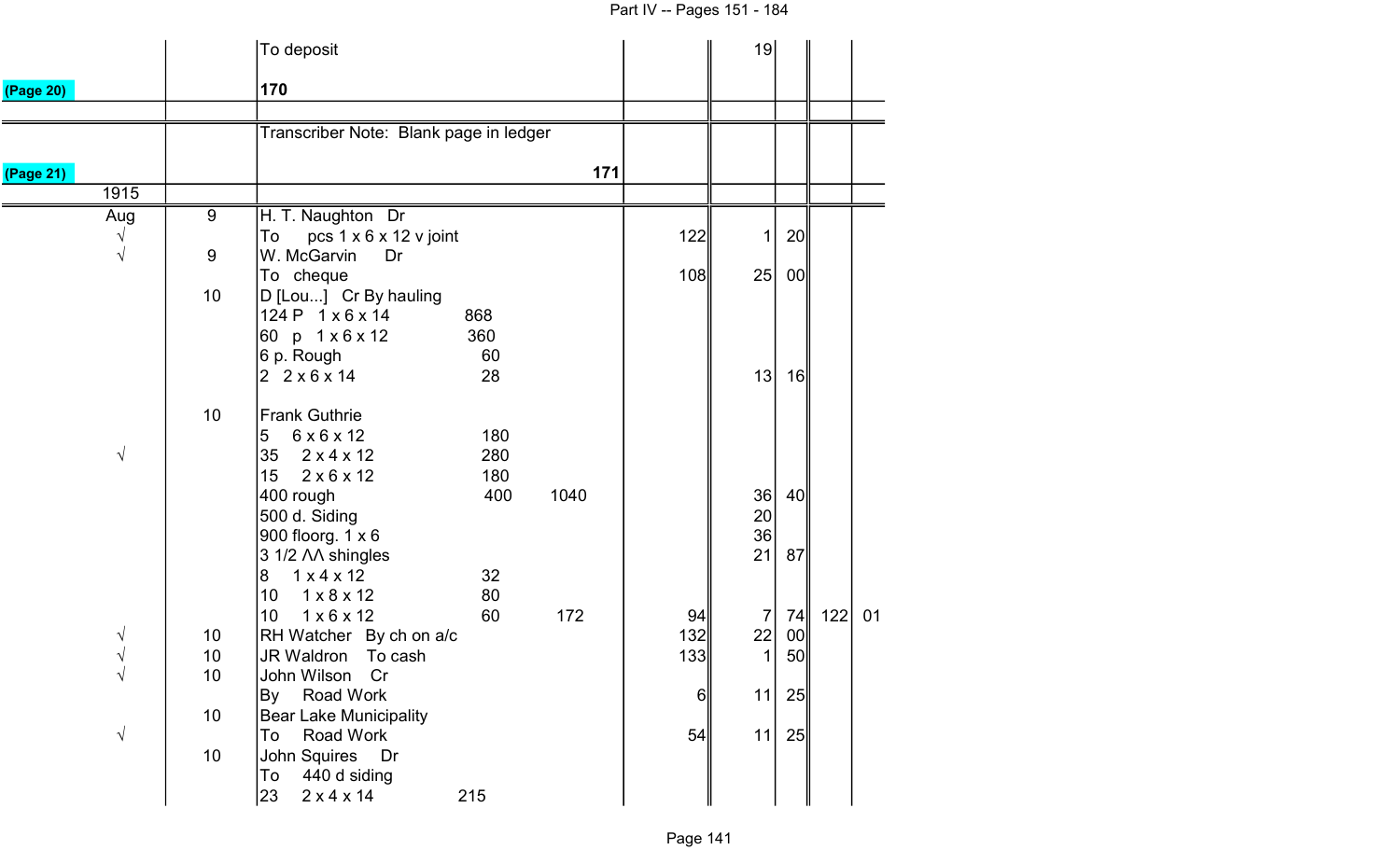| (Page 22)               | $\overline{?}$ | $2 \times 4 \times 16$<br>54<br>$5\phantom{.0}$<br>176<br>$2 \times 4 \times 12$<br>22<br>345<br>\$35 00<br>$\overline{4}$<br>172             | 64       | 12<br>$\mathfrak{S}$<br>$\overline{15}$ | 08<br>50<br>58 |    |    |
|-------------------------|----------------|-----------------------------------------------------------------------------------------------------------------------------------------------|----------|-----------------------------------------|----------------|----|----|
|                         |                | H.T. Naughton                                                                                                                                 |          |                                         |                |    |    |
| Aug<br>$\sqrt{}$        | 10<br>10       | H. T. Naughton Dr<br>10 1 x 6 x 12<br>To<br>Telfer Cr                                                                                         | 122      | $\overline{2}$                          | 70             |    |    |
| $\epsilon$<br>$\sqrt{}$ | 11             | Hauling<br><b>Frank Guthrie</b><br>Dr<br>To<br>10 2 x 4 x 12<br>80<br>40 1 x 10 x 16<br>533<br>3 1 x 12 x 14<br>42<br>Rough<br>67<br>722      | 94       | 15<br>25                                | 28<br>27       |    |    |
| $\sqrt{ }$              | 11             | Dr<br><b>HG Atkinson</b><br>To Cheque for Groceries<br>and freight                                                                            | 133      | 44                                      | 04             |    |    |
| $\sqrt{ }$              | 12             | <b>Village of Grande Prairie</b><br>42<br>$1 \times 10 \times 16$<br>$1 \times 6 \times 16$<br>$\overline{4}$<br>16<br>$2 \times 6 \times 16$ | 18       | 19<br>11                                | 60<br>20       | 30 | 80 |
| $\sqrt{ }$              | 12             | T.A. Worden<br>Dr<br>To Cheque for freight                                                                                                    | 133      | 17                                      | 80             |    |    |
| $\sqrt{ }$              | 12             | <b>Frank Guthrie</b><br>10 shingle nails<br>2 rolls paper<br>184' v joint                                                                     | 94<br>94 | 1<br>7                                  | 00<br>36       |    |    |
|                         |                | $50' - 4"$ flooring<br>$240' - 6"$                                                                                                            | 94       | $\boldsymbol{2}$<br>$\boldsymbol{9}$    | 25<br>60       | 19 | 21 |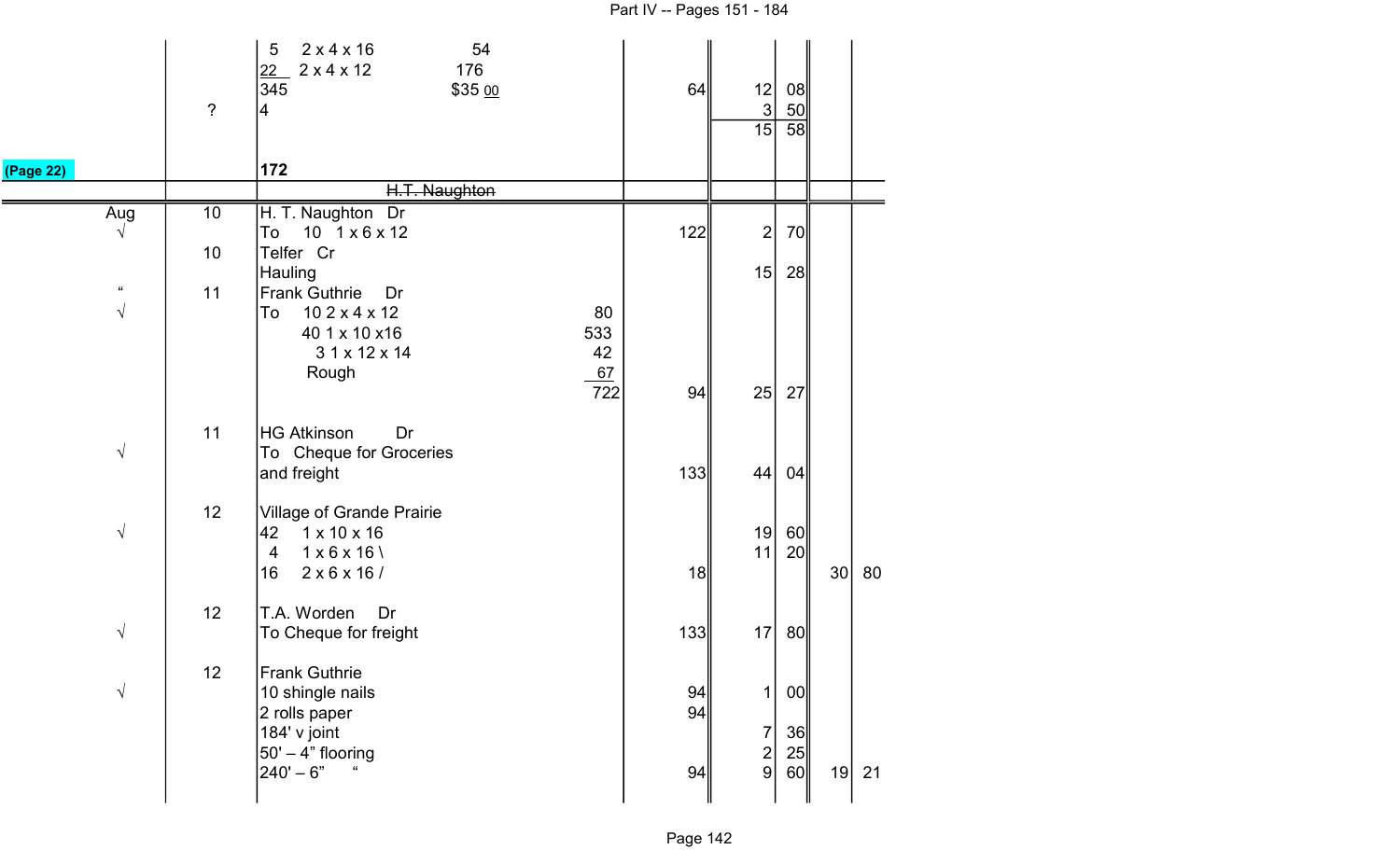| Aug<br>$\sqrt{}$                          | 14       | <b>John Squires</b><br>214 ft shiplap<br>3 1/2 / Shingles                                                                    | 64            | $\boldsymbol{8}$<br>21 | 56<br>88 | 30             | 44 |
|-------------------------------------------|----------|------------------------------------------------------------------------------------------------------------------------------|---------------|------------------------|----------|----------------|----|
| (Page 23)                                 |          | 173                                                                                                                          |               |                        |          |                |    |
|                                           |          |                                                                                                                              |               |                        |          |                |    |
| Aug                                       | 14       | John Crerar<br>70'<br>6 in. floorg.<br>By Cash                                                                               | 152           | $\overline{2}$         | 80       | 2              | 80 |
| $\boldsymbol{\mathfrak{c}}$<br>$\sqrt{ }$ | 14       | Wm. Hiloski<br>36 ft 1 x 6 D.<br>1 pc 2 x 10 x 16 \ 45                                                                       |               | $\mathbf{1}$           | 44       |                |    |
|                                           |          | $1$ " $2 \times 8 \times 14$ /                                                                                               | 104           | $\mathbf{1}$           | 58       | 3 <sup>1</sup> | 02 |
| $\mathfrak{c}\mathfrak{c}$<br>$\sqrt{}$   | 14       | John Parent<br>290 ft rf                                                                                                     | 115           | 10                     | 15       |                |    |
| $\mathbf{G}$<br>$\sqrt{}$                 | 16       | Joe Beauley<br>$10$ ft rf                                                                                                    | 98            |                        | 35       |                |    |
| $\sqrt{ }$                                | 14       | <b>Frank Guthrie</b><br>Cr<br>By Cheque                                                                                      | 132           | 50                     |          |                |    |
| $\sqrt{ }$                                | 14       | <b>Union Bank</b><br>Dr<br>To deposit                                                                                        | 46            | 50                     |          |                |    |
| $\sqrt{ }$                                | 12<br>12 | <b>Union Bank</b><br>Dr<br>To deposit<br>WA Rae Cr                                                                           | 46            | 160                    |          |                |    |
|                                           | 16       | By Cash<br>J.B. Taft Cr                                                                                                      | $\frac{8}{3}$ | 160                    |          |                |    |
| $\sqrt{}$                                 | 16       | By order T Hadon<br>T. Hadon                                                                                                 |               | 39                     |          |                |    |
| $\sqrt{ }$                                | 16       | To cash in full<br>Crummy<br>$1 \times 8 \times 12 - v$ .j. --<br>632<br>79                                                  |               | $\boldsymbol{8}$       | 61       |                |    |
| $\sqrt{}$                                 |          | $\mathbf{3}$<br>$1 \times 8 \times 14 -$<br>28<br>495<br>53<br>$1 \times 8 \times 14$<br>29<br>$1 \times 8 \times 16$<br>310 |               |                        |          |                |    |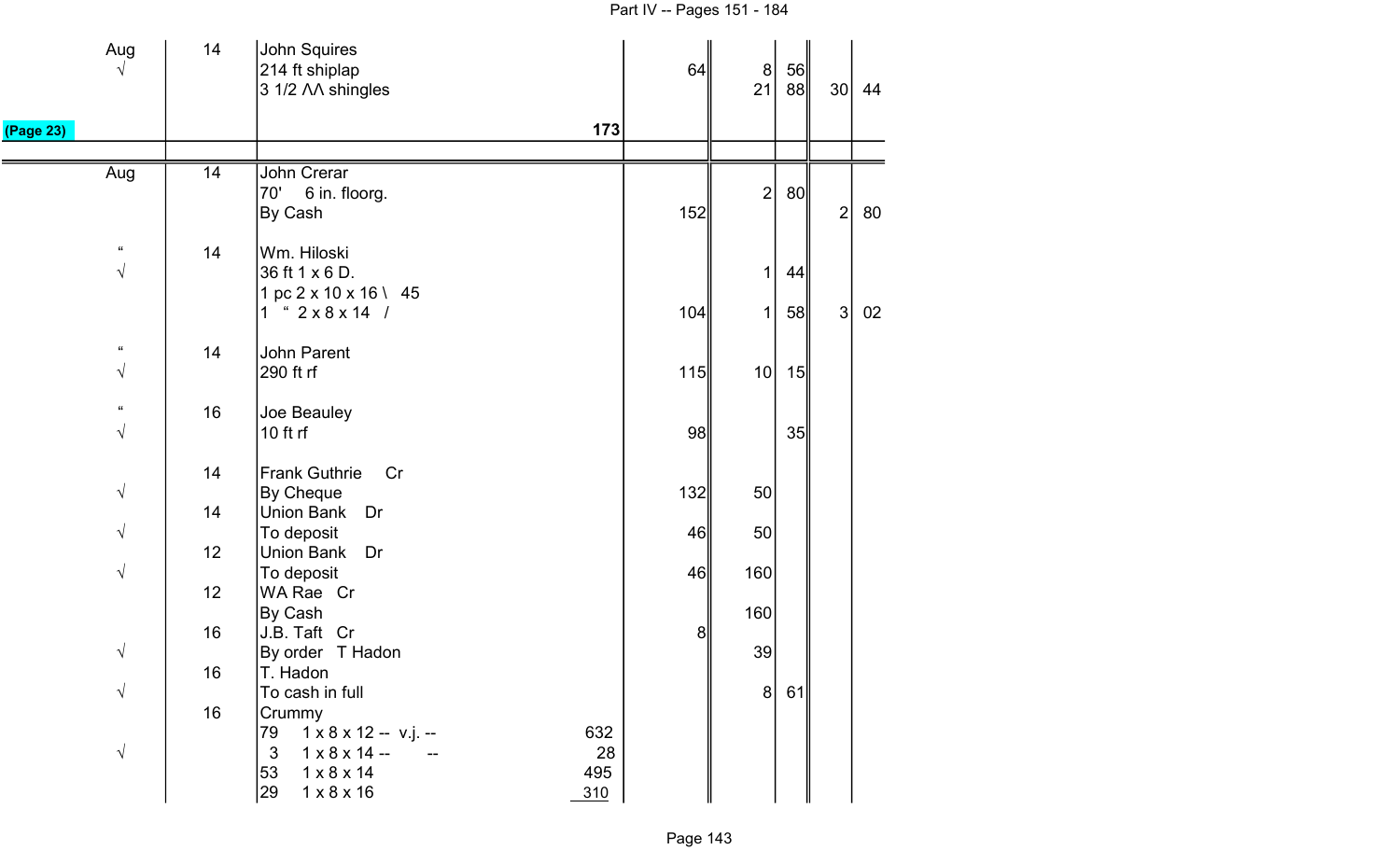|           |           |                                                            |          | 14.65 | 140 | 58                      | 60 |                |                      |
|-----------|-----------|------------------------------------------------------------|----------|-------|-----|-------------------------|----|----------------|----------------------|
|           |           |                                                            |          |       |     |                         |    |                |                      |
| (Page 24) |           | 174                                                        |          |       |     |                         |    |                |                      |
|           |           | H.T. Naughton                                              |          |       |     |                         |    |                |                      |
| Aug       | 16        | Jos. Beauley                                               |          |       |     |                         |    |                |                      |
|           |           | $1 \times 10 \times 12$<br>5                               | 50       |       |     |                         |    |                |                      |
|           |           | $1 \times 8 \times 12$<br>1                                | 8        |       |     |                         |    |                |                      |
|           |           | $1 \times 6 \times 12$<br>2<br>3<br>$2 \times 4 \times 16$ | 12<br>32 |       |     | 3                       | 56 |                |                      |
|           |           |                                                            |          |       |     | 4                       |    | 7              | 56                   |
|           |           | 100' flooring (6")<br>$1 \times 4 \times 14$<br>2          |          |       | 122 |                         |    |                |                      |
|           |           |                                                            |          |       |     |                         |    | $\overline{8}$ | $\frac{45}{5}$<br>01 |
|           | 16        | J LeChapelle Cr                                            |          |       |     |                         |    |                |                      |
| $\sqrt{}$ |           | By Cash                                                    |          |       | 132 | 16                      | 75 |                |                      |
|           |           |                                                            |          |       |     |                         |    |                |                      |
|           | 16        | Harry Morgan<br>Dr                                         |          |       |     |                         |    |                |                      |
| $\sqrt{}$ |           | To Cheque                                                  |          |       | 127 | 40                      |    |                |                      |
|           |           |                                                            |          |       |     |                         |    |                |                      |
|           | 16        | <b>Ed Weatherly</b><br>Dr                                  |          |       |     |                         |    |                |                      |
|           | $\sqrt{}$ | To cheque (Chg HA Cox)                                     |          |       | 126 | 100                     |    |                |                      |
|           |           |                                                            |          |       |     |                         |    |                |                      |
|           | 16        | Dr<br>Wm Carll                                             |          |       |     |                         |    |                |                      |
| $\sqrt{}$ |           | lumber from yard<br>To                                     |          |       |     | 16                      | 15 |                |                      |
|           |           | work on Grand Stand<br>By                                  |          |       | 123 | 65                      |    |                |                      |
|           |           | lot 31 BI 6<br>By                                          |          |       |     | 400                     |    |                |                      |
|           |           | 50 00 cash \$350 00 - 1 yr.                                |          |       |     |                         |    |                |                      |
|           | 16        | Wm Goldie Cr                                               |          |       |     |                         |    |                |                      |
| $\sqrt{}$ |           | By work on Grand Stand                                     |          |       | 104 | 10                      |    |                |                      |
|           |           | Wm Hamilton Cr                                             |          |       |     |                         |    |                |                      |
|           |           | work on Grand Stand<br>By                                  |          |       | 15  | 4                       |    |                |                      |
| $\sqrt{}$ |           | <b>Frank Guthrie</b><br>Dr                                 |          |       |     |                         |    |                |                      |
|           |           | lumber from yard<br>To                                     |          |       |     |                         | 07 |                |                      |
|           |           | 202 rough<br>60' 2 x 2                                     |          |       |     | 7                       | 40 |                |                      |
|           |           | 1/2 / shingles                                             |          |       |     | $\frac{2}{3}$           | 12 |                |                      |
|           |           | $42$ ' flooring $(6")$                                     |          |       |     | $\mathbf{1}$            | 68 |                |                      |
|           |           | 48' dd                                                     |          |       |     | $\overline{\mathbf{c}}$ | 16 | 16             | 43                   |
|           |           | 200 nails                                                  |          |       |     | 20                      |    |                |                      |

10120 – 101 Avenue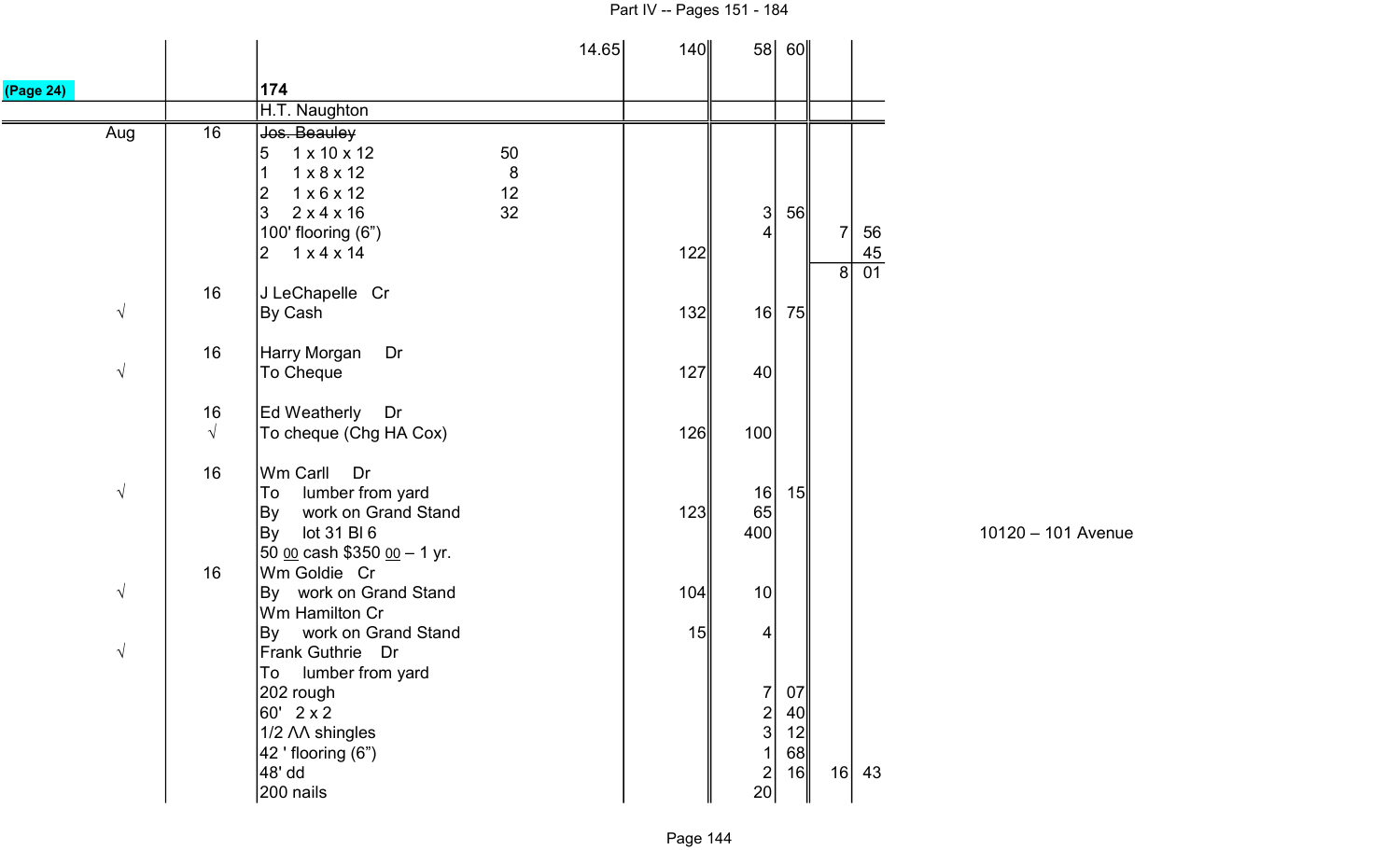Part IV -- Pages 151 - 184

| (Page 25)                 |    | 175                                                                                                                                                                                                                                                                                                                                                                                 |           |                                                                                                       |                                              |                |    |
|---------------------------|----|-------------------------------------------------------------------------------------------------------------------------------------------------------------------------------------------------------------------------------------------------------------------------------------------------------------------------------------------------------------------------------------|-----------|-------------------------------------------------------------------------------------------------------|----------------------------------------------|----------------|----|
|                           |    |                                                                                                                                                                                                                                                                                                                                                                                     |           |                                                                                                       |                                              |                |    |
|                           | 16 | 8 rolls paper<br>125<br>Contract for building<br><b>Extra Work</b><br>digging cellar<br>C Steeves<br>Cr<br>By contract<br>Guthrie Bdg.<br>board<br>To                                                                                                                                                                                                                               |           | 10<br>200<br>40<br>30<br>200<br>19                                                                    | 95                                           |                |    |
| $\sqrt{ }$                | 16 | RH Watcher Dr<br>work<br>MacDonald<br>To<br>$\alpha$<br>$\mathbf{G}$<br>Wm. Hamilton<br>$\mathbf{G}$<br>"<br>Allen Wilson<br>$\mathbf{G}$<br>$\epsilon$<br>E. Ellis<br>$\mathbf{G}$<br>"<br>P. Lambert<br>$\epsilon$<br><b>Board</b><br>$\boldsymbol{\mu}$<br>$\mathbf{G}$<br>E. Ellis<br>$\epsilon$<br>$\mathbf{G}$<br>C Steeves<br>$\epsilon$<br>nails work 17 50<br>9 paper 1 20 | 16        | $\ensuremath{\mathsf{3}}$<br>$\overline{7}$<br>72<br>$\,6\,$<br>4<br>$\frac{2}{3}$<br>26<br>46<br>130 | 75<br>50<br>15<br>10<br>10<br>15<br>76<br>71 | 304            | 21 |
| $\sqrt{ }$                | 16 | Wm Salmond Cr<br>By<br>Board<br><b>C</b> Steeves<br>$\epsilon$<br>$\mathbf{G}$                                                                                                                                                                                                                                                                                                      | $\sqrt{}$ | 28<br>46<br>19                                                                                        | 75<br>71<br>95                               | \$66           | 66 |
| $\sqrt{ }$                | 17 | H.T. Naughton<br>$ 3\rangle$<br>1 x 10 x 12<br>dd.<br>$ 2\rangle$<br>$1 \times 10 \times 12$<br>dd.                                                                                                                                                                                                                                                                                 | 122       | 1                                                                                                     | 35<br>90                                     | $\overline{2}$ | 25 |
| $\mathbf{f}$<br>$\sqrt{}$ | 17 | L.F. Young<br>224 ft shiplap<br>$4 \times 6$ D<br>56<br>" $2 \times 4$<br>38                                                                                                                                                                                                                                                                                                        | 120       | $\begin{array}{c} 8 \\ 2 \end{array}$                                                                 | 96<br>52<br>33                               | 12             | 81 |
| $\sqrt{ }$                | 16 | Benson & Roberts<br>37<br>$2 \times 6 \times 16$                                                                                                                                                                                                                                                                                                                                    | $\sqrt{}$ | 20                                                                                                    | 72                                           |                |    |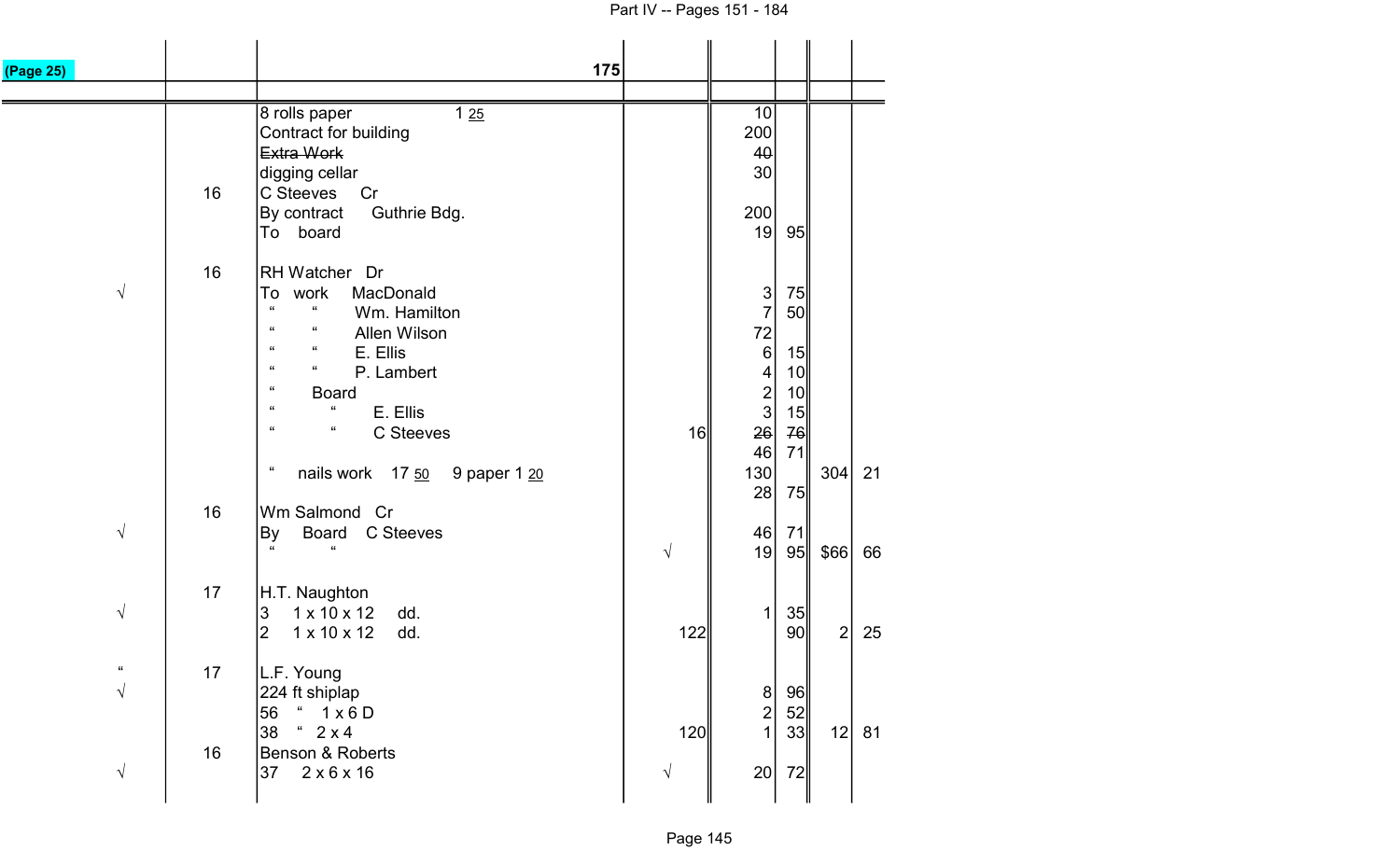| 17<br>CH Sully Dr<br>Aug<br>117<br>25<br>To Cheque<br>$\sqrt{}$<br>$\epsilon\epsilon$<br>18<br>G. Crummy<br>$\sqrt{2}$<br>48 ft 1 x 6 T & G<br>140<br>92<br>1<br>18<br>J Omen<br>$\sqrt{ }$<br>10<br>To cash on belt<br>$\mathbf{G}$<br>19<br>G. Crummy<br>28 ft 1 x 6 T & G<br>140<br>1<br>12<br>$\epsilon$<br>19<br><b>Alfred Gladu</b><br>$\sqrt{}$<br>89<br>36 ft 1 x 6 T & G<br>44<br>$\mathbf{1}$<br>50<br>100 " 1 x 4 v joint<br>$\vert 4 \vert$<br>56 " $2 x 4 \$<br>100 " Rf /<br>$6 \mid$<br>12<br>24<br>18<br>20<br>Wm Jas Oakford<br>By cheque bal on lot<br>$ 20 - 1 $<br>133<br>350<br>20<br>TW Chown Hdwe Co.<br>133<br>100<br>To Cheque (Mrs. W.J. Oakford)<br>$\alpha$<br>200<br>July<br>Ex<br>20<br>WA Rae Dr<br>$\sqrt{2}$<br>$\mathbf{2}$<br>50<br>c/s Tomatoes<br>To<br>$\overline{2}$<br> 00 <br>Freight<br>12<br>24<br>$\mathbf{G}$<br> 00 <br>20<br>132<br>Cash sale<br>$\mathbf{G}$<br>21<br>H.T. Naughton<br>$\sqrt{ }$<br>72 ft 1 x 6 T & G<br>122<br>$2\vert$<br>88<br>177<br>(Page 27) | (Page 26) | 176 |  |  |  |
|---------------------------------------------------------------------------------------------------------------------------------------------------------------------------------------------------------------------------------------------------------------------------------------------------------------------------------------------------------------------------------------------------------------------------------------------------------------------------------------------------------------------------------------------------------------------------------------------------------------------------------------------------------------------------------------------------------------------------------------------------------------------------------------------------------------------------------------------------------------------------------------------------------------------------------------------------------------------------------------------------------------------|-----------|-----|--|--|--|
|                                                                                                                                                                                                                                                                                                                                                                                                                                                                                                                                                                                                                                                                                                                                                                                                                                                                                                                                                                                                                     |           |     |  |  |  |
|                                                                                                                                                                                                                                                                                                                                                                                                                                                                                                                                                                                                                                                                                                                                                                                                                                                                                                                                                                                                                     |           |     |  |  |  |
|                                                                                                                                                                                                                                                                                                                                                                                                                                                                                                                                                                                                                                                                                                                                                                                                                                                                                                                                                                                                                     |           |     |  |  |  |
|                                                                                                                                                                                                                                                                                                                                                                                                                                                                                                                                                                                                                                                                                                                                                                                                                                                                                                                                                                                                                     |           |     |  |  |  |
|                                                                                                                                                                                                                                                                                                                                                                                                                                                                                                                                                                                                                                                                                                                                                                                                                                                                                                                                                                                                                     |           |     |  |  |  |
|                                                                                                                                                                                                                                                                                                                                                                                                                                                                                                                                                                                                                                                                                                                                                                                                                                                                                                                                                                                                                     |           |     |  |  |  |
|                                                                                                                                                                                                                                                                                                                                                                                                                                                                                                                                                                                                                                                                                                                                                                                                                                                                                                                                                                                                                     |           |     |  |  |  |
|                                                                                                                                                                                                                                                                                                                                                                                                                                                                                                                                                                                                                                                                                                                                                                                                                                                                                                                                                                                                                     |           |     |  |  |  |
|                                                                                                                                                                                                                                                                                                                                                                                                                                                                                                                                                                                                                                                                                                                                                                                                                                                                                                                                                                                                                     |           |     |  |  |  |
|                                                                                                                                                                                                                                                                                                                                                                                                                                                                                                                                                                                                                                                                                                                                                                                                                                                                                                                                                                                                                     |           |     |  |  |  |
|                                                                                                                                                                                                                                                                                                                                                                                                                                                                                                                                                                                                                                                                                                                                                                                                                                                                                                                                                                                                                     |           |     |  |  |  |
|                                                                                                                                                                                                                                                                                                                                                                                                                                                                                                                                                                                                                                                                                                                                                                                                                                                                                                                                                                                                                     |           |     |  |  |  |

10026 – 103 Avenue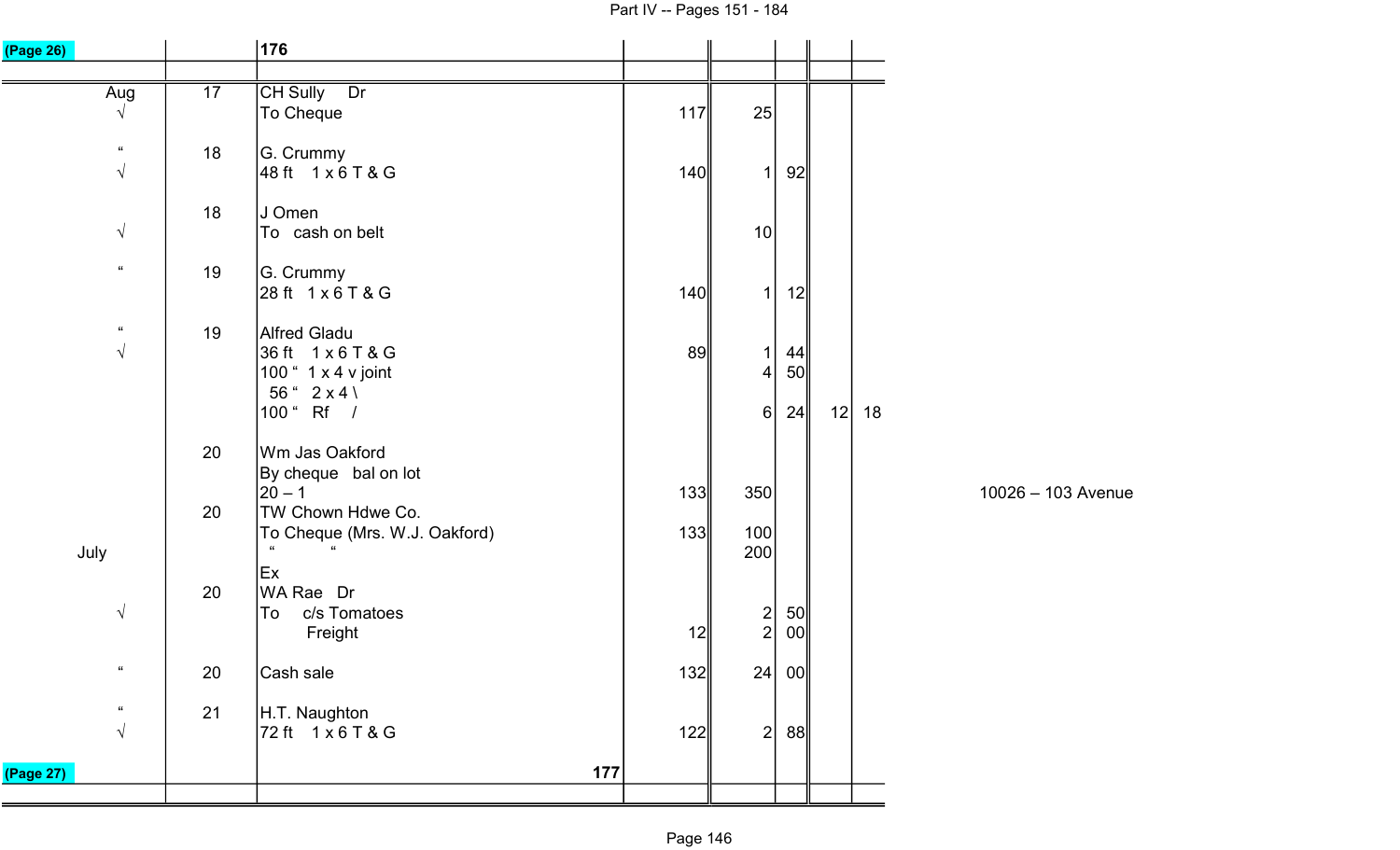Part IV -- Pages 151 - 184

| Aug<br>$\sqrt{}$ | 21       | John Squires<br>1 x 6 x 12 d. Dressed<br>48'<br>8<br>2 1/2 shingles<br>587 shiplap<br>$5 pcs$ $1 x 4 v$ joint $25'$ | 64       | $\begin{array}{c} 2 \\ 15 \end{array}$<br>23<br>1 | 16<br>62<br>48∥<br>13 | 42 | 39 |
|------------------|----------|---------------------------------------------------------------------------------------------------------------------|----------|---------------------------------------------------|-----------------------|----|----|
|                  | 20       | Union Bank Dr<br>To deposit                                                                                         | 46       | 25                                                | 40                    |    |    |
|                  | 20       | Abdo & Darwish<br>Cr<br>tobacco<br>By                                                                               |          | 6                                                 |                       |    |    |
|                  | 21       | <b>B.</b> Powder                                                                                                    |          |                                                   |                       |    |    |
| Aug              | 23       | Mr La Chapelle<br>108 ft 1 x 6 D.                                                                                   | 116      | $\vert 4 \vert$                                   | 32                    |    |    |
| $\epsilon$       | 23       | Herald Pub Co.<br>8 ft 2 x 4<br>pd                                                                                  |          |                                                   | 28                    |    |    |
|                  | 23       | Union Bank Dr<br>To deposit (ch. R Cameron)                                                                         |          | 24                                                |                       |    |    |
|                  | 23       | D Barnes Dr<br>cheque wages<br>To                                                                                   | 133      | 100                                               |                       |    |    |
|                  | 26       | Union Bank Dr<br>To deposit F.M. Oakford<br>Int.                                                                    | 46<br>46 | 250<br>$\overline{2}$                             | 50                    |    |    |
|                  | 26       | B Sully To Cash<br>A. Lunder                                                                                        | 117      | 10<br>$\mathbf 2$                                 |                       |    |    |
|                  |          | W. Wasell ch.                                                                                                       | 130      | 20                                                |                       |    |    |
|                  | 27<br>27 | E Ludington<br>Cash sale                                                                                            |          | $\overline{7}$<br>$\overline{3}$                  | 70<br>60              |    |    |
|                  | 25       | H.O. Bickford                                                                                                       | 132      |                                                   |                       |    |    |
|                  |          | 18 Bush 8 #<br>By oats                                                                                              |          |                                                   |                       |    |    |
|                  |          | $\epsilon$<br>$\epsilon$<br>$\alpha$<br>20<br>$13 \mid$                                                             | 82       | 15                                                | 44                    |    |    |
|                  |          | \(Prior date)                                                                                                       |          |                                                   |                       |    |    |
|                  |          | Cr WA Rae - on a/c<br>25 lbs twine                                                                                  | 82       |                                                   |                       |    |    |
|                  |          |                                                                                                                     |          |                                                   |                       |    |    |
|                  |          | 178                                                                                                                 |          |                                                   |                       |    |    |
|                  |          |                                                                                                                     |          |                                                   |                       |    |    |

(Page 28)

Page 147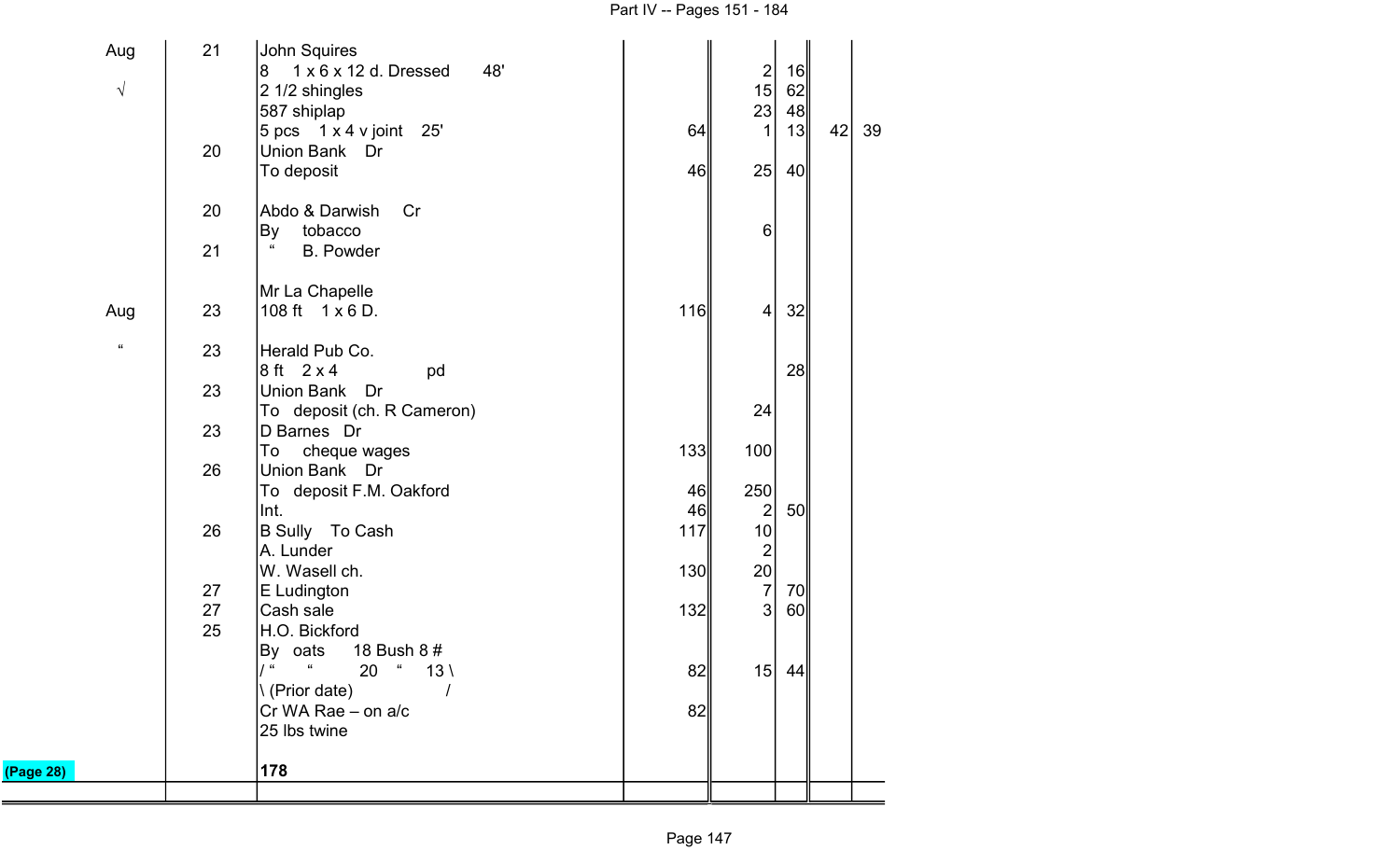Aug | 20 | Telfer Cr √ By hauling 62 13 62 24 |D Lough Cr By hauling 8 24 20 **Ellis Bros.** Cr<br>By hauling By hauling 89 26 07 25 " " 89 13 64 23 H Robertson Cr | 23 |By hauling | | | 12 05|| | 26 " " 14 12 Ellis Bros. Cr By hauling 12 89 15 89 16 66 | 12 | Telfer Cr " " | 62|| 16 66|| | 23  $\begin{array}{|l|l|}\n\hline\n 23 & \text{Pd Note JJ McDonald Chg.} \\
\hline\n 23 & \text{Pd WH Smith & Sons & Oats}\n\hline\n\end{array}$  133  $\begin{array}{|l|l|}\n\hline\n\end{array}$  133  $\begin{array}{|l|l|}\n\hline\n\end{array}$  100  $\begin{array}{|l|l|}\n\hline\n\end{array}$  133  $\begin{array}{|l|l|}\n\hline\n\end{array}$  100  $\begin{array}{|l|l|}\n\hline\n\end{array}$  133  $\begin{array}{$ 23 Pd WH Smith & Sons Oats 133 133 5 70<br>28 Cash sale 132 3 132 8 70 28 Cash sale 132 8 70 28 | Benson & Roberts  $9 \t 1 \times 4 \times 14 \t d.$  $\sqrt{27}$  9 1 x 6 x 14 136 136 4 32 | 27 A Gladu | | | 144 shiplap 5 76  $|72 \t2 \times 4$  89 2 52 8 28 30 W. Roberts Reach 136 75 30 H.O. Bickford By 727 # (21 bush 13 lbs.) 82 8 55 O Omrested<br>By Cash By Cash 132 14 40  $\begin{vmatrix} 30 & \text{Cash sale} \\ 30 & \text{Cash sale} \end{vmatrix}$  133 6 65  $\begin{vmatrix} 65 \end{vmatrix}$ July 6 Jos Wheeler Cr  $\begin{array}{|c|c|c|c|c|c|c|c|}\n\hline\n31 & \text{E.V. Shaw} \\
\hline\n\end{array}$  130  $\begin{array}{|c|c|c|c|c|c|c|c|}\n\hline\n\end{array}$ Aug  $\begin{vmatrix} 31 & \text{E.V. Shaw} \end{vmatrix}$  80' 2 x 4 28 2 x 4 3 78 28 2 x 4<br>19' 1 x 4 dressed  $\begin{vmatrix} 26 & 2 & 1 \times 5 \times 16 \\ 1 & 1 \times 5 \times 12 \end{vmatrix}$  114 2 34 1  $1 \times 5 \times 12$   $||$   $||$   $2|73||$  8 85 14' 1 x 4 78' 6 x 6

## Part IV -- Pages 151 - 184

Page 148